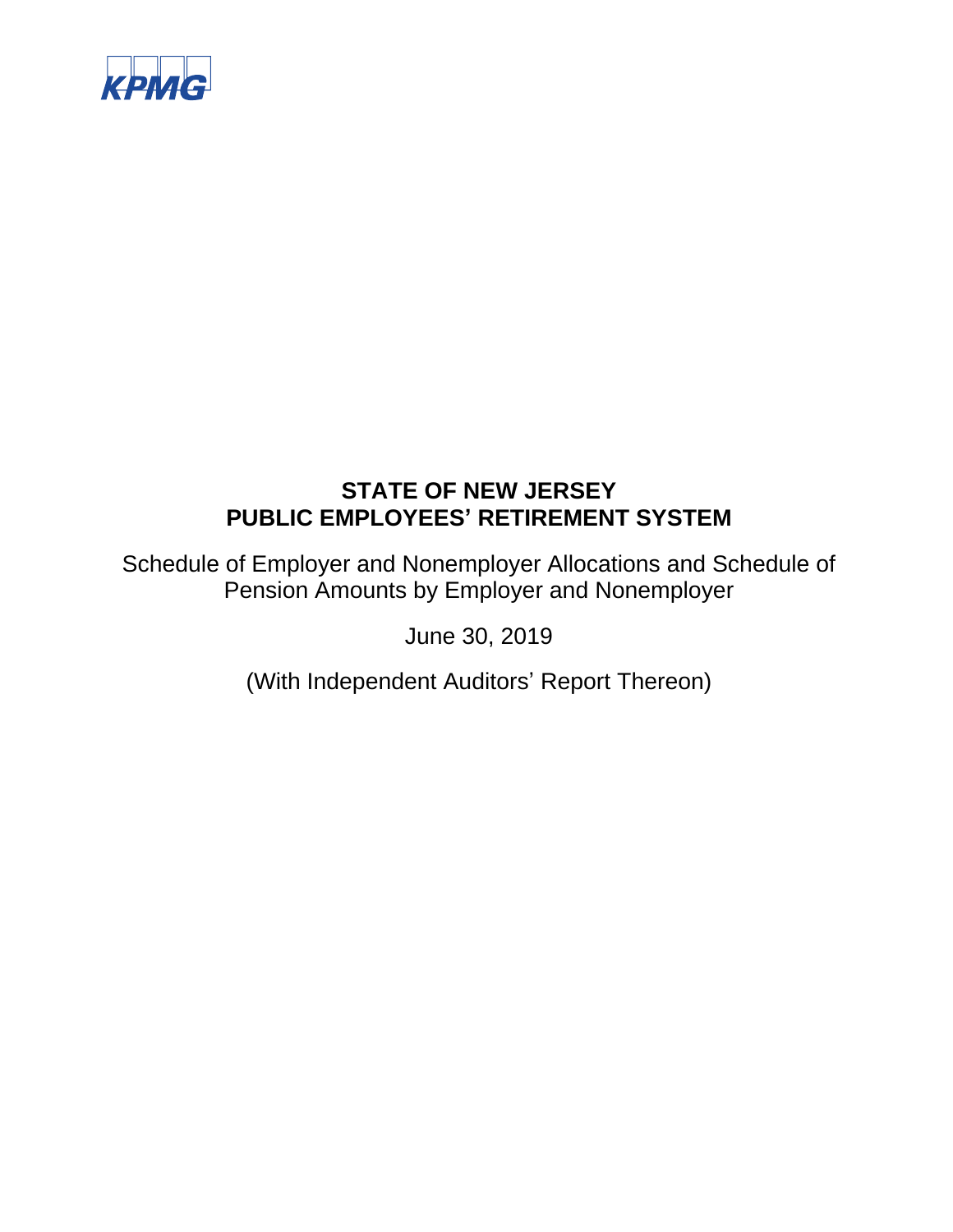# **Table of Contents**

|                                                                                                                          | Page |
|--------------------------------------------------------------------------------------------------------------------------|------|
| Independent Auditors' Report                                                                                             | 1    |
| Schedule of Employer and Nonemployer Allocations                                                                         | 3    |
| Schedule of Pension Amounts by Employer and Nonemployer                                                                  | 37   |
| Notes to Schedule of Employer and Nonemployer Allocations and Schedule of Pension Amounts<br>by Employer and Nonemployer | 77   |
| <b>Other Information (Unaudited)</b>                                                                                     |      |
| Supplemental Schedule of Employer Special Funding Allocations (Unaudited)                                                | 85   |
| Supplemental Schedule of Special Funding Amounts by Employer (Unaudited)                                                 | 86   |
| Notes to Supplemental Schedules (Unaudited)                                                                              | 87   |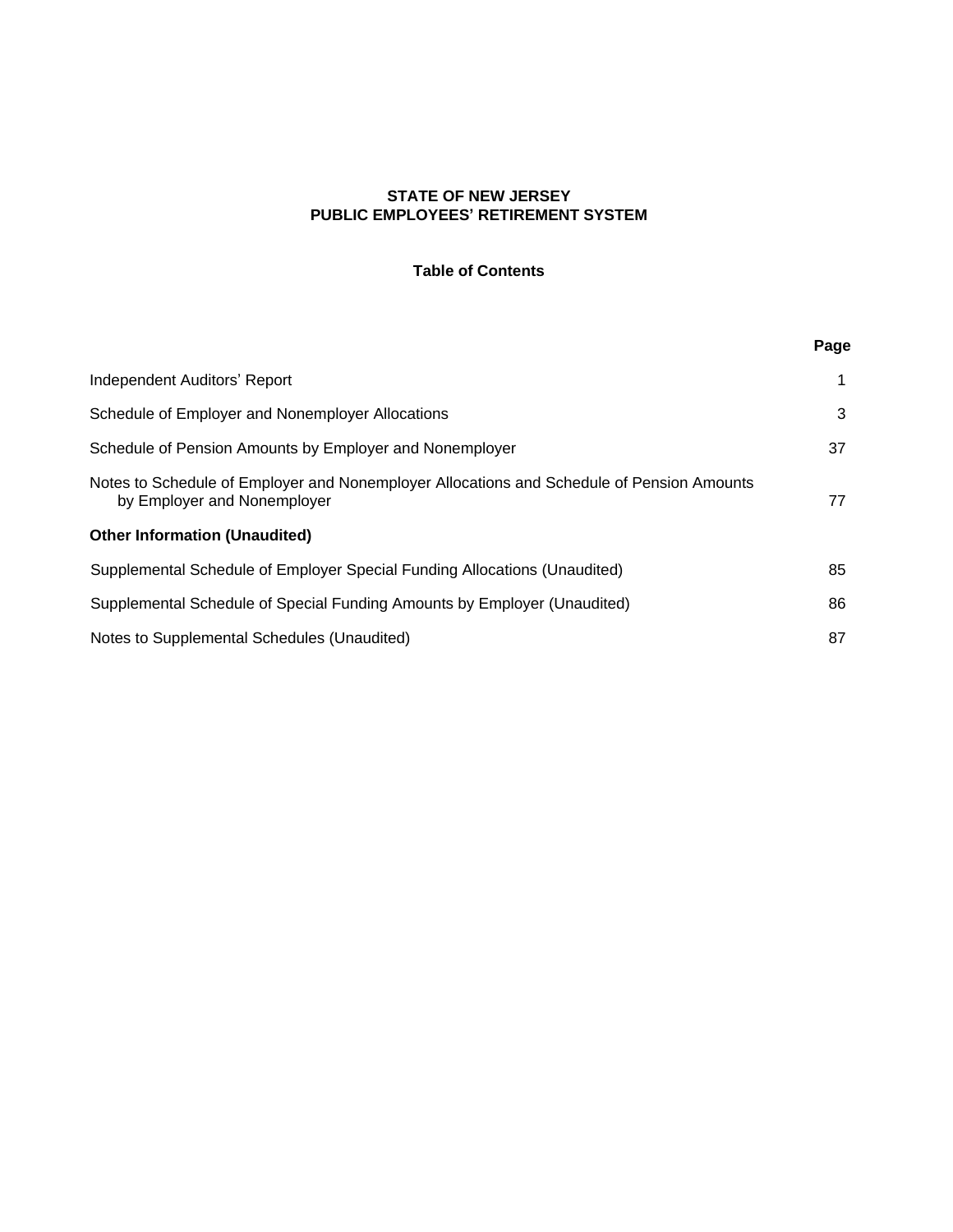

KPMG LLP New Jersey Headquarters 51 John F. Kennedy Parkway Short Hills, NJ 07078-2702

# **Independent Auditors' Report**

The Treasurer State of New Jersey:

We have audited the accompanying schedule of employer and nonemployer allocations of the State of New Jersey Public Employees' Retirement System as of and for the year ended June 30, 2019, and the related notes. We have also audited the total for all entities of the columns titled net pension liability, total deferred outflows of resources, total deferred inflows of resources, and total pension expense (specified column totals) included in the accompanying schedule of pension amounts by employer and nonemployer of the State of New Jersey Public Employees' Retirement System as of and for the year ended June 30, 2019, and the related notes.

# *Management's Responsibility for the Schedules*

Management is responsible for the preparation and fair presentation of these schedules in accordance with U.S. generally accepted accounting principles; this includes the design, implementation, and maintenance of internal control relevant to the preparation and fair presentation of the schedules that are free from material misstatement, whether due to fraud or error.

## *Auditors' Responsibility*

Our responsibility is to express opinions on the schedule of employer and nonemployer allocations and the specified column totals included in the schedule of pension amounts by employer and nonemployer based on our audit. We conducted our audit in accordance with auditing standards generally accepted in the United States of America. Those standards require that we plan and perform the audit to obtain reasonable assurance about whether the schedule of employer and nonemployer allocations and specified column totals included in the schedule of pension amounts by employer and nonemployer are free from material misstatement.

An audit involves performing procedures to obtain audit evidence about the amounts and disclosures in the schedule of employer and nonemployer allocations and specified column totals included in the schedule of pension amounts by employer and nonemployer. The procedures selected depend on the auditors' judgment, including the assessment of the risks of material misstatement of the schedule of employer and nonemployer allocations and specified column totals included in the schedule of pension amounts by employer and nonemployer, whether due to fraud or error. In making those risk assessments, the auditor considers internal control relevant to the entity's preparation and fair presentation of the schedule of employer and nonemployer allocations and specified column totals included in the schedule of pension amounts by employer and nonemployer in order to design audit procedures that are appropriate in the circumstances, but not for the purpose of expressing an opinion on the effectiveness of the entity's internal control. Accordingly, we express no such opinion. An audit also includes evaluating the appropriateness of accounting policies used and the reasonableness of significant accounting estimates made by management, as well as evaluating the overall presentation of the schedule of employer and nonemployer allocations and specified column totals included in the schedule of pension amounts by employer and nonemployer.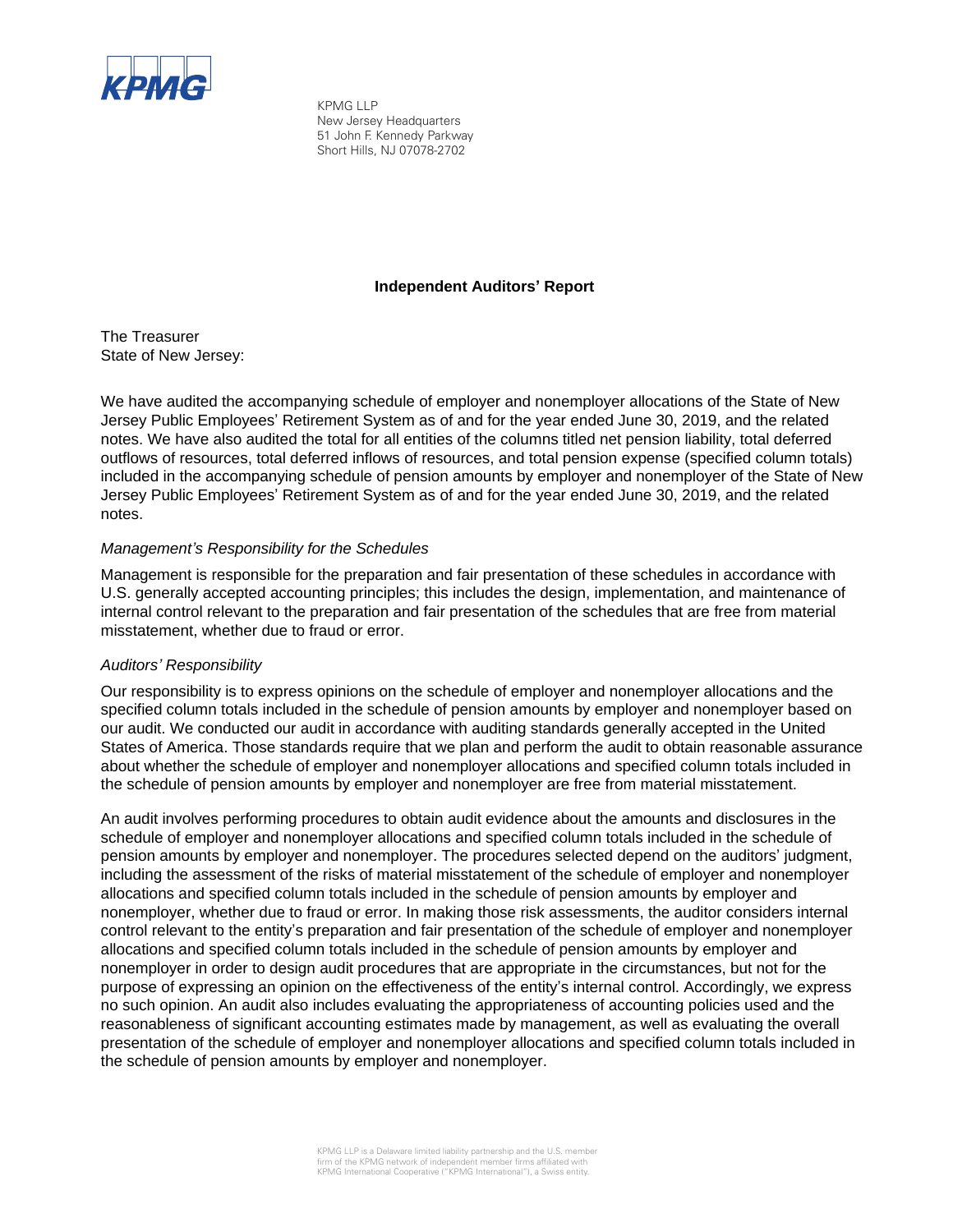

We believe that the audit evidence we have obtained is sufficient and appropriate to provide a basis for our audit opinions.

## *Opinions*

In our opinion, the schedules referred to above present fairly, in all material respects, the employer and nonemployer allocations and net pension liability, total deferred outflows of resources, total deferred inflows of resources, and total pension expense for the total of all participating entities for the State of New Jersey Public Employees' Retirement System as of and for the year ended June 30, 2019 in accordance with U.S. generally accepted accounting principles.

## *Other Matters*

We have audited, in accordance with auditing standards generally accepted in the United States of America, the financial statements of the State of New Jersey, Division of Pensions and Benefits, which includes the Public Employees' Retirement System, as of and for the year ended June 30, 2019, and our report thereon, dated March 27, 2020, expressed an unmodified opinion on those financial statements.

## *Other Information*

The supplemental schedule of employer special funding allocations and supplemental schedule of special funding amounts by employer on pages 85 through 86 have not been subject to the auditing procedures applied in the audit of the schedule of employer and nonemployer allocations and the schedule of pension amounts by employer and nonemployer and accordingly, we do not express an opinion or provide any assurance on them.

## *Restriction on Use*

Our report is intended solely for the information and use of the State of New Jersey, Division of Pensions and Benefits management, the Treasurer of the State of New Jersey, the State of New Jersey Public Employees' Retirement System employers, and their auditors, and is not intended to be and should not be used by anyone other than these specified parties.



Short Hills, New Jersey June 5, 2020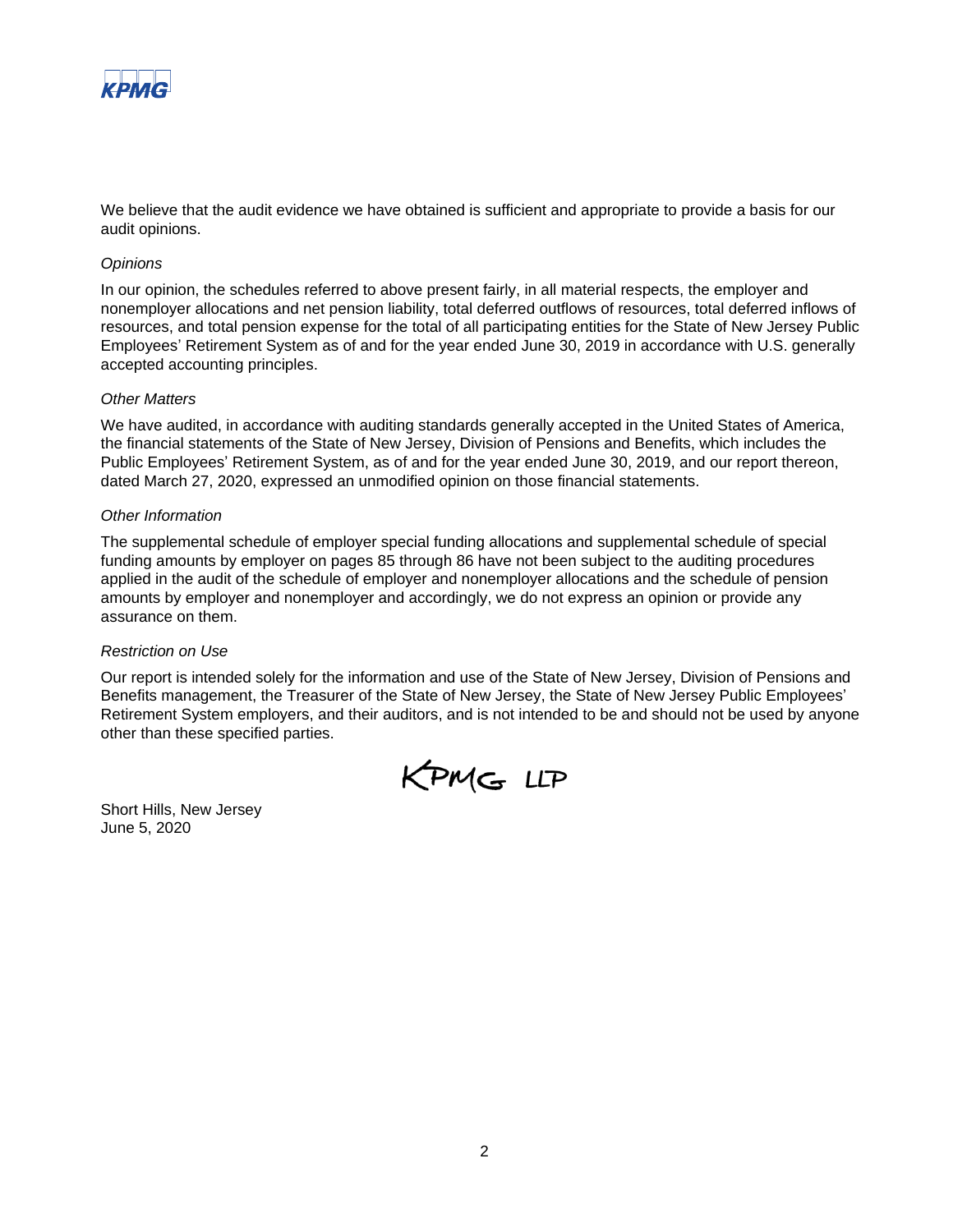Schedule of Employer and Nonemployer Allocations

| <b>Employer</b>                             | <b>Employer number</b> | County | <b>Employer</b><br>contributions | <b>Allocation</b><br>percentage |
|---------------------------------------------|------------------------|--------|----------------------------------|---------------------------------|
|                                             |                        |        |                                  |                                 |
| State Group:                                |                        | \$     |                                  |                                 |
| State of New Jersey                         |                        |        | 749,478,326                      | 84.2109330922%                  |
| New Jersey State Library                    | 401                    |        | 1,083,505                        | 0.1217419689%                   |
| New Jersey City University                  | 411                    |        | 5,073,764                        | 0.5700850657%                   |
| <b>Kean University</b>                      | 412                    |        | 4,261,708                        | 0.4788429429%                   |
| <b>Montclair State University</b>           | 414                    |        | 6,648,178                        | 0.7469852741%                   |
| New Jersey Institute of Technology          | 32700 & 55530          |        | 4,594,707                        | 0.5162585099%                   |
| Ramapo State College                        | 420                    |        | 3,411,029                        | 0.3832611630%                   |
| Richard Stockton College                    | 421                    |        | 6,369,764                        | 0.7157028448%                   |
| <b>Rowan University</b>                     | 410                    |        | 10,513,451                       | 1.1812850192%                   |
| Rutgers, the State University of New Jersey | 497 & 498              |        | 62,673,885                       | 7.0419999529%                   |
| The College of New Jersey                   | 415                    |        | 5,317,920                        | 0.5975182868%                   |
| Thomas A. Edison State University           | 430                    |        | 1,471,224                        | 0.1653058421%                   |
| <b>University Hospital</b>                  | 901                    |        | 23,709,467                       | 2.6639814254%                   |
| <b>William Paterson University</b>          | 413                    |        | 5,394,285                        | 0.6060986121%                   |
| <b>Total State Group</b>                    |                        |        | 890,001,213                      | 100.0000000000%                 |
| Local Group:                                |                        |        |                                  |                                 |
| Nonemployer (State of New Jersey)           | NE-NJ                  |        | 6,829,134                        | 100.0000000000%                 |
| Employer:                                   |                        |        |                                  |                                 |
| Bayshore Jointure Commission                | 41400                  |        | 97,853                           | 0.0100598800%                   |
| Bayshore Reg Sewerage Authority             | 31500                  |        | 289,124                          | 0.0297236953%                   |
| Cape Atl Soil Consrvtn Dist                 | 32420                  |        | 50,717                           | 0.0052140142%                   |
| Casino Reinvestment Devel Auth              | 34730                  |        | 531,233                          | 0.0546139643%                   |
| Compensation Rating & Ins Bur               | 39990                  |        | 995,059                          | 0.1022980815%                   |
| Delaware River Basin Comm                   | 30730                  |        | 368,112                          | 0.0378441393%                   |
| Delaware River Jt Toll Brg Com              | 34680                  |        | 102,183                          | 0.0105050302%                   |
| Essex Regional Health Commissio             | 31200                  |        | 66,200                           | 0.0068057603%                   |
| Joint Meeting Essex & Union Co              | 30040                  |        | 1,298,222                        | 0.1334650709%                   |
| Lake Hopatcong Commission                   | 40800                  |        |                                  | 0.0000000000%                   |
| Landis Sewerage Authority                   | 30180                  |        | 450,200                          | 0.0462832820%                   |
| Manasquan River Reg Sew Auth                | 32000                  |        | 120,892                          | 0.0124284285%                   |
| Merchantvl Pennsken Wtr Comm                | 30190                  |        | 285,396                          | 0.0293404344%                   |
| Monmouth Ocean Ed Serv Comm                 | 33020                  |        | 523,190                          | 0.0537870953%                   |
| Morris-Union Jointure Comm                  | 34540                  |        | 1,267,309                        | 0.1302870276%                   |
| NJ Assoc Of Counties                        | 31310                  |        | 44,914                           | 0.0046174308%                   |
| NJ Building Authority                       | 39900                  |        | 80,259                           | 0.0082511105%                   |
| NJ Economic Dev Authority                   | 32150                  |        | 2,242,154                        | 0.2305069877%                   |
| NJ Educational Facilities Auth              | 55870                  |        | 186,870                          | 0.0192113659%                   |
| <b>NJ Firemens Home</b>                     | 79100                  |        | 366,455                          | 0.0376737897%                   |
| NJ Health Care Facilities                   | 31900                  |        | 213,065                          | 0.0219043702%                   |
| NJ Housing & Mtg Finance Agency             | 31210                  |        | 2,728,822                        | 0.2805394006%                   |
| NJ Redevelopment Authority                  | 35250                  |        | 140,788                          | 0.0144738576%                   |
| NJ School Bd Assoc Ins Group                | 34640                  |        | 781,745                          | 0.0803681126%                   |
| NJ School Boards Association                | 30670                  |        | 669,265                          | 0.0688044885%                   |
| NJ Schools Development Auth                 | 42200                  |        | 2,377,735                        | 0.2444455343%                   |
| NJ Sports & Exposition Auth                 | 31720                  |        | 868,398                          | 0.0892765649%                   |
| NJ State League Of Mun                      | 30470                  |        | 178,007                          | 0.0183001959%                   |
| NJ Transit Corporation                      | 32900                  |        | 597,816                          | 0.0614590993%                   |
| NJ Turnpike Authority                       | 30170                  |        | 17,789,495                       | 1.8288676450%                   |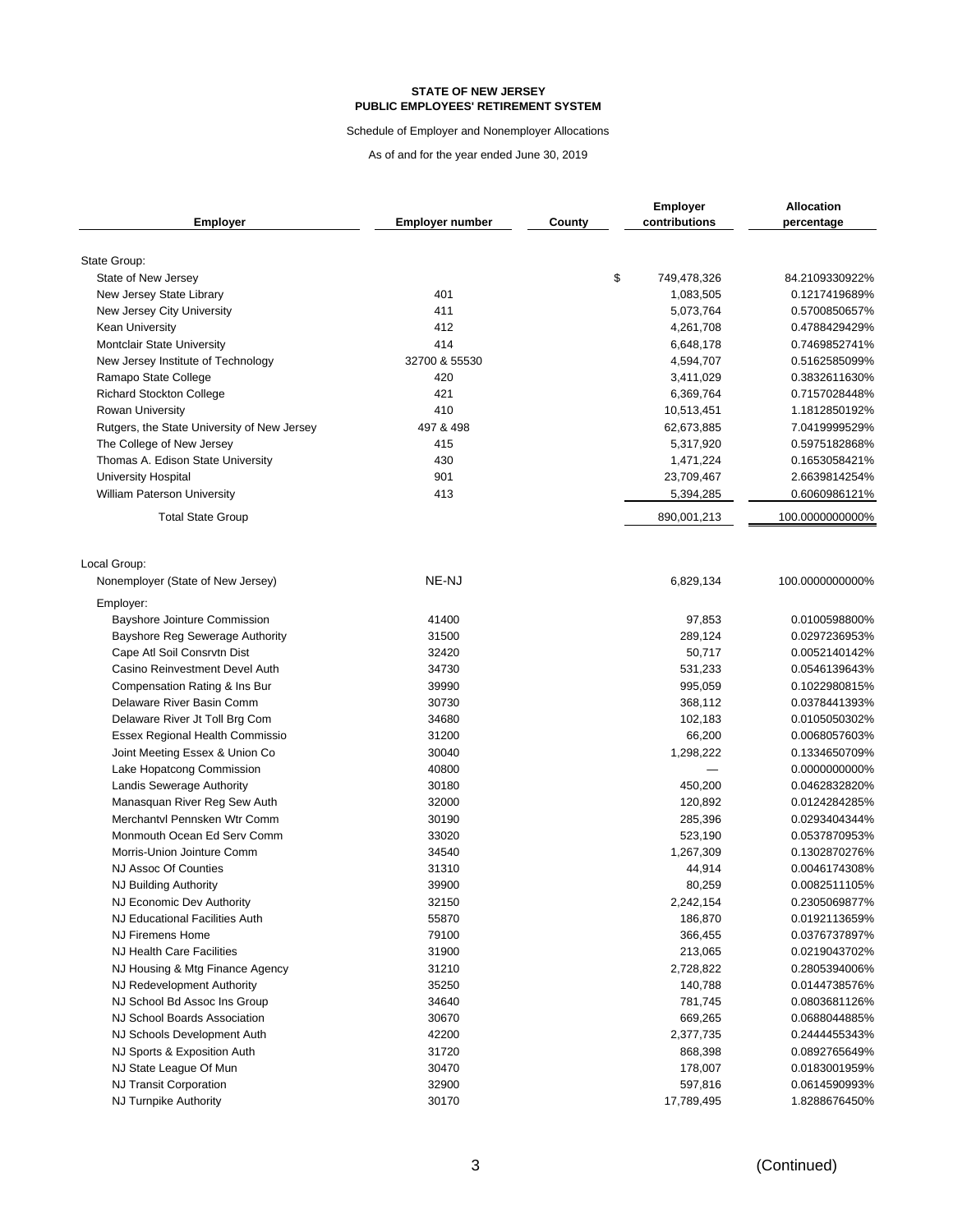Schedule of Employer and Nonemployer Allocations

|                                        |                        |          | <b>Employer</b> | Allocation    |
|----------------------------------------|------------------------|----------|-----------------|---------------|
| <b>Employer</b>                        | <b>Employer number</b> | County   | contributions   | percentage    |
| NJ Water Supply Authority              | 34030                  |          | \$<br>1,015,374 | 0.1043865864% |
| North Jersey Water Supply Comm         | 30010                  |          | 983,731         | 0.1011334946% |
| NPSM Emergency Srv Dispatch Center     | 54300                  |          | 158,923         | 0.0163382453% |
| Passaic Valley Sewerage Comm           | 30300                  |          | 6,284,007       | 0.6460339141% |
| Passaic Valley Water Comm              | 30030                  |          | 2,018,096       | 0.2074724706% |
| <b>Pinelands Commission</b>            | 32860                  |          | 412,462         | 0.0424035874% |
| Plainfield Area Reg. Sewer Auth        | 35190                  |          | 96,915          | 0.0099634480% |
| Rockaway Vall Reg Sewer Auth           | 31790                  |          | 345,224         | 0.0354911145% |
| S Monmouth Reg Sewerage Auth           | 31830                  |          | 221,398         | 0.0227610530% |
| South Bergen Jointure Comm             | 34930                  |          | 225,136         | 0.0231453420% |
| South Jersey Economic Dev. Dist        | 42300                  |          |                 | 0.0000000000% |
| South Jersey Port Corporation          | 30440                  |          | 726,237         | 0.0746615546% |
| South Jersey Trans Authority           | 34920                  |          | 2,152,718       | 0.2213124262% |
| Stony Brook Reg Sewerage Auth          | 32290                  |          | 449,522         | 0.0462135795% |
| Two Rivers Water Reclamation Au        | 31340                  |          | 391,371         | 0.0402353051% |
| Waterfront Comm Of Ny Harbor           | 60050                  |          | 47,482          | 0.0048814367% |
| Western Monmouth Utils Auth            | 31950                  |          | 542,393         | 0.0557612798% |
| Absecon Bd Of Ed                       | 21263                  | Atlantic | 120,158         | 0.0123529689% |
| Absecon City                           | 21260                  | Atlantic | 168,829         | 0.0173566420% |
| <b>Atlantic Cape Community College</b> | 30850                  | Atlantic | 1,114,933       | 0.1146218535% |
| <b>Atlantic City</b>                   | 20780                  | Atlantic | 2,272,527       | 0.2336295158% |
| Atlantic City Bd Of Ed                 | 20783                  | Atlantic | 1,828,135       | 0.1879433313% |
| <b>Atlantic City Community Charter</b> | 54800                  | Atlantic | 13,570          | 0.0013950780% |
| Atlantic City Conven. & Visitor        | 34170                  | Atlantic |                 | 0.0000000000% |
| <b>Atlantic City Housing Authority</b> | 30160                  | Atlantic | 410,217         | 0.0421727879% |
| Atlantic City Mun Util Auth            | 32890                  | Atlantic | 414,817         | 0.0426456957% |
| Atlantic Co Improvement Auth           | 56240                  | Atlantic | 132,020         | 0.0135724542% |
| <b>Atlantic Co Special Services</b>    | 34650                  | Atlantic | 751,147         | 0.0772224532% |
| <b>Atlantic Co Util Authority</b>      | 32120                  | Atlantic | 1,829,016       | 0.1880339034% |
| <b>Atlantic Co Vocational Schools</b>  | 10033                  | Atlantic | 469,636         | 0.0482814203% |
| <b>Atlantic County</b>                 | 10030                  | Atlantic | 6,342,420       | 0.6520391236% |
| <b>Atlantic County Welfare Bd</b>      | 10031                  | Atlantic | 1,145,456       | 0.1177598025% |
| <b>Brigantine City</b>                 | 20340                  | Atlantic | 542,630         | 0.0557856449% |
| Brigantine City Bd Of Ed               | 20343                  | Atlantic | 214,926         | 0.0220956923% |
| Buena Boro Housing Auth                | 33040                  | Atlantic | 10,501          | 0.0010795663% |
| Buena Boro Mun Util Auth               | 31450                  | Atlantic | 82,637          | 0.0084955832% |
| Buena Borough                          | 50420                  | Atlantic | 78,955          | 0.0081170514% |
| Buena Regional School Dist             | 57480                  | Atlantic | 385,845         | 0.0396671989% |
| <b>Buena Vista Township</b>            | 23300                  | Atlantic | 114,738         | 0.0117957601% |
| Corbin City                            | 50640                  | Atlantic | 10,784          | 0.0011086604% |
| Egg Harbor City                        | 20180                  | Atlantic | 113,464         | 0.0116647852% |
| Egg Harbor City Bd Of Ed               | 20183                  | Atlantic | 129,668         | 0.0133306544% |
| Egg Harbor Township                    | 23570                  | Atlantic | 902,620         | 0.0927947934% |
| Egg Harbor Twp Bd Of Ed                | 23573                  | Atlantic | 2,074,099       | 0.2132299176% |
| Egg Harbor Twp Mun Util Auth           | 31460                  | Atlantic | 50,487          | 0.0051903689% |
| Estell Manor Bd Of Ed                  | 50953                  | Atlantic | 38,568          | 0.0039650236% |
| <b>Estell Manor City</b>               | 50950                  | Atlantic | 9,502           | 0.0009768631% |
| Folsom Borough                         | 51040                  | Atlantic | 40,109          | 0.0041234477% |
| Folsom Borough Bd Of Ed                | 51043                  | Atlantic | 74,189          | 0.0076270778% |
| <b>Galloway Community Charter Sch</b>  | 38800                  | Atlantic |                 | 0.0000000000% |
| Galloway Township                      | 22970                  | Atlantic | 532,617         | 0.0547562479% |
| Galloway Township Bd Of Ed             | 22973                  | Atlantic | 994,245         | 0.1022143974% |
|                                        |                        |          |                 |               |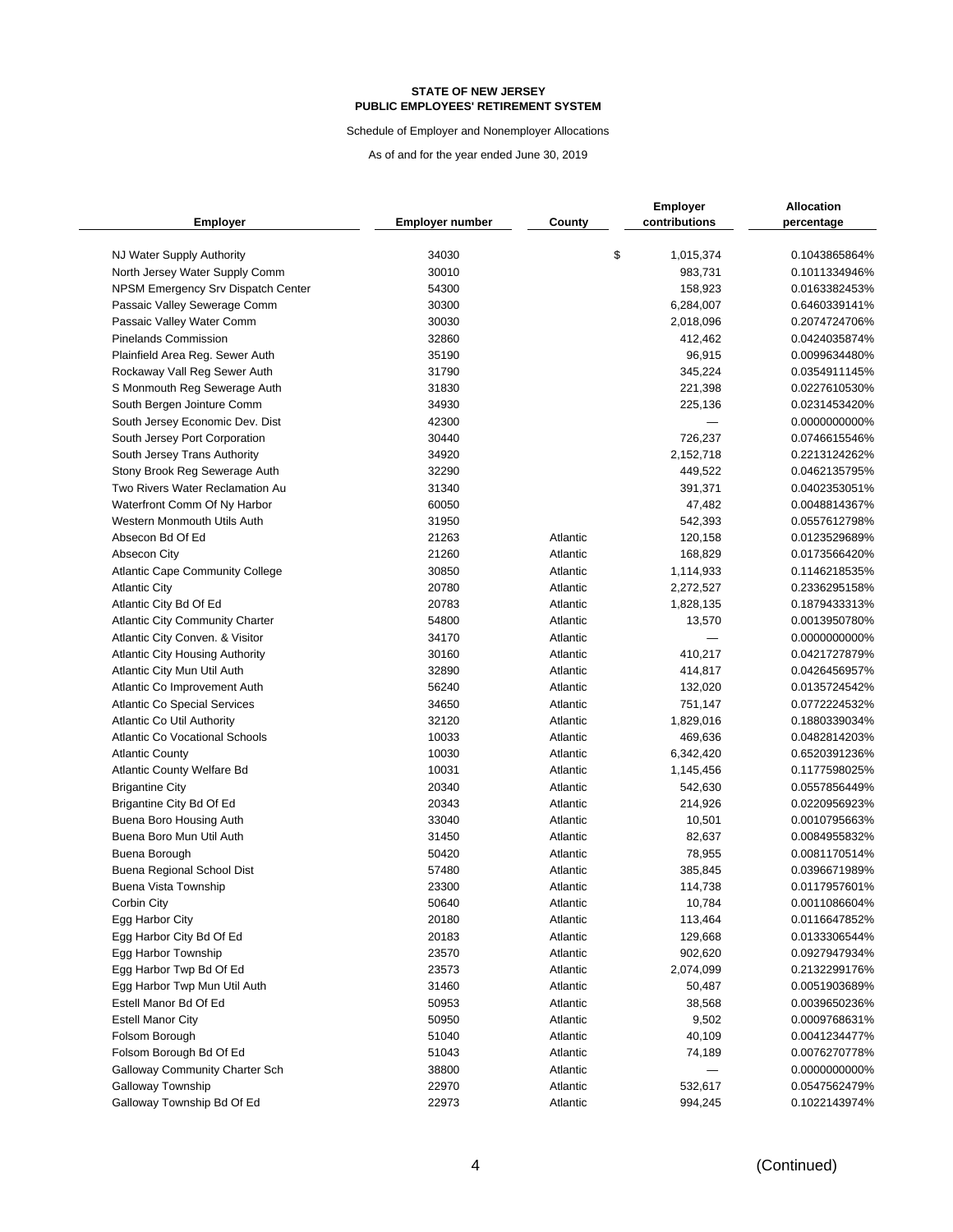Schedule of Employer and Nonemployer Allocations

|                                                             |                        |                  | <b>Employer</b>        | <b>Allocation</b>              |
|-------------------------------------------------------------|------------------------|------------------|------------------------|--------------------------------|
| <b>Employer</b>                                             | <b>Employer number</b> | County           | contributions          | percentage                     |
| Greater Egg Harbor Regional                                 | 40190                  | Atlantic         | \$<br>740,455          | 0.0761232509%                  |
| Hamilton Township (Atlantic)                                | 23210                  | Atlantic         | 505,539                | 0.0519724658%                  |
| Hamilton Twp Bd Ed (Atlantic)                               | 23213                  | Atlantic         | 609,406                | 0.0626506214%                  |
| Hamilton Twp Mun Util Authority                             | 31220                  | Atlantic         | 112,221                | 0.0115369973%                  |
| Hammonton Town                                              | 22750                  | Atlantic         | 281,846                | 0.0289754729%                  |
| Hammonton Town Bd Of Ed                                     | 22753                  | Atlantic         | 560,413                | 0.0576138448%                  |
| International Academy of Atlantic City                      | 55300                  | Atlantic         | 91,440                 | 0.0094005849%                  |
| Linwood Bd Of Ed                                            | 51803                  | Atlantic         | 167,010                | 0.0171696378%                  |
| Linwood City                                                | 51800                  | Atlantic         | 151,136                | 0.0155376946%                  |
| Longport Borough                                            | 22980                  | Atlantic         | 153,077                | 0.0157372411%                  |
| Mainland Regional H S                                       | 57220                  | Atlantic         | 364,028                | 0.0374242794%                  |
| <b>Margate City</b>                                         | 23620                  | Atlantic         | 795,194                | 0.0817507511%                  |
| Margate City Bd Of Ed                                       | 23623                  | Atlantic         | 150,098                | 0.0154309819%                  |
| Mullica Township                                            | 52330                  | Atlantic         | 78,855                 | 0.0081067708%                  |
| Mullica Twp Bd Of Ed                                        | 52333                  | Atlantic         | 124,145                | 0.0127628566%                  |
| Northfield Bd Of Ed                                         | 20073                  | Atlantic         | 152,630                | 0.0156912868%                  |
| Northfield City                                             | 20070                  | Atlantic         | 169,545                | 0.0174302511%                  |
| Oceanside Charter School                                    | 36600                  | Atlantic         |                        | 0.0000000000%                  |
| Pleasantech Academy Charter Sch                             | 35570                  | Atlantic         |                        | 0.0000000000%                  |
| Pleasantville Bd Of Ed                                      | 23073                  | Atlantic         | 1,134,898              | 0.1166743762%                  |
| Pleasantville City                                          | 23070                  | Atlantic         | 496,888                | 0.0510830907%                  |
| Pleasantville Housing Auth                                  | 55970                  | Atlantic         | 75,553                 | 0.0077673052%                  |
| Port Republic City                                          | 52760                  | Atlantic         | 28,161                 | 0.0028951211%                  |
| Port Republic City Bd Of Ed                                 | 52763                  | Atlantic         | 10,245                 | 0.0010532479%                  |
| <b>Somers Point City</b>                                    | 22370                  | Atlantic         | 373,903                | 0.0384394891%                  |
| Somers Point City Bd Of Ed                                  | 22373                  | Atlantic         | 199,382                | 0.0204976751%                  |
| Stockton Affiliated Svcs Inc                                | 49500                  | Atlantic         | 15,742                 | 0.0016183728%                  |
| <b>Ventnor City</b>                                         | 20370                  | Atlantic         | 586,500                | 0.0602957461%                  |
| Ventnor City Bd Of Ed                                       | 20373                  | Atlantic         | 172,898                | 0.0177749598%                  |
| <b>Weymouth Township</b>                                    | 23550                  | Atlantic         | 34,094                 | 0.0035050693%                  |
| Weymouth Township Bd Of Ed                                  | 23553                  | Atlantic         | 28,098                 | 0.0028886443%                  |
|                                                             | 31710                  | Atlantic         | 896                    | 0.0000921142%                  |
| Weymouth Twp Mun Util Authority<br>Allendale Boro Bd Of Ed  | 22283                  |                  | 210,101                | 0.0215996531%                  |
| Allendale Borough                                           | 22280                  | Bergen           | 220,074                | 0.0226249378%                  |
|                                                             | 23443                  | Bergen           |                        | 0.0062228500%                  |
| Alpine Bd Of Ed<br>Alpine Borough                           | 23440                  | Bergen           | 60,530                 | 0.0076808453%                  |
| Bergen Arts & Science Chrtr Sch                             | 47200                  | Bergen           | 74,712<br>207,807      | 0.0213638160%                  |
| Bergen Co Bd Of Soc Serv                                    | 10011                  | Bergen           |                        | 0.2086070382%                  |
|                                                             | 40480                  | Bergen           | 2,029,132              | 0.2863356055%                  |
| Bergen Co Bd Of Special Servs                               |                        | Bergen           | 2,785,202              |                                |
| Bergen Co Housing Authority<br>Bergen Co Utilties Authority | 31360<br>30240         | Bergen<br>Bergen | 555,157                | 0.0570734962%<br>0.1988395385% |
| Bergen Co Vocational School                                 | 10013                  |                  | 1,934,123<br>2,016,877 | 0.2073471501%                  |
| <b>Bergen Community College</b>                             | 31060                  | Bergen           |                        | 0.2700912221%                  |
|                                                             | 10010                  | Bergen           | 2,627,192              |                                |
| Bergen County<br>Bergen County Improvement Auth             | 35500                  | Bergen           | 12,054,119             | 1.2392363150%<br>0.0027280612% |
|                                                             |                        | Bergen           | 26,536                 |                                |
| Bergen County Soil Conser Dist<br>Bergenfield Bd Of Ed      | 32460                  | Bergen           | 50,951                 | 0.0052380709%                  |
|                                                             | 20623                  | Bergen           | 753,995                | 0.0775152448%                  |
| Bergenfield Borough                                         | 20620                  | Bergen           | 792,519                | 0.0814757449%                  |
| Bogota Boro Bd Of Ed                                        | 21473                  | Bergen           | 134,840                | 0.0138623673%                  |
| Bogota Borough                                              | 21470                  | Bergen           | 136,072                | 0.0139890243%                  |
| Carlstadt Borough                                           | 50500                  | Bergen           | 525,505                | 0.0540250913%                  |
| Carlstadt Borough Bd Of Ed                                  | 50503                  | Bergen           | 118,109                | 0.0121423193%                  |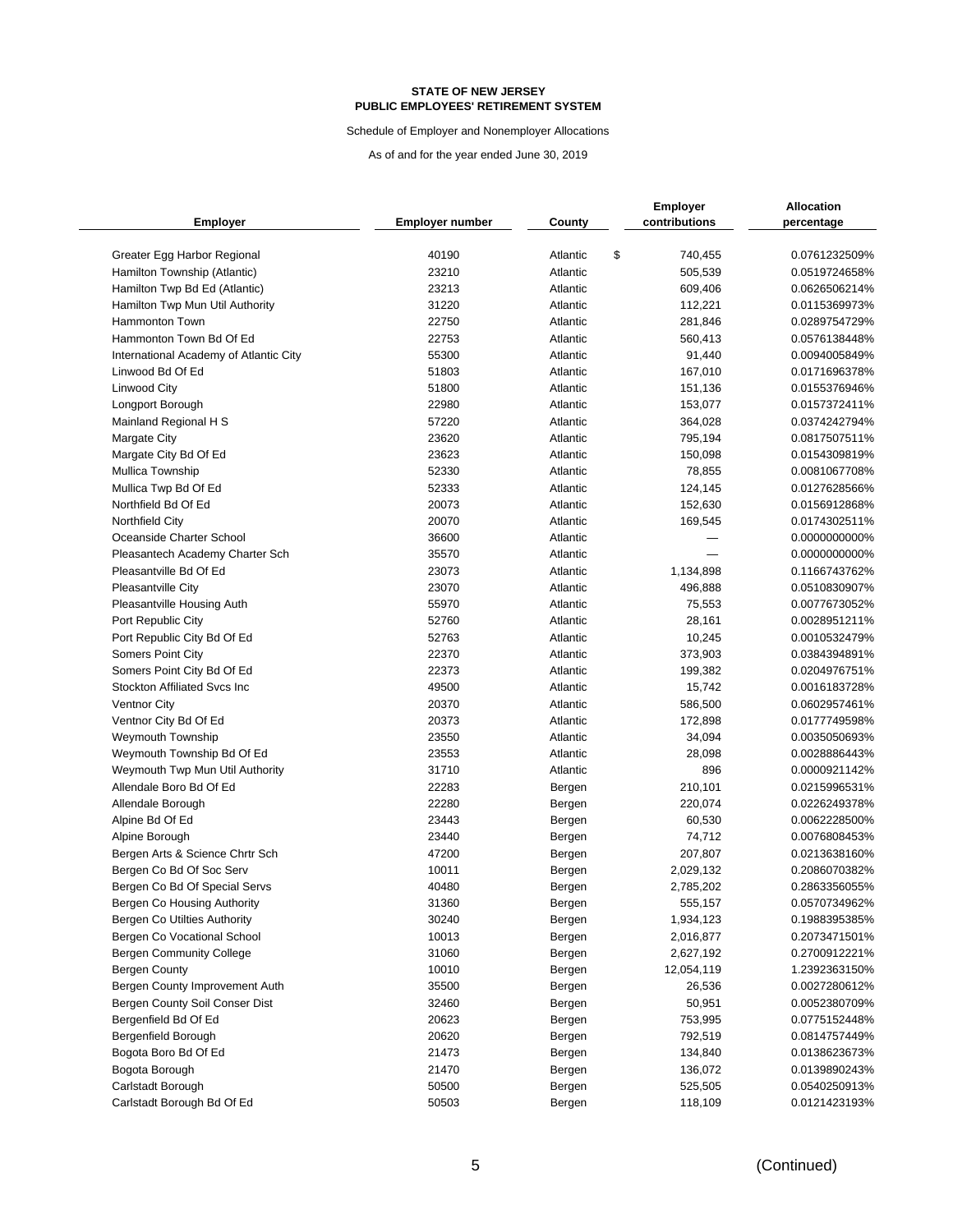Schedule of Employer and Nonemployer Allocations

| Employer                            | <b>Employer number</b> | County | <b>Employer</b><br>contributions | <b>Allocation</b><br>percentage |
|-------------------------------------|------------------------|--------|----------------------------------|---------------------------------|
| Carlstadt E.Rutherford Bd Of Ed     | 57500                  | Bergen | \$<br>119,607                    | 0.0122963228%                   |
| <b>Carlstadt Sewerage Authority</b> | 31520                  | Bergen | 30,533                           | 0.0031389770%                   |
| Cliffside Park Bd Of Ed             | 20423                  | Bergen | 492,468                          | 0.0506286880%                   |
| Cliffside Park Borough              | 20420                  | Bergen | 598,961                          | 0.0615768122%                   |
| Cliffside Park Housing              | 31300                  | Bergen | 121,385                          | 0.0124791119%                   |
| <b>Closter Board Of Education</b>   | 21983                  | Bergen | 205,642                          | 0.0211412410%                   |
| <b>Closter Borough</b>              | 21980                  | Bergen | 393,832                          | 0.0404883108%                   |
| Cresskill Bd Of Ed                  | 22303                  | Bergen | 295,182                          | 0.0303464943%                   |
| Cresskill Borough                   | 22300                  | Bergen | 447,530                          | 0.0460087899%                   |
| Demarest Boro Bd Of Ed              | 22743                  | Bergen | 156,656                          | 0.0161051840%                   |
| Demarest Borough                    | 22740                  | Bergen | 150,567                          | 0.0154791980%                   |
| Dumont Borough                      | 20870                  | Bergen | 435,725                          | 0.0447951645%                   |
| Dumont Borough Bd Of Ed             | 20873                  | Bergen | 456,042                          | 0.0468838749%                   |
| East Rutherford Boro Bd Of Ed       | 50853                  | Bergen | 177,027                          | 0.0181994459%                   |
| East Rutherford Borough             | 50850                  | Bergen | 397,289                          | 0.0408437113%                   |
| Edgewater Boro Bd Of Ed             | 21673                  | Bergen | 113,771                          | 0.0116963467%                   |
| Edgewater Borough                   | 21670                  | Bergen | 504,836                          | 0.0519001931%                   |
| <b>Edgewater Housing Authority</b>  | 31730                  | Bergen | 15,589                           | 0.0016026435%                   |
| Elmwood Park Borough                | 20880                  | Bergen | 423,278                          | 0.0435155376%                   |
| Elmwood Park Borough Bd Of Ed       | 20883                  | Bergen | 329,048                          | 0.0338281239%                   |
| Emerson Borough                     | 22190                  | Bergen | 247,642                          | 0.0254590949%                   |
| Emerson Borough Bd Of Ed            | 22193                  | Bergen | 222,789                          | 0.0229040562%                   |
| <b>Englewood City</b>               | 20580                  | Bergen | 1,172,799                        | 0.1205708282%                   |
| Englewood City Bd Of Ed             | 20583                  | Bergen | 262,104                          | 0.0269458759%                   |
| Englewood Cliffs Bd Of Ed           | 50933                  | Bergen | 171,054                          | 0.0175853854%                   |
| Englewood Cliffs Borough            | 50930                  | Bergen | 172,832                          | 0.0177681746%                   |
| <b>Englewood Housing Auth</b>       | 56100                  | Bergen | 108,150                          | 0.0111184739%                   |
| Fair Lawn Bd Of Ed                  | 20433                  | Bergen | 1,293,659                        | 0.1329959669%                   |
| Fair Lawn Borough                   | 20430                  | Bergen | 1,397,876                        | 0.1437101046%                   |
| Fairview Boro Bd Of Ed              | 20653                  | Bergen | 202,565                          | 0.0208249068%                   |
| <b>Fairview Borough</b>             | 20650                  | Bergen | 313,907                          | 0.0322715375%                   |
| Fort Lee Bd Of Ed                   | 20893                  | Bergen | 682,917                          | 0.0702079967%                   |
| Fort Lee Borough                    | 20890                  | Bergen | 1,620,913                        | 0.1666396568%                   |
| Fort Lee Housing Authority          | 31330                  | Bergen | 44,234                           | 0.0045475226%                   |
| Fort Lee Parking Authority          | 56390                  | Bergen | 118,109                          | 0.0121423193%                   |
| Franklin Lakes Bd Of Ed             | 22463                  | Bergen | 348,974                          | 0.0358766372%                   |
| Franklin Lakes Borough              | 22460                  | Bergen | 386,575                          | 0.0397422473%                   |
| <b>Garfield City</b>                | 20810                  | Bergen | 670,011                          | 0.0688811818%                   |
| Garfield City Bd Of Ed              | 20813                  | Bergen | 1,321,566                        | 0.1358649753%                   |
| Garfield Housing Authority          | 30550                  | Bergen | 106,520                          | 0.0109509000%                   |
| Glen Rock Borough                   | 22420                  | Bergen | 499,293                          | 0.0513303392%                   |
| Glen Rock Borough Bd Of Ed          | 22423                  | Bergen | 417,724                          | 0.0429445528%                   |
| <b>Hackensack City</b>              | 20590                  | Bergen | 1,421,332                        | 0.1461215233%                   |
| Hackensack City Bd Of Ed            | 20593                  | Bergen | 1,410,523                        | 0.1450102927%                   |
| Hackensack Housing Authority        | 30520                  | Bergen | 112,773                          | 0.0115937462%                   |
| Harrington Park Bd Of Ed            | 22433                  | Bergen | 197,504                          | 0.0203046054%                   |
| Harrington Park Borough             | 22430                  | Bergen | 150,696                          | 0.0154924599%                   |
| Hasbrouck Heights Bd Of Ed          | 20453                  | Bergen | 285,901                          | 0.0293923514%                   |
| Hasbrouck Heights Borough           | 20450                  | Bergen | 490,598                          | 0.0504364407%                   |
| Haworth Borough                     | 22150                  | Bergen | 153,981                          | 0.0158301778%                   |
| Haworth Borough Bd Of Ed            | 22153                  | Bergen | 97,461                           | 0.0100195801%                   |
| Hillsdale Borough                   | 21360                  | Bergen | 205,569                          | 0.0211337361%                   |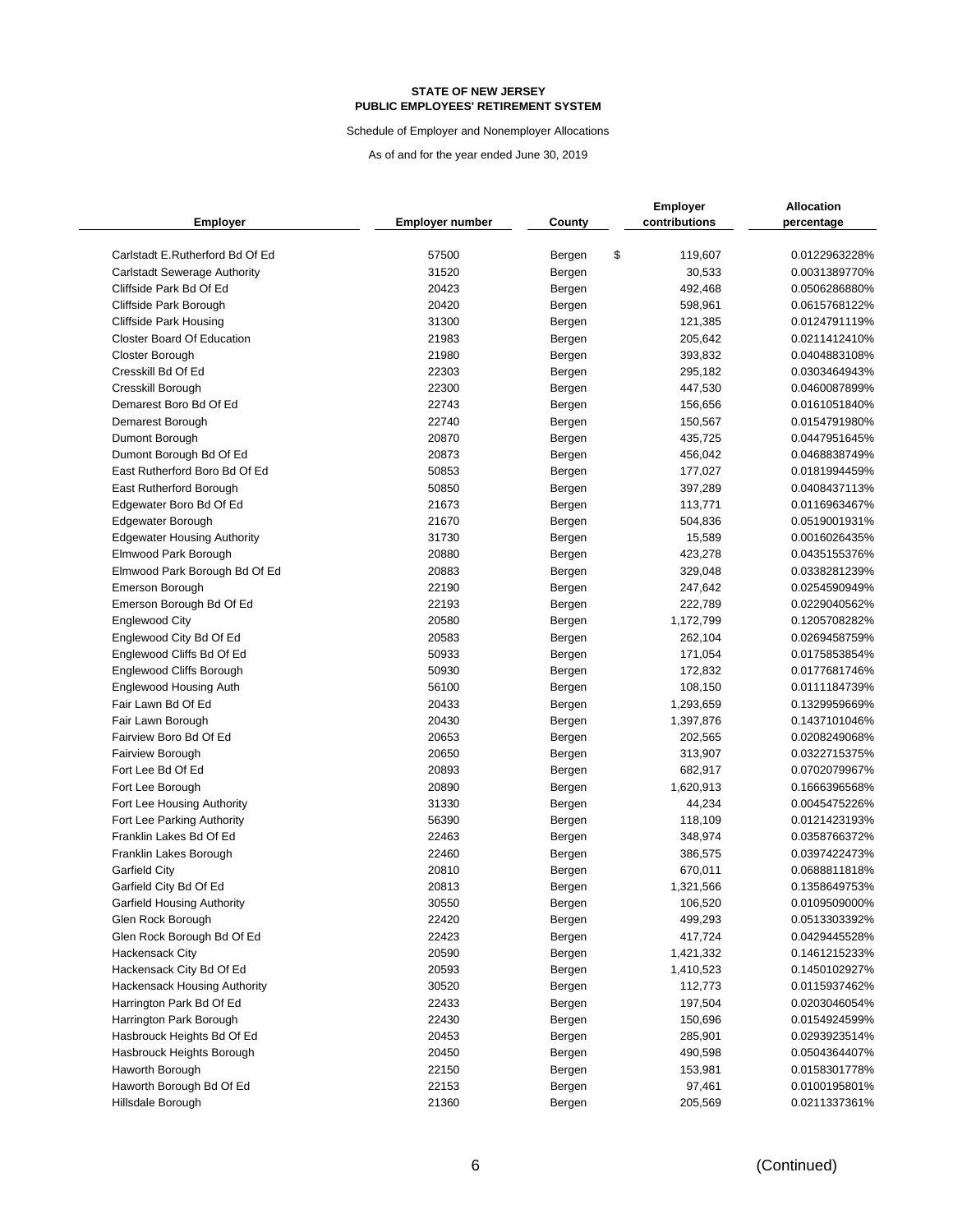Schedule of Employer and Nonemployer Allocations

|                                                  |                        |                  | <b>Employer</b>    | Allocation                     |
|--------------------------------------------------|------------------------|------------------|--------------------|--------------------------------|
| <b>Employer</b>                                  | <b>Employer number</b> | County           | contributions      | percentage                     |
|                                                  | 21363                  |                  | \$                 |                                |
| Hillsdale Borough Bd Of Ed<br>Ho-Ho-Kus Bd Of Ed | 21603                  | Bergen<br>Bergen | 190,951<br>104,866 | 0.0196309173%<br>0.0107808588% |
| Ho-Ho-Kus Borough                                | 21600                  |                  | 173,391            | 0.0178256432%                  |
| Hudson Arts & Sciences Charter School            | 56600                  | Bergen           | 54,725             | 0.0056260609%                  |
| Leonia Borough                                   | 20930                  | Bergen           | 296,893            | 0.0305223955%                  |
|                                                  | 20933                  | Bergen           | 389,983            | 0.0400926103%                  |
| Leonia Borough Bd Of Ed                          | 23273                  | Bergen           |                    |                                |
| Little Ferry Bd Of Ed                            | 23270                  | Bergen           | 164,420            | 0.0169033701%                  |
| Little Ferry Borough                             | 20463                  | Bergen           | 238,833            | 0.0245534764%                  |
| Lodi Bd Of Ed<br>Lodi Borough                    | 20460                  | Bergen           | 453,851<br>452,744 | 0.0466586269%<br>0.0465448206% |
|                                                  | 30370                  | Bergen           |                    |                                |
| Lodi Housing Authority                           | 22580                  | Bergen           | 114,270            | 0.0117476469%                  |
| Lyndhurst Township                               |                        | Bergen           | 594,033            | 0.0610701840%                  |
| Lyndhurst Twp Bd Of Ed<br>Mahwah Bd Of Ed        | 22583<br>22473         | Bergen           | 384,114            | 0.0394892416%<br>0.0606555673% |
|                                                  |                        | Bergen           | 590,000            |                                |
| <b>Mahwah Township</b>                           | 22470                  | Bergen           | 857,085            | 0.0881135201%<br>0.0151744808% |
| Maywood Bd Of Ed                                 | 21803                  | Bergen           | 147,603            |                                |
| Maywood Borough                                  | 21800                  | Bergen           | 207,775            | 0.0213605263%                  |
| Mid Bergen Reg Health Comm                       | 32660                  | Bergen           | 45,692             | 0.0046974139%                  |
| Midland Park Boro Bd Of Ed                       | 52143                  | Bergen           | 333,832            | 0.0343199480%                  |
| Midland Park Borough                             | 52140                  | Bergen           | 192,456            | 0.0197856404%                  |
| Montvale Borough                                 | 22250                  | Bergen           | 230,650            | 0.0237122146%                  |
| Montvale Borough Bd Of Ed                        | 22253                  | Bergen           | 129,854            | 0.0133497763%                  |
| Moonachie Borough                                | 52260                  | Bergen           | 150,524            | 0.0154747773%                  |
| Moonachie Borough Bd Of Ed                       | 52263                  | Bergen           | 77,322             | 0.0079491691%                  |
| New Milford Bd Of Ed                             | 20683                  | Bergen           | 538,181            | 0.0553282608%                  |
| New Milford Borough                              | 20680                  | Bergen           | 449,675            | 0.0462293088%                  |
| North Arlington Bd Of Ed                         | 20053                  | Bergen           | 329,086            | 0.0338320305%                  |
| North Arlington Borough                          | 20050                  | Bergen           | 317,933            | 0.0326854347%                  |
| Northern Highlands Reg H S                       | 40160                  | Bergen           | 292,652            | 0.0300863950%                  |
| Northern Valley Reg H S Dist                     | 40200                  | Bergen           | 1,327,445          | 0.1364693720%                  |
| Northvale Bd Of Ed                               | 23153                  | Bergen           | 92,485             | 0.0095080172%                  |
| Northvale Borough                                | 23150                  | Bergen           | 157,209            | 0.0161620357%                  |
| Northwest Bergen Cent Dispatch                   | 35180                  | Bergen           | 110,707            | 0.0113813490%                  |
| Northwest Bergen Co Util Auth                    | 31230                  | Bergen           | 531,795            | 0.0546717413%                  |
| Northwest Bergen Health Comm                     | 55180                  | Bergen           | 48,488             | 0.0049848596%                  |
| Norwood Bd Of Ed                                 | 23353                  | Bergen           | 101,433            | 0.0104279257%                  |
| Norwood Borough                                  | 23350                  | Bergen           | 151,377            | 0.0155624709%                  |
| Oakland Bd Of Ed                                 | 22073                  | Bergen           | 344,276            | 0.0353936544%                  |
| Oakland Borough                                  | 22070                  | Bergen           | 397,652            | 0.0408810299%                  |
| Old Tappan Bd Of Ed                              | 23163                  | Bergen           | 79,615             | 0.0081849034%                  |
| Old Tappan Borough                               | 23160                  | Bergen           | 233,619            | 0.0240174457%                  |
| Oradell Bd Of Ed                                 | 21193                  | Bergen           | 100,426            | 0.0103244000%                  |
| Oradell Borough                                  | 21190                  | Bergen           | 298,231            | 0.0306599500%                  |
| Palisades Park Bd Of Ed                          | 20983                  | Bergen           | 233,650            | 0.0240206327%                  |
| Palisades Park Borough                           | 20980                  | Bergen           | 453,367            | 0.0466088688%                  |
| Paramus Bd Of Ed                                 | 22773                  | Bergen           | 1,007,869          | 0.1036150270%                  |
| Paramus Borough                                  | 22770                  | Bergen           | 1,854,365          | 0.1906399339%                  |
| Park Ridge Boro Bd Of Ed                         | 21383                  | Bergen           | 304,722            | 0.0313272640%                  |
| Park Ridge Borough                               | 21380                  | Bergen           | 505,292            | 0.0519470727%                  |
| Pascack Valley Reg H S Dist                      | 40120                  | Bergen           | 704,628            | 0.0724400187%                  |
| Paterson Arts & Science Charter School           | 53400                  | Bergen           | 114,575            | 0.0117790027%                  |
| Ramapo Indian Hills Reg H S D                    | 40130                  | Bergen           | 554,532            | 0.0570092424%                  |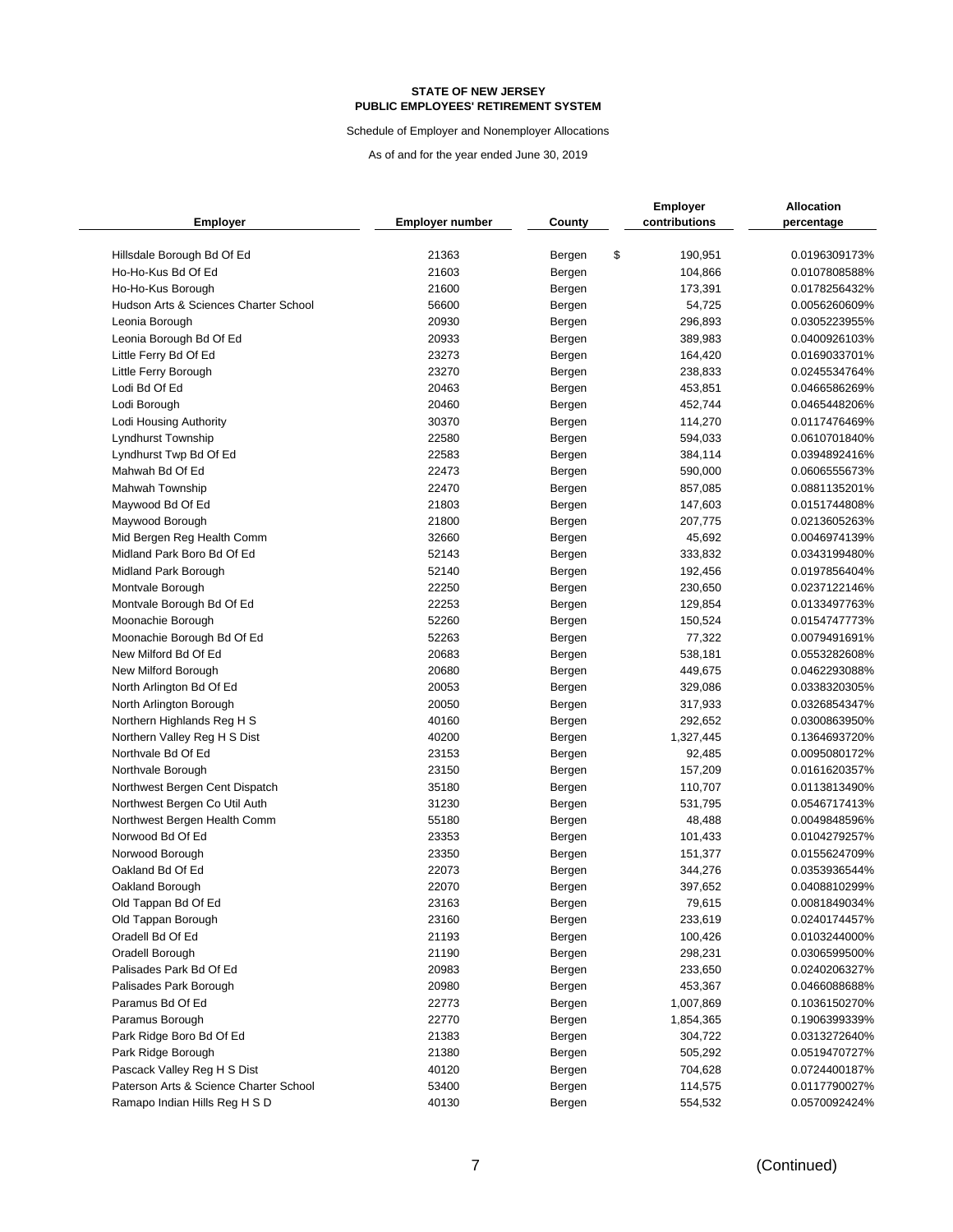Schedule of Employer and Nonemployer Allocations

|                                      |                        |                   | <b>Employer</b> | <b>Allocation</b> |
|--------------------------------------|------------------------|-------------------|-----------------|-------------------|
| Employer                             | <b>Employer number</b> | County            | contributions   | percentage        |
| Ramsey Borough                       | 21710                  | Bergen            | \$<br>541,880   | 0.0557085403%     |
| Ramsey Borough Bd Of Ed              | 21713                  | Bergen            | 839,989         | 0.0863559479%     |
| Ridgefield Boro Bd Of Ed             | 20483                  | Bergen            | 672,257         | 0.0691120842%     |
| Ridgefield Borough                   | 20480                  | Bergen            | 385,943         | 0.0396772739%     |
| Ridgefield Park Bd Of Ed             | 20553                  | Bergen            | 226,617         | 0.0232975978%     |
| Ridgefield Park Village              | 20550                  | Bergen            | 492,492         | 0.0506311553%     |
| Ridgewood Public Library             | 20564                  | Bergen            | 144,813         | 0.0148876520%     |
| Ridgewood Twp Bd Of Ed               | 20563                  | Bergen            | 689,550         | 0.0708899092%     |
| Ridgewood Village                    | 20560                  | Bergen            | 1,559,577       | 0.1603339451%     |
| River Dell Reg School District       | 40060                  | Bergen            | 383,762         | 0.0394530539%     |
| River Edge Boro Bd Of Ed             | 21513                  | Bergen            | 352,990         | 0.0362895063%     |
| River Edge Borough                   | 21510                  | Bergen            | 383,403         | 0.0394161465%     |
| <b>River Vale Township</b>           | 22080                  | Bergen            | 317,526         | 0.0326435926%     |
| River Vale Twp Bd Of Ed              | 22083                  | Bergen            | 255,459         | 0.0262627298%     |
| Rochelle Park Township               | 21620                  | Bergen            | 157,590         | 0.0162012048%     |
| Rochelle Park Twp Bd Of Ed           | 21623                  | Bergen            | 70,763          | 0.0072748642%     |
| Rockleigh Borough                    | 52890                  | Bergen            | 24,162          | 0.0024839997%     |
| Rutherford Boro Bd Of Ed             | 20703                  | Bergen            | 395,203         | 0.0406292579%     |
| <b>Rutherford Borough</b>            | 20700                  | Bergen            | 708,697         | 0.0728583365%     |
| Saddle Brook Bd Of Ed                | 52963                  | Bergen            | 355,951         | 0.0365939150%     |
| Saddle Brook Township                | 52960                  | Bergen            | 401,414         | 0.0412677862%     |
| Saddle River Bd Of Ed                | 22863                  | Bergen            | 79,001          | 0.0081217805%     |
| Saddle River Borough                 | 22860                  | Bergen            | 190,058         | 0.0195391115%     |
| South Hackensack Bd Of Ed            | 20533                  | Bergen            | 60,714          | 0.0062417663%     |
| South Hackensack Township            | 20530                  | Bergen            | 91,471          | 0.0094037719%     |
| Teaneck Bd Of Ed                     | 20033                  | Bergen            | 677,321         | 0.0696326940%     |
| <b>Teaneck Community Charter Sch</b> | 35630                  | Bergen            | 67,561          | 0.0069456793%     |
| <b>Teaneck Township</b>              | 20030                  | Bergen            | 1,409,912       | 0.1449474782%     |
| Tenafly Bd Of Ed                     | 20503                  | Bergen            | 810,606         | 0.0833351979%     |
| <b>Tenafly Borough</b>               | 20500                  | Bergen            | 767,762         | 0.0789305756%     |
| <b>Teterboro Borough</b>             | 23370                  | Bergen            | 121,331         | 0.0124735604%     |
| Upper Saddle River Bd Of Ed          | 53423                  | Bergen            | 342,186         | 0.0351787897%     |
| <b>Upper Saddle River Boro</b>       | 53420                  | Bergen            | 223,199         | 0.0229462067%     |
| Waldwick Boro Bd Of Ed               | 21953                  | Bergen            | 337,699         | 0.0347174990%     |
| <b>Waldwick Borough</b>              | 21950                  | Bergen            | 354,382         | 0.0364326123%     |
| <b>Wallington Borough</b>            | 53490                  | Bergen            | 160,223         | 0.0164718931%     |
| Wallington Borough Bd Of Ed          | 53493                  | Bergen            | 168,176         | 0.0172895096%     |
| Washington Township (Bergen)         | 22040                  | Bergen            | 140,101         | 0.0144032299%     |
| Westwood Borough                     | 21530                  | Bergen            | 361,483         | 0.0371626380%     |
| Westwood Reg Sch District            | 40080                  | Bergen            | 509,082         | 0.0523367076%     |
| Woodcliff Lake Bd Of Ed              | 22483                  | Bergen            | 142,216         | 0.0146206647%     |
| Woodcliff Lake Borough               | 22480                  | Bergen            | 189,757         | 0.0195081669%     |
| Wood-Ridge Bd Of Ed                  | 21053                  | Bergen            | 225,385         | 0.0231709407%     |
| Wood-Ridge Borough                   | 21050                  | Bergen            | 255,183         | 0.0262343553%     |
| <b>Wyckoff Township</b>              | 22490                  | Bergen            | 457,139         | 0.0469966532%     |
| Wyckoff Township Bd Of Ed            | 22493                  | Bergen            | 423,790         | 0.0435681743%     |
| Bass River Twp Bd Of Ed              | 23533                  | <b>Burlington</b> | 28,081          | 0.0028868966%     |
| Bass River Twp Municipal Bldg        | 23530                  | <b>Burlington</b> | 27,338          | 0.0028105117%     |
| Bejamin Banneker Prep Charter School | 52500                  | <b>Burlington</b> | 34,743          | 0.0035717905%     |
| Beverly City Bd Of Ed                | 21663                  | <b>Burlington</b> | 52,105          | 0.0053567090%     |
| Beverly City Housing Authority       | 56370                  | Burlington        | 37,982          | 0.0039047792%     |
| Beverly City Municipal Bldg          | 21660                  | Burlington        | 42,887          | 0.0044090429%     |
|                                      |                        |                   |                 |                   |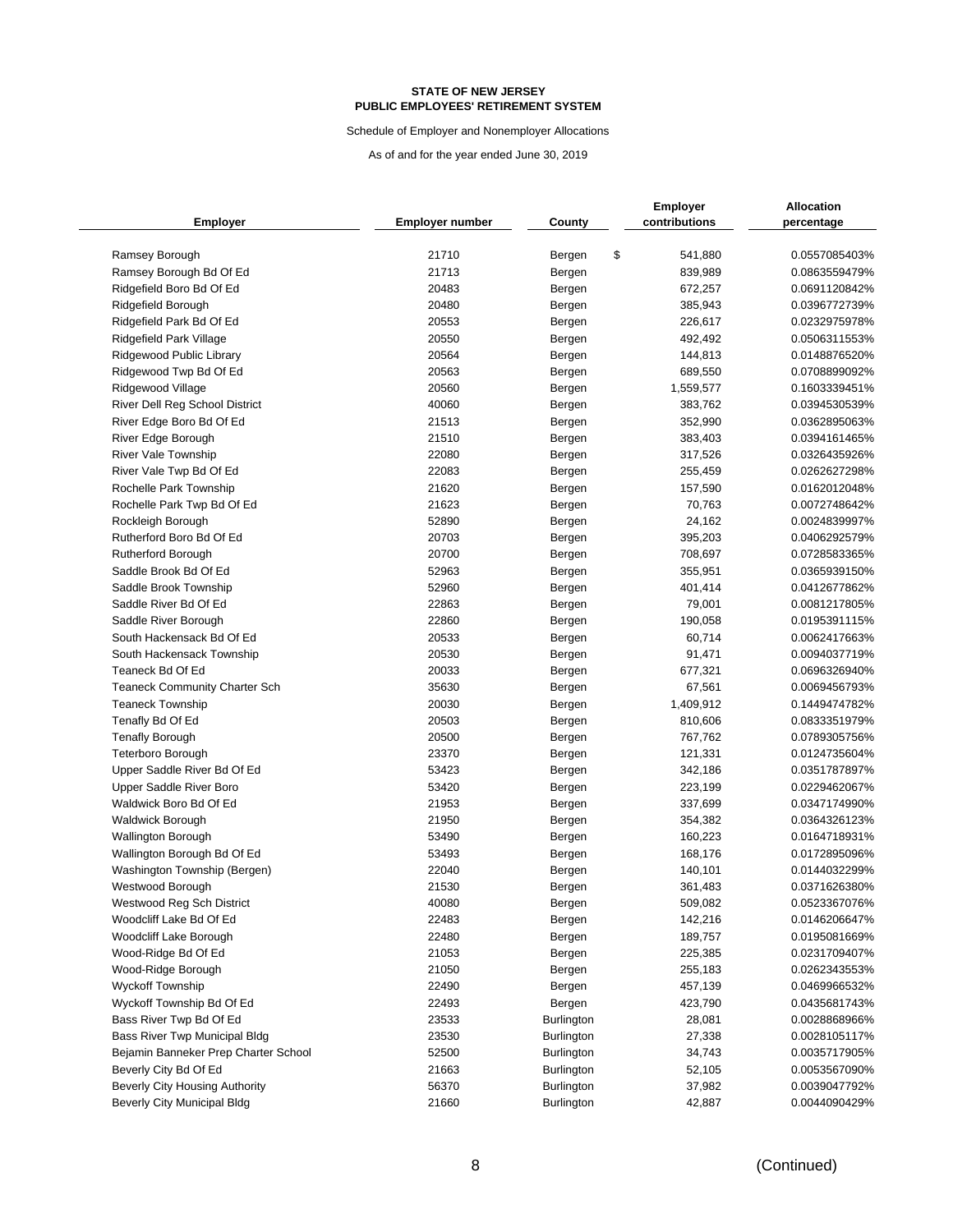Schedule of Employer and Nonemployer Allocations

|                                                             |                        |                          | <b>Employer</b>         | Allocation                     |
|-------------------------------------------------------------|------------------------|--------------------------|-------------------------|--------------------------------|
| <b>Employer</b>                                             | <b>Employer number</b> | County                   | contributions           | percentage                     |
|                                                             | 30280                  |                          |                         |                                |
| <b>Beverly Sewerage Authority</b><br><b>Bordentown City</b> | 22290                  | Burlington<br>Burlington | \$<br>26,404<br>158,196 | 0.0027144908%<br>0.0162635053% |
| Bordentown Fire District #1                                 | 34570                  |                          | 1,765                   | 0.0001814527%                  |
| Bordentown Reg Sch District                                 | 40150                  | Burlington               |                         | 0.0627642221%                  |
|                                                             |                        | Burlington               | 610,511                 |                                |
| Bordentown Sewerage Auth                                    | 34320<br>22590         | <b>Burlington</b>        | 122,865                 | 0.0126312649%                  |
| Bordentown Twp                                              | 34620                  | <b>Burlington</b>        | 220,270                 | 0.0226450878%                  |
| Bordentown Twp Fire District 2                              | 20060                  | Burlington               | 8,714                   | 0.0008958519%                  |
| <b>Burlington City</b>                                      | 20069                  | Burlington               |                         | 0.0000000000%                  |
| <b>Burlington City</b>                                      | 20063                  | <b>Burlington</b>        | 448,142                 | 0.0460717072%                  |
| Burlington City Bd Of Ed                                    |                        | Burlington               | 427,036                 | 0.0439018827%                  |
| Burlington City Housing Auth                                | 56210                  | <b>Burlington</b>        | 22,981                  | 0.0023625857%                  |
| Burlington Co Bd Of Social Serv                             | 10071                  | Burlington               | 1,630,413               | 0.1676163142%                  |
| Burlington Co Bd Spcl Services                              | 40490                  | Burlington               | 1,342,707               | 0.1380383979%                  |
| <b>Burlington Co College</b>                                | 31090                  | Burlington               | 1,207,430               | 0.1241311044%                  |
| Burlington Co Institute Of Tech                             | 10073                  | Burlington               | 555,050                 | 0.0570624959%                  |
| Burlington Co Soil Con Dist                                 | 32720                  | Burlington               | 37,837                  | 0.0038898724%                  |
| <b>Burlington County Bridge Comm</b>                        | 30420                  | <b>Burlington</b>        | 1,036,439               | 0.1065521957%                  |
| <b>Burlington County/Payroll Dept</b>                       | 10070                  | Burlington               | 6,057,885               | 0.6227872052%                  |
| <b>Burlington Township</b>                                  | 21970                  | <b>Burlington</b>        | 694,731                 | 0.0714225473%                  |
| Burlington Twp Bd Of Ed                                     | 21973                  | Burlington               | 332,218                 | 0.0341540191%                  |
| <b>Burlington Twp Fire District 1</b>                       | 34880                  | <b>Burlington</b>        | 38,740                  | 0.0039827062%                  |
| <b>Chesterfield Township</b>                                | 50560                  | <b>Burlington</b>        | 84,225                  | 0.0086588392%                  |
| Chesterfield Twp Bd Of Ed                                   | 50563                  | <b>Burlington</b>        | 92,133                  | 0.0094718295%                  |
| Cinnaminson Sewerage Authority                              | 55900                  | Burlington               | 94,946                  | 0.0097610229%                  |
| Cinnaminson Township                                        | 22050                  | <b>Burlington</b>        | 253,694                 | 0.0260812771%                  |
| Cinnaminson Twp Bd Of Ed                                    | 22053                  | <b>Burlington</b>        | 757,802                 | 0.0779066274%                  |
| Delanco Sewerage Authority                                  | 55150                  | <b>Burlington</b>        | 19,930                  | 0.0020489245%                  |
| Delanco Township                                            | 50680                  | Burlington               | 93,928                  | 0.0096563663%                  |
| Delanco Twp Bd Of Ed                                        | 50683                  | <b>Burlington</b>        | 76,205                  | 0.0078343348%                  |
| Delran Township                                             | 22600                  | Burlington               | 335,726                 | 0.0345146627%                  |
| Delran Twp Bd Of Ed                                         | 22603                  | <b>Burlington</b>        | 404,384                 | 0.0415731202%                  |
| Delran Twp Fire District #1                                 | 34690                  | <b>Burlington</b>        | 22,609                  | 0.0023243419%                  |
| Eastampton Township                                         | 50790                  | <b>Burlington</b>        | 106,564                 | 0.0109554235%                  |
| Eastampton Township Bd Of Ed                                | 50793                  | <b>Burlington</b>        | 113,534                 | 0.0116719817%                  |
| Edgewater Park Sewerage Auth                                | 56170                  | <b>Burlington</b>        | 8,740                   | 0.0008985248%                  |
| <b>Edgewater Park Township</b>                              | 50870                  | <b>Burlington</b>        | 74,768                  | 0.0076866025%                  |
| Edgewater Park Twp Bd Of Ed                                 | 50873                  | <b>Burlington</b>        | 161,590                 | 0.0166124290%                  |
| Evesham Mun. Utilities Auth                                 | 31430                  | <b>Burlington</b>        | 445,715                 | 0.0458221969%                  |
| Evesham Township                                            | 50960                  | <b>Burlington</b>        | 769,941                 | 0.0791545900%                  |
| Evesham Twp Bd Of Ed                                        | 50963                  | Burlington               | 1,336,092               | 0.1373583359%                  |
| Fieldsboro Borough                                          | 51010                  | <b>Burlington</b>        | 5,054                   | 0.0005195818%                  |
| <b>Florence Township</b>                                    | 21860                  | <b>Burlington</b>        | 426,389                 | 0.0438353672%                  |
| Florence Township Bd Of Ed                                  | 21863                  | <b>Burlington</b>        | 276,941                 | 0.0284712092%                  |
| Florence Twp Housing Authority                              | 56440                  | <b>Burlington</b>        | 11,566                  | 0.0011890547%                  |
| Florence Twp. Fire Dist. #1                                 | 35270                  | <b>Burlington</b>        | 10,883                  | 0.0011188382%                  |
| Hainesport Township                                         | 51280                  | <b>Burlington</b>        | 71,379                  | 0.0073381928%                  |
| Hainesport Township Bd Of Ed                                | 51283                  | <b>Burlington</b>        | 77,904                  | 0.0080090022%                  |
| Lenape Regional H S District                                | 40420                  | <b>Burlington</b>        | 2,038,490               | 0.2095690971%                  |
| Lumberton Township                                          | 51910                  | Burlington               | 187,870                 | 0.0193141719%                  |
| Lumberton Twp Bd Of Ed                                      | 51913                  | <b>Burlington</b>        | 266,773                 | 0.0274258774%                  |
| Mansfield Township (Burlington)                             | 23540                  | Burlington               | 111,812                 | 0.0114949496%                  |
| Mansfield Twp Bd Ed (Burlingtn)                             | 23543                  | <b>Burlington</b>        | 135,115                 | 0.0138906389%                  |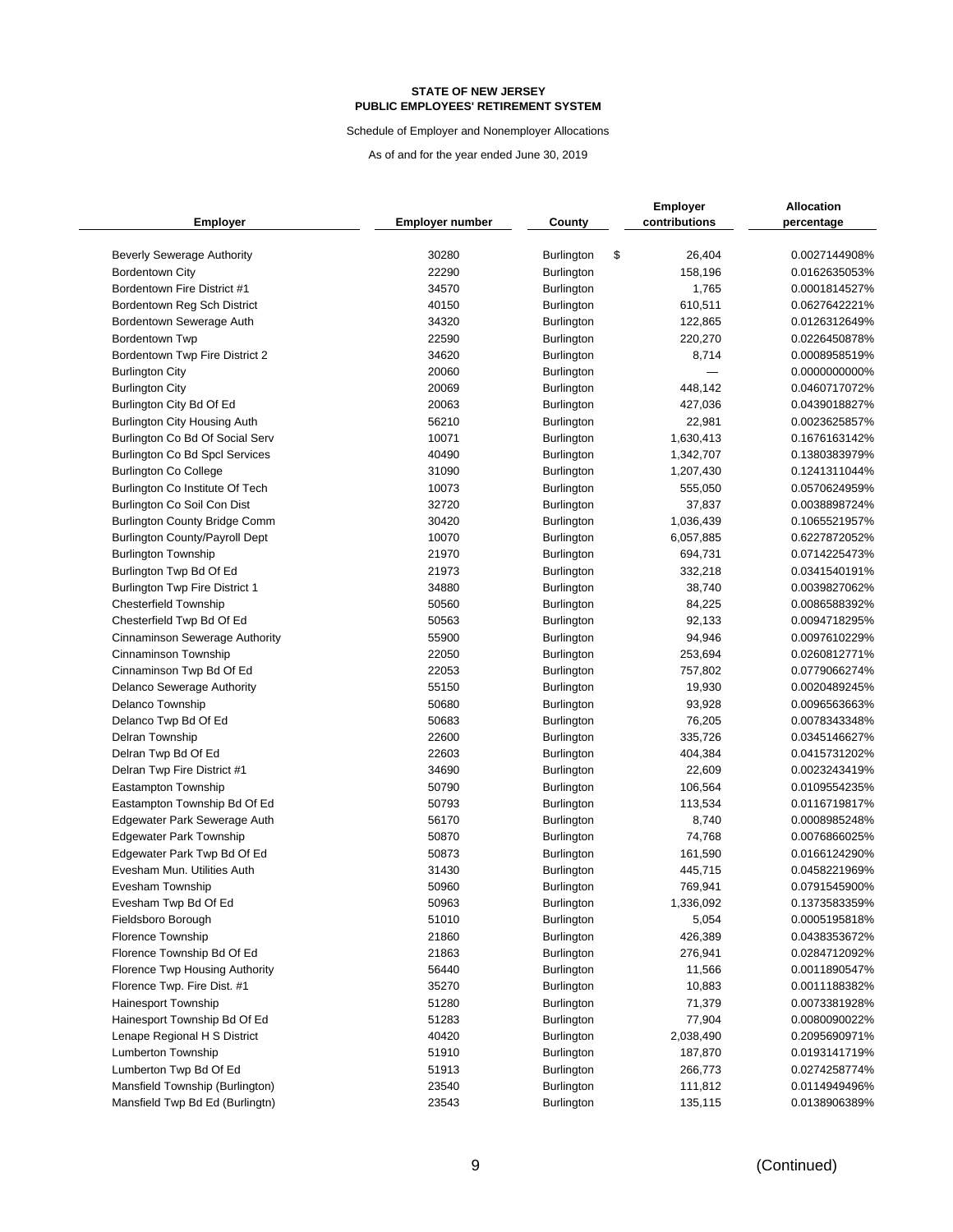Schedule of Employer and Nonemployer Allocations

| <b>Employer</b>                                        | <b>Employer number</b> | County                                 | <b>Employer</b><br>contributions | <b>Allocation</b><br>percentage |
|--------------------------------------------------------|------------------------|----------------------------------------|----------------------------------|---------------------------------|
| Maple Shade Bd Of Ed                                   | 21873                  | <b>Burlington</b>                      | \$<br>483,117                    | 0.0496673486%                   |
| Maple Shade Township                                   | 21870                  | <b>Burlington</b>                      | 257,869                          | 0.0265104923%                   |
| Medford Lakes Boro Bd Of Ed                            | 52083                  | Burlington                             | 62,978                           | 0.0064745192%                   |
| Medford Lakes Borough                                  | 52080                  | <b>Burlington</b>                      | 86,679                           | 0.0089111253%                   |
| <b>Medford Township</b>                                | 52070                  | Burlington                             | 333,468                          | 0.0342825266%                   |
| Medford Township Bd Of Ed                              | 52073                  | <b>Burlington</b>                      | 547,032                          | 0.0562381971%                   |
| Moorestown Township                                    | 21890                  | <b>Burlington</b>                      | 761,501                          | 0.0782869070%                   |
| Moorestown Township Bd Of Ed                           | 21893                  | <b>Burlington</b>                      | 847,223                          | 0.0870996469%                   |
| Moorestown Twp Fire District 1                         | 56330                  | Burlington                             | 50,245                           | 0.0051654898%                   |
| Moorestown Twp Fire District 2                         | 56410                  | <b>Burlington</b>                      | 31,051                           | 0.0031922305%                   |
| Mount Holly Mun Util Auth                              | 30540                  | Burlington                             | 450,345                          | 0.0462981889%                   |
| Mount Holly Township                                   | 21900                  | Burlington                             | 211,410                          | 0.0217342262%                   |
| Mount Holly Twp Bd Of Ed                               | 21903                  | <b>Burlington</b>                      | 184,205                          | 0.0189373877%                   |
| Mount Laurel Fire District #1                          | 34370                  | <b>Burlington</b>                      | 48,059                           | 0.0049407558%                   |
| <b>Mount Laurel Township</b>                           | 23430                  | <b>Burlington</b>                      | 703,494                          | 0.0723234367%                   |
| Mount Laurel Twp Bd Of Ed                              | 23433                  | Burlington                             | 1,124,065                        | 0.1155606783%                   |
| Mount Laurel Twp Mun Util Auth                         | 31580                  | <b>Burlington</b>                      | 520,863                          | 0.0535478656%                   |
| New Hanover Township                                   | 52370                  | Burlington                             | 22,093                           | 0.0022712940%                   |
| New Hanover Twp Bd Of Ed                               | 57530                  | <b>Burlington</b>                      | 37,750                           | 0.0038809282%                   |
| North Hanover Township                                 | 52430                  | Burlington                             | 32,635                           | 0.0033550753%                   |
| North Hanover Township Bd Of Ed                        | 52433                  | <b>Burlington</b>                      | 338,182                          | 0.0347671543%                   |
| Northern Burlington Co Reg                             | 40210                  | <b>Burlington</b>                      | 500,714                          | 0.0514764266%                   |
| Palmyra Borough                                        | 20320                  | <b>Burlington</b>                      | 140,613                          | 0.0144558666%                   |
|                                                        | 20323                  |                                        | 165,035                          | 0.0169665958%                   |
| Palmyra Borough Bd Of Ed<br>Pemberton Borough          | 52590                  | <b>Burlington</b><br><b>Burlington</b> | 56,679                           | 0.0058269439%                   |
| Pemberton Township                                     | 52600                  | <b>Burlington</b>                      | 654,542                          | 0.0672908751%                   |
| Pemberton Township Bd Of Ed                            | 52603                  | <b>Burlington</b>                      | 2,066,392                        | 0.2124375914%                   |
| Pemberton Twp Mun Util Auth                            | 32020                  | <b>Burlington</b>                      | 91,597                           | 0.0094167254%                   |
| Rancocas Valley Regional H S                           | 40220                  | <b>Burlington</b>                      | 340,734                          | 0.0350295153%                   |
| Renaissance Reg Leadership Chtr                        | 48800                  | <b>Burlington</b>                      |                                  | 0.0000000000%                   |
| Riverbank Chtr Schl Of Excell.                         | 48500                  | Burlington                             | 6,732                            | 0.0006920903%                   |
| <b>Riverside Sew Authority</b>                         | 30330                  | <b>Burlington</b>                      | 50,969                           | 0.0052399214%                   |
| <b>Riverside Township</b>                              | 21920                  | Burlington                             | 70,044                           | 0.0072009467%                   |
| Riverside Township Bd Of Ed                            | 21923                  | Burlington                             | 274,895                          | 0.0282608681%                   |
| Riverton Boro School Board                             | 52873                  | Burlington                             | 36,923                           | 0.0037959076%                   |
| <b>Riverton Borough</b>                                | 52870                  | Burlington                             | 59,629                           | 0.0061302217%                   |
| Shamong Township                                       | 53010                  | Burlington                             | 70,398                           | 0.0072373400%                   |
| Shamong Twp Bd Of Ed                                   | 53013                  | <b>Burlington</b>                      | 167,526                          | 0.0172226857%                   |
| Southampton Township                                   | 53080                  | Burlington                             | 151,896                          | 0.0156158272%                   |
|                                                        |                        |                                        |                                  |                                 |
| Southampton Twp Bd Of Ed<br>Springfield Township(Burl) | 53083<br>53170         | Burlington<br>Burlington               | 101,870<br>32,846                | 0.0104728519%<br>0.0033767674%  |
| Springfield Twp Bd Of Ed (Burl)                        | 53173                  | Burlington                             | 43,502                           | 0.0044722686%                   |
| <b>Tabernacle Township</b>                             | 53280                  | Burlington                             | 101,769                          | 0.0104624685%                   |
| Tabernacle Twp Bd Of Ed                                | 53283                  | Burlington                             | 208,000                          | 0.0213836576%                   |
| Washington Twp (Burlington)                            | 53550                  |                                        |                                  | 0.0003390543%                   |
| Washington Twp Bd Of Ed (Burl)                         |                        | Burlington                             | 3,298                            | 0.0000000000%                   |
| <b>Westampton Township</b>                             | 53553                  | <b>Burlington</b>                      |                                  |                                 |
|                                                        | 23240<br>23243         | <b>Burlington</b>                      | 238,847                          | 0.0245549157%                   |
| Westampton Township Bd Of Ed                           |                        | <b>Burlington</b>                      | 171,084                          | 0.0175884696%                   |
| Willingboro Mun Util Authority                         | 30650<br>22500         | <b>Burlington</b>                      | 307,610                          | 0.0316241679%                   |
| Willingboro Township                                   |                        | <b>Burlington</b>                      | 980,161                          | 0.1007664771%                   |
| Willingboro Twp Bd Of Ed                               | 22503                  | <b>Burlington</b>                      | 883,348                          | 0.0908135153%                   |
| Woodland Township                                      | 53820                  | <b>Burlington</b>                      | 20,884                           | 0.0021470015%                   |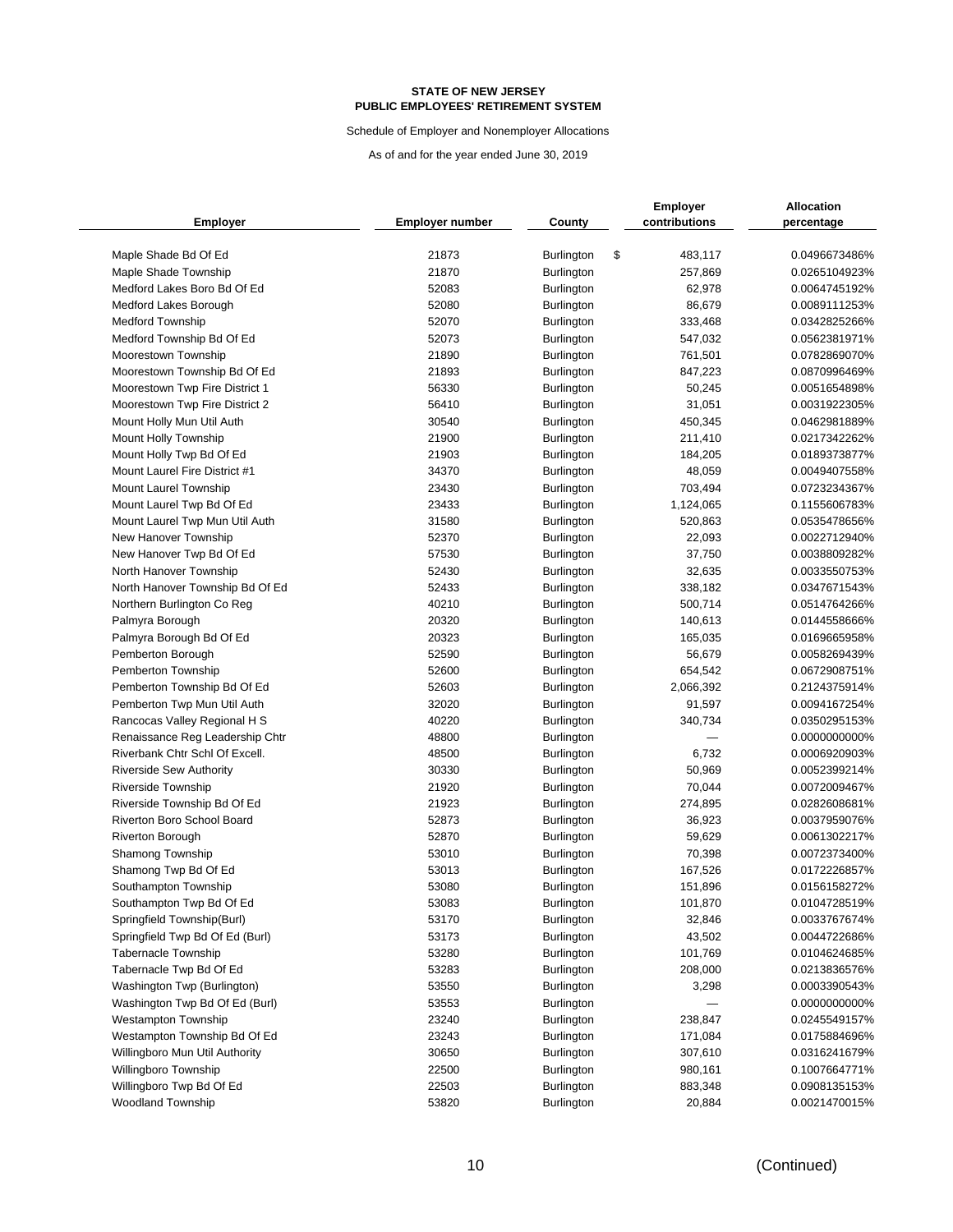Schedule of Employer and Nonemployer Allocations

|                                        |                        | County            | <b>Employer</b><br>contributions | <b>Allocation</b> |
|----------------------------------------|------------------------|-------------------|----------------------------------|-------------------|
| <b>Employer</b>                        | <b>Employer number</b> |                   |                                  | percentage        |
| Woodland Twp Bd Of Ed                  | 53823                  | <b>Burlington</b> | \$<br>29,756                     | 0.0030590967%     |
| Wrightstown Borough                    | 53850                  | <b>Burlington</b> | 40,716                           | 0.0041858510%     |
| Wrightstown Mun Util Auth              | 55880                  | <b>Burlington</b> | 32,382                           | 0.0033290654%     |
| Audubon Borough                        | 50130                  | Camden            | 221,991                          | 0.0228220170%     |
| Audubon Borough Bd Of Ed               | 50133                  | Camden            | 279,577                          | 0.0287422060%     |
| Audubon Park Borough                   | 50140                  | Camden            | 10,899                           | 0.0011204831%     |
| Barrington Boro Bd Of Ed               | 22613                  | Camden            | 101,536                          | 0.0104385147%     |
| Barrington Borough                     | 22610                  | Camden            | 165,531                          | 0.0170175876%     |
| <b>Bellmawr Borough</b>                | 50230                  | Camden            | 400,265                          | 0.0411496621%     |
| Bellmawr Borough Bd Of Ed              | 50233                  | Camden            | 149,921                          | 0.0154127853%     |
| Berlin Borough                         | 22990                  | Camden            | 219,564                          | 0.0225725067%     |
| Berlin Borough Bd Of Ed                | 22993                  | Camden            | 107,438                          | 0.0110452760%     |
| <b>Berlin Township</b>                 | 23220                  | Camden            | 201,635                          | 0.0207292971%     |
| Berlin Township Bd Of Ed               | 23223                  | Camden            | 110,984                          | 0.0114098262%     |
| Black Horse Pike Reg Sch Dist          | 40230                  | Camden            | 909,518                          | 0.0935039495%     |
| Brooklawn Boro Bd Of Ed                | 50413                  | Camden            | 35,090                           | 0.0036074642%     |
| Brooklawn Borough                      | 50410                  | Camden            | 74,699                           | 0.0076795088%     |
| Camden Academy Charter High Sch        | 40000                  | Camden            |                                  | 0.0000000000%     |
| Camden City                            | 21850                  | Camden            | 2,127,695                        | 0.2187399105%     |
| Camden City Bd Of Ed                   | 21853                  | Camden            | 3,257,417                        | 0.3348821626%     |
| Camden City Housing Authority          | 30570                  | Camden            | 474,457                          | 0.0487770483%     |
| Camden City Park Authority             | 32780                  | Camden            | 131,801                          | 0.0135499397%     |
| Camden City Redevelopment Agncy        | 36500                  | Camden            | 96,223                           | 0.0098923062%     |
| Camden Co Bd Of Chosen Frhidrs         | 10130                  | Camden            | 8,933,056                        | 0.9183721679%     |
| Camden Co Bd Of Social Srv             | 10131                  | Camden            | 4,694,139                        | 0.4825858709%     |
| Camden Co Ed Services Comm             | 32840                  | Camden            | 194,049                          | 0.0199494105%     |
| Camden Co Health Services Ctr          | 34630                  | Camden            |                                  | 0.0000000000%     |
| Camden Co Improvement Authority        | 34270                  | Camden            | 268,012                          | 0.0275532541%     |
| Camden Co Mun Util Authority           | 32010                  | Camden            | 1,169,075                        | 0.1201879785%     |
| Camden Co Pollution Control Fin        | 34760                  | Camden            | 166,055                          | 0.0170714580%     |
| Camden Co Soil Conservatn Dist         | 33000                  | Camden            | 19,535                           | 0.0020083161%     |
| Camden Comm Charter School             | 53700                  | Camden            |                                  | 0.0000000000%     |
| Camden County College                  | 31080                  | Camden            | 1,811,305                        | 0.1862131055%     |
| <b>Camden County Technical Schools</b> | 10133                  | Camden            | 542,215                          | 0.0557429803%     |
| Camden'S Pride Charter School          | 47800                  | Camden            |                                  | 0.0000000000%     |
| <b>Camdens Promise Charter School</b>  | 35650                  | Camden            | 221,192                          | 0.0227398750%     |
| Cherry Hill Fire Dist 13               | 35100                  | Camden            | 387,451                          | 0.0398323054%     |
| Cherry Hill Township                   | 23010                  | Camden            | 1,568,899                        | 0.1612923031%     |
| Cherry Hill Twp Bd Of Ed               | 23013                  | Camden            | 2,229,506                        | 0.2292066969%     |
| Chesilhurst Borough                    | 50530                  | Camden            | 35,694                           | 0.0036695590%     |
| City Invincible Charter School         | 52800                  | Camden            |                                  | 0.0000000000%     |
| Clementon Bd Of Ed                     | 50593                  | Camden            | 54,738                           | 0.0056273974%     |
| Clementon Borough                      | 50590                  | Camden            | 115,757                          | 0.0119005195%     |
| <b>Clementon Housing Authority</b>     | 31350                  | Camden            | 17,596                           | 0.0018089752%     |
| Collingswood Boro Housing Auth         | 32530                  | Camden            | 17,942                           | 0.0018445461%     |
| Collingswood Borough                   | 20860                  | Camden            | 337,524                          | 0.0346995079%     |
| Collingswood Borough Bd Of Ed          | 20863                  | Camden            | 455,965                          | 0.0468759589%     |
| D.U.E. Season Charter School           | 44200                  | Camden            |                                  | 0.0000000000%     |
| Delaware River Port Authority          | 44700                  | Camden            | 105,443                          | 0.0108401779%     |
| Eastern Camden Co Reg Sch Dist         | 57380                  | Camden            | 478,512                          | 0.0491939268%     |
| Eco Charter School                     | 45500                  | Camden            | 49,634                           | 0.0051026753%     |
| Freedom Academy Charter School         | 45300                  | Camden            | 193,677                          | 0.0199111666%     |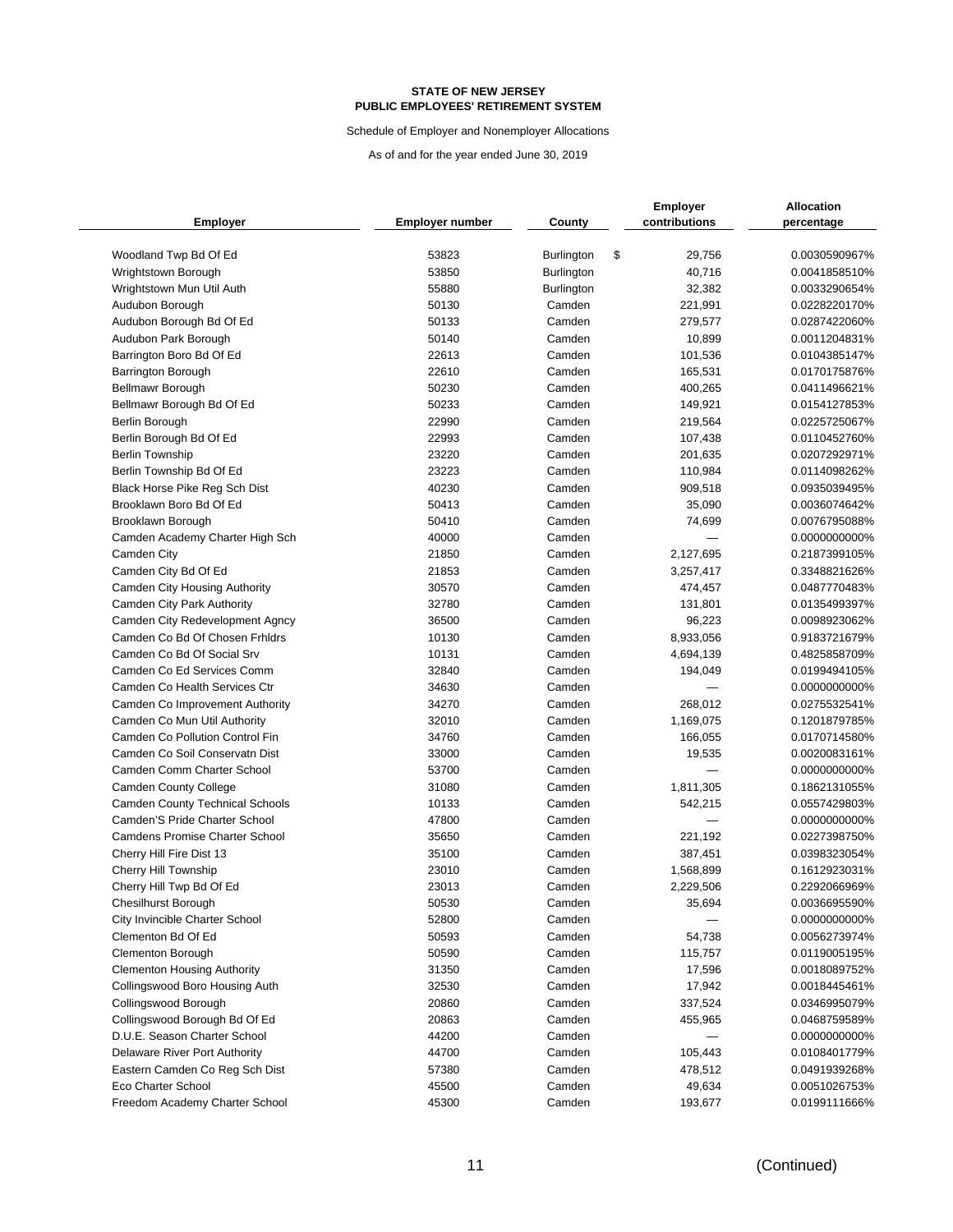Schedule of Employer and Nonemployer Allocations

|                                                 |                        |                  | <b>Employer</b>        | <b>Allocation</b>              |
|-------------------------------------------------|------------------------|------------------|------------------------|--------------------------------|
| <b>Employer</b>                                 | <b>Employer number</b> | County           | contributions          | percentage                     |
|                                                 |                        |                  |                        |                                |
| Gibbsboro Borough<br>Gibbsboro Borough Bd Of Ed | 51170<br>51173         | Camden<br>Camden | \$<br>25,217<br>42,206 | 0.0025924601%<br>0.0043390320% |
| <b>Gloucester City</b>                          | 21560                  | Camden           | 432,932                | 0.0445080272%                  |
|                                                 | 21563                  | Camden           | 615,476                | 0.0632746541%                  |
| Gloucester City Bd Of Ed                        | 23020                  | Camden           |                        | 0.1243959327%                  |
| Gloucester Township                             | 23023                  | Camden           | 1,210,006              | 0.1299332720%                  |
| Gloucester Twp Bd Of Ed                         | 32350                  | Camden           | 1,263,868              |                                |
| Gloucester Twp Fire District 2                  | 34120                  | Camden           |                        | 0.0000000000%<br>0.0001689103% |
| Gloucester Twp Fire District 3                  |                        |                  | 1,643                  |                                |
| Gloucester Twp Fire District 4                  | 32470<br>34810         | Camden<br>Camden | 6,289                  | 0.0006465472%                  |
| Gloucester Twp Fire District 5                  |                        | Camden           | 14,602                 | 0.0015011739%<br>0.0008986276% |
| Gloucester Twp Fire District 6                  | 34820                  |                  | 8,741                  |                                |
| Gloucester Twp Housing Auth                     | 34180                  | Camden           |                        | 0.0000000000%                  |
| Gloucester Twp M U A                            | 30900                  | Camden           | 252,193                | 0.0259269652%                  |
| Haddon Heights Bd Of Ed                         | 23003                  | Camden           | 196,120                | 0.0201623218%                  |
| Haddon Heights Borough                          | 23000                  | Camden           | 132,168                | 0.0135876695%                  |
| <b>Haddon Township</b>                          | 21220                  | Camden           | 292,070                | 0.0300265619%                  |
| Haddon Township Bd Of Ed                        | 21223                  | Camden           | 436,914                | 0.0449174009%                  |
| Haddon Township Housing Auth                    | 55510                  | Camden           | 24,712                 | 0.0025405430%                  |
| Haddon Twp Fire District 1                      | 30710                  | Camden           | 8,700                  | 0.0008944126%                  |
| Haddonfield Bd Of Ed                            | 20913                  | Camden           | 316,937                | 0.0325830399%                  |
| Haddonfield Borough                             | 20910                  | Camden           | 387,824                | 0.0398706521%                  |
| Hi-Nella Borough                                | 51490                  | Camden           | 23,140                 | 0.0023789319%                  |
| <b>Hope Community Charter School</b>            | 53900                  | Camden           | 41,692                 | 0.0042861897%                  |
| Institute For Excellence Ch Sch                 | 48400                  | Camden           |                        | 0.0000000000%                  |
| Knowledge A to Z Charter School                 | 51900                  | Camden           |                        | 0.0000000000%                  |
| Laurel Springs Borough                          | 23180                  | Camden           | 34,923                 | 0.0035902956%                  |
| Laurel Springs Borough Bd Of Ed                 | 23183                  | Camden           | 11,770                 | 0.0012100272%                  |
| Lawnside Borough                                | 51730                  | Camden           | 101,881                | 0.0104739828%                  |
| Lawnside Borough Bd Of Ed                       | 51733                  | Camden           | 53,185                 | 0.0054677396%                  |
| Leap Academy Charter School                     | 35300                  | Camden           | 530,903                | 0.0545800383%                  |
| Lindenwold Borough                              | 51790                  | Camden           | 291,879                | 0.0300069260%                  |
| Lindenwold Borough Bd Of Ed                     | 51793                  | Camden           | 433,512                | 0.0445676547%                  |
| Lindenwold Twp Fire District 1                  | 46700                  | Camden           | 9,705                  | 0.0009977327%                  |
| Magnolia Borough                                | 51940                  | Camden           | 82,590                 | 0.0084907514%                  |
| Magnolia Borough Bd Of Ed                       | 51943                  | Camden           | 81,496                 | 0.0083782815%                  |
| Merchantville Boro Bd Of Ed                     | 20663                  | Camden           | 47,967                 | 0.0049312976%                  |
| Merchantville Borough                           | 20660                  | Camden           | 49,458                 | 0.0050845814%                  |
| Mount Ephraim Bd Of Ed                          | 52293                  | Camden           | 72,631                 | 0.0074669059%                  |
| Mount Ephraim Borough                           | 52290                  | Camden           | 80,707                 | 0.0082971676%                  |
| Oaklyn Borough                                  | 52470                  | Camden           | 141,731                | 0.0145708037%                  |
| Oaklyn Borough Bd Of Ed                         | 52473                  | Camden           | 12,694                 | 0.0013050200%                  |
| Pennsauken Sewerage Authority                   | 30310                  | Camden           | 208,516                | 0.0214367055%                  |
| Pennsauken Township                             | 52630                  | Camden           | 1,010,292              | 0.1038641260%                  |
| Pennsauken Twp Bd Of Ed                         | 52633                  | Camden           | 1,241,233              | 0.1276062572%                  |
| Pine Hill Boro Mun Util Auth                    | 55980                  | Camden           | 72,603                 | 0.0074640274%                  |
| Pine Hill Borough                               | 23490                  | Camden           | 118,617                | 0.0121945448%                  |
| Pine Hill Borough Bd Of Ed                      | 23493                  | Camden           | 353,442                | 0.0363359746%                  |
| Pine Hill Fire District 1                       | 35230                  | Camden           | 10,144                 | 0.0010428645%                  |
| Pine Valley Borough                             | 52680                  | Camden           | 9,894                  | 0.0010171630%                  |
| Runnemede Borough                               | 23170                  | Camden           | 151,437                | 0.0155686392%                  |
| Runnemede Borough Bd Of Ed                      | 23173                  | Camden           | 199,829                | 0.0205436294%                  |
| Somerdale Boro Bd Of Ed                         | 22443                  | Camden           | 35,787                 | 0.0036791200%                  |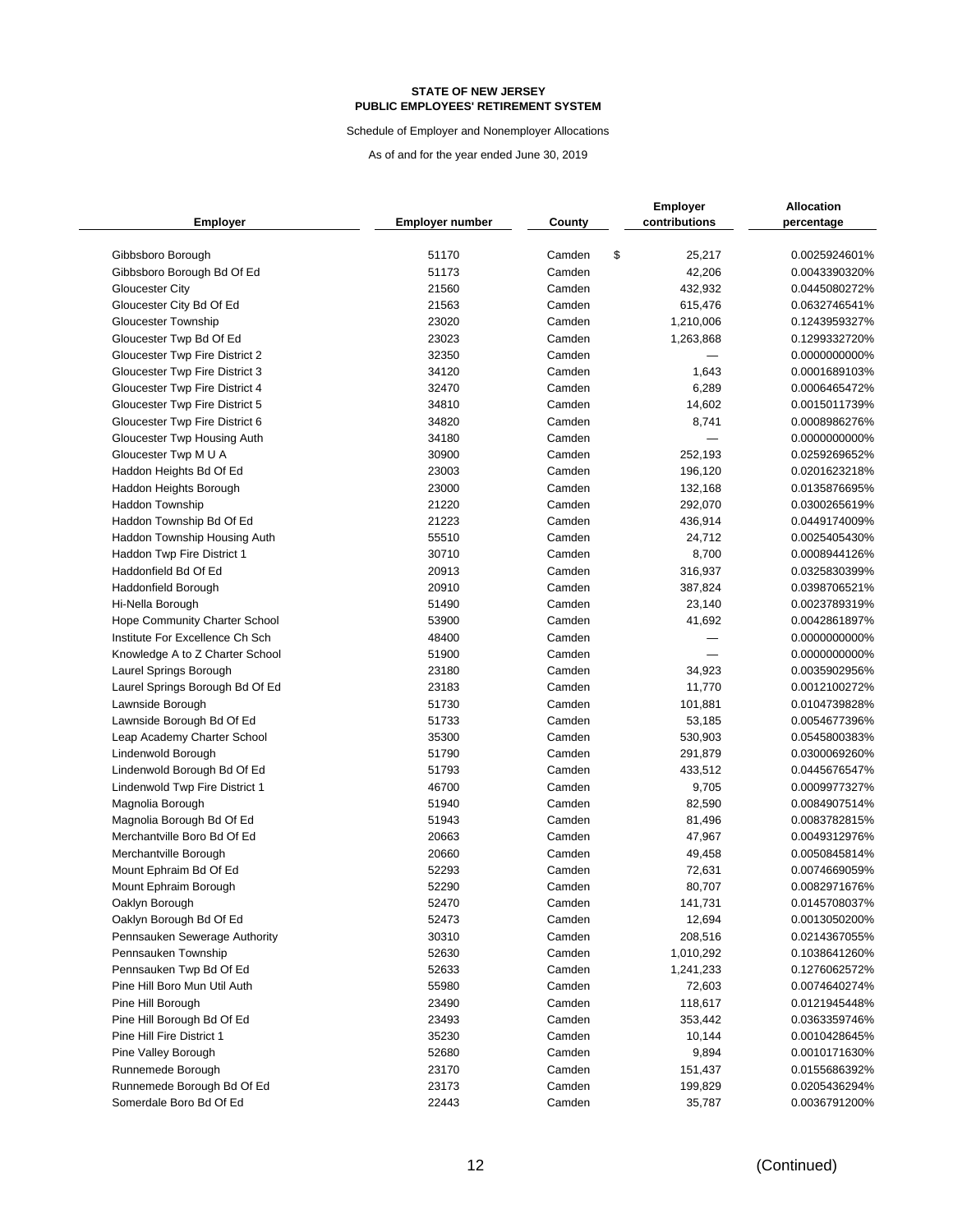Schedule of Employer and Nonemployer Allocations

|                                      |                        |          | <b>Employer</b> | Allocation                     |
|--------------------------------------|------------------------|----------|-----------------|--------------------------------|
| <b>Employer</b>                      | <b>Employer number</b> | County   | contributions   | percentage                     |
| Somerdale Borough                    | 22440                  | Camden   | \$<br>173,773   | 0.0178649151%                  |
| <b>Sterling High School District</b> | 57260                  | Camden   | 232,578         | 0.0239104246%                  |
| Stratford Bd Of Ed                   | 22793                  | Camden   | 157,075         | 0.0161482597%                  |
| <b>Stratford Borough</b>             | 22790                  | Camden   | 104,012         | 0.0106930625%                  |
| <b>Tavistock Borough</b>             | 53290                  | Camden   | 7,812           | 0.0008031208%                  |
| The Kingdom Ch Schl Leadership       | 50100                  | Camden   | 38,383          | 0.0039460045%                  |
| <b>Voorhees Fire District</b>        | 35170                  | Camden   | 111,252         | 0.0114373783%                  |
| Voorhees Township                    | 53460                  | Camden   | 746,563         | 0.0767511903%                  |
| Voorhees Twp Bd Of Ed                | 53463                  | Camden   | 593,476         | 0.0610129211%                  |
| <b>Waterford Township</b>            | 53600                  | Camden   | 230,020         | 0.0236474467%                  |
| Waterford Twp Bd Of Ed               | 53603                  | Camden   | 134,279         | 0.0138046931%                  |
| <b>Winslow Township</b>              | 23400                  | Camden   | 855,607         | 0.0879615728%                  |
| Winslow Township Bd Of Ed            | 23403                  | Camden   | 690,262         | 0.0709631071%                  |
|                                      | 34720                  | Camden   | 32,418          | 0.0033327664%                  |
| Winslow Twp Fire District 1          | 20333                  | Camden   |                 |                                |
| Woodlynne Bd Of Ed                   | 20330                  | Camden   | 77,925          | 0.0080111612%                  |
| Woodlynne Borough                    | 23500                  | Cape May | 53,181          | 0.0054673283%<br>0.0610810815% |
| Avalon Borough                       |                        |          | 594,139         |                                |
| Avalon Borough Bd Of Ed              | 23503                  | Cape May | 43,981          | 0.0045215127%                  |
| Cape May City                        | 23060                  | Cape May | 400,896         | 0.0412145327%                  |
| Cape May City Bd Of Ed               | 23063                  | Cape May | 32,896          | 0.0033819077%                  |
| Cape May City Housing Authority      | 55480                  | Cape May | 26,314          | 0.0027052383%                  |
| Cape May Co Bd Social Services       | 10121                  | Cape May | 423,490         | 0.0435373325%                  |
| Cape May Co Bridge Comm              | 55130                  | Cape May | 107,498         | 0.0110514444%                  |
| Cape May Co Special Services         | 40500                  | Cape May | 332,596         | 0.0341928797%                  |
| Cape May Co Technical Sch Dist       | 10123                  | Cape May | 272,771         | 0.0280425080%                  |
| Cape May County                      | 10120                  | Cape May | 4,722,635       | 0.4855154320%                  |
| Cape May County Mun Util Auth        | 32200                  | Cape May | 1,471,109       | 0.1512388998%                  |
| Cape May Point Borough               | 50490                  | Cape May | 30,695          | 0.0031556316%                  |
| <b>Charter Tech</b>                  | 35480                  | Cape May | 53,155          | 0.0054646554%                  |
| Dennis Township                      | 50730                  | Cape May | 109,698         | 0.0112776177%                  |
| Dennis Twp Bd Of Ed                  | 50733                  | Cape May | 172,467         | 0.0177306504%                  |
| Greater Wildwood Tour. Imp & Da      | 35150                  | Cape May | 101,532         | 0.0104381035%                  |
| Lower Cape May Reg School Dist       | 40240                  | Cape May | 477,297         | 0.0490690174%                  |
| Lower Township                       | 51880                  | Cape May | 620,758         | 0.0638176756%                  |
| Lower Township Bd Of Ed              | 23803                  | Cape May | 444,430         | 0.0456900911%                  |
| Lower Twp Municipal Util Auth        | 31630                  | Cape May | 177,413         | 0.0182391291%                  |
| Middle Township                      | 23190                  | Cape May | 435,927         | 0.0448159313%                  |
| Middle Township Bd Of Ed             | 23193                  | Cape May | 456,456         | 0.0469264366%                  |
| Middle Township Fire Dist #1         | 44600                  | Cape May | 19,820          | 0.0020376158%                  |
| North Wildwood Bd Of Ed              | 20603                  | Cape May | 97,346          | 0.0100077574%                  |
| North Wildwood City                  | 20600                  | Cape May | 400,275         | 0.0411506901%                  |
| Ocean City                           | 20820                  | Cape May | 1,572,490       | 0.1616614796%                  |
| Ocean City Bd Of Ed                  | 20823                  | Cape May | 495,787         | 0.0509699012%                  |
| Ocean City Housing Authority         | 31000                  | Cape May | 9,231           | 0.0009490026%                  |
| Sea Isle City                        | 23080                  | Cape May | 734,171         | 0.0754772178%                  |
| Sea Isle City Bd Of Ed               | 23083                  | Cape May |                 | 0.0000000000%                  |
| Stone Harbor Bd Of Ed                | 22873                  | Cape May | 20,332          | 0.0020902525%                  |
| Stone Harbor Borough                 | 22870                  | Cape May | 356,942         | 0.0366957957%                  |
| <b>Upper Township</b>                | 53370                  | Cape May | 481,620         | 0.0495134480%                  |
| Upper Township Bd Of Ed              | 53373                  | Cape May | 285,102         | 0.0293102094%                  |
| West Cape May Boro Bd Of Ed          | 23413                  | Cape May | 14,299          | 0.0014700237%                  |
| West Cape May Borough                | 23410                  | Cape May | 60,558          | 0.0062257285%                  |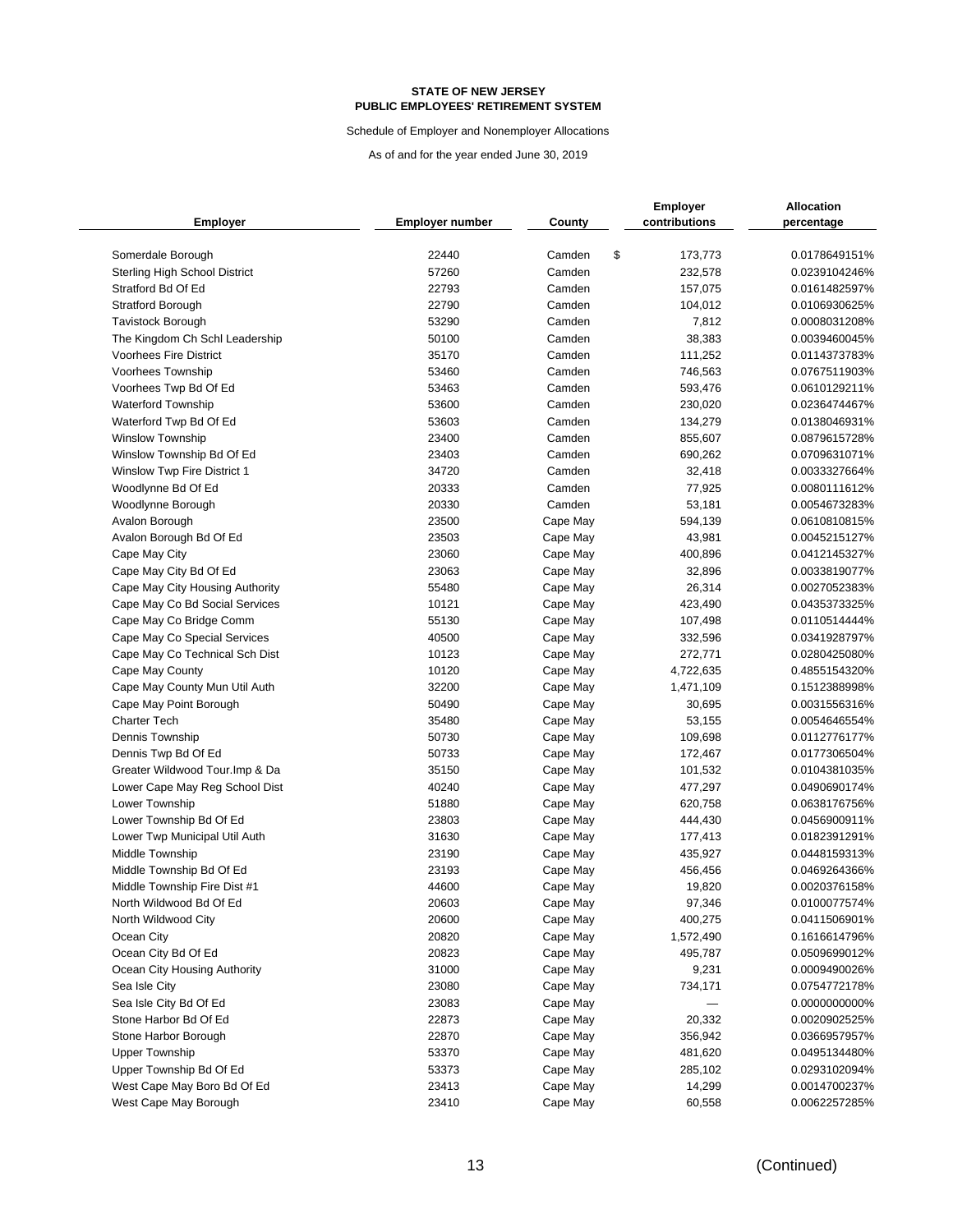Schedule of Employer and Nonemployer Allocations

|                                        |                        | County     | <b>Employer</b><br>contributions | <b>Allocation</b> |
|----------------------------------------|------------------------|------------|----------------------------------|-------------------|
| <b>Employer</b>                        | <b>Employer number</b> |            |                                  | percentage        |
| West Wildwood Borough                  | 53710                  | Cape May   | \$<br>34,617                     | 0.0035588369%     |
| <b>Wildwood City</b>                   | 20210                  | Cape May   | 816,862                          | 0.0839783525%     |
| Wildwood City Bd Of Ed                 | 20213                  | Cape May   | 262,082                          | 0.0269436142%     |
| <b>Wildwood City Housing Authority</b> | 31600                  | Cape May   | 22,735                           | 0.0023372955%     |
| Wildwood Crest Bd Of Ed                | 20513                  | Cape May   | 99,637                           | 0.0102432860%     |
| Wildwood Crest Borough                 | 20510                  | Cape May   | 390,795                          | 0.0401760888%     |
| Woodbine Borough                       | 53780                  | Cape May   | 48,631                           | 0.0049995608%     |
| Woodbine Borough Bd Of Ed              | 53783                  | Cape May   | 9,662                            | 0.0009933120%     |
| Woodbine Municipal Util Auth           | 31560                  | Cape May   |                                  | 0.0000000000%     |
| Bridgeton Bd Of Ed                     | 20793                  | Cumberland | 1,717,733                        | 0.1765933382%     |
| <b>Bridgeton City</b>                  | 20790                  | Cumberland | 695,439                          | 0.0714953340%     |
| <b>Bridgeton City Housing Auth</b>     | 31190                  | Cumberland | 92,033                           | 0.0094615489%     |
| <b>Bridgeton Public Charter School</b> | 55100                  | Cumberland | 10,439                           | 0.0010731923%     |
| <b>Commercial Township</b>             | 50630                  | Cumberland | 71,465                           | 0.0073470341%     |
| Commercial Twp Bd Of Ed                | 50633                  | Cumberland | 139,771                          | 0.0143693039%     |
| Compass Academy Charter School         | 54000                  | Cumberland | 30,299                           | 0.0031149204%     |
| Cumberland Co Improvement Auth         | 34190                  | Cumberland | 399,054                          | 0.0410251640%     |
| Cumberland Co Bd Of Voc Ed             | 10143                  | Cumberland | 159,631                          | 0.0164110320%     |
| Cumberland Co Bd Social Serv           | 10141                  | Cumberland | 1,663,781                        | 0.1710467464%     |
| <b>Cumberland Co Utilities Auth</b>    | 32210                  | Cumberland | 208,982                          | 0.0214846131%     |
| <b>Cumberland County</b>               | 10140                  | Cumberland | 3,245,411                        | 0.3336478733%     |
| <b>Cumberland County College</b>       | 55600                  | Cumberland | 743,442                          | 0.0764303326%     |
| <b>Cumberland Regional School Dist</b> | 57590                  | Cumberland | 232,782                          | 0.0239313970%     |
| Cumberland-Salem Conserv. Dist.        | 45000                  | Cumberland | 8,632                            | 0.0008874218%     |
| Deerfield Township                     | 50670                  | Cumberland | 38,419                           | 0.0039497055%     |
| Deerfield Township Bd Of Ed            | 50673                  | Cumberland | 39,435                           | 0.0040541564%     |
| Downe Township                         | 50760                  | Cumberland | 25,500                           | 0.0026215542%     |
| Downe Twp Bd Of Ed                     | 50763                  | Cumberland | 51,669                           | 0.0053118856%     |
| Fairfield Township (Cumberland)        | 50970                  | Cumberland | 57,619                           | 0.0059235816%     |
| Fairfield Twp Bd Ed (CumberInd)        | 50973                  | Cumberland | 127,472                          | 0.0131048923%     |
| Greenwich Township (Cumberland)        | 51230                  | Cumberland | 1,720                            | 0.0001768264%     |
| Greenwich Twp Bd Ed (Cumbrland)        | 51233                  | Cumberland | 8,764                            | 0.0009009922%     |
| Hopewell Township (Cumberland)         | 51550                  | Cumberland | 53,439                           | 0.0054938523%     |
| Hopewell Twp Bd Ed (Cumberland)        | 51553                  | Cumberland | 55,893                           | 0.0057461383%     |
| Lawrence Township (Cumberland)         | 51740                  | Cumberland | 31,046                           | 0.0031917165%     |
| Lawrence Twp Bd Ed (Cumberland)        | 51743                  | Cumberland | 92,742                           | 0.0095344383%     |
| <b>Maurice River Township</b>          | 52060                  | Cumberland | 75,533                           | 0.0077652491%     |
| Maurice River Township Bd Of Ed        | 52063                  | Cumberland | 78,662                           | 0.0080869292%     |
| Millville Bd Of Ed                     | 21143                  | Cumberland | 1,610,026                        | 0.1655204074%     |
| <b>Millville City</b>                  | 21140                  | Cumberland | 788,910                          | 0.0811047179%     |
| Millville Housing Authority            | 31070                  | Cumberland | 117,204                          | 0.0120492798%     |
| Millville Public Charter School        | 50200                  | Cumberland | 20,791                           | 0.0021374405%     |
| Shiloh Borough                         | 35220                  | Cumberland | 1,941                            | 0.0001995465%     |
| <b>Stow Creek Township</b>             | 53230                  | Cumberland | 5,859                            | 0.0006023406%     |
| Stow Creek Township Bd Of Ed           | 53233                  | Cumberland | 17,614                           | 0.0018108257%     |
| <b>Upper Deerfield Township</b>        | 53380                  | Cumberland | 143,232                          | 0.0147251156%     |
| Upper Deerfield Twp Bd Of Ed           | 53383                  | Cumberland | 266,340                          | 0.0273813623%     |
| <b>Vineland City</b>                   | 20300                  | Cumberland | 3,356,399                        | 0.3450581107%     |
| Vineland City Bd Of Ed                 | 20303                  | Cumberland | 2,737,173                        | 0.2813979339%     |
| <b>Vineland Housing Authority</b>      | 55780                  | Cumberland | 139,050                          | 0.0142951807%     |
| Vineland Public Charter School         | 48600                  | Cumberland | 54,162                           | 0.0055681811%     |
| 100 Legacy Academy Charter Schl        | 51700                  | Essex      |                                  | 0.0000000000%     |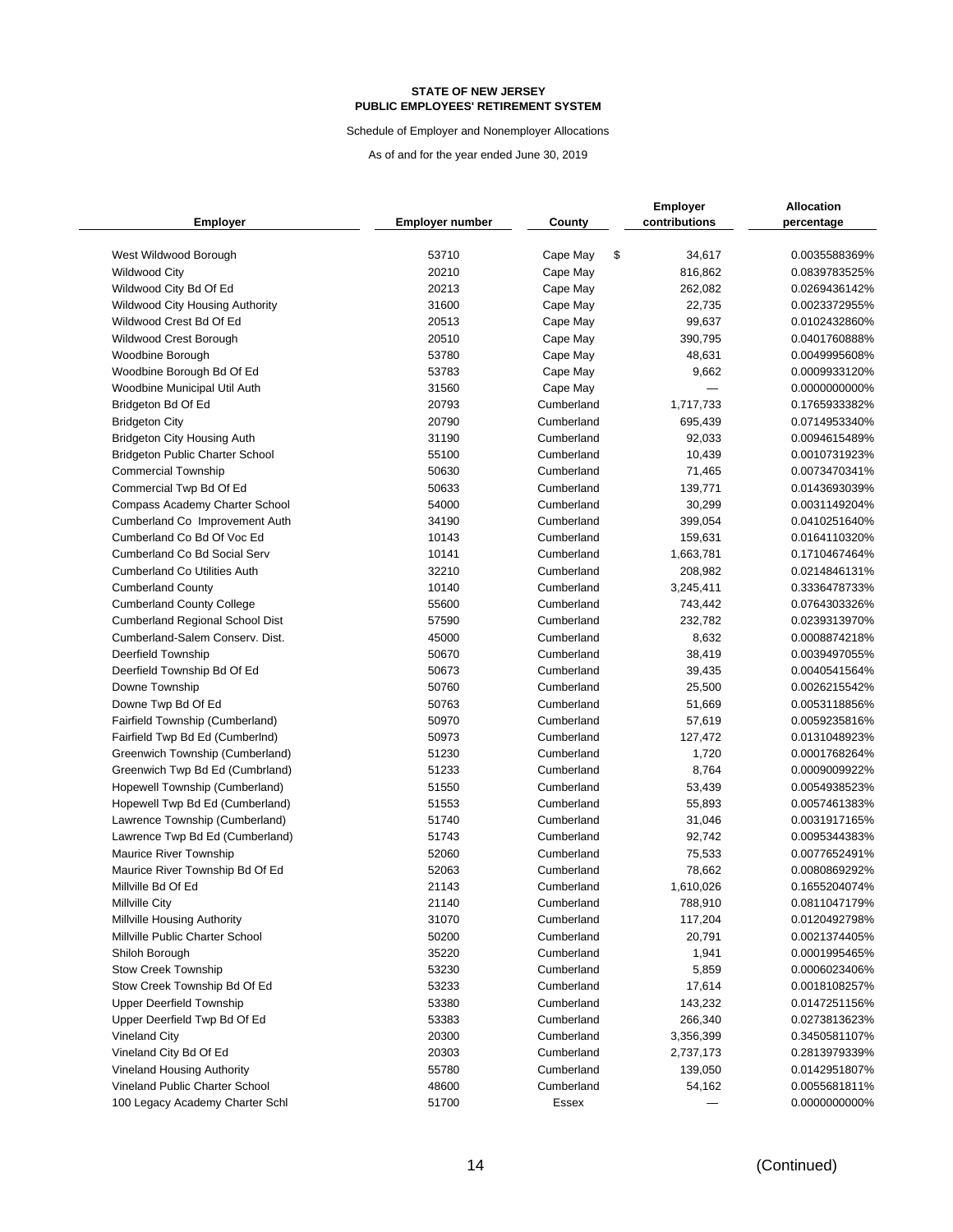Schedule of Employer and Nonemployer Allocations

|                                                                    |                        |                | Employer      | Allocation                     |
|--------------------------------------------------------------------|------------------------|----------------|---------------|--------------------------------|
| <b>Employer</b>                                                    | <b>Employer number</b> | County         | contributions | percentage                     |
|                                                                    |                        |                |               |                                |
| 100 Legacy Academy Charter Schl<br>Adelaide Sanford Charter School | 51700<br>47300         | Essex<br>Essex | \$            | 0.0000000000%<br>0.0000000000% |
| Belleville Bd Of Ed                                                | 20223                  | Essex          | 661,999       | 0.0680574998%                  |
| <b>Belleville Township</b>                                         | 20220                  | Essex          | 963,251       | 0.0990280268%                  |
|                                                                    | 45800                  | <b>Essex</b>   |               | 0.0000000000%                  |
| <b>Bloomfield Parking Authority</b>                                | 20230                  | Essex          |               | 0.1497436887%                  |
| <b>Bloomfield Township</b><br>Bloomfield Twp Bd Of Ed              | 20233                  | Essex          | 1,456,565     | 0.0976447715%                  |
| Burch Chtr Schl Of Excellence                                      | 47600                  | Essex          | 949,796       | 0.0090353150%                  |
|                                                                    |                        |                | 87,887        |                                |
| Caldwell Borough<br>Caldwell West Caldwell Bd Of Ed                | 21320<br>40530         | Essex          | 207,972       | 0.0213807790%                  |
|                                                                    |                        | Essex          | 524,323       | 0.0539035746%                  |
| <b>Cedar Grove Township</b>                                        | 22180                  | Essex          | 471,390       | 0.0484617421%                  |
| Cedar Grove Twp Bd Of Ed                                           | 22183                  | Essex          | 363,490       | 0.0373689697%                  |
| <b>Discovery Charter School</b>                                    | 37700                  | <b>Essex</b>   | 33,662        | 0.0034606571%                  |
| East Orange City                                                   | 20170                  | Essex          | 4,062,842     | 0.4176847224%                  |
| East Orange Community Chart Sch                                    | 35620                  | Essex          | 161,737       | 0.0166275415%                  |
| East Orange Housing Authority                                      | 30640                  | Essex          | 123,435       | 0.0126898643%                  |
| East Orange Parking Authority                                      | 31610                  | Essex          | 15,233        | 0.0015660445%                  |
| East Orange School District                                        | 20173                  | Essex          | 3,370,497     | 0.3465074703%                  |
| Englewood On The Palisades Char                                    | 37800                  | Essex          | 42,900        | 0.0044103794%                  |
| Essex Co Educational Serv Comm                                     | 32820                  | <b>Essex</b>   | 633,810       | 0.0651595001%                  |
| <b>Essex Co Improvement Authority</b>                              | 32320                  | Essex          | 163,211       | 0.0167790776%                  |
| Essex Co Vocational School                                         | 60013                  | Essex          | 523,997       | 0.0538700598%                  |
| <b>Essex County</b>                                                | 60010                  | Essex          | 20,668,686    | 2.1248658880%                  |
| <b>Essex County College</b>                                        | 31160                  | Essex          | 2,386,312     | 0.2453273017%                  |
| Essex Fells Bd Of Ed                                               | 21683                  | Essex          | 57,251        | 0.0058857490%                  |
| Essex Fells Borough                                                | 21680                  | Essex          | 98,870        | 0.0101644338%                  |
| Fairfield Township (Essex)                                         | 21210                  | Essex          | 401,322       | 0.0412583281%                  |
| Fairfield Twp Bd Of Ed (Essex)                                     | 21213                  | Essex          | 151,728       | 0.0155985558%                  |
| Glen Ridge Bd Of Ed                                                | 20443                  | Essex          | 318,002       | 0.0326925283%                  |
| Glen Ridge Borough                                                 | 20440                  | <b>Essex</b>   | 266,791       | 0.0274277279%                  |
| Gray Charter School                                                | 36800                  | Essex          | 134,404       | 0.0138175438%                  |
| <b>Great Oaks Charter School</b>                                   | 49700                  | <b>Essex</b>   | 738,654       | 0.0759380973%                  |
| Hudson-Essex Passaic                                               | 34090                  | Essex          | 52,343        | 0.0053811769%                  |
| Irvington Bd Of Ed                                                 | 20253                  | <b>Essex</b>   | 1,631,329     | 0.1677104846%                  |
| Irvington Housing Auth                                             | 30360                  | Essex          | 91,884        | 0.0094462307%                  |
| Irvington Township                                                 | 20250                  | <b>Essex</b>   | 1,512,603     | 0.1555047339%                  |
| Lady Liberty Academy Charter Sc                                    | 41200                  | Essex          | 171,579       | 0.0176393586%                  |
| <b>Link Community Charter School</b>                               | 54500                  | Essex          | 156,427       | 0.0160816414%                  |
| Livingston Bd Of Ed                                                | 21433                  | <b>Essex</b>   | 1,404,325     | 0.1443731008%                  |
| Livingston Township                                                | 21430                  | Essex          | 1,521,639     | 0.1564336893%                  |
| Maplewood Township                                                 | 20760                  | Essex          | 857,219       | 0.0881272961%                  |
| Maria L. Varisco-Rogers Charter                                    | 37300                  | Essex          | 215,974       | 0.0222034330%                  |
| Marion P. Thomas Charter Sch                                       | 38200                  | Essex          | 686,295       | 0.0705552755%                  |
| Merit Prep Charter School                                          | 52700                  | Essex          |               | 0.0000000000%                  |
| Millburn Township                                                  | 21090                  | Essex          | 1,140,931     | 0.1172946051%                  |
| Millburn Twp Public Schools                                        | 21093                  | Essex          | 1,103,171     | 0.1134126488%                  |
| Montclair Bd Of Ed                                                 | 20263                  | Essex          | 1,603,029     | 0.1648010734%                  |
| <b>Montclair Parking Authority</b>                                 | 43900                  | Essex          | 51,137        | 0.0052571928%                  |
| Montclair Public Library                                           | 20264                  | Essex          | 204,392       | 0.0210127334%                  |
| <b>Montclair Township</b>                                          | 20260                  | Essex          | 1,609,923     | 0.1655098183%                  |
| New Horizon Comm Charter School                                    | 38100                  | Essex          | 109,717       | 0.0112795710%                  |
| Newark Charter School                                              | 38600                  | Essex          |               | 0.0000000000%                  |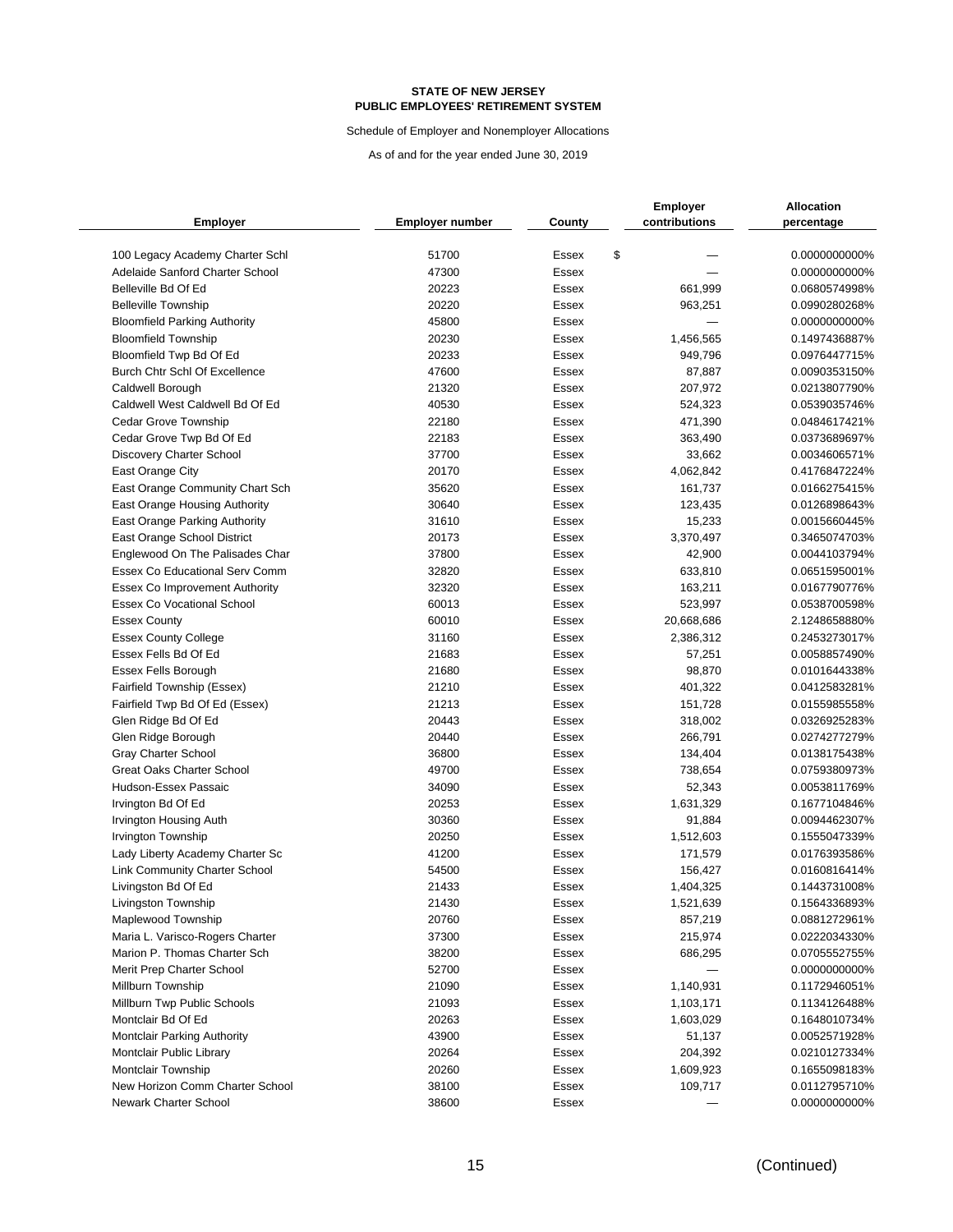Schedule of Employer and Nonemployer Allocations

| <b>Employer</b>                             | <b>Employer number</b> | County       | <b>Employer</b><br>contributions | <b>Allocation</b><br>percentage |
|---------------------------------------------|------------------------|--------------|----------------------------------|---------------------------------|
|                                             |                        |              |                                  |                                 |
| <b>Newark City</b>                          | 52360                  | Essex        | \$<br>10,777,659                 | 1.1080085092%                   |
| Newark Educators' Comm Chtr Sch             | 48100                  | Essex        | 137,687                          | 0.0141550561%                   |
| <b>Newark Housing Authority</b>             | 30070                  | Essex        | 2,545,686                        | 0.2617119125%                   |
| Newark Legacy Charter School                | 49400                  | <b>Essex</b> |                                  | 0.0000000000%                   |
| <b>Newark Parking Authority</b>             | 56320                  | Essex        | 265,700                          | 0.0273155665%                   |
| Newark Prep Charter School                  | 52300                  | <b>Essex</b> |                                  | 0.0000000000%                   |
| <b>Newark Public Schools</b>                | 52363                  | Essex        | 13,119,855                       | 1.3488004194%                   |
| North Caldwell Bd Of Ed                     | 52413                  | <b>Essex</b> | 208,856                          | 0.0214716596%                   |
| North Caldwell Borough                      | 52410                  | Essex        | 154,959                          | 0.0159307221%                   |
| North Star Academy Charter Sch              | 35340                  | <b>Essex</b> | 1,620,937                        | 0.1666421241%                   |
| Nutley Bd Of Ed                             | 20403                  | <b>Essex</b> | 908,790                          | 0.0934291067%                   |
| <b>Nutley Township</b>                      | 20400                  | <b>Essex</b> | 1,142,595                        | 0.1174656744%                   |
| Orange City                                 | 20350                  | <b>Essex</b> | 826,323                          | 0.0849510005%                   |
| Orange City Bd Of Ed                        | 20353                  | Essex        | 916,678                          | 0.0942400408%                   |
| Orange City Housing Authority               | 30200                  | Essex        | 141,378                          | 0.0145345132%                   |
| Orange City Library                         | 20354                  | Essex        | 42,530                           | 0.0043723411%                   |
| Paulo Freire Charter School                 | 53000                  | Essex        |                                  | 0.0000000000%                   |
| Peoples Preparatory Charter Sch             | 49800                  | Essex        | 289,874                          | 0.0298007998%                   |
| Philip's Academy Charter School             | 53300                  | <b>Essex</b> | 20,491                           | 0.0021065987%                   |
| Philip's Academy Charter School of Paterson | 56700                  | Essex        | 122,281                          | 0.0125712261%                   |
| Pride Academy Charter School                | 47700                  | <b>Essex</b> | 46,565                           | 0.0047871635%                   |
| Robert Treat Academy Charter Sc             | 35350                  | Essex        | 212,203                          | 0.0218157514%                   |
| Roseland Bd Of Ed                           | 52923                  | <b>Essex</b> | 103,580                          | 0.0106486503%                   |
| Roseland Borough                            | 52920                  | Essex        | 228,013                          | 0.0234411150%                   |
| Roseville Community Charter Sch             | 50000                  | Essex        | 69,077                           | 0.0071015333%                   |
| South Orange Twp Parking Auth               | 32990                  | Essex        | 27,821                           | 0.0028601670%                   |
| South Orange Village                        | 20570                  | Essex        | 603,527                          | 0.0620462246%                   |
| South Orange-Maplewood Bd Of Ed             | 40010                  | Essex        | 834,298                          | 0.0857708787%                   |
| Team Academy Charter School                 | 41600                  | <b>Essex</b> | 758,565                          | 0.0779850684%                   |
| University Heights Charter Schl             | 46800                  | Essex        | 283,596                          | 0.0291553835%                   |
| Verona Bd Of Ed                             | 22033                  | Essex        | 370,687                          | 0.0381088649%                   |
| Verona Township                             | 22030                  | Essex        | 579,621                          | 0.0595885433%                   |
| Visions Academy Charter Hs                  | 50300                  | Essex        |                                  | 0.0000000000%                   |
| West Caldwell Township                      | 21520                  | Essex        | 453,208                          | 0.0465925226%                   |
| West Essex Regional Sch Dist                | 40520                  | <b>Essex</b> | 446,221                          | 0.0458742167%                   |
| West Orange Public Library                  | 20284                  | Essex        | 119,247                          | 0.0122593126%                   |
| West Orange Township                        | 20280                  | Essex        | 1,104,735                        | 0.1135734375%                   |
| West Orange Township Bd Of Ed               | 20283                  | Essex        | 2,146,008                        | 0.2206225976%                   |
| Clayton Borough                             | 50580                  | Gloucester   | 140,583                          | 0.0144527824%                   |
| Clayton Borough Bd Of Ed                    | 50583                  | Gloucester   | 225,745                          | 0.0232079509%                   |
| Clearview Regional Bd Of Ed                 | 40250                  | Gloucester   | 434,841                          | 0.0447042839%                   |
| Delsea Reg High Sch District                | 57390                  | Gloucester   | 505,675                          | 0.0519864474%                   |
| Deptford Township                           | 50740                  | Gloucester   | 583,301                          | 0.0599668696%                   |
| Deptford Twp Bd Of Ed                       | 50743                  | Gloucester   | 1,322,769                        | 0.1359886509%                   |
| Deptford Twp Fire District                  | 34110                  | Gloucester   | 39,864                           | 0.0040982602%                   |
| Deptford Twp Mua                            | 55560                  | Gloucester   | 173,740                          | 0.0178615225%                   |
| East Greenwich Bd Of Education              | 50823                  | Gloucester   | 192,170                          | 0.0197562379%                   |
| East Greenwich Township                     | 50820                  | Gloucester   | 166,114                          | 0.0170775236%                   |
| Ed Information & Resource Ctr               | 32680                  | Gloucester   |                                  | 0.0000000000%                   |
| <b>Elk Township</b>                         | 50890                  | Gloucester   | 50,020                           | 0.0051423584%                   |
| Elk Twp Bd Of Ed                            | 50893                  | Gloucester   | 55,398                           | 0.0056952493%                   |
| Franklin Township (Gloucester)              | 51080                  | Gloucester   | 265,225                          | 0.0272667336%                   |
|                                             |                        |              |                                  |                                 |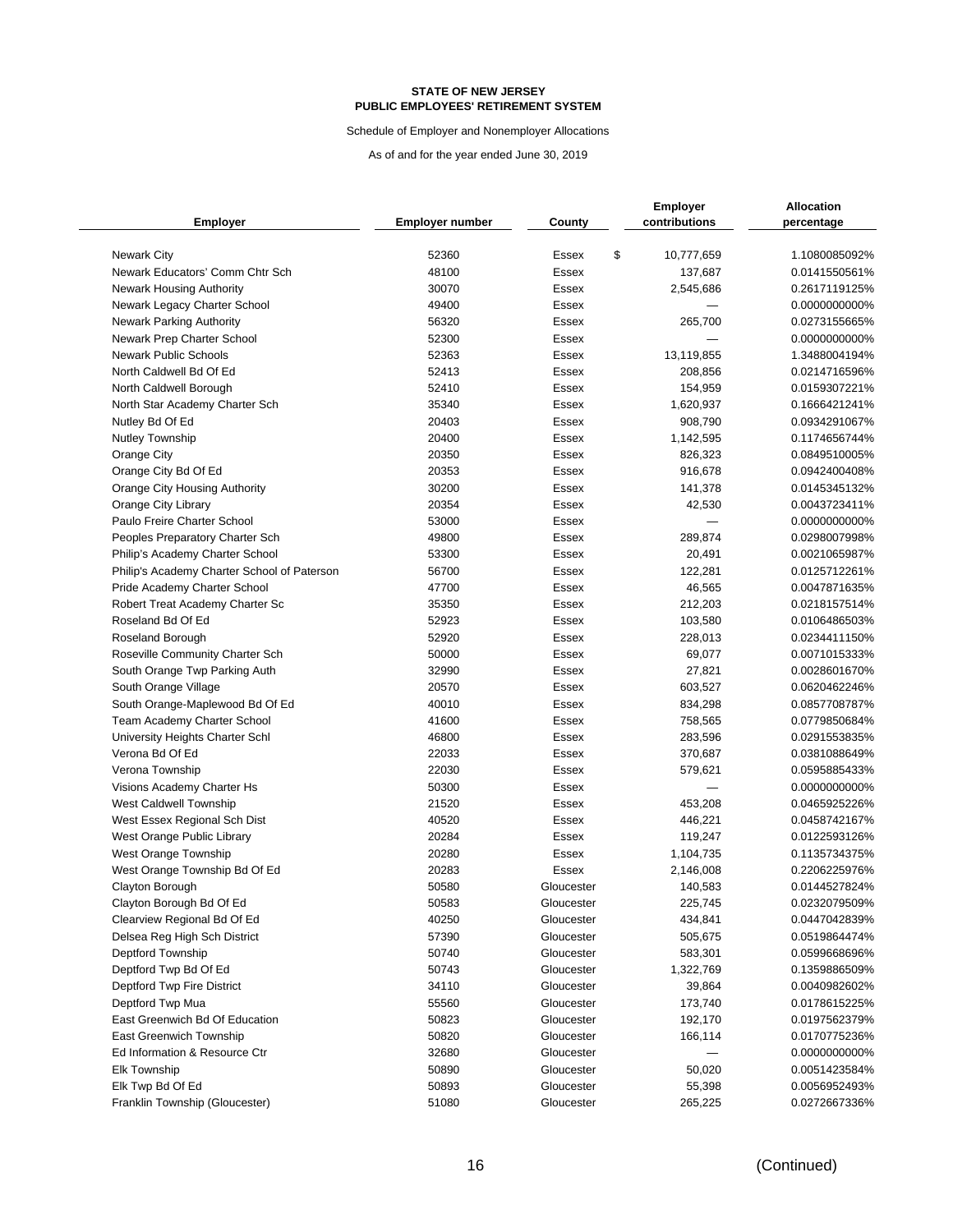Schedule of Employer and Nonemployer Allocations

|                                 |                 |                          | <b>Employer</b> | <b>Allocation</b>              |
|---------------------------------|-----------------|--------------------------|-----------------|--------------------------------|
| <b>Employer</b>                 | Employer number | County                   | contributions   | percentage                     |
|                                 |                 |                          |                 |                                |
| Franklin Twp Bd Of Ed (Glocstr) | 51083<br>57280  | Gloucester<br>Gloucester | \$<br>326,650   | 0.0335815950%<br>0.0328629807% |
| Gateway Regional High School    | 21593           |                          | 319,660         |                                |
| Glassboro Bd Of Ed              | 21590           | Gloucester<br>Gloucester | 526,100         | 0.0540862609%<br>0.0896929294% |
| Glassboro Borough               | 31010           |                          | 872,448         |                                |
| Glassboro Borough Housing Auth  |                 | Gloucester               | 15,319          | 0.0015748858%                  |
| Gloucester Co Bd Of Social Serv | 10161           | Gloucester               | 1,313,971       | 0.1350841633%                  |
| Gloucester Co Housing Authority | 32450           | Gloucester               | 334,424         | 0.0343808092%                  |
| Gloucester Co Improvement Auth  | 34310           | Gloucester               | 1,059,253       | 0.1088976129%                  |
| Gloucester Co Soil Consery Dist | 34200           | Gloucester               | 18,341          | 0.0018855657%                  |
| Gloucester Co Sp Serv Sch Dist  | 32810           | Gloucester               | 1,441,896       | 0.1482356268%                  |
| Gloucester Co Util Authority    | 31390           | Gloucester               | 534,997         | 0.0550009263%                  |
| Gloucester Co Vo-Tech Sch Dist  | 10163           | Gloucester               | 360,248         | 0.0370356725%                  |
| <b>Gloucester County</b>        | 10160           | Gloucester               | 7,212,370       | 0.7414752435%                  |
| Gloucester County College       | 31150           | Gloucester               | 1,102,333       | 0.1133264973%                  |
| Greenwich Township (Gloucester) | 22200           | Gloucester               | 211,837         | 0.0217781244%                  |
| Greenwich Twp Bd Ed (Gloucster) | 22203           | Gloucester               | 147,851         | 0.0151999767%                  |
| Harrison Township (Gloucester)  | 51400           | Gloucester               | 237,460         | 0.0244123237%                  |
| Harrison Township Fire Dist #1  | 46000           | Gloucester               | 17,486          | 0.0017976665%                  |
| Harrison Twp Bd Ed (Gloucester) | 51403           | Gloucester               | 254,543         | 0.0261685594%                  |
| Kingsway Regional School Dist   | 57440           | Gloucester               | 569,089         | 0.0585057900%                  |
| Logan Township                  | 51850           | Gloucester               | 208,513         | 0.0214363971%                  |
| Logan Township Bd Of Ed         | 51853           | Gloucester               | 165,228         | 0.0169864374%                  |
| Logan Twp Mun Util Authority    | 32070           | Gloucester               | 68,709          | 0.0070637006%                  |
| Mantua Township                 | 23650           | Gloucester               | 269,193         | 0.0276746680%                  |
| Mantua Township Bd Of Ed        | 23653           | Gloucester               | 253,586         | 0.0260701740%                  |
| Mantua Twp Mun Util Authority   | 32960           | Gloucester               | 88,732          | 0.0091221861%                  |
| Monroe Township (Gloucester)    | 52200           | Gloucester               | 759,634         | 0.0780949681%                  |
| Monroe Twp Bd Of Ed (Gloucestr) | 52203           | Gloucester               | 643,871         | 0.0661938318%                  |
| Monroe Twp Mun Ut Auth (Gloucs) | 55920           | Gloucester               | 286,012         | 0.0294037629%                  |
| National Park Board Of Educ     | 26703           | Gloucester               | 43,334          | 0.0044549972%                  |
| National Park Borough           | 52340           | Gloucester               | 58,255          | 0.0059889662%                  |
| Newfield Borough                | 21820           | Gloucester               | 35,722          | 0.0036724376%                  |
| Newfield Borough Bd Of Ed       | 21823           | Gloucester               |                 | 0.0000000000%                  |
| Paulsboro Boro Bd Of Ed         | 23293           | Gloucester               | 254,563         | 0.0261706155%                  |
| Paulsboro Borough               | 23290           | Gloucester               | 159,399         | 0.0163871810%                  |
| Pitman Bd Of Ed                 | 22883           | Gloucester               | 299,866         | 0.0308280379%                  |
| Pitman Borough                  | 22880           | Gloucester               | 247,124         | 0.0254058414%                  |
| South Harrison Township         | 53130           | Gloucester               | 33,488          | 0.0034427689%                  |
| South Harrison Twp Bd Of Ed     | 53133           | Gloucester               | 16,620          | 0.0017086365%                  |
| Swedesboro Borough              | 22270           | Gloucester               | 63,861          | 0.0065652969%                  |
| Swedesboro Woolwich Bd Of Ed    | 57520           | Gloucester               | 238,180         | 0.0244863441%                  |
| Washington Twp (Gloucester)     | 22800           | Gloucester               | 706,797         | 0.0726630050%                  |
| Washington Twp Bd Of Ed (Glouc) | 22803           | Gloucester               | 1,937,785       | 0.1992160143%                  |
| Washington Twp Bd Of Fire Comm  | 34460           | Gloucester               | 23,517          | 0.0024176898%                  |
| Washington Twp Mua (Gloucester) | 55760           | Gloucester               | 213,834         | 0.0219834281%                  |
| Wenonah Borough                 | 23390           | Gloucester               | 51,487          | 0.0052931749%                  |
| Wenonah Borough Bd Of Ed        | 23393           | Gloucester               | 27,181          | 0.0027943711%                  |
| West Deptford Township          | 23660           | Gloucester               | 611,738         | 0.0628903651%                  |
| West Deptford Twp Bd Of Ed      | 23663           | Gloucester               | 566,434         | 0.0582328400%                  |
| Westville Board Of Ed           | 22893           | Gloucester               | 42,965          | 0.0044170618%                  |
| Westville Borough               | 22890           | Gloucester               | 149,193         | 0.0153379425%                  |
| Westville Fire District #1      | 35130           | Gloucester               | 15,088          | 0.0015511376%                  |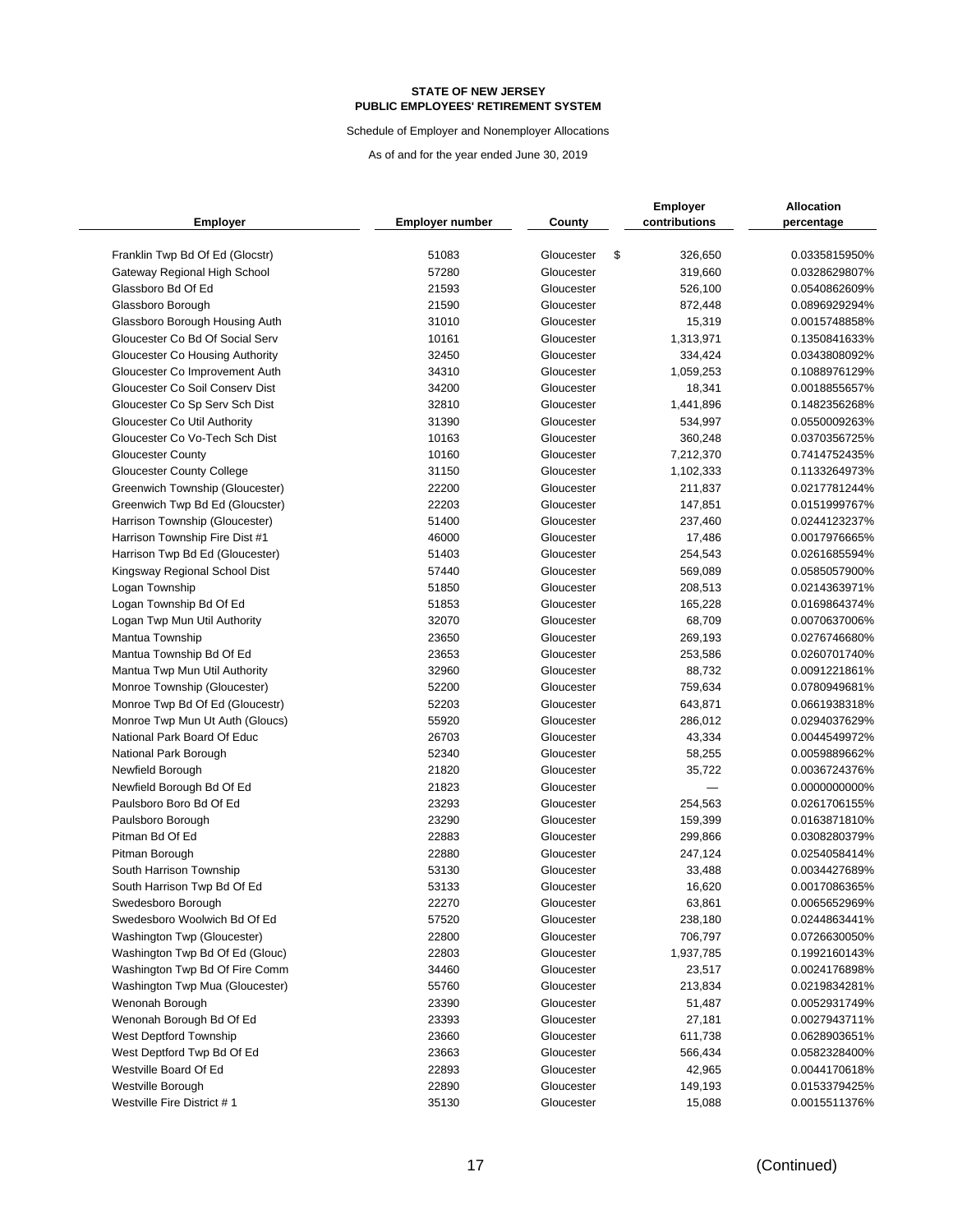Schedule of Employer and Nonemployer Allocations

|                                         |                        |            | <b>Employer</b> | <b>Allocation</b> |
|-----------------------------------------|------------------------|------------|-----------------|-------------------|
| <b>Employer</b>                         | <b>Employer number</b> | County     | contributions   | percentage        |
| <b>Woodbury City</b>                    | 21730                  | Gloucester | \$<br>283,837   | 0.0291801597%     |
| Woodbury City Bd Of Ed                  | 21733                  | Gloucester | 326,567         | 0.0335730621%     |
| Woodbury Heights Board Of Ed            | 53803                  | Gloucester | 23,589          | 0.0024250918%     |
| Woodbury Heights Borough                | 53800                  | Gloucester | 90,428          | 0.0092965451%     |
| <b>Woolwich Township</b>                | 53840                  | Gloucester | 160,099         | 0.0164591452%     |
| Bayonne Board Of Ed                     | 21273                  | Hudson     | 2,391,808       | 0.2458923238%     |
| <b>Bayonne City</b>                     | 21270                  | Hudson     | 2,255,425       | 0.2318713268%     |
| <b>Bayonne Housing Authority</b>        | 30290                  | Hudson     | 486,845         | 0.0500506096%     |
| Bayonne Local Redevelop. Agency         | 41500                  | Hudson     |                 | 0.0000000000%     |
| <b>Beloved Community Charter School</b> | 52400                  | Hudson     | 153,678         | 0.0157990276%     |
| Dr Lena Edwards Acad Chrtr Schl         | 49900                  | Hudson     |                 |                   |
|                                         | 50840                  | Hudson     | 121,865         | 0.0125284588%     |
| East Newark Borough                     |                        |            | 31,352          | 0.0032231752%     |
| East Newark Borough Bd Of Ed            | 70013                  | Hudson     | 45,228          | 0.0046497119%     |
| Elysian Charter Sch Of Hoboken          | 35330                  | Hudson     | 107,752         | 0.0110775571%     |
| Empowerment Academy Charter School Inc  | 55800                  | Hudson     | 117,316         | 0.0120607941%     |
| Ethical Comm Chrtr Schl - J.C.          | 48300                  | Hudson     | 69,458          | 0.0071407024%     |
| Great Futures Charter High School       | 54600                  | Hudson     | 42,181          | 0.0043364618%     |
| Guttenberg Boro Bd Of Ed                | 70023                  | Hudson     | 116,135         | 0.0119393802%     |
| <b>Guttenberg Housing Authority</b>     | 30970                  | Hudson     | 65,963          | 0.0067813952%     |
| Guttenberg Town                         | 51260                  | Hudson     | 296,655         | 0.0304979276%     |
| Harrison Town (Hudson)                  | 21160                  | Hudson     | 747,274         | 0.0768242854%     |
| Harrison Town Bd Of Ed(Hudson)          | 21163                  | Hudson     | 468,189         | 0.0481326600%     |
| Harrison Town Housing Authority         | 30120                  | Hudson     | 130,165         | 0.0133817490%     |
| Hoboken Board Of Education              | 21123                  | Hudson     | 634,681         | 0.0652490442%     |
| Hoboken Charter School                  | 35490                  | Hudson     | 47,086          | 0.0048407255%     |
| Hoboken City                            | 21120                  | Hudson     | 2,374,118       | 0.2440736848%     |
| Hoboken Dual Language Ch School         | 48900                  | Hudson     | 202,746         | 0.0208435146%     |
| Hoboken Housing Authority               | 30220                  | Hudson     | 292,352         | 0.0300555532%     |
| <b>Hudson Co Community College</b>      | 32260                  | Hudson     | 1,117,319       | 0.1148671487%     |
| Hudson Co Economic Develop Corp         | 38400                  | Hudson     | 10,523          | 0.0010818280%     |
| Hudson Co Improvement Auth              | 34430                  | Hudson     | 588,841         | 0.0605364151%     |
| Hudson Co Schools Of Technology         | 60023                  | Hudson     | 1,519,717       | 0.1562360961%     |
| <b>Hudson County</b>                    | 60020                  | Hudson     | 14,623,865      | 1.5034217409%     |
| Hudson Reg Health Commission            | 31650                  | Hudson     | 260,536         | 0.0267846761%     |
| Jersey City                             | 51640                  | Hudson     | 3,929,554       | 0.4039819101%     |
| Jersey City Comm Charter School         | 35420                  | Hudson     | 142,099         | 0.0146086364%     |
| Jersey City Global Charter School       | 54100                  | Hudson     | 32,235          | 0.0033139529%     |
| Jersey City Golden Door Charter         | 35610                  | Hudson     | 89,991          | 0.0092516189%     |
| Jersey City Housing Authority           | 30060                  | Hudson     | 1,252,687       | 0.1287837976%     |
| Jersey City Incinerator Auth            | 31050                  | Hudson     |                 | 0.0000000000%     |
| Jersey City Municipal Ut. Auth          | 31250                  | Hudson     | 1,037,688       | 0.1066806005%     |
| Jersey City Parking Auth                | 56060                  | Hudson     |                 | 0.0000000000%     |
| Jersey City Public Schools              | 70033                  | Hudson     | 9,746,230       | 1.0019713717%     |
| Jersey City Redevel Agency              | 30800                  | Hudson     | 141,098         | 0.0145057275%     |
| Kearny Municipal Util Auth              | 34970                  | Hudson     | 44,890          | 0.0046149634%     |
| Kearny Town                             | 20390                  | Hudson     | 813,820         | 0.0836656165%     |
| Kearny Town Bd Of Ed                    | 20393                  | Hudson     | 989,595         | 0.1017363493%     |
| Learning Comm. Charter School           | 35390                  | Hudson     | 80,725          | 0.0082990181%     |
| Liberty Academy Charter School          | 37600                  | Hudson     |                 | 0.0000000000%     |
| Mets Charter School                     | 49600                  | Hudson     | 68,732          | 0.0070660652%     |
| North Bergen Bd Of Ed                   | 21443                  | Hudson     | 1,453,559       | 0.1494346537%     |
| North Bergen Housing Authority          | 30490                  | Hudson     | 255,059         | 0.0262216073%     |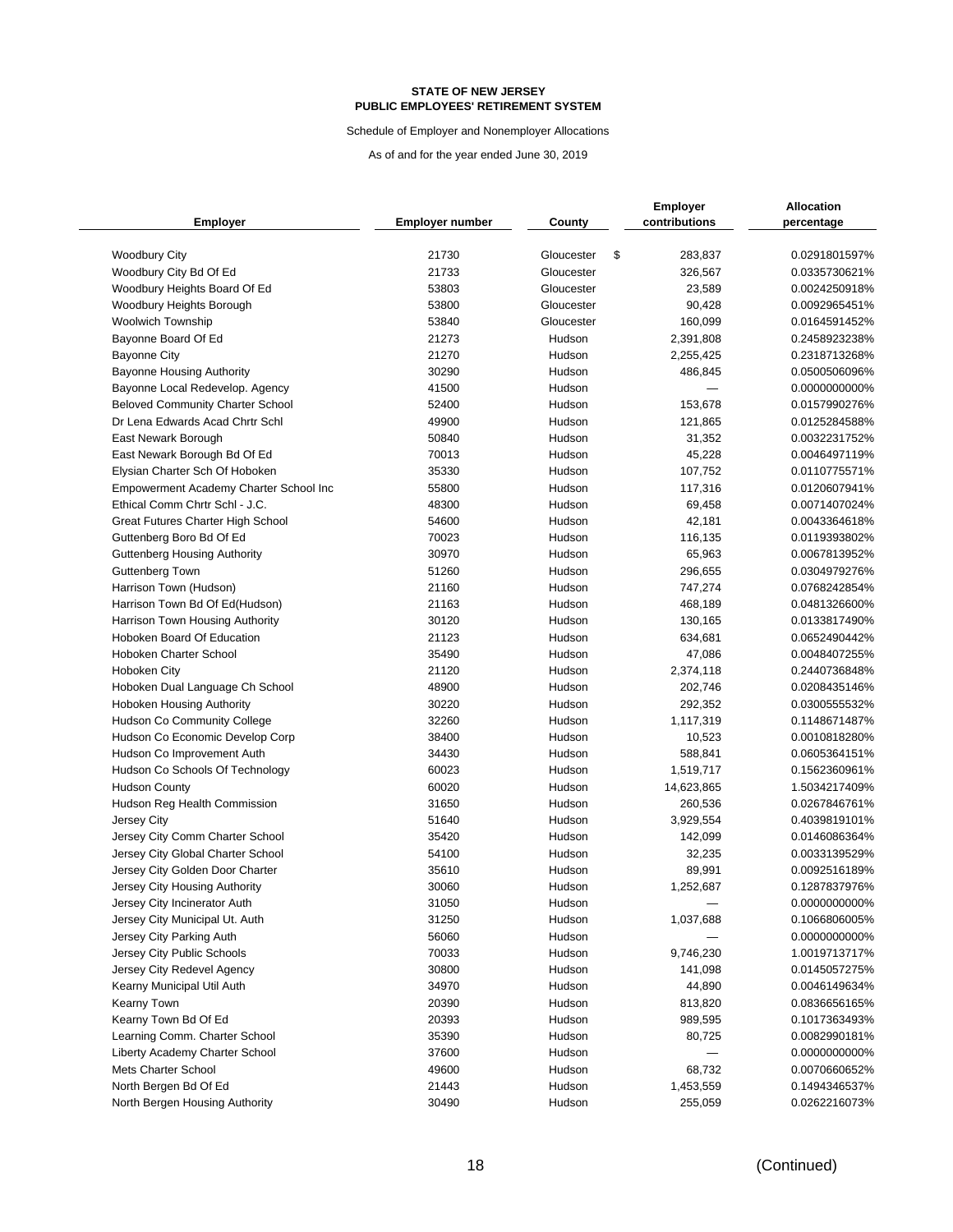Schedule of Employer and Nonemployer Allocations

|                                                     |                        |                  | <b>Employer</b>      | <b>Allocation</b> |
|-----------------------------------------------------|------------------------|------------------|----------------------|-------------------|
| <b>Employer</b>                                     | <b>Employer number</b> | County           | contributions        | percentage        |
| North Bergen M.U.A.                                 | 34710                  | Hudson           | \$<br>455,905        | 0.0468697905%     |
| North Bergen Parking Authority                      | 41800                  | Hudson           | 117,066              | 0.0120350926%     |
| North Bergen Township                               | 21440                  | Hudson           | 1,523,578            | 0.1566330303%     |
| North Hudson Reg Fire & Rescue                      | 36300                  | Hudson           | 173,749              | 0.0178624477%     |
| North Hudson Sewerage Authority                     | 34850                  | Hudson           | 75,129               | 0.0077237154%     |
| Schomburg Charter School                            | 39600                  | Hudson           |                      | 0.0000000000%     |
| Secaucus Housing Authority                          | 48000                  | Hudson           | 68,861               | 0.0070793271%     |
| Secaucus Municipal Util. Auth.                      | 43800                  | Hudson           | 193,490              | 0.0198919419%     |
| Secaucus Town                                       | 21650                  | Hudson           | 1,378,415            | 0.1417093962%     |
| Secaucus Town Bd Of Ed                              | 21653                  | Hudson           | 501,959              | 0.0516044201%     |
| Soaring Heights Charter School                      | 35400                  | Hudson           | 50,995               | 0.0052425943%     |
| Union City                                          | 21290                  | Hudson           | 1,509,826            | 0.1552192415%     |
| Union City Bd Of Ed                                 | 21293                  | Hudson           |                      | 0.4644730905%     |
|                                                     | 30400                  | Hudson           | 4,517,955<br>185,271 | 0.0190469790%     |
| Union City Housing Authority                        | 30660                  | Hudson           |                      |                   |
| Union City Parking Authority                        | 41100                  |                  | 61,863               | 0.0063598904%     |
| University Academy Charter Hs<br>Weehawken Township |                        | Hudson<br>Hudson | 60,803               | 0.0062509160%     |
|                                                     | 21110                  | Hudson           | 1,077,974            | 0.1108222449%     |
| Weehawken Twp Bd Of Ed                              | 21113                  |                  | 269,418              | 0.0276977994%     |
| Weehawken Twp Housing Authority                     | 31960                  | Hudson           | 26,698               | 0.0027447158%     |
| West New York Bd Of Ed                              | 21303                  | Hudson           | 2,071,738            | 0.2129871926%     |
| West New York Housing Authority                     | 30480                  | Hudson           | 247,531              | 0.0254476834%     |
| West New York Parking Authority                     | 56180                  | Hudson           | 93,337               | 0.0095956079%     |
| West New York Town                                  | 21300                  | Hudson           | 1,057,337            | 0.1087006365%     |
| Alexandria Township                                 | 50020                  | Hunterdon        | 85,417               | 0.0087813840%     |
| Alexandria Twp Bd Of Ed                             | 50023                  | Hunterdon        | 83,234               | 0.0085569585%     |
| <b>Bethlehem Township</b>                           | 50290                  | Hunterdon        | 84,443               | 0.0086812510%     |
| Bethlehem Twp Bd Of Ed                              | 50293                  | Hunterdon        | 95,487               | 0.0098166409%     |
| <b>Bloomsbury Borough</b>                           | 50320                  | Hunterdon        | 12,656               | 0.0013011133%     |
| Bloomsbury Borough Bd Of Ed                         | 50323                  | Hunterdon        | 13,922               | 0.0014312658%     |
| Califon Boro Bd Of Ed                               | 50463                  | Hunterdon        | 15,501               | 0.0015935965%     |
| Califon Borough                                     | 50460                  | Hunterdon        | 17,682               | 0.0018178165%     |
| <b>Clinton Town</b>                                 | 50600                  | Hunterdon        | 200,963              | 0.0206602115%     |
| Clinton Town Bd Of Ed                               | 50603                  | Hunterdon        | 105,368              | 0.0108324675%     |
| Clinton Township                                    | 23260                  | Hunterdon        | 248,887              | 0.0255870884%     |
| Clinton Twp Bd Of Ed                                | 23263                  | Hunterdon        | 308,860              | 0.0317526754%     |
| <b>Clinton Twp Sew Authority</b>                    | 32930                  | Hunterdon        | 9,308                | 0.0009569187%     |
| <b>Delaware Township</b>                            | 23380                  | Hunterdon        | 99,655               | 0.0102451365%     |
| Delaware Twp Bd Of Ed                               | 23383                  | Hunterdon        | 87,625               | 0.0090083798%     |
| Delaware Twp Mun Util Auth                          | 55850                  | Hunterdon        | 1,574                | 0.0001618167%     |
| Delaware Valley Reg H S Dist                        | 40280                  | Hunterdon        | 443,160              | 0.0455595274%     |
| East Amwell Township                                | 50800                  | Hunterdon        | 80,644               | 0.0082906908%     |
| East Amwell Township Bd Of Ed                       | 50803                  | Hunterdon        | 97,187               | 0.0099914112%     |
| Flemington Borough                                  | 22320                  | Hunterdon        | 134,566              | 0.0138341984%     |
| Flemington Raritan Bd Of Ed                         | 40270                  | Hunterdon        | 418,734              | 0.0430483870%     |
| Franklin Township (Hunterdon)                       | 51090                  | Hunterdon        | 63,567               | 0.0065350719%     |
| Franklin Twp Bd Of Ed (Huntrdn)                     | 51093                  | Hunterdon        | 66,375               | 0.0068237513%     |
| Frenchtown Borough                                  | 51150                  | Hunterdon        | 58,015               | 0.0059642928%     |
| Frenchtown Borough Bd Of Ed                         | 51153                  | Hunterdon        | 27,292               | 0.0028057826%     |
| Glen Gardner Borough                                | 51180                  | Hunterdon        | 36,982               | 0.0038019732%     |
| Hampton Borough                                     | 51330                  | Hunterdon        | 37,355               | 0.0038403199%     |
| Hampton Borough Bd Of Ed                            | 51333                  | Hunterdon        | 24,856               | 0.0025553471%     |
| High Bridge Borough                                 | 51450                  | Hunterdon        | 65,774               | 0.0067619649%     |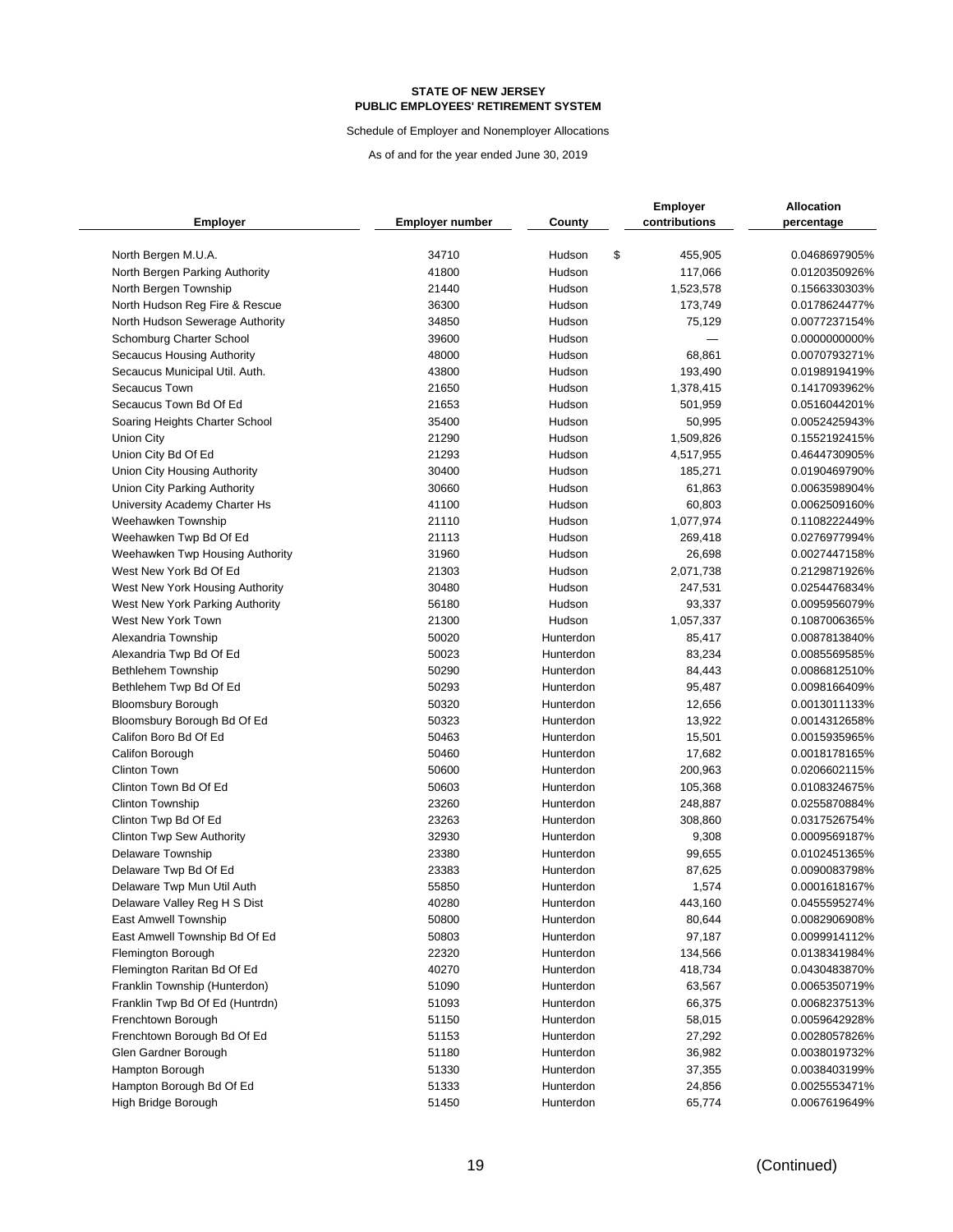Schedule of Employer and Nonemployer Allocations

|                                                         |                        |                        | <b>Employer</b>         | <b>Allocation</b>              |
|---------------------------------------------------------|------------------------|------------------------|-------------------------|--------------------------------|
| <b>Employer</b>                                         | <b>Employer number</b> | County                 | contributions           | percentage                     |
|                                                         |                        |                        |                         |                                |
| High Bridge Borough Bd Of Ed<br><b>Holland Township</b> | 51453<br>23250         | Hunterdon<br>Hunterdon | \$<br>47,381<br>103,134 | 0.0048710533%<br>0.0106027988% |
| Holland Twp Bd Of Ed                                    | 23253                  | Hunterdon              | 161,655                 | 0.0166191114%                  |
| Hunterdon Central High School                           | 40290                  | Hunterdon              | 1,010,850               | 0.1039214918%                  |
| Hunterdon Co Board Social Ser.                          | 10181                  | Hunterdon              | 182,909                 | 0.0188041511%                  |
| Hunterdon Co Educ Srvcs Comm                            | 33030                  | Hunterdon              |                         | 0.0901226587%                  |
| Hunterdon Co Soil Conserv Dist                          | 32360                  |                        | 876,628                 | 0.0029872353%                  |
|                                                         | 10180                  | Hunterdon<br>Hunterdon | 29,057                  |                                |
| <b>Hunterdon County</b>                                 |                        |                        | 2,843,650               | 0.2923444133%                  |
| Hunterdon County Vocational                             | 35140<br>22340         | Hunterdon<br>Hunterdon | 84,109                  | 0.0086469137%                  |
| Kingwood Township                                       |                        |                        | 89,469                  | 0.0091979541%                  |
| Kingwood Township Bd Of Ed                              | 22343                  | Hunterdon              | 84,109                  | 0.0086469137%                  |
| Lambertville City                                       | 23700                  | Hunterdon              | 105,502                 | 0.0108462435%                  |
| Lambertville City Bd Of Ed                              | 51713                  | Hunterdon              |                         | 0.0000000000%                  |
| Lambertville City Fire Dist #1                          | 44300                  | Hunterdon              | 8,897                   | 0.0009146654%                  |
| Lambertville Sewerage Auth                              | 55190                  | Hunterdon              | 67,655                  | 0.0069553431%                  |
| Lebanon Borough                                         | 51750                  | Hunterdon              | 23,900                  | 0.0024570645%                  |
| Lebanon Borough Bd Of Ed                                | 51753                  | Hunterdon              | 24,885                  | 0.0025583285%                  |
| Lebanon Township                                        | 23510                  | Hunterdon              | 113,091                 | 0.0116264386%                  |
| Lebanon Township Bd Of Ed                               | 23513                  | Hunterdon              | 150,719                 | 0.0154948245%                  |
| Milford Borough                                         | 22900                  | Hunterdon              | 56,821                  | 0.0058415424%                  |
| Milford Borough Bd Of Ed                                | 22903                  | Hunterdon              | 25,603                  | 0.0026321432%                  |
| North Hunterdon Municipal Court                         | 31040                  | Hunterdon              |                         | 0.0000000000%                  |
| North Hunterdon-Voorhees                                | 40260                  | Hunterdon              | 588,089                 | 0.0604591049%                  |
| Raritan Township                                        | 52810                  | Hunterdon              | 479,166                 | 0.0492611619%                  |
| Raritan Twp Mun Util Authority                          | 31640                  | Hunterdon              | 251,732                 | 0.0258795716%                  |
| <b>Readington Township</b>                              | 23470                  | Hunterdon              | 406,473                 | 0.0417878820%                  |
| Readington Twp Bd Of Ed                                 | 23473                  | Hunterdon              | 466,928                 | 0.0480030215%                  |
| Readington-Lebanon Sew Auth                             | 32550                  | Hunterdon              | 51,892                  | 0.0053348113%                  |
| South Hunterdon Reg Bd Of Ed                            | 40300                  | Hunterdon              |                         | 0.0000000000%                  |
| South Hunterdon Regional School District                | 40900                  | Hunterdon              | 313,538                 | 0.0322336021%                  |
| Stockton Borough                                        | 53210                  | Hunterdon              | 10,966                  | 0.0011273711%                  |
| Stockton Borough Bd Of Ed                               | 53213                  | Hunterdon              |                         | 0.0000000000%                  |
| <b>Tewksbury Township</b>                               | 53310                  | Hunterdon              | 168,158                 | 0.0172876591%                  |
| Tewksbury Twp Bd Of Ed                                  | 53313                  | Hunterdon              | 135,252                 | 0.0139047234%                  |
| Union Township (Hunterdon)                              | 23420                  | Hunterdon              | 53,451                  | 0.0054950860%                  |
| Union Twp Of Ed (Hunterdon)                             | 23423                  | Hunterdon              | 101,041                 | 0.0103876257%                  |
| <b>West Amwell Township</b>                             | 23560                  | Hunterdon              | 67,435                  | 0.0069327257%                  |
| West Amwell Twp Bd Of Ed                                | 23563                  | Hunterdon              |                         | 0.0000000000%                  |
| East Windsor Mun Util Authority                         | 55470                  | Mercer                 | 264,271                 | 0.0271686566%                  |
| East Windsor Reg School Dist                            | 40310                  | Mercer                 | 1,182,768               | 0.1215957017%                  |
| East Windsor Township                                   | 50860                  | Mercer                 | 471,646                 | 0.0484880605%                  |
| <b>Emily Fisher Charter School</b>                      | 35530                  | Mercer                 |                         | 0.0000000000%                  |
| Ewing Lawrence Sewerage Auth                            | 30320                  | Mercer                 | 521,203                 | 0.0535828197%                  |
| <b>Ewing Township</b>                                   | 21740                  | Mercer                 | 1,111,921               | 0.1143122017%                  |
| Ewing Township Bd Of Ed                                 | 21743                  | Mercer                 | 950,193                 | 0.0976855855%                  |
| Foundation Academy Charter Schl                         | 46900                  | Mercer                 | 286,125                 | 0.0294153800%                  |
| Hamilton Township (Mercer)                              | 21070                  | Mercer                 | 3,505,416               | 0.3603779593%                  |
| Hamilton Twp Bd Of Ed (Mercer)                          | 21073                  | Mercer                 | 2,694,441               | 0.2770048260%                  |
| Hamilton Twp Fire District 2                            | 30830                  | Mercer                 | 10,983                  | 0.0011291188%                  |
| Hamilton Twp Fire District 4                            | 56020                  | Mercer                 |                         | 0.0000000000%                  |
| Hamilton Twp Fire District 5                            | 56040                  | Mercer                 | 856                     | 0.0000880020%                  |
| Hamilton Twp Fire District 6                            | 55330                  | Mercer                 | 10,858                  | 0.0011162680%                  |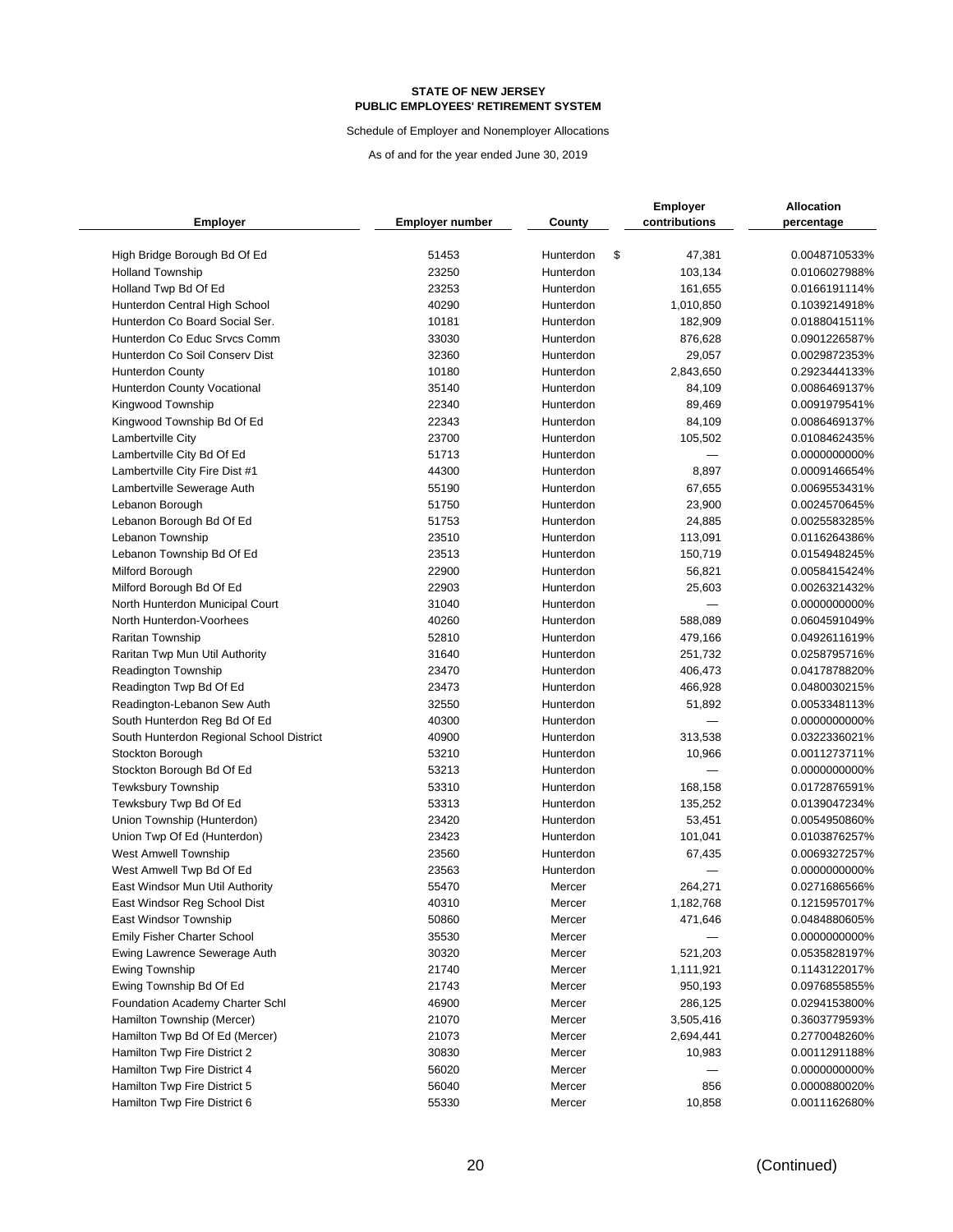Schedule of Employer and Nonemployer Allocations

|                                       |                        |           | <b>Employer</b> | <b>Allocation</b> |
|---------------------------------------|------------------------|-----------|-----------------|-------------------|
| <b>Employer</b>                       | <b>Employer number</b> | County    | contributions   | percentage        |
| Hamilton Twp Fire District 7          | 30910                  | Mercer    | \$<br>18,167    | 0.0018676774%     |
| Hamilton Twp Fire District 8          | 32940                  | Mercer    | 1,430           | 0.0001470126%     |
| Hamilton Twp Fire District 9          | 31410                  | Mercer    | 2,121           | 0.0002180516%     |
| Hightstown Boro Housing Auth          | 31180                  | Mercer    | 30,431          | 0.0031284908%     |
| <b>Hightstown Borough</b>             | 51470                  | Mercer    | 218,423         | 0.0224552050%     |
| <b>Hopewell Borough</b>               | 23600                  | Mercer    | 81,461          | 0.0083746833%     |
| Hopewell Township (Mercer)            | 51560                  | Mercer    | 550,145         | 0.0565582323%     |
| <b>Hopewell Twp Fire District 1</b>   | 35260                  | Mercer    | 19,917          | 0.0020475880%     |
| Hopewell Valley Reg Sch Dist          | 40320                  | Mercer    | 1,124,569       | 0.1156124926%     |
| International Academy of Trenton      | 54700                  | Mercer    | 149,367         | 0.0153558307%     |
| <b>International Charter School</b>   | 35690                  | Mercer    | 31,294          | 0.0032172124%     |
| Lawrence Township (Mercer)            | 21420                  | Mercer    | 876,204         | 0.0900790689%     |
| Lawrence Twp Bd Of Ed (Mercer)        | 21423                  | Mercer    | 1,069,503       | 0.1099513748%     |
| Mercer Co Bd Of Social Service        | 10171                  | Mercer    | 3,949,924       | 0.4060760693%     |
| Mercer Co Community College           | 55500                  | Mercer    | 1,350,247       | 0.1388135555%     |
| Mercer Co Improvement Authority       | 31370                  | Mercer    | 203,818         | 0.0209537227%     |
| Mercer Co Soil Conservtn Dist         | 33060                  | Mercer    | 22,985          | 0.0023629970%     |
| Mercer Co Special Ser Sch Dist        | 32670                  | Mercer    | 1,052,749       | 0.1082289623%     |
| Mercer Co Vocational Schools          | 10173                  | Mercer    | 259,950         | 0.0267244317%     |
| <b>Mercer County</b>                  | 10170                  | Mercer    | 1,141,353       | 0.1173379893%     |
| <b>Mercer County</b>                  | 10178                  | Mercer    | 7,232,597       | 0.7435547014%     |
| Ocean Grove Bd Of Fire Comm           | 31680                  | Mercer    | 2,458           | 0.0002526973%     |
| Pace Charter School Of Hamilton       | 37400                  | Mercer    | 55,935          | 0.0057504562%     |
| Paul Robeson Chtr School              | 48200                  | Mercer    | 89,890          | 0.0092412355%     |
| Pennington Borough                    | 22910                  | Mercer    | 97,742          | 0.0100484686%     |
| Princeton                             | 51500                  | Mercer    | 1,400,858       | 0.1440166723%     |
| Princeton Borough                     | 20020                  | Mercer    |                 | 0.0000000000%     |
| <b>Princeton Charter School</b>       | 35310                  | Mercer    | 54,138          | 0.0055657137%     |
| <b>Princeton Housing Authority</b>    | 55520                  | Mercer    | 46,096          | 0.0047389475%     |
| Princeton Joint Public Library        | 40110                  | Mercer    | 328,001         | 0.0337204860%     |
| Princeton Regional School             | 40180                  | Mercer    | 1,402,689       | 0.1442049101%     |
| Princeton Township                    | 20140                  | Mercer    |                 | 0.0000000000%     |
| Robbinsville Township                 | 53570                  | Mercer    | 501,756         | 0.0515835505%     |
| Robbinsville Twp Bd Of Ed             | 53573                  | Mercer    | 359,485         | 0.0369572315%     |
| <b>Trenton City</b>                   | 21780                  | Mercer    | 4,489,031       | 0.4614995284%     |
| Trenton City Bd Of Ed                 | 21783                  | Mercer    | 2,067,839       | 0.2125863518%     |
| <b>Trenton Housing Authority</b>      | 30130                  | Mercer    | 408,294         | 0.0419750918%     |
| <b>Trenton Parking Authority</b>      | 30580                  | Mercer    | 18,142          | 0.0018651073%     |
| <b>Trenton Stem to Civics Charter</b> | 54400                  | Mercer    | 110,074         | 0.0113162727%     |
| Village Charter School                | 37100                  | Mercer    | 49,252          | 0.0050634034%     |
| West Windsor Parking Authority        | 32110                  | Mercer    | 38,113          | 0.0039182468%     |
| West Windsor Plainsboro Reg           | 40440                  | Mercer    | 1,544,324       | 0.1587658445%     |
| West Windsor Township                 | 53720                  | Mercer    | 874,371         | 0.0898906254%     |
| Academy For Urban Leadership          | 49100                  | Middlesex | 111,325         | 0.0114448831%     |
| Carteret Bd Of Ed                     | 21333                  | Middlesex | 557,255         | 0.0572891833%     |
| Carteret Borough                      | 21330                  | Middlesex | 630,293         | 0.0647979313%     |
| <b>Carteret Housing Authority</b>     | 56140                  | Middlesex | 125,122         | 0.0128632981%     |
| <b>Carteret Port Authority</b>        | 45200                  | Middlesex | 548             | 0.0000563377%     |
| Carteret Redevelopment Agency         | 42000                  | Middlesex | 4,981           | 0.0005120769%     |
| Cranbury Township                     | 50650                  | Middlesex | 193,031         | 0.0198447539%     |
| Cranbury Township Bd Of Ed            | 50653                  | Middlesex | 122,891         | 0.0126339378%     |
| Dunellen Board Of Education           | 50773                  | Middlesex | 226,108         | 0.0232452695%     |
|                                       |                        |           |                 |                   |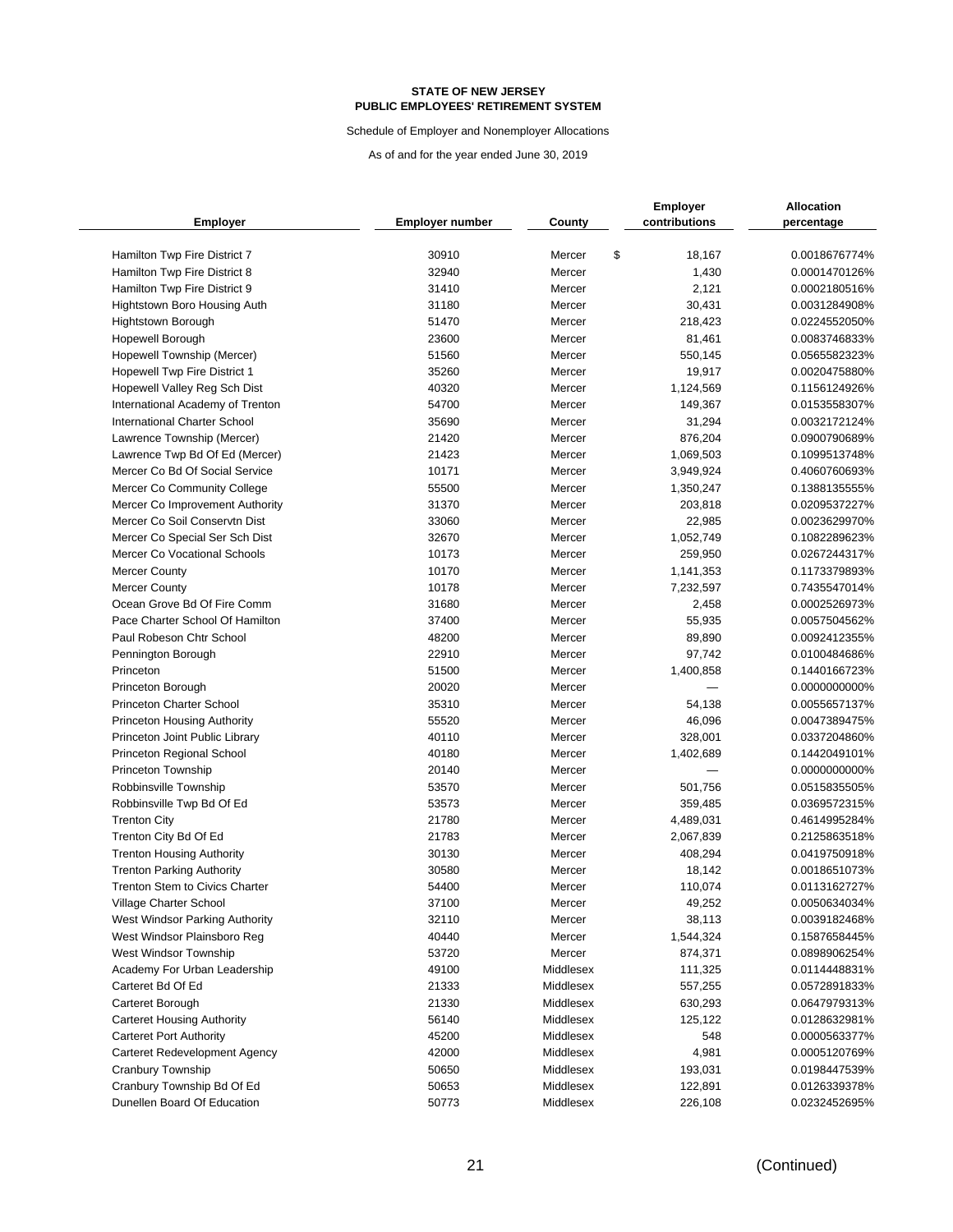Schedule of Employer and Nonemployer Allocations

|                                                                |                        |                        | <b>Employer</b>        | <b>Allocation</b>              |
|----------------------------------------------------------------|------------------------|------------------------|------------------------|--------------------------------|
| <b>Employer</b>                                                | <b>Employer number</b> | County                 | contributions          | percentage                     |
| Dunellen Borough                                               | 50770                  | Middlesex              | \$<br>120,961          | 0.0124355222%                  |
| Dunellen Parking Authority                                     | 55700                  | Middlesex              | 10,470                 | 0.0010763793%                  |
| East Brunswick Township                                        | 22410                  | Middlesex              | 1,727,224              | 0.1775690704%                  |
| East Brunswick Twp Bd Of Ed                                    | 22413                  | Middlesex              | 1,915,257              | 0.1968999996%                  |
| East Brunswick Twp Fire Dist #1                                | 34960                  | Middlesex              | 26,006                 | 0.0026735740%                  |
| East Brunswick Twp Fire Dist #2                                | 34840                  | Middlesex              | 18,299                 | 0.0018812478%                  |
| <b>Edison Township</b>                                         | 21450                  | Middlesex              | 2,460,778              | 0.2529828568%                  |
| Edison Twp Bd Of Ed                                            | 21453                  | Middlesex              | 2,803,199              | 0.2881858059%                  |
| <b>Edison Twp Housing Authority</b>                            | 30600                  | Middlesex              | 57,710                 | 0.0059329369%                  |
| Greater Brunswick Chart.School                                 | 35560                  | Middlesex              | 102,240                | 0.0105108902%                  |
| Hatikvah Internat'L Acad Chrtr                                 | 49200                  | Middlesex              | 74,125                 | 0.0076204982%                  |
| Helmetta Borough                                               | 51440                  | Middlesex              | 36,212                 | 0.0037228125%                  |
| Highland Park Bd Of Ed                                         | 23093                  | Middlesex              | 373,956                | 0.0384449378%                  |
| <b>Highland Park Borough</b>                                   | 23090                  | Middlesex              | 487,628                | 0.0501311067%                  |
| <b>Highland Park Housing Authority</b>                         | 56400                  | Middlesex              | 18,531                 | 0.0019050988%                  |
| Jamesburg Borough                                              | 51620                  | Middlesex              | 118,541                | 0.0121867315%                  |
| Jamesburg Borough Bd Of Ed                                     | 51623                  | Middlesex              | 59,773                 | 0.0061450258%                  |
| Metuchen Boro Bd Of Ed                                         | 22783                  | Middlesex              | 432,443                | 0.0444577550%                  |
| Metuchen Borough                                               | 22780                  | Middlesex              | 379,802                | 0.0390459420%                  |
|                                                                | 56030                  | Middlesex              | 4,064                  | 0.0004178038%                  |
| <b>Metuchen Parking Authority</b>                              | 31480                  | Middlesex              | 34,804                 | 0.0035780616%                  |
| Middle Brook Reg Health Comm<br>Middlesex Bd Of Ed             | 20963                  | Middlesex              | 463,225                | 0.0476223308%                  |
| Middlesex Borough                                              | 20960                  | Middlesex              | 391,686                | 0.0402676890%                  |
| Middlesex Co Bd Of Social Srv                                  | 10041                  | Middlesex              | 2,678,014              | 0.2753160310%                  |
| Middlesex Co Ed Serv Comm                                      | 32590                  | Middlesex              | 943,442                | 0.0969915418%                  |
| Middlesex Co Jt Health Ins Fund                                | 35280                  | Middlesex              |                        | 0.0000000000%                  |
| Middlesex Co Mosq Exterm Comm                                  | 10042                  | Middlesex              | 142,743                | 0.0146748435%                  |
| Middlesex Co Mun Jt Ins Fund                                   | 34490                  | Middlesex              |                        | 0.0056351078%                  |
| Middlesex Co Utilities Auth                                    | 30560                  | Middlesex              | 54,813<br>1,970,228    | 0.2025513508%                  |
| Middlesex Co Vocational School                                 | 10043                  | Middlesex              | 683,603                | 0.0702785216%                  |
| <b>Middlesex County</b>                                        | 10040                  | Middlesex              |                        | 1.0743740720%                  |
|                                                                | 30940                  | Middlesex              | 10,450,495             | 0.2394454594%                  |
| <b>Middlesex County College</b>                                | 35120                  | Middlesex              | 2,329,099              | 0.2263437541%                  |
| Middlesex County Improv Auth<br>Milltown Borough               | 22230                  | Middlesex              | 2,201,658<br>312,127   | 0.0320885428%                  |
|                                                                | 22233                  | Middlesex              | 141,787                | 0.0145765609%                  |
| Milltown Borough Bd Of Ed                                      | 52210                  | Middlesex              |                        | 0.2254558183%                  |
| Monroe Township (Middlesex)<br>Monroe Twp Bd Of Ed (Middlesex) | 52213                  | Middlesex              | 2,193,021<br>1,729,883 | 0.1778424316%                  |
| Monroe Twp Fire District 1                                     | 35600                  | Middlesex              | 3,903                  | 0.0004012520%                  |
| Monroe Twp Fire District 2                                     | 34510                  | Middlesex              | 6,260                  | 0.0006435658%                  |
|                                                                |                        |                        |                        |                                |
| Monroe Twp Fire District 3<br>New Brunswick Bd Of Ed           | 34870                  | Middlesex              | 41,337                 | 0.0042496935%                  |
| New Brunswick City                                             | 20193<br>20190         | Middlesex<br>Middlesex | 2,742,154              | 0.2819100108%                  |
| New Brunswick Housing Authority                                | 30250                  | Middlesex              | 1,915,840<br>128,191   | 0.1969599356%<br>0.0131788099% |
| New Brunswick Parking Authority                                | 30430                  | Middlesex              |                        |                                |
| North Brunswick Bd Of Ed                                       | 23333                  | Middlesex              | 333,151                | 0.0342499371%                  |
|                                                                | 23330                  | Middlesex              | 1,257,702              | 0.1292993699%                  |
| North Brunswick Township                                       |                        |                        | 1,042,767              | 0.1072027524%                  |
| Old Bridge Bd Of Ed                                            | 51933<br>42600         | Middlesex              | 1,633,183              | 0.1679010870%                  |
| Old Bridge Housing Authority                                   |                        | Middlesex              |                        | 0.0000000000%<br>0.0749853936% |
| Old Bridge Municipal Util Auth                                 | 34340                  | Middlesex              | 729,387                |                                |
| Old Bridge Township<br>Old Bridge Twp Fire District 2          | 51930                  | Middlesex              | 1,434,963              | 0.1475228725%                  |
|                                                                | 55740                  | Middlesex              | 30,258                 | 0.0031107053%                  |
| Old Bridge Twp Fire District 3                                 | 34470                  | Middlesex              | 27,840                 | 0.0028621203%                  |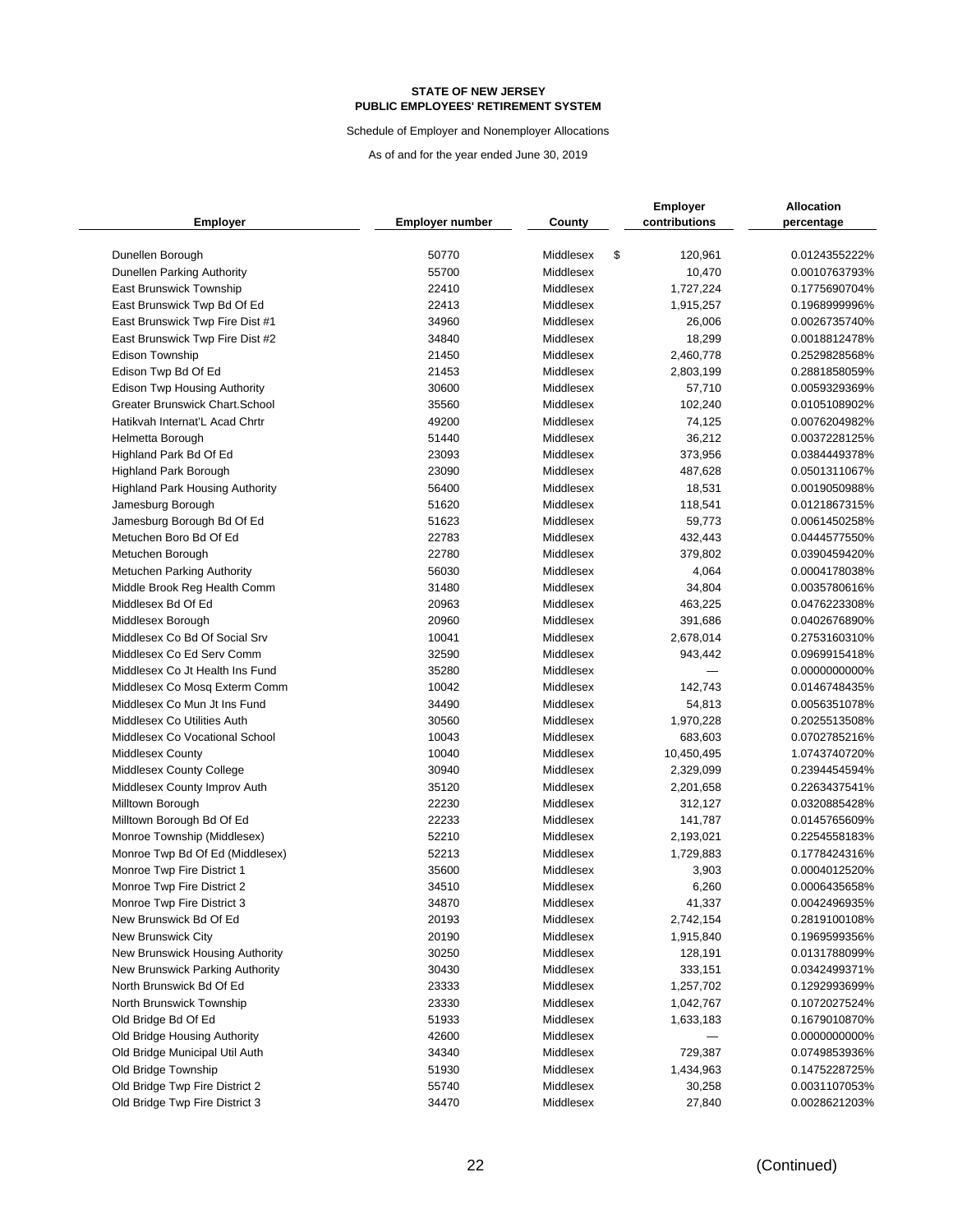Schedule of Employer and Nonemployer Allocations

|                                 |                        |           | <b>Employer</b> | Allocation    |
|---------------------------------|------------------------|-----------|-----------------|---------------|
| <b>Employer</b>                 | <b>Employer number</b> | County    | contributions   | percentage    |
| Perth Amboy Bd Of Ed            | 20203                  | Middlesex | \$<br>4,033,352 | 0.4146529721% |
| Perth Amboy City                | 20200                  | Middlesex | 1,607,085       | 0.1652180548% |
| Perth Amboy Housing Authority   | 30380                  | Middlesex | 270,610         | 0.0278203442% |
| Perth Amboy Port Authority      | 34250                  | Middlesex |                 | 0.0000000000% |
| Piscataway Bd Of Ed Admn Bldg   | 22623                  | Middlesex | 1,705,711       | 0.1753574039% |
| Piscataway Township             | 22620                  | Middlesex | 1,479,334       | 0.1520844796% |
| Plainsboro Township             | 52720                  | Middlesex | 780,325         | 0.0802221280% |
| Plainsboro Twp Fire District 1  | 34950                  | Middlesex | 2,190           | 0.0002251452% |
| Sayreville Bd Of Ed Selover Elm | 21023                  | Middlesex | 1,054,777       | 0.1084374530% |
| Sayreville Borough              | 21020                  | Middlesex | 1,414,197       | 0.1453880021% |
| Sayreville Econ & Redev. Agency | 42700                  | Middlesex | 8,758           | 0.0009003754% |
| Sayreville Housing Authority    | 34330                  | Middlesex |                 | 0.0000000000% |
| South Amboy Bd Of Ed            | 23633                  | Middlesex | 180,413         | 0.0185475472% |
| South Amboy City                | 23630                  | Middlesex | 316,766         | 0.0325654600% |
| South Amboy Housing Authority   | 56380                  | Middlesex | 50,620          | 0.0052040421% |
| South Brunswick Bd Of Ed        | 23033                  | Middlesex | 2,325,040       | 0.2390281697% |
| South Brunswick Township        | 23030                  | Middlesex | 2,068,551       | 0.2126595497% |
| South Plainfield Bd Of Ed       | 21833                  | Middlesex | 556,130         | 0.0571735265% |
| South Plainfield Borough        | 21830                  | Middlesex | 657,722         | 0.0676177983% |
| South River Boro Bd Of Ed       | 20493                  | Middlesex | 198,187         | 0.0203748219% |
| South River Borough             | 20490                  | Middlesex | 632,568         | 0.0650318150% |
| Spotswood Bd Of Ed              | 53163                  | Middlesex | 325,655         | 0.0334793030% |
| Spotswood Borough               | 53160                  | Middlesex | 254,995         | 0.0262150278% |
| Woodbridge Housing Authority    | 55350                  | Middlesex | 212,910         | 0.0218884353% |
| Woodbridge Township             | 21960                  | Middlesex | 5,005,257       | 0.5145706824% |
| Woodbridge Township Bd Of Ed    | 21963                  | Middlesex | 2,135,480       | 0.2195402556% |
| Woodbridge Twp Fire Dist 4      | 54200                  | Middlesex | 4,964           | 0.0005103292% |
| Woodbridge Twp Fire Dist 5      | 34910                  | Middlesex | 23,307          | 0.0023961005% |
| Woodbridge Twp Fire District 1  | 56050                  | Middlesex | 10,403          | 0.0010694913% |
| Woodbridge Twp Fire District 11 | 34830                  | Middlesex | 6,118           | 0.0006289674% |
| Woodbridge Twp Fire District 12 | 35360                  | Middlesex | 4,005           | 0.0004117382% |
| Woodbridge Twp Fire District 2  | 56230                  | Middlesex | 2,053           | 0.0002110608% |
| Woodbridge Twp Fire District 7  | 35800                  | Middlesex | 45,466          | 0.0046741797% |
| Woodbridge Twp Fire District 8  | 36000                  | Middlesex | 5,925           | 0.0006091258% |
| Woodbridge Twp Fire District 9  | 32090                  | Middlesex | 33,638          | 0.0034581898% |
| Aberdeen Township               | 52050                  | Monmouth  | 517,459         | 0.0531979139% |
| Aberdeen Twp Fire Dist 2        | 34150                  | Monmouth  | 16,231          | 0.0016686449% |
| Aberdeen Twp Fire District 1    | 32620                  | Monmouth  | 26,671          | 0.0027419401% |
| Academy Charter High School     | 35540                  | Monmouth  | 41,601          | 0.0042768343% |
| Allenhurst Borough              | 21570                  | Monmouth  | 118,221         | 0.0121538336% |
| Allentown Borough               | 50050                  | Monmouth  | 37,945          | 0.0039009754% |
| Asbury Park Bd Of Ed            | 20163                  | Monmouth  | 1,137,898       | 0.1169827944% |
| <b>Asbury Park City</b>         | 20160                  | Monmouth  | 786,223         | 0.0808284781% |
| Asbury Pk Housing Authority     | 30230                  | Monmouth  | 89,866          | 0.0092387681% |
| Atl Highlands-Highlands Reg S A | 34350                  | Monmouth  |                 | 0.0000000000% |
| <b>Atlantic Highlands</b>       | 23100                  | Monmouth  | 283,497         | 0.0291452057% |
| Atlantic Highlands Bd Of Ed     | 23103                  | Monmouth  | 62,524          | 0.0064278452% |
| Avon By The Sea                 | 20610                  | Monmouth  | 173,314         | 0.0178177271% |
| Avon By The Sea Boro Bd Of Ed   | 20613                  | Monmouth  | 26,107          | 0.0026839574% |
| Belmar Boro Bd Of Ed            | 21583                  | Monmouth  | 54,265          | 0.0055787701% |
| Belmar Borough                  | 21580                  | Monmouth  | 357,393         | 0.0367421613% |
| <b>Belmar Housing Authority</b> | 56290                  | Monmouth  | 4,733           | 0.0004865810% |
|                                 |                        |           |                 |               |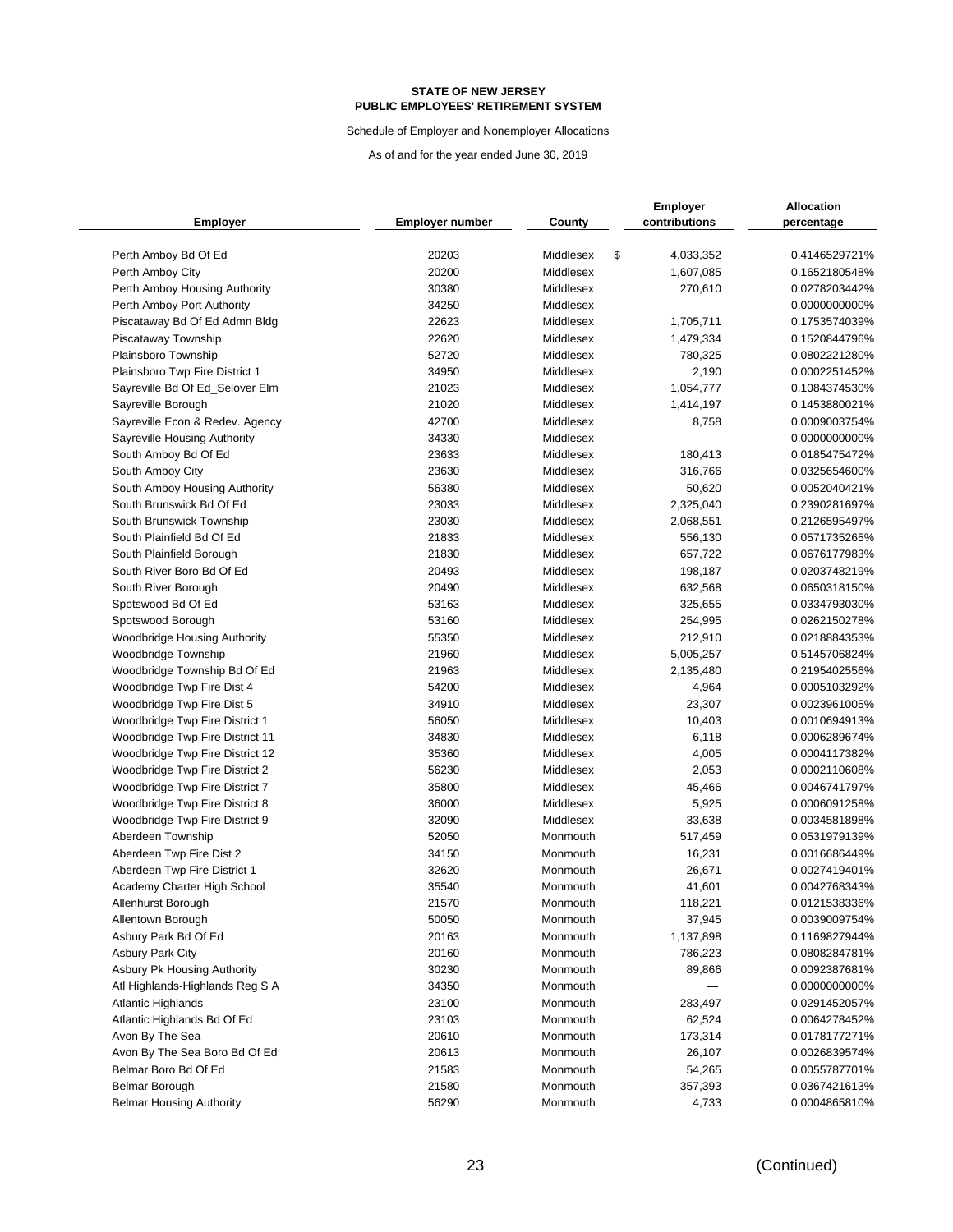Schedule of Employer and Nonemployer Allocations

|                                                        |                 |                      | <b>Employer</b>      | <b>Allocation</b>              |
|--------------------------------------------------------|-----------------|----------------------|----------------------|--------------------------------|
| Employer                                               | Employer number | County               | contributions        | percentage                     |
|                                                        | 20633           |                      | 65,014               | 0.0066838323%                  |
| Bradley Beach Bd Of Ed<br><b>Bradley Beach Borough</b> | 20630           | Monmouth<br>Monmouth | \$<br>218,922        | 0.0225065052%                  |
| Brielle Boro Bd Of Ed                                  | 20853           | Monmouth             |                      |                                |
|                                                        | 20850           | Monmouth             | 109,449              | 0.0112520190%<br>0.0184572835% |
| <b>Brielle Borough</b>                                 | 31280           | Monmouth             | 179,535              | 0.1554431531%                  |
| <b>Brookdale Community College</b>                     | 23110           | Monmouth             | 1,512,004<br>261,297 | 0.0268629115%                  |
| <b>Colts Neck Township</b>                             | 23113           |                      |                      |                                |
| Colts Neck Twp Bd Of Ed                                |                 | Monmouth             | 396,523              | 0.0407649619%                  |
| Deal Boro Bd Of Ed                                     | 20293           | Monmouth             | 15,233               | 0.0015660445%                  |
| Deal Borough                                           | 20290<br>21483  | Monmouth             | 188,743              | 0.0194039216%<br>0.0166595142% |
| Eatontown Bd Of Ed                                     |                 | Monmouth             | 162,048              |                                |
| Eatontown Borough                                      | 21480           | Monmouth             | 515,948              | 0.0530425739%                  |
| Eatontown Sewerage Authority                           | 31110           | Monmouth             | 50,376               | 0.0051789574%                  |
| Englishtown Borough                                    | 50940           | Monmouth             | 43,964               | 0.0045197650%                  |
| Fair Haven Borough                                     | 21790           | Monmouth             | 160,075              | 0.0164566778%                  |
| Fair Haven Borough Bd Of Ed                            | 21793           | Monmouth             | 227,780              | 0.0234171612%                  |
| Farmingdale Bd Of Ed                                   | 51003           | Monmouth             | 17,059               | 0.0017537683%                  |
| Farmingdale Borough                                    | 51000           | Monmouth             | 25,905               | 0.0026631906%                  |
| Freehold Boro Bd Of Ed                                 | 21693           | Monmouth             | 334,201              | 0.0343578834%                  |
| Freehold Boro Housing Authority                        | 31700           | Monmouth             | 17,363               | 0.0017850214%                  |
| Freehold Borough                                       | 21690           | Monmouth             | 347,749              | 0.0357506998%                  |
| Freehold Reg H S District                              | 57130           | Monmouth             | 2,425,563            | 0.2493625419%                  |
| Freehold Soil Con Dist                                 | 32240           | Monmouth             | 165,447              | 0.0170089519%                  |
| <b>Freehold Township</b>                               | 51130           | Monmouth             | 990,873              | 0.1018677354%                  |
| Freehold Twp Bd Of Ed                                  | 51133           | Monmouth             | 1,476,727            | 0.1518164642%                  |
| <b>Hazlet Township</b>                                 | 52820           | Monmouth             | 358,937              | 0.0369008938%                  |
| Hazlet Twp Bd Of Ed                                    | 52823           | Monmouth             | 712,347              | 0.0732335786%                  |
| Hazlet Twp Fire Dist                                   | 35290           | Monmouth             | 7,529                | 0.0007740267%                  |
| Henry Hudson Reg Sch Dist                              | 40430           | Monmouth             | 58,385               | 0.0060023310%                  |
| Highlands Boro Bd Of Ed                                | 21353           | Monmouth             | 42,753               | 0.0043952669%                  |
| Highlands Borough                                      | 21350           | Monmouth             | 100,245              | 0.0103057921%                  |
| Highlands Housing Auth                                 | 55950           | Monmouth             | 18,789               | 0.0019316228%                  |
| <b>Holmdel Township</b>                                | 23120           | Monmouth             | 569,413              | 0.0585390992%                  |
| Holmdel Township Bd Of Ed                              | 23123           | Monmouth             | 1,023,444            | 0.1052162312%                  |
| Hope Academy Charter School                            | 40600           | Monmouth             | 23,795               | 0.0024462699%                  |
| <b>Howell Township</b>                                 | 22220           | Monmouth             | 1,182,653            | 0.1215838790%                  |
| Howell Twp Bd Of Ed                                    | 22223           | Monmouth             | 1,870,453            | 0.1922938775%                  |
| Howell Twp Fire District 1                             | 35520           | Monmouth             | 10,861               | 0.0011165765%                  |
| Howell Twp Fire District 2                             | 46500           | Monmouth             | 3,613                | 0.0003714382%                  |
| Howell Twp Fire District 3                             | 34770           | Monmouth             | 18,883               | 0.0019412866%                  |
| Howell Twp Fire District 4                             | 38500           | Monmouth             |                      | 0.0000000000%                  |
| Interlaken Borough                                     | 23280           | Monmouth             | 62,473               | 0.0064226021%                  |
| Keansburg Board Of Education                           | 20923           | Monmouth             | 361,163              | 0.0371297401%                  |
| Keansburg Boro Housing Auth                            | 56300           | Monmouth             | 15,045               | 0.0015467170%                  |
| Keansburg Borough                                      | 20920           | Monmouth             | 325,438              | 0.0334569941%                  |
| Keyport Borough                                        | 21610           | Monmouth             | 222,288              | 0.0228525504%                  |
| Keyport Borough Bd Of Ed                               | 21613           | Monmouth             | 221,601              | 0.0227819226%                  |
| Lake Como Borough                                      | 53100           | Monmouth             | 94,078               | 0.0096717872%                  |
| Little Silver Bd Of Ed                                 | 23233           | Monmouth             | 140,759              | 0.0144708763%                  |
| Little Silver Borough                                  | 23230           | Monmouth             | 229,489              | 0.0235928567%                  |
| Loch Arbour Village                                    | 23450           | Monmouth             | 8,105                | 0.0008332430%                  |
| Long Branch Bd Of Ed                                   | 21133           | Monmouth             | 1,720,355            | 0.1768628956%                  |
| Long Branch City                                       | 21130           | Monmouth             | 1,348,957            | 0.1386809357%                  |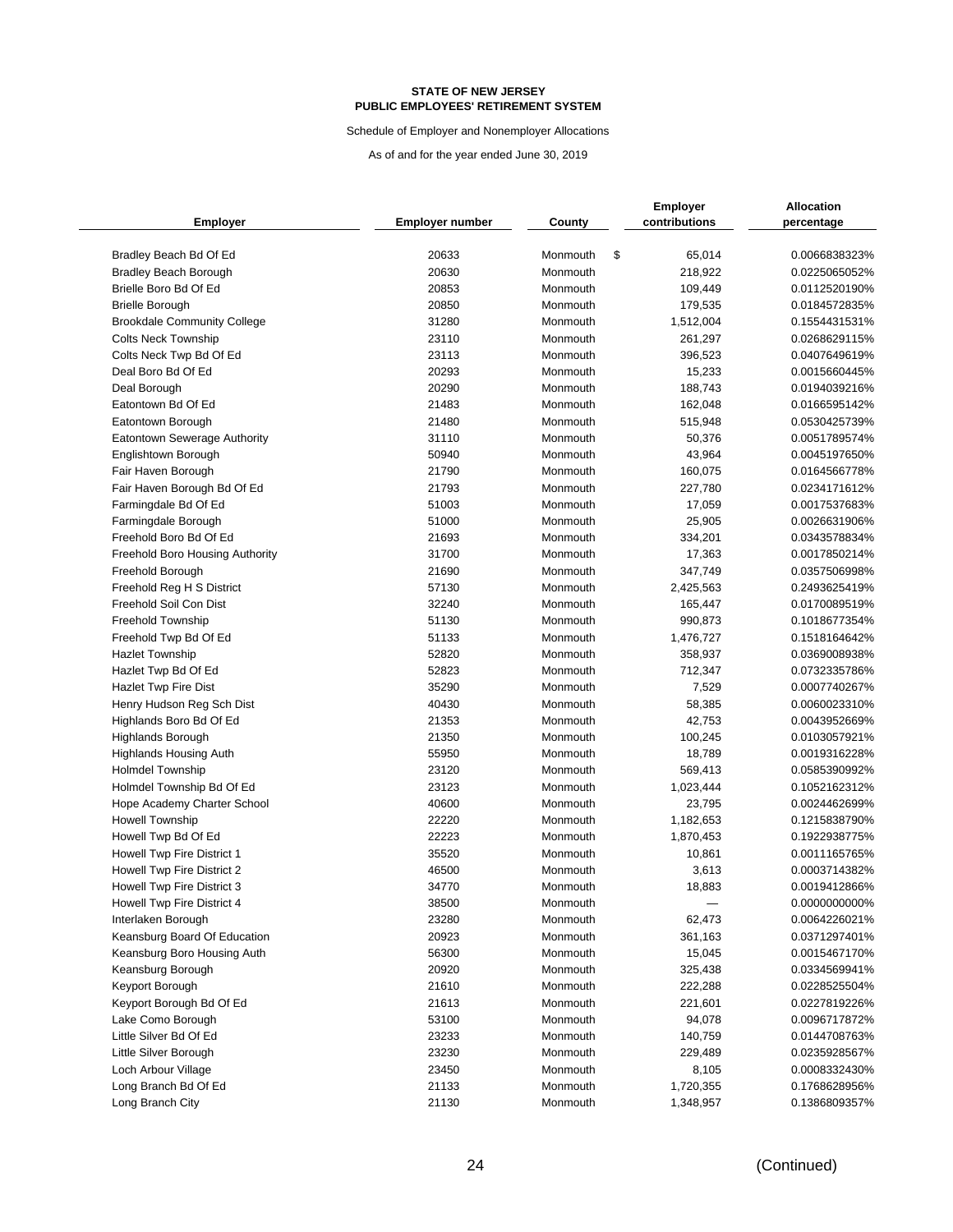Schedule of Employer and Nonemployer Allocations

|                                 |                 |          | <b>Employer</b> | <b>Allocation</b> |
|---------------------------------|-----------------|----------|-----------------|-------------------|
| <b>Employer</b>                 | Employer number | County   | contributions   | percentage        |
|                                 |                 |          |                 |                   |
| Long Branch City Housing Auth   | 30140           | Monmouth | \$<br>275,571   | 0.0283303650%     |
| Long Branch Sewerage Authority  | 30340           | Monmouth | 204,262         | 0.0209993686%     |
| Manalapan Englishtown Regional  | 57250           | Monmouth | 1,338,715       | 0.1376279961%     |
| Manalapan Fire District 2       | 46200           | Monmouth | 14,750          | 0.0015163892%     |
| Manalapan Township              | 51960           | Monmouth | 664,230         | 0.0682868601%     |
| Manalapan Twp Fire District 1   | 44800           | Monmouth | 2,226           | 0.0002288463%     |
| Manasquan Boro Fire District 1  | 44900           | Monmouth | 9,015           | 0.0009267965%     |
| Manasquan Borough               | 20940           | Monmouth | 270,978         | 0.0278581768%     |
| Manasquan Borough Bd Of Ed      | 20943           | Monmouth | 328,891         | 0.0338119833%     |
| Marlboro Township               | 23360           | Monmouth | 1,095,201       | 0.1125932846%     |
| Marlboro Township Bd Of Ed      | 23363           | Monmouth | 1,122,940       | 0.1154450215%     |
| Marlboro Twp Fire District 3    | 46300           | Monmouth |                 | 0.0000000000%     |
| Matawan Aberdeen Public Lib     | 31420           | Monmouth | 46,270          | 0.0047568358%     |
| Matawan Borough                 | 20950           | Monmouth | 228,597         | 0.0235011537%     |
| Matawan-Aberdeen Reg School     | 40400           | Monmouth | 621,856         | 0.0639305567%     |
| Middletown Township             | 22350           | Monmouth | 1,474,239       | 0.1515606828%     |
| Middletown Twp Bd Of Ed         | 22353           | Monmouth | 1,929,158       | 0.1983291065%     |
| Middletown Twp Housing Auth     | 31980           | Monmouth | 56,820          | 0.0058414395%     |
| Middletown Twp Sewerage Auth    | 55730           | Monmouth | 300,855         | 0.0309297130%     |
| Millstone Township              | 52170           | Monmouth | 158,752         | 0.0163206654%     |
| Millstone Township Bd Of Ed     | 23823           | Monmouth | 338,764         | 0.0348269874%     |
| Millstone Township Fire Dist #1 | 43400           | Monmouth | 20,548          | 0.0021124586%     |
| Mnmuth Co Bayshore Outfil Auth  | 31770           | Monmouth | 57,940          | 0.0059565823%     |
| Monmouth Beach Bd Of Ed         | 21373           | Monmouth | 39,259          | 0.0040360626%     |
| Monmouth Beach Borough          | 21370           | Monmouth | 126,504         | 0.0130053761%     |
| Monmouth Co Div Of Social Servi | 10081           | Monmouth | 2,229,596       | 0.2292159494%     |
| Monmouth Co Health Department   | 32730           | Monmouth | 330,967         | 0.0340254087%     |
| Monmouth Co Mosq Exterm Comm    | 10082           | Monmouth |                 | 0.0000000000%     |
| Monmouth Co Reg Hith Comm 1     | 31130           | Monmouth | 134,259         | 0.0138026370%     |
| Monmouth Co Vocational Schools  | 10083           | Monmouth | 473,542         | 0.0486829807%     |
| Monmouth County/Hall Of Records | 10080           | Monmouth | 12,782,898      | 1.3141592025%     |
| Monmouth Regional School        | 40090           | Monmouth | 372,847         | 0.0383309259%     |
| Neptune City Bd Of Ed           | 21813           | Monmouth | 57,827          | 0.0059449652%     |
| Neptune City Borough            | 21810           | Monmouth | 152,537         | 0.0156817259%     |
| Neptune City Housing Authority  | 32950           | Monmouth |                 | 0.0000000000%     |
| Neptune Fire District 1         | 45900           | Monmouth | 24,083          | 0.0024758780%     |
| Neptune Township                | 21230           | Monmouth | 969,481         | 0.0996685085%     |
| Neptune Twp Bd Of Ed            | 21233           | Monmouth | 1,020,788       | 0.1049431783%     |
| Neptune Twp Housing Authority   | 30690           | Monmouth | 111,405         | 0.0114531076%     |
| Neptune Twp Sewerage Authority  | 31970           | Monmouth | 196,953         | 0.0202479592%     |
| Ocean Grove Sewerage Authority  | 45700           | Monmouth | 9,150           | 0.0009406753%     |
| Ocean Township (Monmouth)       | 22000           | Monmouth | 858,364         | 0.0882450090%     |
| Ocean Twp Bd Of Ed (Monmouth)   | 22003           | Monmouth | 1,000,035       | 0.1028096444%     |
| Ocean Twp Fire District 1       | 34670           | Monmouth | 41,088          | 0.0042240948%     |
| Ocean Twp Fire District 2       | 34260           | Monmouth | 30,247          | 0.0031095745%     |
| Ocean Twp Sewerage Authority    | 55540           | Monmouth | 145,929         | 0.0150023835%     |
| Oceanport Borough               | 21180           | Monmouth | 108,993         | 0.0112051394%     |
| Oceanport Schools               | 21183           | Monmouth | 103,261         | 0.0106158551%     |
| Red Bank Bd Of Ed               | 21723           | Monmouth | 432,056         | 0.0444179691%     |
| Red Bank Boro Housing Auth      | 56120           | Monmouth | 15,430          | 0.0015862973%     |
| Red Bank Borough                | 21720           | Monmouth | 607,258         | 0.0624297940%     |
| Red Bank Charter School         | 35670           | Monmouth | 47,879          | 0.0049222507%     |
|                                 |                 |          |                 |                   |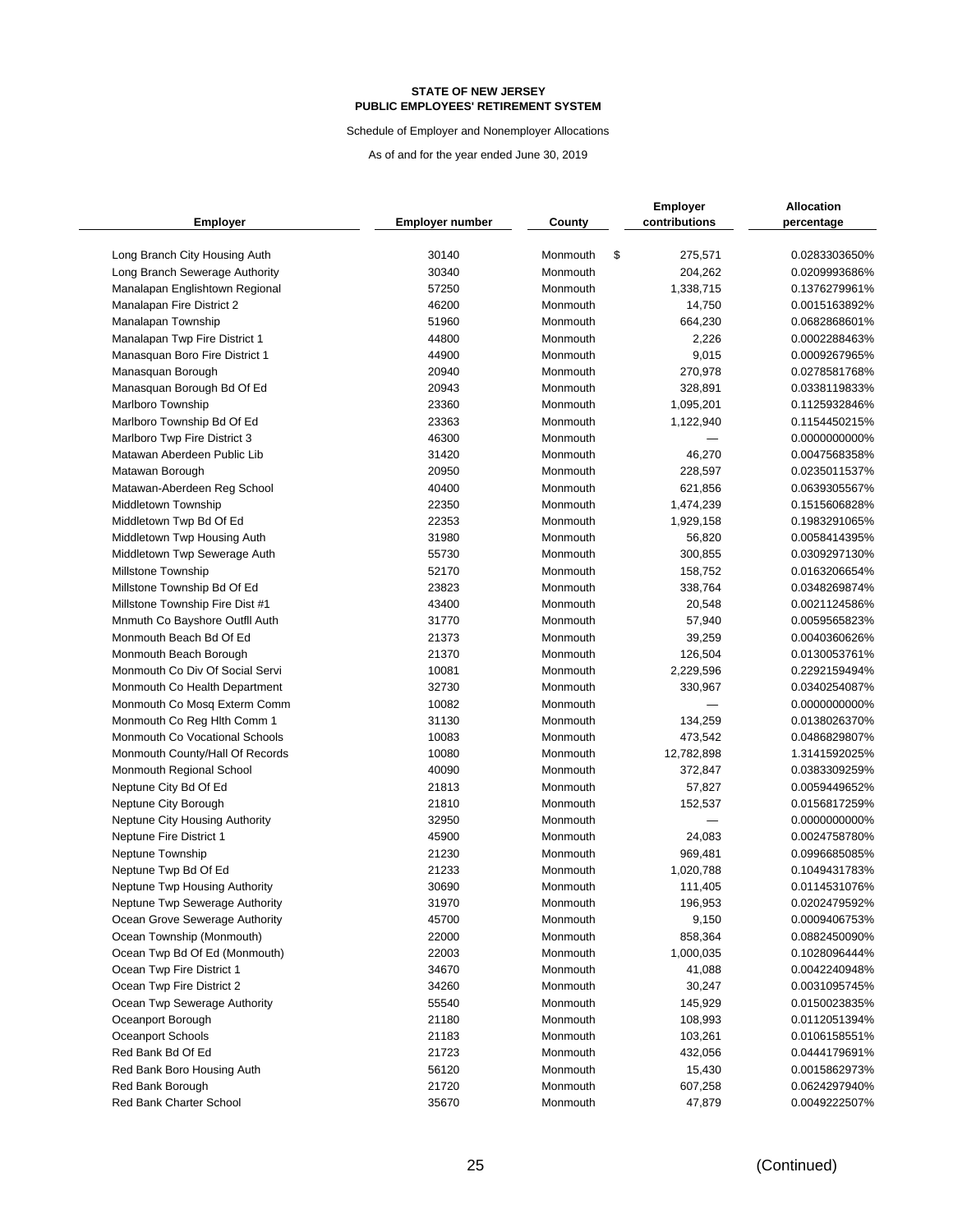Schedule of Employer and Nonemployer Allocations

| <b>Employer</b>                  | <b>Employer number</b> | County        | <b>Employer</b><br>contributions | <b>Allocation</b><br>percentage |
|----------------------------------|------------------------|---------------|----------------------------------|---------------------------------|
| Red Bank Regional High School    | 40450                  | Monmouth      | \$<br>342,997                    | 0.0352621654%                   |
| Roosevelt Borough                | 52910                  | Monmouth      | 23,308                           | 0.0023962033%                   |
| Roosevelt Borough Bd Of Ed       | 52913                  | Monmouth      | 11,499                           | 0.0011821667%                   |
| Rumson Boro Bd Of Ed             | 21203                  | Monmouth      | 149,761                          | 0.0153963363%                   |
| Rumson Borough                   | 21200                  | Monmouth      | 398,849                          | 0.0410040887%                   |
| Rumson Fair Haven Regional H.S.  | 40070                  | Monmouth      | 162,139                          | 0.0166688695%                   |
| Sea Bright Boro                  | 23590                  | Monmouth      | 98,429                           | 0.0101190963%                   |
| Sea Girt Bd Of Ed                | 21033                  | Monmouth      | 25,622                           | 0.0026340965%                   |
| Sea Girt Borough                 | 21030                  | Monmouth      | 186,517                          | 0.0191750753%                   |
| Shore Regional H S District      | 57270                  | Monmouth      | 129,678                          | 0.0133316825%                   |
| Shrewsbury Borough               | 22630                  | Monmouth      | 246,369                          | 0.0253282228%                   |
| Shrewsbury Borough Bd Of Ed      | 22633                  | Monmouth      | 124,603                          | 0.0128099418%                   |
| Shrewsbury Township              | 22090                  | Monmouth      | 11,949                           | 0.0012284294%                   |
| Spring Lake Boro Bd Of Ed        | 21043                  | Monmouth      | 74,509                           | 0.0076599757%                   |
| Spring Lake Borough              | 21040                  | Monmouth      | 357,376                          | 0.0367404136%                   |
| Spring Lake Heights Bd Of Ed     | 21773                  | Monmouth      | 52,509                           | 0.0053982427%                   |
| Spring Lake Heights Borough      | 21770                  | Monmouth      | 145,415                          | 0.0149495412%                   |
| Tinton Falls Board Of Education  | 40100                  | Monmouth      | 261,361                          | 0.0268694910%                   |
| <b>Tinton Falls Borough</b>      | 22130                  | Monmouth      | 724,528                          | 0.0744858590%                   |
| Union Beach Boro Bd Of Ed        | 53363                  | Monmouth      | 121,635                          | 0.0125048134%                   |
| Union Beach Borough              | 53360                  | Monmouth      | 187,060                          | 0.0192308990%                   |
| Upper Freehold Regional          | 40390                  | Monmouth      | 533,263                          | 0.0548226606%                   |
| <b>Upper Freehold Township</b>   | 23710                  | Monmouth      | 106,395                          | 0.0109380493%                   |
| <b>Wall Township</b>             | 22380                  | Monmouth      | 1,209,388                        | 0.1243323986%                   |
| Wall Township Bd Of Ed           | 22383                  | Monmouth      | 1,152,709                        | 0.1185054547%                   |
| Wall Township Fire District 2    | 44000                  | Monmouth      | 1,198                            | 0.0001231616%                   |
| Wall Township Fire District 3    | 39800                  | Monmouth      | 33,138                           | 0.0034067868%                   |
| West Long Branch Bd Of Ed        | 53673                  | Monmouth      | 60,100                           | 0.0061786434%                   |
| West Long Branch Borough         | 53670                  | Monmouth      | 117,307                          | 0.0120598689%                   |
| <b>Boonton Housing Authority</b> | 56480                  | <b>Morris</b> | 34,794                           | 0.0035770336%                   |
| <b>Boonton Town</b>              | 21150                  | <b>Morris</b> | 378,773                          | 0.0389401545%                   |
| Boonton Town Bd Of Ed            | 21153                  | <b>Morris</b> | 384,425                          | 0.0395212143%                   |
| <b>Boonton Township</b>          | 50330                  | Morris        | 61,024                           | 0.0062736362%                   |
| Boonton Twp Bd Of Ed             | 50333                  | Morris        | 118,788                          | 0.0122121246%                   |
| Butler Boro Bd Of Ed             | 20043                  | <b>Morris</b> | 218,011                          | 0.0224128489%                   |
| <b>Butler Borough</b>            | 20040                  | Morris        | 592,678                          | 0.0609308819%                   |
| Chatham Borough                  | 20640                  | <b>Morris</b> | 352,002                          | 0.0361879339%                   |
| Chatham Jnt Free Public Library  | 20644                  | Morris        | 116,919                          | 0.0120199801%                   |
| Chatham Township                 | 22400                  | Morris        | 370,210                          | 0.0380598264%                   |
| <b>Chathams School District</b>  | 40540                  | Morris        | 700,506                          | 0.0720162522%                   |
| Chester Boro/Twp Public Library  | 32410                  | Morris        | 32,491                           | 0.0033402712%                   |
| Chester Borough                  | 50540                  | Morris        | 75,119                           | 0.0077226874%                   |
| <b>Chester Township</b>          | 22670                  | Morris        | 278,512                          | 0.0286327175%                   |
| Chester Twp Bd Of Ed             | 57420                  | Morris        | 271,543                          | 0.0279162622%                   |
| Denville Township                | 21060                  | Morris        | 723,019                          | 0.0743307247%                   |
| Denville Twp Bd Of Ed            | 21063                  | Morris        | 470,964                          | 0.0484179467%                   |
| Dover Bd Of Ed                   | 20243                  | Morris        | 388,786                          | 0.0399695515%                   |
| Dover Town                       | 20240                  | Morris        | 593,801                          | 0.0610463330%                   |
| Dover Town Housing Authority     | 31870                  | Morris        | 22,072                           | 0.0022691351%                   |
| East Hanover Township            | 50830                  | Morris        | 677,637                          | 0.0696651807%                   |
| East Hanover Twp Bd Of Ed        | 50833                  | Morris        | 206,875                          | 0.0212680008%                   |
| Florham Park Bd Of Ed            | 21343                  | Morris        | 230,161                          | 0.0236619424%                   |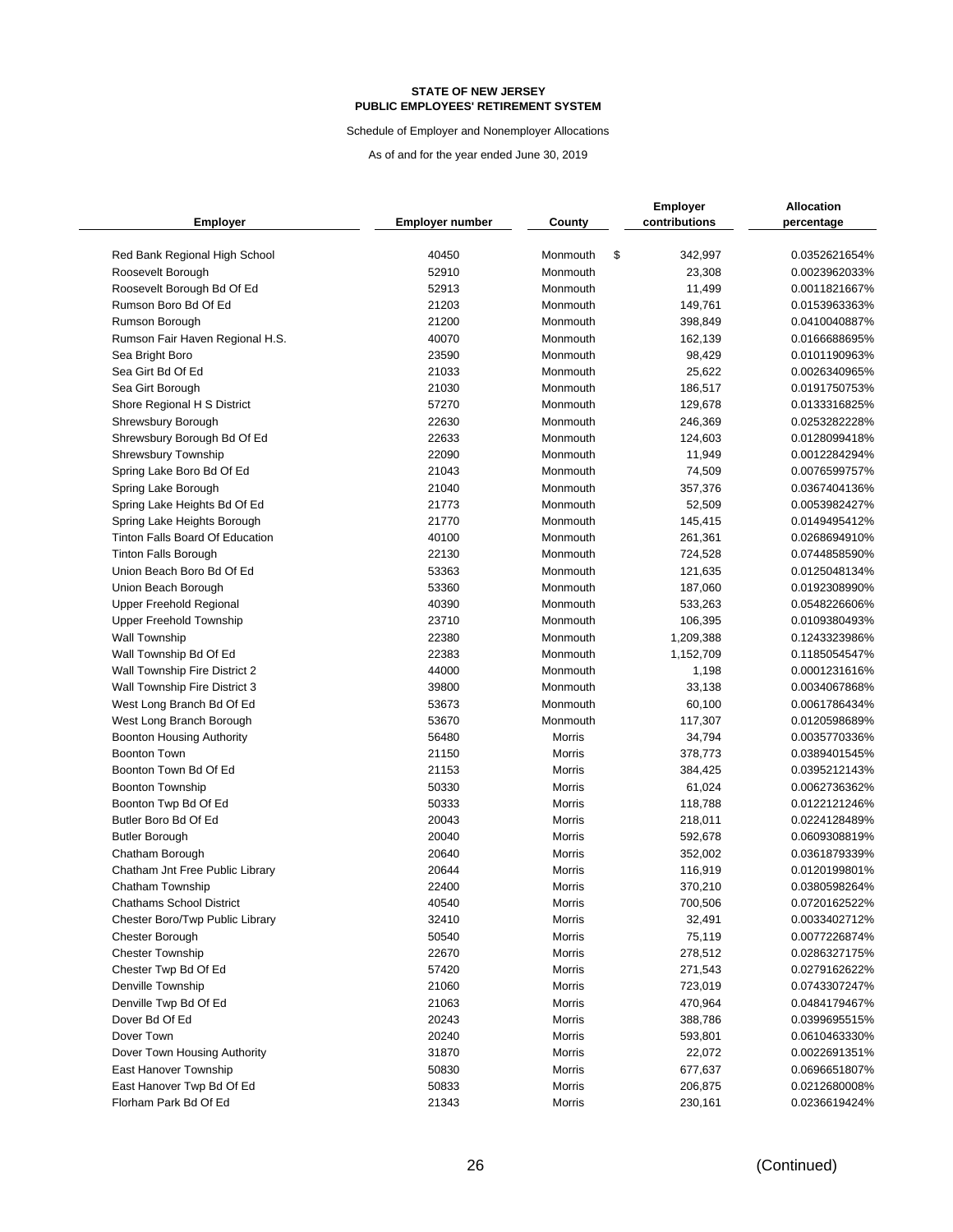Schedule of Employer and Nonemployer Allocations

| <b>Employer</b>                                        | <b>Employer number</b> | County           | <b>Employer</b><br>contributions | <b>Allocation</b><br>percentage |
|--------------------------------------------------------|------------------------|------------------|----------------------------------|---------------------------------|
| Florham Park Borough                                   | 21340                  | Morris           | \$<br>593,951                    | 0.0610617540%                   |
| Hanover Park Reg H S Dist                              | 57050                  | Morris           | 578,687                          | 0.0594925225%                   |
| <b>Hanover Sewerage Authority</b>                      | 30720                  | <b>Morris</b>    | 212,552                          | 0.0218516307%                   |
| Hanover Township                                       | 22210                  | Morris           | 693,378                          | 0.0712834507%                   |
| Hanover Township Bd Of Ed                              | 22213                  | Morris           | 478,004                          | 0.0491417013%                   |
| Hanover Twp Fire District 2                            | 32970                  | Morris           | 12,836                           | 0.0013196184%                   |
| Hanover Twp Fire District 3                            | 34100                  | Morris           | 26,421                           | 0.0027162385%                   |
| <b>Harding Township</b>                                | 21410                  | Morris           | 154,966                          | 0.0159314418%                   |
| Harding Township Bd Of Ed                              | 21413                  | Morris           | 90,371                           | 0.0092906852%                   |
| Jefferson Township                                     | 22520                  | Morris           | 728,738                          | 0.0749186725%                   |
| Jefferson Township Bd Of Ed                            | 22523                  | Morris           | 876,746                          | 0.0901347898%                   |
| Kinnelon Borough                                       | 22510                  | Morris           | 298,527                          | 0.0306903806%                   |
| Kinnelon Borough Bd Of Ed                              | 22513                  | Morris           | 491,275                          | 0.0505060404%                   |
| Lincoln Park Boro Bd Of Ed                             | 22763                  | Morris           | 142,848                          | 0.0146856381%                   |
| Lincoln Park Borough                                   | 22760                  | Morris           | 353,294                          | 0.0363207593%                   |
| Long Hill Township                                     | 20770                  | Morris           | 244,193                          | 0.0251045168%                   |
| Long Hill Twp Bd Of Ed                                 | 20773                  | Morris           | 141,201                          | 0.0145163165%                   |
| Madison Boro Bd Of Ed                                  | 20473                  | Morris           | 642,643                          | 0.0660675860%                   |
| <b>Madison Boro Housing Authority</b>                  | 32870                  | Morris           | 70,587                           | 0.0072567704%                   |
| <b>Madison Borough</b>                                 | 20470                  | Morris           | 947,653                          | 0.0974244581%                   |
| Madison-Chatham Joint Meeting                          | 30090                  | Morris           | 61,870                           | 0.0063606101%                   |
| Mendham Boro Bd Of Ed                                  | 21883                  | Morris           | 128,809                          | 0.0132423440%                   |
| Mendham Borough                                        | 21880                  | <b>Morris</b>    | 160,633                          | 0.0165140436%                   |
| <b>Mendham Township</b>                                | 22120                  | Morris           | 180,693                          | 0.0185763329%                   |
| Mendham Township Bd Of Ed                              | 22123                  | Morris           | 299,774                          | 0.0308185797%                   |
| Mine Hill Township                                     | 23320                  | Morris           | 87,358                           | 0.0089809306%                   |
| Mine Hill Twp Bd Of Ed                                 | 23323                  | Morris           | 37,266                           | 0.0038311701%                   |
| <b>Montville Township</b>                              | 23580                  | Morris           | 747,389                          | 0.0768361081%                   |
| Montville Twp Bd Of Ed                                 | 23583                  | Morris           | 778,345                          | 0.0800185720%                   |
| Montville Twp Fd #1                                    | 49300                  | Morris           | 3,342                            | 0.0003435778%                   |
| Montville Twp Fire District 3                          | 45600                  | Morris           | 13,346                           | 0.0013720495%                   |
| Morris Co Educ Services Comm                           | 31990                  | Morris           | 198,368                          | 0.0203934298%                   |
| Morris Co Soil Conser Dist                             | 32430                  | Morris           | 52,543                           | 0.0054017381%                   |
| Morris Co Vocational Sch Dist                          | 10063                  | Morris           | 339,859                          | 0.0349395601%                   |
| <b>Morris County</b>                                   | 10060                  | Morris           | 9,009,915                        | 0.9262737379%                   |
| <b>Morris County College</b>                           | 31020                  | Morris           | 1,125,392                        | 0.1156971020%                   |
| Morris County Housing Authority                        | 34600                  | Morris           | 152,062                          | 0.0156328930%                   |
| Morris Hills Regional District                         | 40030                  | <b>Morris</b>    | 932,687                          | 0.0958858628%                   |
| Morris Plains Bd Of Ed                                 | 21493                  | Morris           | 112,927                          | 0.0116095784%                   |
|                                                        |                        |                  |                                  |                                 |
| Morris Plains Borough<br><b>Morris School District</b> | 21490<br>40470         | Morris<br>Morris | 255,209<br>1,388,738             | 0.0262370282%<br>0.1427706630%  |
| Morris Township                                        | 21100                  | Morris           | 1,076,065                        | 0.1106259881%                   |
| Morristown Housing Authority                           | 30450                  | Morris           | 123,752                          | 0.0127224538%                   |
| Morristown Parking Authority                           | 55220                  | Morris           | 157,984                          | 0.0162417104%                   |
| Morristown Town                                        | 20270                  | Morris           | 854,599                          | 0.0878579443%                   |
| Morristown/Morris Joint Library                        | 31140                  | Morris           | 183,371                          | 0.0188516475%                   |
| Mount Arlington Bd Of Ed                               | 22813                  | Morris           | 88,528                           | 0.0091012137%                   |
| Mount Arlington Borough                                | 22810                  | Morris           | 141,976                          | 0.0145959912%                   |
| Mount Olive Township                                   | 22660                  | Morris           | 938,041                          | 0.0964362864%                   |
| Mount Olive Twp Bd Of Ed                               | 22663                  | Morris           | 1,281,861                        | 0.1317830612%                   |
| Mountain Lakes Boro Bd Of Ed                           | 20673                  | Morris           | 495,260                          | 0.0509157224%                   |
| Mountain Lakes Borough                                 | 20670                  | Morris           | 150,037                          | 0.0154247108%                   |
|                                                        |                        |                  |                                  |                                 |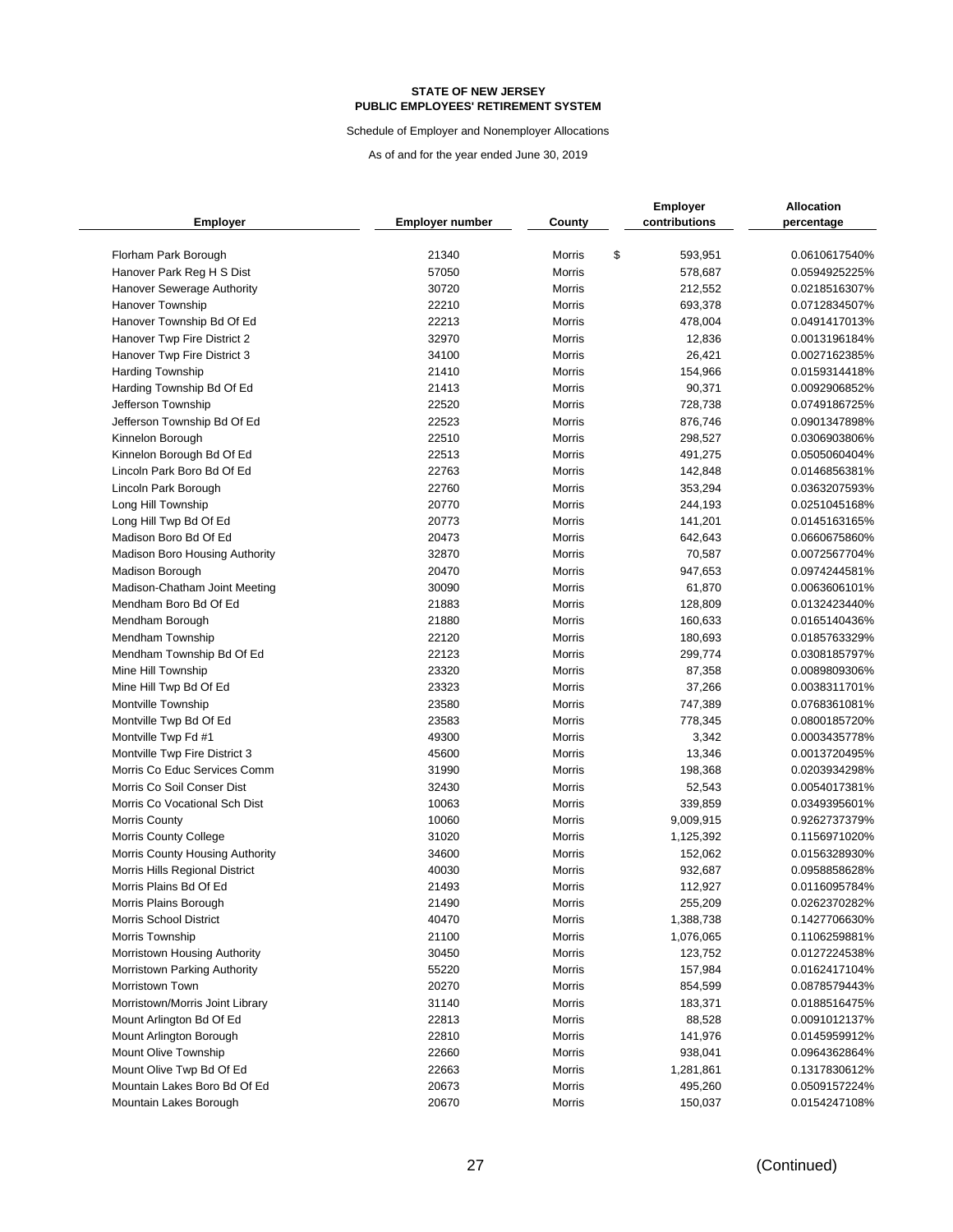Schedule of Employer and Nonemployer Allocations

|                                        |                 |                  | <b>Employer</b> | <b>Allocation</b> |
|----------------------------------------|-----------------|------------------|-----------------|-------------------|
| <b>Employer</b>                        | Employer number | County           | contributions   | percentage        |
| Netcong Borough                        | 52350           | Morris           | \$<br>72,022    | 0.0074042971%     |
| Netcong Borough Bd Of Ed               | 52353           | Morris           | 28,539          | 0.0029339818%     |
| Parsippany Troy Hills Bd Of Ed         | 20543           | Morris           | 1,739,232       | 0.1788035654%     |
| Parsippany Troy Hills Township         | 20540           | Morris           | 2,655,198       | 0.2729704083%     |
| Pequannock Township                    | 22360           | Morris           | 612,621         | 0.0629811428%     |
| Pequannock Twp Bd Of Ed                | 22363           | Morris           | 384,580         | 0.0395371493%     |
| Pequannock, Linc Park&Fairfield        | 32340           | Morris           | 271,673         | 0.0279296270%     |
| Randolph Township                      | 22650           | Morris           | 773,881         | 0.0795596458%     |
| Randolph Township Bd Of Ed             | 22653           | Morris           | 1,398,361       | 0.1437599656%     |
| Riverdale Borough                      | 22820           | Morris           | 152,585         | 0.0156866606%     |
| Riverdale Borough Bd Of Ed             | 22823           | Morris           | 50,262          | 0.0051672375%     |
| Rockaway Borough                       | 21000           | Morris           | 176,724         | 0.0181682957%     |
|                                        | 21003           | Morris           | 115,049         | 0.0118277328%     |
| Rockaway Borough Bd Of Ed              | 21460           | Morris           | 934,712         | 0.0960940451%     |
| Rockaway Township                      | 21463           |                  |                 |                   |
| Rockaway Township Bd Of Ed             | 22640           | Morris           | 689,210         | 0.0708549551%     |
| Roxbury Township                       | 22643           | Morris<br>Morris | 775,790         | 0.0797559026%     |
| Roxbury Twp Bd Of Ed                   |                 |                  | 745,151         | 0.0766060281%     |
| Southeast Morris Co Mua                | 32480           | Morris           | 383,595         | 0.0394358853%     |
| Victory Gardens Borough                | 53450           | Morris           | 30,260          | 0.0031109110%     |
| Washington Twp (Morris)                | 21630           | Morris           | 511,291         | 0.0525638062%     |
| Washington Twp Bd Ed (Morris)          | 21633           | Morris           | 621,961         | 0.0639413513%     |
| Washington Twp Mua (Morris)            | 32560           | Morris           | 88,734          | 0.0091223917%     |
| West Morris Reg H S Dist               | 40410           | Morris           | 491,534         | 0.0505326671%     |
| <b>Wharton Borough</b>                 | 20730           | Morris           | 222,757         | 0.0229007664%     |
| Wharton Borough Bd Of Ed               | 20733           | Morris           | 69,358          | 0.0071304218%     |
| Barnegat Light Borough                 | 23050           | Ocean            | 74,269          | 0.0076353022%     |
| <b>Barnegat Township</b>               | 23040           | Ocean            | 530,865         | 0.0545761317%     |
| Barnegat Twp Bd Of Ed                  | 23043           | Ocean            | 683,644         | 0.0702827367%     |
| Bay Head Bd Of Ed                      | 50193           | Ocean            | 36,390          | 0.0037411120%     |
| Bay Head Borough                       | 50190           | Ocean            | 72,190          | 0.0074215685%     |
| Beach Haven Borough                    | 21840           | Ocean            | 286,052         | 0.0294078751%     |
| Beach Haven Borough Bd Of Ed           | 21843           | Ocean            | 16,754          | 0.0017224125%     |
| Beach Haven Sewerage Authority         | 55820           | Ocean            | 23,169          | 0.0023819133%     |
| Beachwood Borough                      | 22160           | Ocean            | 247,180         | 0.0254115985%     |
| Beachwood Sewerage Authority           | 32520           | Ocean            | 38,883          | 0.0039974075%     |
| <b>Berkeley Township Municipal Bld</b> | 50250           | Ocean            | 1,066,254       | 0.1096173580%     |
| Berkeley Twp Bd Of Ed                  | 50253           | Ocean            | 578,120         | 0.0594342314%     |
| Berkeley Twp Housing Authority         | 55890           | Ocean            | 47,419          | 0.0048749599%     |
| Berkeley Twp Sewerage Authority        | 55450           | Ocean            | 156,763         | 0.0161161842%     |
| Berkeley Township Muni Util Aut        | 34900           | Ocean            | 61,610          | 0.0063338805%     |
| <b>Brick Township</b>                  | 22680           | Ocean            | 2,526,487       | 0.2597381393%     |
| <b>Brick Township Fire Dist 2</b>      | 45100           | Ocean            | 3,833           | 0.0003940556%     |
| Brick Twp Bd Of Ed                     | 22683           | Ocean            | 2,271,295       | 0.2335028587%     |
| <b>Brick Twp Fire District 1</b>       | 39100           | Ocean            | 959             | 0.0000985910%     |
| <b>Brick Twp Housing Authority</b>     | 31240           | Ocean            | 49,578          | 0.0050969182%     |
| Brick Twp Joint Bd Of Fire Comm        | 34400           | Ocean            | 63,359          | 0.0065136883%     |
| <b>Brick Twp Mun Utilities Auth</b>    | 31510           | Ocean            | 1,228,968       | 0.1263453410%     |
| Central Regional H S Dist              | 57100           | Ocean            | 667,332         | 0.0686057644%     |
| Dover Municipal Utilities Auth         | 31120           | Ocean            | 434,716         | 0.0446914332%     |
| Dover Twp Parking Authority            | 32300           | Ocean            | 58,927          | 0.0060580519%     |
| Eagleswood Township                    | 50780           | Ocean            | 32,108          | 0.0033008965%     |
| Eagleswood Twp Bd Of Ed                | 50783           | Ocean            | 23,857          | 0.0024526438%     |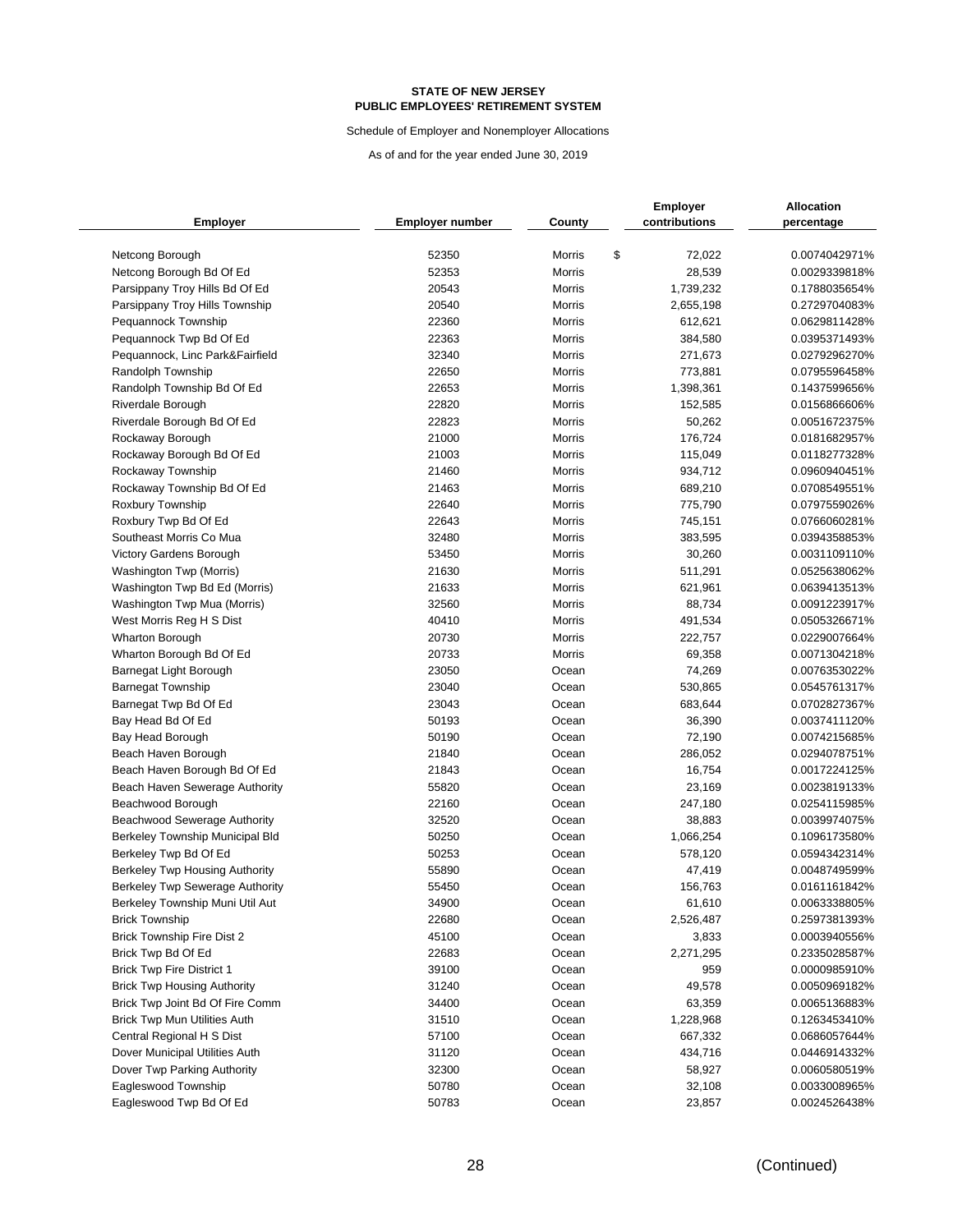Schedule of Employer and Nonemployer Allocations

| <b>Employer</b>                        | <b>Employer number</b> | County | <b>Employer</b><br>contributions | <b>Allocation</b><br>percentage |
|----------------------------------------|------------------------|--------|----------------------------------|---------------------------------|
| Harvey Cedars Borough                  | 22700                  | Ocean  | \$<br>113,305                    | 0.0116484391%                   |
| Island Heights Boro Bd Of Ed           | 51603                  | Ocean  | 27,467                           | 0.0028237737%                   |
| <b>Island Heights Borough</b>          | 51600                  | Ocean  | 43,799                           | 0.0045028020%                   |
| Jackson Bd Fire District 2             | 34070                  | Ocean  | 24,333                           | 0.0025015795%                   |
| Jackson Township                       | 22550                  | Ocean  | 987,000                          | 0.1014695676%                   |
| Jackson Township Bd Of Ed              | 22553                  | Ocean  | 2,503,451                        | 0.2573698992%                   |
| Jackson Township M.U.A.                | 55690                  | Ocean  | 306,074                          | 0.0314662578%                   |
| Jackson Twp Fire District 3            | 32060                  | Ocean  | 6,534                            | 0.0006717347%                   |
| Lacey Municipal Util Authority         | 32180                  | Ocean  | 178,808                          | 0.0183825435%                   |
| Lacey Township                         | 23520                  | Ocean  | 698,706                          | 0.0718312013%                   |
| Lacey Township Bd Of Ed                | 23523                  | Ocean  | 944,327                          | 0.0970825252%                   |
| Lakehurst Borough                      | 22560                  | Ocean  | 115,587                          | 0.0118830425%                   |
| Lakehurst Borough Bd Of Ed             | 22563                  | Ocean  | 101,618                          | 0.0104469448%                   |
| Lakewood Housing Authority             | 30760                  | Ocean  | 137,662                          | 0.0141524859%                   |
| Lakewood Township                      | 20090                  | Ocean  | 1,751,690                        | 0.1800843231%                   |
| Lakewood Twp Bd Of Ed                  | 20093                  | Ocean  | 1,416,015                        | 0.1455749035%                   |
| Lakewood Twp Fire District 1           | 34560                  | Ocean  | 26,628                           | 0.0027375194%                   |
| Lakewood Twp Mun Utilits Auth          | 32220                  | Ocean  | 244,035                          | 0.0250882735%                   |
| Lavallette Borough                     | 20100                  | Ocean  | 274,305                          | 0.0282002125%                   |
| Lavallette Borough Bd Of Ed            | 20103                  | Ocean  | 20,910                           | 0.0021496744%                   |
| Little Egg Harbor Mun Util Auth        | 32230                  | Ocean  | 163,214                          | 0.0167793860%                   |
| Little Egg Harbor Township             | 23680                  | Ocean  | 520,187                          | 0.0534783688%                   |
| Little Egg Harbor Twp Bd Of Ed         | 23683                  | Ocean  | 410,470                          | 0.0421987978%                   |
| Long Beach Island Bd Of Ed             | 40350                  | Ocean  | 80,843                           | 0.0083111492%                   |
| Long Beach Township                    | 20120                  | Ocean  | 695,230                          | 0.0714738475%                   |
| Manchester Township                    | 51970                  | Ocean  | 1,020,574                        | 0.1049211778%                   |
| Manchester Township Bd Of Ed           | 51973                  | Ocean  | 1,139,000                        | 0.1170960866%                   |
| <b>Mantoloking Borough</b>             | 20010                  | Ocean  | 70,188                           | 0.0072157508%                   |
| Ocean Co Bd Of Health                  | 32760                  | Ocean  | 1,072,820                        | 0.1102923825%                   |
| Ocean Co Board Of Soc Serv             | 10021                  | Ocean  | 3,364,044                        | 0.3458440629%                   |
| Ocean Co Mosquito Comm                 | 10022                  | Ocean  | 114,069                          | 0.0117269829%                   |
| Ocean Co Soil Consrv District          | 32310                  | Ocean  | 73,666                           | 0.0075733102%                   |
| Ocean Co Utilities Authority           | 31660                  | Ocean  | 2,415,807                        | 0.2483595661%                   |
| Ocean County                           | 10020                  | Ocean  | 11,595,934                       | 1.1921321266%                   |
| Ocean County College                   | 31670                  | Ocean  | 1,111,648                        | 0.1142841357%                   |
| Ocean County Vocational School         | 10023                  | Ocean  | 548,414                          | 0.0563802750%                   |
| Ocean Gate Bd Of Ed                    | 21753                  | Ocean  | 8,810                            | 0.0009057213%                   |
| Ocean Gate Borough                     | 21750                  | Ocean  | 30,827                           | 0.0031692020%                   |
| Ocean Township (Ocean)                 | 52490                  | Ocean  | 259,180                          | 0.0266452711%                   |
| Ocean Twp Bd Of Ed (Ocean)             | 52493                  | Ocean  | 161,735                          | 0.0166273359%                   |
| Pine Beach Borough                     | 52660                  | Ocean  | 63,993                           | 0.0065788673%                   |
| <b>Pinelands Reg School District</b>   | 40510                  | Ocean  | 470,675                          | 0.0483882358%                   |
| Plumstead Fire District #1             | 47500                  | Ocean  | 7,416                            | 0.0007624096%                   |
| <b>Plumsted Municipal Utility Auth</b> | 51200                  | Ocean  | 8,976                            | 0.0009227871%                   |
| <b>Plumsted Township</b>               | 52740                  | Ocean  | 72,626                           | 0.0074663919%                   |
| Plumsted Twp Bd Of Ed                  | 52743                  | Ocean  | 272,636                          | 0.0280286292%                   |
| Point Pleasant Beach Bd Of Ed          | 20083                  | Ocean  | 198,551                          | 0.0204122433%                   |
| Point Pleasant Beach Borough           | 20080                  | Ocean  | 389,737                          | 0.0400673200%                   |
| Point Pleasant Boro Bd Of Ed           | 20993                  | Ocean  | 344,150                          | 0.0353807008%                   |
| Point Pleasant Borough                 | 20990                  | Ocean  | 604,353                          | 0.0621311424%                   |
| Seaside Heights Bd Of Ed               | 20153                  | Ocean  | 72,176                           | 0.0074201292%                   |
| Seaside Heights Borough                | 20150                  | Ocean  | 332,758                          | 0.0342095343%                   |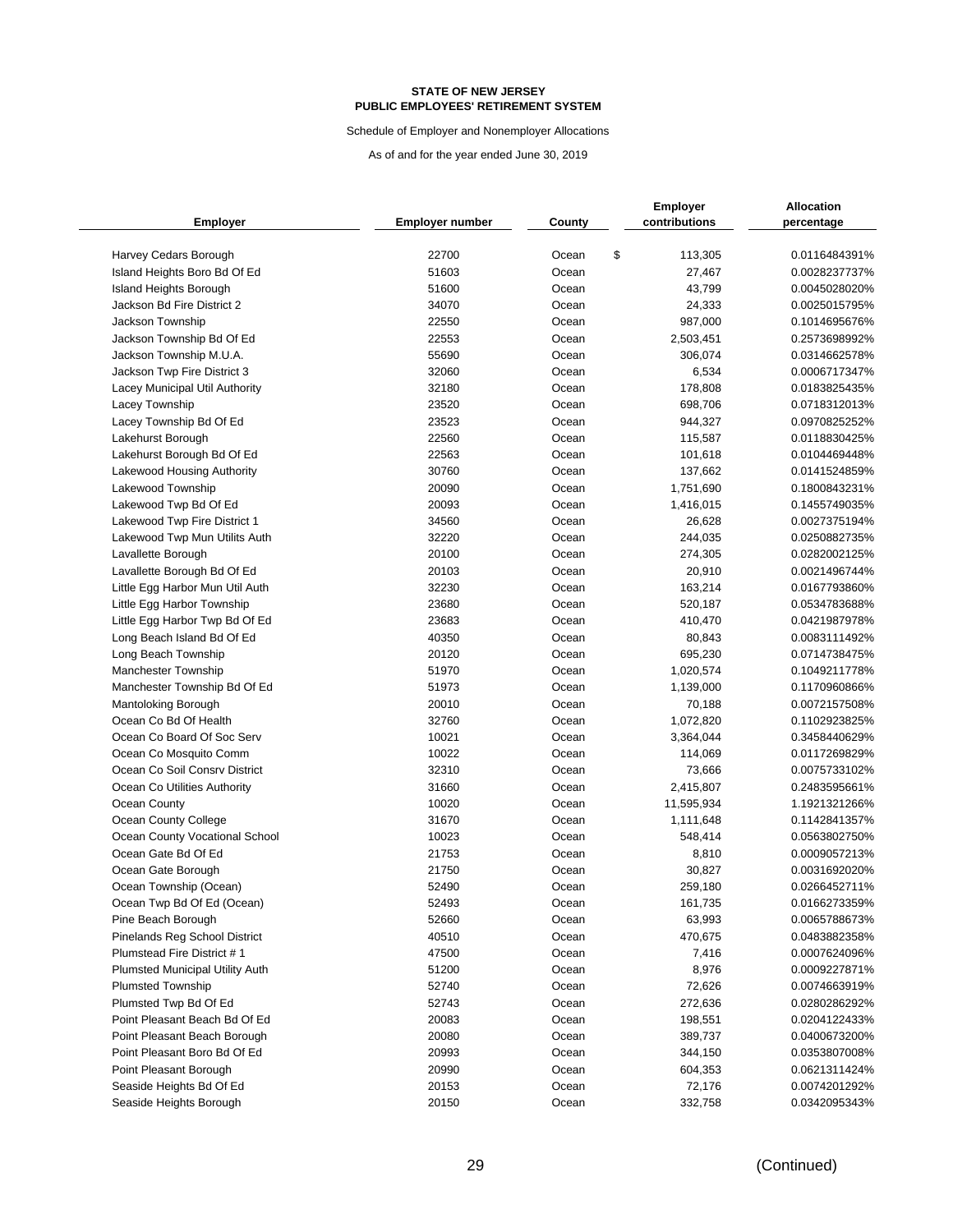Schedule of Employer and Nonemployer Allocations

|                                                               |                        |                    | <b>Employer</b>      | <b>Allocation</b>              |
|---------------------------------------------------------------|------------------------|--------------------|----------------------|--------------------------------|
| <b>Employer</b>                                               | <b>Employer number</b> | County             | contributions        | percentage                     |
| Seaside Park Bd Of Ed                                         | 21403                  | Ocean              | \$<br>7,557          | 0.0007769053%                  |
| Seaside Park Borough                                          | 21400                  | Ocean              | 166,738              | 0.0171416745%                  |
| Ship Bottom Borough                                           | 53030                  | Ocean              | 128,906              | 0.0132523162%                  |
| South Toms River Borough                                      | 53140                  | Ocean              | 67,406               | 0.0069297444%                  |
| South Toms River Sewerage Auth                                | 34500                  | Ocean              | 9,380                | 0.0009643207%                  |
| Southern Regional H S District                                | 40330                  | Ocean              | 907,134              | 0.0932588599%                  |
| <b>Stafford Township</b>                                      | 22920                  | Ocean              | 1,470,092            | 0.1511343461%                  |
| Stafford Township Bd Of Ed                                    | 22923                  | Ocean              | 694,106              | 0.0713582935%                  |
| Surf City Borough                                             | 22140                  | Ocean              | 142,062              | 0.0146048325%                  |
| Toms River Fire District #2                                   | 32440                  | Ocean              | 27,668               | 0.0028444377%                  |
| <b>Toms River School Dist</b>                                 | 40340                  | Ocean              | 3,650,239            | 0.3752666393%                  |
| <b>Toms River Township</b>                                    | 22690                  | Ocean              | 3,070,139            | 0.3156288519%                  |
| Toms River Twp Fire District 1                                | 32770                  | Ocean              | 203,792              | 0.0209510498%                  |
| Tuckerton Boro Bd Of Ed                                       | 53333                  | Ocean              | 62,355               | 0.0064104710%                  |
| <b>Tuckerton Borough</b>                                      | 53330                  | Ocean              | 138,529              | 0.0142416188%                  |
| Bloomingdale Bd Of Ed                                         | 22733                  | Passaic            | 85,675               | 0.0088079080%                  |
| Bloomingdale Borough                                          | 22730                  | Passaic            | 376,172              | 0.0386727560%                  |
| Classical Acad. Charter School                                | 35900                  | Passaic            | 4,380                | 0.0004502905%                  |
| <b>Clifton City</b>                                           | 20800                  | Passaic            | 1,946,256            | 0.2000868843%                  |
| Clifton City Bd Of Ed                                         | 20803                  | Passaic            | 1,630,988            | 0.1676754277%                  |
| College Achieve Paterson C/S                                  | 57000                  | Passaic            |                      | 0.0031592298%                  |
|                                                               | 48700                  | Passaic            | 30,730<br>239,053    | 0.0245760938%                  |
| Community Ch School Of Paterson<br>Haledon Borough            | 51290                  | Passaic            | 200,898              | 0.0206535291%                  |
|                                                               | 51293                  | Passaic            |                      | 0.0155307038%                  |
| Haledon Borough Bd Of Ed<br>Hawthorne Bd Of Ed                | 22113                  | Passaic            | 151,068<br>494,425   | 0.0508298794%                  |
| Hawthorne Borough                                             | 22110                  | Passaic            | 504,184              | 0.0518331636%                  |
| John P Holland Charter School                                 | 50700                  | Passaic            | 112,007              | 0.0115149968%                  |
|                                                               | 40370                  | Passaic            | 368,593              | 0.0378935890%                  |
| Lakeland Regional H S Dist<br>Little Falls Bd Of Ed           | 22933                  | Passaic            | 147,522              | 0.0151661535%                  |
| Little Falls Twp                                              | 22930                  | Passaic            | 296,264              | 0.0304577305%                  |
| <b>Manchester Utilities Authority</b>                         | 47900                  | Passaic            | 1,232                | 0.0001266570%                  |
| North Haledon Boro Bd Of Ed                                   | 23133                  | Passaic            | 51,440               | 0.0052883430%                  |
| North Haledon Borough                                         | 23130                  | Passaic            | 281,110              | 0.0288998076%                  |
| Passaic Arts & Science Chtr Sch                               | 51100                  | Passaic            | 278,148              | 0.0285952961%                  |
| Passaic Board Of Education                                    | 20833                  | Passaic            | 4,235,765            | 0.4354622523%                  |
| Passaic City                                                  | 20830                  | Passaic            | 1,473,128            | 0.1514464652%                  |
| Passaic City Housing Authority                                | 30460                  | Passaic            | 224,985              | 0.0231298183%                  |
| Passaic Co Bd Of Social Service                               | 60031                  | Passaic            | 4,962,901            | 0.5102162295%                  |
|                                                               | 57240                  | Passaic            |                      | 0.0178363350%                  |
| Passaic Co Manchester Reg High                                |                        |                    | 173,495              |                                |
| Passaic Co Regional Hs Dist 1<br>Passaic Co Vocational School | 40360<br>30870         | Passaic<br>Passaic | 262,773              | 0.0270146532%<br>0.1097428842% |
| Passaic Co. Ed Serv Commision                                 | 34890                  | Passaic            | 1,067,475<br>229,798 | 0.0236246238%                  |
| Passaic County                                                | 60030                  | Passaic            |                      | 1.0466481037%                  |
| Passaic County Community Colleg                               | 31550                  | Passaic            | 10,180,803           | 0.0967347323%                  |
| Passaic County Improvement Auth                               | 47000                  | Passaic            | 940,944              |                                |
| Paterson Bd Of Ed                                             |                        | Passaic            | 13,223               | 0.0013594043%                  |
| Paterson Chart Sch-Science/Tech                               | 21913                  | Passaic            | 6,678,812            | 0.6866222551%                  |
| Paterson City                                                 | 42400<br>21910         | Passaic            | 252,078              | 0.0259151425%                  |
|                                                               |                        |                    | 3,624,857            | 0.3726572162%                  |
| Paterson Housing Authority                                    | 30510<br>30770         | Passaic            | 304,594              | 0.0313141048%<br>0.0161041559% |
| Paterson Parking Authority                                    |                        | Passaic            | 156,646<br>409,977   |                                |
| Pompton Lakes Bd Of Ed                                        | 21393                  | Passaic            |                      | 0.0421481144%                  |
| Pompton Lakes Borough                                         | 21390                  | Passaic            | 301,171              | 0.0309621997%                  |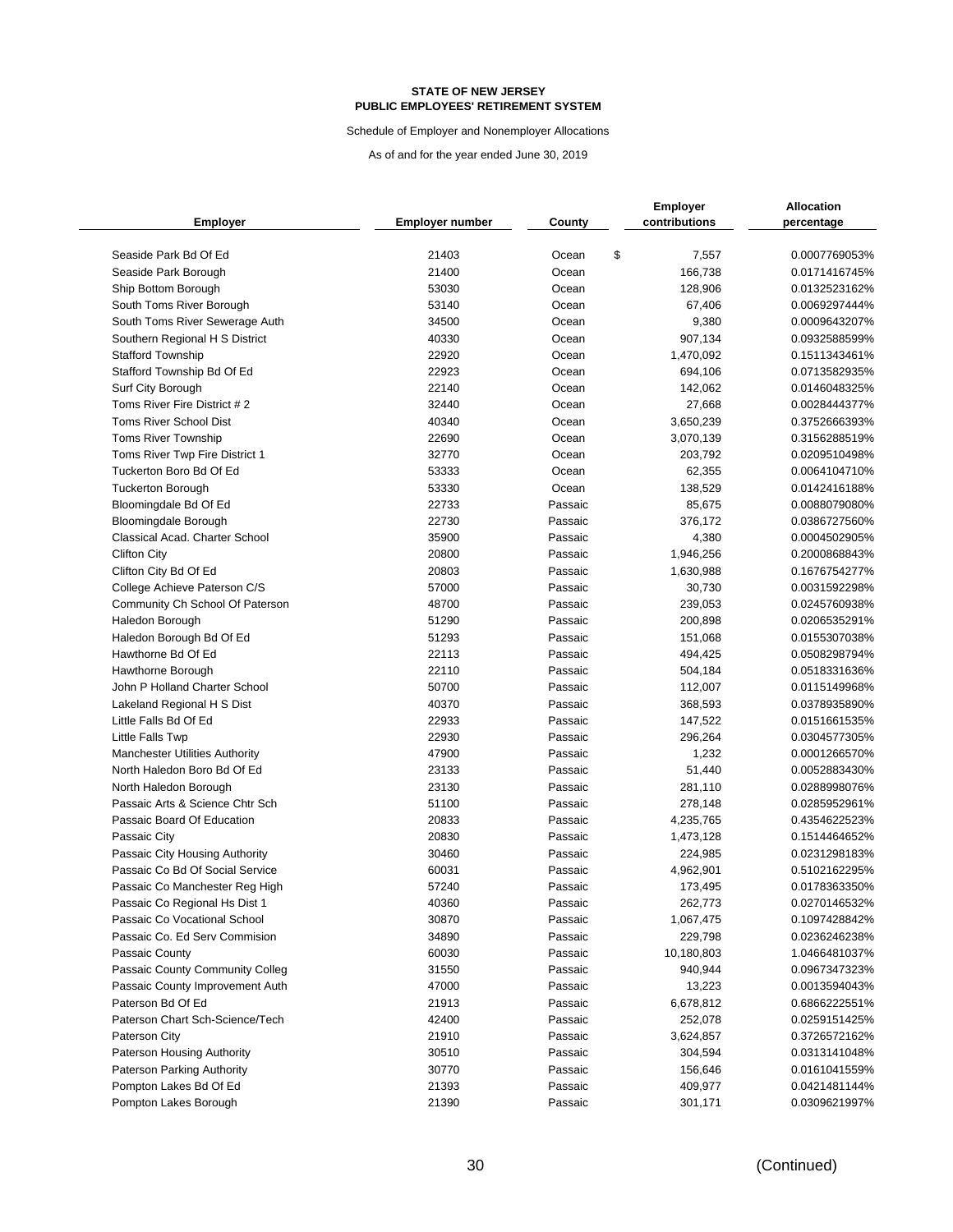Schedule of Employer and Nonemployer Allocations

| <b>Employer</b>                                | <b>Employer number</b> | County         | <b>Employer</b><br>contributions | <b>Allocation</b><br>percentage |
|------------------------------------------------|------------------------|----------------|----------------------------------|---------------------------------|
| Pompton Lakes Mun Util Auth                    | 30920                  | Passaic        | \$<br>134,567                    | 0.0138343012%                   |
| Prospect Park Bd Of Ed                         | 52773                  | Passaic        | 118,948                          | 0.0122285736%                   |
| Prospect Park Borough                          | 52770                  | Passaic        | 67,062                           | 0.0068943791%                   |
| Ringwood Boro Bd Of Ed                         | 22723                  | Passaic        | 318,231                          | 0.0327160709%                   |
| Ringwood Borough                               | 22720                  | Passaic        | 406,459                          | 0.0417864427%                   |
| Totowa Borough                                 | 21940                  | Passaic        | 497,081                          | 0.0511029323%                   |
| Totowa Borough Bd Of Ed                        | 21943                  | Passaic        | 236,231                          | 0.0242859751%                   |
| <b>Towaco Fire District 2</b>                  | 56430                  | Passaic        |                                  | 0.0000000000%                   |
| Wanaque Bd Of Ed                               | 53513                  | Passaic        | 185,673                          | 0.0190883070%                   |
| Wanaque Borough                                | 53510                  | Passaic        | 262,515                          | 0.0269881292%                   |
| Wanaque Valley Reg Sew Auth                    | 34360                  | Passaic        | 99,260                           | 0.0102045281%                   |
| Wayne Board Of Education                       | 22453                  | Passaic        | 2,463,422                        | 0.2532546760%                   |
| Wayne Township                                 | 22450                  | Passaic        | 2,363,949                        | 0.2430282501%                   |
| West Milford Township                          | 22710                  | Passaic        | 878,234                          | 0.0902877652%                   |
| West Milford Township Bd Of Ed                 | 22713                  | Passaic        | 1,163,875                        | 0.1196533870%                   |
| West Milford Twp Mun Util Auth                 | 55660                  | Passaic        | 10,704                           | 0.0011004359%                   |
| West Paterson Borough                          | 23340                  | Passaic        | 407,996                          | 0.0419444556%                   |
| Woodland Park Bd Of Ed                         | 23343                  | Passaic        | 182,430                          | 0.0187549070%                   |
| Alloway Township                               | 50060                  | Salem          | 35,084                           | 0.0036068473%                   |
| Alloway Twp Bd Of Ed                           | 50063                  | Salem          | 51,140                           | 0.0052575012%                   |
| <b>Carneys Point Township</b>                  | 22940                  | Salem          | 143,833                          | 0.0147869020%                   |
| Carneys Pt Twp Sewerage Auth                   | 55720                  | Salem          | 50,754                           | 0.0052178181%                   |
| Elmer Borough                                  | 50900                  | Salem          | 20,803                           | 0.0021386742%                   |
| Elsinboro Township                             | 50910                  | Salem          | 3,650                            | 0.0003752421%                   |
| Elsinboro Township Bd Of Ed                    | 50913                  | Salem          | 16,577                           | 0.0017042158%                   |
| Lower Alloways Creek Bd Of Ed                  | 23673                  | Salem          | 26,364                           | 0.0027103786%                   |
| Lower Alloways Creek Township                  | 23670                  | Salem          | 112,622                          | 0.0115782225%                   |
| Mannington Township                            | 51980                  | Salem          | 17,433                           | 0.0017922178%                   |
| Mannington Township Bd Of Ed                   | 51983                  | Salem          | 26,509                           | 0.0027252855%                   |
| <b>Oldmans Township</b>                        | 52510                  | Salem          | 29,775                           | 0.0030610500%                   |
| Oldmans Twp Bd Of Ed                           | 52513                  | Salem          | 58,365                           | 0.0060002749%                   |
| Penns Grove Borough                            | 52620                  | Salem          | 41,021                           | 0.0042172068%                   |
| Penns Grove Carneys Point Reg                  | 57490                  | Salem          | 540,786                          | 0.0555960705%                   |
| Penns Grove Housing Authority                  | 31570                  | Salem          | 43,571                           | 0.0044793622%                   |
| Penns Grove Sewerage Authority                 | 55230                  | Salem          | 40,234                           | 0.0041362985%                   |
| Pennsville Sewerage Authority                  | 30780                  | Salem          | 81,783                           | 0.0084077869%                   |
| Pennsville Township                            | 22530                  | Salem          | 412,791                          | 0.0424374106%                   |
| Pennsville Twp Bd Of Ed                        | 22533                  | Salem          | 323,549                          | 0.0332627934%                   |
| Pilesgrove Township                            | 52650                  | Salem          | 56,052                           | 0.0057624845%                   |
|                                                |                        |                |                                  |                                 |
| Pittsgrove Township<br>Pittsgrove Twp Bd Of Ed | 23460<br>23463         | Salem<br>Salem | 77,044<br>308,734                | 0.0079205890%<br>0.0317397219%  |
| Quinton Township                               | 52780                  | Salem          | 18,950                           | 0.0019481746%                   |
| Quinton Township Bd Of Ed                      | 52783                  | Salem          | 39,227                           | 0.0040327728%                   |
| Salem City                                     | 21760                  | Salem          | 199,152                          | 0.0204740297%                   |
| Salem City Bd Of Ed                            | 21763                  | Salem          | 313,298                          | 0.0322089287%                   |
| Salem City Housing Authority                   | 56160                  | Salem          | 11,014                           | 0.0011323058%                   |
| Salem City Municipal Port Auth                 | 34380                  | Salem          | 3,849                            | 0.0003957005%                   |
| Salem Co Bd Of Social Services                 | 10151                  | Salem          | 597,054                          | 0.0613807611%                   |
| Salem Co Improvement Authority                 | 32800                  | Salem          |                                  | 0.0089479298%                   |
| Salem Co Sp Services Sch Dist                  | 34790                  | Salem          | 87,037                           |                                 |
| Salem Co Vocational Tech School                |                        | Salem          | 402,648                          | 0.0413946489%                   |
| Salem Community College                        | 10153<br>31860         | Salem          | 172,771<br>117,111               | 0.0177619034%<br>0.0120397189%  |
|                                                |                        |                |                                  |                                 |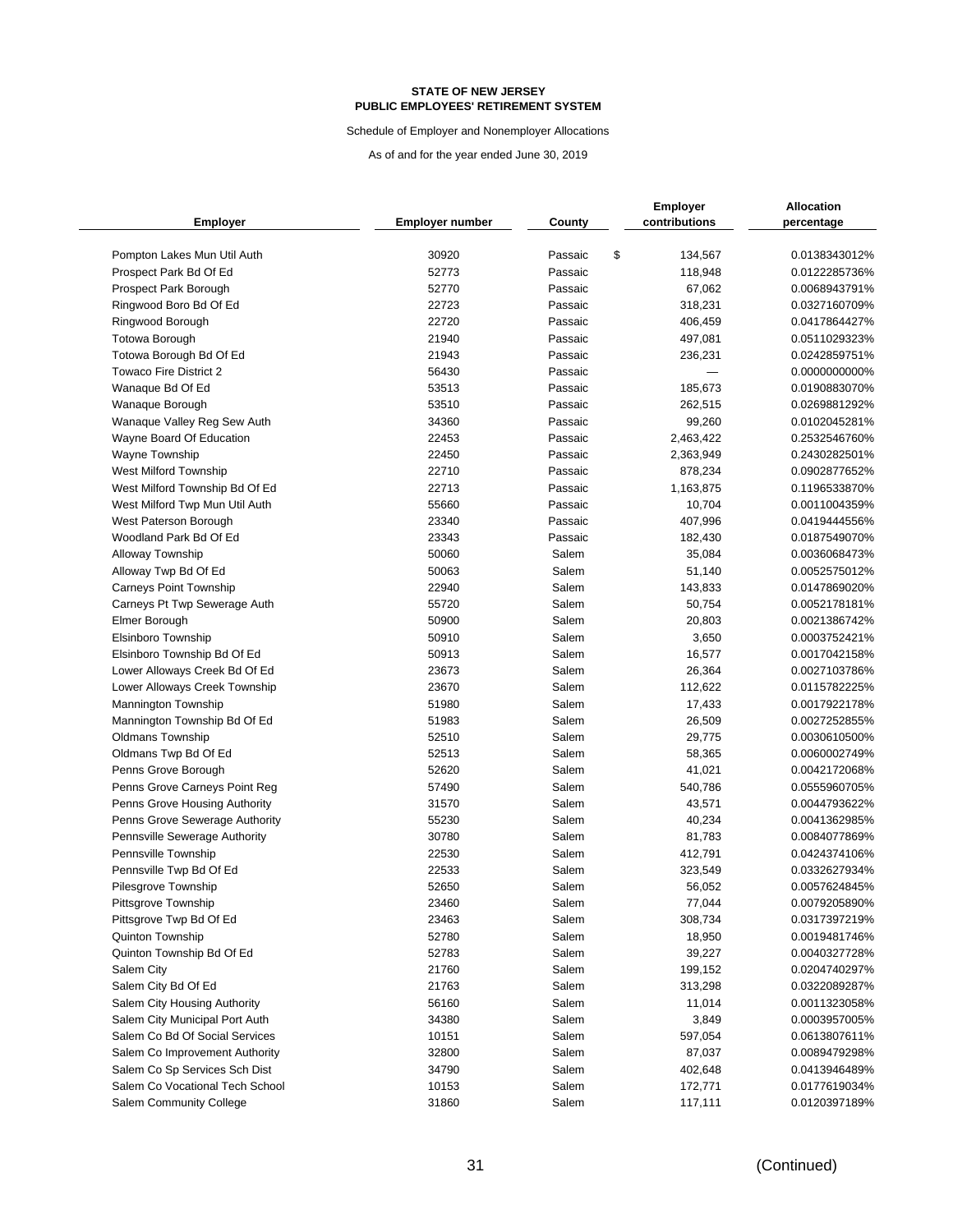Schedule of Employer and Nonemployer Allocations

| <b>Employer</b>                 | <b>Employer number</b> | County   | <b>Employer</b><br>contributions | <b>Allocation</b><br>percentage |
|---------------------------------|------------------------|----------|----------------------------------|---------------------------------|
|                                 |                        |          |                                  |                                 |
| Salem County                    | 10150                  | Salem    | \$<br>1,736,241                  | 0.1784960725%                   |
| Upper Pittsgrove Township       | 23140                  | Salem    | 43,012                           | 0.0044218937%                   |
| Upper Pittsgrove Twp Bd Of Ed   | 23143                  | Salem    | 66,288                           | 0.0068148072%                   |
| Woodstown Borough               | 53830                  | Salem    | 86,246                           | 0.0088666103%                   |
| Woodstown-Pilesgrove Reg Sch    | 40380                  | Salem    | 265,338                          | 0.0272783507%                   |
| Bedminster & Far Hills Pub Lib  | 34020                  | Somerset | 47,131                           | 0.0048453518%                   |
| <b>Bedminster Township</b>      | 23200                  | Somerset | 237,546                          | 0.0244211651%                   |
| Bedminster Twp Bd Of Ed         | 23203                  | Somerset | 119,376                          | 0.0122725746%                   |
| <b>Bernards Township</b>        | 22170                  | Somerset | 1,046,818                        | 0.1076192197%                   |
| Bernards Twp Bd Of Ed           | 22173                  | Somerset | 1,142,893                        | 0.1174963106%                   |
| Bernards Twp Sewerage Authority | 30930                  | Somerset | 110,550                          | 0.0113652084%                   |
| <b>Bernardsville Boro</b>       | 21310                  | Somerset | 437,812                          | 0.0450097207%                   |
| Bound Brook Boro Bd Of Ed       | 22543                  | Somerset | 229,791                          | 0.0236239042%                   |
| Bound Brook Borough             | 22540                  | Somerset | 195,462                          | 0.0200946754%                   |
| <b>Branchburg Township</b>      | 22950                  | Somerset | 596,112                          | 0.0612839178%                   |
| Branchburg Twp Bd Of Ed         | 22953                  | Somerset | 359,223                          | 0.0369302963%                   |
| <b>Bridgewater Twp</b>          | 22830                  | Somerset | 1,004,512                        | 0.1032699071%                   |
| Bridgewater-Raritan Reg Sch Dis | 40170                  | Somerset | 1,534,673                        | 0.1577736634%                   |
| Central Jersey Coll Prep Chrtr  | 46600                  | Somerset | 150,496                          | 0.0154718987%                   |
| Far Hills Borough               | 50990                  | Somerset | 23,265                           | 0.0023917827%                   |
| Franklin Township (Somerset)    | 22330                  | Somerset | 1,413,317                        | 0.1452975328%                   |
| Franklin Twp Bd Of Ed (Somerst) | 22333                  | Somerset | 2,199,667                        | 0.2261390672%                   |
| Franklin Twp Housing Authority  | 31030                  | Somerset | 15,380                           | 0.0015811570%                   |
| Franklin Twp Sewerage Auth      | 30790                  | Somerset | 182,105                          | 0.0187214950%                   |
| Green Brook Bd Of Ed            | 22843                  | Somerset | 253,438                          | 0.0260549587%                   |
| Green Brook Township            | 22840                  | Somerset | 141,957                          | 0.0145940379%                   |
| Hillsborough Township           | 22960                  | Somerset | 930,382                          | 0.0956488949%                   |
| Hillsborough Twp Bd Of Ed       | 22963                  | Somerset | 1,438,422                        | 0.1478784786%                   |
| Hillsborough Twp Mua            | 32050                  | Somerset | 109,004                          | 0.0112062703%                   |
| Manville Borough                | 21700                  | Somerset | 252,659                          | 0.0259748728%                   |
| Manville Borough Bd Of Ed       | 21703                  | Somerset | 252,811                          | 0.0259904993%                   |
| Millstone Borough               | 52160                  | Somerset | 4,750                            | 0.0004883287%                   |
| Montgomery Township             | 22240                  | Somerset | 890,656                          | 0.0915648219%                   |
| Montgomery Twp Bd Of Ed         | 22243                  | Somerset | 1,209,353                        | 0.1243288004%                   |
| North Plainfield Bd Of Ed       | 21173                  | Somerset | 664,594                          | 0.0683242815%                   |
| North Plainfield Borough        | 21170                  | Somerset | 418,392                          | 0.0430132273%                   |
| Peapack & Gladstone Borough     | 22020                  | Somerset | 131,439                          | 0.0135127239%                   |
| Raritan Borough                 | 22260                  | Somerset | 187,877                          | 0.0193148915%                   |
| Raritan Vall Community College  | 31170                  | Somerset | 1,049,596                        | 0.1079048149%                   |
| Rocky Hill Borough              | 52900                  | Somerset | 10,482                           | 0.0010776130%                   |
| Somerset Co Bd Of Social Srvs   | 10091                  | Somerset | 1,064,930                        | 0.1094812428%                   |
| Somerset Co Ed Ctnl Srvc Comm   | 32830                  | Somerset | 292,590                          | 0.0300800211%                   |
| Somerset Co Pk Commission       | 10098                  | Somerset | 1,140,185                        | 0.1172179118%                   |
| Somerset Co Vocational School   | 10093                  | Somerset | 313,789                          | 0.0322594064%                   |
| Somerset County_Finance Office  | 10090                  | Somerset | 7,824,641                        | 0.8044204042%                   |
| Somerset Hills Bd Of Ed         | 21313                  | Somerset | 474,569                          | 0.0487885625%                   |
| Somerset Raritan Vall Sew Auth  | 30630                  | Somerset | 464,386                          | 0.0477416886%                   |
| Somerset Reg Animal Shelter     | 31940                  | Somerset | 29,762                           | 0.0030597135%                   |
| Somerville Bd Of Ed             | 20713                  | Somerset | 532,343                          | 0.0547280791%                   |
| Somerville Borough              | 20710                  | Somerset | 256,453                          | 0.0263649190%                   |
| South Bound Brook Bd Of Ed      | 53113                  | Somerset | 90,002                           | 0.0092527498%                   |
| South Bound Brook Borough       | 53110                  | Somerset | 88,567                           | 0.0091052231%                   |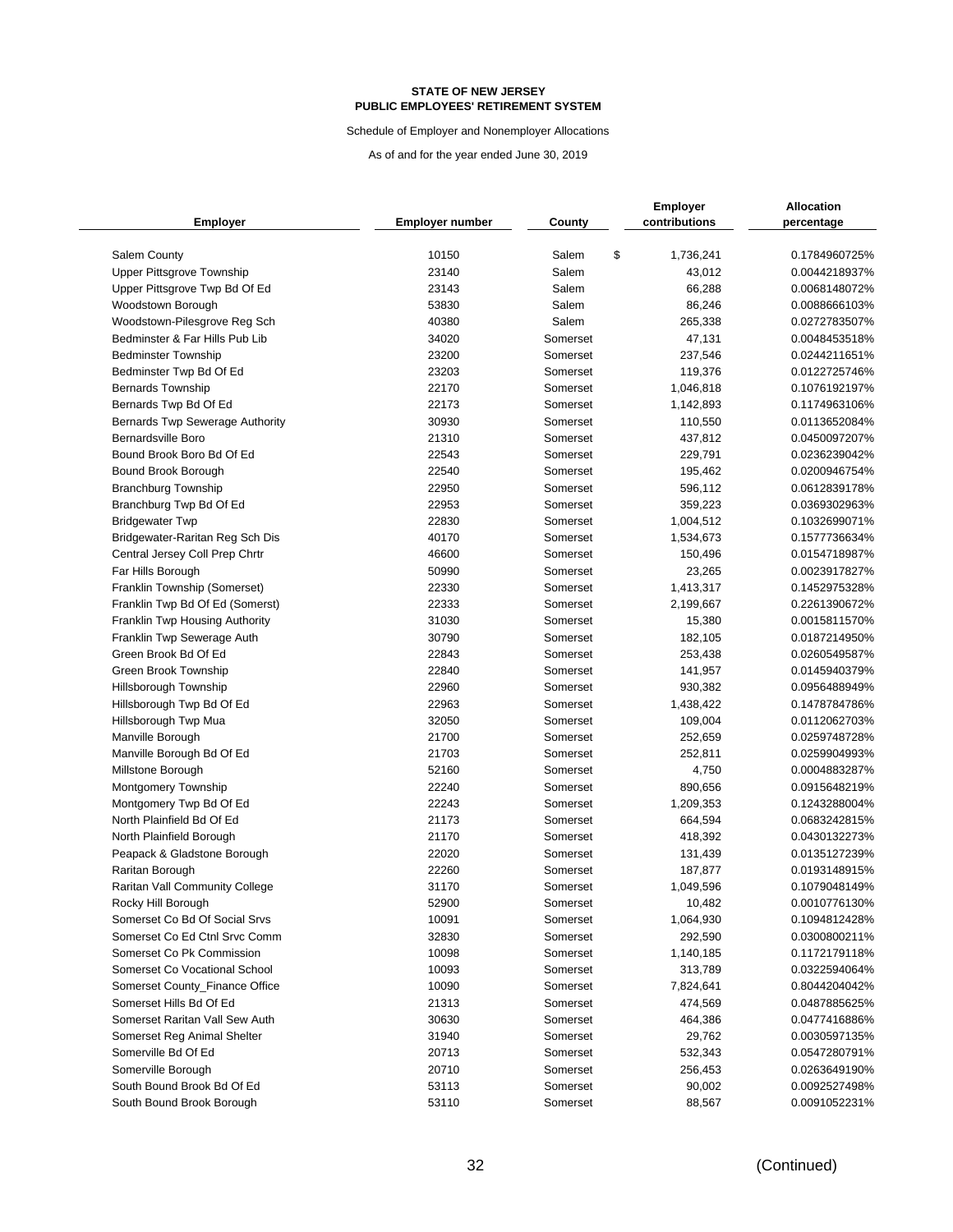Schedule of Employer and Nonemployer Allocations

|                                                |                        |                                | <b>Employer</b>    | <b>Allocation</b>              |
|------------------------------------------------|------------------------|--------------------------------|--------------------|--------------------------------|
| <b>Employer</b>                                | <b>Employer number</b> | County                         | contributions      | percentage                     |
| Thomas Edison Energy - Smart Charter           | 52100                  | Somerset                       | \$<br>102,565      | 0.0105443021%                  |
| Warren Township                                | 53530                  | Somerset                       | 496,598            | 0.0510532769%                  |
| Warren Township Bd Of Ed                       | 23693                  | Somerset                       | 569,001            | 0.0584967431%                  |
|                                                | 22390                  | Somerset                       | 218,185            | 0.0224307372%                  |
| Watchung Borough                               | 22393                  | Somerset                       |                    | 0.0135377058%                  |
| Watchung Borough Bd Of Ed                      | 57210                  | Somerset                       | 131,682<br>444,516 | 0.0456989324%                  |
| Watchung Hills Regional H S                    | 50090                  |                                |                    |                                |
| Andover Borough                                | 57080                  | <b>Sussex</b><br><b>Sussex</b> | 10,685<br>114,464  | 0.0010984826%<br>0.0117675913% |
| Andover Regional Bd Of Ed                      |                        |                                |                    |                                |
| Andover Township<br><b>Branchville Borough</b> | 23640                  | <b>Sussex</b><br><b>Sussex</b> | 204,461            | 0.0210198270%                  |
|                                                | 50380                  |                                | 16,730             | 0.0017199452%                  |
| <b>Byram Township</b>                          | 50450                  | <b>Sussex</b>                  | 173,561            | 0.0178431202%                  |
| Byram Twp Bd Of Ed                             | 50453                  | <b>Sussex</b>                  | 133,961            | 0.0137720008%                  |
| <b>Frankford Township</b>                      | 51050                  | <b>Sussex</b>                  | 128,554            | 0.0132161285%                  |
| Frankford Township Bd Of Ed                    | 51053                  | <b>Sussex</b>                  | 128,076            | 0.0131669872%                  |
| Franklin Boro Bd Of Ed                         | 21993                  | <b>Sussex</b>                  | 76,453             | 0.0078598307%                  |
| Franklin Borough                               | 21990                  | <b>Sussex</b>                  | 144,289            | 0.0148337816%                  |
| Fredon Township                                | 51120                  | <b>Sussex</b>                  | 48,172             | 0.0049523729%                  |
| Fredon Township Bd Of Ed                       | 51123                  | <b>Sussex</b>                  | 58,107             | 0.0059737509%                  |
| Green Township                                 | 51210                  | <b>Sussex</b>                  | 93,591             | 0.0096217207%                  |
| Green Township Bd Of Ed                        | 51213                  | <b>Sussex</b>                  | 93,943             | 0.0096579084%                  |
| Hamburg Borough                                | 51300                  | <b>Sussex</b>                  | 72,800             | 0.0074842802%                  |
| Hamburg Borough Bd Of Ed                       | 51303                  | <b>Sussex</b>                  | 52,411             | 0.0053881677%                  |
| <b>Hampton Township</b>                        | 23610                  | <b>Sussex</b>                  | 84,802             | 0.0087181583%                  |
| Hampton Township Bd Of Ed                      | 23613                  | <b>Sussex</b>                  | 58,376             | 0.0060014058%                  |
| Hardyston Township                             | 51370                  | <b>Sussex</b>                  | 294,955            | 0.0303231574%                  |
| Hardyston Township Bd Of Ed                    | 51373                  | <b>Sussex</b>                  | 102,811            | 0.0105695924%                  |
| High Point Reg High School                     | 57340                  | <b>Sussex</b>                  | 287,644            | 0.0295715424%                  |
| Hopatcong Board Of Education                   | 51523                  | <b>Sussex</b>                  | 524,128            | 0.0538835274%                  |
| <b>Hopatcong Borough</b>                       | 51520                  | <b>Sussex</b>                  | 447,469            | 0.0460025187%                  |
| Kittatinny Regional H S                        | 57560                  | <b>Sussex</b>                  | 224,836            | 0.0231145002%                  |
| Lafayette Board Of Education                   | 51693                  | <b>Sussex</b>                  | 37,659             | 0.0038715729%                  |
| Lafayette Township                             | 51690                  | <b>Sussex</b>                  | 57,134             | 0.0058737206%                  |
| Lenape Valley Reg H S Dist                     | 57540                  | <b>Sussex</b>                  | 153,747            | 0.0158061212%                  |
| Montague Bd Of Ed                              | 52223                  | <b>Sussex</b>                  | 36,286             | 0.0037304202%                  |
| Montague Township                              | 52220                  | <b>Sussex</b>                  | 44,633             | 0.0045885423%                  |
| Musconetcong Sewerage Authority                | 31400                  | <b>Sussex</b>                  | 100,476            | 0.0103295403%                  |
| Newton Bd Of Ed                                | 22063                  | <b>Sussex</b>                  | 328,511            | 0.0337729170%                  |
| Newton Town                                    | 22060                  | <b>Sussex</b>                  | 313,514            | 0.0322311348%                  |
| Newton Town Housing Authority                  | 32250                  | <b>Sussex</b>                  | 11,292             | 0.0011608859%                  |
| Ogdensburg Bd Of Ed                            | 22013                  | Sussex                         | 54,065             | 0.0055582089%                  |
| Ogdensburg Borough                             | 22010                  | Sussex                         | 32,823             | 0.0033744029%                  |
| Sandyston Township                             | 52970                  | Sussex                         | 41,695             | 0.0042864981%                  |
| Sandyston Walpack School Dist                  | 57570                  | Sussex                         | 39,704             | 0.0040818113%                  |
| Sparta Bd Of Ed                                | 21933                  | <b>Sussex</b>                  | 806,297            | 0.0828922067%                  |
| Sparta Township                                | 21930                  | <b>Sussex</b>                  | 655,344            | 0.0673733256%                  |
| Stanhope Borough                               | 53190                  | Sussex                         | 115,236            | 0.0118469575%                  |
| Stanhope Borough Bd Of Ed                      | 53193                  | <b>Sussex</b>                  | 58,650             | 0.0060295746%                  |
| <b>Stillwater Township</b>                     | 53200                  | Sussex                         | 61,745             | 0.0063477593%                  |
| Stillwater Township Bd Of Ed                   | 53203                  | Sussex                         | 50,787             | 0.0052212107%                  |
| Sussex Borough                                 | 53260                  | Sussex                         | 35,785             | 0.0036789144%                  |
| Sussex Co Ed Serv Comm Bd Of Ed                | 32790                  | Sussex                         | 85,534             | 0.0087934124%                  |
| Sussex Co Mun Utilities Auth                   | 32750                  | Sussex                         | 449,041            | 0.0461641298%                  |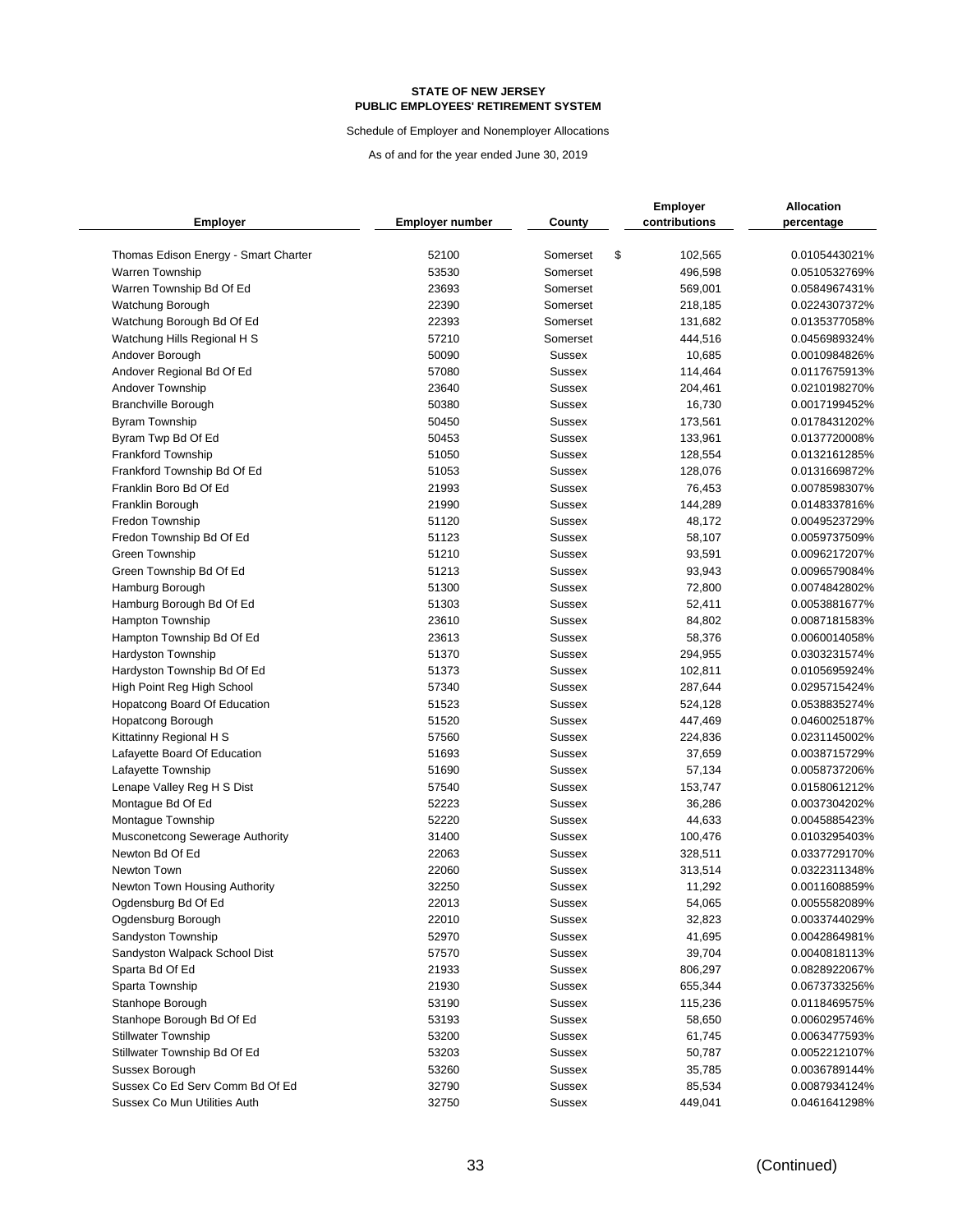Schedule of Employer and Nonemployer Allocations

|                                        |                        |               | <b>Employer</b> | <b>Allocation</b> |
|----------------------------------------|------------------------|---------------|-----------------|-------------------|
| <b>Employer</b>                        | <b>Employer number</b> | County        | contributions   | percentage        |
| <b>Sussex Co Soil Conservation</b>     | 32510                  | <b>Sussex</b> | \$<br>9,995     | 0.0010275464%     |
| <b>Sussex County</b>                   | 10050                  | <b>Sussex</b> | 2,662,113       | 0.2736813121%     |
| <b>Sussex County Charter School</b>    | 35460                  | <b>Sussex</b> | 39,095          | 0.0040192024%     |
| Sussex County Comm. College            | 34050                  | <b>Sussex</b> | 357,651         | 0.0367686852%     |
| <b>Sussex County Vocational</b>        | 10053                  | <b>Sussex</b> | 210,568         | 0.0216476635%     |
| Sussex-Wantage Reg Sch Dist            | 57550                  | <b>Sussex</b> | 302,384         | 0.0310869035%     |
| Unity Charter School                   | 35580                  | <b>Sussex</b> | 21,220          | 0.0021815443%     |
| Vernon Township                        | 53430                  | <b>Sussex</b> | 474,599         | 0.0487916467%     |
| Vernon Township Bd Of Ed               | 53433                  | <b>Sussex</b> | 769,108         | 0.0790689526%     |
| Wallkill Vall Reg H S                  | 57580                  | <b>Sussex</b> | 106,651         | 0.0109643676%     |
| <b>Wallpack Township</b>               | 53500                  | <b>Sussex</b> | 1,847           | 0.0001898828%     |
| <b>Wantage Township</b>                | 53520                  | <b>Sussex</b> | 149,856         | 0.0154061029%     |
| Barack Obama Green Charter H.S.        | 49000                  | Union         | 70,859          | 0.0072847336%     |
| Berkeley Heights Bd Of Ed              | 21243                  | Union         | 701,058         | 0.0720730011%     |
| <b>Berkeley Heights Township</b>       | 21240                  | Union         | 359,607         | 0.0369697739%     |
| Central Jersey Arts Charter Sch        | 46100                  | Union         |                 | 0.0000000000%     |
| <b>Clark Township</b>                  | 21540                  | Union         | 502,665         | 0.0516770012%     |
| Clark Twp Bd Of Ed                     | 21543                  | Union         | 285,871         | 0.0293892672%     |
| College Achieve Central Charter School | 55200                  | Union         | 184,102         | 0.0189267987%     |
| <b>Cranford Township</b>               | 20750                  | Union         | 730,899         | 0.0751408364%     |
| Cranford Twp Bd Of Ed                  | 20753                  | Union         | 790,900         | 0.0813093019%     |
| Cresthaven Academy Charter School      | 56500                  | Union         | 15,426          | 0.0015858861%     |
| Elizabeth Bd Of Ed                     | 21283                  | Union         | 9,127,992       | 0.9384127673%     |
| Elizabeth City                         | 21280                  | Union         | 4,854,466       | 0.4990684559%     |
| Elizabeth City Housing Auth            | 30410                  | Union         | 404,026         | 0.0415363156%     |
| Elizabeth City Parking Auth            | 30530                  | Union         | 135,165         | 0.0138957792%     |
| Elizabeth Public Library               | 21284                  | Union         | 223,037         | 0.0229295521%     |
| Fanwood Borough                        | 22310                  | Union         | 196,757         | 0.0202278092%     |
| Garwood Borough                        | 20900                  | Union         | 155,882         | 0.0160256121%     |
| Garwood Borough Bd Of Ed               | 20903                  | Union         | 72,427          | 0.0074459335%     |
| Hillside Board Of Education            | 21083                  | Union         | 769,629         | 0.0791225145%     |
| <b>Hillside Public Library</b>         | 21084                  | Union         | 48,597          | 0.0049960654%     |
| <b>Hillside Township</b>               | 21080                  | Union         | 503,863         | 0.0518001629%     |
| Kenilworth Borough                     | 21640                  | Union         | 306,381         | 0.0314978192%     |
| Kenilworth Borough Bd Of Ed            | 21643                  | Union         | 193,757         | 0.0199193911%     |
| Linden City                            | 20110                  | Union         | 2,099,861       | 0.2158784070%     |
| Linden City Bd Of Ed                   | 20113                  | Union         | 1,699,682       | 0.1747375862%     |
| Linden City Housing Authority          | 31260                  | Union         | 205,676         | 0.0211447364%     |
| Linden Cty Free Public Library         | 20114                  | Union         | 111,138         | 0.0114256584%     |
| Linden Roselle Sewerage Auth           | 30270                  | Union         | 414,253         | 0.0425877131%     |
| Mountainside Boro Bd Of Ed             | 21503                  | Union         | 119,325         | 0.0122673315%     |
| Mountainside Borough                   | 21500                  | Union         | 227,356         | 0.0233735714%     |
| New Providence Bd Of Ed                | 20973                  | Union         | 531,615         | 0.0546532363%     |
| New Providence Borough                 | 20970                  | Union         | 443,875         | 0.0456330338%     |
| Plainfield Bd Of Ed                    | 20133                  | Union         | 2,338,761       | 0.2404387714%     |
| <b>Plainfield City</b>                 | 20130                  | Union         | 1,739,160       | 0.1787961633%     |
| <b>Plainfield Housing Authority</b>    | 30590                  | Union         | 133,370         | 0.0137112424%     |
| Plainfield Mun. Utilities Auth.        | 35240                  | Union         | 765,117         | 0.0786586537%     |
| Queen City Academy Charter Sch         | 39200                  | Union         | 27,348          | 0.0028115398%     |
| <b>Rahway City</b>                     | 20840                  | Union         | 891,562         | 0.0916579642%     |
| Rahway City Bd Of Ed                   | 20843                  | Union         | 691,396         | 0.0710796891%     |
| Rahway City Housing Authority          | 56070                  | Union         | 116,912         | 0.0120192605%     |
|                                        |                        |               |                 |                   |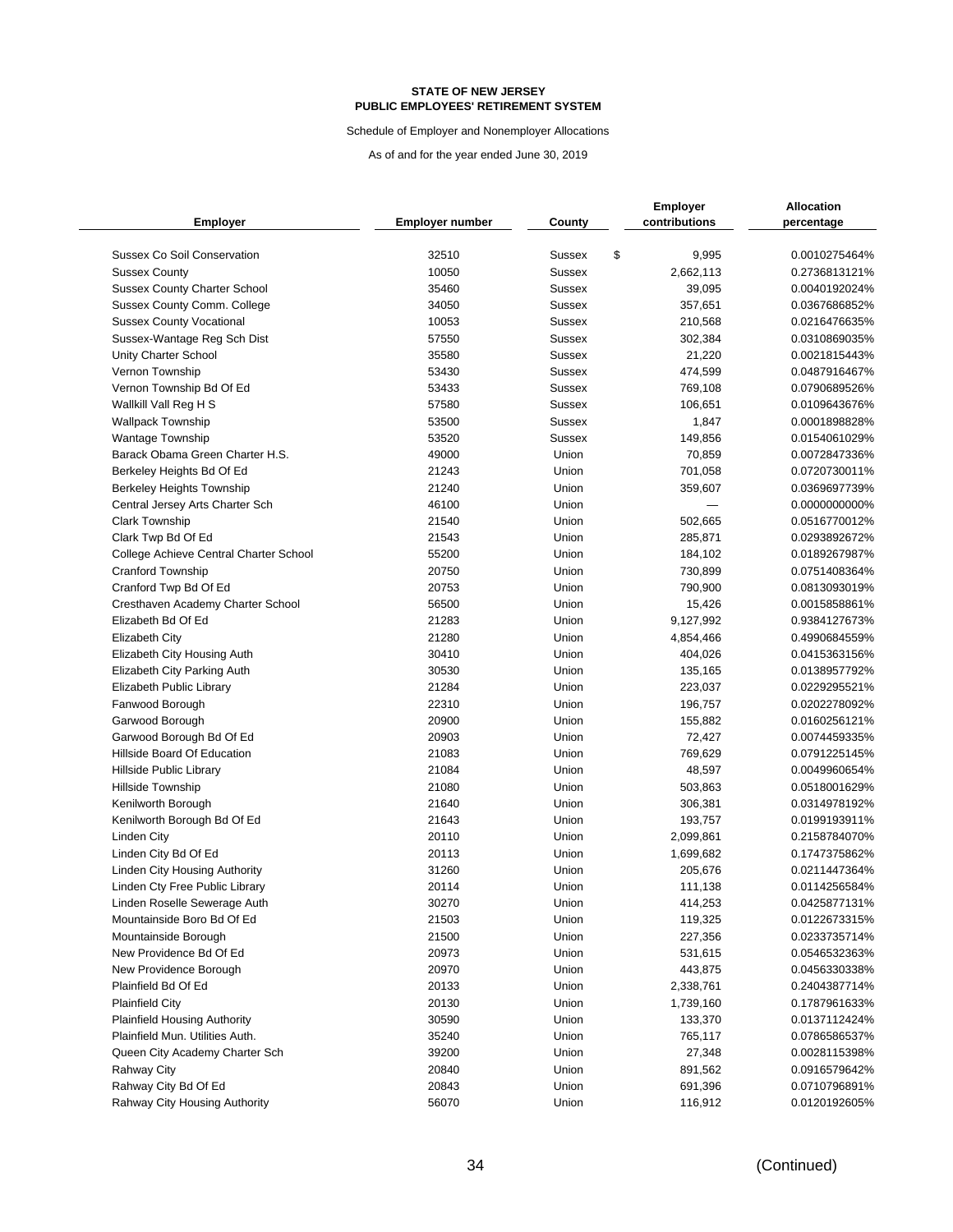Schedule of Employer and Nonemployer Allocations

|                                                                   |                        |        | <b>Employer</b>        | <b>Allocation</b>              |
|-------------------------------------------------------------------|------------------------|--------|------------------------|--------------------------------|
| <b>Employer</b>                                                   | <b>Employer number</b> | County | contributions          | percentage                     |
|                                                                   | 41000                  | Union  | \$                     |                                |
| Rahway City Redevelopment Ag<br>Rahway Parking Authority          | 34980                  | Union  | 3,081<br>11,024        | 0.0003167454%<br>0.0011333339% |
| Rahway Public Library                                             | 20844                  | Union  | 93,826                 | 0.0096458801%                  |
|                                                                   | 30050                  | Union  | 582,116                | 0.0598450444%                  |
| Rahway Valley Sewerage Auth<br>Roselle Boro Bd Of Ed              | 21013                  | Union  | 599,383                | 0.0616201964%                  |
| Roselle Borough                                                   | 21010                  | Union  | 559,969                | 0.0575681989%                  |
|                                                                   | 21014                  | Union  |                        |                                |
| Roselle Borough Library<br>Roselle Park Boro Bd Of Ed             | 20693                  | Union  | 31,615                 | 0.0032502132%<br>0.0379527025% |
| Roselle Park Borough                                              | 20690                  | Union  | 369,168                |                                |
| Scotch Plains Fanwood Bd Of Ed                                    | 40140                  | Union  | 301,701<br>1,202,020   | 0.0310166869%<br>0.1235749238% |
| Scotch Plains Township                                            | 22570                  | Union  | 518,736                | 0.0533291972%                  |
|                                                                   | 20310                  | Union  | 618,406                | 0.0635758758%                  |
| Springfield Township (Union)<br>Springfield Twp Bd Ed (Union)     | 20313                  | Union  | 478,789                | 0.0492224041%                  |
| Summit Board Of Education                                         | 20363                  | Union  | 1,047,642              | 0.1077039319%                  |
|                                                                   | 20360                  | Union  | 1,209,192              | 0.1243122486%                  |
| <b>Summit City</b>                                                | 56800                  | Union  | 54,301                 | 0.0055824711%                  |
| <b>Summit Housing Authority</b><br>Union Co Bd Of Social Services | 10101                  | Union  | 4,365,490              | 0.4487987667%                  |
| Union Co Educ Serv Commission                                     | 31440                  | Union  |                        |                                |
| Union Co Utilities Authority                                      | 34420                  | Union  | 491,914<br>129,817     | 0.0505717334%<br>0.0133459725% |
| Union Co Vocational Schools                                       | 10103                  | Union  | 176,224                | 0.0181168927%                  |
| <b>Union County</b>                                               | 10100                  | Union  | 9,869,073              | 1.0146003750%                  |
|                                                                   | 34040                  | Union  | 1,210,948              | 0.1244927760%                  |
| Union County College                                              | 55000                  | Union  | 42,032                 | 0.0043211437%                  |
| Union County Improvement Authority                                | 45400                  | Union  | 118,147                | 0.0121462259%                  |
| Union County Teams Charter Schl<br>Union Township (Union)         | 21250                  | Union  | 1,732,303              | 0.1780912223%                  |
|                                                                   | 21254                  | Union  |                        | 0.0148991662%                  |
| Union Township Library                                            | 21253                  | Union  | 144,925<br>1,994,137   | 0.2050093406%                  |
| Union Twp Bd Of Ed (Union)<br><b>Westfield Town</b>               | 20410                  | Union  |                        | 0.1045276363%                  |
| Westfield Town Bd Of Ed                                           | 20413                  | Union  | 1,016,746<br>1,211,203 | 0.1245189916%                  |
| <b>Winfield Township</b>                                          | 22850                  | Union  | 13,325                 | 0.0013698906%                  |
| Winfield Township Bd Of Ed                                        | 22853                  | Union  | 25,828                 | 0.0026552746%                  |
| Allamuchy Bd Of Ed                                                | 50033                  | Warren | 128,931                | 0.0132548863%                  |
| Allamuchy Township                                                | 50030                  | Warren | 87,610                 | 0.0090068377%                  |
| Alpha Bd Of Ed                                                    | 50073                  | Warren | 31,703                 | 0.0032592601%                  |
| Alpha Borough                                                     | 50070                  | Warren | 20,281                 | 0.0020850094%                  |
| <b>Belvidere Town</b>                                             | 50240                  | Warren | 69,962                 | 0.0071925166%                  |
| Belvidere Town Bd Of Ed                                           | 50243                  | Warren | 138,287                | 0.0142167397%                  |
| <b>Blairstown Township</b>                                        | 23310                  | Warren | 108,409                | 0.0111451007%                  |
| Blairstown Twp Bd Of Ed                                           | 23313                  | Warren | 79,105                 | 0.0081324723%                  |
| Franklin Township (Warren)                                        | 51110                  | Warren | 55,783                 | 0.0057348297%                  |
| Franklin Twp Bd Of Ed (Warren)                                    | 51113                  | Warren | 65,092                 | 0.0066918512%                  |
| Frelinghuysen Twp                                                 | 51140                  | Warren | 41,655                 | 0.0042823859%                  |
| Frelinghuysen Twp Bd Of Ed                                        | 23813                  | Warren | 7,300                  | 0.0007504841%                  |
| Great Meadows Regional Bd Of Ed                                   | 35000                  | Warren | 149,004                | 0.0153185121%                  |
| Greenwich Township (Warren)                                       | 51250                  | Warren | 24,345                 | 0.0025028132%                  |
| Greenwich Twp Bd Of Ed (Warren)                                   | 51253                  | Warren | 102,424                | 0.0105298065%                  |
| Hackettstown Bd Of Ed                                             | 20383                  | Warren | 354,302                | 0.0364243878%                  |
| Hackettstown Mun Util Authority                                   | 30980                  | Warren | 168,773                | 0.0173508848%                  |
| Hackettstown Town                                                 | 20380                  | Warren | 218,153                | 0.0224274474%                  |
| <b>Hardwick Township</b>                                          | 51360                  | Warren | 33,054                 | 0.0033981511%                  |
| Harmony Township                                                  | 51380                  | Warren | 39,164                 | 0.0040262960%                  |
| Harmony Township Bd Of Ed                                         | 51383                  | Warren | 48,427                 | 0.0049785884%                  |
|                                                                   |                        |        |                        |                                |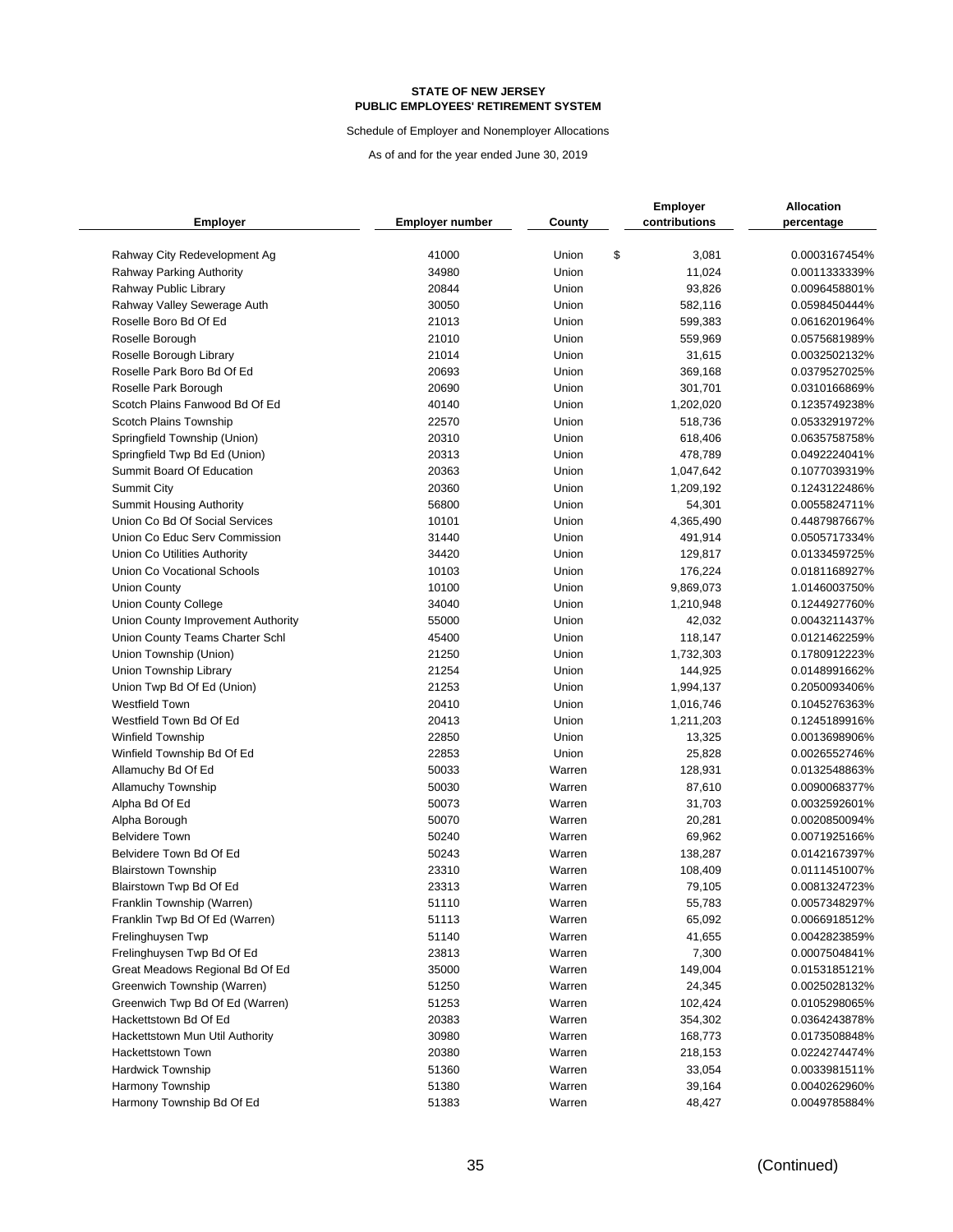Schedule of Employer and Nonemployer Allocations

As of and for the year ended June 30, 2019

|                                        |                        |        | <b>Employer</b>     | Allocation      |
|----------------------------------------|------------------------|--------|---------------------|-----------------|
| <b>Employer</b>                        | <b>Employer number</b> | County | contributions       | percentage      |
| Hope Township                          | 51530                  | Warren | \$<br>33,594        | 0.0034536663%   |
| Hope Twp Bd Of Ed                      | 51533                  | Warren | 40,089              | 0.0041213916%   |
| Independence Twp                       | 21550                  | Warren | 53,997              | 0.0055512181%   |
| Knowlton Township                      | 51670                  | Warren | 62,218              | 0.0063963866%   |
| Knowlton Twp Bd Of Ed                  | 51673                  | Warren | 35,359              | 0.0036351190%   |
| <b>Liberty Township</b>                | 51770                  | Warren | 35,407              | 0.0036400537%   |
| Lopatcong Township                     | 23480                  | Warren | 118,017             | 0.0121328612%   |
| Lopatcong Township Bd Of Ed            | 23483                  | Warren | 121,796             | 0.0125213652%   |
| Mansfield Township (Warren)            | 52000                  | Warren | 88,618              | 0.0091104662%   |
| Mansfield Twp Bd Ed (Warren)           | 52003                  | Warren | 101,533             | 0.0104382063%   |
| North Warren Reg High School           | 57510                  | Warren | 144,460             | 0.0148513614%   |
| Oxford Township                        | 52530                  | Warren | 43,535              | 0.0044756612%   |
| Oxford Twp Bd Of Ed                    | 52533                  | Warren | 64,980              | 0.0066803369%   |
| Phillipsburg Housing Authority         | 30390                  | Warren | 158,571             | 0.0163020576%   |
| Phillipsburg Town                      | 20740                  | Warren | 458,135             | 0.0470990480%   |
| Phillipsburg Town Bd Of Ed             | 20743                  | Warren | 935,643             | 0.0961897575%   |
| Pohatcong Township                     | 52750                  | Warren | 87,632              | 0.0090090994%   |
| Pohatcong Twp Boe                      | 52753                  | Warren | 46,705              | 0.0048015564%   |
| Ridge And Valley Charter School        | 42900                  | Warren | 28,342              | 0.0029137290%   |
| Warren Co Bd Of Chosen Frhidrs         | 10110                  | Warren | 2,724,858           | 0.2801318776%   |
| Warren Co Mosq Exterm Comm             | 10112                  | Warren | 50,023              | 0.0051426668%   |
| Warren Co Municipal Util Auth          | 33010                  | Warren | 40,253              | 0.0041382518%   |
| Warren Co Pollution Control            | 34610                  | Warren | 85,206              | 0.0087596920%   |
| Warren Co Soil Conservatn Dist         | 32380                  | Warren | 21,155              | 0.0021748619%   |
| Warren Co Sp Services Sch Dist         | 34800                  | Warren | 52,156              | 0.0053619521%   |
| Warren Co Vocational School            | 10113                  | Warren | 122,828             | 0.0126274610%   |
| <b>Warren County Community College</b> | 33090                  | Warren | 172,585             | 0.0177427815%   |
| Warren Hills Reg Schools               | 57310                  | Warren | 389,555             | 0.0400486093%   |
| Washington Boro Bd Of Ed               | 20723                  | Warren | 94,136              | 0.0096777500%   |
| Washington Borough                     | 20720                  | Warren | 134,616             | 0.0138393387%   |
| Washington Twp (Warren)                | 53580                  | Warren | 170,695             | 0.0175484781%   |
| Washington Twp Bd Ed (Warren)          | 53583                  | Warren | 87,629              | 0.0090087910%   |
| Washington Twp Fire District #1        | 47100                  | Warren |                     | 0.0000000000%   |
| White Township                         | 53740                  | Warren | 51,813              | 0.0053266897%   |
| White Township Bd Of Ed                | 53743                  | Warren | 32,217              | 0.0033121024%   |
| <b>Total Employer</b>                  |                        |        | 972,705,436         | 100.0000000000% |
| <b>Total Local Group</b>               |                        |        | 979,534,570         |                 |
| Total                                  |                        |        | \$<br>1,869,535,783 |                 |
|                                        |                        |        |                     |                 |

See accompanying notes to schedule of employer and nonemployer allocations and schedule of pension amounts by employer and nonemployer.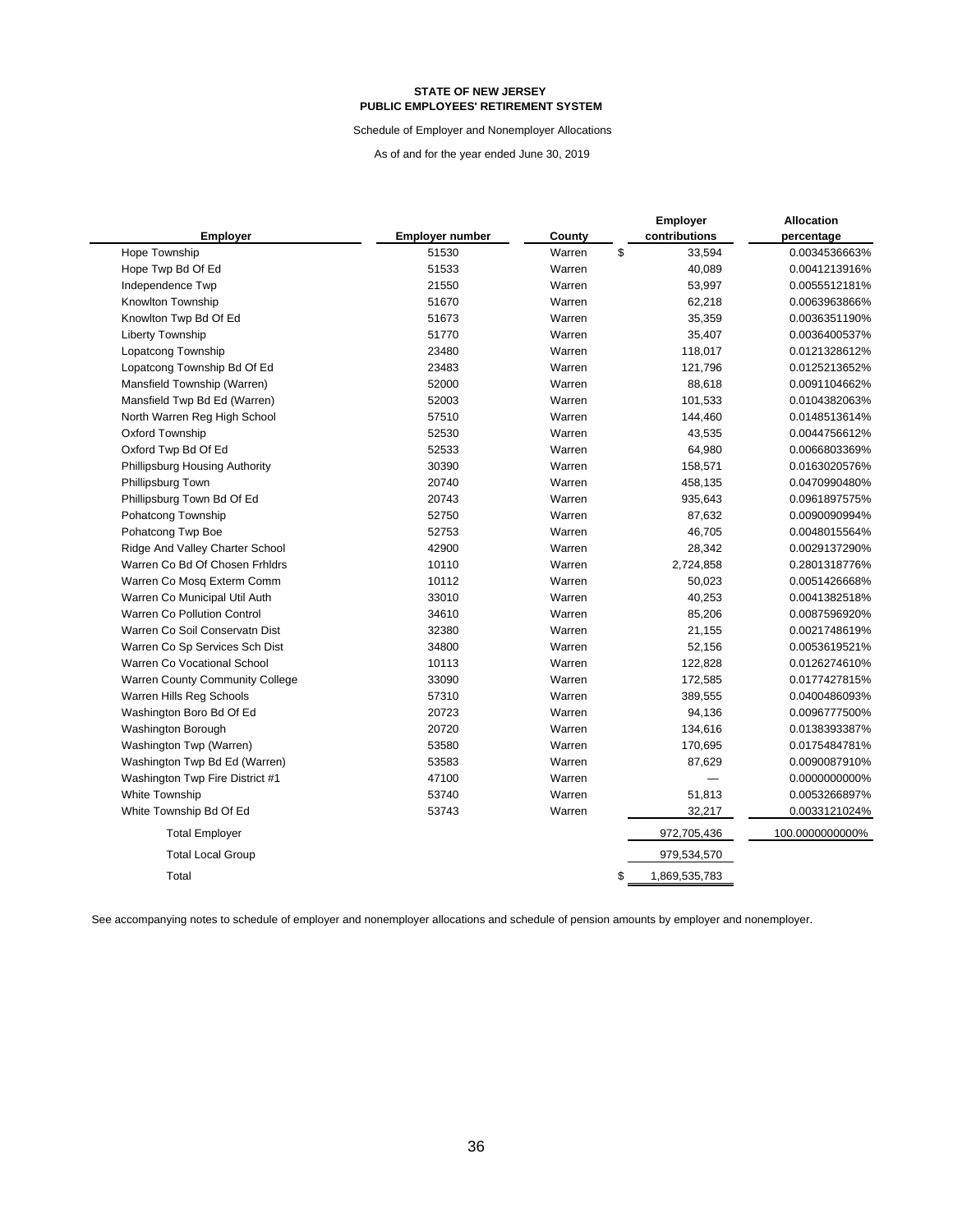|                                                                    |                    |                      |                           |                                                                       |                                  | Deferred outflows of resources                                                                                      |                             |                                               |
|--------------------------------------------------------------------|--------------------|----------------------|---------------------------|-----------------------------------------------------------------------|----------------------------------|---------------------------------------------------------------------------------------------------------------------|-----------------------------|-----------------------------------------------|
| Employer                                                           | Employer<br>number | County               | Net pension<br>liability  | <b>Differences</b><br>between<br>expected<br>and actual<br>experience | <b>Changes of</b><br>assumptions | Net<br>difference<br>between<br>projected<br>and actual<br>investment<br>earnings on<br>pension plan<br>investments | Changes<br>in<br>proportion | Total<br>deferred<br>outflows of<br>resources |
| State Group:                                                       |                    |                      |                           |                                                                       |                                  |                                                                                                                     |                             |                                               |
| State of New Jersey                                                |                    |                      | s<br>19,378,973,896       | 200, 157, 461                                                         | 1,075,993,696                    | 18,755,924                                                                                                          |                             | 1,294,907,081                                 |
| New Jersey State Library                                           | 401                |                      | 28,015,774                | 289,363                                                               | 1,555,541                        | 27,115                                                                                                              | 388,268                     | 2,260,287                                     |
| New Jersey City University                                         | 411                |                      | 131,190,372               | 1,355,011                                                             | 7,284,184                        | 126,972                                                                                                             | 1,501,776                   | 10,267,943                                    |
| Kean University                                                    | 412                |                      | 110,193,351               | 1,138,142                                                             | 6,118,350                        | 106,651                                                                                                             |                             | 7,363,143                                     |
| Montclair State University                                         | 414                |                      | 171,899,391               | 1,775,478                                                             | 9,544,502                        | 166,373                                                                                                             | 5,330,661                   | 16,817,014                                    |
| New Jersey Institute of Technology                                 | 32700 & 55530      |                      | 118,803,578               | 1,227,073                                                             | 6,596,423                        | 114,984                                                                                                             | 7,177,461                   | 15,115,941                                    |
| Ramapo State College                                               | 420                |                      | 88,197,670                | 910,958                                                               | 4,897,067                        | 85,362                                                                                                              | 3,779,889                   | 9,673,276                                     |
| <b>Richard Stockton College</b>                                    | 421                |                      | 164,700,547               | 1,701,124                                                             | 9,144,795                        | 159,405                                                                                                             | 11,363,400                  | 22,368,724                                    |
| Rowan University                                                   | 410                |                      | 271,842,274               | 2,807,747                                                             | 15,093,708                       | 263,102                                                                                                             | 12,037,127                  | 30,201,684                                    |
| Rutgers, The State University of New Jersey                        | 497 & 498          |                      | 1,620,534,629             | 16,737,837                                                            | 89,978,192                       | 1,568,433                                                                                                           | 80,833,657                  | 189,118,119                                   |
| The College of New Jersey<br>Thomas A. Edison State University     | 415<br>430         |                      | 137,503,420<br>38,040,875 | 1,420,216<br>392,909                                                  | 7,634,708<br>2,112,173           | 133,083<br>36,818                                                                                                   | 3,823,220<br>2,430,056      | 13,011,227<br>4,971,956                       |
| University Hospital                                                | 901                |                      | 613,046,603               | 6,331,907                                                             | 34,038,659                       | 593,337                                                                                                             | 143,836,902                 | 184,800,805                                   |
| William Paterson University                                        | 413                |                      | 139,477,960               | 1,440,611                                                             | 7,744,342                        | 134,994                                                                                                             | 912,837                     | 10,232,784                                    |
| <b>Total State Group</b>                                           |                    |                      |                           | 237,685,837                                                           |                                  | 22,272,553                                                                                                          |                             | 1,811,109,984                                 |
|                                                                    |                    |                      | 23,012,420,340            |                                                                       | 1,277,736,340                    |                                                                                                                     | 273,415,254                 |                                               |
| Local Group:                                                       |                    |                      |                           |                                                                       |                                  |                                                                                                                     |                             |                                               |
| Nonemployer (State of New Jersey)                                  |                    |                      | 125,349,163               |                                                                       |                                  |                                                                                                                     |                             |                                               |
|                                                                    |                    |                      |                           |                                                                       |                                  |                                                                                                                     |                             |                                               |
| Bayshore Jointure Commission                                       | 41400              |                      | 1,812,638                 | 32,534                                                                | 180,999                          |                                                                                                                     | 376,264                     | 589,797                                       |
| Bayshore Reg Sewerage Authority                                    | 31500              |                      | 5,355,759                 | 96,129                                                                | 534.792                          |                                                                                                                     | 196,016                     | 826,937                                       |
| Cape Atl Soil Consrvtn Dist                                        | 32420              |                      | 939,486                   | 16,863                                                                | 93,811                           | $\overline{\phantom{0}}$                                                                                            | 118,069                     | 228,743                                       |
| Casino Reinvestment Devel Auth                                     | 34730              |                      | 9,840,608                 | 176,626                                                               | 982,621                          | $\overline{\phantom{0}}$                                                                                            | 1,164,752                   | 2.323.999                                     |
| Compensation Rating & Ins Bur                                      | 39990              |                      | 18,432,562                | 330,840                                                               | 1,840,559                        | $\overline{\phantom{0}}$                                                                                            | 558,610                     | 2,730,009                                     |
| Delaware River Basin Comm                                          | 30730              |                      | 6,818,940                 | 122,391                                                               | 680.896                          | $\overline{\phantom{0}}$                                                                                            | 588,057                     | 1,391,344                                     |
| Delaware River Jt Toll Brg Com<br>Essex Regional Health Commissio  | 34680<br>31200     |                      | 1,892,847<br>1,226,295    | 33,974<br>22,010                                                      | 189,008<br>122,450               | $\qquad \qquad -$                                                                                                   | 377,653<br>86,530           | 600,635<br>230,990                            |
| Joint Meeting Essex & Union Co                                     | 30040              |                      | 24,048,381                | 431,637                                                               | 2,401,319                        | -<br>$\qquad \qquad -$                                                                                              | 1,967,016                   | 4,799,972                                     |
| Lake Hopatcong Commission                                          | 40800              |                      |                           |                                                                       |                                  | $\overline{\phantom{0}}$                                                                                            | -1                          | -1                                            |
| Landis Sewerage Authority                                          | 30180              |                      | 8,339,545                 | 149,684                                                               | 832,734                          | $\overline{\phantom{0}}$                                                                                            | 799,465                     | 1,781,883                                     |
| Manasquan River Reg Sew Auth                                       | 32000              |                      | 2,239,414                 | 40,195                                                                | 223.614                          | $\overline{\phantom{0}}$                                                                                            | 451,996                     | 715,805                                       |
| Merchantvl Pennsken Wtr Comm                                       | 30190              |                      | 5,286,701                 | 94,889                                                                | 527,897                          |                                                                                                                     | 339,652                     | 962,438                                       |
| Monmouth Ocean Ed Serv Comm                                        | 33020              |                      | 9,691,619                 | 173,952                                                               | 967,744                          | $\overline{\phantom{0}}$                                                                                            | 1,565,644                   | 2,707,340                                     |
| Morris-Union Jointure Comm                                         | 34540              |                      | 23,475,746                | 421,359                                                               | 2,344,139                        | $\overline{\phantom{0}}$                                                                                            | 926,192                     | 3,691,690                                     |
| NJ Assoc Of Counties                                               | 31310              |                      | 831,991                   | 14,933                                                                | 83,077                           | $\overline{\phantom{0}}$                                                                                            | 41,804                      | 139,814                                       |
| NJ Building Authority                                              | 39900              |                      | 1,486,725                 | 26,685                                                                | 148,455                          | $\overline{\phantom{0}}$                                                                                            | 767,463                     | 942,603                                       |
| NJ Economic Dev Authority                                          | 32150              |                      | 41,533,862                | 745,478                                                               | 4,147,309                        | $\overline{\phantom{0}}$                                                                                            | 3,135,899                   | 8,028,686                                     |
| NJ Educational Facilities Auth                                     | 55870              |                      | 3,461,597                 | 62,131                                                                | 345,653                          | $\overline{\phantom{0}}$                                                                                            | 608,590                     | 1,016,374                                     |
| NJ Firemens Home                                                   | 79100              |                      | 6,788,245                 | 121,840                                                               | 677,831                          | $\overline{\phantom{0}}$                                                                                            | 371,698                     | 1,171,369                                     |
| NJ Health Care Facilities                                          | 31900              |                      | 3,946,835                 | 70.841                                                                | 394,106                          | $\overline{\phantom{0}}$                                                                                            | 93,056                      | 558,003                                       |
| NJ Housing & Mtg Finance Agency                                    | 31210              |                      | 50,548,944                | 907,287                                                               | 5,047,498                        | $\overline{\phantom{0}}$                                                                                            | 3,172,942                   | 9,127,727                                     |
| NJ Redevelopment Authority                                         | 35250<br>34640     |                      | 2,607,970                 | 46,810<br>259.917                                                     | 260,415                          | -<br>$\overline{\phantom{0}}$                                                                                       | 408,435                     | 715,660                                       |
| NJ School Bd Assoc Ins Group<br>NJ School Boards Association       | 30670              |                      | 14,481,115<br>12,397,525  | 222,519                                                               | 1,445,992<br>1,237,938           | -                                                                                                                   | 1,531,257<br>699,568        | 3,237,166<br>2,160,025                        |
| NJ Schools Development Auth                                        | 42200              |                      | 44,045,377                | 790,557                                                               | 4,398,093                        | -                                                                                                                   | 1,460,448                   | 6,649,098                                     |
| NJ Sports & Exposition Auth                                        | 31720              |                      | 16,086,283                | 288,728                                                               | 1,606,274                        | -                                                                                                                   | 995,556                     | 2,890,558                                     |
| NJ State League Of Mun                                             | 30470              |                      | 3,297,418                 | 59,184                                                                | 329,259                          | $\overline{\phantom{0}}$                                                                                            | 169,631                     | 558,074                                       |
| NJ Transit Corporation                                             | 32900              |                      | 11,073,997                | 198,764                                                               | 1.105.779                        | $\overline{\phantom{0}}$                                                                                            | 1,487,778                   | 2,792,321                                     |
| NJ Turnpike Authority                                              | 30170              |                      | 329,534,205               | 5,914,708                                                             | 32.905.201                       | $\overline{\phantom{0}}$                                                                                            |                             | 38,819,909                                    |
| NJ Water Supply Authority                                          | 34030              |                      | 18,808,879                | 337,595                                                               | 1,878,136                        | $\overline{\phantom{0}}$                                                                                            | 1,200,297                   | 3,416,028                                     |
| North Jersey Water Supply Comm                                     | 30010              |                      | 18,222,722                | 327,074                                                               | 1,819,606                        | -                                                                                                                   | 318,403                     | 2,465,083                                     |
| NPSM Emergency Srv Dispatch Center<br>Passaic Valley Sewerage Comm | 54300              |                      | 2,943,904                 | 52,839                                                                | 293,960                          | $\overline{\phantom{0}}$                                                                                            | 1,367,348                   | 1,714,147                                     |
| Passaic Valley Water Comm                                          | 30300<br>30030     |                      | 116,405,511<br>37,383,392 | 2,089,327<br>670,983                                                  | 11,623,518<br>3,732,869          | -<br>$\overline{\phantom{0}}$                                                                                       | 13,687,230<br>5,048,547     | 27,400,075<br>9,452,399                       |
| Pinelands Commission                                               | 32860              |                      | 7,640,483                 | 137,137                                                               | 762,930                          | $\overline{\phantom{0}}$                                                                                            | 695,488                     | 1,595,555                                     |
| Plainfield Area Reg. Sewer Auth                                    | 35190              |                      | 1,795,262                 | 32.223                                                                | 179.264                          | $\overline{\phantom{0}}$                                                                                            | 133,022                     | 344,509                                       |
| Rockaway Vall Reg Sewer Auth                                       | 31790              |                      | 6,394,960                 | 114,781                                                               | 638,560                          | $\overline{\phantom{0}}$                                                                                            | 406,245                     | 1,159,586                                     |
| S Monmouth Reg Sewerage Auth                                       | 31830              |                      | 4,101,196                 | 73,611                                                                | 409,520                          |                                                                                                                     | 399,245                     | 882,376                                       |
| South Bergen Jointure Comm                                         | 34930              |                      | 4,170,440                 | 74,854                                                                | 416,434                          | $\overline{\phantom{0}}$                                                                                            | 66,918                      | 558,206                                       |
| South Jersey Economic Dev. Dist                                    | 42300              |                      |                           |                                                                       |                                  |                                                                                                                     |                             |                                               |
| South Jersey Port Corporation                                      | 30440              |                      | 13,452,879                | 241,462                                                               | 1,343,319                        |                                                                                                                     | 1,353,217                   | 2,937,998                                     |
| South Jersey Trans Authority                                       | 34920              |                      | 39,877,142                | 715,743                                                               | 3,981,879                        |                                                                                                                     | 1,685,480                   | 6,383,102                                     |
| Stony Brook Reg Sewerage Auth                                      | 32290              |                      | 8,326,986                 | 149,459                                                               | 831,480                          | $\overline{\phantom{0}}$                                                                                            | 313,281                     | 1,294,220                                     |
| Two Rivers Water Reclamation Au<br>Waterfront Comm Of Ny Harbor    | 31340<br>60050     |                      | 7,249,792                 | 130,124                                                               | 723,918                          | $\overline{\phantom{0}}$<br>$\overline{\phantom{0}}$                                                                | 742,039                     | 1,596,081                                     |
| Western Monmouth Utils Auth                                        | 31950              |                      | 879,561<br>10,047,337     | 15,787<br>180,337                                                     | 87,827<br>1,003,263              | $\overline{\phantom{0}}$                                                                                            | 105,735<br>1,167,866        | 209,349<br>2,351,466                          |
| Absecon Bd Of Ed                                                   | 21263              | Atlantic             | 2,225,818                 | 39,951                                                                | 222,256                          | $\overline{\phantom{0}}$                                                                                            | 287,579                     | 549,786                                       |
| Absecon City                                                       | 21260              | Atlantic             | 3,127,404                 | 56,133                                                                | 312,283                          | $\overline{\phantom{0}}$                                                                                            | 132,729                     | 501,145                                       |
| Atlantic Cape Community College                                    | 30850              | Atlantic             | 20,653,119                | 370,696                                                               | 2,062,290                        | $\overline{\phantom{0}}$                                                                                            |                             | 2,432,986                                     |
| <b>Atlantic City</b>                                               | 20780              | Atlantic             | 42,096,495                | 755,577                                                               | 4,203,490                        | $\qquad \qquad -$                                                                                                   | 348,027                     | 5,307,094                                     |
| Atlantic City Bd Of Ed                                             | 20783              | Atlantic             | 33,864,537                | 607,824                                                               | 3,381,498                        | -                                                                                                                   | 1,114,199                   | 5,103,521                                     |
| Atlantic City Community Charter                                    | 54800              | Atlantic             | 251,372                   | 4,512                                                                 | 25,100                           | $\qquad \qquad -$                                                                                                   | 352,779                     | 382,391                                       |
| Atlantic City Conven. & Visitor                                    | 34170              | Atlantic             |                           |                                                                       |                                  | $\overline{\phantom{0}}$                                                                                            |                             |                                               |
| Atlantic City Housing Authority                                    | 30160              | Atlantic             | 7,598,897                 | 136,390                                                               | 758,778                          | $\overline{\phantom{0}}$                                                                                            | 254,919                     | 1,150,087                                     |
| Atlantic City Mun Util Auth                                        | 32890              | Atlantic             | 7,684,107                 | 137,920                                                               | 767,286                          | $\overline{\phantom{0}}$                                                                                            | 73,625                      | 978,831                                       |
| Atlantic Co Improvement Auth                                       | 56240              | Atlantic             | 2,445,550                 | 43,894                                                                | 244,197                          | $\qquad \qquad -$                                                                                                   | 435,317                     | 723,408                                       |
| Atlantic Co Special Services                                       | 34650              | Atlantic             | 13,914,315                | 249.744                                                               | 1,389,395<br>3.383.128           | $\qquad \qquad -$                                                                                                   | 37,240                      | 1,676,379                                     |
| Atlantic Co Util Authority                                         | 32120              | Atlantic             | 33,880,857                | 608,117                                                               |                                  | $\qquad \qquad -$<br>$\overline{\phantom{0}}$                                                                       | 1,454,562                   | 5,445,807                                     |
| Atlantic Co Vocational Schools<br><b>Atlantic County</b>           | 10033<br>10030     | Atlantic<br>Atlantic | 8,699,579<br>117,487,558  | 156,146<br>2,108,748                                                  | 868,685<br>11,731,564            | $\overline{\phantom{0}}$                                                                                            | 2,661,312<br>138,518        | 3,686,143<br>13,978,830                       |
| Atlantic County Welfare Bd                                         | 10031              | Atlantic             | 21,218,530                | 380,845                                                               | 2,118,748                        | $\overline{\phantom{0}}$                                                                                            | 537,387                     | 3,036,980                                     |
| <b>Brigantine City</b>                                             | 20340              | Atlantic             | 10,051,727                | 180,415                                                               | 1,003,702                        | -                                                                                                                   | 128,700                     | 1,312,817                                     |
| Brigantine City Bd Of Ed                                           | 20343              | Atlantic             | 3,981,309                 | 71,459                                                                | 397,548                          |                                                                                                                     | 107,781                     | 576,788                                       |
| Buena Boro Housing Auth                                            | 33040              | Atlantic             | 194,521                   | 3,491                                                                 | 19,424                           | -                                                                                                                   | 6,961                       | 29,876                                        |
| Buena Boro Mun Util Auth                                           | 31450              | Atlantic             | 1,530,775                 | 27,475                                                                | 152,854                          | $\overline{\phantom{0}}$                                                                                            | 108,786                     | 289,115                                       |
| Buena Borough                                                      | 50420              | Atlantic             | 1,462,570                 | 26,251                                                                | 146,043                          |                                                                                                                     | 205,286                     | 377,580                                       |
| Buena Regional School Dist                                         | 57480              | Atlantic             | 7,147,427                 | 128,287                                                               | 713,697                          |                                                                                                                     | 311,211                     | 1,153,195                                     |
|                                                                    |                    |                      |                           |                                                                       |                                  |                                                                                                                     |                             |                                               |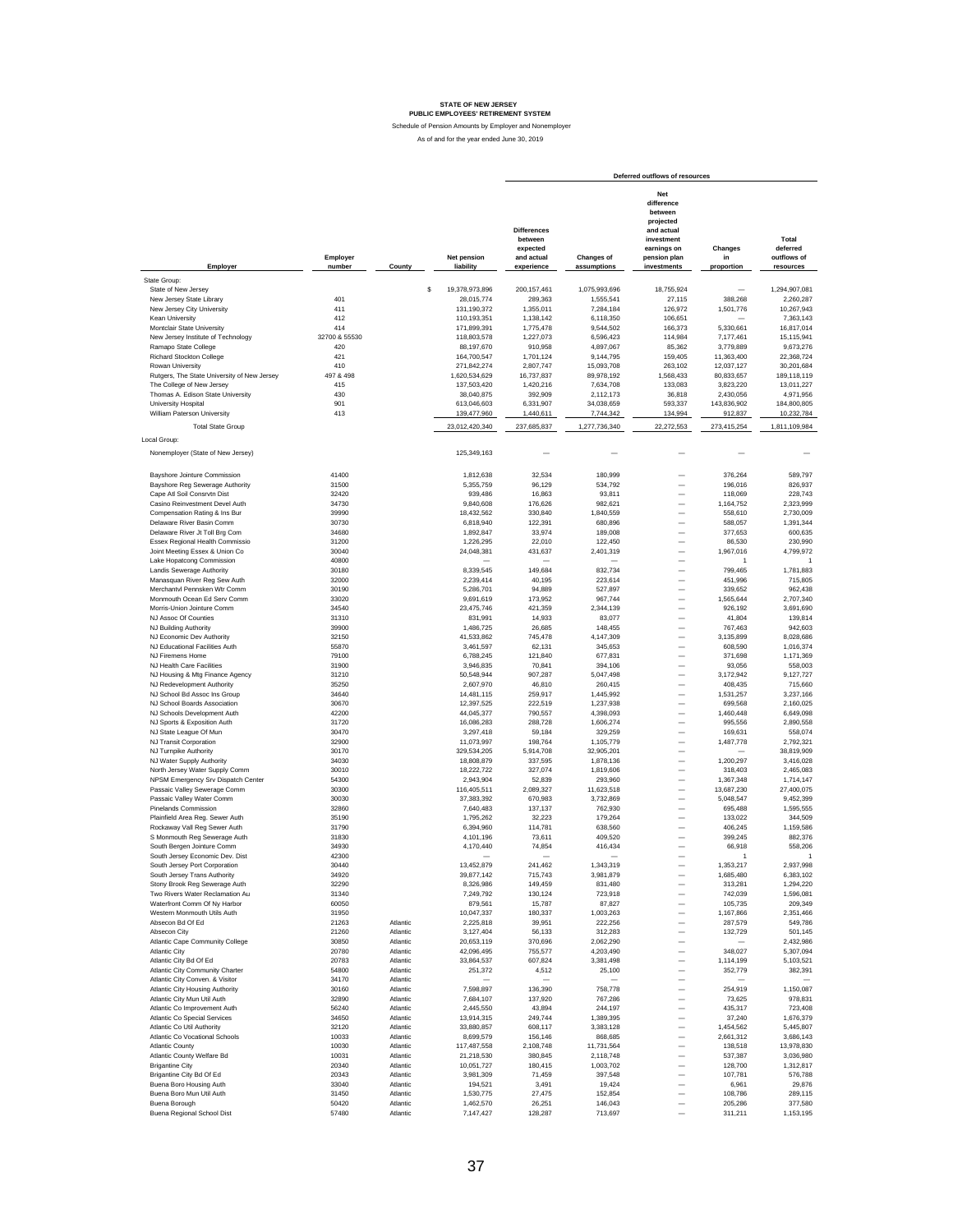|                         |                           | Deferred inflows of resources                        |                         |                           |                           |                                                      | <b>Pension expense</b>     |                            |
|-------------------------|---------------------------|------------------------------------------------------|-------------------------|---------------------------|---------------------------|------------------------------------------------------|----------------------------|----------------------------|
|                         |                           | <b>Net</b><br>difference<br>between                  |                         |                           |                           | Pension                                              |                            |                            |
| <b>Differences</b>      |                           | projected<br>and actual                              |                         |                           | Proportionate             | expense<br>related                                   | Net<br>amortization        |                            |
| between                 |                           | investment                                           |                         | Total                     | share of                  | to specific                                          | of deferred                |                            |
| expected<br>and actual  | <b>Changes of</b>         | earnings on<br>pension plan                          | Changes<br>in           | deferred<br>inflows of    | allocable plan<br>pension | liabilities of<br>individual                         | amounts<br>from changes in | Total<br>pension           |
| experience              | assumptions               | investments                                          | proportion              | resources                 | expense                   | employers                                            | proportion                 | expense                    |
| 138,756,793             | 3,886,465,955             |                                                      | 224,443,103             | 4,249,665,851             | 1,067,425,140             | 183,139                                              | (75, 594, 076)             | 992,014,203                |
| 200,598                 | 5,618,582                 |                                                      | 1,044,759               | 6,863,939                 | 1,543,154                 |                                                      | (461, 833)                 | 1,081,321                  |
| 939,346                 | 26,310,315                | -                                                    | 3,598,973               | 30,848,634                | 7,226,177                 |                                                      | (238, 521)                 | 6,987,656                  |
| 789,003<br>1,230,829    | 22,099,349<br>34,474,536  | $\overline{\phantom{0}}$<br>$\overline{\phantom{0}}$ | 16,673,682<br>1,676,803 | 39.562.034<br>37,382,168  | 6.069.628<br>9,468,496    | 4,727<br>7,016                                       | (6,879,976)<br>113,389     | (805, 621)<br>9,588,901    |
| 850,654                 | 23,826,136                | Ē,                                                   | 2,068,406               | 26,745,196                | 6,543,893                 |                                                      | 2,627,962                  | 9,171,855                  |
| 631,511                 | 17,688,101                | Ē,                                                   | 1,305,531               | 19,625,143                | 4,858,070                 | $\overline{\phantom{0}}$                             | 189,193                    | 5,047,263                  |
| 1,179,284               | 33,030,803                | Ē,                                                   | 5,296,260               | 39,506,347                | 9,071,972                 | 2,732                                                | 3,432,510                  | 12,507,214                 |
| 1,946,438<br>11,603,307 | 54,518,147<br>324,999,285 | -<br>$\overline{\phantom{0}}$                        | 3,199,438<br>7,946,110  | 59,664,023<br>344,548,702 | 14,973,511<br>89,261,661  | 3,171<br>37,092                                      | 1,071,277<br>27,665,232    | 16,047,959<br>116,963,985  |
| 984,548                 | 27,576,401                | -                                                    | 845,816                 | 29,406,765                | 7,573,910                 |                                                      | 1,679,334                  | 9,253,244                  |
| 272,379                 | 7,629,123                 |                                                      | 1,317,549               | 9,219,051                 | 2,095,353                 |                                                      | 1,190,533                  | 3,285,886                  |
| 4,389,519<br>998,686    | 122,946,899<br>27,972,397 |                                                      | 3,998,824               | 127,336,418<br>32,969,907 | 33,767,596<br>7,682,671   |                                                      | 46, 141, 195<br>(936, 219) | 79,908,791<br>6,746,452    |
| 164,772,895             | 4,615,156,029             |                                                      | 273,415,254             | 5,053,344,178             | 1,267,561,232             | 237,877                                              |                            | 1,267,799,109              |
|                         |                           |                                                      |                         |                           | 132,178,297               |                                                      |                            | 132, 178, 297              |
|                         |                           |                                                      |                         |                           |                           |                                                      |                            |                            |
| 8.007<br>23,659         | 629.161<br>1,858,967      | 28,613<br>84,543                                     | 317,618<br>297,971      | 983.399<br>2,265,140      | 84,037<br>248,303         | 7.582                                                | 70.297<br>62,218           | 154,334<br>318,103         |
| 4,150                   | 326,093                   | 14,830                                               | 19,364                  | 364,437                   | 43,556                    |                                                      | (2,694)                    | 40,862                     |
| 43,471                  | 3,415,644                 | 155,338                                              | 2,704,053               | 6,318,506                 | 456,229                   |                                                      | 77,508                     | 533,737                    |
| 81,427                  | 6,397,884                 | 290,965                                              | 28,336                  | 6,798,612                 | 854,568                   |                                                      | 204,572                    | 1,059,140                  |
| 30,123                  | 2,366,832                 | 107,640<br>29,879                                    | 1,236,307               | 3,740,902                 | 316,139                   |                                                      | (284, 390)                 | 31,749<br>229,995          |
| 8,362<br>5,417          | 657,001<br>425,643        | 19,358                                               | 59,085<br>403,185       | 754,327<br>853,603        | 87,756<br>56,853          |                                                      | 142,239<br>(139, 463)      | (82, 610)                  |
| 106,235                 | 8,347,117                 | 379,613                                              | 211,957                 | 9,044,922                 | 1,114,928                 |                                                      | 765,577                    | 1,880,505                  |
|                         |                           |                                                      | 10,252                  | 10.252                    |                           |                                                      | (23, 297)                  | (23, 297)                  |
| 36.840<br>9.893         | 2.894.630<br>777,294      | 131,643<br>35,350                                    | 451,190<br>353,699      | 3,514,303<br>1,176,236    | 386,637<br>103.823        | 2,197                                                | 86,684<br>(46, 922)        | 475,518<br>56,901          |
| 23,354                  | 1,834,997                 | 83,453                                               | 7,328                   | 1,949,132                 | 245,101                   | $\overline{\phantom{0}}$                             | 165,519                    | 410,620                    |
| 42,813                  | 3,363,930                 | 152,986                                              | 2,397                   | 3,562,126                 | 449,321                   | $\overline{\phantom{a}}$                             | 722,397                    | 1,171,718                  |
| 103,705                 | 8,148,357                 | 370,574                                              | 1,538,553               | 10,161,189                | 1,088,379                 | 70                                                   | (523, 270)                 | 565,179                    |
| 3,675                   | 288,781                   | 13,133                                               |                         | 305,589                   | 38,573                    |                                                      | 40,670                     | 79,243                     |
| 6,568<br>183,478        | 516,038<br>14,416,272     | 23,469<br>655,628                                    | 53,917<br>1,052,381     | 599,992<br>16,307,759     | 68,927<br>1,925,587       | 50,656                                               | 147,509<br>2,701,545       | 216,436<br>4,677,788       |
| 15,292                  | 1,201,509                 | 54,643                                               | 181,167                 | 1,452,611                 | 160,486                   |                                                      | 143,597                    | 304,083                    |
| 29,987                  | 2,356,178                 | 107,155                                              | 186,940                 | 2.680.260                 | 314,716                   | $\overline{\phantom{0}}$                             | 25,621                     | 340.337                    |
| 17,435<br>223,303       | 1,369,934<br>17,545,378   | 62,302<br>797,935                                    | 222,678<br>2,826,278    | 1,672,349<br>21,392,894   | 182,983<br>2,343,543      | 92,516                                               | (14, 746)                  | 168,237                    |
| 11,521                  | 905,218                   | 41,168                                               | 230,325                 | 1,188,232                 | 120,910                   |                                                      | 1,081,610<br>129.713       | 3,517,669<br>250.623       |
| 63,971                  | 5,026,349                 | 228,590                                              | 176,714                 | 5,495,624                 | 671,371                   |                                                      | 678,906                    | 1,350,277                  |
| 54,767                  | 4,303,142                 | 195,700                                              | 983,629                 | 5,537,238                 | 574,772                   |                                                      | 83,930                     | 658,702                    |
| 194,573<br>71,062       | 15,288,011<br>5,583,498   | 695,273<br>253,928                                   | 3,245,240<br>6,924,174  | 19,423,097<br>12,832,662  | 2,042,025<br>745,790      | $\overline{\phantom{a}}$<br>$\overline{\phantom{0}}$ | (573, 222)<br>(3,649,491)  | 1,468,803<br>(2,903,701)   |
| 14,567                  | 1,144,523                 | 52,051                                               | 93,432                  | 1,304,573                 | 152,874                   | $\overline{\phantom{a}}$                             | 44,174                     | 197,048                    |
| 48,920                  | 3,843,749                 | 174,807                                              |                         | 4,067,476                 | 513,411                   | -                                                    | 499,066                    | 1,012,477                  |
| 1,455,737               | 114,380,279               | 5,201,826                                            | 13,388,257              | 134,426,099               | 15,277,817                |                                                      | (5,734,379)                | 9,543,438                  |
| 83,089<br>80,500        | 6,528,502<br>6,325,049    | 296,905<br>287,653                                   | 267,418<br>787,804      | 7,175,914<br>7,481,006    | 872,015<br>844,839        | 21,815<br>43,678                                     | 183,106<br>(680, 296)      | 1,076,936<br>208,221       |
| 13,005                  | 1,021,820                 | 46,471                                               |                         | 1,081,296                 | 136,485                   |                                                      | 618,708                    | 755,193                    |
| 514,228                 | 40,403,984                | 1,837,506                                            | 187,669                 | 42,943,387                | 5,396,775                 | 109,838                                              | 4,223,254                  | 9,729,867                  |
| 165,143                 | 12,975,657                | 590.111                                              | 715,148                 | 14,446,059                | 1,733,163                 |                                                      | 1,812,074                  | 3,545,237                  |
| 33,752<br>7,931         | 2.651.988<br>623.130      | 120,608<br>28,339                                    | 110,712<br>7,702        | 2.917.060<br>667.102      | 354,227<br>83,232         |                                                      | 124.679<br>43,183          | 478,906<br>126,415         |
| 28.250                  | 2,219,671                 | 100,947                                              | 95,438                  | 2,444,306                 | 296.482                   |                                                      | 276,670                    | 573,152                    |
| 18.117                  | 1,423,512                 | 64,739                                               | 317,022                 | 1,823,390                 | 190,139                   |                                                      | 44.007                     | 234.146                    |
| 18,423                  | 1,447,546                 | 65,832                                               | 752.027                 | 2,283,828                 | 193,349                   |                                                      | (408, 288)                 | (214, 939)                 |
| 59.429                  | 4,669,452                 | 212.359                                              | 17,795<br>1,528,189     | 17,795<br>6,469,429       | 623,700                   |                                                      | (40, 442)<br>361,890       | (40, 442)<br>985,590       |
| 176,160                 | 13,841,230                | 629,476                                              | 1,506,369               | 16, 153, 235              | 1,848,778                 | (101, 629)                                           | (493, 395)                 | 1,253,754                  |
| 36,785                  | 2,890,270                 | 131,445                                              | 344,989                 | 3,403,489                 | 386,055                   | 6,316                                                | 41,103                     | 433.474                    |
| 32,026                  | 2,516,380                 | 114,441                                              | 172,747                 | 2,835,594                 | 336,114                   |                                                      | 85,313                     | 421,427                    |
| 3,886<br>44,385         | 305,293<br>3,487,399      | 13,884<br>158,601                                    | 132,290                 | 455,353<br>3,690,385      | 40,778<br>465,813         | 665                                                  | 41,483<br>413,873          | 82.261<br>880,351          |
| 9,833                   | 772,574                   | 35,135                                               | 412.343                 | 1,229,885                 | 103.193                   | 2,109                                                | (52, 905)                  | 52,397                     |
| 13,815                  | 1,085,512                 | 49.367                                               | 347,594                 | 1,496,288                 | 144,992                   | -                                                    | (166, 690)                 | (21, 698)                  |
| 91,236                  | 7,168,632                 | 326,018                                              | 5,459,142               | 13,045,028                | 957,517                   | -                                                    | (1,948,925)                | (991, 408)                 |
| 185,964<br>149,599      | 14,611,560<br>11,754,274  | 664,510<br>534,565                                   | 24,710,540<br>3,946,407 | 40,172,574<br>16,384,845  | 1,951,672<br>1,570,023    | 12,522                                               | (8,511,947)<br>(402, 613)  | (6, 560, 275)<br>1,179,932 |
| 1,110                   | 87,250                    | 3,968                                                | 242,837                 | 335,165                   | 11,654                    |                                                      | 51,102                     | 62,756                     |
|                         |                           |                                                      | 565,906                 | 565,906                   |                           | $\overline{\phantom{0}}$                             | (1, 286, 150)              | (1,286,150)                |
| 33,569                  | 2,637,553                 | 119,952                                              | 652,077                 | 3,443,151                 | 352,299                   | 3,221                                                | (170, 104)                 | 185,416                    |
| 33,945<br>10,803        | 2,667,129<br>848,843      | 121,297<br>38,604                                    | 2,034,176<br>79,339     | 4,856,547<br>977,589      | 356,249<br>113,380        | 23,577                                               | (554, 028)<br>118,125      | (174, 202)<br>231,505      |
| 61,467                  | 4,829,615                 | 219,643                                              | 5,048,438               | 10,159,163                | 645,093                   |                                                      | (1,775,285)                | (1, 130, 192)              |
| 149,671                 | 11,759,938                | 534,823                                              | 351,316                 | 12,795,748                | 1,570,779                 | 172                                                  | 398,732                    | 1,969,683                  |
| 38,431                  | 3.019.596                 | 137,326                                              | 353,121                 | 3.548.474                 | 403,329                   |                                                      | 763,768                    | 1,167,097                  |
| 519,008<br>93,734       | 40,779,560<br>7,364,885   | 1,854,587<br>334,943                                 | 8,564,340<br>1,203,376  | 51,717,495<br>8,996,938   | 5,446,941<br>983,730      | 25,307                                               | (2,883,453)<br>49,020      | 2,588,795<br>1,032,750     |
| 44,404                  | 3,488,923                 | 158,670                                              | 566,812                 | 4,258,809                 | 466,017                   | 813                                                  | (245, 261)                 | 221,569                    |
| 17,588                  | 1,381,900                 | 62,847                                               | 95,084                  | 1,557,419                 | 184,581                   |                                                      | (10, 391)                  | 174,190                    |
| 859                     | 67,518                    | 3,071                                                | 1,011                   | 72,459                    | 9,018                     |                                                      | 392                        | 9,410                      |
| 6,762                   | 531,327                   | 24,164                                               | 24,547                  | 586,800                   | 70,970                    |                                                      | 37,178                     | 108,148                    |
| 6,461<br>31,574         | 507,653<br>2,480,849      | 23,087<br>112,825                                    | 107,168<br>1,203,936    | 644,369<br>3,829,184      | 67,807<br>331,368         |                                                      | 16,459<br>(334, 632)       | 84,266<br>(3, 264)         |
|                         |                           |                                                      |                         |                           |                           |                                                      |                            |                            |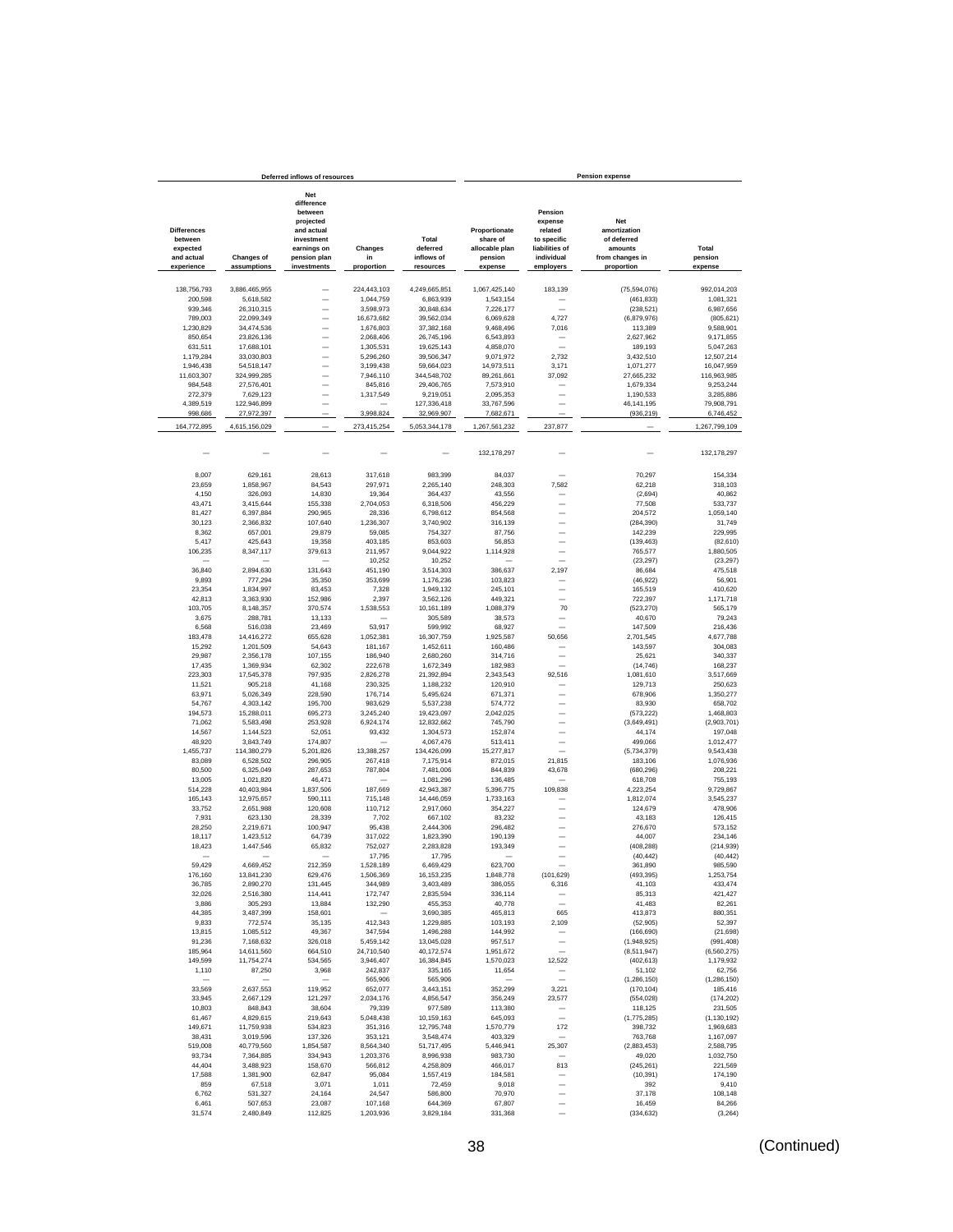Schedule of Pension Amounts by Employer and Nonemployer

|                                                               |                    |                      |                                 |                                                                       |                           | Deferred outflows of resources                                                                                      |                             |                                               |
|---------------------------------------------------------------|--------------------|----------------------|---------------------------------|-----------------------------------------------------------------------|---------------------------|---------------------------------------------------------------------------------------------------------------------|-----------------------------|-----------------------------------------------|
| Employer                                                      | Employer<br>number | County               | <b>Net pension</b><br>liability | <b>Differences</b><br>between<br>expected<br>and actual<br>experience | Changes of<br>assumptions | Net<br>difference<br>between<br>projected<br>and actual<br>investment<br>earnings on<br>pension plan<br>investments | Changes<br>in<br>proportion | Total<br>deferred<br>outflows of<br>resources |
| Buena Vista Township                                          | 23300              | Atlantic             | \$<br>2,125,417                 | 38,148                                                                | 212,231                   |                                                                                                                     | 137,961                     | 388,340                                       |
| Corbin City                                                   | 50640              | Atlantic             | 199,764                         | 3,585                                                                 | 19,947                    | $\overline{\phantom{0}}$                                                                                            | 45,255                      | 68,787                                        |
| Egg Harbor City                                               | 20180              | Atlantic             | 2,101,817                       | 37,725                                                                | 209,874                   | $\overline{\phantom{0}}$                                                                                            | 70,608                      | 318,207                                       |
| Egg Harbor City Bd Of Ed                                      | 20183              | Atlantic             | 2,401,982                       | 43,112                                                                | 239,847                   | $\overline{\phantom{0}}$                                                                                            | 223,885                     | 506,844                                       |
| Egg Harbor Township                                           | 23570              | Atlantic             | 16,720,214                      | 300,106                                                               | 1,669,575                 | $\overline{\phantom{0}}$                                                                                            | 272,601                     | 2,242,282                                     |
| Egg Harbor Twp Bd Of Ed                                       | 23573              | Atlantic             | 38,420,796                      | 689,603                                                               | 3,836,458                 | $\overline{\phantom{0}}$                                                                                            | 3,307,927                   | 7,833,988                                     |
| Egg Harbor Twp Mun Util Auth<br>Estell Manor Bd Of Ed         | 31460<br>50953     | Atlantic<br>Atlantic | 935,226<br>714,437              | 16,786<br>12,823                                                      | 93,386<br>71,339          | $\overline{\phantom{0}}$<br>$\overline{\phantom{0}}$                                                                | 82,403<br>266,345           | 192,575<br>350,507                            |
| <b>Estell Manor City</b>                                      | 50950              | Atlantic             | 176,016                         | 3,159                                                                 | 17,576                    | $\overline{\phantom{0}}$                                                                                            | 33,482                      | 54,217                                        |
| Folsom Borough                                                | 51040              | Atlantic             | 742,983                         | 13,336                                                                | 74,190                    | $\overline{\phantom{0}}$                                                                                            | 56,866                      | 144,392                                       |
| Folsom Borough Bd Of Ed                                       | 51043              | Atlantic             | 1,374,284                       | 24,667                                                                | 137,227                   | $\overline{\phantom{0}}$                                                                                            | 251,292                     | 413,186                                       |
| Galloway Community Charter Sch<br>Galloway Township           | 38800<br>22970     | Atlantic<br>Atlantic | 9,866,245                       | 177,086                                                               | 985,181                   | $\overline{\phantom{0}}$<br>$\overline{\phantom{0}}$                                                                | 10,379<br>682,925           | 10,379<br>1,845,192                           |
| Galloway Township Bd Of Ed                                    | 22973              | Atlantic             | 18,417,484                      | 330,570                                                               | 1,839,053                 | $\overline{\phantom{0}}$                                                                                            | 1,759,750                   | 3,929,373                                     |
| Greater Egg Harbor Regional                                   | 40190              | Atlantic             | 13,716,255                      | 246,189                                                               | 1,369,618                 | $\overline{\phantom{0}}$                                                                                            | 75,436                      | 1,691,243                                     |
| Hamilton Township (Atlantic)                                  | 23210              | Atlantic             | 9,364,650                       | 168,083                                                               | 935,095                   | $\equiv$                                                                                                            | 265.785                     | 1,368,963                                     |
| Hamilton Twp Bd Ed (Atlantic)                                 | 23213              | Atlantic             | 11,288,692                      | 202,617                                                               | 1,127,217                 | $\equiv$                                                                                                            | 538,398                     | 1,868,232                                     |
| Hamilton Twp Mun Util Authority                               | 31220              | Atlantic             | 2,078,792                       | 37,312                                                                | 207,575                   | $\equiv$                                                                                                            | 590,670                     | 835,557                                       |
| Hammonton Town<br>Hammonton Town Bd Of Ed                     | 22750<br>22753     | Atlantic<br>Atlantic | 5,220,941<br>10,381,141         | 93,709<br>186,328                                                     | 521,330<br>1,036,595      | $\overline{\phantom{0}}$<br>-                                                                                       | 144,633<br>40,581           | 759,672<br>1,263,504                          |
| International Academy of Atlantic City                        | 55300              | Atlantic             | 1,693,843                       | 30,402                                                                | 169,136                   | $\overline{\phantom{0}}$                                                                                            | 1,411,926                   | 1,611,464                                     |
| Linwood Bd Of Ed                                              | 51803              | Atlantic             | 3,093,708                       | 55,528                                                                | 308,918                   | -                                                                                                                   | 98,274                      | 462,720                                       |
| Linwood City                                                  | 51800              | Atlantic             | 2,799,657                       | 50,250                                                                | 279,556                   | $\overline{\phantom{0}}$                                                                                            | 64,235                      | 394.041                                       |
| Longport Borough                                              | 22980              | Atlantic             | 2,835,612                       | 50,896                                                                | 283,146                   | $\overline{\phantom{0}}$                                                                                            | 266,200                     | 600,242                                       |
| Mainland Regional H S<br>Margate City                         | 57220<br>23620     | Atlantic<br>Atlantic | 6,743,287<br>14,730,245         | 121,033<br>264,389                                                    | 673,342<br>1,470,869      | $\overline{\phantom{0}}$<br>$\overline{\phantom{0}}$                                                                | 111,623<br>377,191          | 905,998<br>2,112,449                          |
| Margate City Bd Of Ed                                         | 23623              | Atlantic             | 2,780,429                       | 49,905                                                                | 277,636                   | $\overline{\phantom{0}}$                                                                                            | 326,239                     | 653,780                                       |
| Mullica Township                                              | 52330              | Atlantic             | 1,460,717                       | 26,218                                                                | 145,858                   | $\overline{\phantom{0}}$                                                                                            | 38,004                      | 210,080                                       |
| Mullica Twp Bd Of Ed                                          | 52333              | Atlantic             | 2,299,673                       | 41,276                                                                | 229,631                   | $\overline{\phantom{0}}$                                                                                            | 241,612                     | 512,519                                       |
| Northfield Bd Of Ed                                           | 20073              | Atlantic             | 2,827,332                       | 50,747                                                                | 282,319                   | $\overline{\phantom{0}}$                                                                                            | 144,859                     | 477,925                                       |
| Northfield City                                               | 20070              | Atlantic             | 3,140,667                       | 56,371                                                                | 313,607                   | $\overline{\phantom{0}}$<br>$\overline{\phantom{0}}$                                                                | 29,780                      | 399,758                                       |
| Oceanside Charter School<br>Pleasantech Academy Charter Sch   | 36600<br>35570     | Atlantic<br>Atlantic | $\overline{\phantom{0}}$        | $\overline{\phantom{a}}$                                              | $\overline{\phantom{0}}$  | $\overline{\phantom{0}}$                                                                                            | $\overline{\phantom{0}}$    |                                               |
| Pleasantville Bd Of Ed                                        | 23073              | Atlantic             | 21,022,953                      | 377,334                                                               | 2,099,219                 | -                                                                                                                   | 674,416                     | 3,150,969                                     |
| Pleasantville City                                            | 23070              | Atlantic             | 9,204,398                       | 165,207                                                               | 919,093                   | $\overline{\phantom{0}}$                                                                                            | 552,630                     | 1,636,930                                     |
| Pleasantville Housing Auth                                    | 55970              | Atlantic             | 1,399,551                       | 25,120                                                                | 139,750                   | $\overline{\phantom{0}}$                                                                                            | 484,780                     | 649,650                                       |
| Port Republic City                                            | 52760              | Atlantic             | 521,657                         | 9,363                                                                 | 52,089                    | $\overline{\phantom{0}}$                                                                                            | 65,702                      | 127,154                                       |
| Port Republic City Bd Of Ed<br>Somers Point City              | 52763<br>22370     | Atlantic<br>Atlantic | 189,779<br>6,926,213            | 3,406<br>124,316                                                      | 18,950<br>691,608         | $\overline{\phantom{0}}$<br>$\overline{\phantom{0}}$                                                                | 20,391<br>112,161           | 42,747<br>928,085                             |
| Somers Point City Bd Of Ed                                    | 22373              | Atlantic             | 3,693,370                       | 66,291                                                                | 368,797                   | $\qquad \qquad -$                                                                                                   | 105,745                     | 540,833                                       |
| Stockton Affiliated Svcs Inc                                  | 49500              | Atlantic             | 291,606                         | 5,234                                                                 | 29,118                    | $\overline{\phantom{0}}$                                                                                            | 26,007                      | 60,359                                        |
| Ventnor City                                                  | 20370              | Atlantic             | 10,864,379                      | 195,001                                                               | 1,084,848                 | $\qquad \qquad -$                                                                                                   | 766.242                     | 2,046,091                                     |
| Ventnor City Bd Of Ed                                         | 20373              | Atlantic             | 3,202,778                       | 57,486                                                                | 319,809                   | $\overline{\phantom{0}}$                                                                                            | 588.781                     | 966,076                                       |
| Weymouth Township                                             | 23550              | Atlantic             | 631,560                         | 11,336                                                                | 63,064                    | $\overline{\phantom{0}}$                                                                                            | 129,749                     | 204,149                                       |
| Weymouth Township Bd Of Ed<br>Weymouth Twp Mun Util Authority | 23553<br>31710     | Atlantic<br>Atlantic | 520,490<br>16,598               | 9,342<br>298                                                          | 51,973<br>1,657           | $\overline{\phantom{0}}$<br>$\qquad \qquad -$                                                                       | 121,262<br>24               | 182,577<br>1,979                              |
| Allendale Boro Bd Of Ed                                       | 22283              | Bergen               | 3,891,930                       | 69,855                                                                | 388,623                   | $\overline{\phantom{0}}$                                                                                            | 245,715                     | 704,193                                       |
| Allendale Borough                                             | 22280              | Bergen               | 4,076,671                       | 73,171                                                                | 407,071                   | $\overline{\phantom{0}}$                                                                                            | 371,759                     | 852,001                                       |
| Alpine Bd Of Ed                                               | 23443              | Bergen               | 1,121,263                       | 20,125                                                                | 111,962                   | $\overline{\phantom{0}}$                                                                                            | 319,339                     | 451,426                                       |
| Alpine Borough                                                | 23440<br>47200     | Bergen               | 1,383,972<br>3,849,436          | 24,840<br>69,092                                                      | 138,195<br>384,380        | $\overline{\phantom{0}}$<br>$\overline{\phantom{0}}$                                                                | 85,485<br>754,475           | 248,520<br>1,207,947                          |
| Bergen Arts & Science Chrtr Sch<br>Bergen Co Bd Of Soc Serv   | 10011              | Bergen<br>Bergen     | 37,587,824                      | 674,652                                                               | 3,753,282                 | $\overline{\phantom{0}}$                                                                                            | 626,392                     | 5,054,326                                     |
| Bergen Co Bd Of Special Servs                                 | 40480              | Bergen               | 51,593,332                      | 926,033                                                               | 5,151,784                 | $\overline{\phantom{0}}$                                                                                            | 6.040.761                   | 12,118,578                                    |
| Bergen Co Housing Authority                                   | 31360              | Bergen               | 10,283,778                      | 184,580                                                               | 1,026,873                 | $\overline{\phantom{0}}$                                                                                            | 832,137                     | 2,043,590                                     |
| Bergen Co Utilties Authority                                  | 30240              | Bergen               | 35,827,868                      | 643,063                                                               | 3,577,544                 | $\overline{\phantom{0}}$                                                                                            | 1,683,052                   | 5,903,659                                     |
| Bergen Co Vocational School                                   | 10013              | Bergen               | 37,360,811                      | 670,578                                                               | 3,730,614                 | $\overline{\phantom{0}}$                                                                                            | 1,004,008                   | 5,405,200                                     |
| Bergen Community College<br>Bergen County                     | 31060<br>10010     | Bergen<br>Bergen     | 48,666,341<br>223,291,584       | 873,497<br>4,007,792                                                  | 4,859,513<br>22,296,485   | $\overline{\phantom{0}}$<br>$\overline{\phantom{0}}$                                                                | 562,981<br>8,393,646        | 6,295,991<br>34,697,923                       |
| Bergen County Improvement Auth                                | 35500              | Bergen               | 491,555                         | 8,823                                                                 | 49,084                    |                                                                                                                     | 68,084                      | 125,991                                       |
| Bergen County Soil Conser Dist                                | 32460              | Bergen               | 943,821                         | 16,940                                                                | 94,244                    | -                                                                                                                   | 53,090                      | 164,274                                       |
| Bergenfield Bd Of Ed                                          | 20623              | Bergen               | 13,967,071                      | 250,691                                                               | 1,394,663                 |                                                                                                                     | 490,592                     | 2,135,946                                     |
| <b>Bergenfield Borough</b>                                    | 20620              | Bergen               | 14.680.693                      | 263.499                                                               | 1.465.921                 |                                                                                                                     | 643.835                     | 2.373.255                                     |
| Bogota Boro Bd Of Ed<br>Bogota Borough                        | 21473<br>21470     | Bergen<br>Bergen     | 2,497,788<br>2,520,610          | 44,832<br>45,242                                                      | 249,413<br>251,692        | -<br>$\overline{\phantom{0}}$                                                                                       | 1,145,351<br>1,030,343      | 1,439,596<br>1,327,277                        |
| Carlstadt Borough                                             | 50500              | Bergen               | 9,734,502                       | 174,722                                                               | 972,026                   | $\overline{\phantom{0}}$                                                                                            | 1,250,532                   | 2,397,280                                     |
| Carlstadt Borough Bd Of Ed                                    | 50503              | Bergen               | 2,187,862                       | 39,269                                                                | 218,466                   |                                                                                                                     | 196                         | 257,931                                       |
| Carlstadt E.Rutherford Bd Of Ed                               | 57500              | Bergen               | 2,215,611                       | 39,767                                                                | 221,237                   | $\equiv$                                                                                                            | 135,232                     | 396,236                                       |
| Carlstadt Sewerage Authority                                  | 31520              | Bergen               | 565,596                         | 10,152                                                                | 56,477                    | $\overline{\phantom{0}}$                                                                                            | 171,252                     | 237,881                                       |
| Cliffside Park Bd Of Ed<br>Cliffside Park Borough             | 20423              | Bergen               | 9,122,522                       | 163,737                                                               | 910,917                   | $\overline{\phantom{0}}$                                                                                            | 284,176                     | 1,358,830                                     |
| <b>Cliffside Park Housing</b>                                 | 20420<br>31300     | Bergen<br>Bergen     | 11,095,207<br>2,248,547         | 199,144<br>40,358                                                     | 1,107,897<br>224,526      | $\qquad \qquad -$<br>$\overline{\phantom{0}}$                                                                       | 427,343<br>57,467           | 1,734,384<br>322,351                          |
| Closter Board Of Education                                    | 21983              | Bergen               | 3,809,331                       | 68,373                                                                | 380,376                   | $\overline{\phantom{0}}$                                                                                            | 92,031                      | 540,780                                       |
| Closter Borough                                               | 21980              | Bergen               | 7,295,379                       | 130,943                                                               | 728,470                   | $\overline{\phantom{0}}$                                                                                            | 495,240                     | 1,354,653                                     |
| Cresskill Bd Of Ed                                            | 22303              | Bergen               | 5,467,978                       | 98,143                                                                | 545,998                   | $\overline{\phantom{0}}$                                                                                            | 29,385                      | 673,526                                       |
| Cresskill Borough                                             | 22300              | Bergen               | 8,290,086                       | 148,796                                                               | 827,796                   | $\overline{\phantom{0}}$                                                                                            | 246,828                     | 1,223,420                                     |
| Demarest Boro Bd Of Ed<br>Demarest Borough                    | 22743<br>22740     | Bergen<br>Bergen     | 2,901,910<br>2,789,117          | 52,085<br>50,061                                                      | 289,766<br>278,504        | $\overline{\phantom{0}}$<br>$\overline{\phantom{0}}$                                                                | 218,609<br>289,876          | 560.460<br>618,441                            |
| Dumont Borough                                                | 20870              | Bergen               | 8,071,409                       | 144,871                                                               | 805,960                   | $\overline{\phantom{0}}$                                                                                            | 184,832                     | 1,135,663                                     |
| Dumont Borough Bd Of Ed                                       | 20873              | Bergen               | 8,447,763                       | 151,626                                                               | 843,540                   | $\overline{\phantom{0}}$                                                                                            | 369,745                     | 1,364,911                                     |
| East Rutherford Boro Bd Of Ed                                 | 50853              | Bergen               | 3,279,264                       | 58,859                                                                | 327,447                   | $\overline{\phantom{0}}$                                                                                            | 165,370                     | 551,676                                       |
| East Rutherford Borough                                       | 50850              | Bergen               | 7,359,417                       | 132,092                                                               | 734,865                   | $\overline{\phantom{0}}$                                                                                            | 264,698                     | 1,131,655                                     |
| Edgewater Boro Bd Of Ed                                       | 21673              | Bergen               | 2,107,504                       | 37,827                                                                | 210,442                   | $\overline{\phantom{0}}$                                                                                            | 358,672                     | 606,941                                       |
| Edgewater Borough<br><b>Edgewater Housing Authority</b>       | 21670<br>31730     | Bergen<br>Bergen     | 9,351,627<br>288,772            | 167,849<br>5,183                                                      | 933,794<br>28,835         | $\overline{\phantom{0}}$<br>$\overline{\phantom{0}}$                                                                | 823,213<br>13,274           | 1,924,856<br>47,292                           |
| Elmwood Park Borough                                          | 20880              | Bergen               | 7,840,840                       | 140,733                                                               | 782,937                   | -                                                                                                                   | 393,207                     | 1,316,877                                     |
| Elmwood Park Borough Bd Of Ed                                 | 20883              | Bergen               | 6,095,315                       | 109,403                                                               | 608,640                   | $\overline{\phantom{0}}$                                                                                            | 152,028                     | 870,071                                       |
| Emerson Borough                                               | 22190              | Bergen               | 4,587,343                       | 82,337                                                                | 458,063                   | -                                                                                                                   | 882,209                     | 1,422,609                                     |
| Emerson Borough Bd Of Ed                                      | 22193              | Bergen               | 4,126,963                       | 74,074                                                                | 412,092                   |                                                                                                                     | 387,081                     | 873,247                                       |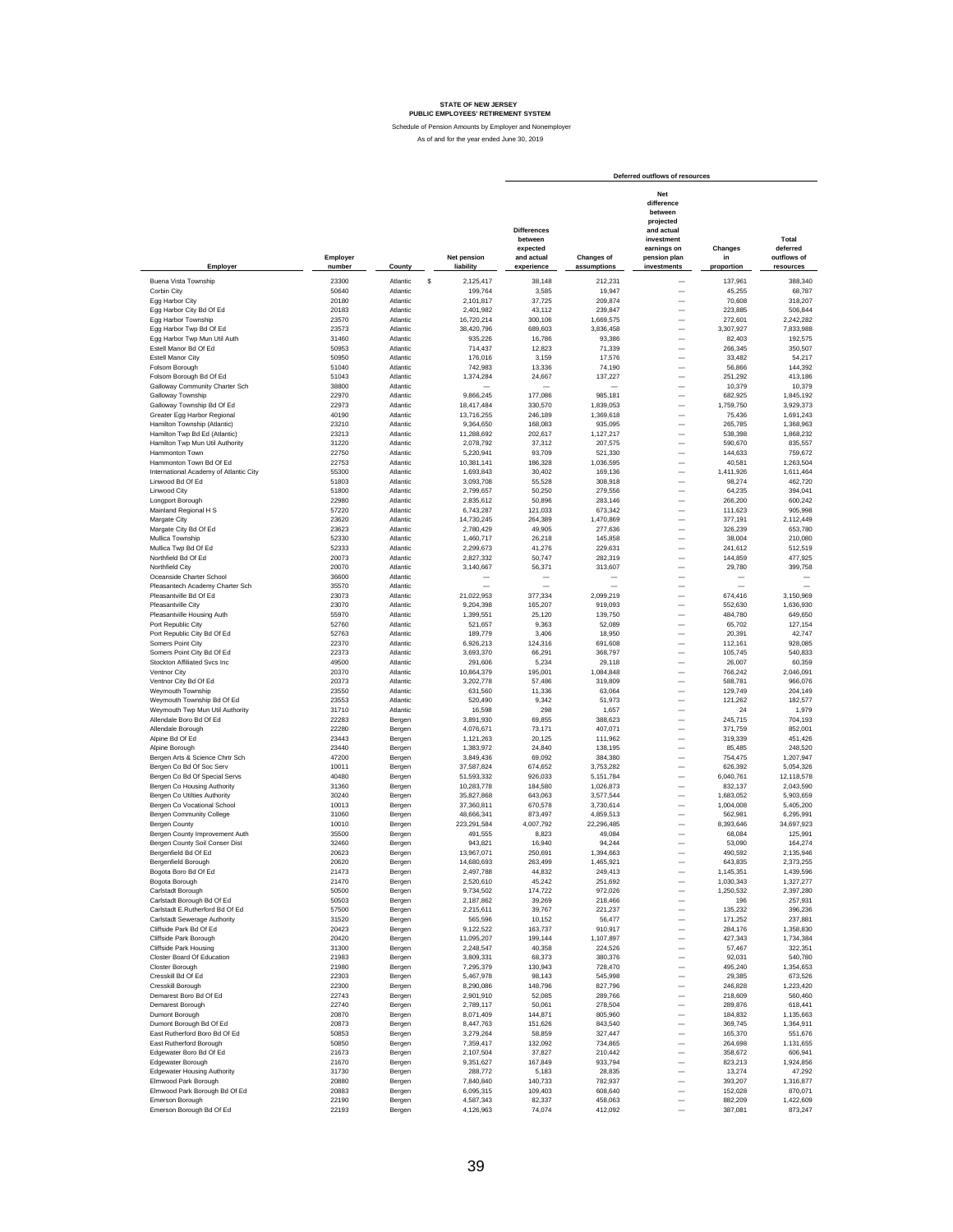|                                                         |                          | Deferred inflows of resources                                                                               |                      |                                 |                                                        |                                                                              | <b>Pension expense</b>                                           |                        |
|---------------------------------------------------------|--------------------------|-------------------------------------------------------------------------------------------------------------|----------------------|---------------------------------|--------------------------------------------------------|------------------------------------------------------------------------------|------------------------------------------------------------------|------------------------|
| <b>Differences</b><br>between<br>expected<br>and actual | <b>Changes of</b>        | <b>Net</b><br>difference<br>between<br>projected<br>and actual<br>investment<br>earnings on<br>pension plan | Changes<br>in        | Total<br>deferred<br>inflows of | Proportionate<br>share of<br>allocable plan<br>pension | Pension<br>expense<br>related<br>to specific<br>liabilities of<br>individual | Net<br>amortization<br>of deferred<br>amounts<br>from changes in | Total<br>pension       |
| experience                                              | assumptions              | investments                                                                                                 | proportion           | resources                       | expense                                                | employers                                                                    | proportion                                                       | expense                |
| 9,389                                                   | 737,726                  | 33,551                                                                                                      | 233,236              | 1,013,902                       | 98,538                                                 | 769                                                                          | 17,918                                                           | 117,225                |
| 882                                                     | 69,337                   | 3,153                                                                                                       | 86,788               | 160,160                         | 9,261                                                  | 53                                                                           | (438)                                                            | 8,876                  |
| 9,285                                                   | 729,534                  | 33,178                                                                                                      | 110,830              | 882,827                         | 97,444                                                 | 834                                                                          | (52, 827)                                                        | 45,451                 |
| 10,611<br>73,863                                        | 833,720<br>5,803,533     | 37,916<br>263,935                                                                                           | 50,821<br>870,934    | 933,068<br>7,012,265            | 111,360<br>775,180                                     |                                                                              | 60,742<br>(13, 199)                                              | 172,102<br>761,981     |
| 169,726                                                 | 13,335,737               | 606,487                                                                                                     |                      | 14,111,950                      | 1,781,259                                              |                                                                              | 1.378.681                                                        | 3,159,940              |
| 4,131                                                   | 324,614                  | 14,763                                                                                                      | 4,409                | 347,917                         | 43,359                                                 |                                                                              | 23.488                                                           | 66.847                 |
| 3,156                                                   | 247.979                  | 11,278                                                                                                      | 73,168               | 335,581                         | 33,123                                                 | L.                                                                           | 28.181                                                           | 61.304                 |
| 778                                                     | 61,095                   | 2,778                                                                                                       | 285,323              | 349,974                         | 8,160                                                  | L.                                                                           | (54,960)                                                         | (46, 800)              |
| 3,282                                                   | 257,887                  | 11,728<br>21,694                                                                                            | 38,147<br>18,766     | 311,044<br>523,541              | 34,446<br>63,714                                       | L.<br>÷,                                                                     | 5,621<br>52,864                                                  | 40,067<br>116,578      |
| 6,071                                                   | 477,010                  |                                                                                                             | 223,524              | 223,524                         |                                                        |                                                                              | (74, 221)                                                        | (74, 221)              |
| 43,585                                                  | 3,424,542                | 155,743                                                                                                     | 69,910               | 3,693,780                       | 457,417                                                | 1,857                                                                        | 85,808                                                           | 545,082                |
| 81,360                                                  | 6,392,650                | 290,727                                                                                                     | 113,743              | 6,878,480                       | 853,869                                                |                                                                              | 622,721                                                          | 1,476,590              |
| 60,592                                                  | 4,760,869                | 216,516                                                                                                     | 2,595,293            | 7,633,270                       | 635,911                                                | $\overline{\phantom{a}}$                                                     | (704, 391)                                                       | (68, 480)              |
| 41,369                                                  | 3,250,440                | 147,825                                                                                                     | 427,094              | 3,866,728                       | 434,163                                                | 1,830                                                                        | 38,810                                                           | 474,803                |
| 49.868                                                  | 3,918,269                | 178,196                                                                                                     | 833.794              | 4,980,127                       | 523,365                                                |                                                                              | (130, 533)                                                       | 392.832                |
| 9,183<br>23,064                                         | 721,542<br>1,812,172     | 32,815<br>82,415                                                                                            | 460,581<br>256,060   | 1,224,121<br>2,173,711          | 96,377<br>242,052                                      | 2,957                                                                        | 26,304<br>(68,086)                                               | 122,681<br>176,923     |
| 45,859                                                  | 3,603,261                | 163,870                                                                                                     | 919,621              | 4,732,611                       | 481,289                                                | -                                                                            | (394, 788)                                                       | 86,501                 |
| 7,483                                                   | 587,927                  | 26,738                                                                                                      |                      | 622,148                         | 78,530                                                 | -                                                                            | 380,674                                                          | 459,204                |
| 13,667                                                  | 1.073.816                | 48,835                                                                                                      | 200,133              | 1.336.451                       | 143,430                                                |                                                                              | (60, 407)                                                        | 83,023                 |
| 12,368                                                  | 971,752                  | 44,194                                                                                                      | 810,263              | 1,838,577                       | 129.797                                                |                                                                              | (272, 433)                                                       | (142, 636)             |
| 12,526                                                  | 984,232                  | 44,761                                                                                                      | 418,271              | 1,459,790                       | 131,464                                                |                                                                              | 49,723                                                           | 181,187                |
| 29,789                                                  | 2,340,574                | 106,445                                                                                                     | 243,782              | 2,720,590                       | 312,631                                                | ÷                                                                            | (73, 698)                                                        | 238,933                |
| 65,072<br>12,283                                        | 5,112,821<br>965,078     | 232,523<br>43,890                                                                                           | 477,313<br>290,775   | 5,887,729<br>1,312,026          | 682,921<br>128,906                                     | L.                                                                           | 48,840<br>21,239                                                 | 731,761<br>150,145     |
| 6,453                                                   | 507,010                  | 23,058                                                                                                      | 115,673              | 652,194                         | 67,722                                                 |                                                                              | (50, 721)                                                        | 17,001                 |
| 10,159                                                  | 798,209                  | 36,301                                                                                                      | 724,102              | 1,568,771                       | 106,617                                                |                                                                              | (86, 190)                                                        | 20,427                 |
| 12,490                                                  | 981,358                  | 44,631                                                                                                      | 194,798              | 1,233,277                       | 131,080                                                |                                                                              | 4,162                                                            | 135,242                |
| 13,874                                                  | 1,090,116                | 49,577                                                                                                      | 535,630              | 1.689.197                       | 145,607                                                | 1,197                                                                        | (116.814)                                                        | 29,990                 |
|                                                         |                          |                                                                                                             | 156,996              | 156,996                         |                                                        |                                                                              | (225, 527)                                                       | (225.527)              |
| 92.870                                                  | 7,297,000                | 331,855                                                                                                     | 105,606<br>4,698,435 | 105,606<br>12,420,160           | 974.663                                                | 181,982                                                                      | (240, 014)<br>(737, 099)                                         | (240, 014)<br>419,546  |
| 40,661                                                  | 3,194,817                | 145,295                                                                                                     | 469.558              | 3,850,331                       | 426,733                                                | 7,656                                                                        | 46,884                                                           | 481,273                |
| 6,183                                                   | 485,780                  | 22,092                                                                                                      | 409,013              | 923,068                         | 64,886                                                 |                                                                              | 14,273                                                           | 79,159                 |
| 2,304                                                   | 181,065                  | 8,235                                                                                                       | 51,549               | 243,153                         | 24,185                                                 |                                                                              | 17,415                                                           | 41,600                 |
| 838                                                     | 65,872                   | 2,996                                                                                                       | 53,084               | 122,790                         | 8,799                                                  |                                                                              | (19, 334)                                                        | (10, 535)              |
| 30,597                                                  | 2,404,067                | 109,333                                                                                                     | 49,971               | 2,593,968                       | 321,112                                                | 4,597                                                                        | 25,581                                                           | 351,290                |
| 16,316<br>1,288                                         | 1,281,957<br>101.216     | 58,301<br>4,603                                                                                             | 145,819<br>138,510   | 1,502,393<br>245.617            | 171,231<br>13,519                                      |                                                                              | 17,995<br>1,900                                                  | 189,226<br>15,419      |
| 47,994                                                  | 3,770,991                | 171,498                                                                                                     | 66,734               | 4.057.217                       | 503,693                                                | 1,010                                                                        | 339,355                                                          | 844,058                |
| 14,148                                                  | 1,111,674                | 50,557                                                                                                      | 118,181              | 1,294,560                       | 148,487                                                |                                                                              | 113,789                                                          | 262,276                |
| 2,790                                                   | 219,213                  | 9,969                                                                                                       | 135,169              | 367.141                         | 29,280                                                 | -                                                                            | (13.609)                                                         | 15.671                 |
| 2,299                                                   | 180,660                  | 8,216                                                                                                       | 131,547              | 322,722                         | 24,131                                                 |                                                                              | (30.234)                                                         | (6, 103)               |
| 73                                                      | 5,761                    | 262                                                                                                         | 989                  | 7,085                           | 769                                                    | -                                                                            | (1, 366)                                                         | (597)                  |
| 17.193                                                  | 1,350,877                | 61,436<br>64,352                                                                                            | 49,555<br>197,388    | 1,479,061                       | 180,437<br>189,002                                     | -<br>-                                                                       | 5,507                                                            | 185,944                |
| 18,009<br>4,953                                         | 1,414,999<br>389,187     | 17,700                                                                                                      | 189,190              | 1,694,748<br>601,030            | 51,984                                                 | -                                                                            | (151, 031)<br>10,005                                             | 37,971<br>61,989       |
| 6,114                                                   | 480,372                  | 21,847                                                                                                      | 201,260              | 709,593                         | 64,163                                                 | 485                                                                          | (39, 182)                                                        | 25,466                 |
| 17,005                                                  | 1,336,127                | 60,765                                                                                                      | 1,898,780            | 3,312,677                       | 178,467                                                |                                                                              | (39, 812)                                                        | 138,655                |
| 166,046                                                 | 13,046,615               | 593,338                                                                                                     | 48,343               | 13,854,342                      | 1,742,641                                              | $\overline{\phantom{0}}$                                                     | 168,628                                                          | 1,911,269              |
| 227,917                                                 | 17,907,882               | 814,421                                                                                                     | 1,235,615            | 20,185,835                      | 2,391,963                                              | 49,572                                                                       | 2,037,322                                                        | 4,478,857              |
| 45,429                                                  | 3,569,467                | 162,333                                                                                                     | 118,841              | 3,896,070                       | 476,775                                                | 2,909                                                                        | 335,044                                                          | 814,728                |
| 158,272<br>165,044                                      | 12,435,740<br>12,967,819 | 565,557<br>589,755                                                                                          | 2,109,121<br>415,466 | 15,268,690<br>14,138,084        | 1,661,046<br>1,732,116                                 | ۰                                                                            | 171,245<br>568,807                                               | 1,832,291<br>2,300,923 |
| 214,986                                                 | 16,891,933               | 768,217                                                                                                     | 4,089,653            | 21.964.789                      | 2,256,262                                              |                                                                              | (1, 317, 418)                                                    | 938,844                |
| 986,404                                                 | 77,503,802               | 3,524,745                                                                                                   | 2.552.529            | 84,567,480                      | 10,352,212                                             | 208,048                                                                      | 2,997,648                                                        | 13,557,908             |
| 2,171                                                   | 170,617                  | 7,759                                                                                                       |                      | 180,547                         | 22,789                                                 |                                                                              | 28,585                                                           | 51,374                 |
| 4,169                                                   | 327,597                  | 14,899                                                                                                      |                      | 346,665                         | 43,757                                                 | ÷                                                                            | 24,625                                                           | 68,382                 |
| 61,700                                                  | 4,847,926<br>5,095,622   | 220.476<br>231,740                                                                                          | 270.275<br>399.217   | 5,400,377                       | 647,539<br>680.624                                     | 790                                                                          | 139,912                                                          | 788,241                |
| 64,853<br>11,034                                        | 866,974                  | 39,429                                                                                                      | 207,273              | 5,791,432<br>1,124,710          | 115,802                                                |                                                                              | (49, 176)<br>285,082                                             | 631,448<br>400,884     |
| 11,135                                                  | 874,896                  | 39,789                                                                                                      | 306,271              | 1,232,091                       | 116,860                                                |                                                                              | 59,807                                                           | 176,667                |
| 43,003                                                  | 3,378,815                | 153,663                                                                                                     | 132,102              | 3,707,583                       | 451,310                                                | -                                                                            | 209,304                                                          | 660,614                |
| 9,665                                                   | 759,400                  | 34,536                                                                                                      | 218,674              | 1.022.275                       | 101,433                                                |                                                                              | (58, 718)                                                        | 42,715                 |
| 9,788                                                   | 769,032                  | 34,974                                                                                                      | 146,132              | 959,926                         | 102,720                                                | 17,023                                                                       | (10, 466)                                                        | 109,277                |
| 2,499                                                   | 196,317                  | 8,928                                                                                                       | 49,970               | 257,714                         | 26,222                                                 | -                                                                            | 41,532                                                           | 67,754                 |
| 40,299<br>49,014                                        | 3,166,398<br>3,851,111   | 144,003<br>175,142                                                                                          | 446,102<br>1,203,837 | 3,796,802<br>5,279,104          | 422,937<br>514,394                                     | 11,722                                                                       | (149, 949)<br>(30, 560)                                          | 272,988<br>495,556     |
| 9,933                                                   | 780,463                  | 35,494                                                                                                      | 91,233               | 917,123                         | 104,247                                                | $\overline{\phantom{0}}$                                                     | (16, 704)                                                        | 87,543                 |
| 16,828                                                  | 1,322,207                | 60,132                                                                                                      | 132,339              | 1,531,506                       | 176,608                                                |                                                                              | 3,943                                                            | 180,551                |
| 32,228                                                  | 2,532,203                | 115,160                                                                                                     | 369,083              | 3,048,674                       | 338,227                                                | 3,648                                                                        | 131,000                                                          | 472,875                |
| 24,155                                                  | 1,897,918                | 86,314                                                                                                      | 434,133              | 2,442,520                       | 253,506                                                |                                                                              | (105, 004)                                                       | 148,502                |
| 36,622                                                  | 2,877,463                | 130,862                                                                                                     | 349,160              | 3,394,107                       | 384,344                                                | 850                                                                          | (32, 667)                                                        | 352,527                |
| 12,819                                                  | 1,007,244                | 45,808                                                                                                      | 264,998              | 1,330,869                       | 134,538                                                |                                                                              | (147, 730)                                                       | (13, 192)              |
| 12,321                                                  | 968,094<br>2,801,561     | 44,027                                                                                                      | 149,536              | 1,173,978<br>3,742,371          | 129,309                                                | 2,361                                                                        | 37,964                                                           | 169,634                |
| 35,656<br>37,318                                        | 2,932,192                | 127,410<br>133,351                                                                                          | 777,744<br>330,226   | 3,433,087                       | 374,205<br>391,654                                     | $\overline{\phantom{0}}$                                                     | (264, 798)<br>(192, 652)                                         | 109,407<br>199,002     |
| 14,486                                                  | 1,138,222                | 51,764                                                                                                      | 280,365              | 1,484,837                       | 152,033                                                | 1,809                                                                        | (32, 335)                                                        | 121,507                |
| 32,511                                                  | 2,554,430                | 116,171                                                                                                     | 610,079              | 3,313,191                       | 341.196                                                |                                                                              | (317, 639)                                                       | 23.557                 |
| 9,310                                                   | 731,508                  | 33,268                                                                                                      | 292,749              | 1,066,835                       | 97,708                                                 | L.                                                                           | (18,900)                                                         | 78,808                 |
| 41.311                                                  | 3,245,920                | 147,619                                                                                                     | 102,414              | 3,537,264                       | 433.559                                                | $\overline{\phantom{0}}$                                                     | 78.414                                                           | 511,973                |
| 1,276                                                   | 100,232                  | 4,558                                                                                                       | 269,001              | 375,067                         | 13,388                                                 |                                                                              | (87, 887)                                                        | (74, 499)              |
| 34,637                                                  | 2,721,531                | 123,771                                                                                                     | 452,097              | 3,332,036                       | 363,516                                                | 9,860                                                                        | (18, 613)                                                        | 354,763                |
| 26,926<br>20,265                                        | 2,115,664<br>1,592,252   | 96,217<br>72,413                                                                                            | 366,524<br>390,313   | 2,605,331<br>2,075,243          | 282,590<br>212,678                                     | 759                                                                          | (20, 968)<br>28,561                                              | 261,622<br>241,998     |
| 18,231                                                  | 1,432,456                | 65,146                                                                                                      | 238,229              | 1,754,062                       | 191,334                                                |                                                                              | (40, 384)                                                        | 150,950                |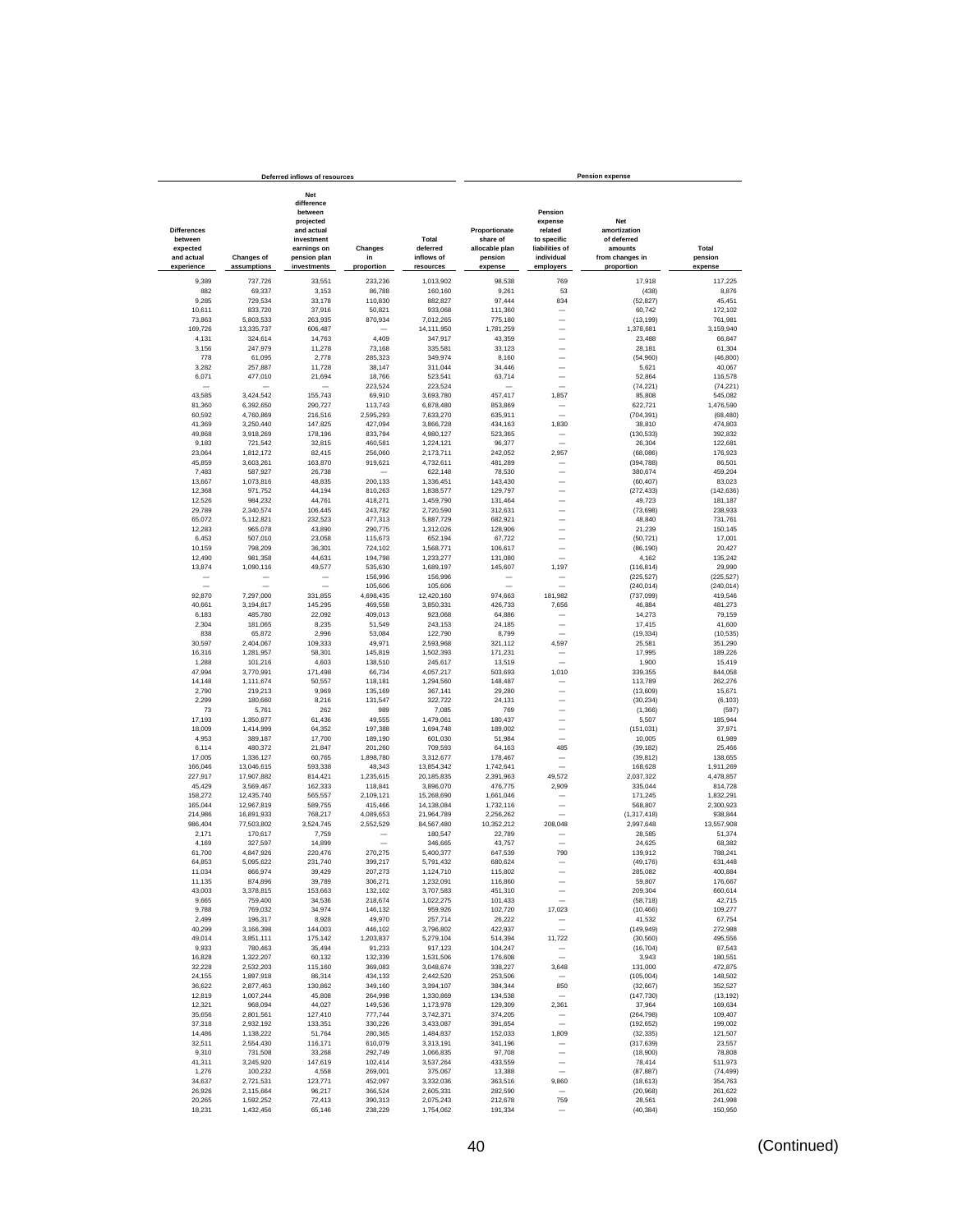|                                              |                    |        |                          |                                                                       |                           | Deferred outflows of resources                                                                                      |                             |                                               |
|----------------------------------------------|--------------------|--------|--------------------------|-----------------------------------------------------------------------|---------------------------|---------------------------------------------------------------------------------------------------------------------|-----------------------------|-----------------------------------------------|
| Employer                                     | Employer<br>number | County | Net pension<br>liability | <b>Differences</b><br>between<br>expected<br>and actual<br>experience | Changes of<br>assumptions | Net<br>difference<br>between<br>projected<br>and actual<br>investment<br>earnings on<br>pension plan<br>investments | Changes<br>in<br>proportion | Total<br>deferred<br>outflows of<br>resources |
| <b>Englewood City</b>                        | 20580              | Bergen | \$<br>21,725,034         | 389,936                                                               | 2,169,324                 |                                                                                                                     | 378,245                     | 2,937,505                                     |
| Englewood City Bd Of Ed                      | 20583              | Bergen | 4,855,238                | 87,145                                                                | 484,813                   |                                                                                                                     | 155,115                     | 727,073                                       |
| Englewood Cliffs Bd Of Ed                    | 50933              |        | 3,168,620                | 56,873                                                                | 316,398                   | $\overline{\phantom{0}}$                                                                                            | 290,332                     | 663,603                                       |
| Englewood Cliffs Borough                     | 50930              | Bergen | 3,201,556                | 57,464                                                                |                           | $\overline{\phantom{0}}$                                                                                            | 367,540                     | 744,691                                       |
|                                              | 56100              | Bergen |                          | 35,958                                                                | 319,687                   | $\overline{\phantom{0}}$                                                                                            |                             |                                               |
| Englewood Housing Auth<br>Fair Lawn Bd Of Ed |                    | Bergen | 2,003,380                |                                                                       | 200,045                   |                                                                                                                     | 455,575                     | 691,578                                       |
|                                              | 20433              | Bergen | 23,963,856               | 430,120                                                               | 2,392,879                 | $\overline{\phantom{0}}$                                                                                            | 38,877                      | 2,861,876                                     |
| Fair Lawn Borough<br>Fairview Boro Bd Of Ed  | 20430              | Bergen | 25,894,381               | 464,770                                                               | 2,585,649                 | $\overline{\phantom{0}}$                                                                                            | 293,115                     | 3,343,534                                     |
|                                              | 20653              | Bergen | 3.752.332                | 67,349                                                                | 374,684                   | $\overline{\phantom{0}}$                                                                                            | 282,443                     | 724,476                                       |
| Fairview Borough                             | 20650              | Bergen | 5,814,841                | 104,369                                                               | 580,633                   | $\overline{\phantom{0}}$                                                                                            | 177,816                     | 862,818                                       |
| Fort Lee Bd Of Ed                            | 20893              | Bergen | 12,650,416               | 227,058                                                               | 1,263,190                 | $\overline{\phantom{0}}$                                                                                            | 856,291                     | 2,346,539                                     |
| Fort Lee Borough                             | 20890              | Bergen | 30,025,938               | 538,926                                                               | 2,998,200                 | $\overline{\phantom{0}}$                                                                                            | 1,577,908                   | 5,115,034                                     |
| Fort Lee Housing Authority                   | 31330              | Bergen | 819,395                  | 14,707                                                                | 81,820                    | $\frac{1}{1}$                                                                                                       | 117,860                     | 214,387                                       |
| Fort Lee Parking Authority                   | 56390              | Bergen | 2,187,862                | 39,269                                                                | 218,466                   |                                                                                                                     | 179,158                     | 436,893                                       |
| Franklin Lakes Bd Of Ed                      | 22463              | Bergen | 6,464,426                | 116,028                                                               | 645,497                   |                                                                                                                     | 1,073,918                   | 1,835,443                                     |
| Franklin Lakes Borough                       | 22460              | Bergen | 7,160,950                | 128,530                                                               | 715,047                   |                                                                                                                     | 439,790                     | 1,283,367                                     |
| Garfield City                                | 20810              | Bergen | 12,411,344               | 222,767                                                               | 1,239,318                 | $\overline{\phantom{0}}$                                                                                            | 874,704                     | 2,336,789                                     |
| Garfield City Bd Of Ed                       | 20813              | Bergen | 24,480,807               | 439,398                                                               | 2,444,499                 | $\overline{\phantom{0}}$                                                                                            | 657,942                     | 3,541,839                                     |
| <b>Garfield Housing Authority</b>            | 30550              | Bergen | 1,973,186                | 35,416                                                                | 197,030                   | $\overline{\phantom{0}}$                                                                                            | 165,601                     | 398.047                                       |
| Glen Rock Borough                            | 22420              | Bergen | 9,248,948                | 166,007                                                               | 923,541                   | $\overline{\phantom{0}}$                                                                                            | 366,320                     | 1,455,868                                     |
| Glen Rock Borough Bd Of Ed                   | 22423              | Bergen | 7,737,957                | 138,886                                                               | 772,663                   | $\overline{\phantom{0}}$                                                                                            | 35,051                      | 946,600                                       |
| Hackensack City                              | 20590              | Bergen | 26,328,882               | 472,569                                                               | 2,629,036                 | $\overline{\phantom{0}}$                                                                                            | 702,546                     | 3,804,151                                     |
| Hackensack City Bd Of Ed                     | 20593              | Bergen | 26,128,655               | 468,975                                                               | 2,609,042                 | $\overline{\phantom{0}}$                                                                                            | 294,893                     | 3,372,910                                     |
| <b>Hackensack Housing Authority</b>          | 30520              | Bergen | 2,089,017                | 37,495                                                                | 208,596                   | $\overline{\phantom{0}}$                                                                                            | 108,513                     | 354,604                                       |
| Harrington Park Bd Of Ed                     | 22433              | Bergen | 3,658,582                | 65,667                                                                | 365,323                   | $\overline{\phantom{0}}$                                                                                            | 385,432                     | 816,422                                       |
| Harrington Park Borough                      | 22430              | Bergen | 2,791,506                | 50,104                                                                | 278,742                   | $\overline{\phantom{0}}$                                                                                            | 75,820                      | 404,666                                       |
| Hasbrouck Heights Bd Of Ed                   | 20453              | Bergen | 5,296,056                | 95,057                                                                | 528,831                   | $\overline{\phantom{0}}$                                                                                            | 134,872                     | 758,760                                       |
| Hasbrouck Heights Borough                    | 20450              | Bergen | 9,087,881                | 163,116                                                               | 907,458                   | $\overline{\phantom{0}}$                                                                                            | 332,004                     | 1,402,578                                     |
| Haworth Borough                              | 22150              | Bergen | 2,852,358                | 51,196                                                                | 284,818                   | $\overline{\phantom{0}}$                                                                                            | 121,792                     | 457,806                                       |
| Haworth Borough Bd Of Ed                     | 22153              | Bergen | 1,805,376                | 32,404                                                                | 180,273                   | $\overline{\phantom{0}}$                                                                                            | 247,795                     | 460,472                                       |
| Hillsdale Borough                            | 21360              | Bergen | 3,807,979                | 68,348                                                                | 380,241                   | $\overline{\phantom{0}}$                                                                                            | 432,099                     | 880,688                                       |
| Hillsdale Borough Bd Of Ed                   | 21363              | Bergen | 3,537,193                | 63,488                                                                | 353,202                   | $\overline{\phantom{0}}$                                                                                            | 17,868                      | 434,558                                       |
| Ho-Ho-Kus Bd Of Ed                           | 21603              | Bergen | 1,942,547                | 34,866                                                                | 193,970                   | $\overline{\phantom{0}}$                                                                                            | 133,668                     | 362,504                                       |
| Ho-Ho-Kus Borough                            | 21600              | Bergen | 3,211,910                | 57,650                                                                | 320,721                   | $\overline{\phantom{0}}$                                                                                            | 431,516                     | 809,887                                       |
| Hudson Arts & Sciences Charter School        | 56600              | Bergen | 1,013,731                | 18,195                                                                | 101,225                   |                                                                                                                     | 849,644                     | 969.064                                       |
| Leonia Borough                               | 20930              | Bergen | 5,499,673                | 98,712                                                                | 549.163                   |                                                                                                                     | 28,927                      | 676,802                                       |
| Leonia Borough Bd Of Ed                      | 20933              | Bergen | 7,224,080                | 129,663                                                               | 721,351                   |                                                                                                                     | 416,868                     | 1,267,882                                     |
|                                              | 23273              |        |                          |                                                                       |                           |                                                                                                                     |                             |                                               |
| Little Ferry Bd Of Ed                        |                    | Bergen | 3,045,731                | 54,667                                                                | 304,127                   |                                                                                                                     | 355,408                     | 714,202                                       |
| Little Ferry Borough                         | 23270              | Bergen | 4,424,164                | 79,408                                                                | 441,769                   |                                                                                                                     | 526,439                     | 1,047,616                                     |
| Lodi Bd Of Ed                                | 20463              | Bergen | 8,407,177                | 150,898                                                               | 839,487                   |                                                                                                                     | 223,443                     | 1,213,828                                     |
| Lodi Borough                                 | 20460              | Bergen | 8,386,671                | 150,530                                                               | 837,440                   |                                                                                                                     | 861,656                     | 1,849,626                                     |
| Lodi Housing Authority                       | 30370              | Bergen | 2,116,748                | 37,993                                                                | 211,365                   | $\overline{\phantom{0}}$                                                                                            | 176,685                     | 426.043                                       |
| Lyndhurst Township                           | 22580              | Bergen | 11,003,921               | 197,506                                                               | 1,098,782                 | $\overline{\phantom{0}}$                                                                                            | 731,254                     | 2,027,542                                     |
| Lyndhurst Twp Bd Of Ed                       | 22583              | Bergen | 7,115,362                | 127,711                                                               | 710,495                   | $\overline{\phantom{0}}$                                                                                            | 104,258                     | 942,464                                       |
| Mahwah Bd Of Ed                              | 22473              | Bergen | 10,929,213               | 196,165                                                               | 1,091,322                 | $\overline{\phantom{0}}$                                                                                            | 225,695                     | 1,513,182                                     |
| Mahwah Township                              | 22470              | Bergen | 15,876,720               | 284,966                                                               | 1,585,349                 | $\overline{\phantom{0}}$                                                                                            | 397,470                     | 2,267,785                                     |
| Maywood Bd Of Ed                             | 21803              | Bergen | 2,734,211                | 49,076                                                                | 273,021                   | $\overline{\phantom{0}}$                                                                                            | 154,377                     | 476,474                                       |
| Maywood Borough                              | 21800              | Bergen | 3,848,843                | 69,082                                                                | 384,321                   | $\overline{\phantom{0}}$                                                                                            | 159,902                     | 613,305                                       |
| Mid Bergen Reg Health Comm                   | 32660              | Bergen | 846,403                  | 15,192                                                                | 84,516                    | $\overline{\phantom{0}}$                                                                                            | 215,235                     | 314,943                                       |
| Midland Park Boro Bd Of Ed                   | 52143              | Bergen | 6,183,934                | 110,994                                                               | 617,489                   | $\overline{\phantom{0}}$                                                                                            | 1,026,902                   | 1,755,385                                     |
| Midland Park Borough                         | 52140              | Bergen | 3,565,072                | 63,988                                                                | 355,986                   | $\overline{\phantom{0}}$                                                                                            | 466,626                     | 886,600                                       |
| Montvale Borough                             | 22250              | Bergen | 4,272,581                | 76,687                                                                | 426,633                   | $\overline{\phantom{0}}$                                                                                            | 200,399                     | 703,719                                       |
| Montvale Borough Bd Of Ed                    | 22253              | Bergen | 2,405,427                | 43,174                                                                | 240,191                   | $\overline{\phantom{0}}$                                                                                            | 126,408                     | 409,773                                       |
| Moonachie Borough                            | 52260              | Bergen | 2,788,320                | 50,047                                                                | 278,424                   | $\overline{\phantom{0}}$                                                                                            | 215,853                     | 544,324                                       |
| Moonachie Borough Bd Of Ed                   | 52263              | Bergen | 1,432,320                | 25,708                                                                | 143,022                   | $\overline{\phantom{0}}$                                                                                            | 447,242                     | 615,972                                       |
| New Milford Bd Of Ed                         | 20683              | Bergen | 9,969,313                | 178,936                                                               | 995,473                   | $\overline{\phantom{0}}$                                                                                            | 1,158,015                   | 2,332,424                                     |
| New Milford Borough                          | 20680              | Bergen | 8,329,820                | 149,509                                                               | 831,763                   | $\overline{\phantom{0}}$                                                                                            | 624,376                     | 1,605,648                                     |
| North Arlington Bd Of Ed                     | 20053              | Bergen | 6,096,019                | 109,416                                                               | 608,710                   | $\overline{\phantom{0}}$                                                                                            | 280,563                     | 998,689                                       |
| North Arlington Borough                      | 20050              | Bergen | 5,889,419                | 105,707                                                               | 588,080                   | $\overline{\phantom{0}}$                                                                                            | 194,061                     | 887,848                                       |
| Northern Highlands Reg H S                   | 40160              | Bergen | 5,421,112                | 97,302                                                                | 541,318                   | $\overline{\phantom{0}}$                                                                                            | 265,108                     | 903,728                                       |
| Northern Valley Reg H S Dist                 | 40200              | Bergen | 24,589,711               | 441,353                                                               | 2,455,373                 | Ē,                                                                                                                  | 1,048,433                   | 3,945,159                                     |
| Northvale Bd Of Ed                           | 23153              | Bergen | 1,713,200                | 30.750                                                                | 171,069                   | $\overline{\phantom{0}}$                                                                                            | 139.339                     | 341,158                                       |
| Northvale Borough                            | 23150              | Bergen | 2,912,154                | 52,269                                                                | 290,789                   |                                                                                                                     | 264.276                     | 607,334                                       |
| Northwest Bergen Cent Dispatcl               | 35180              | perger | 2,050,746                | 36,808                                                                | 204,775                   |                                                                                                                     | 379,421                     | 621,004                                       |
| Northwest Bergen Co Util Auth                | 31230              | Bergen | 9,851,018                | 176,813                                                               | 983,660                   |                                                                                                                     | 415,109                     | 1,575,582                                     |
| Northwest Bergen Health Comm                 | 55180              | Bergen | 898,196                  | 16,121                                                                | 89,688                    | $\overline{\phantom{0}}$                                                                                            | 124,645                     | 230,454                                       |
| Norwood Bd Of Ed                             | 23353              | Bergen | 1,878,954                | 33,725                                                                | 187,620                   | $\overline{\phantom{0}}$                                                                                            | 50,762                      | 272,107                                       |
| Norwood Borough                              | 23350              | Bergen | 2,804,121                | 50,330                                                                | 280,002                   | $\overline{\phantom{0}}$                                                                                            | 135,023                     | 465,355                                       |
| Oakland Bd Of Ed                             | 22073              | Bergen | 6,377,400                | 114,466                                                               | 636,807                   | $\overline{\phantom{0}}$                                                                                            | 283,559                     | 1,034,832                                     |
| Oakland Borough                              | 22070              | Bergen | 7,366,141                | 132,213                                                               | 735,536                   | $\overline{\phantom{0}}$                                                                                            | 109,265                     | 977,014                                       |
| Old Tappan Bd Of Ed                          | 23163              | Bergen | 1,474,795                | 26,471                                                                | 147,264                   | $\qquad \qquad -$                                                                                                   | 109,266                     | 283,001                                       |
| Old Tappan Borough                           | 23160              | Bergen | 4,327,579                | 77,674                                                                | 432,125                   | $\qquad \qquad -$                                                                                                   | 160,389                     | 670,188                                       |
| Oradell Bd Of Ed                             | 21193              |        | 1,860,300                | 33,390                                                                | 185,758                   | $\overline{\phantom{0}}$                                                                                            | 10,693                      | 229,841                                       |
|                                              |                    | Bergen |                          |                                                                       |                           | $\overline{\phantom{0}}$                                                                                            |                             |                                               |
| Oradell Borough                              | 21190              | Bergen | 5,524,458                | 99,157                                                                | 551,637                   |                                                                                                                     | 666,864                     | 1,317,658                                     |
| Palisades Park Bd Of Ed                      | 20983              | Bergen | 4,328,154                | 77,685                                                                | 432,182                   | $\overline{\phantom{0}}$                                                                                            | 92,539                      | 602,406                                       |
| Palisades Park Borough                       | 20980              | Bergen | 8,398,211                | 150,737                                                               | 838,592                   | $\overline{\phantom{0}}$                                                                                            | 894,196                     | 1,883,525                                     |
| Paramus Bd Of Ed                             | 22773              | Bergen | 18,669,856               | 335,099                                                               | 1,864,254                 | $\overline{\phantom{0}}$                                                                                            | 544,709                     | 2,744,062                                     |
| Paramus Borough                              | 22770              | Bergen | 34,350,424               | 616,545                                                               | 3,430,016                 | $\overline{\phantom{0}}$                                                                                            | 5,194,881                   | 9,241,442                                     |
| Park Ridge Boro Bd Of Ed                     | 21383              | Bergen | 5,644,698                | 101,315                                                               | 563,644                   | $\overline{\phantom{0}}$                                                                                            | 171,794                     | 836,753                                       |
| Park Ridge Borough                           | 21380              | Bergen | 9,360,074                | 168,001                                                               | 934,638                   | $\overline{\phantom{0}}$                                                                                            | 807,905                     | 1,910,544                                     |
| Pascack Valley Reg H S Dist                  | 40120              | Bergen | 13,052,592               | 234,277                                                               | 1,303,349                 | $\overline{\phantom{0}}$                                                                                            | 637,123                     | 2,174,749                                     |
| Paterson Arts & Science Charter School       | 53400              | Bergen | 2,122,398                | 38,094                                                                | 211,929                   | $\overline{\phantom{0}}$                                                                                            | 973,947                     | 1,223,970                                     |
| Ramapo Indian Hills Reg H S D                | 40130              | Bergen | 10,272,201               | 184,373                                                               | 1,025,717                 | $\qquad \qquad -$                                                                                                   | 309,487                     | 1,519,577                                     |
| Ramsey Borough                               | 21710              | Bergen | 10,037,834               | 180,166                                                               | 1,002,315                 | $\qquad \qquad -$                                                                                                   | 198,452                     | 1,380,933                                     |
| Ramsey Borough Bd Of Ed                      | 21713              | Bergen | 15,560,032               | 279,282                                                               | 1,553,726                 | $\overline{\phantom{0}}$                                                                                            | 719,590                     | 2,552,598                                     |
| Ridgefield Boro Bd Of Ed                     | 20483              | Bergen | 12,452,949               | 223,514                                                               | 1,243,473                 | $\overline{\phantom{0}}$                                                                                            | 1,394,460                   | 2,861,447                                     |
| Ridgefield Borough                           | 20480              | Bergen | 7,149,243                | 128,320                                                               | 713,878                   | $\overline{\phantom{0}}$                                                                                            | 563,121                     | 1,405,319                                     |
| Ridgefield Park Bd Of Ed                     | 20553              | Bergen | 4,197,874                | 75,346                                                                | 419,173                   | $\overline{\phantom{0}}$                                                                                            | 524,428                     | 1,018,947                                     |
| Ridgefield Park Village                      | 20550              | Bergen | 9,122,966                | 163,745                                                               | 910,962                   |                                                                                                                     | 454,670                     | 1,529,377                                     |
|                                              |                    |        |                          |                                                                       |                           |                                                                                                                     |                             |                                               |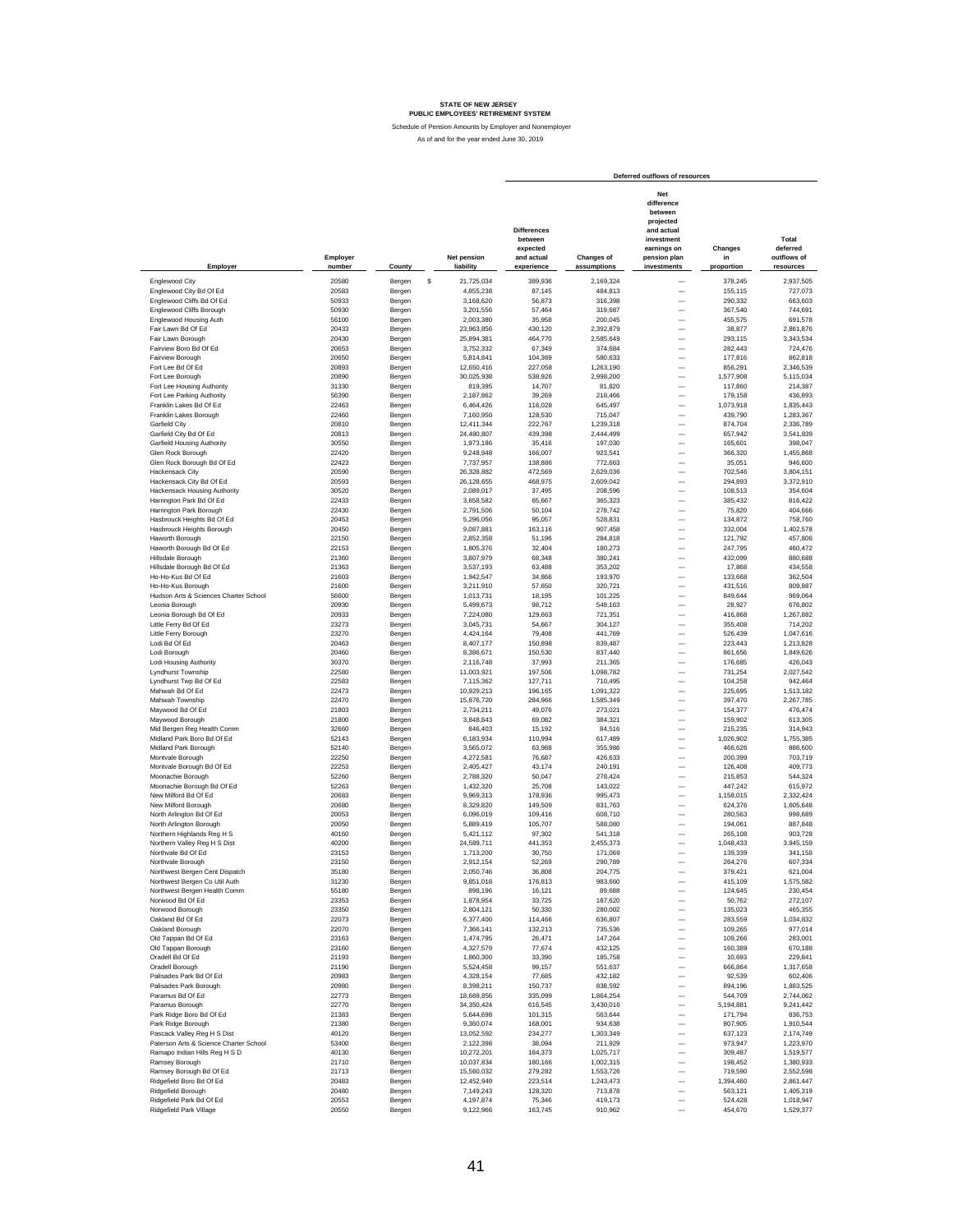|                                                         |                         | Deferred inflows of resources                                                                               |                      |                                 |                                                        |                                                                              | <b>Pension expense</b>                                                  |                       |
|---------------------------------------------------------|-------------------------|-------------------------------------------------------------------------------------------------------------|----------------------|---------------------------------|--------------------------------------------------------|------------------------------------------------------------------------------|-------------------------------------------------------------------------|-----------------------|
| <b>Differences</b><br>between<br>expected<br>and actual | <b>Changes of</b>       | <b>Net</b><br>difference<br>between<br>projected<br>and actual<br>investment<br>earnings on<br>pension plan | Changes<br>in        | Total<br>deferred<br>inflows of | Proportionate<br>share of<br>allocable plan<br>pension | Pension<br>expense<br>related<br>to specific<br>liabilities of<br>individual | <b>Net</b><br>amortization<br>of deferred<br>amounts<br>from changes in | Total<br>pension      |
| experience                                              | assumptions             | investments                                                                                                 | proportion           | resources                       | expense                                                | employers                                                                    | proportion                                                              | expense               |
| 95.972                                                  | 7,540,691               | 342,938                                                                                                     | 1,886,036            | 9,865,637                       | 1,007,213                                              |                                                                              | (233, 850)                                                              | 773,363               |
| 21,448                                                  | 1,685,238               | 76,642                                                                                                      | 1,591,515            | 3,374,843                       | 225,098                                                | -                                                                            | (1,418,062)                                                             | (1, 192, 964)         |
| 13,998                                                  | 1,099,818               | 50,018                                                                                                      | 42,046               | 1,205,880                       | 146,903                                                |                                                                              | 142,945                                                                 | 289,848               |
| 14,143                                                  | 1,111,250               | 50,538                                                                                                      | 298,421              | 1,474,352                       | 148,430                                                | 1,937                                                                        | 65,575                                                                  | 215,942               |
| 8,850                                                   | 695,367                 | 31,624                                                                                                      | 127,849              | 863,690                         | 92,880                                                 |                                                                              | 63,608                                                                  | 156,488               |
| 105,862                                                 | 8,317,778               | 378,279                                                                                                     | 2.821.859            | 11,623,778                      | 1,111,009                                              | 10,823                                                                       | (790,060)                                                               | 331.772               |
| 114.390                                                 | 8,987,858               | 408.753<br>59,232                                                                                           | 1,479,686<br>358.138 | 10,990,687<br>1,736,369         | 1,200,512                                              | 1,964<br>23,053                                                              | (252, 299)                                                              | 950.177<br>262,793    |
| 16,576<br>25,687                                        | 1,302,423<br>2,018,313  | 91,790                                                                                                      | 106,289              | 2,242,079                       | 173,965<br>269,587                                     |                                                                              | 65,775<br>(92, 398)                                                     | 177,189               |
| 55,884                                                  | 4,390,919               | 199,692                                                                                                     | 985,340              | 5,631,835                       | 586,497                                                | 39,590                                                                       | 138,781                                                                 | 764,868               |
| 132,641                                                 | 10,421,908              | 473,971                                                                                                     | 557,075              | 11,585,595                      | 1,392,058                                              |                                                                              | 442,335                                                                 | 1.834.393             |
| 3,620                                                   | 284,409                 | 12,934                                                                                                      | 259,740              | 560,703                         | 37,989                                                 |                                                                              | (59, 596)                                                               | (21, 607)             |
| 9,665                                                   | 759,400                 | 34,536                                                                                                      | 256,751              | 1,060,352                       | 101,433                                                |                                                                              | 76,733                                                                  | 178,166               |
| 28,557                                                  | 2,243,782               | 102,043                                                                                                     | 13,900               | 2,388,282                       | 299,703                                                | 25,976                                                                       | 348,843                                                                 | 674,522               |
| 31,634                                                  | 2,485,543               | 113,038                                                                                                     | 357,733              | 2,987,948                       | 331,995                                                | 1,344                                                                        | 35,637                                                                  | 368,976               |
| 54,828                                                  | 4,307,938               | 195,918<br>386,439                                                                                          | 15,773<br>4,579,804  | 4,574,457                       | 575,413                                                |                                                                              | 260,257                                                                 | 835,670               |
| 108,145<br>8,717                                        | 8,497,211<br>684,887    | 31,148                                                                                                      | 394,904              | 13,571,599<br>1,119,656         | 1,134,976<br>91,481                                    |                                                                              | (91,066)<br>(95, 227)                                                   | 1,043,910<br>(3,746)  |
| 40,858                                                  | 3,210,281               | 145,998                                                                                                     | 399,624              | 3,796,761                       | 428,798                                                |                                                                              | 1,689                                                                   | 430,487               |
| 34.183                                                  | 2,685,820               | 122,147                                                                                                     | 680,056              | 3,522,206                       | 358,746                                                | 2,982                                                                        | (215.436)                                                               | 146,292               |
| 116,309                                                 | 9,138,672               | 415,612                                                                                                     | 520,470              | 10,191,063                      | 1,220,656                                              |                                                                              | (135, 122)                                                              | 1,085,534             |
| 115,425                                                 | 9,069,173               | 412,451                                                                                                     | 1,194,046            | 10,791,095                      | 1,211,373                                              | 659                                                                          | 79,290                                                                  | 1,291,322             |
| 9,228                                                   | 725,091                 | 32,976                                                                                                      | 25,120               | 792.415                         | 96,851                                                 |                                                                              | 36,931                                                                  | 133,782               |
| 16,162                                                  | 1,269,882               | 57,752                                                                                                      | 206,289              | 1,550,085                       | 169,619                                                |                                                                              | 140,722                                                                 | 310,341               |
| 12,332                                                  | 968,923                 | 44,065                                                                                                      | 36,048               | 1,061,368                       | 129,419                                                | 1,033                                                                        | 49,026                                                                  | 179,478               |
| 23,396                                                  | 1,838,244               | 83,600                                                                                                      | 215,142              | 2,160,382                       | 245,535                                                |                                                                              | (9, 401)                                                                | 236,134               |
| 40,146<br>12,600                                        | 3,154,375<br>990,044    | 143,456<br>45,026                                                                                           | 257,585<br>709,977   | 3,595,562<br>1,757,647          | 421,331<br>132,241                                     | 4,720                                                                        | 107,862<br>(168, 656)                                                   | 533,913<br>(36, 415)  |
| 7,975                                                   | 626,640                 | 28,499                                                                                                      | 337,697              | 1,000,811                       | 83,701                                                 |                                                                              | 109,136                                                                 | 192,837               |
| 16,822                                                  | 1,321,737               | 60,110                                                                                                      | 468,168              | 1,866,837                       | 176,545                                                |                                                                              | (140, 428)                                                              | 36,117                |
| 15,626                                                  | 1,227,749               | 55,836                                                                                                      | 416,349              | 1,715,560                       | 163,991                                                |                                                                              | (125, 032)                                                              | 38,959                |
| 8.581                                                   | 674,252                 | 30,664                                                                                                      | 550,932              | 1.264.429                       | 90,060                                                 | 161                                                                          | (47, 862)                                                               | 42,359                |
| 14.189                                                  | 1,114,844               | 50,701                                                                                                      | 886,227              | 2,065,961                       | 148,910                                                | 1,709                                                                        | (184, 067)                                                              | (33, 448)             |
| 4.478                                                   | 351,863                 | 16.002                                                                                                      |                      | 372,343                         | 46,998                                                 | $\overline{\phantom{a}}$                                                     | 228,247                                                                 | 275.245               |
| 24,295                                                  | 1,908,919               | 86,814                                                                                                      | 988,678              | 3,008,706                       | 254,975                                                | 15,665                                                                       | (435, 847)                                                              | (165, 207)            |
| 31.913                                                  | 2,507,455               | 114,035                                                                                                     | 238.627              | 2,892,030                       | 334,922                                                |                                                                              | (17, 196)                                                               | 317,726               |
| 13,455                                                  | 1,057,164               | 48,078                                                                                                      | 89,710               | 1,208,407                       | 141,206                                                |                                                                              | 84,953                                                                  | 226,159               |
| 19,544<br>37,139                                        | 1,535,613<br>2,918,104  | 69,837<br>132,711                                                                                           | 30,444<br>245,248    | 1,655,438<br>3,333,202          | 205,112<br>389,772                                     | 1,677                                                                        | 111,491<br>(25, 678)                                                    | 318,280<br>364,094    |
| 37,049                                                  | 2,910,987               | 132,387                                                                                                     | 524,480              | 3,604,903                       | 388,822                                                | 372                                                                          | (102, 414)                                                              | 286,780               |
| 9,351                                                   | 734,716                 | 33,414                                                                                                      | 252,404              | 1,029,885                       | 98,136                                                 |                                                                              | (26, 714)                                                               | 71,422                |
| 48,610                                                  | 3,819,426               | 173,701                                                                                                     | 1,288,464            | 5,330,201                       | 510,162                                                |                                                                              | (377, 791)                                                              | 132,371               |
| 31,433                                                  | 2,469,720               | 112,319                                                                                                     | 500,840              | 3,114,312                       | 329,881                                                |                                                                              | (133, 293)                                                              | 196,588               |
| 48,280                                                  | 3,793,495               | 172,522                                                                                                     | 389,749              | 4,404,046                       | 506,699                                                | 74                                                                           | (192, 787)                                                              | 313,986               |
| 70,136                                                  | 5,510,759               | 250,620                                                                                                     | 1,017,046            | 6,848,561                       | 736,074                                                | 8,735                                                                        | (304, 721)                                                              | 440,088               |
| 12,079                                                  | 949,036                 | 43,161                                                                                                      | 101,949<br>311.783   | 1,106,225                       | 126,763                                                | 2,152                                                                        | (42, 379)                                                               | 84,384                |
| 17,002<br>3,739                                         | 1,335,921<br>293,784    | 60,755<br>13,361                                                                                            | 68,591               | 1,725,461<br>379,475            | 178,439<br>39,241                                      |                                                                              | (126, 509)<br>5,443                                                     | 54,082<br>44,684      |
| 27,318                                                  | 2,146,424               | 97,616                                                                                                      |                      | 2,271,358                       | 286,699                                                |                                                                              | 414,007                                                                 | 700,706               |
| 15,749                                                  | 1,237,425               | 56,276                                                                                                      | 30,579               | 1,340,029                       | 165,283                                                |                                                                              | 202,760                                                                 | 368,043               |
| 18,874                                                  | 1,482,999               | 67,444                                                                                                      | 371,916              | 1,941,233                       | 198,085                                                | -                                                                            | (213, 251)                                                              | (15, 166)             |
| 10,626                                                  | 834,916                 | 37,971                                                                                                      | 631,670              | 1,515,183                       | 111,520                                                |                                                                              | (220, 005)                                                              | (108, 485)            |
| 12,318                                                  | 967,817                 | 44,015                                                                                                      | 185,156              | 1,209,306                       | 129,272                                                | 54,211                                                                       | (1, 406)                                                                | 182,077               |
| 6,327                                                   | 497,154                 | 22,610                                                                                                      | 340,970              | 867,061                         | 66,405                                                 |                                                                              | 3,858                                                                   | 70,263                |
| 44,040                                                  | 3,460,317               | 157,369                                                                                                     | 363,615              | 4,025,341                       | 462,196                                                | 5,524                                                                        | 342,229                                                                 | 809,949               |
| 36,797<br>26,930                                        | 2,891,254<br>2.115.909  | 131,489<br>96,228                                                                                           | 15,526<br>223,494    | 3,075,066<br>2.462.561          | 386,186<br>282,623                                     |                                                                              | 257,387<br>114,181                                                      | 643.573<br>396,804    |
| 26,017                                                  | 2,044,199               | 92,967                                                                                                      | 194,315              | 2,357,498                       | 273,044                                                | 6,841                                                                        | (95, 621)                                                               | 184.264               |
| 23,948                                                  | 1,881,651               | 85,574                                                                                                      | 84,050               | 2,075,223                       | 251,333                                                | 3,293                                                                        | 96,391                                                                  | 351,017               |
| 108,626                                                 | 8,535,011               | 388,158                                                                                                     | 527,262              | 9,559,057                       | 1,140,025                                              |                                                                              | 376,467                                                                 | 1,516,492             |
| 7.568                                                   | 594,646                 | 27.044                                                                                                      | 227.238              | 856.496                         | 79.427                                                 | ÷                                                                            | (63, 047)                                                               | 16.380                |
| 12.865                                                  | 1,010,799               | 45.969                                                                                                      | 157.465              | 1,227,098                       | 135.013                                                | 16.342                                                                       | 80,093                                                                  | 231.448               |
| 9,059                                                   | 711,808                 | 32,372                                                                                                      | 240,207              | 993,446                         | 95,076                                                 |                                                                              | 8,789                                                                   |                       |
| 43,517                                                  | 3,419,257               | 155,502                                                                                                     | 65,943               | 3,684,219                       | 456,711                                                | 985                                                                          | 202,987                                                                 | 660,683               |
| 3,968                                                   | 311,761                 | 14,178                                                                                                      | 51,602               | 381,509<br>939,234              | 41,642                                                 |                                                                              | 12,484                                                                  | 54,126                |
| 8,300<br>12,387                                         | 652,179<br>973,302      | 29,660<br>44,264                                                                                            | 249,095<br>380,421   | 1,410,374                       | 87,112<br>130,004                                      | $\overline{\phantom{0}}$                                                     | (78, 794)<br>(46, 882)                                                  | 8,318<br>83,122       |
| 28,173                                                  | 2,213,575               | 100,670                                                                                                     | 127,556              | 2,469,974                       | 295,668                                                | 12.798                                                                       | 70,596                                                                  | 379,062               |
| 32,540                                                  | 2.556.764               | 116,277                                                                                                     | 567,295              | 3,272,876                       | 341,508                                                | 12,730                                                                       | (135, 196)                                                              | 219,042               |
| 6,515                                                   | 511,897                 | 23,280                                                                                                      | 450,538              | 992,230                         | 68,374                                                 |                                                                              | (167, 103)                                                              | (98, 729)             |
| 19,117                                                  | 1,502,089               | 68,313                                                                                                      | 374,924              | 1,964,443                       | 200,635                                                | 652                                                                          | (62, 317)                                                               | 138,970               |
| 8,218                                                   | 645,704                 | 29,366                                                                                                      | 306,215              | 989,503                         | 86,247                                                 | 3,147                                                                        | (125, 146)                                                              | (35, 752)             |
| 24,405                                                  | 1,917,522               | 87,206                                                                                                      | 305,073              | 2,334,206                       | 256,124                                                | 4,153                                                                        | 61,870                                                                  | 322,147               |
| 19,120                                                  | 1,502,288               | 68,322                                                                                                      | 142,806              | 1,732,536                       | 200,661                                                | -                                                                            | (16, 919)                                                               | 183.742               |
| 37,100                                                  | 2,914,992               | 132,569                                                                                                     | 112,976              | 3,197,637                       | 389,357                                                | $\overline{\phantom{0}}$                                                     | 169,829                                                                 | 559,186               |
| 82,475<br>151,745                                       | 6,480,248<br>11,922,923 | 294,711<br>542,235                                                                                          | 1,737,977            | 8,595,411<br>12,616,903         | 865,569<br>1,592,549                                   | 13,225                                                                       | (599, 641)<br>1,877,395                                                 | 265,928<br>3,483,169  |
| 24,936                                                  | 1,959,257               | 89,104                                                                                                      | 348,047              | 2,421,344                       | 261,699                                                |                                                                              | (24, 266)                                                               | 237,433               |
| 41,349                                                  | 3,248,852               | 147,752                                                                                                     | 606,085              | 4,044,038                       | 433,950                                                |                                                                              | 296,455                                                                 | 730,405               |
| 57,661                                                  | 4,530,514               | 206,040                                                                                                     |                      | 4,794,215                       | 605,142                                                |                                                                              | 329,469                                                                 | 934,611               |
| 9,376                                                   | 736,677                 | 33.503                                                                                                      | L.                   | 779,556                         | 98,398                                                 |                                                                              | 439,762                                                                 | 538,160               |
| 45.378                                                  | 3,565,448               | 162,151                                                                                                     | 559,356              | 4.332.333                       | 476,238                                                | 105                                                                          | (15, 222)                                                               | 461.121               |
| 44,343                                                  | 3,484,100               | 158,451                                                                                                     | 751,083              | 4,437,977                       | 465,373                                                |                                                                              | (105, 270)                                                              | 360.103               |
| 68,737                                                  | 5,400,838               | 245,621                                                                                                     | 272,301              | 5,987,497                       | 721,392                                                |                                                                              | 377,447                                                                 | 1,098,839             |
| 55,012                                                  | 4,322,379               | 196,575                                                                                                     | 30,856               | 4,604,822                       | 577,342                                                | 8,584                                                                        | 395,646                                                                 | 981,572               |
| 31,582<br>18,544                                        | 2,481,480<br>1,457,069  | 112,854<br>66,265                                                                                           | 626,886<br>6,133,360 | 3,252,802<br>7,675,238          | 331,452<br>194,621                                     | 20,463                                                                       | (87, 601)<br>(1,095,930)                                                | 243,851<br>(880, 846) |
| 40,301                                                  | 3,166,553               | 144,010                                                                                                     | 49,091               | 3,399,955                       | 422,958                                                |                                                                              | 166,086                                                                 | 589,044               |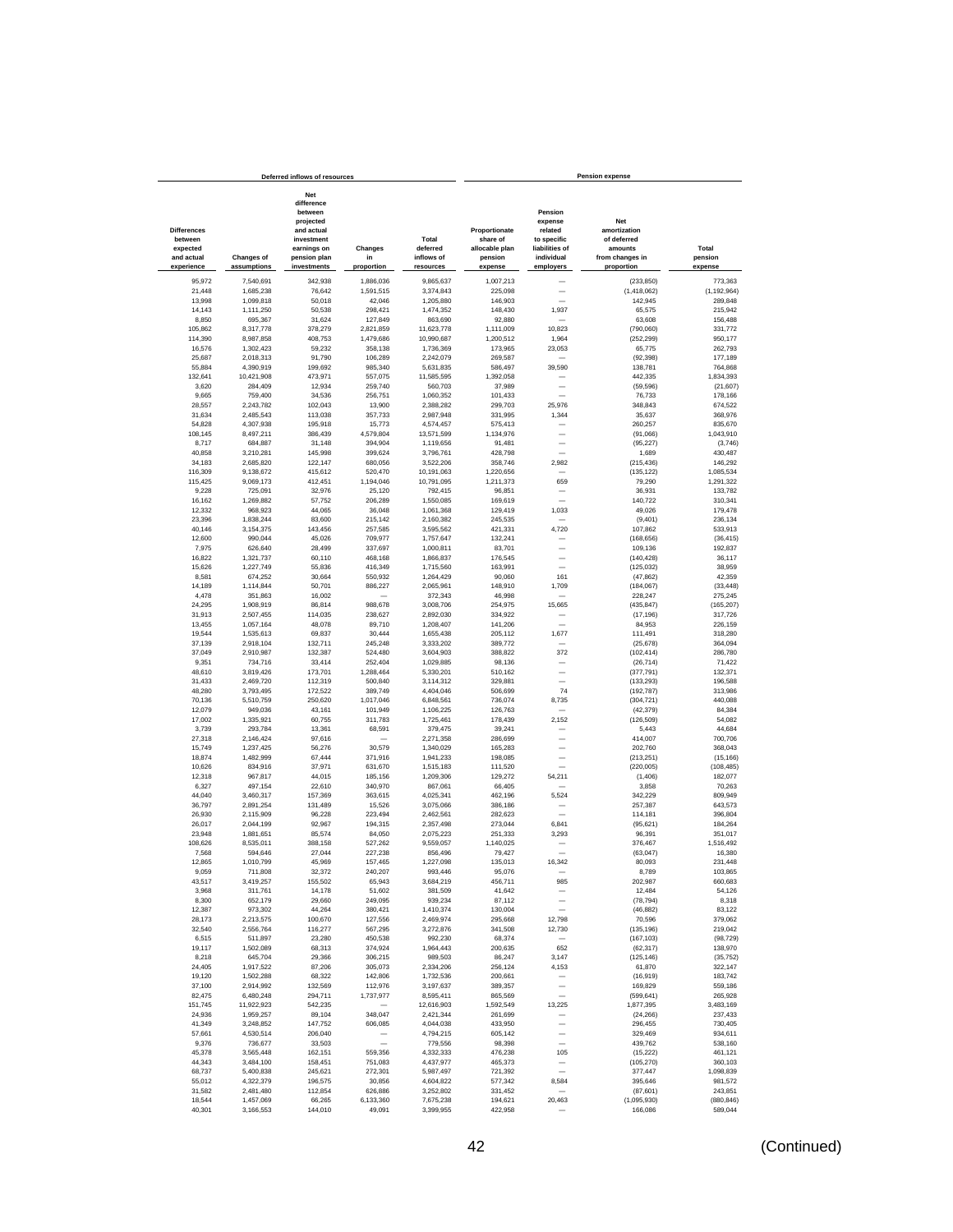|                                                                  |                    |                          |                               |                                                                       |                           | Deferred outflows of resources                                                                                      |                             |                                               |
|------------------------------------------------------------------|--------------------|--------------------------|-------------------------------|-----------------------------------------------------------------------|---------------------------|---------------------------------------------------------------------------------------------------------------------|-----------------------------|-----------------------------------------------|
| Employer                                                         | Employer<br>number | County                   | Net pension<br>liability      | <b>Differences</b><br>between<br>expected<br>and actual<br>experience | Changes of<br>assumptions | Net<br>difference<br>between<br>projected<br>and actual<br>investment<br>earnings on<br>pension plan<br>investments | Changes<br>in<br>proportion | Total<br>deferred<br>outflows of<br>resources |
| Ridgewood Public Library                                         | 20564              |                          |                               |                                                                       |                           |                                                                                                                     |                             |                                               |
| Ridgewood Twp Bd Of Ed                                           | 20563              | Bergen<br>Bergen         | \$<br>2,682,529<br>12,773,286 | 48,148<br>229,264                                                     | 267,860<br>1,275,460      |                                                                                                                     | 165,604<br>99,852           | 481,612<br>1,604,576                          |
| Ridgewood Village                                                | 20560              | Bergen                   | 28,889,745                    | 518,533                                                               | 2,884,747                 | $\overline{\phantom{0}}$                                                                                            | 1,358,672                   | 4,761,952                                     |
| River Dell Reg School District                                   | 40060              | Bergen                   | 7,108,842                     | 127,594                                                               | 709,844                   | $\overline{\phantom{0}}$                                                                                            | 168,511                     | 1,005,949                                     |
| River Edge Boro Bd Of Ed                                         | 21513              | Bergen                   | 6,538,819                     | 117,363                                                               | 652,925                   | $\overline{\phantom{0}}$                                                                                            | 338,482                     | 1,108,770                                     |
| River Edge Borough                                               | 21510              | Bergen                   | 7,102,192                     | 127,475                                                               | 709,180                   | $\overline{\phantom{0}}$                                                                                            | 215,004                     | 1,051,659                                     |
| River Vale Township                                              | 22080              | Bergen                   | 5,881,880                     | 105,572                                                               | 587,327                   | $\overline{\phantom{0}}$                                                                                            | 558,167                     | 1,251,066                                     |
| River Vale Twp Bd Of Ed                                          | 22083              | Bergen                   | 4,732,145                     | 84,936                                                                | 472,522                   | $\overline{\phantom{0}}$                                                                                            | 99,594                      | 657,052                                       |
| Rochelle Park Township                                           | 21620              | Bergen                   | 2,919,211                     | 52,396                                                                | 291.494                   | $\overline{\phantom{0}}$                                                                                            | 534,054                     | 877,944                                       |
| Rochelle Park Twp Bd Of Ed                                       | 21623              | Bergen                   | 1,310,820                     | 23,528                                                                | 130,890                   | $\equiv$                                                                                                            | 163,591                     | 318,009                                       |
| Rockleigh Borough<br>Rutherford Boro Bd Of Ed                    | 52890<br>20703     | Bergen<br>Bergen         | 447,579<br>7,320,776          | 8,033<br>131,398                                                      | 44,692<br>731,006         |                                                                                                                     | 29,874<br>373,762           | 82,599<br>1,236,166                           |
| Rutherford Borough                                               | 20700              | Bergen                   | 13,127,967                    | 235,630                                                               | 1,310,876                 | $\frac{1}{1}$                                                                                                       | 662,882                     | 2,209,388                                     |
| Saddle Brook Bd Of Ed                                            | 52963              | Bergen                   | 6,593,668                     | 118,348                                                               | 658,402                   |                                                                                                                     |                             | 776,750                                       |
| Saddle Brook Township                                            | 52960              | Bergen                   | 7,435,829                     | 133,463                                                               | 742,495                   |                                                                                                                     | 685,161                     | 1,561,119                                     |
| Saddle River Bd Of Ed                                            | 22863              | Bergen                   | 1,463,422                     | 26,267                                                                | 146,128                   | $\overline{\phantom{0}}$                                                                                            | 421                         | 172,816                                       |
| Saddle River Borough                                             | 22860              | Bergen                   | 3,520,651                     | 63,191                                                                | 351,550                   | $\overline{\phantom{0}}$                                                                                            | 631,821                     | 1,046,562                                     |
| South Hackensack Bd Of Ed                                        | 20533              | Bergen                   | 1,124,672                     | 20,186                                                                | 112,303                   | $\overline{\phantom{0}}$                                                                                            | 31,128                      | 163,617                                       |
| South Hackensack Township                                        | 20530              | Bergen                   | 1,694,417                     | 30,413                                                                | 169,194                   | $\overline{\phantom{0}}$                                                                                            | 106,840                     | 306,447                                       |
| Teaneck Bd Of Ed<br>Teaneck Community Charter Sch                | 20033<br>35630     | Bergen                   | 12,546,755<br>1,251,506       | 225,198<br>22,463                                                     | 1,252,840<br>124,967      | $\overline{\phantom{0}}$<br>$\overline{\phantom{0}}$                                                                | 206,763                     | 1,478,038<br>354,193                          |
| Teaneck Township                                                 | 20030              | Bergen                   | 26,117,337                    | 468,772                                                               | 2,607,912                 | $\overline{\phantom{0}}$                                                                                            | 1,370,268                   | 4,446,952                                     |
| Tenafly Bd Of Ed                                                 | 20503              | Bergen<br>Bergen         | 15,015,738                    | 269,513                                                               | 1,499,377                 | $\overline{\phantom{0}}$                                                                                            | 230,188                     | 1,999,078                                     |
| Tenafly Borough                                                  | 20500              | Bergen                   | 14,222,092                    | 255,268                                                               | 1,420,128                 | $\overline{\phantom{0}}$                                                                                            | 467,155                     | 2,142,551                                     |
| Teterboro Borough                                                | 23370              | Bergen                   | 2,247,546                     | 40,341                                                                | 224,426                   | $\overline{\phantom{0}}$                                                                                            | 138,424                     | 403,191                                       |
| Upper Saddle River Bd Of Ed                                      | 53423              | Bergen                   | 6,338,684                     | 113,771                                                               | 632,941                   | $\overline{\phantom{0}}$                                                                                            | 660,528                     | 1,407,240                                     |
| Upper Saddle River Boro                                          | 53420              | Bergen                   | 4,134,558                     | 74,210                                                                | 412,851                   | $\overline{\phantom{0}}$                                                                                            | 172,435                     | 659,496                                       |
| Waldwick Boro Bd Of Ed                                           | 21953              | Bergen                   | 6,255,567                     | 112,279                                                               | 624,641                   | $\overline{\phantom{0}}$                                                                                            | 132,501                     | 869,421                                       |
| Waldwick Borough                                                 | 21950              | Bergen                   | 6,564,604                     | 117,826                                                               | 655,500                   | $\overline{\phantom{0}}$                                                                                            | 161,122                     | 934,448                                       |
| Wallington Borough                                               | 53490              | Bergen                   | 2,967,985                     | 53,271                                                                | 296,364                   | $\overline{\phantom{0}}$                                                                                            | 146,642                     | 496,277                                       |
| Wallington Borough Bd Of Ed                                      | 53493              | Bergen                   | 3.115.307                     | 55,916                                                                | 311,075                   | $\overline{\phantom{0}}$                                                                                            | 5,540                       | 372,531                                       |
| Washington Township (Bergen)                                     | 22040              | Bergen                   | 2,595,244                     | 46,581                                                                | 259,145                   | $\overline{\phantom{0}}$                                                                                            | 198,374                     | 504,100                                       |
| Westwood Borough                                                 | 21530              | Bergen                   | 6.696.144                     | 120,187                                                               | 668,635                   | $\overline{\phantom{0}}$                                                                                            | 186,646                     | 975,468                                       |
| Westwood Reg Sch District<br>Woodcliff Lake Bd Of Ed             | 40080<br>22483     | Bergen<br>Bergen         | 9,430,281<br>2,634,422        | 169,261<br>47,284                                                     | 941.648<br>263.057        |                                                                                                                     | 478,869<br>28.017           | 1,589,778<br>338,358                          |
| Woodcliff Lake Borough                                           | 22480              | Bergen                   | 3,515,076                     | 63,091                                                                | 350,993                   |                                                                                                                     | 59,645                      | 473,729                                       |
| Wood-Ridge Bd Of Ed                                              | 21053              | Bergen                   | 4,175,052                     | 74,937                                                                | 416,894                   |                                                                                                                     | 345,594                     | 837,425                                       |
| Wood-Ridge Borough                                               | 21050              | Bergen                   | 4,727,033                     | 84,844                                                                | 472,012                   |                                                                                                                     | 383,956                     | 940,812                                       |
| Wyckoff Township                                                 | 22490              | Bergen                   | 8,468,084                     | 151,991                                                               | 845,569                   |                                                                                                                     | 497,985                     | 1,495,545                                     |
| Wyckoff Township Bd Of Ed                                        | 22493              | Bergen                   | 7,850,324                     | 140,903                                                               | 783,884                   |                                                                                                                     | 821,097                     | 1,745,884                                     |
| Bass River Twp Bd Of Ed                                          | 23533              | Burlington               | 520,175                       | 9,336                                                                 | 51,941                    | $\overline{\phantom{0}}$                                                                                            | 141,238                     | 202,515                                       |
| Bass River Twp Municipal Bldg                                    | 23530              | Burlington               | 506,412                       | 9,089                                                                 | 50,567                    | $\overline{\phantom{0}}$                                                                                            | 22,761                      | 82,417                                        |
| Bejamin Banneker Prep Charter School                             | 52500              | Burlington               | 643,582                       | 11,551                                                                | 64,264                    | $\overline{\phantom{0}}$                                                                                            | 338,176                     | 413,991                                       |
| Beverly City Bd Of Ed                                            | 21663              | Burlington               | 965,198                       | 17,324                                                                | 96,379                    | $\overline{\phantom{0}}$                                                                                            | 71,373                      | 185,076                                       |
| Beverly City Housing Authority                                   | 56370<br>21660     | Burlington               | 703,582<br>794,443            | 12,628<br>14,259                                                      | 70,255<br>79,328          | $\overline{\phantom{0}}$<br>$\overline{\phantom{0}}$                                                                | 67,304<br>45,070            | 150,187<br>138,657                            |
| Beverly City_Municipal Bldg<br><b>Beverly Sewerage Authority</b> | 30280              | Burlington<br>Burlington | 489,110                       | 8,779                                                                 | 48,839                    | $\overline{\phantom{0}}$                                                                                            | 17,913                      | 75,531                                        |
| Bordentown City                                                  | 22290              | Burlington               | 2,930,437                     | 52,598                                                                | 292,615                   | $\overline{\phantom{0}}$                                                                                            | 491,875                     | 837,088                                       |
| Bordentown Fire District #1                                      | 34570              | Burlington               | 32,695                        | 587                                                                   | 3,265                     | $\overline{\phantom{0}}$                                                                                            | 7,541                       | 11,393                                        |
| Bordentown Reg Sch District                                      | 40150              | Burlington               | 11,309,161                    | 202,985                                                               | 1,129,261                 | $\overline{\phantom{0}}$                                                                                            | 53,241                      | 1,385,487                                     |
| Bordentown Sewerage Auth                                         | 34320              | Burlington               | 2,275,962                     | 40,851                                                                | 227,263                   | $\overline{\phantom{0}}$                                                                                            | 99,713                      | 367,827                                       |
| Bordentown Twp                                                   | 22590              | Burlington               | 4,080,301                     | 73,236                                                                | 407,433                   | $\overline{\phantom{0}}$                                                                                            | 716,878                     | 1,197,547                                     |
| Bordentown Twp Fire District 2                                   | 34620              | Burlington               | 161,419                       | 2,897                                                                 | 16,118                    | $\overline{\phantom{0}}$                                                                                            | 21,371                      | 40,386                                        |
| <b>Burlington City</b>                                           | 20069              | Burlington               |                               |                                                                       |                           | $\overline{\phantom{0}}$                                                                                            | 11,238                      | 11,238                                        |
| <b>Burlington City</b>                                           | 20060              | Burlington               | 8,301,423                     | 149,000                                                               | 828,928                   | $\overline{\phantom{0}}$                                                                                            | 435,393                     | 1,413,321                                     |
| Burlington City Bd Of Ed<br>Burlington City Housing Auth         | 20063<br>56210     | Burlington<br>Burlington | 7,910,453<br>425,702          | 141,982<br>7,641                                                      | 789,888<br>42,508         | $\overline{\phantom{0}}$<br>$\overline{\phantom{0}}$                                                                | 851,721<br>14,913           | 1,783,591<br>65,062                           |
| Burlington Co Bd Of Social Serv                                  | 10071              | Burlington               | 30,201,917                    | 542,085                                                               | 3,015,772                 | $\overline{\phantom{0}}$                                                                                            | 1,863,062                   | 5,420,919                                     |
| Burlington Co Bd Spcl Services                                   | 40490              | Burlington               | 24,872,425                    | 446,427                                                               | 2,483,603                 | L,                                                                                                                  | 1,794,345                   | 4,724,375                                     |
| <b>Burlington Co College</b>                                     | 31090              | Burlington               | 22,366,542                    | 401,450                                                               | 2,233,381                 | L,                                                                                                                  | 266,740                     | 2,901,571                                     |
| Burlington Co Institute Of Tech                                  | 10073              | Burlington               | 10,281,796                    | 184.545                                                               | 1,026,675                 | Ē,                                                                                                                  | 358,924                     | 1,570,144                                     |
| Burlington Co Soil Con Dist                                      | 32720              | Burlington               | 700,896                       | 12,580                                                                | 69.987                    |                                                                                                                     | 137.763                     | 220,330                                       |
| Burlington County Bridge Comm                                    | 30420              | punngton                 | 19,199,089                    | 344,599                                                               | 1.917.100                 |                                                                                                                     | 69,559                      | 2,331,258                                     |
| Burlington County/Payroll Dept                                   | 10070              | Burlington               | 112,216,807                   | 2,014,145                                                             | 11,205,260                |                                                                                                                     | 1,098,395                   | 14,317,800                                    |
| <b>Burlington Township</b>                                       | 21970              | Burlington               | 12,869,260                    | 230,986                                                               | 1,285,043                 | -                                                                                                                   | 423,704                     | 1,939,733                                     |
| Burlington Twp Bd Of Ed                                          | 21973              | Burlington               | 6,154,036                     | 110,457                                                               | 614,503                   |                                                                                                                     |                             | 724,960                                       |
| Burlington Twp Fire District 1                                   | 34880              | Burlington               | 717,623                       | 12,880                                                                | 71,657                    |                                                                                                                     | 89,988                      | 174,525                                       |
| Chesterfield Township<br>Chesterfield Twp Bd Of Ed               | 50560<br>50563     | Burlington<br>Burlington | 1,560,191<br>1,706,680        | 28,003<br>30,633                                                      | 155,791<br>170,418        | $\overline{\phantom{0}}$                                                                                            | 67,960<br>111,860           | 251,754<br>312,911                            |
| Cinnaminson Sewerage Authority                                   | 55900              | Burlington               | 1,758,788                     | 31,568                                                                | 175,621                   | $\qquad \qquad -$                                                                                                   | 340,712                     | 547,901                                       |
| Cinnaminson Township                                             | 22050              | Burlington               | 4,699,450                     | 84,349                                                                | 469,257                   | $\overline{\phantom{0}}$                                                                                            | 855,468                     | 1,409,074                                     |
| Cinnaminson Twp Bd Of Ed                                         | 22053              | Burlington               | 14,037,592                    | 251,956                                                               | 1,401,705                 | $\overline{\phantom{0}}$                                                                                            | 732,522                     | 2,386,183                                     |
| Delanco Sewerage Authority                                       | 55150              | Burlington               | 369,185                       | 6,626                                                                 | 36,864                    | $\overline{\phantom{0}}$                                                                                            | 12,452                      | 55,942                                        |
| Delanco Township                                                 | 50680              | Burlington               | 1,739,931                     | 31,229                                                                | 173,738                   | $\overline{\phantom{0}}$                                                                                            | 69,952                      | 274,919                                       |
| Delanco Twp Bd Of Ed                                             | 50683              | Burlington               | 1,411,628                     | 25,337                                                                | 140,956                   | $\overline{\phantom{0}}$                                                                                            | 271,938                     | 438,231                                       |
| Delran Township                                                  | 22600              | Burlington               | 6,219,019                     | 111,623                                                               | 620,992                   | $\overline{\phantom{0}}$                                                                                            | 122,293                     | 854,908                                       |
| Delran Twp Bd Of Ed                                              | 22603              | Burlington               | 7,490,846                     | 134,451                                                               | 747,988                   | $\overline{\phantom{0}}$                                                                                            | 193,232                     | 1,075,671                                     |
| Delran Twp Fire District #1                                      | 34690              | Burlington               | 418,811                       | 7,517                                                                 | 41,820                    | $\overline{\phantom{0}}$                                                                                            | 9,302                       | 58,639                                        |
| Eastampton Township                                              | 50790              | Burlington               | 1,974,001                     | 35,431                                                                | 197,111                   | $\overline{\phantom{0}}$                                                                                            | 414,600                     | 647,142                                       |
| Eastampton Township Bd Of Ed<br>Edgewater Park Sewerage Auth     | 50793              | Burlington               | 2,103,114                     | 37,748                                                                | 210,004                   | $\overline{\phantom{0}}$                                                                                            | 10,641                      | 258,393                                       |
| <b>Edgewater Park Township</b>                                   | 56170<br>50870     | Burlington<br>Burlington | 161,901<br>1,385,009          | 2,906<br>24,859                                                       | 16,166<br>138,298         | $\overline{\phantom{0}}$<br>$\overline{\phantom{0}}$                                                                | 68,006<br>120,198           | 87,078<br>283.355                             |
| Edgewater Park Twp Bd Of Ed                                      | 50873              | Burlington               | 2,993,308                     | 53,726                                                                | 298,893                   | $\qquad \qquad -$                                                                                                   | 251,951                     | 604,570                                       |
| Evesham Mun. Utilities Auth                                      | 31430              | Burlington               | 8,256,465                     | 148,193                                                               | 824,438                   | $\overline{\phantom{0}}$                                                                                            | 783,191                     | 1,755,822                                     |
| Evesham Township                                                 | 50960              | Burlington               | 14,262,456                    | 255,992                                                               | 1,424,159                 | $\overline{\phantom{0}}$                                                                                            | 1,922,201                   | 3,602,352                                     |
| Evesham Twp Bd Of Ed                                             | 50963              | Burlington               | 24,749,888                    | 444,228                                                               | 2,471,367                 | $\overline{\phantom{0}}$                                                                                            | 460,506                     | 3,376,101                                     |
| Fieldsboro Borough                                               | 51010              | Burlington               | 93,621                        | 1,680                                                                 | 9,348                     | L,                                                                                                                  | 85                          | 11,113                                        |
| Florence Township                                                | 21860              | Burlington               | 7,898,468                     | 141,767                                                               | 788,691                   |                                                                                                                     | 760,550                     | 1,691,008                                     |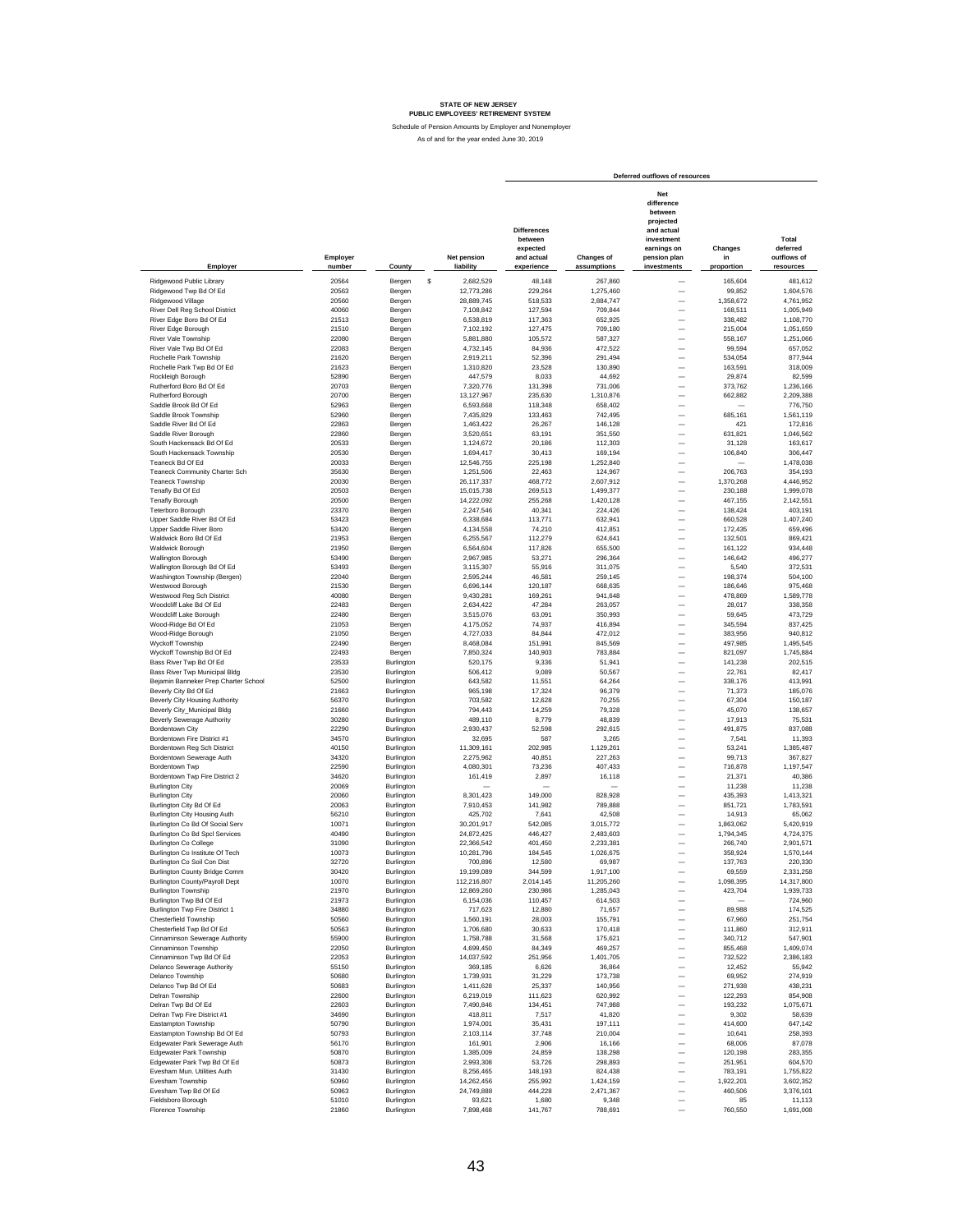|                                                         |                        | Deferred inflows of resources                                                                               |                      |                                 |                                                        |                                                                              | <b>Pension expense</b>                                           |                       |
|---------------------------------------------------------|------------------------|-------------------------------------------------------------------------------------------------------------|----------------------|---------------------------------|--------------------------------------------------------|------------------------------------------------------------------------------|------------------------------------------------------------------|-----------------------|
| <b>Differences</b><br>between<br>expected<br>and actual | <b>Changes of</b>      | <b>Net</b><br>difference<br>between<br>projected<br>and actual<br>investment<br>earnings on<br>pension plan | Changes<br>in        | Total<br>deferred<br>inflows of | Proportionate<br>share of<br>allocable plan<br>pension | Pension<br>expense<br>related<br>to specific<br>liabilities of<br>individual | Net<br>amortization<br>of deferred<br>amounts<br>from changes in | Total<br>pension      |
| experience                                              | assumptions            | investments                                                                                                 | proportion           | resources                       | expense                                                | employers                                                                    | proportion                                                       | expense               |
| 11,850                                                  | 931,097                | 42,345                                                                                                      | 688,218              | 1,673,510                       | 124,367                                                |                                                                              | (176, 426)                                                       | (52,059)              |
| 56,427                                                  | 4,433,567              | 201,631                                                                                                     | 2,109,733            | 6,801,358                       | 592,193                                                | 3,992                                                                        | (1,488,212)                                                      | (892, 027)            |
| 127,622                                                 | 10,027,539             | 456,036                                                                                                     | 118,000              | 10,729,197                      | 1,339,382                                              | 50,804                                                                       | 326,831                                                          | 1,717,017             |
| 31,404                                                  | 2,467,456              | 112,216                                                                                                     | 18,638               | 2,629,714                       | 329,579                                                |                                                                              | 74,122                                                           | 403,701               |
| 28,886<br>31,374                                        | 2,269,603<br>2,465,148 | 103,218<br>112,111                                                                                          | 256,623<br>12,699    | 2,658,330<br>2,621,332          | 303,152<br>329,271                                     | 2,977                                                                        | 190,614<br>89,958                                                | 496,743<br>419.229    |
| 25,984                                                  | 2,041,582              | 92,848                                                                                                      | 551,990              | 2.712.404                       | 272,695                                                | $\overline{\phantom{0}}$                                                     | 132,549                                                          | 405.244               |
| 20,905                                                  | 1,642,513              | 74,699                                                                                                      | 258,112              | 1,996,229                       | 219,391                                                |                                                                              | (48, 138)                                                        | 171,253               |
| 12,896                                                  | 1,013,249              | 46,081                                                                                                      | 114,314              | 1,186,540                       | 135,340                                                | 1,349                                                                        | 49,176                                                           | 185,865               |
| 5,791                                                   | 454,982                | 20,692                                                                                                      | 285,065              | 766,530                         | 60.772                                                 |                                                                              | (90, 791)                                                        | (30,019)              |
| 1,977                                                   | 155,353                | 7,065                                                                                                       | 6,897                | 171,292                         | 20,751                                                 | 497                                                                          | (5,074)                                                          | 16,174                |
| 32,340                                                  | 2,541,018              | 115,561                                                                                                     | 496,925              | 3,185,844                       | 339,405                                                |                                                                              | (88, 330)                                                        | 251,075               |
| 57,994                                                  | 4,556,676              | 207,230                                                                                                     | 532,781              | 5,354,681                       | 608,637                                                |                                                                              | 22,263                                                           | 630,900               |
| 29,128<br>32,848                                        | 2,288,641<br>2,580,953 | 104,084<br>117,377                                                                                          | 388,329<br>362,743   | 2,810,182<br>3,093,921          | 305,695<br>344,739                                     | 1,626                                                                        | (418, 482)<br>85,784                                             | (111, 161)<br>430,523 |
| 6,465                                                   | 507,949                | 23,101                                                                                                      | 180,046              | 717,561                         | 67,847                                                 |                                                                              | (63, 563)                                                        | 4,284                 |
| 15,553                                                  | 1,222,007              | 55,575                                                                                                      | 121,551              | 1,414,686                       | 163,224                                                | 412                                                                          | 82,430                                                           | 246,066               |
| 4,968                                                   | 390,370                | 17,753                                                                                                      | 376,237              | 789,328                         | 52,142                                                 |                                                                              | (63, 691)                                                        | (11, 549)             |
| 7,485                                                   | 588,127                | 26,747                                                                                                      | 208,812              | 831,171                         | 78,556                                                 | -                                                                            | (74, 514)                                                        | 4,042                 |
| 55,426                                                  | 4,354,939              | 198,055                                                                                                     | 6,466,036            | 11,074,456                      | 581,691                                                |                                                                              | (2,773,536)                                                      | (2, 191, 845)         |
| 5,529                                                   | 434,394                | 19,756                                                                                                      | 29,174               | 488,853                         | 58,022                                                 | -                                                                            | 44,767                                                           | 102,789               |
| 115,375                                                 | 9,065,245              | 412,272                                                                                                     | 532,110              | 10,125,002                      | 1,210,848                                              |                                                                              | 401,324                                                          | 1,612,172             |
| 66,333                                                  | 5,211,915              | 237,029                                                                                                     | 327,212              | 5,842,489                       | 696,157                                                | 3,730                                                                        | (36, 457)                                                        | 663,430               |
| 62,827                                                  | 4,936,443              | 224,501                                                                                                     | 592,472              | 5,816,243                       | 659,363                                                | 3,557                                                                        | 129,229                                                          | 792,149               |
| 9,929                                                   | 780,116                | 35,478                                                                                                      | 97,256               | 922,779                         | 104,200                                                |                                                                              | 24,965                                                           | 129,165               |
| 28,002                                                  | 2,200,137              | 100,059                                                                                                     | 64,836               | 2,393,034                       | 293,873                                                |                                                                              | 257,626                                                          | 551,499               |
| 18,265                                                  | 1,435,092<br>2,171,287 | 65,266<br>98,747                                                                                            | 269,956              | 1,788,579                       | 191,686                                                |                                                                              | (29, 773)                                                        | 161,913               |
| 27,634<br>29,000                                        | 2,278,553              | 103,625                                                                                                     | 565,845<br>442,790   | 2,863,513<br>2,853,968          | 290,020<br>304,347                                     |                                                                              | (157, 904)<br>(83,090)                                           | 132,116<br>221,257    |
| 13,111                                                  | 1,030,178              | 46,851                                                                                                      | 133,753              | 1,223,893                       | 137,601                                                | 11,473                                                                       | 16,027                                                           | 165,101               |
| 13,762                                                  | 1,081,313              | 49,176                                                                                                      | 132,089              | 1,276,340                       | 144,431                                                |                                                                              | (63.226)                                                         | 81.205                |
| 11.465                                                  | 900,801                | 40,967                                                                                                      | 566,910              | 1.520.143                       | 120,320                                                |                                                                              | (132, 085)                                                       | (11, 765)             |
| 29.581                                                  | 2,324,210              | 105,701                                                                                                     | 664,703              | 3,124,195                       | 310.446                                                |                                                                              | (198, 383)                                                       | 112.063               |
| 41,659                                                  | 3,273,221              | 148,861                                                                                                     | 286,419              | 3,750,160                       | 437.205                                                | 1,916                                                                        | 71,507                                                           | 510,628               |
| 11,638                                                  | 914,400                | 41,585                                                                                                      | 144,740              | 1,112,363                       | 122,137                                                |                                                                              | (49,077)                                                         | 73,060                |
| 15,528                                                  | 1,220,072              | 55,487                                                                                                      | 78,903               | 1,369,990                       | 162,965                                                | 1,440                                                                        | (70, 144)                                                        | 94,261                |
| 18,444                                                  | 1,449,147              | 65,905                                                                                                      | 138,063              | 1,671,559                       | 193,563                                                |                                                                              | 134,293                                                          | 327,856               |
| 20,882                                                  | 1,640,738              | 74,618                                                                                                      | 252,395              | 1,988,633                       | 219,154                                                | $\overline{\phantom{0}}$<br>-                                                | (5, 116)                                                         | 214,038               |
| 37,408<br>34,679                                        | 2,939,245<br>2,724,823 | 133,672<br>123,920                                                                                          | 355,161<br>294,846   | 3,465,486<br>3,178,268          | 392,596<br>363,956                                     | -                                                                            | 122,406<br>248,730                                               | 515,002<br>612,686    |
| 2,298                                                   | 180,551                | 8,211                                                                                                       | 45,154               | 236,214                         | 24,116                                                 |                                                                              | 15,715                                                           | 39,831                |
| 2,237                                                   | 175,774                | 7,994                                                                                                       | 205,013              | 391,018                         | 23,478                                                 | 124                                                                          | (64, 956)                                                        | (41, 354)             |
| 2,843                                                   | 223,385                | 10,159                                                                                                      | 226,678              | 463,065                         | 29,838                                                 |                                                                              | 119,234                                                          | 149,072               |
| 4,264                                                   | 335,017                | 15,236                                                                                                      | 33,503               | 388,020                         | 44,748                                                 | -                                                                            | 19.147                                                           | 63,895                |
| 3,108                                                   | 244,211                | 11,106                                                                                                      | 9.110                | 267,535                         | 32,619                                                 |                                                                              | 27,054                                                           | 59.673                |
| 3,509                                                   | 275,749                | 12,541                                                                                                      | 39,127               | 330,926                         | 36,832                                                 | 353                                                                          | (13, 377)                                                        | 23,808                |
| 2,161                                                   | 169,769                | 7,721                                                                                                       | 39,260               | 218,911                         | 22,676                                                 | -                                                                            | (16, 810)                                                        | 5,866                 |
| 12,945                                                  | 1,017,145              | 46,258                                                                                                      | 139,614              | 1,215,962                       | 135,860                                                | -                                                                            | 47,433                                                           | 183,293               |
| 144                                                     | 11,348                 | 516                                                                                                         | 27,003               | 39,011                          | 1,516                                                  | -<br>-                                                                       | (3,709)                                                          | (2, 193)              |
| 49,959<br>10,054                                        | 3,925,374<br>789,979   | 178,520<br>35,927                                                                                           | 344,450<br>7,588     | 4,498,303<br>843,548            | 524,314<br>105,518                                     | $\overline{\phantom{a}}$                                                     | (70, 741)<br>47,324                                              | 453,573<br>152,842    |
| 18,025                                                  | 1,416,260              | 64,409                                                                                                      | 355,160              | 1,853,854                       | 189,170                                                | 2,153                                                                        | 173,569                                                          | 364,892               |
| 713                                                     | 56,028                 | 2,548                                                                                                       | 3,232                | 62,521                          | 7,484                                                  |                                                                              | 5,298                                                            | 12,782                |
|                                                         |                        |                                                                                                             | 159,326              | 159,326                         |                                                        |                                                                              | (38, 665)                                                        | (38, 665)             |
| 36,672                                                  | 2,881,398              | 131,041                                                                                                     | 113,784              | 3,162,895                       | 384,869                                                |                                                                              | 52,855                                                           | 437,724               |
| 34,945                                                  | 2,745,693              | 124,870                                                                                                     | 1,002,479            | 3,907,987                       | 366,743                                                |                                                                              | (249, 499)                                                       | 117.244               |
| 1.881                                                   | 147,760                | 6,720                                                                                                       |                      | 156,361                         | 19,736                                                 |                                                                              | 9,078                                                            | 28.814                |
| 133.419                                                 | 10,482,990             | 476,749                                                                                                     | 2,409,135            | 13,502,293                      | 1,400,217                                              | -                                                                            | (88, 390)                                                        | 1,311,827             |
| 109,875                                                 | 8,633,140              | 392,621                                                                                                     | 947,493              | 10,083,129                      | 1,153,132                                              | $\overline{\phantom{a}}$<br>697                                              | (397, 122)                                                       | 756,010               |
| 98,806<br>45,420                                        | 7,763,356<br>3,568,779 | 353,065<br>162,302                                                                                          | 422,787<br>1,697,319 | 8,638,014<br>5,473,820          | 1,036,954<br>476,683                                   | 17,918                                                                       | (101, 319)<br>(249,001)                                          | 936,332<br>245.600    |
| 3,096                                                   | 243.279                | 11,064                                                                                                      |                      | 257.439                         | 32.495                                                 |                                                                              | 45,565                                                           | 78,060                |
| 84,813                                                  | 6,663,943              | 303.065                                                                                                     | 666,576              | 7,718,397                       | 890,105                                                |                                                                              | (312, 590)                                                       | 577,515               |
| 495,724                                                 | 38,950,098             | 1,771,386                                                                                                   | 15,057,318           | 56,274,526                      | 5,202,579                                              | 50,966                                                                       | (6,931,796)                                                      | (1,678,251)           |
| 56,851                                                  | 4,466,879              | 203,146                                                                                                     | 546,769              | 5,273,645                       | 596,643                                                | 1,618                                                                        | (15, 614)                                                        | 582,647               |
| 27,186                                                  | 2,136,046              | 97,144                                                                                                      | 559,261              | 2,819,637                       | 285,313                                                |                                                                              | (515, 449)                                                       | (230, 136)            |
| 3,170                                                   | 249,085                | 11,328                                                                                                      |                      | 263,583                         | 33,270                                                 | $\overline{\phantom{0}}$                                                     | 41,704                                                           | 74,974                |
| 6,892                                                   | 541,538                | 24,628                                                                                                      | 76,785               | 649,843                         | 72,333                                                 |                                                                              | 36,208                                                           | 108,541               |
| 7,539                                                   | 592,383                | 26,941                                                                                                      | 452,103              | 1,078,966                       | 79,125                                                 | -                                                                            | (76, 760)                                                        | 2,365                 |
| 7,770                                                   | 610,470                | 27,763<br>74.183                                                                                            | 95,981               | 741,984                         | 81,541                                                 | 745                                                                          | 99.588                                                           | 181.129               |
| 20,760                                                  | 1,631,164              | 221,589                                                                                                     | 210,147<br>431,540   | 1,936,254                       | 217,875<br>650,809                                     | -                                                                            | 133,635                                                          | 352,255               |
| 62,012<br>1,631                                         | 4,872,404<br>128,143   | 5,828                                                                                                       | 6,763                | 5,587,545<br>142,365            | 17,116                                                 | -                                                                            | 331,666<br>4,759                                                 | 982,475<br>21,875     |
| 7,686                                                   | 603,924                | 27,465                                                                                                      | 159,083              | 798,158                         | 80,666                                                 | -                                                                            | (35,090)                                                         | 45,576                |
| 6,236                                                   | 489,972                | 22,283                                                                                                      | 263,090              | 781,581                         | 65,446                                                 | -                                                                            | 22,549                                                           | 87,995                |
| 27,473                                                  | 2,158,602              | 98,170                                                                                                      | 406,165              | 2,690,410                       | 288,325                                                | 23,179                                                                       | (82, 493)                                                        | 229,011               |
| 33,091                                                  | 2,600,049              | 118,246                                                                                                     | 290,248              | 3,041,634                       | 347,289                                                |                                                                              | 21,079                                                           | 368,368               |
| 1,850                                                   | 145,368                | 6,611                                                                                                       | 24,239               | 178,068                         | 19,417                                                 | 103,958                                                                      | (20, 049)                                                        | 103,326               |
| 8,720                                                   | 685,170                | 31,160                                                                                                      | 113,273              | 838,323                         | 91,518                                                 |                                                                              | 127,670                                                          | 219,188               |
| 9,291                                                   | 729,984                | 33,198                                                                                                      | 455,783              | 1,228,256                       | 97,504                                                 | 659                                                                          | (182, 708)                                                       | (84, 545)             |
| 715                                                     | 56.195                 | 2.556                                                                                                       | 11.150               | 70.616                          | 7,506                                                  | -                                                                            | 28.192                                                           | 35,698                |
| 6.118                                                   | 480.732                | 21,863                                                                                                      | 305.441              | 814.154                         | 64.212                                                 | L.                                                                           | (40, 599)                                                        | 23.613                |
| 13.223                                                  | 1.038.968              | 47.251                                                                                                      | 716,905              | 1.816.347                       | 138,775                                                | 596                                                                          | (210, 176)                                                       | (70.805)              |
| 36.473                                                  | 2,865,793              | 130,332                                                                                                     | 126.112              | 3,158,710                       | 382,785                                                | $\overline{\phantom{0}}$                                                     | 308,864                                                          | 691,649               |
| 63,005<br>109,334                                       | 4,950,453<br>8,590,608 | 225,138<br>390,687                                                                                          | 232,572<br>1,761,591 | 5,471,168<br>10,852,220         | 661,234<br>1,147,451                                   | $\overline{\phantom{0}}$                                                     | 423,710                                                          | 1,084,944<br>964,044  |
| 414                                                     | 32,495                 | 1,478                                                                                                       | 8,935                | 43,322                          | 4,340                                                  | $\overline{\phantom{0}}$                                                     | (183, 407)<br>(9,527)                                            | (5, 187)              |
| 34,892                                                  | 2,741,533              | 124,680                                                                                                     | 19,881               | 2,920,986                       | 366,188                                                | 9,242                                                                        | 250,829                                                          | 626,259               |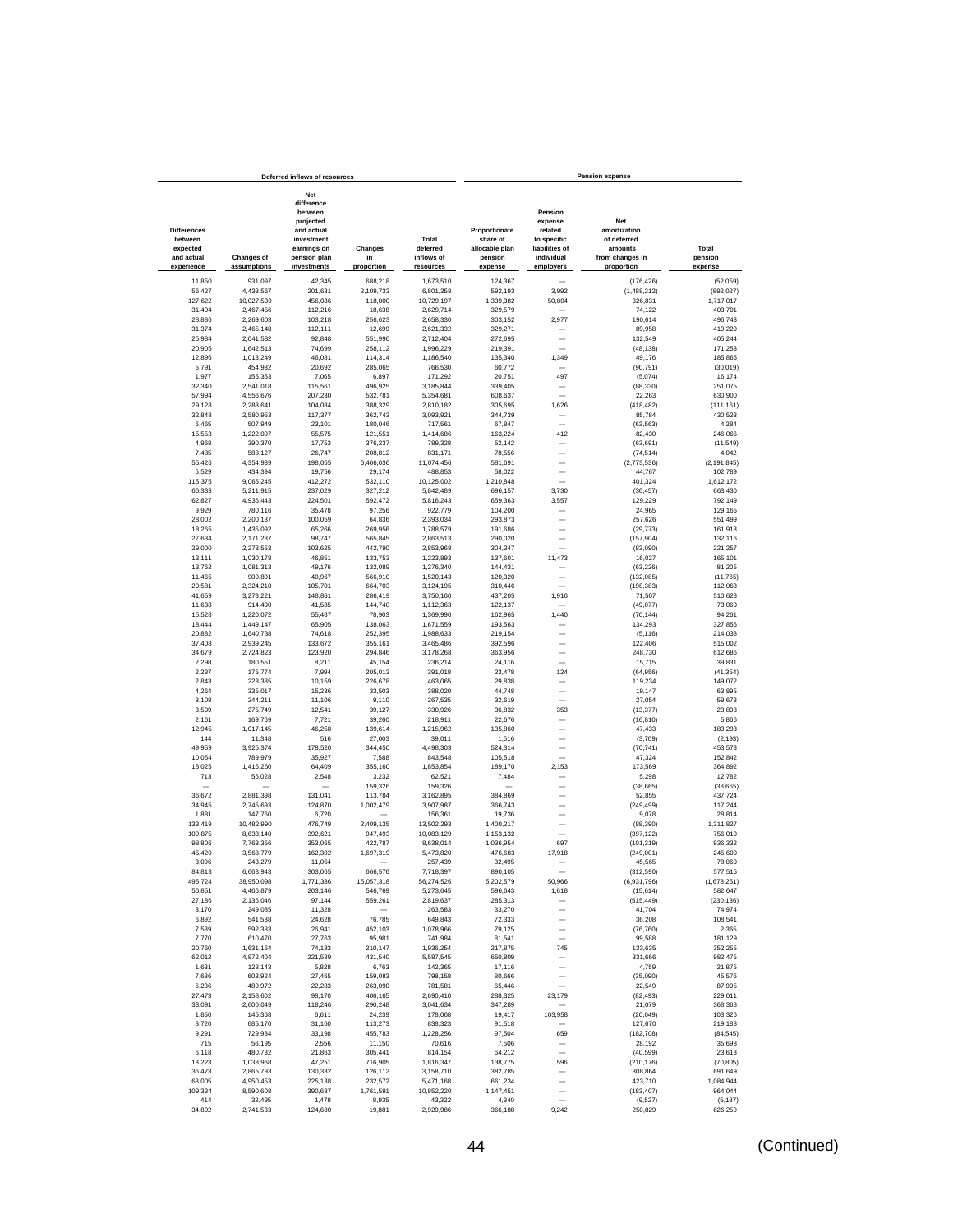|                                                                  |                    |                          |   |                          |                                                                       |                           | Deferred outflows of resources                                                                                             |                             |                                               |
|------------------------------------------------------------------|--------------------|--------------------------|---|--------------------------|-----------------------------------------------------------------------|---------------------------|----------------------------------------------------------------------------------------------------------------------------|-----------------------------|-----------------------------------------------|
| Employer                                                         | Employer<br>number | County                   |   | Net pension<br>liability | <b>Differences</b><br>between<br>expected<br>and actual<br>experience | Changes of<br>assumptions | <b>Net</b><br>difference<br>between<br>projected<br>and actual<br>investment<br>earnings on<br>pension plan<br>investments | Changes<br>in<br>proportion | Total<br>deferred<br>outflows of<br>resources |
|                                                                  |                    |                          |   |                          |                                                                       |                           |                                                                                                                            |                             |                                               |
| Florence Township Bd Of Ed                                       | 21863              | Burlington               | s | 5,130,080                | 92,078                                                                | 512,257                   | -                                                                                                                          | 9,620                       | 613,955                                       |
| Florence Twp Housing Authority                                   | 56440              | Burlington               |   | 214,250                  | 3,846                                                                 | 21,394                    | $\overline{\phantom{0}}$                                                                                                   | 97,158                      | 122,398                                       |
| Florence Twp. Fire Dist. #1                                      | 35270              | Burlington               |   | 201,598<br>1,322,231     | 3,618                                                                 | 20,130                    | $\overline{\phantom{0}}$<br>$\overline{\phantom{0}}$                                                                       | 8,694                       | 32,442                                        |
| Hainesport Township<br>Hainesport Township Bd Of Ed              | 51280<br>51283     | Burlington<br>Burlington |   | 1,443,101                | 23,732<br>25,902                                                      | 132,030<br>144,099        | $\overline{\phantom{0}}$                                                                                                   | 356,856<br>53,396           | 512,618<br>223,397                            |
| Lenape Regional H S District                                     | 40420              | Burlington               |   | 37,761,172               | 677,764                                                               | 3,770,592                 | $\overline{\phantom{0}}$                                                                                                   | 1,476,763                   | 5,925,119                                     |
| Lumberton Township                                               | 51910              | Burlington               |   | 3,480,121                | 62,464                                                                | 347,503                   | $\overline{\phantom{0}}$                                                                                                   | 494,973                     | 904,940                                       |
| Lumberton Twp Bd Of Ed                                           | 51913              | Burlington               |   | 4,941,727                | 88,698                                                                | 493,450                   | $\overline{\phantom{0}}$                                                                                                   | 109,922                     | 692,070                                       |
| Mansfield Township (Burlington)                                  | 23540              | Burlington               |   | 2,071,216                | 37,176                                                                | 206,818                   | $\overline{\phantom{0}}$                                                                                                   | 75,448                      | 319,442                                       |
| Mansfield Twp Bd Ed (Burlingtn)                                  | 23543              | Burlington               |   | 2,502,882                | 44,923                                                                | 249,922                   | $\overline{\phantom{0}}$                                                                                                   | 285,317                     | 580,162                                       |
| Maple Shade Bd Of Ed                                             | 21873              | Burlington               |   | 8,949,303                | 160,628                                                               | 893,621                   | $\overline{\phantom{0}}$                                                                                                   | 228,687                     | 1,282,936                                     |
| Maple Shade Township                                             | 21870              | Burlington               |   | 4.776.789                | 85,737                                                                | 476,980                   |                                                                                                                            | 268,916                     | 831,633                                       |
| Medford Lakes Boro Bd Of Ed                                      | 52083              | Burlington               |   | 1.166.610                | 20,939                                                                | 116,490                   |                                                                                                                            | 73,300                      | 210,729                                       |
| Medford Lakes Borough                                            | 52080              | Burlington               |   | 1,605,650                | 28,819                                                                | 160,330                   |                                                                                                                            | 67,449                      | 256,598                                       |
| Medford Township<br>Medford Township Bd Of Ed                    | 52070<br>52073     | Burlington<br>Burlington |   | 6,177,191<br>10,133,270  | 110,873<br>181.879                                                    | 616,815                   |                                                                                                                            | 672,557<br>181,165          | 1,400,245<br>1,374,888                        |
| Moorestown Township                                              | 21890              | Burlington               |   | 14,106,113               | 253,186                                                               | 1,011,844<br>1,408,547    |                                                                                                                            | 1,555,640                   | 3,217,373                                     |
| Moorestown Township Bd Of Ed                                     | 21893              | Burlington               |   | 15,694,035               | 281,687                                                               | 1,567,107                 | $\overline{\phantom{0}}$                                                                                                   | 836,796                     | 2,685,590                                     |
| Moorestown Twp Fire District 1                                   | 56330              | Burlington               |   | 930,743                  | 16,706                                                                | 92,938                    | $\overline{\phantom{0}}$                                                                                                   | 35,212                      | 144,856                                       |
| Moorestown Twp Fire District 2                                   | 56410              | Burlington               |   | 575,192                  | 10,324                                                                | 57,435                    | $\overline{\phantom{0}}$                                                                                                   | 142,219                     | 209,978                                       |
| Mount Holly Mun Util Auth                                        | 30540              | Burlington               |   | 8,342,231                | 149,732                                                               | 833,002                   | $\overline{\phantom{0}}$                                                                                                   | 163,446                     | 1,146,180                                     |
| Mount Holly Township                                             | 21900              | Burlington               |   | 3,916,178                | 70,290                                                                | 391,045                   | $\overline{\phantom{0}}$                                                                                                   | 831,884                     | 1,293,219                                     |
| Mount Holly Twp Bd Of Ed                                         | 21903              | Burlington               |   | 3,412,230                | 61,245                                                                | 340,724                   | $\overline{\phantom{0}}$                                                                                                   | 49,249                      | 451,218                                       |
| Mount Laurel Fire District #1                                    | 34370              | Burlington               |   | 890,249                  | 15,979                                                                | 88,895                    | $\overline{\phantom{0}}$                                                                                                   | 50,465                      | 155,339                                       |
| Mount Laurel Township                                            | 23430              | Burlington               |   | 13.031.586               | 233,900                                                               | 1,301,252                 | $\overline{\phantom{0}}$                                                                                                   | 714,397                     | 2.249.549                                     |
| Mount Laurel Twp Bd Of Ed                                        | 23433              | Burlington               |   | 20,822,281               | 373,733                                                               | 2,079,181                 | $\overline{\phantom{0}}$                                                                                                   | 185,740                     | 2,638,654                                     |
| Mount Laurel Twp Mun Util Auth                                   | 31580              | Burlington               |   | 9,648,513                | 173,178                                                               | 963,439                   | $\overline{\phantom{0}}$                                                                                                   | 445,519                     | 1.582.136                                     |
| New Hanover Township<br>New Hanover Twp Bd Of Ed                 | 52370<br>57530     | Burlington               |   | 409,253<br>699.284       | 7,346<br>12,551                                                       | 40,865<br>69,826          | $\overline{\phantom{0}}$<br>$\overline{\phantom{0}}$                                                                       | 13,545<br>14,146            | 61,756<br>96,523                              |
| North Hanover Township                                           | 52430              | Burlington<br>Burlington |   | 604,534                  | 10,851                                                                | 60,365                    | $\overline{\phantom{0}}$                                                                                                   | 76,267                      | 147,483                                       |
| North Hanover Township Bd Of Ed                                  | 52433              | Burlington               |   | 6,264,514                | 112,440                                                               | 625,535                   | L.                                                                                                                         | 209,323                     | 947,298                                       |
| Northern Burlington Co Reg                                       | 40210              | Burlington               |   | 9,275,271                | 166,479                                                               | 926,170                   | $\overline{\phantom{0}}$                                                                                                   | 828,724                     | 1,921,373                                     |
| Palmyra Borough                                                  | 20320              | Burlington               |   | 2,604,728                | 46,751                                                                | 260,092                   | $\overline{\phantom{0}}$                                                                                                   | 457,372                     | 764,215                                       |
| Palmyra Borough Bd Of Ed                                         | 20323              | Burlington               |   | 3,057,123                | 54,871                                                                | 305,265                   | $\overline{\phantom{0}}$                                                                                                   | 70,298                      | 430,434                                       |
| Pemberton Borough                                                | 52590              | Burlington               |   | 1,049,927                | 18,845                                                                | 104,839                   | $\overline{\phantom{0}}$                                                                                                   | 44,193                      | 167,877                                       |
| Pemberton Township                                               | 52600              | Burlington               |   | 12,124,795               | 217,624                                                               | 1,210,705                 | $\overline{\phantom{0}}$                                                                                                   | 526,313                     | 1,954,642                                     |
| Pemberton Township Bd Of Ed                                      | 52603              | Burlington               |   | 38,278,031               | 687,041                                                               | 3.822.202                 |                                                                                                                            | 1.785.080                   | 6.294.323                                     |
| Pemberton Twp Mun Util Auth                                      | 32020              | Burlington               |   | 1.696.751                | 30,454                                                                | 169,427                   |                                                                                                                            | 184,342                     | 384,223                                       |
| Rancocas Valley Regional H S                                     | 40220              | Burlington               |   | 6,311,787                | 113,288                                                               | 630,255                   |                                                                                                                            | 291,646                     | 1,035,189                                     |
| Renaissance Reg Leadership Chtr                                  | 48800              | Burlington               |   |                          | 2,238                                                                 |                           | $\overline{\phantom{0}}$                                                                                                   | 139,024                     | 139,024                                       |
| Riverbank Chtr Schl Of Excell.<br><b>Riverside Sew Authority</b> | 48500<br>30330     | Burlington<br>Burlington |   | 124,704<br>944.154       | 16,946                                                                | 12,452<br>94.277          | $\overline{\phantom{0}}$                                                                                                   | 111,397<br>131.242          | 126,087<br>242,465                            |
| Riverside Township                                               | 21920              | Burlington               |   | 1,297,501                | 23,288                                                                | 129,560                   | $\overline{\phantom{0}}$                                                                                                   | 73,357                      | 226,205                                       |
| Riverside Township Bd Of Ed                                      | 21923              | Burlington               |   | 5,092,180                | 91,398                                                                | 508,473                   |                                                                                                                            | 57,353                      | 657,224                                       |
| Riverton Boro School Board                                       | 52873              | Burlington               |   | 683,965                  | 12,276                                                                | 68,296                    | $\frac{1}{1}$                                                                                                              | 66,289                      | 146,861                                       |
| Riverton Borough                                                 | 52870              | Burlington               |   | 1,104,573                | 19,826                                                                | 110,296                   |                                                                                                                            | 108,731                     | 238,853                                       |
| Shamong Township                                                 | 53010              | Burlington               |   | 1,304,059                | 23,406                                                                | 130,215                   | $\overline{\phantom{0}}$                                                                                                   | 167,310                     | 320,931                                       |
| Shamong Twp Bd Of Ed                                             | 53013              | Burlington               |   | 3,103,267                | 55,700                                                                | 309,873                   | $\overline{\phantom{0}}$                                                                                                   | 198,503                     | 564,076                                       |
| Southampton Township                                             | 53080              | Burlington               |   | 2,813,735                | 50,503                                                                | 280,962                   | $\overline{\phantom{0}}$                                                                                                   | 243,153                     | 574,618                                       |
| Southampton Twp Bd Of Ed                                         | 53083              | Burlington               |   | 1,887,049                | 33,870                                                                | 188,429                   |                                                                                                                            | 65,174                      | 287,473                                       |
| Springfield Township(Burl)<br>Springfield Twp Bd Of Ed (Burl)    | 53170<br>53173     | Burlington<br>Burlington |   | 608,442<br>805,835       | 10,921<br>14,464                                                      | 60,755<br>80,466          | $\qquad \qquad -$<br>$\qquad \qquad -$                                                                                     | 56,390<br>245,418           | 128,066<br>340,348                            |
| Tabernacle Township                                              | 53280              | Burlington               |   | 1,885,178                | 33,836                                                                | 188,242                   | $\overline{\phantom{0}}$                                                                                                   | 97,579                      | 319,657                                       |
| Tabernacle Twp Bd Of Ed                                          | 53283              | Burlington               |   | 3,853,011                | 69,157                                                                | 384,737                   | $\overline{\phantom{0}}$                                                                                                   | 451,460                     | 905,354                                       |
| Washington Twp (Burlington)                                      | 53550              | Burlington               |   | 61,092                   | 1,097                                                                 | 6,100                     | $\overline{\phantom{0}}$                                                                                                   | 43,430                      | 50,627                                        |
| Washington Twp Bd Of Ed (Burl)                                   | 53553              | Burlington               |   |                          |                                                                       |                           | $\overline{\phantom{0}}$                                                                                                   | 50,335                      | 50,335                                        |
| Westampton Township                                              | 23240              | Burlington               |   | 4,424,423                | 79,413                                                                | 441,795                   | $\overline{\phantom{0}}$                                                                                                   | 207,178                     | 728,386                                       |
| Westampton Township Bd Of Ed                                     | 23243              | Burlington               |   | 3,169,175                | 56,883                                                                | 316,454                   | L.                                                                                                                         | 116,546                     | 489,883                                       |
| Willingboro Mun Util Authority                                   | 30650              | Burlington               |   | 5,698,195                | 102,275                                                               | 568,986                   | -                                                                                                                          | 760,476                     | 1,431,737                                     |
| Willingboro Township                                             | 22500              | Burlington               |   | 18,156,591               | 325,887<br>293.698                                                    | 1,813,002                 | $\overline{\phantom{0}}$                                                                                                   | 1,024,159                   | 3,163,048                                     |
| Willingboro Twp Bd Of Ed                                         | 22503<br>53820     | Burlington               |   | 16,363,218               |                                                                       | 1,633,927                 | $\overline{\phantom{0}}$                                                                                                   | 710,793                     | 2,638,418<br>70,978                           |
| Woodland Township<br>Woodland Two Bd Of Ed                       | 53823              | Burlington<br>Burlington |   | 386,857<br>551.203       | 6,944<br>9.893                                                        | 38,629<br>55.040          |                                                                                                                            | 25,405<br>17.068            | 82.001                                        |
| Wrightstown Borough                                              | 53850              | Burlington               |   | 754,227                  | 13,537                                                                | 75,312                    | -                                                                                                                          | 76,951                      | 165,800                                       |
| Wrightstown Mun Util Auth                                        | 55880              | Burlington               |   | 599,847                  | 10,766                                                                | 59,897                    |                                                                                                                            | 57,110                      | 127,773                                       |
| Audubon Borough                                                  | 50130              | Camden                   |   | 4,112,181                | 73,808                                                                | 410,616                   |                                                                                                                            | 605,543                     | 1,089,967                                     |
| Audubon Borough Bd Of Ed                                         | 50133              | Camden                   |   | 5,178,909                | 92,955                                                                | 517,133                   | $\overline{\phantom{0}}$                                                                                                   | 118,613                     | 728,701                                       |
| Audubon Park Borough                                             | 50140              | Camden                   |   | 201,894                  | 3,624                                                                 | 20,160                    | i,                                                                                                                         | 149,876                     | 173,660                                       |
| Barrington Boro Bd Of Ed                                         | 22613              | Camden                   |   | 1,880,862                | 33,759                                                                | 187,811                   | $\overline{\phantom{0}}$                                                                                                   | 134,257                     | 355,827                                       |
| Barrington Borough                                               | 22610              | Camden                   |   | 3,066,311                | 55,036                                                                | 306,182                   | $\overline{a}$                                                                                                             | 269,625                     | 630,843                                       |
| Bellmawr Borough                                                 | 50230              | Camden                   |   | 7,414,545                | 133,081                                                               | 740,370                   | $\overline{a}$                                                                                                             | 291,064                     | 1,164,515                                     |
| Bellmawr Borough Bd Of Ed                                        | 50233              | Camden                   |   | 2,777,150                | 49,846                                                                | 277,309                   | $\overline{\phantom{0}}$                                                                                                   | 495,789                     | 822.944                                       |
| Berlin Borough                                                   | 22990<br>22993     | Camden<br>Camden         |   | 4,067,223<br>1,990,191   | 73,001                                                                | 406,127                   | $\overline{\phantom{0}}$                                                                                                   | 351,452                     | 830,580                                       |
| Berlin Borough Bd Of Ed<br>Berlin Township                       | 23220              | Camden                   |   | 3,735,105                | 35,721<br>67,040                                                      | 198,728<br>372,964        | $\overline{\phantom{0}}$<br>$\overline{\phantom{0}}$                                                                       | 46,281<br>124,482           | 280,730<br>564.486                            |
| Berlin Township Bd Of Ed                                         | 23223              | Camden                   |   | 2,055,878                | 36,900                                                                | 205,287                   | $\overline{\phantom{0}}$                                                                                                   | 147,725                     | 389,912                                       |
| Black Horse Pike Reg Sch Dist                                    | 40230              | Camden                   |   | 16,847,993               | 302,399                                                               | 1,682,334                 | $\qquad \qquad -$                                                                                                          | 235,289                     | 2,220,022                                     |
| Brooklawn Boro Bd Of Ed                                          | 50413              | Camden                   |   | 650,010                  | 11,667                                                                | 64,906                    | $\overline{\phantom{0}}$                                                                                                   | 5,990                       | 82,563                                        |
| Brooklawn Borough                                                | 50410              | Camden                   |   | 1,383,731                | 24,836                                                                | 138,171                   | $\overline{\phantom{0}}$                                                                                                   | 292,187                     | 455,194                                       |
| Camden Academy Charter High Sch                                  | 40000              | Camden                   |   |                          |                                                                       |                           | $\overline{\phantom{0}}$                                                                                                   | 86,380                      | 86,380                                        |
| Camden City                                                      | 21850              | Camden                   |   | 39,413,614               | 707,423                                                               | 3,935,594                 | $\overline{\phantom{0}}$                                                                                                   | 933,686                     | 5,576,703                                     |
| Camden City Bd Of Ed                                             | 21853              | Camden                   |   | 60,340,685               | 1,083,036                                                             | 6,025,239                 | $\overline{\phantom{0}}$                                                                                                   |                             | 7,108,275                                     |
| Camden City Housing Authority                                    | 30570              | Camden                   |   | 8,788,884                | 157,749                                                               | 877,602                   | $\overline{\phantom{0}}$                                                                                                   | 168,701                     | 1,204,052                                     |
| Camden City Park Authority                                       | 32780              | Camden                   |   | 2,441,494                | 43,822                                                                | 243,792                   | $\overline{\phantom{0}}$                                                                                                   | 302,832                     | 590,446                                       |
| Camden City Redevelopment Agncy                                  | 36500              | Camden                   |   | 1,782,444                | 31,993                                                                | 177,984                   | $\overline{\phantom{0}}$                                                                                                   | 62,040                      | 272,017                                       |
| Camden Co Bd Of Chosen Frhidrs                                   | 10130              | Camden                   |   | 165,476,733              | 2,970,091                                                             | 16,523,459                | $\overline{\phantom{0}}$<br>$\overline{\phantom{0}}$                                                                       | 10,297,624                  | 29,791,174                                    |
| Camden Co Bd Of Social Srv<br>Camden Co Ed Services Comm         | 10131<br>32840     | Camden<br>Camden         |   | 86,954,653<br>3,594,581  | 1,560,722<br>64,518                                                   | 8,682,741<br>358,932      |                                                                                                                            | 1,523,780<br>518,296        | 11,767,243<br>941,746                         |
|                                                                  |                    |                          |   |                          |                                                                       |                           |                                                                                                                            |                             |                                               |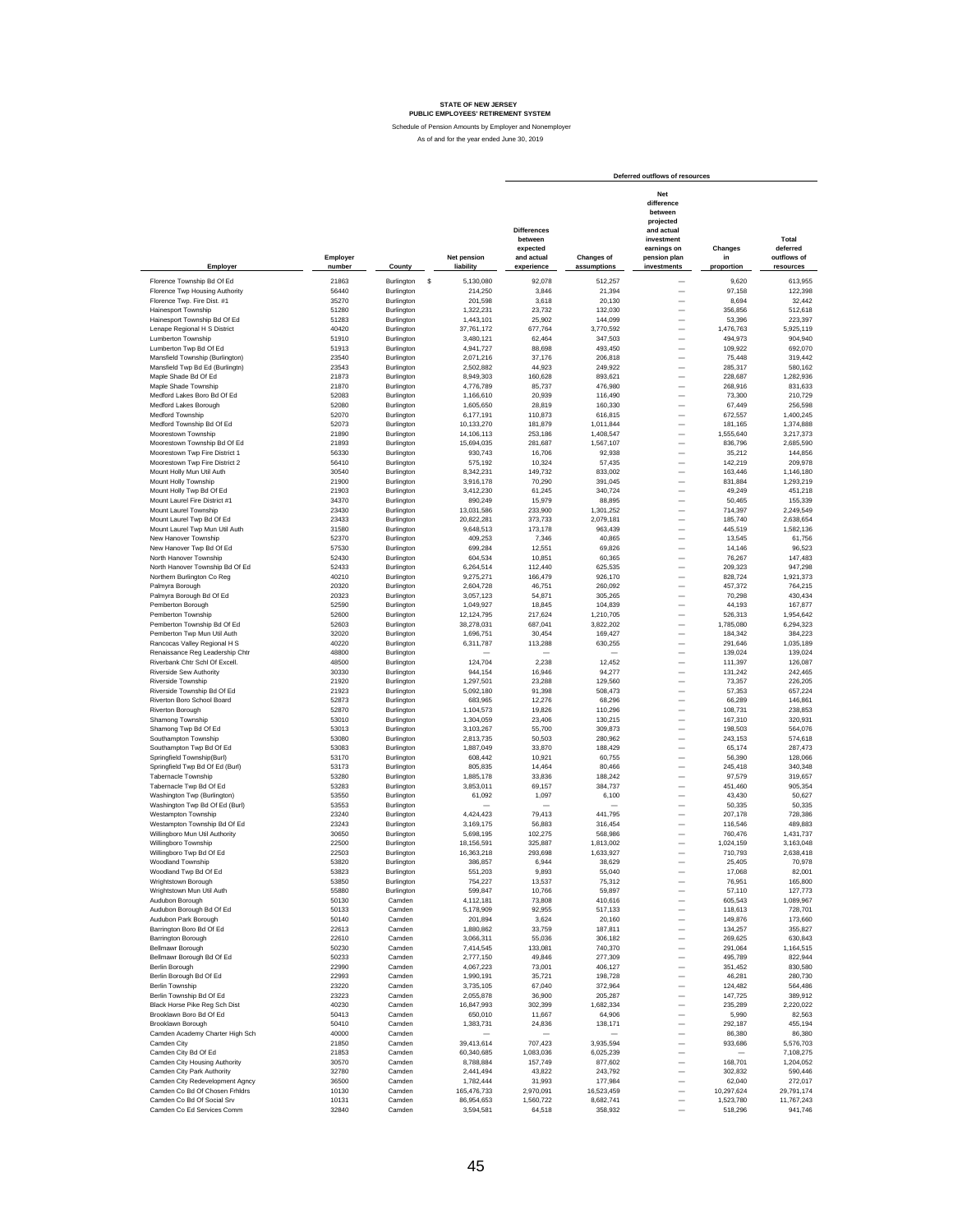|                                                                       |                                  | Deferred inflows of resources                                                                                       |                             |                                              |                                                                   |                                                                                           | <b>Pension expense</b>                                                                |                             |
|-----------------------------------------------------------------------|----------------------------------|---------------------------------------------------------------------------------------------------------------------|-----------------------------|----------------------------------------------|-------------------------------------------------------------------|-------------------------------------------------------------------------------------------|---------------------------------------------------------------------------------------|-----------------------------|
| <b>Differences</b><br>between<br>expected<br>and actual<br>experience | <b>Changes of</b><br>assumptions | Net<br>difference<br>between<br>projected<br>and actual<br>investment<br>earnings on<br>pension plan<br>investments | Changes<br>in<br>proportion | Total<br>deferred<br>inflows of<br>resources | Proportionate<br>share of<br>allocable plan<br>pension<br>expense | Pension<br>expense<br>related<br>to specific<br>liabilities of<br>individual<br>employers | <b>Net</b><br>amortization<br>of deferred<br>amounts<br>from changes in<br>proportion | Total<br>pension<br>expense |
| 22.662                                                                | 1,780,635                        | 80,980                                                                                                              | 1,055,980                   | 2,940,257                                    | 237,840                                                           |                                                                                           | (423, 897)                                                                            | (186, 057)                  |
| 946                                                                   | 74,365                           | 3,382                                                                                                               | 31,749                      | 110,442                                      | 9,933                                                             | $\overline{\phantom{0}}$                                                                  | 4,928                                                                                 | 14,861                      |
| 891                                                                   | 69,974                           | 3,182                                                                                                               | 229,576                     | 303,623                                      | 9,346                                                             |                                                                                           | (82,091)                                                                              | (72, 745)                   |
| 5,841                                                                 | 458,942                          | 20,872                                                                                                              | 214,557                     | 700,212                                      | 61,301                                                            | 622                                                                                       | (15,090)                                                                              | 46,833                      |
| 6,375<br>166.812                                                      | 500,896<br>13,106,783            | 22,780<br>596.075                                                                                                   | 125,867<br>1,994,446        | 655,918<br>15.864.116                        | 66,905<br>1,750,678                                               | 794<br>97                                                                                 | (56, 410)<br>506.706                                                                  | 11,289<br>2.257.481         |
| 15,374                                                                | 1.207.939                        | 54,935                                                                                                              | 72,669                      | 1,350,917                                    | 161,345                                                           | 505                                                                                       | 152.626                                                                               | 314,476                     |
| 21,830                                                                | 1,715,258                        | 78,007                                                                                                              | 824,184                     | 2,639,279                                    | 229,108                                                           |                                                                                           | (207, 325)                                                                            | 21,783                      |
| 9,150                                                                 | 718,912                          | 32,695                                                                                                              | 107,483                     | 868,240                                      | 96,025                                                            | 1,515                                                                                     | (49, 593)                                                                             | 47,947                      |
| 11,057<br>39,534                                                      | 868,743<br>3,106,275             | 39,509<br>141,268                                                                                                   | 197,837<br>334,766          | 1,117,146<br>3,621,843                       | 116,038<br>414,906                                                | -<br>$\overline{\phantom{0}}$                                                             | (4,020)<br>(27, 301)                                                                  | 112,018<br>387,605          |
| 21,102                                                                | 1,658,008                        | 75,403                                                                                                              | 241,637                     | 1,996,150                                    | 221,461                                                           | 1,503                                                                                     | (29, 138)                                                                             | 193,826                     |
| 5,154                                                                 | 404,927                          | 18,415                                                                                                              | 140,849                     | 569,345                                      | 54,086                                                            |                                                                                           | 8,013                                                                                 | 62,099                      |
| 7,093                                                                 | 557,316                          | 25,346                                                                                                              | 167,046                     | 756,801                                      | 74,441                                                            | $\overline{\phantom{0}}$                                                                  | (15,094)                                                                              | 59,347                      |
| 27,288<br>44,764                                                      | 2,144,084<br>3,517,226           | 97,509<br>159,958                                                                                                   | 245,573<br>59,088           | 2,514,454<br>3,781,036                       | 286,386<br>469,797                                                | 1,963<br>9,866                                                                            | 5,124<br>27,156                                                                       | 293,473<br>506,819          |
| 62,315                                                                | 4,896,187                        | 222,670                                                                                                             | 1,183,003                   | 6,364,175                                    | 653,986                                                           | 6,733                                                                                     | (68,088)                                                                              | 592,631                     |
| 69,329                                                                | 5,447,350                        | 247,736                                                                                                             | 262,917                     | 6,027,332                                    | 727,605                                                           |                                                                                           | 153,620                                                                               | 881,225                     |
| 4,112                                                                 | 323,058                          | 14,692                                                                                                              | 184,057                     | 525,919                                      | 43,151                                                            |                                                                                           | (85, 634)                                                                             | (42, 483)                   |
| 2,541<br>36,852                                                       | 199,647<br>2,895,562             | 9,080<br>131,685                                                                                                    | 32,647<br>490,458           | 243,915<br>3,554,557                         | 26,667<br>386,761                                                 | ÷,                                                                                        | 35,193<br>(110, 607)                                                                  | 61,860<br>276,154           |
| 17,300                                                                | 1,359,293                        | 61,818                                                                                                              | 32,564                      | 1,470,975                                    | 181,561                                                           |                                                                                           | 287,204                                                                               | 468,765                     |
| 15,074                                                                | 1,184,374                        | 53,863                                                                                                              | 501,602                     | 1,754,913                                    | 158,197                                                           | 1,056                                                                                     | (153, 485)                                                                            | 5,768                       |
| 3,933                                                                 | 309,003                          | 14,053                                                                                                              | 350,486                     | 677,475                                      | 41,274                                                            | 16,203                                                                                    | (30, 305)                                                                             | 27,172                      |
| 57,568                                                                | 4,523,222                        | 205,709                                                                                                             | 286,445                     | 5,072,944                                    | 604,169                                                           | 1,137                                                                                     | 105,361                                                                               | 710,667                     |
| 91,984<br>42,623                                                      | 7,227,348<br>3,348,968           | 328,688<br>152,306                                                                                                  | 763,163<br>108,539          | 8,411,183<br>3,652,436                       | 965,360<br>447,323                                                | 12,698<br>6,149                                                                           | (205, 559)<br>185,004                                                                 | 772,499<br>638,476          |
| 1,808                                                                 | 142,050                          | 6,460                                                                                                               | 42,441                      | 192.759                                      | 18,974                                                            |                                                                                           | (9, 721)                                                                              | 9,253                       |
| 3,089                                                                 | 242,719                          | 11,038                                                                                                              | 107,420                     | 364.266                                      | 32,420                                                            |                                                                                           | (25, 139)                                                                             | 7,281                       |
| 2,671                                                                 | 209,832                          | 9,543                                                                                                               | 304,411                     | 526,457                                      | 28,027                                                            |                                                                                           | (98,089)                                                                              | (70, 062)                   |
| 27.674<br>40,974                                                      | 2,174,393<br>3,219,417           | 98,888<br>146,414                                                                                                   | 444,467<br>481.002          | 2,745,422<br>3.887.807                       | 290,434<br>430,019                                                | -                                                                                         | (184, 263)<br>49,799                                                                  | 106.171<br>479,818          |
| 11,507                                                                | 904,093                          | 41,117                                                                                                              | 182,406                     | 1,139,123                                    | 120,760                                                           | -                                                                                         | 120,574                                                                               | 241,334                     |
| 13,505                                                                | 1,061,118                        | 48,258                                                                                                              | 120,974                     | 1,243,855                                    | 141,734                                                           | $\overline{\phantom{0}}$                                                                  | (26, 714)                                                                             | 115,020                     |
| 4,638                                                                 | 364,426                          | 16,574                                                                                                              | 54,113                      | 439,751                                      | 48.677                                                            |                                                                                           | 7,351                                                                                 | 56,028                      |
| 53,562                                                                | 4,208,478<br>13,286,183          | 191,395                                                                                                             | 9,560                       | 4,462,995                                    | 562,128                                                           | 34,811<br>-                                                                               | 283,844                                                                               | 880,783                     |
| 169,095<br>7,495                                                      | 588,937                          | 604,234<br>26,784                                                                                                   | 1,283,636<br>392,648        | 15,343,148<br>1,015,864                      | 1,774,641<br>78,665                                               |                                                                                           | 92,185<br>(21, 964)                                                                   | 1,866,826<br>56,701         |
| 27,883                                                                | 2,190,801                        | 99,634                                                                                                              | 323,438                     | 2,641,756                                    | 292,626                                                           | (3, 529)                                                                                  | (37, 379)                                                                             | 251,718                     |
|                                                                       |                                  |                                                                                                                     | 457,270                     | 457,270                                      |                                                                   |                                                                                           | (167, 951)                                                                            | (167, 951)                  |
| 551                                                                   | 43,284                           | 1,969                                                                                                               | 188,440                     | 234,244                                      | 5,782                                                             |                                                                                           | (5, 462)                                                                              | 320                         |
| 4,171<br>5,732                                                        | 327,713<br>450,359               | 14,904<br>20,482                                                                                                    | 178,237<br>246,720          | 525,025<br>723,293                           | 43,773<br>60,155                                                  |                                                                                           | (49, 388)<br>(88, 021)                                                                | (5,615)<br>(27, 866)        |
| 22,495                                                                | 1,767,479                        | 80,382                                                                                                              | 27,004                      | 1,897,360                                    | 236,083                                                           |                                                                                           | 12,339                                                                                | 248,422                     |
| 3,021                                                                 | 237,402                          | 10,797                                                                                                              | 39,763                      | 290,983                                      | 31,710                                                            |                                                                                           | 12.733                                                                                | 44,443                      |
| 4,880<br>5,761                                                        | 383,394<br>452.635               | 17,436<br>20,585                                                                                                    | 167,413<br>246,362          | 573.123<br>725.343                           | 51,210<br>60,459                                                  | 408<br>460                                                                                | (36, 777)<br>11,125                                                                   | 14,841<br>72.044            |
| 13.709                                                                | 1,077,134                        | 48,986                                                                                                              | 703,011                     | 1,842,840                                    | 143,873                                                           |                                                                                           | (91, 817)                                                                             | 52.056                      |
| 12,430                                                                | 976,639                          | 44,416                                                                                                              | 433,543                     | 1,467,028                                    | 130,450                                                           | 1,842                                                                                     | (51, 811)                                                                             | 80,481                      |
| 8,336                                                                 | 654,989                          | 29,788                                                                                                              | 609,136                     | 1,302,249                                    | 87,487                                                            |                                                                                           | (121, 583)                                                                            | (34, 096)                   |
| 2,688<br>3,560                                                        | 211,188<br>279,703               | 9,604<br>12,720                                                                                                     | 24,140<br>543,288           | 247,620<br>839,271                           | 28,209<br>37,360                                                  | 135<br>8,498                                                                              | (13, 754)<br>(62, 813)                                                                | 14,590<br>(16, 955)         |
| 8,328                                                                 | 654,339                          | 29,758                                                                                                              | 54,188                      | 746.613                                      | 87,400                                                            |                                                                                           | 20,316                                                                                | 107,716                     |
| 17,021                                                                | 1,337,368                        | 60,821                                                                                                              | 280,055                     | 1,695,265                                    | 178.633                                                           |                                                                                           | (39, 390)                                                                             | 139,243                     |
| 270                                                                   | 21,205                           | 964                                                                                                                 | 93,439                      | 115,878                                      | 2,832                                                             |                                                                                           | (19, 310)                                                                             | (16, 478)                   |
| 19,545                                                                | 1.535.703                        | -<br>69,841                                                                                                         | 198,493<br>646,083          | 198,493<br>2.271.172                         | 205,124                                                           | 798                                                                                       | (59.095)<br>(91, 578)                                                                 | (59,095)<br>114,344         |
| 14,000                                                                | 1,100,011                        | 50,027                                                                                                              | 250,967                     | 1,415,005                                    | 146.929                                                           |                                                                                           | (119, 968)                                                                            | 26,961                      |
| 25,172                                                                | 1,977,826                        | 89,948                                                                                                              | 537,288                     | 2,630,234                                    | 264,179                                                           |                                                                                           | 31,727                                                                                | 295,906                     |
| 80,208                                                                | 6,302,095                        | 286,609                                                                                                             | 137,849                     | 6,806,761                                    | 841,773                                                           |                                                                                           | 527,377                                                                               | 1,369,150                   |
| 72,285<br>1,709                                                       | 5,679,621<br>134,277             | 258,300<br>6,107                                                                                                    | 830,744<br>93,358           | 6,840,950<br>235,451                         | 758,629<br>17,935                                                 | $\overline{\phantom{0}}$                                                                  | (141, 761)<br>(17, 015)                                                               | 616,868<br>920              |
| 2,435                                                                 | 191,321                          | 8,701                                                                                                               | 353,072                     | 555,529                                      | 25,555                                                            |                                                                                           | (82, 924)                                                                             | (57, 369)                   |
| 3,332                                                                 | 261,790                          | 11,906                                                                                                              | 21,662                      | 298,690                                      | 34,967                                                            | —                                                                                         | 29,438                                                                                | 64,405                      |
| 2,650                                                                 | 208,205                          | 9,469                                                                                                               | 13,208                      | 233,532                                      | 27,810                                                            | -                                                                                         | 18,075                                                                                | 45,885                      |
| 18,166<br>22,878                                                      | 1,427,325<br>1,797,583           | 64,912<br>81,751                                                                                                    | 64,050<br>593,429           | 1,574,453<br>2,495,641                       | 190,648<br>240,104                                                |                                                                                           | 176,456<br>(89,064)                                                                   | 367,104<br>151,040          |
| 892                                                                   | 70,077                           | 3,187                                                                                                               | 93,026                      | 167,182                                      | 9,360                                                             | $\overline{\phantom{0}}$                                                                  | (5,370)                                                                               | 3,990                       |
| 8,309                                                                 | 652,841                          | 29,690                                                                                                              | 26.162                      | 717,002                                      | 87,200                                                            |                                                                                           | 49,046                                                                                | 136,246                     |
| 13,546                                                                | 1,064,307                        | 48,403                                                                                                              | 159,812                     | 1,286,068<br>3,110,764                       | 142,160                                                           | 582                                                                                       | 79,277                                                                                | 222,019                     |
| 32,754<br>12,268                                                      | 2,573,565<br>963,940             | 117,041<br>43,838                                                                                                   | 387,404<br>508,852          | 1,528,898                                    | 343,752<br>128,754                                                | 19,524                                                                                    | 126,820<br>1,357                                                                      | 490,096<br>130,111          |
| 17,967                                                                | 1,411,720                        | 64,203                                                                                                              | 130.130                     | 1,624,020                                    | 188,564                                                           | $\overline{\phantom{0}}$                                                                  | 53,200                                                                                | 241,764                     |
| 8,792                                                                 | 690,789                          | 31,416                                                                                                              | 82,284                      | 813,281                                      | 92,269                                                            | -                                                                                         | (16, 997)                                                                             | 75,272                      |
| 16,500                                                                | 1,296,443                        | 58,960                                                                                                              | 240,543                     | 1,612,446                                    | 173,166                                                           |                                                                                           | (34, 996)                                                                             | 138,170                     |
| 9,082<br>74,427                                                       | 713,589<br>5,847,885             | 32,453<br>265,952                                                                                                   | 10,906<br>837,463           | 766,030<br>7,025,727                         | 95,314<br>781,104                                                 | 2,692<br>11,328                                                                           | 59,727<br>(183, 402)                                                                  | 157,733<br>609,030          |
| 2,871                                                                 | 225,617                          | 10,261                                                                                                              | 229,524                     | 468,273                                      | 30,136                                                            | -                                                                                         | (81, 208)                                                                             | (51, 072)                   |
| 6,113                                                                 | 480,289                          | 21,843                                                                                                              | 369,702                     | 877,947                                      | 64,152                                                            | -                                                                                         | (17, 222)                                                                             | 46,930                      |
|                                                                       |                                  | 622.159                                                                                                             | 788,333                     | 788,333                                      |                                                                   | -                                                                                         | (176, 501)                                                                            | (176, 501)                  |
| 174,112<br>266,559                                                    | 13,680,340<br>20,944,061         | 952.501                                                                                                             | 7,977,073<br>17,306,082     | 22,453,684<br>39,469,203                     | 1,827,288<br>2,797,506                                            | 11,284                                                                                    | (1, 114, 091)<br>(6,611,589)                                                          | 713.197<br>(3,802,799)      |
| 38,825                                                                | 3,050,594                        | 138,736                                                                                                             | 971,661                     | 4,199,816                                    | 407,469                                                           |                                                                                           | (193, 589)                                                                            | 213,880                     |
| 10,785                                                                | 847,435                          | 38,540                                                                                                              | 725,317                     | 1,622,077                                    | 113,192                                                           | -                                                                                         | (175,067)                                                                             | (61, 875)                   |
| 7,874                                                                 | 618,680                          | 28,137                                                                                                              | 433,985                     | 1,088,676                                    | 82,637                                                            |                                                                                           | (106, 989)                                                                            | (24, 352)                   |
| 731,003<br>384,127                                                    | 57,436,450<br>30, 181, 685       | 2,612,115<br>1,372,613                                                                                              | 714,695<br>4,297,636        | 61,494,263<br>36,236,061                     | 7,671,808<br>4,031,379                                            | 41,243                                                                                    | 4,359,883<br>(502, 261)                                                               | 12,072,934<br>3,529,118     |
| 15,879                                                                | 1,247,668                        | 56,742                                                                                                              | 49,681                      | 1,369,970                                    | 166,651                                                           |                                                                                           | 294,956                                                                               | 461,607                     |
|                                                                       |                                  |                                                                                                                     |                             |                                              |                                                                   |                                                                                           |                                                                                       |                             |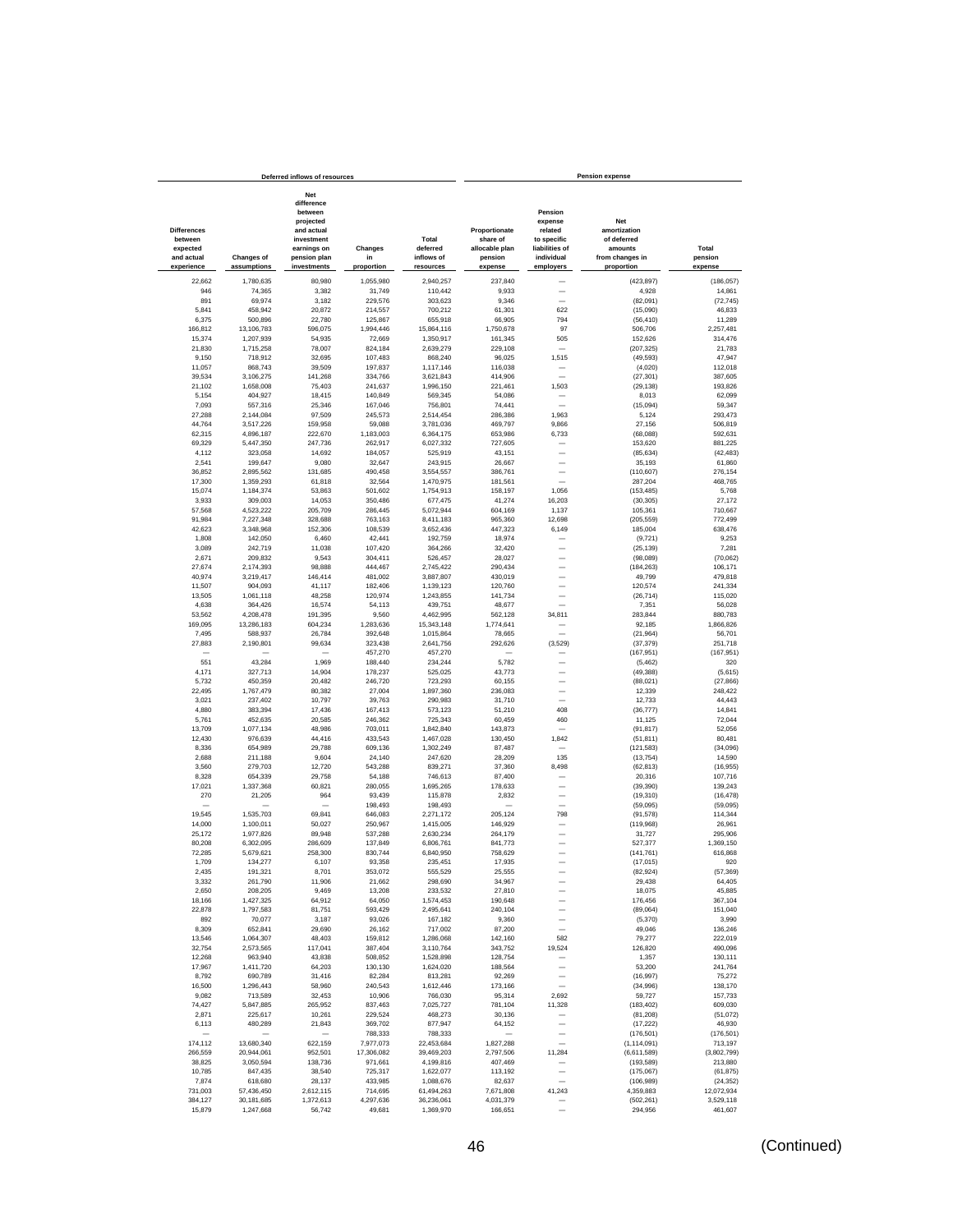dule of Pension Amounts by Employer and Nonemploye As of and for the year ended June 30, 2019

**Net difference between projected Differences and actual between investment Total** expected earnings on Changes deferred<br>and actual Changes of persion plan<br>experience assumptions investments proportion resources<br>experience assumptions investments proportion resources **Employer Net pension and actual Changes of pension plan in outflows of Employer number County liability experience assumptions investments proportion resources Deferred outflows of resources** Camden Co Health Services Ctr 34630 Camden \$ — — — — — — Camden Colmprovement Authority 34270 Camden 4,964,678 89,109 495,741 — 513,131 1,097,981<br>Camden Co Mun Util Authority 4,559,538 Camden Co Pollution Control Fin State of the State of Camden and the State of State of the State of State of St<br>Camden Co Soil Conservatn Dist 33000 Camden 3,076,018 5495 5,210 307,152 — 475,024 74,769<br>Camden Conny College Camden Co Soil Conservatn Dist 33000 Camden 361,868 6,495 36,134 — 32,140 74,769 Camden Comm Charter School 53700 Camden — — — — 587,157 587,157 Camden County College 31080 Camden 33,552,777 602,228 3,350,368 — 81,955 4,034,551 Camden County Technical Schools 10133 Camden 10,044,039 180,277 1,002,934 — 18,107 1,201,318 Camden'S Pride Charter School 47800 Camden — — — — 6,706 6,706 Camden County Technical Schools<br>
Camdens Promise Charter School 35650 Camden 4,097,380 73,543 409,138 — 1,002,934 — 1,1,1,1,1,1,1,1<br>
Camdens Promise Charter School 35650 Camden 4,097,380 73,543 409,138 — 2,262,929 2,745,61 Cherry Hill Fire Dist 13 35100 Camden 7,177,177 128,821 716,667 — 563,804 1,409,292 Cherry Hill Township 23010 Camden 29,062,426 521,633 2,901,990 — 2,011,027 5,434,650 Cherry Hill Twp Bd Of Ed 23013 Camden 41,299,570 741,273 4,123,914 — 1,797,065 6,662,252 Chesilhurst Borough 50530 Comden 661,199 11,868 66,023 — 26,803 104,091 11,868 — 26,200 104,091<br>City Invincible Charter School 126,810 Camden — — — — — 12,810 126,810 126,810 Clementon Bd Of Ed 50593 Camden 1,013,972 18,199 101,249 — 8,917 128,365 Clementon Borough 50590 Camden 2,144,293 38,487 214,116 — 73,385 325,988 Clementon Housing Authority 31350 Camden 325,950 5,850 32,547 — 14,520 52,917 Collingswood Boro Housing Auth 32530 Camden 332,359 5,965 33,187 — 112,037 151,189 Collingswood Borough 2008 - 20860 Camden - 6,252,325 112,221 624,318 - 509,219 1,245,758<br>Collingswood Borough Blot data - 20863 - Camden - 8,446,397 151,601 - 843,398 - 73,395 1,068,394<br>D.U.E. Season Charter School - 285,6 Collingswood Borough Bd Of Ed 20863 Camden 8,446,337 151,601 843,398 — 73,395 1,068,394 D.U.E. Season Charter School 44200 Camden — — — — 285,668 285,668 Delaware River Port Authority 44700 Camden 1,953,236 35,058 195,038 — 790,888 1,020,984 Eastern Camden Co Reg Sch Dist 67380 Camden 8,863,999 159,097 885,103 — 625,659 1,669,859<br>Eco Charter School - 45500 Camden 919,425 16,502 91,808 — 315,027 423,337 Eco Charter School 45500 Camden 919,425 16,502 91,808 — 315,027 423,337 Freedom Academy Charter School 45300 Camden 3,587,690 64,394 358,244 — 2,141,809 2,564,447<br>
Gibbsboro Borough Bd Of Ed 51170 Camden 467,122 8,334 46,644 — 28,017 83,045<br>
Gibucester City Bd Of Ed 21560 Camden 8,019,671 143 Gibbsboro Borough 51170 Camden - 467,122 8,384 46,644 — 28,017 83,045 — 28,017 8,036<br>Gibbsboro Borough Bd Of Ed 277,806 1173 Camden - 781,828 14,033 78,068 — 185,705 277,806 Gloucester City 21560 Camden 8,019,671 143,943 800,794 — 192,731 1,137,468 Gloucester City Bd Of Ed 21563 Camden 11,401,133 204,635 1,138,445 — 134,775 1,477,855 Gloucester Township 23020 Camden 22,414,260 402,307 2,238,146 — 2,801,608 5,442,061 Gloucester Twp Bd Of Ed 23023 Camden 23,412,004 420,215 2,337,775 — 529,646 3,287,636<br>Gloucester Twp Fire District 2 32350 Camden — — — 23,412,004 420,215 2,337,775 — 629,646 3,287,636<br>Gloucester Twp Fire District 3 34120 Gloucester Twp Fire District 2 32350 Camden — — — — 632 632 Gloucester Twp Fire District 3 34120 Camden 30,435 546 3,039 — 560 4,145 Gloucester Twp Fire District 2 32350 Camden 30,435 546 3,0039 - 1 2632 632<br>
Gloucester Twp Fire District 4 34270 Camden 30470 Camden 116,498 2,091 11,633 - 560 41,456<br>
Gloucester Twp Fire District 5 34810 Camden 270,489 4, Gloucester Twp Fire District 5 34810 Camden 270,489 4,855 27,009 — 70,543 102,407 Gloucester Twp The District 6 34820 Camden – Christopher – 2007<br>Gloucester Twp Fire District 6 34820 Camden – 161,919 2,906 16,168 – 3,547 2,2,621<br>Gloucester Twp Housing Auth 161,016 34180 Camden – – – – 7,016 7,016 Gloucester Twp Housing Auth 34180 Camden — — — — 7,016 7,016 GloucesterTwp M U A 30900 Camden 4,671,646 83,850 466,481 — 391,976 942,307<br>Haddon Heights Bd Of Ed 659,982 Camden 3,632,945 65,207 362,763 — 232,012 659,982 Haddon Heights Borough 23000 Camden 2,448,292 43,944 244,471 — 93,556 381,971 Haddon Township 21220 Camden 5,410,331 97,108 540,241 — 821,837 1,459,186 Haddon Township Bd Of Ed 21223 Camden 8,093,434 145,267 808,159 — 224,145 1,177,571 Haddon Township Housing Auth 55510 Camden 457,767 8,216 45,710 — 23,977 77,903 Haddon Twp Fire District 1 30710 Camden 161,160 2,893 16,092 — 30,200 149,185 16,185<br>Haddonfield District 1,019,355 20913 Camden 5,870,969 105,376 586,238 — 327,741 1,019,355 Haddonfield Borough 20910 Camden 7,184,087 128,945 717,357 — 355,690 1,201,992 Hi-Nella Borough 51490 Camden 428,647 7,694 42,802 — 21,083 71,579 Hope Community Charter School 53900 Camden 772,306 13,862 77,118 — 500,336 591,316 Institute For Excellence Ch Sch 48400 Camden — — — — — — Knowledge A to Z Charter School 51900 Camden — — — — 111,573 111,573 Laurel Springs Borough 23180 Camden 646,917 11,611 64,597 — 83,356 159,564 Laurel Springs Borough Bd Of Ed 23183 Camden 218,029 3,913 21,771 — 14,722 40,406 Lawnside Borough 51730 Camden 1,887,253 33,874 188,449 — 462,337 684,660 Lawnside Borough Bd Of Ed 51733 Camden 985,204 17,683 98,376 — 51,792 167,851 p.<br>Leap Academy Charter School 35300 Camden 9,834,495 176,516 982,010 — 3,797,714 4,956,240 Lindenwold Borough 51790 Camden 5,406,793 97,045 539,888 — 634,100 1,271,033 Lindenwold Borough Bd Of Ed 51793 Camden 8,030,415 144,135 801,866 — 310,682 1,25682 1,256,683 1,256,683 1,256<br>Lindenwold Twp Fire District 1 46700 Camden 179,776 3,227 17,951 — 6,569 27,747 Magnolia Borough 51940 Camden 1,529,905 27,460 152,767 — 192,683 372,910 Magnolia Borough Bd Of Ed 51943 Camden 1,509,639 27,096 150,743 — 282,858 460,697 Merchantville Boro Bd Of Ed 20663 Camden 888,545 15,948 88,724 — 231,153 335,825 Merchantville Borough 20660 Camden 916,164 16,444 91,482 — 151,490 259,416 Mount Ephraim Bd Of Ed 56,7803 Camden 1,345,423 24,149 134,345 — 27,286 185,780 1<br>Mount Ephraim Borough S2290 Camden 1,495,024 26,834 149,284 — 120,378 296,496 Oaklyn Borough 52470 Camden 2,625,438 47,123 262,160 — 374,162 683,445 Oaklyn Borough Bd Of Ed 52473 Camden 235,145 4,221 23,480 — 31,636 59,337 Pennsauken Sewerage Authority 30310 Camden 3,862,569 69,328 385,692 — 175,900 630,920 Pennsauken Township 52630 Camden 18,714,740 335,905 1,868,736 — 462,250 2,666,891 Pennsauken Twp Bd Of Ed 52633 Camden 22,992,712 412,689 2,295,907 — 163,938 2,872,534 "Pine Hill Boro Munu1Util Auth 1,59980 Camden 1,344,905 1,24594 – 1,2094 – 1,2094<br>Pine Hill Boro Munu1Util 2010 23490 Camden 2,1972 3,9438 219,406 – 51,440 219,573<br>Pine Hill Borough Bd Df Edition 2,23493 Camden 6,547,191 Pine Hill Borough 23490 Camden 2,197,272 39,438 219,406 — 350,388 609,232 Pine Hill Borough Bd Of Ed 23493 Camden 6,547,191 117,514 653,761 — — 771,275 Pine Hill Fire District 1 35230 Camden 187,908 18,763 46,157 68,293 Pine Valley Borough 52680 Camden 183,277 3,290 18,301 — 13,366 34,957 Runnemede Borough 23170 Camden 2,805,233 50,350 280,113 — 521,707 852,170 Runnemede Borough Bd Of Ed 23173 Camden 3,701,650 66,440 369,623 — 500,802 936,865 Somerdale Boro Bd Of Ed 22443 Camden 662,922 11,899 66,195 — 93,330 171,424 Somerdale Borough 22440 Camden 3,218,987 57,777 321,428 — 411,904 791,109 Sterling High School District 57260 Camden 4,308,296 77,328 430,199 — 41,112 548,639 Stratford Bd Of Ed 22793 Camden 2,909,671 52,225 290,541 — 58,511 401,277 Stratford Borough 22790 Camden 1,926,728 34,582 192,391 — 46,385 273,358 Tavistock Borough 53290 - 53290 - 53200 - 544,710 - 2,597 - 14,450 - 7,856 - 24,903<br>The Kingdom Ch Schl Leadership - 54,509 - 628,509 - 54,760 - 54,760 - 544,750 - 628,509 Voorhees Fire District 35170 Camden 2,060,842 36,989 205,783 — 256,535 499,307 Voorhees Township 53460 Camden 13,829,400 248,220 1,380,916 — 1,321,547 2,950,683 Voorhees Twp Bd Of Ed 53463 – ستيست ستيست ستيست ستيست ستيست المصدر المستشفى المستشفى المستشفى المستشفى المستشفى<br>Voorhees Twp Bd Of Ed 53463 Camden 10,993,603 1,97,321 1,097,752 – 102,478 1,397,478 1,397,548 – 102,478 1,09 Waterford Township 53600 Camden 4,260,911 76,478 425,468 — 508,048 1,009,994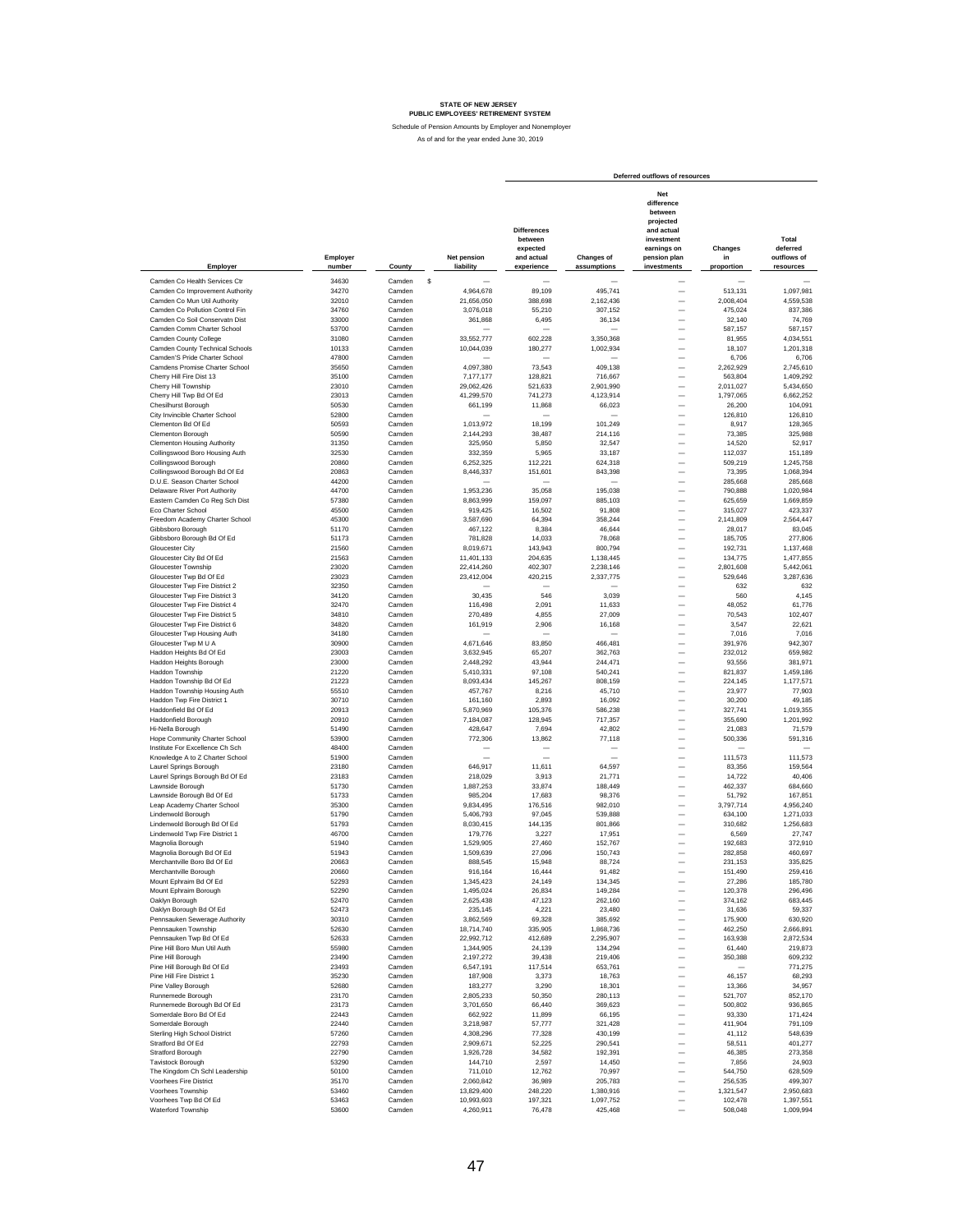|                                                                       | Deferred inflows of resources    |                                                                                                                            |                             |                                              |                                                                   | Pension expense                                                                           |                                                                                |                             |  |  |  |
|-----------------------------------------------------------------------|----------------------------------|----------------------------------------------------------------------------------------------------------------------------|-----------------------------|----------------------------------------------|-------------------------------------------------------------------|-------------------------------------------------------------------------------------------|--------------------------------------------------------------------------------|-----------------------------|--|--|--|
| <b>Differences</b><br>between<br>expected<br>and actual<br>experience | <b>Changes of</b><br>assumptions | <b>Net</b><br>difference<br>between<br>projected<br>and actual<br>investment<br>earnings on<br>pension plan<br>investments | Changes<br>in<br>proportion | Total<br>deferred<br>inflows of<br>resources | Proportionate<br>share of<br>allocable plan<br>pension<br>expense | Pension<br>expense<br>related<br>to specific<br>liabilities of<br>individual<br>employers | Net<br>amortization<br>of deferred<br>amounts<br>from changes in<br>proportion | Total<br>pension<br>expense |  |  |  |
|                                                                       |                                  |                                                                                                                            | 13,459,237                  | 13.459.237                                   |                                                                   |                                                                                           | (12, 811, 639)                                                                 | (12, 811, 639)              |  |  |  |
| 21,932                                                                | 1,723,224                        | 78,369                                                                                                                     | 445,563                     | 2,269,088                                    | 230,172                                                           | $\overline{\phantom{0}}$                                                                  | 431,524                                                                        | 661,696                     |  |  |  |
| 95,667                                                                | 7,516,747                        | 341,849                                                                                                                    | 959,229                     | 8,913,492                                    | 1,004,015                                                         |                                                                                           | 481,164                                                                        | 1,485,179                   |  |  |  |
| 13,588                                                                | 1,067,676                        | 48,556                                                                                                                     | 621,565                     | 1,751,385                                    | 142,610                                                           |                                                                                           | (19,004)                                                                       | 123,606                     |  |  |  |
| 1,599                                                                 | 125,603                          | 5,712                                                                                                                      | 52,547<br>1,353,724         | 185,461<br>1,353,724                         | 16,777                                                            |                                                                                           | (59, 525)<br>(40, 888)                                                         | (42, 748)<br>(40, 888)      |  |  |  |
| 148,221                                                               | 11,646,063                       | 529,644                                                                                                                    | 3,959,073                   | 16,283,001                                   | 1,555,569                                                         | (107)                                                                                     | (1,981,981)                                                                    | (426, 519)                  |  |  |  |
| 44,370                                                                | 3,486,254                        | 158,549                                                                                                                    | 1,584,521                   | 5,273,694                                    | 465,660                                                           | 10,439                                                                                    | (574, 056)                                                                     | (97, 957)                   |  |  |  |
|                                                                       |                                  |                                                                                                                            | 283,591                     | 283,591                                      |                                                                   |                                                                                           | (92, 181)                                                                      | (92, 181)                   |  |  |  |
| 18,100<br>31,706                                                      | 1,422,188<br>2,491,175           | 64,679<br>113,295                                                                                                          | 12,982<br>359,964           | 1,517,949<br>2,996,140                       | 189,962<br>332,747                                                | L,                                                                                        | 773,898<br>157,825                                                             | 963.860<br>490,572          |  |  |  |
| 128,385                                                               | 10,087,476                       | 458,762                                                                                                                    | 674,031                     | 11,348,654                                   | 1,347,388                                                         | ÷                                                                                         | 703,194                                                                        | 2,050,582                   |  |  |  |
| 182,443                                                               | 14,334,950                       | 651,930                                                                                                                    | 1,077,717                   | 16,247,040                                   | 1,914,725                                                         | 3,780                                                                                     | 236,358                                                                        | 2,154,863                   |  |  |  |
| 2,921                                                                 | 229,500                          | 10,437                                                                                                                     | 64,242                      | 307,100                                      | 30,654                                                            | 252                                                                                       | (1, 354)                                                                       | 29,552                      |  |  |  |
|                                                                       |                                  |                                                                                                                            | 458,771                     | 458,771                                      |                                                                   |                                                                                           | (26, 521)                                                                      | (26, 521)                   |  |  |  |
| 4,479<br>9,473                                                        | 351,946<br>744,277               | 16,006<br>33,849                                                                                                           | 148,177<br>266,532          | 520,608<br>1,054,131                         | 47,010<br>99,413                                                  | 234                                                                                       | (76, 378)<br>(59, 683)                                                         | (29, 134)<br>39,730         |  |  |  |
| 1,440                                                                 | 113,136                          | 5,145                                                                                                                      | 47,418                      | 167,139                                      | 15,112                                                            | -                                                                                         | (33, 258)                                                                      | (18, 146)                   |  |  |  |
| 1,468                                                                 | 115,361                          | 5,246                                                                                                                      | 145,798                     | 267,873                                      | 15,409                                                            |                                                                                           | (16, 512)                                                                      | (1, 103)                    |  |  |  |
| 27,620                                                                | 2,170,162                        | 98,695                                                                                                                     | 335,233                     | 2,631,710                                    | 289,869                                                           |                                                                                           | 44,534                                                                         | 334,403                     |  |  |  |
| 37,312                                                                | 2,931,697                        | 133,329                                                                                                                    | 189,791                     | 3,292,129                                    | 391,588                                                           |                                                                                           | (9,756)                                                                        | 381,832                     |  |  |  |
| 8,629                                                                 | 677.962                          | 30,833                                                                                                                     | 1,838,003<br>115,880        | 1,838,003<br>833,304                         | 90,556                                                            | 709                                                                                       | (603, 491)<br>45,006                                                           | (603.491)<br>136,271        |  |  |  |
| 39,157                                                                | 3,076,666                        | 139,922                                                                                                                    | 22,978                      | 3,278,723                                    | 410,951                                                           | -                                                                                         | 186,885                                                                        | 597,836                     |  |  |  |
| 4,062                                                                 | 319,129                          | 14,513                                                                                                                     | 131,461                     | 469,165                                      | 42,626                                                            | -                                                                                         | 24,871                                                                         | 67,497                      |  |  |  |
| 15,849                                                                | 1,245,276                        | 56,633                                                                                                                     | 961,303                     | 2,279,061                                    | 166,332                                                           | -                                                                                         | 596,730                                                                        | 763,062                     |  |  |  |
| 2,064                                                                 | 162,137                          | 7,374                                                                                                                      | 120,385                     | 291,960                                      | 21,657                                                            | -                                                                                         | (15, 845)                                                                      | 5,812                       |  |  |  |
| 3,454<br>35,427                                                       | 271,370<br>2,783,603             | 12,341<br>126,594                                                                                                          | 2,961<br>443,874            | 290,126<br>3,389,498                         | 36,247<br>371,807                                                 |                                                                                           | 46,703<br>54,960                                                               | 82,950<br>426,767           |  |  |  |
| 50,365                                                                | 3,957,297                        | 179,971                                                                                                                    | 1,089,432                   | 5,277,065                                    | 528,578                                                           | -                                                                                         | (164, 236)                                                                     | 364,342                     |  |  |  |
| 99,016                                                                | 7,779,919                        | 353,818                                                                                                                    | 321,080                     | 8,553,833                                    | 1,039,167                                                         |                                                                                           | 445,449                                                                        | 1,484,616                   |  |  |  |
| 103,424                                                               | 8,126,233                        | 369,568                                                                                                                    | 1,501,278                   | 10,100,503                                   | 1,085,424                                                         | 3,078                                                                                     | (522, 422)                                                                     | 566,080                     |  |  |  |
|                                                                       |                                  |                                                                                                                            | 67,842                      | 67,842                                       |                                                                   |                                                                                           | (42, 099)                                                                      | (42, 099)                   |  |  |  |
| 134<br>515                                                            | 10,564<br>40,436                 | 480<br>1,839                                                                                                               | 3,564<br>150,863            | 14,742<br>193,653                            | 1,411<br>5,401                                                    | L.                                                                                        | (2, 473)<br>(53, 765)                                                          | (1,062)<br>(48, 364)        |  |  |  |
| 1.195                                                                 | 93,886                           | 4,270                                                                                                                      | 5,222                       | 104,573                                      | 12,540                                                            |                                                                                           | 39.717                                                                         | 52.257                      |  |  |  |
| 715                                                                   | 56,202                           | 2,556                                                                                                                      | 64,575                      | 124,048                                      | 7,507                                                             | -                                                                                         | (34, 083)                                                                      | (26, 576)                   |  |  |  |
|                                                                       |                                  |                                                                                                                            | 174,793                     | 174,793                                      |                                                                   | $\overline{\phantom{0}}$                                                                  | (96, 259)                                                                      | (96, 259)                   |  |  |  |
| 20,637<br>16,049                                                      | 1,621,513<br>1,260,984           | 73,744<br>57,347                                                                                                           | 310,902<br>627,280          | 2,026,796<br>1,961,660                       | 216,586<br>168,430                                                | 5,578<br>15,111                                                                           | (30, 368)<br>(214, 481)                                                        | 191,796<br>(30, 940)        |  |  |  |
| 10,815                                                                | 849,794                          | 38,647                                                                                                                     | 112,825                     | 1,012,081                                    | 113,507                                                           |                                                                                           | (692)                                                                          | 112,815                     |  |  |  |
| 23,900                                                                | 1,877,909                        | 85,404                                                                                                                     | 1,780,369                   | 3,767,582                                    | 250,833                                                           | $\overline{\phantom{a}}$                                                                  | (213, 402)                                                                     | 37,431                      |  |  |  |
| 35,753                                                                | 2,809,205                        | 127,758                                                                                                                    | 505,891                     | 3,478,607                                    | 375,227                                                           | 5,579                                                                                     | 65,400                                                                         | 446,206                     |  |  |  |
| 2,022<br>712                                                          | 158,890<br>55,938                | 7,226<br>2,544                                                                                                             | 110,618<br>4,399            | 278,756<br>63,593                            | 21,223<br>7,472                                                   |                                                                                           | (14, 808)<br>18,005                                                            | 6,415<br>25,477             |  |  |  |
| 25,935                                                                | 2,037,795                        | 92,676                                                                                                                     | 400,314                     | 2,556,720                                    | 272,189                                                           |                                                                                           | (131, 503)                                                                     | 140,686                     |  |  |  |
| 31,736                                                                | 2,493,574                        | 113,404                                                                                                                    | 521,321                     | 3,160,035                                    | 333,068                                                           | $\overline{\phantom{0}}$                                                                  | (230, 296)                                                                     | 102,772                     |  |  |  |
| 1,894                                                                 | 148,782                          | 6,766                                                                                                                      | 102,242                     | 259,684                                      | 19,873                                                            | $\overline{\phantom{0}}$                                                                  | (44, 556)                                                                      | (24, 683)                   |  |  |  |
| 3,412                                                                 | 268,065                          | 12,191                                                                                                                     | 178,945                     | 283,668<br>178,945                           | 35,806                                                            | $\overline{\phantom{0}}$<br><u>.</u>                                                      | 169,684                                                                        | 205,490                     |  |  |  |
|                                                                       |                                  | -                                                                                                                          | 344,108                     | 344,108                                      |                                                                   | <u>.</u>                                                                                  | (285, 711)<br>(14, 331)                                                        | (285, 711)<br>(14, 331)     |  |  |  |
| 2,858                                                                 | 224,543                          | 10,212                                                                                                                     | 144,458                     | 382,071                                      | 29,992                                                            | $\overline{\phantom{0}}$                                                                  | (42, 903)                                                                      | (12, 911)                   |  |  |  |
| 963                                                                   | 75,677                           | 3,442                                                                                                                      | 36,384                      | 116,466                                      | 10,108                                                            | $\overline{\phantom{0}}$                                                                  | (17, 554)                                                                      | (7, 446)                    |  |  |  |
| 8,337                                                                 | 655,059                          | 29,791                                                                                                                     | 413,331                     | 1,106,518                                    | 87,497                                                            | $\equiv$                                                                                  | (34, 699)                                                                      | 52,798                      |  |  |  |
| 4,352<br>43,444                                                       | 341,961<br>3,413,522             | 15,552<br>155,241                                                                                                          | 124,277<br>13,409           | 486,142<br>3,625,616                         | 45,676<br>455,945                                                 | 298                                                                                       | 19,687<br>1,052,878                                                            | 65,661<br>1,508,823         |  |  |  |
| 23,885                                                                | 1,876,681                        | 85,348                                                                                                                     | 459,759                     | 2,445,673                                    | 250,669                                                           | ÷,                                                                                        | 80,031                                                                         | 330,700                     |  |  |  |
| 35,475                                                                | 2,787,332                        | 126,763                                                                                                                    | 431,033                     | 3,380,603                                    | 372,305                                                           |                                                                                           | (32, 137)                                                                      | 340,168                     |  |  |  |
| 794                                                                   | 62,400                           | 2,838                                                                                                                      | 7,468                       | 73,500                                       | 8,335                                                             |                                                                                           | 1,788                                                                          | 10,123                      |  |  |  |
| 6.758<br>6,669                                                        | 531.025<br>523,991               | 24,150<br>23,830                                                                                                           | 116,978<br>88,582           | 678,911<br>643,072                           | 70,929<br>69,990                                                  | 664                                                                                       | (25, 936)<br>85,820                                                            | 45.657<br>155,810           |  |  |  |
| 3,925                                                                 | 308,411                          | 14,026                                                                                                                     | 67,382                      | 393,744                                      | 41,195                                                            | 532                                                                                       | 69,256                                                                         | 110,983                     |  |  |  |
| 4,047                                                                 | 317,998                          | 14,462                                                                                                                     | 21,014                      | 357.521                                      | 42,475                                                            | 693                                                                                       | 48,452                                                                         | 91.620                      |  |  |  |
| 5,943                                                                 | 466,992                          | 21,238                                                                                                                     | 248.714                     | 742,887                                      | 62,376                                                            | $\qquad \qquad -$                                                                         | (94, 747)                                                                      | (32, 371)                   |  |  |  |
| 6,604                                                                 | 518,918                          | 23,600                                                                                                                     | 80,976                      | 630,098                                      | 69,312                                                            | $\overline{\phantom{a}}$                                                                  | (12, 123)                                                                      | 57,189                      |  |  |  |
| 11,598<br>1,039                                                       | 911,281<br>81,618                | 41,444<br>3,712                                                                                                            | 107,109<br>77,150           | 1,071,432<br>163,519                         | 121,720<br>10,902                                                 | 34,845                                                                                    | 180,791<br>(107, 546)                                                          | 337,356<br>(96, 644)        |  |  |  |
| 17,063                                                                | 1,340,686                        | 60,972                                                                                                                     | 287,496                     | 1,706,217                                    | 179,076                                                           | -                                                                                         | 25,575                                                                         | 204,651                     |  |  |  |
| 82,673                                                                | 6,495,827                        | 295,419                                                                                                                    | 163,825                     | 7,037,744                                    | 867,650                                                           | -                                                                                         | 36,559                                                                         | 904,209                     |  |  |  |
| 101,572                                                               | 7,980,697                        | 362,949                                                                                                                    | 992.403                     | 9,437,621                                    | 1,065,985                                                         |                                                                                           | (427, 997)                                                                     | 637,988                     |  |  |  |
| 5,941                                                                 | 466,812                          | 21,230                                                                                                                     | 39,840                      | 533,823                                      | 62,352                                                            | 624                                                                                       | 17,883                                                                         | 80,859                      |  |  |  |
| 9,707<br>28,923                                                       | 762,666<br>2,272,509             | 34,685<br>103,350                                                                                                          | 123.120<br>1,064,407        | 930,178<br>3,469,189                         | 101.870<br>303,540                                                | 2,537<br>9,874                                                                            | 29,799<br>(358, 814)                                                           | 134,206<br>(45, 400)        |  |  |  |
| 830                                                                   | 65,222                           | 2,966                                                                                                                      | 137,439                     | 206,457                                      | 8,712                                                             | $\qquad \qquad -$                                                                         | (30, 881)                                                                      | (22, 169)                   |  |  |  |
| 810                                                                   | 63,615                           | 2,893                                                                                                                      | 1,440                       | 68,758                                       | 8,497                                                             | $\overline{\phantom{a}}$                                                                  | 5,621                                                                          | 14,118                      |  |  |  |
| 12,392                                                                | 973,687                          | 44,282                                                                                                                     | 531,247                     | 1,561,608                                    | 130,056                                                           | 592                                                                                       | (41, 028)                                                                      | 89,620                      |  |  |  |
| 16,352<br>2,928                                                       | 1,284,831<br>230,098             | 58,432<br>10,464                                                                                                           | 213,456<br>150,347          | 1,573,071<br>393,837                         | 171,615<br>30,734                                                 | -<br>-                                                                                    | 180,370<br>(44, 170)                                                           | 351,985<br>(13, 436)        |  |  |  |
| 14,220                                                                | 1,117,300                        | 50,813                                                                                                                     | 114,794                     | 1,297,127                                    | 149,238                                                           | —                                                                                         | 180,749                                                                        | 329,987                     |  |  |  |
| 19,032                                                                | 1,495,396                        | 68,008                                                                                                                     | 2,429,490                   | 4,011,926                                    | 199,741                                                           | -                                                                                         | (880, 550)                                                                     | (680, 809)                  |  |  |  |
| 12,854                                                                | 1,009,938                        | 45,930                                                                                                                     | 307,442                     | 1,376,164                                    | 134,898                                                           | 1,222                                                                                     | (73,983)                                                                       | 62,137                      |  |  |  |
| 8,511                                                                 | 668,761                          | 30,414                                                                                                                     | 34,270                      | 741,956                                      | 89,327                                                            | 453                                                                                       | (12, 853)                                                                      | 76,927                      |  |  |  |
| 639<br>3,141                                                          | 50,228<br>246,789                | 2,284<br>11,224                                                                                                            | 12,058<br>80,432            | 65,209<br>341,586                            | 6,709<br>32,964                                                   | 51                                                                                        | (3,903)<br>148,038                                                             | 2,857<br>181,002            |  |  |  |
| 9,104                                                                 | 715,312                          | 32,531                                                                                                                     | 47,524                      | 804.471                                      | 95,544                                                            |                                                                                           | 64,844                                                                         | 160,388                     |  |  |  |
| 61,092                                                                | 4,800,141                        | 218,302                                                                                                                    | 409,632                     | 5.489.167                                    | 641,157                                                           | 21,598                                                                                    | 193,045                                                                        | 855,800                     |  |  |  |
| 48,565                                                                | 3,815,845                        | 173,538                                                                                                                    | 843,867                     | 4,881,815                                    | 509,684                                                           |                                                                                           | (115, 446)                                                                     | 394,238                     |  |  |  |
| 18,823                                                                | 1,478,949                        | 67,260                                                                                                                     | 57,057                      | 1,622,089                                    | 197,544                                                           |                                                                                           | 72,011                                                                         | 269,555                     |  |  |  |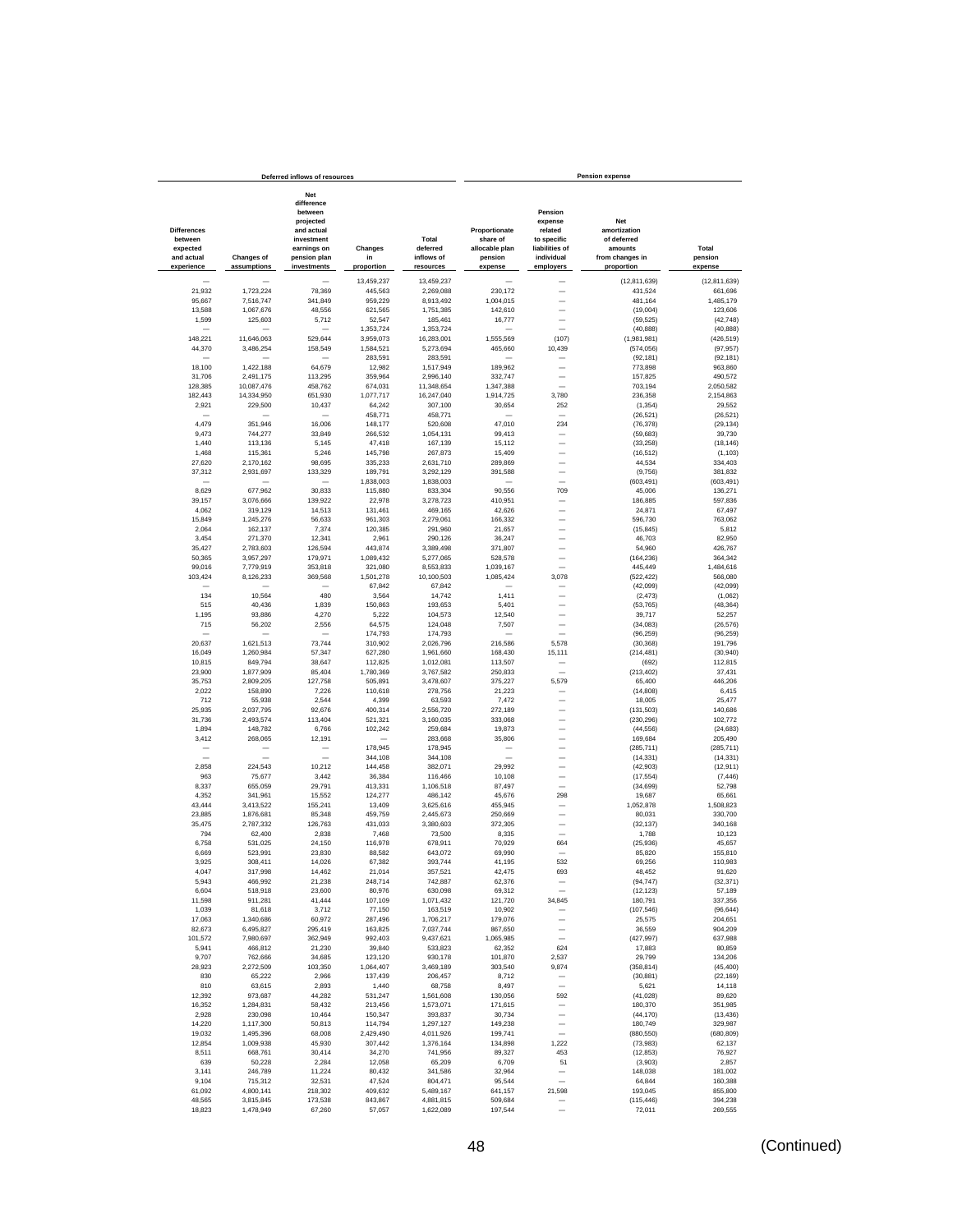Schedule of Pension Amounts by Employer and Nonemployer

|                                                                   |                    |                          |                                 |                                                                       |                           | Deferred outflows of resources                                                                                             |                             |                                               |
|-------------------------------------------------------------------|--------------------|--------------------------|---------------------------------|-----------------------------------------------------------------------|---------------------------|----------------------------------------------------------------------------------------------------------------------------|-----------------------------|-----------------------------------------------|
| Employer                                                          | Employer<br>number | County                   | <b>Net pension</b><br>liability | <b>Differences</b><br>between<br>expected<br>and actual<br>experience | Changes of<br>assumptions | <b>Net</b><br>difference<br>between<br>projected<br>and actual<br>investment<br>earnings on<br>pension plan<br>investments | Changes<br>in<br>proportion | Total<br>deferred<br>outflows of<br>resources |
| Waterford Twp Bd Of Ed                                            | 53603              | s<br>Camden              | 2.487.396                       | 44,646                                                                | 248,376                   |                                                                                                                            | 40,269                      | 333,291                                       |
| Winslow Township                                                  | 23400              | Camden                   | 15,849,341                      | 284,475                                                               | 1,582,615                 | $\overline{\phantom{0}}$                                                                                                   | 1,475,614                   | 3,342,704                                     |
| Winslow Township Bd Of Ed                                         | 23403              | Camden                   | 12,786,475                      | 229,501                                                               | 1,276,777                 | $\overline{\phantom{0}}$                                                                                                   | 1,400,158                   | 2,906,436                                     |
| Winslow Twp Fire District 1                                       | 34720              | Camden                   | 600,514                         | 10,778                                                                | 59,964                    | $\overline{\phantom{0}}$                                                                                                   | 42,522                      | 113,264                                       |
| Woodlynne Bd Of Ed                                                | 20333              | Camden                   | 1,443,490                       | 25,909                                                                | 144,138                   | L.                                                                                                                         | 539,384                     | 709,431                                       |
| Woodlynne Borough                                                 | 20330              | Camden                   | 985,130                         | 17,682                                                                | 98,369                    | -                                                                                                                          | 47,046                      | 163,097                                       |
| Avalon Borough                                                    | 23500              | Cape May                 | 11,005,884                      | 197,541                                                               | 1,098,978                 | $\overline{\phantom{0}}$                                                                                                   | 287,634                     | 1,584,153                                     |
| Avalon Borough Bd Of Ed                                           | 23503              | Cape May                 | 814,708                         | 14,623                                                                | 81,352                    | $\overline{\phantom{0}}$                                                                                                   | 80,625                      | 176,600                                       |
| Cape May City                                                     | 23060              | Cape May                 | 7,426,234                       | 133,291                                                               | 741,537                   | -                                                                                                                          | 174,989                     | 1,049,817                                     |
| Cape May City Bd Of Ed                                            | 23063              | Cape May                 | 609,368                         | 10,937                                                                | 60,848                    | -                                                                                                                          | 126,871                     | 198,656                                       |
| Cape May City Housing Authority<br>Cape May Co Bd Social Services | 55480<br>10121     | Cape May<br>Cape May     | 487,443<br>7.844.767            | 8,749<br>140,803                                                      | 48,673<br>783,329         | -<br>$\overline{\phantom{0}}$                                                                                              | 53,562<br>747,639           | 110,984<br>1,671,771                          |
| Cape May Co Bridge Comm                                           | 55130              | Cape May                 | 1,991,303                       | 35,741                                                                | 198,839                   | $\overline{\phantom{0}}$                                                                                                   | 155,883                     | 390,463                                       |
| Cape May Co Special Services                                      | 40500              | Cape May                 | 6,161,038                       | 110,583                                                               | 615,202                   | $\overline{\phantom{0}}$                                                                                                   | 7,116                       | 732,901                                       |
| Cape May Co Technical Sch Dist                                    | 10123              | Cape May                 | 5,052,835                       | 90,692                                                                | 504,544                   | $\overline{\phantom{0}}$                                                                                                   | 413,008                     | 1,008,244                                     |
| Cape May County                                                   | 10120              | Cape May                 | 87,482,515                      | 1,570,197                                                             | 8,735,450                 | $\overline{\phantom{0}}$                                                                                                   | 2,572,100                   | 12,877,747                                    |
| Cape May County Mun Util Auth                                     | 32200              | Cape May                 | 27,250,955                      | 489,119                                                               | 2,721,108                 | $\overline{\phantom{0}}$                                                                                                   | 1,645,861                   | 4,856,088                                     |
| Cape May Point Borough                                            | 50490              | Cape May                 | 568,597                         | 10,206                                                                | 56,776                    | $\overline{\phantom{0}}$                                                                                                   | 250,981                     | 317,963                                       |
| Charter Tech                                                      | 35480              | Cape May                 | 984,648                         | 17,673                                                                | 98,321                    | $\overline{\phantom{0}}$                                                                                                   | 332,455                     | 448,449                                       |
| Dennis Township                                                   | 50730              | Cape May                 | 2,032,056                       | 36,473                                                                | 202,908                   | $\overline{\phantom{0}}$                                                                                                   | 44,645                      | 284,026                                       |
| Dennis Twp Bd Of Ed                                               | 50733              | Cape May                 | 3,194,794                       | 57,342                                                                | 319,012                   | $\overline{\phantom{0}}$                                                                                                   | 121,402                     | 497,756                                       |
| Greater Wildwood Tour.Imp & Da                                    | 35150              | Cape May                 | 1,880,788                       | 33,758                                                                | 187,804                   | -                                                                                                                          | 65,977                      | 287,539                                       |
| Lower Cape May Reg School Dist                                    | 40240<br>51880     | Cape May                 | 8,841,493                       | 158,693<br>206,392                                                    | 882,856                   | $\overline{\phantom{0}}$<br>$\overline{\phantom{0}}$                                                                       | 52,348<br>210,064           | 1,093,897                                     |
| Lower Township<br>Lower Township Bd Of Ed                         | 23803              | Cape May<br>Cape May     | 11,498,977<br>8,232,661         | 147,766                                                               | 1,148,215<br>822,061      | $\overline{\phantom{0}}$                                                                                                   |                             | 1,564,671<br>969,827                          |
| Lower Twp Municipal Util Auth                                     | 31630              | Cape May                 | 3,286,414                       | 58,987                                                                | 328,161                   | $\overline{\phantom{0}}$                                                                                                   | 886,909                     | 1.274.057                                     |
| Middle Township                                                   | 23190              | Cape May                 | 8,075,151                       | 144,938                                                               | 806,333                   | $\overline{\phantom{0}}$                                                                                                   | 911,913                     | 1,863,184                                     |
| Middle Township Bd Of Ed                                          | 23193              | Cape May                 | 8,455,432                       | 151,764                                                               | 844,306                   | $\overline{\phantom{0}}$                                                                                                   | 14,936                      | 1,011,006                                     |
| Middle Township Fire Dist #1                                      | 44600              | Cape May                 | 367,147                         | 6,590                                                                 | 36,661                    | $\overline{\phantom{0}}$                                                                                                   | 50,963                      | 94,214                                        |
| North Wildwood Bd Of Ed                                           | 20603              | Cape May                 | 1,803,246                       | 32,366                                                                | 180,061                   | $\overline{\phantom{0}}$                                                                                                   | 169,586                     | 382,013                                       |
| North Wildwood City                                               | 20600              | Cape May                 | 7,414,730                       | 133,085                                                               | 740,388                   | L.                                                                                                                         | 484,403                     | 1,357,876                                     |
| Ocean City                                                        | 20820              | Cape May                 | 29,128,946                      | 522,826                                                               | 2,908,632                 | L.                                                                                                                         | 357,098                     | 3,788,556                                     |
| Ocean City Bd Of Ed                                               | 20823              | Cape May                 | 9,184,003                       | 164,841                                                               | 917,056                   | L.                                                                                                                         | 544,839                     | 1,626,736                                     |
| Ocean City Housing Authority                                      | 31000              | Cape May                 | 170,996                         | 3,069                                                                 | 17,075                    | -                                                                                                                          | 164,399                     | 184,543                                       |
| Sea Isle City                                                     | 23080              | Cape May                 | 13,599,850                      | 244,100                                                               | 1,357,995                 | $\overline{\phantom{0}}$                                                                                                   | 927,867                     | 2,529,962                                     |
| Sea Isle City Bd Of Ed                                            | 23083              | Cape May                 |                                 |                                                                       |                           | $\overline{\phantom{0}}$                                                                                                   |                             |                                               |
| Stone Harbor Bd Of Ed                                             | 22873              | Cape May                 | 376,632                         | 6,760                                                                 | 37,608                    | $\overline{\phantom{0}}$                                                                                                   | 68,288                      | 112,656                                       |
| Stone Harbor Borough                                              | 22870<br>53370     | Cape May                 | 6,612,026                       | 118,677<br>160,131                                                    | 660,235<br>890,852        | $\overline{\phantom{0}}$<br>$\overline{\phantom{0}}$                                                                       | 130,077<br>379,938          | 908,989                                       |
| Upper Township<br>Upper Township Bd Of Ed                         | 53373              | Cape May                 | 8,921,572                       | 94,792                                                                |                           | $\overline{\phantom{0}}$                                                                                                   | 465,253                     | 1,430,921<br>1,087,398                        |
| West Cape May Boro Bd Of Ed                                       | 23413              | Cape May<br>Cape May     | 5,281,255<br>264,876            | 4,754                                                                 | 527,353<br>26,449         | $\overline{a}$                                                                                                             | 34,129                      | 65,332                                        |
| West Cape May Borough                                             | 23410              | Cape May                 | 1,121,782                       | 20,135                                                                | 112,014                   | $\overline{a}$                                                                                                             | 70,469                      | 202,618                                       |
| West Wildwood Borough                                             | 53710              | Cape May                 | 641,248                         | 11,510                                                                | 64,031                    | $\overline{a}$                                                                                                             | 146,791                     | 222,332                                       |
| Wildwood City                                                     | 20210              | Cape May                 | 15, 131, 625                    | 271,593                                                               | 1,510,948                 |                                                                                                                            | 929.470                     | 2,712,011                                     |
| Wildwood City Bd Of Ed                                            | 20213              | Cape May                 | 4,854,831                       | 87,138                                                                | 484,773                   | $\frac{1}{1}$                                                                                                              | 350,283                     | 922,194                                       |
| Wildwood City Housing Authority                                   | 31600              | Cape May                 | 421,145                         | 7,559                                                                 | 42,053                    |                                                                                                                            | 25,055                      | 74,667                                        |
| Wildwood Crest Bd Of Ed                                           | 20513              | Cape May                 | 1,845,685                       | 33,128                                                                | 184,298                   | -                                                                                                                          | 506,198                     | 723,624                                       |
| Wildwood Crest Borough                                            | 20510              | Cape May                 | 7,239,122                       | 129,933                                                               | 722,853                   | $\overline{\phantom{0}}$                                                                                                   | 1,111,087                   | 1,963,873                                     |
| Woodbine Borough                                                  | 53780              | Cape May                 | 900,845                         | 16,169                                                                | 89,953                    | -                                                                                                                          | 310,798                     | 416,920                                       |
| Woodbine Borough Bd Of Ed<br>Woodbine Municipal Util Auth         | 53783<br>31560     | Cape May<br>Cape May     | 178,980                         | 3,212                                                                 | 17,872                    | $\overline{\phantom{0}}$<br>$\overline{\phantom{0}}$                                                                       | 95,110<br>99,164            | 116,194<br>99,164                             |
| Bridgeton Bd Of Ed                                                | 20793              | Cumberland               | 31,819,441                      | 571,117                                                               | -<br>3,177,288            | $\overline{\phantom{0}}$                                                                                                   | 1,912,259                   | 5,660,664                                     |
| <b>Bridgeton City</b>                                             | 20790              | Cumberland               | 12,882,375                      | 231,222                                                               | 1,286,352                 | L.                                                                                                                         | 484,250                     | 2,001,824                                     |
| <b>Bridgeton City Housing Auth</b>                                | 31190              | Cumberland               | 1,704,828                       | 30,599                                                                | 170,233                   | L.                                                                                                                         | 102,924                     | 303,756                                       |
| Bridgeton Public Charter School                                   | 55100              | Cumberland               | 193,373                         | 3,471                                                                 | 19,309                    | L.                                                                                                                         | 166,012                     | 188,792                                       |
| <b>Commercial Township</b>                                        | 50630              | Cumberland               | 1,323,824                       | 23,761                                                                | 132,189                   | -                                                                                                                          | 108,615                     | 264,565                                       |
| Commercial Twp Bd Of Ed                                           | 50633              | Cumberland               | 2,589,131                       | 46,472                                                                | 258,534                   | $\overline{\phantom{0}}$                                                                                                   | 760,065                     | 1,065,071                                     |
| Compass Academy Charter School                                    | 54000              | Cumberland               | 561,261                         | 10,074                                                                | 56,044                    | -                                                                                                                          | 381,985                     | 448,103                                       |
| Cumberland Co Improvement Auth                                    | 34190              | Cumberland               | 7,392,112                       | 132,679                                                               | 738,130                   | -                                                                                                                          | 2,093,483                   | 2,964,292                                     |
| Cumberland Co Bd Of Voc Ed                                        | 10143              | Cumberland               | 2,957,019                       | 53,075                                                                | 295,269                   | -                                                                                                                          | 16,127                      | 364,471                                       |
| Cumberland Co Bd Social Serv                                      | 10141              | Cumberland               | 30,820,029                      | 553,179                                                               | 3,077,493                 | -                                                                                                                          | 2,173,412                   | 5,804,084                                     |
| Cumberland Co Utilities Auth<br>Cumberland County                 | 32210<br>10140     | Cumberland<br>Cumberland | 3,871,201<br>60.118.285         | 69,483<br>079.045                                                     | 386,554<br>6.003.032      |                                                                                                                            | 83,681<br>870.732           | 539.718<br>8.952.809                          |
| <b>Cumberland County College</b>                                  | 55600              | Cumberland               | 13,771,586                      | 247,182                                                               | 1,375,143                 |                                                                                                                            | 61,559                      | 1,683,884                                     |
| Cumberland Regional School Dist                                   | 57590              | Cumberland               | 4,312,075                       | 77,396                                                                | 430,576                   | $\overline{\phantom{0}}$                                                                                                   | 274,342                     | 782,314                                       |
| Cumberland-Salem Conserv. Dist.                                   | 45000              | Cumberland               | 159,900                         | 2,870                                                                 | 15,967                    | $\overline{\phantom{0}}$                                                                                                   | 204                         | 19,041                                        |
| Deerfield Township                                                | 50670              | Cumberland               | 711,677                         | 12,774                                                                | 71,064                    | $\overline{\phantom{0}}$                                                                                                   | 119,280                     | 203,118                                       |
| Deerfield Township Bd Of Ed                                       | 50673              | Cumberland               | 730,497                         | 13,111                                                                | 72,943                    | $\overline{\phantom{0}}$                                                                                                   | 67,948                      | 154,002                                       |
| Downe Township                                                    | 50760              | Cumberland               | 472,364                         | 8,478                                                                 | 47,167                    | $\overline{\phantom{0}}$                                                                                                   | 112,621                     | 168,266                                       |
| Downe Twp Bd Of Ed                                                | 50763              | Cumberland               | 957,121                         | 17,179                                                                | 95,572                    | $\overline{\phantom{0}}$                                                                                                   | 77,199                      | 189,950                                       |
| Fairfield Township (Cumberland)                                   | 50970              | Cumberland               | 1,067,340                       | 19,157                                                                | 106,578                   | $\overline{\phantom{0}}$                                                                                                   | 600,444                     | 726,179                                       |
| Fairfield Twp Bd Ed (CumberInd)                                   | 50973              | Cumberland               | 2,361,303                       | 42,382                                                                | 235,785                   | -                                                                                                                          | 923,344                     | 1,201,511                                     |
| Greenwich Township (Cumberland)                                   | 51230              | Cumberland               | 31,861                          | 572                                                                   | 3,181                     | -                                                                                                                          | 517                         | 4,270                                         |
| Greenwich Twp Bd Ed (Cumbrland)                                   | 51233              | Cumberland               | 162,345                         | 2,914                                                                 | 16,211                    | -                                                                                                                          | 25,943                      | 45,068                                        |
| Hopewell Township (Cumberland)                                    | 51550              | Cumberland               | 989,909                         | 17,768                                                                | 98,846                    | $\overline{\phantom{0}}$                                                                                                   | 397                         | 117,011                                       |
| Hopewell Twp Bd Ed (Cumberland)                                   | 51553              | Cumberland               | 1.035.367                       | 18,583                                                                | 103,385                   | $\overline{\phantom{0}}$                                                                                                   | 115,382                     | 237,350                                       |
| Lawrence Township (Cumberland)                                    | 51740              | Cumberland               | 575,099                         | 10,322                                                                | 57,426                    | $\overline{\phantom{0}}$                                                                                                   | 7,524                       | 75,272                                        |
| Lawrence Twp Bd Ed (Cumberland)                                   | 51743              | Cumberland               | 1,717,961                       | 30,835                                                                | 171,545                   | $\overline{\phantom{0}}$<br>$\overline{\phantom{0}}$                                                                       | 321,482                     | 523,862                                       |
| Maurice River Township<br>Maurice River Township Bd Of Ed         | 52060<br>52063     | Cumberland<br>Cumberland | 1,399,180<br>1,457,142          | 25,113<br>26,154                                                      | 139,713<br>145,501        | $\overline{\phantom{0}}$                                                                                                   | 76,980<br>89,429            | 241,806<br>261,084                            |
| Millville Bd Of Ed                                                | 21143              | Cumberland               | 29,824,266                      | 535,307                                                               | 2,978,063                 | -                                                                                                                          | 127,326                     | 3,640,696                                     |
| Millville City                                                    | 21140              | Cumberland               | 14,613,840                      | 262,299                                                               | 1,459,246                 | $\overline{\phantom{0}}$                                                                                                   | 580,696                     | 2,302,241                                     |
| Millville Housing Authority                                       | 31070              | Cumberland               | 2,171,097                       | 38,968                                                                | 216,792                   | L.                                                                                                                         | 79,553                      | 335,313                                       |
| Millville Public Charter School                                   | 50200              | Cumberland               | 385,134                         | 6,913                                                                 | 38,457                    | -                                                                                                                          | 122,219                     | 167,589                                       |
| Shiloh Borough                                                    | 35220              | Cumberland               | 35,955                          | 645                                                                   | 3,590                     | -                                                                                                                          | 42                          | 4,277                                         |
| Stow Creek Township                                               | 53230              | Cumberland               | 108,533                         | 1,948                                                                 | 10,837                    | -                                                                                                                          | 227                         | 13,012                                        |
| Stow Creek Township Bd Of Ed                                      | 53233              | Cumberland               | 326,283                         | 5,856                                                                 | 32,581                    | -                                                                                                                          | 20,252                      | 58,689                                        |
| <b>Upper Deerfield Township</b>                                   | 53380              | Cumberland               | 2,653,242                       | 47,622                                                                | 264,936                   |                                                                                                                            | 166,056                     | 478,614                                       |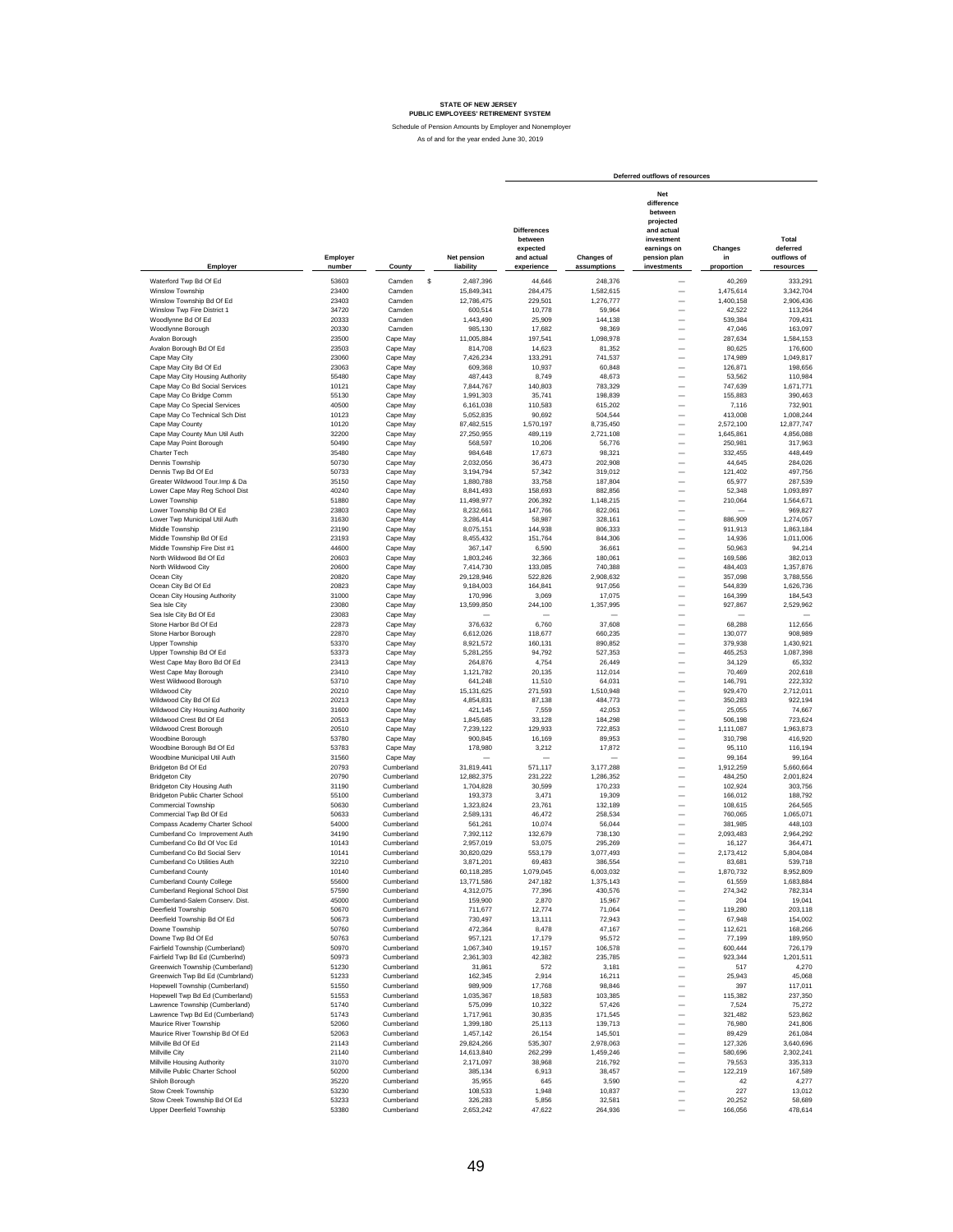| Deferred inflows of resources                           |                         |                                                                                                             |                      |                                 | <b>Pension expense</b>                                 |                                                                              |                                                                  |                     |  |  |
|---------------------------------------------------------|-------------------------|-------------------------------------------------------------------------------------------------------------|----------------------|---------------------------------|--------------------------------------------------------|------------------------------------------------------------------------------|------------------------------------------------------------------|---------------------|--|--|
| <b>Differences</b><br>between<br>expected<br>and actual | <b>Changes of</b>       | <b>Net</b><br>difference<br>between<br>projected<br>and actual<br>investment<br>earnings on<br>pension plan | Changes<br>in        | Total<br>deferred<br>inflows of | Proportionate<br>share of<br>allocable plan<br>pension | Pension<br>expense<br>related<br>to specific<br>liabilities of<br>individual | Net<br>amortization<br>of deferred<br>amounts<br>from changes in | Total<br>pension    |  |  |
| experience                                              | assumptions             | investments                                                                                                 | proportion           | resources                       | expense                                                | employers                                                                    | proportion                                                       | expense             |  |  |
| 10,988                                                  | 863,367                 | 39,265                                                                                                      | 454,757              | 1,368,377                       | 115,320                                                | 2.959                                                                        | (92,009)                                                         | 26,270              |  |  |
| 70,015                                                  | 5,501,256               | 250,188                                                                                                     | 236,590              | 6,058,049                       | 734,805                                                | 18,736                                                                       | 380,941                                                          | 1,134,482           |  |  |
| 56,485                                                  | 4,438,145               | 201,839                                                                                                     | 747,462              | 5,443,931                       | 592,805                                                |                                                                              | 250,979                                                          | 843,784             |  |  |
| 2,653                                                   | 208,436                 | 9,479                                                                                                       | 95,669               | 316,237                         | 27,841                                                 |                                                                              | (48, 211)                                                        | (20, 370)           |  |  |
| 6,377                                                   | 501,031                 | 22,786                                                                                                      | 110,054              | 640,248                         | 66,923                                                 | 260                                                                          | 130,050                                                          | 197,233             |  |  |
| 4,352                                                   | 341,935                 | 15,551                                                                                                      | 202,528              | 564,366                         | 45,672                                                 |                                                                              | (54, 110)                                                        | (8, 438)            |  |  |
| 48,619<br>3,599                                         | 3,820,108<br>282,783    | 173,732<br>12,860                                                                                           | 92,583<br>14,348     | 4,135,042<br>313,590            | 510,253<br>37,771                                      | ÷,                                                                           | 89.069                                                           | 599,322<br>69.097   |  |  |
| 32,806                                                  | 2,577,622               | 117,226                                                                                                     | 884,906              | 3,612,560                       | 344.294                                                | 7,947                                                                        | 31,326<br>(128, 521)                                             | 223,720             |  |  |
| 2,692                                                   | 211,510                 | 9,619                                                                                                       | 32,947               | 256,768                         | 28,251                                                 |                                                                              | (5,910)                                                          | 22,341              |  |  |
| 2,153                                                   | 169,190                 | 7,694                                                                                                       |                      | 179,037                         | 22,599                                                 | $\overline{\phantom{a}}$                                                     | 52,165                                                           | 74,764              |  |  |
| 34,655                                                  | 2,722,894               | 123,833                                                                                                     | 1,449,745            | 4,331,127                       | 363,698                                                |                                                                              | (219, 583)                                                       | 144,115             |  |  |
| 8,797                                                   | 691,175                 | 31,433                                                                                                      | 612,840              | 1,344,245                       | 92,320                                                 | -                                                                            | (191, 506)                                                       | (99, 186)           |  |  |
| 27,217                                                  | 2,138,477               | 97,254                                                                                                      | 983,212              | 3,246,160                       | 285,637                                                |                                                                              | (366, 971)                                                       | (81, 334)           |  |  |
| 22,321                                                  | 1,753,823               | 79,761                                                                                                      | 220,291              | 2,076,196                       | 234,259                                                | 12,565                                                                       | 42,969                                                           | 289,793             |  |  |
| 386,459                                                 | 30,364,904              | 1,380,946<br>430,167                                                                                        | 450,025              | 32,582,334<br>11,405,421        | 4,055,852<br>1,263,405                                 | 40,268                                                                       | 219,506                                                          | 4,275,358           |  |  |
| 120,383<br>2,512                                        | 9,458,720<br>197,358    | 8,976                                                                                                       | 1,396,151<br>130,752 | 339,598                         | 26,361                                                 |                                                                              | 143,879<br>(11,706)                                              | 1,447,552<br>14,655 |  |  |
| 4,350                                                   | 341,768                 | 15,543                                                                                                      | 65,234               | 426,895                         | 45,650                                                 |                                                                              | 24.791                                                           | 70,441              |  |  |
| 8,977                                                   | 705,320                 | 32,077                                                                                                      | 760,644              | 1,507,018                       | 94,210                                                 | 352                                                                          | (233, 725)                                                       | (139, 163)          |  |  |
| 14.113                                                  | 1,108,903               | 50,431                                                                                                      | 339,577              | 1,513,024                       | 148,117                                                |                                                                              | (79, 466)                                                        | 68.651              |  |  |
| 8,308                                                   | 652.816                 | 29,689                                                                                                      | 143,007              | 833.820                         | 87,197                                                 | -                                                                            | 823                                                              | 88,020              |  |  |
| 39,058                                                  | 3.068.854               | 139,566                                                                                                     | 565,407              | 3,812,885                       | 409,908                                                |                                                                              | (179, 682)                                                       | 230,226             |  |  |
| 50,797                                                  | 3,991,259               | 181,516                                                                                                     | 713,557              | 4,937,129                       | 533,114                                                |                                                                              | (111, 259)                                                       | 421,855             |  |  |
| 36,368                                                  | 2,857,531               | 129,956                                                                                                     | 1,159,821            | 4,183,676                       | 381,681                                                | -                                                                            | (487, 039)                                                       | (105, 358)          |  |  |
| 14,518                                                  | 1,140,704               | 51,877                                                                                                      | 221,129              | 1,428,228<br>3,438,548          | 152,364                                                |                                                                              | 101,788                                                          | 254,152             |  |  |
| 35,672<br>37,352                                        | 2,802,859<br>2,934,854  | 127,469<br>133,472                                                                                          | 472,548<br>1,117,702 | 4,223,380                       | 374,379<br>392,010                                     | 2,529                                                                        | 74,034<br>(455, 026)                                             | 450,942<br>(63,016) |  |  |
| 1,622                                                   | 127,436                 | 5,796                                                                                                       | 33,677               | 168,531                         | 17,022                                                 |                                                                              | (14, 311)                                                        | 2,711               |  |  |
| 7,966                                                   | 625,901                 | 28,465                                                                                                      | 245,971              | 908,303                         | 83,602                                                 |                                                                              | 19,081                                                           | 102,683             |  |  |
| 32,755                                                  | 2,573,629               | 117,044                                                                                                     | 257,658              | 2,981,086                       | 343,761                                                |                                                                              | 33,795                                                           | 377,556             |  |  |
| 128,679                                                 | 10,110,565              | 459.812                                                                                                     | 1,517,627            | 12,216,683                      | 1,350,472                                              | 2,476                                                                        | 58.848                                                           | 1.411.796           |  |  |
| 40,571                                                  | 3,187,738               | 144,973                                                                                                     | 194,794              | 3,568,076                       | 425.787                                                |                                                                              | (27, 317)                                                        | 398.470             |  |  |
| 755                                                     | 59,352                  | 2,699                                                                                                       | 506.043              | 568.849                         | 7,928                                                  | -                                                                            | (100, 627)                                                       | (92, 699)           |  |  |
| 60,078                                                  | 4,720,465               | 214,679                                                                                                     | 340,624              | 5,335,846                       | 630,514                                                | -                                                                            | 122,299                                                          | 752,813             |  |  |
|                                                         |                         |                                                                                                             | 20,933               | 20,933                          |                                                        | -                                                                            | (47, 575)                                                        | (47, 575)           |  |  |
| 1,664<br>29,209                                         | 130,728<br>2,295,013    | 5,945<br>104,373                                                                                            | 29,073<br>466,213    | 167,410<br>2,894,808            | 17,461<br>306,546                                      | ÷                                                                            | 9,567<br>(57, 540)                                               | 27,028<br>249,006   |  |  |
| 39,412                                                  | 3,096,649               | 140,830                                                                                                     | 505,944              | 3,782,835                       | 413,621                                                | 2,157                                                                        | (90, 449)                                                        | 325,329             |  |  |
| 23,330                                                  | 1,833,107               | 83,367                                                                                                      | 92,530               | 2,032,334                       | 244,849                                                |                                                                              | 122,017                                                          | 366,866             |  |  |
| 1,170                                                   | 91,938                  | 4,181                                                                                                       | 6,656                | 103.945                         | 12,280                                                 |                                                                              | 13,355                                                           | 25.635              |  |  |
| 4,956                                                   | 389,367                 | 17,708                                                                                                      | 9,469                | 421.500                         | 52,008                                                 |                                                                              | 38.177                                                           | 90,185              |  |  |
| 2,833                                                   | 222,575                 | 10,122                                                                                                      | 75,540               | 311,070                         | 29,729                                                 |                                                                              | 74,296                                                           | 104,025             |  |  |
| 66,845<br>21,446                                        | 5,252,139<br>1,685,096  | 238,859<br>76,635                                                                                           | 51,165<br>71,471     | 5,609,008<br>1,854,648          | 701,530<br>225,079                                     | 12,478                                                                       | 242,566<br>102,750                                               | 944,096<br>340,307  |  |  |
| 1,860                                                   | 146,178                 | 6,648                                                                                                       | 110,014              | 264,700                         | 19,525                                                 | -                                                                            | (27, 971)                                                        | (8, 446)            |  |  |
| 8,153                                                   | 640,631                 | 29,135                                                                                                      | 77,590               | 755,509                         | 85,569                                                 | -                                                                            | 105,269                                                          | 190,838             |  |  |
| 31,979                                                  | 2,512,676               | 114,272                                                                                                     | 107.322              | 2,766,249                       | 335,619                                                | -                                                                            | 201,614                                                          | 537,233             |  |  |
| 3,980                                                   | 312,680                 | 14,220                                                                                                      | 51,199               | 382,079                         | 41,765                                                 | -                                                                            | 64,104                                                           | 105,869             |  |  |
| 791                                                     | 62,123                  | 2,825                                                                                                       | 371,846              | 437,585                         | 8,298                                                  |                                                                              | (94, 656)                                                        | (86, 358)           |  |  |
|                                                         |                         |                                                                                                             | 285,295              | 285,295                         |                                                        | -                                                                            | (43, 047)                                                        | (43, 047)           |  |  |
| 140,564                                                 | 11,044,427              | 502,282                                                                                                     | 641,000              | 12,328,273                      | 1,475,208                                              | L.                                                                           | 1,068,440                                                        | 2,543,648           |  |  |
| 56,909                                                  | 4,471,431               | 203,353                                                                                                     | 509,832              | 5,241,525                       | 597,251                                                | 12,574                                                                       | 93,648                                                           | 703,473             |  |  |
| 7,531<br>854                                            | 591,740<br>67,119       | 26,911<br>3,052                                                                                             | 133,616<br>12,517    | 759,798<br>83,542               | 79,039<br>8,965                                        |                                                                              | 8,930<br>42,760                                                  | 87,969<br>51,725    |  |  |
| 5.848                                                   | 459,495                 | 20,897                                                                                                      | 259,662              | 745,902                         | 61,375                                                 |                                                                              | (10, 154)                                                        | 51.221              |  |  |
| 11,438                                                  | 898,679                 | 40,870                                                                                                      | 77,291               | 1,028,278                       | 120,037                                                |                                                                              | 178,044                                                          | 298,081             |  |  |
| 2,479                                                   | 194,812                 | 8,860                                                                                                       | 48,895               | 255,046                         | 26.021                                                 |                                                                              | 122.287                                                          | 148,308             |  |  |
| 32,655                                                  | 2,565,779               | 116,687                                                                                                     | 28,236               | 2,743,357                       | 342,712                                                |                                                                              | 629,435                                                          | 972,147             |  |  |
| 13,063                                                  | 1,026,372               | 46,678                                                                                                      | 415,390              | 1,501,503                       | 137,093                                                |                                                                              | (147, 851)                                                       | (10, 758)           |  |  |
| 136.149<br>17.101                                       | 10,697,534<br>1,343,682 | 486,506<br>61,108                                                                                           | 226.924<br>548.691   | 11,547,113<br>1,970,582         | 1,428,874<br>179,476                                   |                                                                              | 754,465<br>(98, 169)                                             | 2,183,339<br>81,307 |  |  |
| 265,576                                                 | 20,866,866              | 948,991                                                                                                     | 3,454,681            | 25.536.114                      | 2.787.195                                              |                                                                              | (1,553,984)                                                      | 1,233,211           |  |  |
| 60,837                                                  | 4,780,074               | 217,390                                                                                                     | 2,279,750            | 7,338,051                       | 638,476                                                | 11,017                                                                       | (503, 667)                                                       | 145,826             |  |  |
| 19,049                                                  | 1,496,707               | 68,068                                                                                                      | 382,228              | 1,966,052                       | 199,916                                                |                                                                              | 16,058                                                           | 215,974             |  |  |
| 706                                                     | 55,501                  | 2,524                                                                                                       | 4,385                | 63,116                          | 7,413                                                  | -                                                                            | (1, 108)                                                         | 6,305               |  |  |
| 3,144                                                   | 247,021                 | 11,234                                                                                                      | 123,531              | 384,930                         | 32,995                                                 |                                                                              | (12, 943)                                                        | 20,052              |  |  |
| 3,227                                                   | 253,553                 | 11,531                                                                                                      | 161,220              | 429,531                         | 33,867                                                 |                                                                              | (14, 182)                                                        | 19,685              |  |  |
| 2,087                                                   | 163,956                 | 7,456                                                                                                       | 50,843               | 224,342                         | 21,900                                                 | -                                                                            | 36,243                                                           | 58,143              |  |  |
| 4,228<br>4,715                                          | 332,214<br>370,470      | 15.109<br>16,848                                                                                            | 132,630<br>214,388   | 484,181<br>606,421              | 44,374<br>49,484                                       | -<br>-                                                                       | (32, 316)<br>98,842                                              | 12,058<br>148,326   |  |  |
| 10,431                                                  | 819,601                 | 37,274                                                                                                      | 128,639              | 995,945                         | 109,474                                                | -                                                                            | 158,504                                                          | 267,978             |  |  |
| 141                                                     | 11,059                  | 503                                                                                                         | 17,617               | 29,320                          | 1,477                                                  | 8                                                                            | (11, 438)                                                        | (9,953)             |  |  |
| 717                                                     | 56,349                  | 2,563                                                                                                       | 82,872               | 142,501                         | 7,527                                                  | $\overline{\phantom{0}}$                                                     | (6, 834)                                                         | 693                 |  |  |
| 4,373                                                   | 343,594                 | 15,626                                                                                                      | 175,564              | 539,157                         | 45,894                                                 | -                                                                            | (62, 455)                                                        | (16, 561)           |  |  |
| 4,574                                                   | 359,373                 | 16,344                                                                                                      | 7,455                | 387,746                         | 48,002                                                 | 217                                                                          | 49,749                                                           | 97,968              |  |  |
| 2,541                                                   | 199,615                 | 9,078                                                                                                       | 156,504              | 367,738                         | 26,663                                                 |                                                                              | (70, 353)                                                        | (43, 690)           |  |  |
| 7,589                                                   | 596,299                 | 27,119                                                                                                      | 128,370              | 759,377                         | 79,648                                                 |                                                                              | 86,370                                                           | 166,018             |  |  |
| 6,181<br>6,437                                          | 485,651<br>505,769      | 22,087<br>23,002                                                                                            | 102,662<br>66,324    | 616,581<br>601,532              | 64,869<br>67,556                                       |                                                                              | 17,553<br>(16, 888)                                              | 82,422<br>50,668    |  |  |
| 131,750                                                 | 10,351,908              | 470,788                                                                                                     | 2,069,707            | 13.024.153                      | 1,382,708                                              | 7,267                                                                        | (484, 611)                                                       | 905,364             |  |  |
| 64,557                                                  | 5,072,418               | 230,685                                                                                                     | 1,219,690            | 6,587,350                       | 677,525                                                | 20,416                                                                       | (110, 746)                                                       | 587,195             |  |  |
| 9,591                                                   | 753,581                 | 34,272                                                                                                      | 620,074              | 1,417,518                       | 100,656                                                |                                                                              | (108, 237)                                                       | (7,581)             |  |  |
| 1,701                                                   | 133,679                 | 6,079                                                                                                       | 108,128              | 249,587                         | 17,856                                                 |                                                                              | 68,356                                                           | 86,212              |  |  |
| 159                                                     | 12,480                  | 568                                                                                                         | 5,733                | 18,940                          | 1,667                                                  |                                                                              | (2,994)                                                          | (1, 327)            |  |  |
| 479                                                     | 37,671                  | 1,713                                                                                                       | 18,841               | 58,704                          | 5,032                                                  |                                                                              | (12, 039)                                                        | (7,007)             |  |  |
| 1,441                                                   | 113,252                 | 5,151                                                                                                       | 25,466               | 145,310                         | 15,127                                                 |                                                                              | (8, 543)                                                         | 6,584               |  |  |
| 11,721                                                  | 920,932                 | 41,882                                                                                                      | 301,721              | 1,276,256                       | 123,009                                                |                                                                              | 12,334                                                           | 135,343             |  |  |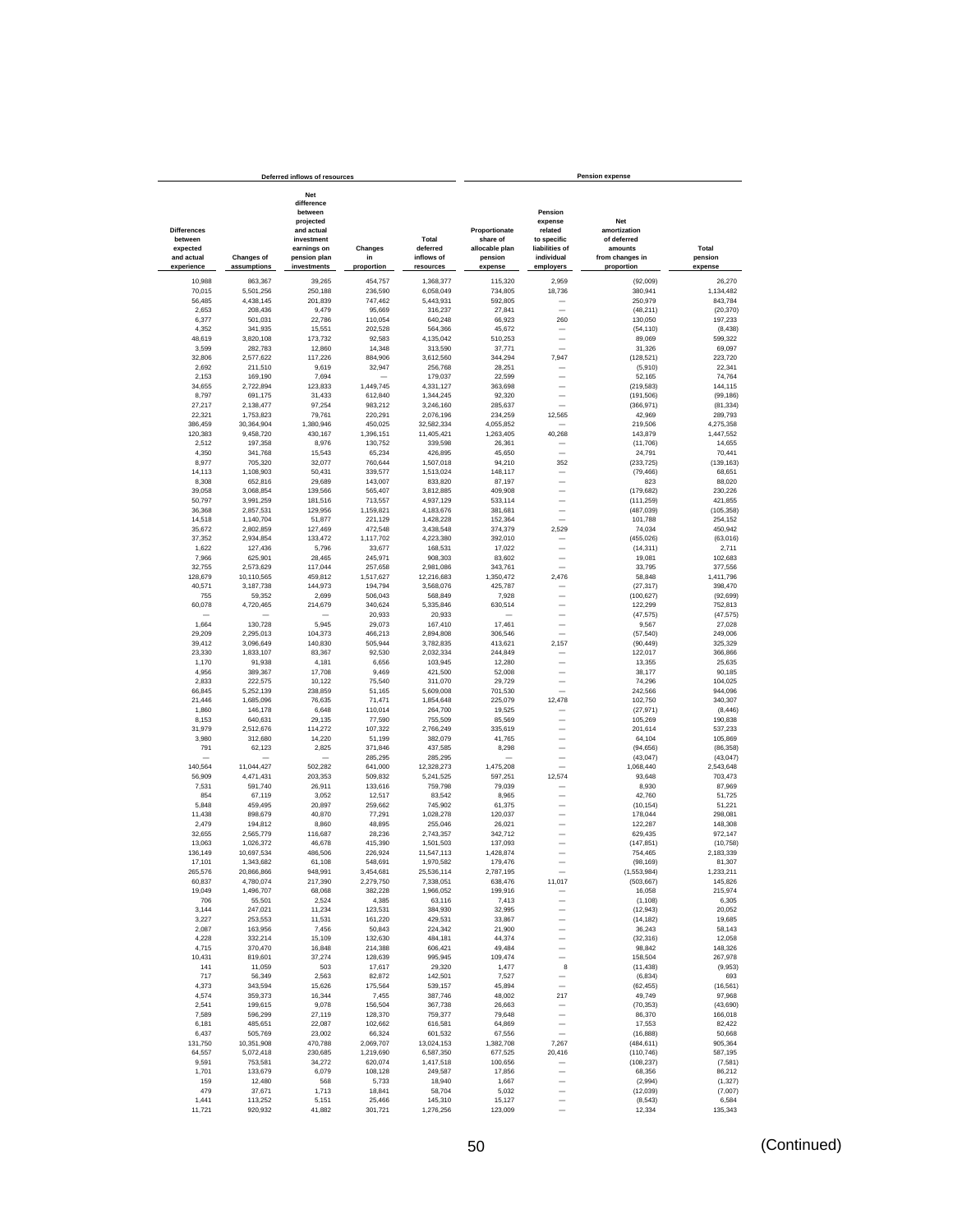Schedule of Pension Amounts by Employer and Nonemployer

|                                                                 |                    |                |                                 |                                                                       |                           | Deferred outflows of resources                                                                                      |                             |                                               |
|-----------------------------------------------------------------|--------------------|----------------|---------------------------------|-----------------------------------------------------------------------|---------------------------|---------------------------------------------------------------------------------------------------------------------|-----------------------------|-----------------------------------------------|
| Employer                                                        | Employer<br>number | County         | <b>Net pension</b><br>liability | <b>Differences</b><br>between<br>expected<br>and actual<br>experience | Changes of<br>assumptions | Net<br>difference<br>between<br>projected<br>and actual<br>investment<br>earnings on<br>pension plan<br>investments | Changes<br>in<br>proportion | Total<br>deferred<br>outflows of<br>resources |
| Upper Deerfield Twp Bd Of Ed                                    | 53383              | Cumberland \$  | 4,933,706                       | 88,554                                                                | 492,649                   | -                                                                                                                   | 274,643                     | 855,846                                       |
| Vineland City                                                   | 20300              | Cumberland     | 62,174,237                      | 1,115,946                                                             | 6,208,326                 | -                                                                                                                   | 937,960                     | 8,262,232                                     |
| Vineland City Bd Of Ed                                          | 20303              | Cumberland     | 50,703,639                      | 910,064                                                               | 5,062,945                 | $\overline{\phantom{0}}$                                                                                            | -                           | 5,973,009                                     |
| Vineland Housing Authority                                      | 55780              | Cumberland     | 2,575,775                       | 46,232                                                                | 257,201                   | $\overline{\phantom{0}}$                                                                                            | 101.762                     | 405,195                                       |
| Vineland Public Charter School                                  | 48600              | Cumberland     | 1,003,302                       | 18,008                                                                | 100,183                   | $\overline{\phantom{0}}$                                                                                            | 457,183                     | 575,374                                       |
| 100 Legacy Academy Charter Schl                                 | 51700              | Essex          |                                 |                                                                       |                           | $\overline{\phantom{0}}$                                                                                            | 52,328                      | 52,328                                        |
| Adelaide Sanford Charter School                                 | 47300              | Essex          |                                 |                                                                       |                           | $\overline{\phantom{0}}$                                                                                            | 9,717                       | 9,717                                         |
| Belleville Bd Of Ed                                             | 20223              | Essex          | 12,262,929                      | 220,104                                                               | 1,224,498                 | $\overline{\phantom{0}}$                                                                                            | 371,578                     | 1,816,180                                     |
| <b>Belleville Township</b>                                      | 20220              | Essex          | 17,843,348                      | 320,265                                                               | 1,781,724                 | $\overline{\phantom{0}}$                                                                                            | 549,959                     | 2,651,948                                     |
| <b>Bloomfield Parking Authority</b>                             | 45800              | Essex          |                                 |                                                                       |                           | $\overline{\phantom{0}}$                                                                                            | 173,627                     | 173,627                                       |
| <b>Bloomfield Township</b>                                      | 20230              | Essex          | 26,981,541                      | 484,283                                                               | 2,694,206                 | $\overline{\phantom{0}}$                                                                                            | 3,471,710                   | 6,650,199                                     |
| Bloomfield Twp Bd Of Ed                                         | 20233              | Essex          | 17,594,107                      | 315,791                                                               | 1.756.836                 | $\overline{\phantom{0}}$                                                                                            | 223,526                     | 2,296,153                                     |
| Burch Chtr Schl Of Excellence<br>Caldwell Borough               | 47600<br>21320     | Essex<br>Essex | 1,628,027<br>3.852.492          | 29,221<br>69,147                                                      | 162.564<br>384.685        | $\overline{\phantom{0}}$<br>$\overline{\phantom{0}}$                                                                | 515,334<br>459,649          | 707,119<br>913.481                            |
| Caldwell West Caldwell Bd Of Ed                                 | 40530              | Essex          | 9,712,606                       | 174,329                                                               | 969.839                   | $\overline{\phantom{0}}$                                                                                            | 52.689                      | 1,196,857                                     |
| Cedar Grove Township                                            | 22180              | Essex          | 8,732,071                       | 156,729                                                               | 871,929                   | $\qquad \qquad -$                                                                                                   | 567,720                     | 1,596,378                                     |
| Cedar Grove Twp Bd Of Ed                                        | 22183              | Essex          | 6,733,321                       | 120,854                                                               | 672,347                   | $\qquad \qquad -$                                                                                                   | 208,967                     | 1,002,168                                     |
| Discovery Charter School                                        | 37700              | Essex          | 623,558                         | 11,192                                                                | 62,265                    | $\overline{\phantom{0}}$                                                                                            | 336.046                     | 409,503                                       |
| East Orange City                                                | 20170              | Essex          | 75,260,451                      | 1,350,827                                                             | 7,515,032                 | $\overline{\phantom{0}}$                                                                                            | 3,761,236                   | 12,627,095                                    |
| East Orange Community Chart Sch                                 | 35620              | Essex          | 2,996,031                       | 53,775                                                                | 299,165                   | $\overline{\phantom{0}}$                                                                                            | 74,057                      | 426,997                                       |
| East Orange Housing Authority                                   | 30640              | Essex          | 2,286,521                       | 41,040                                                                | 228,318                   | $\qquad \qquad -$                                                                                                   | 421,726                     | 691,084                                       |
| East Orange Parking Authority                                   | 31610              | Essex          | 282.177                         | 5,065                                                                 | 28,176                    | $\overline{\phantom{0}}$                                                                                            | 103,816                     | 137,057                                       |
| East Orange School District                                     | 20173              | Essex          | 62,435,390                      | 1,120,634                                                             | 6,234,403                 | $\overline{\phantom{0}}$                                                                                            | 559,171                     | 7,914,208                                     |
| Englewood On The Palisades Char                                 | 37800              | Essex          | 794,683                         | 14,264                                                                | 79,352                    | $\overline{\phantom{0}}$                                                                                            | 106,295                     | 199,911                                       |
| Essex Co Educational Serv Comm                                  | 32820              | Essex          | 11,740,753                      | 210,731                                                               | 1.172.357                 | $\overline{\phantom{0}}$                                                                                            | 735,753                     | 2.118.841                                     |
| Essex Co Improvement Authority                                  | 32320              | Essex          | 3,023,335                       | 54,265                                                                | 301,891                   | $\overline{\phantom{0}}$                                                                                            | 536,896                     | 893,052                                       |
| Essex Co Vocational School                                      | 60013              | Essex          | 9,706,568                       | 174,220                                                               | 969,236                   | $\overline{\phantom{0}}$                                                                                            | 113,761                     | 1,257,217                                     |
| <b>Essex County</b>                                             | 60010              | Essex          | 382,868,601                     | 6,871,989                                                             | 38,230,833                | $\overline{\phantom{0}}$                                                                                            | 10,121,889                  | 55,224,711                                    |
| <b>Essex County College</b>                                     | 31160              | Essex          | 44,204,258                      | 793,409                                                               | 4,413,958                 | $\overline{\phantom{0}}$                                                                                            | 670,545                     | 5,877,912                                     |
| Essex Fells Bd Of Ed                                            | 21683              | Essex          | 1,060,523                       | 19,035                                                                | 105,897                   | L.<br>L.                                                                                                            | 504,977                     | 629,909                                       |
| Essex Fells Borough<br>Fairfield Township (Essex)               | 21680<br>21210     | Essex<br>Essex | 1,831,477<br>7,434,125          | 32,873<br>133,433                                                     | 182,880<br>742,325        | L.                                                                                                                  | 150,210<br>109,874          | 365,963<br>985,632                            |
| Fairfield Twp Bd Of Ed (Essex)                                  | 21213              | Essex          | 2,810,623                       | 50,447                                                                | 280,651                   | L.                                                                                                                  | 422,869                     | 753,967                                       |
| Glen Ridge Bd Of Ed                                             | 20443              | Essex          | 5,890,698                       | 105,730                                                               | 588,208                   | -                                                                                                                   | 197,623                     | 891,561                                       |
| Glen Ridge Borough                                              | 20440              | Essex          | 4,942,060                       | 88,704                                                                | 493,483                   | $\overline{\phantom{0}}$                                                                                            | 464,566                     | 1,046,753                                     |
| Gray Charter School                                             | 36800              | Essex          | 2,489,712                       | 44,687                                                                | 248,607                   | -                                                                                                                   | 940,332                     | 1,233,626                                     |
| Great Oaks Charter School                                       | 49700              | Essex          | 13,682,893                      | 245,590                                                               | 1,366,287                 | $\overline{\phantom{0}}$                                                                                            | 9,982,790                   | 11,594,667                                    |
| Hudson-Essex Passaic                                            | 34090              | Essex          | 969,606                         | 17,403                                                                | 96.819                    | $\overline{\phantom{0}}$                                                                                            | 173,638                     | 287,860                                       |
| Irvington Bd Of Ed                                              | 20253              | Essex          | 30.218.885                      | 542,389                                                               | 3,017,467                 | $\overline{\phantom{0}}$                                                                                            | 704,220                     | 4,264,076                                     |
| <b>Irvington Housing Auth</b>                                   | 30360              | Essex          | 1,702,067                       | 30,550                                                                | 169,958                   | $\overline{\phantom{0}}$                                                                                            | 25.294                      | 225,802                                       |
| Irvington Township                                              | 20250              | Essex          | 28,019,594                      | 502,915                                                               | 2,797,859                 | $\overline{\phantom{0}}$                                                                                            | 4,136,200                   | 7,436,974                                     |
| Lady Liberty Academy Charter Sc                                 | 41200              | Essex          | 3,178,345                       | 57,047                                                                | 317,369                   | $\overline{a}$                                                                                                      | 1,057,896                   | 1,432,312                                     |
| Link Community Charter School                                   | 54500              | Essex          | 2,897,668                       | 52,009                                                                | 289,343                   | $\equiv$                                                                                                            | 1,852,737                   | 2,194,089                                     |
| Livingston Bd Of Ed                                             | 21433              | Essex          | 26,013,843                      | 466,914                                                               | 2,597,578                 | $\frac{1}{1}$                                                                                                       | 1,933,516                   | 4,998,008                                     |
| Livingston Township                                             | 21430              | Essex          | 28,186,978                      | 505,919                                                               | 2,814,573                 |                                                                                                                     | 1,038,991                   | 4,359,483                                     |
| Maplewood Township                                              | 20760<br>37300     | Essex<br>Essex | 15,879,202<br>4.000.722         | 285,011<br>71,808                                                     | 1,585,597<br>399.487      | $\overline{\phantom{0}}$                                                                                            | 599,321<br>814,524          | 2,469,929<br>1,285,819                        |
| Maria L. Varisco-Rogers Charter<br>Marion P. Thomas Charter Sch | 38200              | Essex          | 12,712,990                      | 228,182                                                               | 1,269,439                 | $\overline{\phantom{0}}$                                                                                            | 6,135,031                   | 7,632,652                                     |
| Merit Prep Charter School                                       | 52700              | Essex          |                                 |                                                                       |                           | $\overline{\phantom{0}}$                                                                                            | 2,557,637                   | 2,557,637                                     |
| Millburn Township                                               | 21090              | Essex          | 21,134,708                      | 379,340                                                               | 2,110,378                 | $\qquad \qquad -$                                                                                                   | 686,916                     | 3,176,634                                     |
| Millburn Twp Public Schools                                     | 21093              | Essex          | 20.435.239                      | 366,786                                                               | 2,040,534                 | $\qquad \qquad -$                                                                                                   | 713,940                     | 3,121,260                                     |
| Montclair Bd Of Ed                                              | 20263              | Essex          | 29,694,653                      | 532,980                                                               | 2,965,120                 | $\overline{\phantom{0}}$                                                                                            | 108,271                     | 3,606,371                                     |
| Montclair Parking Authority                                     | 43900              | Essex          | 947,266                         | 17,002                                                                | 94,588                    | $\overline{\phantom{0}}$                                                                                            | 118,972                     | 230,562                                       |
| Montclair Public Library                                        | 20264              | Essex          | 3,786,176                       | 67,957                                                                | 378,064                   | $\overline{\phantom{0}}$                                                                                            | 713,008                     | 1,159,029                                     |
| Montclair Township                                              | 20260              | Essex          | 29,822,358                      | 535,272                                                               | 2,977,872                 | $\overline{\phantom{0}}$                                                                                            | 3,127,174                   | 6,640,318                                     |
| New Horizon Comm Charter School                                 | 38100              | Essex          | 2,032,408                       | 36,479                                                                | 202,943                   | $\overline{\phantom{0}}$                                                                                            | 800,890                     | 1,040,312                                     |
| Newark Charter School                                           | 38600              | Essex          |                                 |                                                                       |                           | $\overline{\phantom{0}}$                                                                                            | 294,112                     | 294,112                                       |
| Newark City                                                     | 52360              | Essex          | 199,646,325                     | 3,583,390                                                             | 19,935,419                | L.                                                                                                                  | 12,784,651                  | 36,303,460                                    |
| Newark Educators' Comm Chtr Sch                                 | 48100              | Essex          | 2,550,526                       | 45.779                                                                | 254,679                   | ۰                                                                                                                   | 929,519                     | 1,229,977                                     |
| Newark Housing Authority                                        | 30070              | Essex          | 47,156,516                      | 846,398                                                               | 4,708,751                 |                                                                                                                     | 99,152                      | 5,654,301                                     |
| Newark Legacy Charter School                                    | 49400<br>56320     | Essex<br>Essex |                                 | 88,341                                                                |                           |                                                                                                                     | 1,497,096                   | 1,497,096                                     |
| Newark Parking Authority<br>Newark Prep Charter School          | 52300              | Essex          | 4,921,851                       |                                                                       | 491,465                   |                                                                                                                     | 744,035<br>528.835          | 1,323,841<br>528.835                          |
| Newark Public Schools                                           | 52363              | Essex          | 243.033.374                     | 4,362,131                                                             | 24,267,775                | -                                                                                                                   | 10,399,823                  | 39,029,729                                    |
| North Caldwell Bd Of Ed                                         | 52413              | Essex          | 3,868,867                       | 69,441                                                                | 386,321                   | $\overline{\phantom{0}}$                                                                                            | 781,817                     | 1,237,579                                     |
| North Caldwell Borough                                          | 52410              | Essex          | 2,870,474                       | 51,521                                                                | 286,627                   | Ē,                                                                                                                  | 268,648                     | 606,796                                       |
| North Star Academy Charter Sch                                  | 35340              | Essex          | 30,026,383                      | 538,934                                                               | 2,998,245                 | $\qquad \qquad -$                                                                                                   | 10,823,451                  | 14,360,630                                    |
| Nutley Bd Of Ed                                                 | 20403              | Essex          | 16,834,508                      | 302,157                                                               | 1,680,987                 | $\overline{\phantom{0}}$                                                                                            | 549,606                     | 2,532,750                                     |
| Nutley Township                                                 | 20400              | Essex          | 21,165,533                      | 379,894                                                               | 2,113,456                 | $\overline{\phantom{0}}$                                                                                            | 40,141                      | 2,533,491                                     |
| Orange City                                                     | 20350              | Essex          | 15,306,882                      | 274,738                                                               | 1,528,448                 | -                                                                                                                   | 661,844                     | 2,465,030                                     |
| Orange City Bd Of Ed                                            | 20353              | Essex          | 16,980,626                      | 304,780                                                               | 1,695,578                 | -                                                                                                                   | 1,244,517                   | 3,244,875                                     |
| Orange City Housing Authority                                   | 30200              | Essex          | 2,618,899                       | 47,006                                                                | 261,507                   | $\overline{\phantom{0}}$                                                                                            | 432,651                     | 741,164                                       |
| Orange City Library                                             | 20354              | Essex          | 787,830                         | 14,141                                                                | 78,668                    | $\overline{\phantom{0}}$                                                                                            | 356,917                     | 449,726                                       |
| Paulo Freire Charter School                                     | 53000              | Essex          |                                 |                                                                       |                           | $\overline{\phantom{0}}$                                                                                            | 936,955                     | 936,955                                       |
| Peoples Preparatory Charter Sch                                 | 49800              | Essex          | 5,369,652                       | 96,378                                                                | 536,179                   |                                                                                                                     | 2.544.928                   | 3,177,485                                     |
| Philip's Academy Charter School                                 | 53300              | Essex          | 379,577                         | 6,813                                                                 | 37,902                    |                                                                                                                     | 335,794                     | 380.509                                       |
| Philip's Academy Charter School of Paterson                     | 56700              | Essex          | 2,265,144                       | 40,656                                                                | 226,183                   |                                                                                                                     | 1,172,582                   | 1,439,421                                     |
| Pride Academy Charter School                                    | 47700              | Essex          | 862,574                         | 15,482                                                                | 86,131                    | $\overline{\phantom{0}}$                                                                                            | 193,076                     | 294,689                                       |
| Robert Treat Academy Charter Sc<br>Roseland Bd Of Ed            | 35350<br>52923     | Essex          | 3,930,867                       | 70,554                                                                | 392,512                   | $\overline{\phantom{0}}$<br>$\overline{\phantom{0}}$                                                                | 1,054,060                   | 1,517,126                                     |
| Roseland Borough                                                |                    | Essex          | 1,918,725                       | 34,439                                                                | 191,592                   | $\overline{\phantom{0}}$                                                                                            | 278,827                     | 504,858                                       |
| Roseville Community Charter Sch                                 | 52920              | Essex          | 4,223,733<br>1,279,589          | 75,810                                                                | 421,755                   | $\overline{\phantom{0}}$                                                                                            | 40,953                      | 538,518                                       |
|                                                                 | 50000              | Essex          |                                 | 22,967                                                                | 127,772                   | $\overline{\phantom{0}}$                                                                                            | 493,706                     | 644,445                                       |
| South Orange Twp Parking Auth<br>South Orange Village           | 32990<br>20570     | Essex<br>Essex | 515,359<br>11,179,788           | 9,250<br>200,663                                                      | 51,460<br>1,116,343       | $\overline{\phantom{0}}$                                                                                            | 659<br>494,861              | 61,369<br>1,811,867                           |
| South Orange-Maplewood Bd Of Ed                                 | 40010              | Essex          | 15,454,611                      | 277,390                                                               | 1,543,200                 | -                                                                                                                   | 750,060                     | 2,570,650                                     |
| Team Academy Charter School                                     | 41600              | Essex          | 14,051,726                      | 252,210                                                               | 1,403,116                 | -                                                                                                                   | 5,851,324                   | 7,506,650                                     |
| University Heights Charter Schl                                 | 46800              | Essex          | 5,253,358                       | 94,291                                                                | 524,567                   | -                                                                                                                   | 1,816,566                   | 2,435,424                                     |
| Verona Bd Of Ed                                                 | 22033              | Essex          | 6.866.639                       | 123,247                                                               | 685,659                   |                                                                                                                     | 201,791                     | 1,010,697                                     |
|                                                                 |                    |                |                                 |                                                                       |                           |                                                                                                                     |                             |                                               |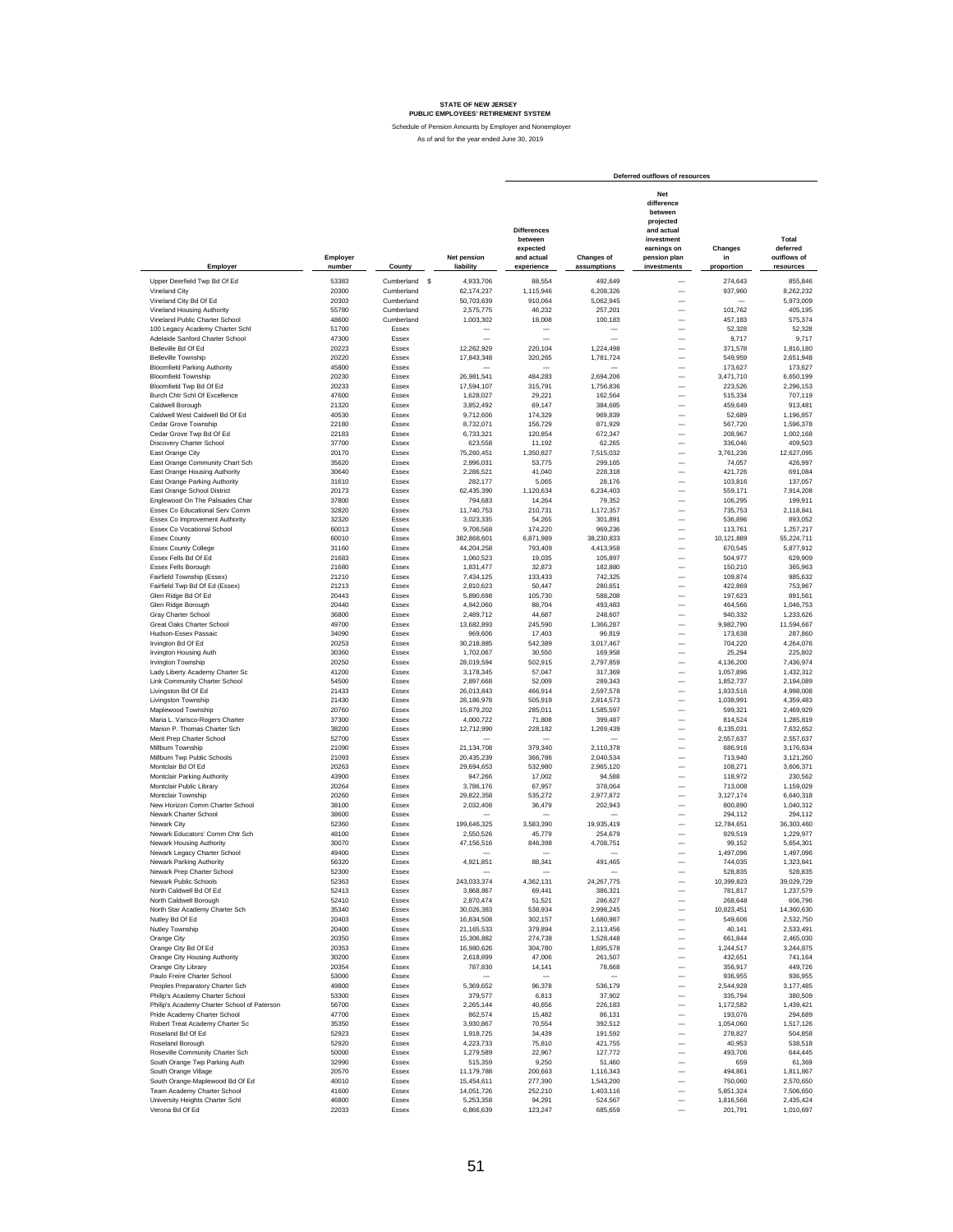|                                                                       |                                  | Deferred inflows of resources                                                                                              |                             |                                              |                                                                   |                                                                                           | <b>Pension expense</b>                                                                |                             |
|-----------------------------------------------------------------------|----------------------------------|----------------------------------------------------------------------------------------------------------------------------|-----------------------------|----------------------------------------------|-------------------------------------------------------------------|-------------------------------------------------------------------------------------------|---------------------------------------------------------------------------------------|-----------------------------|
| <b>Differences</b><br>between<br>expected<br>and actual<br>experience | <b>Changes of</b><br>assumptions | <b>Net</b><br>difference<br>between<br>projected<br>and actual<br>investment<br>earnings on<br>pension plan<br>investments | Changes<br>in<br>proportion | Total<br>deferred<br>inflows of<br>resources | Proportionate<br>share of<br>allocable plan<br>pension<br>expense | Pension<br>expense<br>related<br>to specific<br>liabilities of<br>individual<br>employers | <b>Net</b><br>amortization<br>of deferred<br>amounts<br>from changes in<br>proportion | Total<br>pension<br>expense |
|                                                                       |                                  |                                                                                                                            |                             |                                              |                                                                   |                                                                                           |                                                                                       |                             |
| 21.795                                                                | 1,712,474                        | 77,880                                                                                                                     | 60,808                      | 1,872,957                                    | 228,736                                                           |                                                                                           | 102,887                                                                               | 331,623                     |
| 274,658<br>223,986                                                    | 21,580,481<br>17,599,072         | 981,445<br>800,377                                                                                                         | 410,780<br>3,846,505        | 23,247,364<br>22,469,940                     | 2,882,513<br>2,350,715                                            | 25,436                                                                                    | 207,765<br>(1, 911, 128)                                                              | 3,115,714<br>439,587        |
| 11,379                                                                | 894,043                          | 40,660                                                                                                                     | 445,929                     | 1,392,011                                    | 119,418                                                           |                                                                                           | (123, 904)                                                                            | (4, 486)                    |
| 4,432                                                                 | 348,243                          | 15,838                                                                                                                     | 350,968                     | 719,481                                      | 46,515                                                            |                                                                                           | 117,420                                                                               | 163,935                     |
|                                                                       |                                  |                                                                                                                            | 94,370                      | 94,370                                       |                                                                   |                                                                                           | (9, 173)                                                                              | (9, 173)                    |
|                                                                       |                                  | ÷                                                                                                                          | 255,080                     | 255,080                                      |                                                                   |                                                                                           | (332, 196)                                                                            | (332, 196)                  |
| 54,172                                                                | 4,256,424                        | 193,575                                                                                                                    | 1,679,944                   | 6,184,115                                    | 568.532                                                           | 78,643<br>51,003                                                                          | (357, 014)                                                                            | 290,161                     |
| 78,824                                                                | 6,193,370                        | 281,664                                                                                                                    | 799,334<br>813,619          | 7,353,192<br>813,619                         | 827,251                                                           |                                                                                           | 146,088<br>(128, 115)                                                                 | 1,024,342<br>(128, 115)     |
| 119,193                                                               | 9,365,207                        | 425.914                                                                                                                    |                             | 9,910,314                                    | 1,250,914                                                         | L.                                                                                        | 1,178,527                                                                             | 2,429,441                   |
| 77,723                                                                | 6,106,859                        | 277,730                                                                                                                    | 831,403                     | 7,293,715                                    | 815,695                                                           | 2,851                                                                                     | (430, 342)                                                                            | 388,204                     |
| 7,192                                                                 | 565,083                          | 25,699                                                                                                                     | 83,353                      | 681,327                                      | 75,478                                                            |                                                                                           | 180,672                                                                               | 256,150                     |
| 17,019<br>42,906                                                      | 1,337,188<br>3,371,215           | 60,813<br>153,317                                                                                                          | 390,330<br>789,795          | 1,805,350<br>4,357,233                       | 178,609<br>450,294                                                | 3,555<br>657                                                                              | (15, 910)<br>(281, 520)                                                               | 166,254<br>169,431          |
| 38,574                                                                | 3,030,874                        | 137,839                                                                                                                    | 44,704                      | 3,251,991                                    | 404,835                                                           | 1,508                                                                                     | 195,202                                                                               | 601,545                     |
| 29,745                                                                | 2,337,115                        | 106,288                                                                                                                    | 62,970                      | 2,536,118                                    | 312,169                                                           | 951                                                                                       | 127,860                                                                               | 440,980                     |
| 2,755                                                                 | 216,435                          | 9,843                                                                                                                      | 18                          | 229,051                                      | 28,909                                                            |                                                                                           | 112,897                                                                               | 141,806                     |
| 332,467                                                               | 26,122,664                       | 1,188,015                                                                                                                  | 72,131                      | 27,715,277                                   | 3,489,214                                                         | -                                                                                         | 1,354,909                                                                             | 4,844,123                   |
| 13.235                                                                | 1,039,913                        | 47,294                                                                                                                     | 602,243                     | 1,702,685                                    | 138,902                                                           |                                                                                           | (184, 251)                                                                            | (45, 349)                   |
| 10,101<br>1.247                                                       | 793,644<br>97,943                | 36,094<br>4.454                                                                                                            | 353,027<br>30               | 1,192,866<br>103,674                         | 106,007<br>13,082                                                 | 9,562                                                                                     | 64.141<br>27,895                                                                      | 179.710<br>40.977           |
| 275,812                                                               | 21,671,126                       | 985,567                                                                                                                    | 2,210,161                   | 25,142,666                                   | 2,894,620                                                         | 10,464                                                                                    | 41,479                                                                                | 2,946,563                   |
| 3,511                                                                 | 275,832                          | 12,544                                                                                                                     | 118,761                     | 410,648                                      | 36,843                                                            |                                                                                           | 15,608                                                                                | 52,451                      |
| 51,865                                                                | 4,075,178                        | 185,332                                                                                                                    | 199,375                     | 4,511,750                                    | 544,323                                                           | 5,950                                                                                     | 76,661                                                                                | 626,934                     |
| 13,356                                                                | 1,049,390                        | 47,725                                                                                                                     | 12,094                      | 1,122,565                                    | 140,167                                                           |                                                                                           | 188,747                                                                               | 328,914                     |
| 42,879                                                                | 3,369,119                        | 153,222                                                                                                                    | 655,938                     | 4,221,158                                    | 450,014                                                           | $\overline{\phantom{0}}$                                                                  | (88, 941)                                                                             | 361,073                     |
| 1,691,335<br>195,275                                                  | 132,892,502<br>15,343,158        | 6,043,735<br>697,781                                                                                                       | 1,194,227<br>7,601,849      | 141,821,799<br>23,838,063                    | 17,750,493<br>2,049,391                                           | 51,832                                                                                    | 3,572,151<br>(1,481,238)                                                              | 21,374,476<br>568,153       |
| 4,685                                                                 | 368,104                          | 16,741                                                                                                                     | 179,810                     | 569,340                                      | 49,168                                                            | L.                                                                                        | 96,742                                                                                | 145,910                     |
| 8,091                                                                 | 635,700                          | 28,911                                                                                                                     | 231,331                     | 904,033                                      | 84,911                                                            | 961                                                                                       | (13.609)                                                                              | 72,263                      |
| 32.841                                                                | 2,580,361                        | 117,351                                                                                                                    | 148,040                     | 2,878,593                                    | 344,660                                                           |                                                                                           | 46,577                                                                                | 391,237                     |
| 12,416                                                                | 975,558                          | 44,367                                                                                                                     | 151,838                     | 1,184,179                                    | 130,306                                                           |                                                                                           | 65.347                                                                                | 195.653                     |
| 26,023                                                                | 2,044,643                        | 92.987                                                                                                                     | 326,506                     | 2,490,159                                    | 273,104                                                           | ÷                                                                                         | (69, 543)                                                                             | 203.561                     |
| 21.832<br>10,998                                                      | 1,715,374<br>864,171             | 78.012<br>39,301                                                                                                           | 729,128<br>410,026          | 2,544,346<br>1,324,496                       | 229.123<br>115,428                                                | 3,018                                                                                     | 38,266<br>203,538                                                                     | 270.407<br>318,966          |
| 60,445                                                                | 4,749,289                        | 215,990                                                                                                                    |                             | 5,025,724                                    | 634,364                                                           |                                                                                           | 2,844,943                                                                             | 3,479,307                   |
| 4,283                                                                 | 336,547                          | 15,306                                                                                                                     | 30,674                      | 386,810                                      | 44,953                                                            |                                                                                           | 74,945                                                                                | 119,898                     |
| 133,494                                                               | 10,488,879                       | 477,017                                                                                                                    | 939,331                     | 12,038,721                                   | 1,401,004                                                         | 36,867                                                                                    | (152, 881)                                                                            | 1,284,990                   |
| 7,519                                                                 | 590,782                          | 26,868                                                                                                                     | 2,081,501                   | 2,706,670                                    | 78,911                                                            |                                                                                           | (738, 048)                                                                            | (659, 137)                  |
| 123,778                                                               | 9,725,512                        | 442,300                                                                                                                    | 688,197                     | 10,979,787                                   | 1,299,040                                                         |                                                                                           | 770,068                                                                               | 2,069,108                   |
| 14,041<br>12,801                                                      | 1,103,193<br>1,005,771           | 50,171<br>45,741                                                                                                           | 527,977                     | 1,695,382<br>1,064,313                       | 147,354<br>134,341                                                |                                                                                           | 277,416<br>647,761                                                                    | 424,770<br>782,102          |
| 114,918                                                               | 9,029,322                        | 410,639                                                                                                                    | 98,508                      | 9,653,387                                    | 1,206,050                                                         | -                                                                                         | 522,004                                                                               | 1,728,054                   |
| 124,518                                                               | 9,783,611                        | 444,942                                                                                                                    | 739,737                     | 11,092,808                                   | 1,306,801                                                         |                                                                                           | (148, 788)                                                                            | 1.158.013                   |
| 70.147                                                                | 5,511,621                        | 250,659                                                                                                                    | 941,778                     | 6,774,205                                    | 736.189                                                           | 4,946                                                                                     | (18,081)                                                                              | 723,054                     |
| 17,673                                                                | 1.388.638                        | 63,153                                                                                                                     | 243,442                     | 1,712,906                                    | 185.481                                                           | -                                                                                         | 276,196                                                                               | 461,677                     |
| 56,160<br>$\overline{\phantom{a}}$                                    | 4,412,639                        | 200,679                                                                                                                    | 43,492<br>3,847,654         | 4,712,970<br>3,847,654                       | 589,398                                                           | $\overline{\phantom{0}}$<br>$\overline{\phantom{a}}$                                      | 2,055,338<br>(88, 367)                                                                | 2,644,736<br>(88, 367)      |
| 93,364                                                                | 7,335,790                        | 333,620                                                                                                                    | 818,477                     | 8,581,251                                    | 979,844                                                           | 49,095                                                                                    | 92,112                                                                                | 1,121,051                   |
| 90,274                                                                | 7,093,007                        | 322,578                                                                                                                    | 419,969                     | 7,925,828                                    | 947,416                                                           | 9,596                                                                                     | 317,783                                                                               | 1,274,795                   |
| 131,178                                                               | 10,306,920                       | 468,742                                                                                                                    | 2,170,268                   | 13,077,108                                   | 1,376,699                                                         | 54,809                                                                                    | (724, 963)                                                                            | 706,545                     |
| 4,185                                                                 | 328,793                          | 14,953                                                                                                                     | 31,762                      | 379,693                                      | 43,917                                                            | 1,887                                                                                     | (18, 376)                                                                             | 27,428                      |
| 16,726                                                                | 1,314,170                        | 59,766                                                                                                                     | 441,801<br>333,807          | 1,832,463                                    | 175,534                                                           |                                                                                           | 108,944<br>783,539                                                                    | 284,478                     |
| 131,742<br>8,978                                                      | 10,351,246<br>705,442            | 470,758<br>32,082                                                                                                          | 85,078                      | 11,287,553<br>831,580                        | 1,382,620<br>94,226                                               | 70,648<br>4,016                                                                           | 167,724                                                                               | 2,236,807<br>265.966        |
|                                                                       |                                  |                                                                                                                            | 861,232                     | 861,232                                      |                                                                   |                                                                                           | (154, 294)                                                                            | (154, 294)                  |
| 881,949                                                               | 69,296,607                       | 3,151,495                                                                                                                  | 7,135,164                   | 80,465,215                                   | 9,255,974                                                         | 87,584                                                                                    | (1,511,079)                                                                           | 7,832,479                   |
| 11,267                                                                | 885.280                          | 40.261                                                                                                                     | 130,258                     | 1,067,066                                    | 118,247                                                           |                                                                                           | 104,451                                                                               | 222,698                     |
| 208,317                                                               | 16,367,878                       | 744,384                                                                                                                    | 4,259,560                   | 21,580,139                                   | 2,186,264                                                         | 182,847                                                                                   | (1,606,915)                                                                           | 762,196                     |
| 21,743                                                                | 1.708.359                        | 77.693                                                                                                                     | 3,741,826<br>78.554         | 3,741,826<br>1,886,349                       | 228.186                                                           | ÷                                                                                         | (211, 197)<br>340,025                                                                 | (211, 197)<br>568.211       |
|                                                                       |                                  |                                                                                                                            | ,265,778                    | 2,265,778                                    |                                                                   |                                                                                           | (108, 842)                                                                            | (108, 842)                  |
| 1,073,614                                                             | 84,356,115                       | 3,836,376                                                                                                                  | 6,255,408                   | 95,521,513                                   | 11,267,478                                                        |                                                                                           | (4, 193, 500)                                                                         | 7,073,978                   |
| 17,091                                                                | 1,342,872                        | 61,072                                                                                                                     | 34,285                      | 1,455,320                                    | 179,368                                                           | 2,977                                                                                     | 231,818                                                                               | 414,163                     |
| 12,680                                                                | 996,333                          | 45,312                                                                                                                     | 619,747                     | 1,674,072                                    | 133,081                                                           |                                                                                           | (61, 421)                                                                             | 71,660                      |
| 132,643                                                               | 10,422,062                       | 473,978                                                                                                                    |                             | 11,028,683                                   | 1,392,079                                                         | 50,893                                                                                    | 4,458,535                                                                             | 5,901,507                   |
| 74,367<br>93,500                                                      | 5,843,204<br>7,346,489           | 265,739<br>334,106                                                                                                         | 1,037,730<br>1,116,725      | 7,221,040<br>8,890,820                       | 780,479<br>981,273                                                |                                                                                           | (68, 753)<br>(328, 753)                                                               | 711,726<br>652,520          |
| 67,619                                                                | 5.312.970                        | 241,625                                                                                                                    | 126,848                     | 5,749,062                                    | 709,655                                                           | 183,432                                                                                   | 273,238                                                                               | 1,166,325                   |
| 75,013                                                                | 5,893,921                        | 268,046                                                                                                                    | 886.612                     | 7,123,592                                    | 787,253                                                           | -                                                                                         | 442,230                                                                               | 1,229,483                   |
| 11,569                                                                | 909,011                          | 41,340                                                                                                                     | 41,933                      | 1,003,853                                    | 121,417                                                           | $\overline{\phantom{0}}$                                                                  | 90,956                                                                                | 212,373                     |
| 3,480                                                                 | 273,453                          | 12,436                                                                                                                     | 88,340                      | 377,709                                      | 36,525                                                            | $\overline{\phantom{0}}$                                                                  | 41,491                                                                                | 78,016                      |
| -                                                                     |                                  |                                                                                                                            | 2,277,709                   | 2,277,709                                    |                                                                   | $\overline{\phantom{0}}$                                                                  | (72, 235)                                                                             | (72, 235)                   |
| 23,721<br>1,677                                                       | 1,863,789<br>131,750             | 84,762<br>5,992                                                                                                            | 83,054<br>37,064            | 2,055,326<br>176,483                         | 248,947<br>17,598                                                 | $\overline{\phantom{0}}$<br>$\overline{\phantom{0}}$                                      | 1,047,641<br>83,702                                                                   | 1,296,588<br>101,300        |
| 10,006                                                                | 786,224                          | 35,756                                                                                                                     | 590,186                     | 1,422,172                                    | 105,016                                                           | 8,110                                                                                     | 436,424                                                                               | 549,550                     |
| 3,810                                                                 | 299,397                          | 13,616                                                                                                                     | 35,790                      | 352,613                                      | 39,991                                                            |                                                                                           | 63,334                                                                                | 103,325                     |
| 17,365                                                                | 1,364,392                        | 62,050                                                                                                                     | 1,613                       | 1,445,420                                    | 182,242                                                           | 100                                                                                       | 384,241                                                                               | 566,583                     |
| 8,476                                                                 | 665,983                          | 30,288                                                                                                                     | 253,516                     | 958,263                                      | 88,956                                                            |                                                                                           | 27,418                                                                                | 116,374                     |
| 18.659                                                                | 1.466.044                        | 66.673                                                                                                                     | 408,091                     | 1.959.467                                    | 195,820                                                           | 954                                                                                       | (158.847)                                                                             | 37,927                      |
| 5.653                                                                 | 444,141                          | 20.199                                                                                                                     | 364,385                     | 834.378                                      | 59.324                                                            |                                                                                           | 147,506                                                                               | 206,830                     |
| 2,277<br>49,387                                                       | 178,879<br>3,880,469             | 8,135<br>176,477                                                                                                           | 25,811<br>363.206           | 215,102<br>4,469,539                         | 23.893<br>518,316                                                 | 25,522<br>18,472                                                                          | (8, 263)<br>253,290                                                                   | 41,152<br>790,078           |
| 68,272                                                                | 5,364,247                        | 243,957                                                                                                                    | 777,464                     | 6,453,940                                    | 716,504                                                           | -                                                                                         | 23,060                                                                                | 739,564                     |
| 62,074                                                                | 4,877,310                        | 221,812                                                                                                                    | 3,439,773                   | 8,600,969                                    | 651,464                                                           | $\overline{\phantom{0}}$                                                                  | 486,418                                                                               | 1,137,882                   |
| 23,207                                                                | 1,823,424                        | 82,926                                                                                                                     | 77,104                      | 2,006,661                                    | 243,555                                                           | $\overline{\phantom{0}}$                                                                  | 916,858                                                                               | 1,160,413                   |
| 30,334                                                                | 2,383,389                        | 108,393                                                                                                                    | 445,430                     | 2,967,546                                    | 318,350                                                           | 3,237                                                                                     | (24, 191)                                                                             | 297,396                     |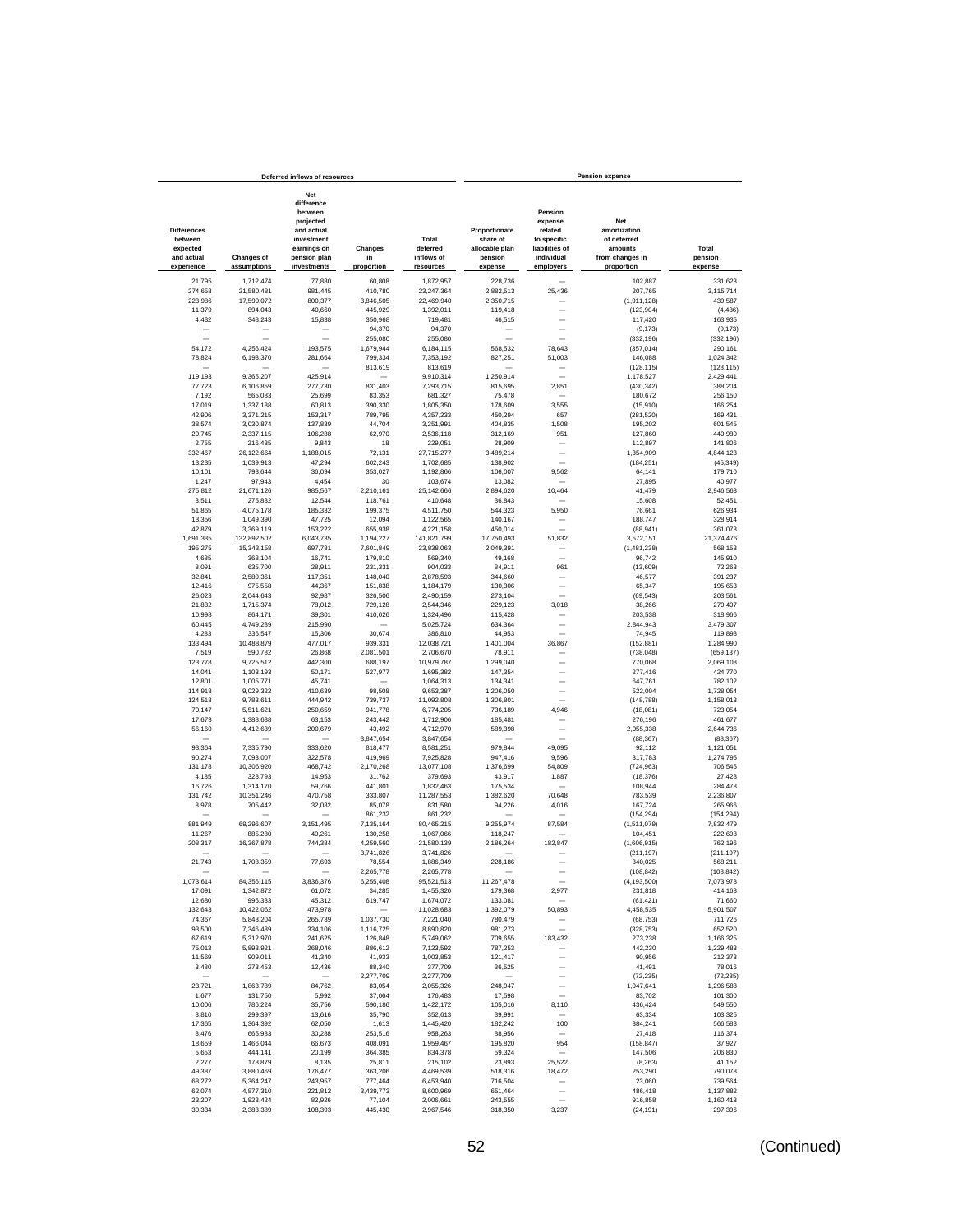|                                                                     |                              |                          |                                 |                    |                                                                                                    | Deferred outflows of resources                       |                             |                                               |
|---------------------------------------------------------------------|------------------------------|--------------------------|---------------------------------|--------------------|----------------------------------------------------------------------------------------------------|------------------------------------------------------|-----------------------------|-----------------------------------------------|
| Employer                                                            | Employer<br>number<br>County |                          | <b>Net pension</b><br>liability |                    | <b>Differences</b><br>between<br>expected<br>and actual<br>Changes of<br>experience<br>assumptions |                                                      | Changes<br>in<br>proportion | Total<br>deferred<br>outflows of<br>resources |
| Verona Township                                                     | 22030                        | Essex<br>\$              | 10,736,952                      | 192,714            | 1,072,124                                                                                          | -                                                    | 598,641                     | 1,863,479                                     |
| Visions Academy Charter Hs                                          | 50300                        | Essex                    |                                 |                    |                                                                                                    | $\overline{\phantom{0}}$                             | 80,165                      | 80,165                                        |
| West Caldwell Township                                              | 21520                        | Essex                    | 8,395,266                       | 150,684            | 838,298                                                                                            | -                                                    | 569,315                     | 1,558,297                                     |
| West Essex Regional Sch Dist                                        | 40520                        | Essex                    | 8.265.838                       | 148,361            | 825.374                                                                                            | ۰                                                    | 717,759                     | 1,691,494                                     |
| West Orange Public Library<br>West Orange Township                  | 20284<br>20280               | Essex<br>Essex           | 2,208,942<br>20.464.210         | 39,648<br>367,306  | 220,571<br>2,043,427                                                                               | ۰<br>-                                               | 298,102<br>485,773          | 558,321<br>2,896,506                          |
| West Orange Township Bd Of Ed                                       | 20283                        | Essex                    | 39.752.845                      | 713,512            | 3,969,468                                                                                          | -                                                    | 1,975,563                   | 6,658,543                                     |
| Clayton Borough                                                     | 50580                        | Gloucester               | 2,604,172                       | 46,741             | 260,036                                                                                            | -                                                    | 81,946                      | 388,723                                       |
| Clayton Borough Bd Of Ed                                            | 50583                        | Gloucester               | 4,181,721                       | 75,056             | 417.560                                                                                            | -                                                    | 168,692                     | 661,308                                       |
| Clearview Regional Bd Of Ed                                         | 40250                        | Gloucester               | 8,055,034                       | 144,577            | 804,325                                                                                            | -                                                    | 67,483                      | 1,016,385                                     |
| Delsea Reg High Sch District                                        | 57390                        | Gloucester               | 9,367,169                       | 168,128            | 935,346                                                                                            | -                                                    | 388,740                     | 1,492,214                                     |
| Deptford Township<br>Deptford Twp Bd Of Ed                          | 50740<br>50743               | Gloucester<br>Gloucester | 10,805,120<br>24,503,092        | 193,938<br>439,798 | 1,078,931<br>2,446,724                                                                             | L.<br>-                                              | 1,856,881<br>1,208,203      | 3,129,750<br>4,094,725                        |
| Deptford Twp Fire District                                          | 34110                        | Gloucester               | 738,444                         | 13,254             | 73,736                                                                                             | L.                                                   | 27,263                      | 114,253                                       |
| Deptford Twp Mua                                                    | 55560                        | Gloucester               | 3,218,375                       | 57,766             | 321,367                                                                                            | L.                                                   | 84,354                      | 463,487                                       |
| East Greenwich Bd Of Education                                      | 50823                        | Gloucester               | 3,559,774                       | 63,893             | 355,457                                                                                            | ٠                                                    | 397,673                     | 817,023                                       |
| East Greenwich Township                                             | 50820<br>32680               | Gloucester<br>Gloucester | 3,077,111                       | 55,230             | 307,261                                                                                            | ÷<br>۰                                               | 342,796                     | 705,287                                       |
| Ed Information & Resource Ctr<br><b>Elk Township</b>                | 50890                        | Gloucester               | 926,575                         | 16,631             | 92,522                                                                                             | L,                                                   | 981,247<br>34,272           | 981,247<br>143,425                            |
| Elk Twp Bd Of Ed                                                    | 50893                        | Gloucester               | 1.026.198                       | 18,419             | 102,470                                                                                            | -                                                    | 154,684                     | 275,573                                       |
| Franklin Township (Gloucester)                                      | 51080                        | Gloucester               | 4.913.052                       | 88,183             | 490,586                                                                                            | $\overline{\phantom{0}}$                             | 1,271,006                   | 1,849,775                                     |
| Franklin Twp Bd Of Ed (Glocstr)                                     | 51083                        | Gloucester               | 6,050,894                       | 108,606            | 604,204                                                                                            | L.                                                   | 509.994                     | 1.222.804                                     |
| Gateway Regional High School                                        | 57280                        | Gloucester               | 5,921,411                       | 106,282            | 591,275                                                                                            | L,<br>L.                                             | 289.665                     | 987.222                                       |
| Glassboro Bd Of Ed<br>Glassboro Borough                             | 21593<br>21590               | Gloucester<br>Gloucester | 9,745,524<br>16, 161, 305       | 174,919<br>290.074 | 973,126<br>1,613,766                                                                               | $\overline{\phantom{0}}$                             | 55,729<br>1,055,289         | 1,203,774<br>2,959,129                        |
| Glassboro Borough Housing Auth                                      | 31010                        | Gloucester               | 283,771                         | 5,093              | 28,336                                                                                             | -                                                    | 48,370                      | 81,799                                        |
| Gloucester Co Bd Of Social Serv                                     | 10161                        | Gloucester               | 24,340,117                      | 436,873            | 2,430,450                                                                                          | $\overline{\phantom{0}}$                             | 1,474,774                   | 4,342,097                                     |
| Gloucester Co Housing Authority                                     | 32450                        | Gloucester               | 6,194,900                       | 111,190            | 618,584                                                                                            | ÷                                                    | 426,208                     | 1.155.982                                     |
| Gloucester Co Improvement Auth                                      | 34310                        | Gloucester               | 19,621,698                      | 352,184            | 1,959,299                                                                                          | $\overline{\phantom{0}}$                             | 761.564                     | 3.073.047                                     |
| Gloucester Co Soil Conserv Dist<br>Gloucester Co Sp Serv Sch Dist   | 34200<br>32810               | Gloucester<br>Gloucester | 339,750<br>26.709.811           | 6,098<br>479,406   | 33,925<br>2,667,073                                                                                | -                                                    | 207,660<br>282,642          | 247.683<br>3,429,121                          |
| Gloucester Co Util Authority                                        | 31390                        | Gloucester               | 9,910,333                       | 177,878            | 989,583                                                                                            | -<br>-                                               | 641,946                     | 1,809,407                                     |
| Gloucester Co Vo-Tech Sch Dist                                      | 10163                        | Gloucester               | 6.673.266                       | 119,776            | 666,350                                                                                            | -                                                    | 83,418                      | 869,544                                       |
| Gloucester County                                                   | 10160                        | Gloucester               | 133,602,590                     | 2,397,992          | 13,340,709                                                                                         | $\overline{\phantom{0}}$                             | 3.577.778                   | 19.316.479                                    |
| Gloucester County College                                           | 31150                        | Gloucester               | 20,419,716                      | 366,507            | 2,038,984                                                                                          | $\overline{\phantom{0}}$                             | 1,312,818                   | 3,718,309                                     |
| Greenwich Township (Gloucester)                                     | 22200                        | Gloucester               | 3,924,088                       | 70,432             | 391,835                                                                                            | -                                                    | 216,769                     | 679,036                                       |
| Greenwich Twp Bd Ed (Gloucster)<br>Harrison Township (Gloucester)   | 22203<br>51400               | Gloucester<br>Gloucester | 2,738,805<br>4,398,730          | 49,158<br>78,951   | 273,480<br>439,229                                                                                 | L.<br>۰                                              | 152,815<br>626,548          | 475,453<br>1,144,728                          |
| Harrison Township Fire Dist #1                                      | 46000                        | Gloucester               | 323,912                         | 5,814              | 32,344                                                                                             | L.                                                   | 237,198                     | 275,356                                       |
| Harrison Twp Bd Ed (Gloucester)                                     | 51403                        | Gloucester               | 4,715,177                       | 84,631             | 470,828                                                                                            | L.                                                   | 63,302                      | 618,761                                       |
| Kingsway Regional School Dist                                       | 57440                        | Gloucester               | 10,541,856                      | 189,213            | 1,052,643                                                                                          | -                                                    | 465,967                     | 1,707,823                                     |
| Logan Township                                                      | 51850                        | Gloucester               | 3,862,514                       | 69,327             | 385,686                                                                                            | -                                                    | 248,396                     | 703,409                                       |
| Logan Township Bd Of Ed                                             | 51853                        | Gloucester               | 3,060,698                       | 54,936             | 305,622                                                                                            | -                                                    | 477,976                     | 838,534                                       |
| Logan Twp Mun Util Authority<br>Mantua Township                     | 32070<br>23650               | Gloucester<br>Gloucester | 1,272,772<br>4.986.555          | 22,845<br>89,502   | 127,091<br>497,926                                                                                 | $\overline{\phantom{0}}$<br>-                        | 339,638<br>411,727          | 489,574<br>999,155                            |
| Mantua Township Bd Of Ed                                            | 23653                        | Gloucester               | 4.697.450                       | 84,313             | 469,058                                                                                            | $\overline{\phantom{0}}$                             | 69,469                      | 622,840                                       |
| Mantua Twp Mun Util Authority                                       | 32960                        | Gloucester               | 1,643,680                       | 29,502             | 164,127                                                                                            | L.                                                   | 178,390                     | 372,019                                       |
| Monroe Township (Gloucester)                                        | 52200                        | Gloucester               | 14,071,529                      | 252,566            | 1,405,094                                                                                          | L,                                                   | 552,892                     | 2,210,552                                     |
| Monroe Twp Bd Of Ed (Gloucestr)                                     | 52203                        | Gloucester               | 11,927,124                      | 214,076            | 1,190,967                                                                                          | L.                                                   | 67.106                      | 1,472,149                                     |
| Monroe Twp Mun Ut Auth (Gloucs)                                     | 55920                        | Gloucester               | 5,298,112                       | 95,094             | 529,036                                                                                            | -                                                    | 203,300                     | 827,430                                       |
| National Park Board Of Educ<br>National Park Borough                | 26703<br>52340               | Gloucester<br>Gloucester | 802,723<br>1,079,121            | 14,408<br>19,369   | 80,155<br>107,754                                                                                  | $\overline{\phantom{0}}$<br>$\overline{\phantom{0}}$ | 14,162<br>257,957           | 108,725<br>385,080                            |
| Newfield Borough                                                    | 21820                        | Gloucester               | 661,718                         | 11,877             | 66,075                                                                                             | ÷                                                    | 53,355                      | 131,307                                       |
| Newfield Borough Bd Of Ed                                           | 21823                        | Gloucester               |                                 |                    |                                                                                                    | -                                                    | 76.176                      | 76,176                                        |
| Paulsboro Boro Bd Of Ed                                             | 23293                        | Gloucester               | 4,715,548                       | 84,638             | 470,865                                                                                            | -                                                    | 291,397                     | 846,900                                       |
| Paulsboro Borough                                                   | 23290                        | Gloucester               | 2,952,721                       | 52,997             | 294,840                                                                                            | -                                                    | 145,784                     | 493,621                                       |
| Pitman Bd Of Ed<br>Pitman Borough                                   | 22883<br>22880               | Gloucester<br>Gloucester | 5,554,745<br>4,577,747          | 99,700<br>82,165   | 554,662<br>457,105                                                                                 | -<br>-                                               | 63,427<br>426,023           | 717,789<br>965,293                            |
| South Harrison Township                                             | 53130                        | Gloucester               | 620,335                         | 11,134             | 61,943                                                                                             | ۰                                                    | 51,982                      | 125,059                                       |
| South Harrison Twp Bd Of Ed                                         | 53133                        | Gloucester               | 307,870                         | 5,526              | 30,742                                                                                             | -                                                    | 5.664                       | 41,932                                        |
| Swedesboro Borough                                                  | 22270                        | Gloucester               | 1.182.967                       | 21,233             | 118.124                                                                                            | ۰                                                    | 10.361                      | 149,718                                       |
| Swedesboro Woolwich Bd Of Ed                                        | 57520                        | Gloucester               | 4.412.068                       | 79.191             | 440,561                                                                                            |                                                      | 214,776                     | 734,528                                       |
| Washington Twp (Gloucester)<br>Washington Twp Bd Of Ed (Glouc)      | 22800<br>22803               | Glouceste<br>Gloucester  | 13,092,771<br>35,895,704        | 234,998<br>644,281 | 1,307,36<br>3,584,318                                                                              | —                                                    | 1,089,272<br>465,718        | 2.631.631<br>4,694,317                        |
| Washington Twp Bd Of Fire Comm                                      | 34460                        | Gloucester               | 435,631                         | 7,819              | 43,499                                                                                             | -                                                    | 16,978                      | 68,296                                        |
| Washington Twp Mua (Gloucester)                                     | 55760                        | Gloucester               | 3,961,080                       | 71,096             | 395,528                                                                                            | -                                                    | 534,225                     | 1,000,849                                     |
| Wenonah Borough                                                     | 23390                        | Gloucester               | 953,750                         | 17,119             | 95,235                                                                                             | $\overline{\phantom{0}}$                             | 161,430                     | 273,784                                       |
| Wenonah Borough Bd Of Ed<br>West Deptford Township                  | 23393<br>23660               | Gloucester<br>Gloucester | 503,503<br>11,331,890           | 9,037<br>203,393   | 50,277                                                                                             | -<br>$\overline{\phantom{0}}$                        | 12,843<br>610,760           | 72,157                                        |
| West Deptford Twp Bd Of Ed                                          | 23663                        | Gloucester               | 10,492,674                      | 188,330            | 1,131,531<br>1,047,732                                                                             | $\overline{\phantom{0}}$                             | 165,323                     | 1,945,684<br>1,401,385                        |
| Westville Board Of Ed                                               | 22893                        | Gloucester               | 795,888                         | 14,285             | 79,472                                                                                             | $\overline{\phantom{0}}$                             | 10,797                      | 104,554                                       |
| Westville Borough                                                   | 22890                        | Gloucester               | 2,763,665                       | 49,604             | 275,962                                                                                            | -                                                    | 88,727                      | 414,293                                       |
| Westville Fire District #1                                          | 35130                        | Gloucester               | 279,491                         | 5,017              | 27,908                                                                                             | $\overline{\phantom{0}}$                             | 9,836                       | 42,761                                        |
| Woodbury City                                                       | 21730                        | Gloucester               | 5,257,822                       | 94,371             | 525,013                                                                                            | $\overline{\phantom{0}}$                             | 35,559                      | 654,943                                       |
| Woodbury City Bd Of Ed<br>Woodbury Heights Board Of Ed              | 21733<br>53803               | Gloucester<br>Gloucester | 6,049,356<br>436,965            | 108,578<br>7,843   | 604,050<br>43,633                                                                                  | $\overline{\phantom{0}}$<br>-                        | 19,219<br>69,025            | 731,847<br>120,501                            |
| Woodbury Heights Borough                                            | 53800                        | Gloucester               | 1,675,096                       | 30,066             | 167,265                                                                                            | $\overline{\phantom{0}}$                             | 85,522                      | 282,853                                       |
| Woolwich Township                                                   | 53840                        | Gloucester               | 2,965,688                       | 53,230             | 296,135                                                                                            | $\overline{\phantom{0}}$                             | 303,859                     | 653,224                                       |
| Bayonne Board Of Ed                                                 | 21273                        | Hudson                   | 44,306,066                      | 795,236            | 4,424,123                                                                                          | $\overline{\phantom{0}}$                             | 5,371,683                   | 10,591,042                                    |
| <b>Bayonne City</b>                                                 | 21270                        | Hudson                   | 41,779,696                      | 749,891            | 4,171,856                                                                                          | $\overline{\phantom{0}}$                             | 461,939                     | 5,383,686                                     |
| <b>Bayonne Housing Authority</b><br>Bavonne Local Redevelop, Agency | 30290<br>41500               | Hudson<br>Hudson         | 9,018,361                       | 161,868<br>-       | 900,516                                                                                            | $\overline{\phantom{0}}$<br>$\overline{\phantom{0}}$ | 556,394                     | 1,618,778                                     |
| Beloved Community Charter School                                    | 52400                        | Hudson                   | 2,846,745                       | 51,095             | 284,258                                                                                            | $\overline{\phantom{0}}$                             | 917,885                     | 1.253.238                                     |
| Dr Lena Edwards Acad Chrtr Schl                                     | 49900                        | Hudson                   | 2,257,438                       | 40,518             | 225,413                                                                                            | $\overline{\phantom{0}}$                             | 490,761                     | 756,692                                       |
| East Newark Borough                                                 | 50840                        | Hudson                   | 580,767                         | 10,424             | 57,992                                                                                             | $\overline{\phantom{0}}$                             | 85,934                      | 154,350                                       |
| East Newark Borough Bd Of Ed                                        | 70013                        | Hudson                   | 837,808                         | 15,038             | 83,658                                                                                             | -                                                    | 557,356                     | 656,052                                       |
| Elysian Charter Sch Of Hoboken                                      | 35330                        | Hudson                   | 1,996,008                       | 35,826             | 199,309                                                                                            | -                                                    | 587,845                     | 822,980                                       |
| Empowerment Academy Charter School Inc                              | 55800                        | Hudson                   | 2,173,172                       | 39,006             | 216,999                                                                                            |                                                      | 1,828,646                   | 2,084,651                                     |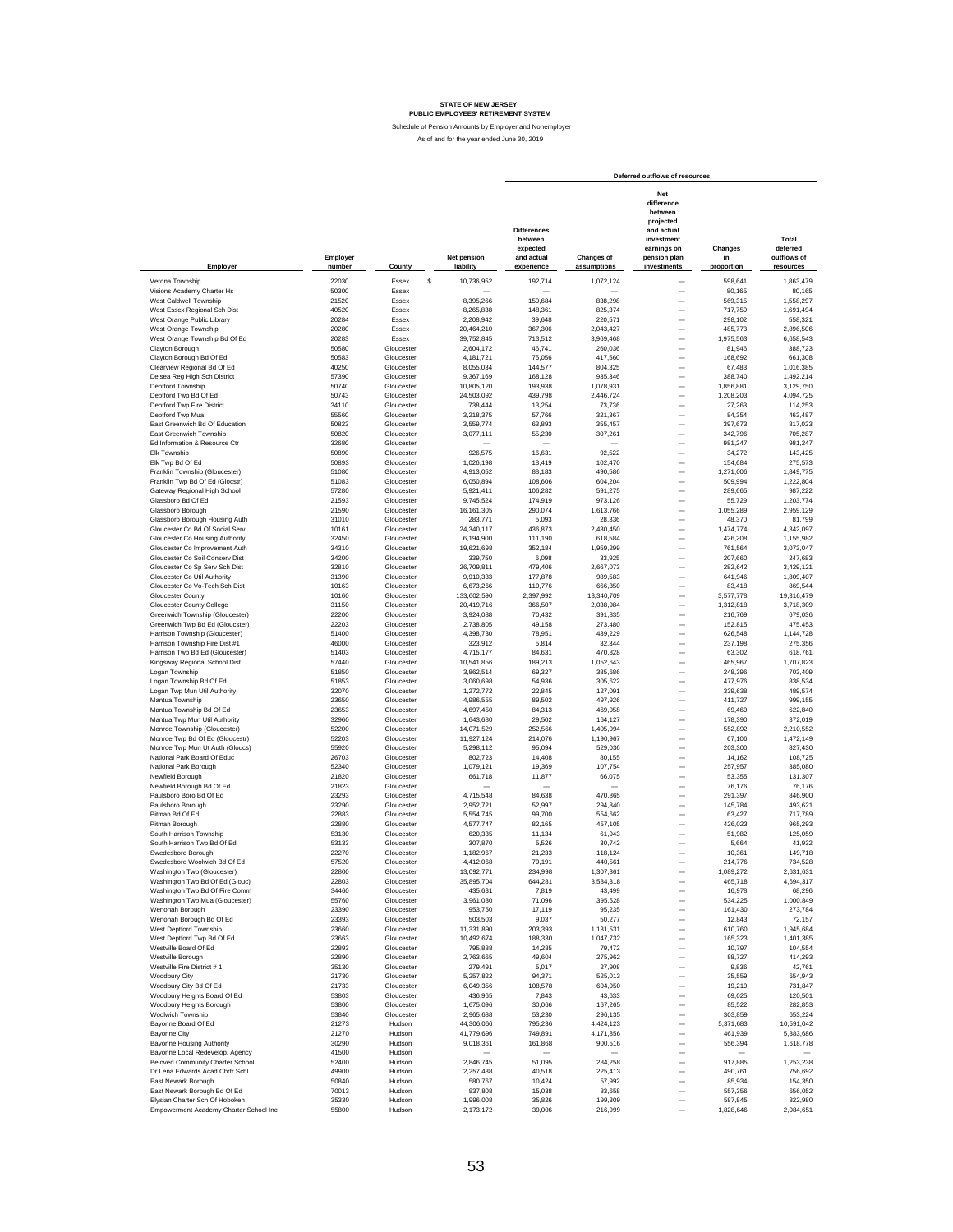| Deferred inflows of resources                           |                               |                                                                                                             |                             |                                 | <b>Pension expense</b>                                 |                                                                              |                                                                         |                              |  |  |
|---------------------------------------------------------|-------------------------------|-------------------------------------------------------------------------------------------------------------|-----------------------------|---------------------------------|--------------------------------------------------------|------------------------------------------------------------------------------|-------------------------------------------------------------------------|------------------------------|--|--|
| <b>Differences</b><br>between<br>expected<br>and actual | <b>Changes of</b>             | <b>Net</b><br>difference<br>between<br>projected<br>and actual<br>investment<br>earnings on<br>pension plan | Changes<br>in               | Total<br>deferred<br>inflows of | Proportionate<br>share of<br>allocable plan<br>pension | Pension<br>expense<br>related<br>to specific<br>liabilities of<br>individual | <b>Net</b><br>amortization<br>of deferred<br>amounts<br>from changes in | Total<br>pension             |  |  |
| experience                                              | assumptions                   | investments                                                                                                 | proportion                  | resources                       | expense                                                | employers                                                                    | proportion                                                              | expense                      |  |  |
| 47,431                                                  | 3,726,762                     | 169,487                                                                                                     | 2.135.736<br>833,632        | 6,079,416<br>833.632            | 497,785                                                | 2,384                                                                        | (370.122)                                                               | 130.047                      |  |  |
| 37,087                                                  | 2,913,970                     | 132,523                                                                                                     | 646.824                     | 3,730,404                       | 389,220                                                | 5,176                                                                        | (156, 285)<br>(8, 103)                                                  | (156, 285)<br>386,293        |  |  |
| 36,515                                                  | 2,869,046                     | 130.479                                                                                                     | 70,087                      | 3,106,127                       | 383.220                                                |                                                                              | 127,931                                                                 | 511,151                      |  |  |
| 9,758                                                   | 766,717                       | 34,869                                                                                                      | 255,211                     | 1,066,555                       | 102,411                                                | L.                                                                           | (64, 443)                                                               | 37,968                       |  |  |
| 90,402                                                  | 7,103,063<br>13,798,087       | 323,036                                                                                                     | 876,993<br>2,749,245        | 8,393,494                       | 948,759                                                | 4,215                                                                        | (98, 992)                                                               | 853,982                      |  |  |
| 175,611<br>11,504                                       | 903,900                       | 627,514<br>41,108                                                                                           | 374,272                     | 17,350,457<br>1,330,784         | 1,843,016<br>120,734                                   | -                                                                            | 104,848<br>(53, 551)                                                    | 1,947,864<br>67,183          |  |  |
| 18,473                                                  | 1,451,462                     | 66,010                                                                                                      | 338,348                     | 1,874,293                       | 193.872                                                |                                                                              | (109, 718)                                                              | 84,154                       |  |  |
| 35,584                                                  | 2,795,877                     | 127,152                                                                                                     | 1,407,069                   | 4,365,682                       | 373,446                                                | 3,413                                                                        | (448, 741)                                                              | (71, 882)                    |  |  |
| 41,380<br>47,732                                        | 3,251,315<br>3,750,423        | 147,864<br>170.563                                                                                          | 1,482,775<br>563,975        | 4,923,334<br>4,532,693          | 434,279<br>500,945                                     |                                                                              | (168, 582)<br>451.480                                                   | 265,697<br>952.425           |  |  |
| 108,244                                                 | 8,504,946                     | 386,791                                                                                                     | 2.171.738                   | 11,171,719                      | 1,136,009                                              | 71,945                                                                       | 230,607                                                                 | 1,438,561                    |  |  |
| 3.262                                                   | 256,312                       | 11,657                                                                                                      | 7,129                       | 278,360                         | 34.236                                                 | 1,524                                                                        | 16,687                                                                  | 52.447                       |  |  |
| 14.217<br>15.726                                        | 1,117,088<br>1,235,586        | 50,803<br>56.192                                                                                            | 354,463<br>348,449          | 1,536,571<br>1,655,953          | 149.210<br>165,038                                     | 12.548                                                                       | (70, 010)<br>138,226                                                    | 79,200<br>315,812            |  |  |
| 13,593                                                  | 1,068,055                     | 48,573                                                                                                      | 112,649                     | 1,242,870                       | 142,661                                                | 1,063                                                                        | (10, 544)                                                               | 133,180                      |  |  |
|                                                         |                               |                                                                                                             | 7,711,271                   | 7,711,271                       |                                                        |                                                                              | (1, 190, 068)                                                           | (1, 190, 068)                |  |  |
| 4,093                                                   | 321,611                       | 14,626                                                                                                      | 108,083                     | 448,413                         | 42,958                                                 |                                                                              | (23, 782)                                                               | 19,176                       |  |  |
| 4,533<br>21,704                                         | 356,190<br>1,705,305          | 16,199<br>77,554                                                                                            | 101,988<br>117,898          | 478,910<br>1,922,461            | 47,576<br>227,778                                      |                                                                              | 23,196<br>167,605                                                       | 70,772<br>395,383            |  |  |
| 26,730                                                  | 2,100,246                     | 95,516                                                                                                      | 133,293                     | 2,355,785                       | 280,531                                                |                                                                              | 227,126                                                                 | 507,657                      |  |  |
| 26,158                                                  | 2,055,303                     | 93,472                                                                                                      | 242,272                     | 2,417,205                       | 274,528                                                | 399                                                                          | 62,987                                                                  | 337,914                      |  |  |
| 43,051                                                  | 3,382,640                     | 153,837                                                                                                     | 1,084,664                   | 4,664,192                       | 451,821                                                | 189                                                                          | (456, 807)                                                              | (4, 797)                     |  |  |
| 71,394<br>1.254                                         | 5,609,538<br>98.496           | 255,112<br>4,479                                                                                            | 706<br>41,706               | 5,936,750<br>145.935            | 749,268<br>13.156                                      | 11.142                                                                       | 437.288<br>(15, 331)                                                    | 1,197,698<br>(2, 175)        |  |  |
| 107.524                                                 | 8.448.378                     | 384,218                                                                                                     | 327,276                     | 9,267,396                       | 1,128,453                                              |                                                                              | 630.916                                                                 | 1,759,369                    |  |  |
| 27,366                                                  | 2,150,230                     | 97,789                                                                                                      | 129,127                     | 2.404.512                       | 287.207                                                |                                                                              | 119,259                                                                 | 406.466                      |  |  |
| 86,680                                                  | 6,810,629                     | 309.736                                                                                                     | 1,870,791                   | 9,077,836                       | 909,698                                                | 3.655                                                                        | (258, 968)                                                              | 654.385                      |  |  |
| 1,501<br>117,992                                        | 117,926<br>9,270,891          | 5,363<br>421,625                                                                                            | 470,036<br>1,682,379        | 594,826<br>11,492,887           | 15,751<br>1,238,316                                    |                                                                              | (138, 876)<br>(193, 198)                                                | (123, 125)<br>1,045,118      |  |  |
| 43,779                                                  | 3,439,845                     | 156,438                                                                                                     | 83,815                      | 3,723,877                       | 459,461                                                |                                                                              | 304,070                                                                 | 763,531                      |  |  |
| 29,480                                                  | 2,316,270                     | 105,340                                                                                                     | 354,167                     | 2,805,257                       | 309,385                                                |                                                                              | (113, 754)                                                              | 195,631                      |  |  |
| 590.197                                                 | 46,373,036                    | 2,108,969<br>322,333                                                                                        | 3,276,606                   | 52.348.808                      | 6,194,064<br>946.696                                   | 47,370                                                                       | 54,166                                                                  | 6,295,600<br>1,328,827       |  |  |
| 90,205<br>17,335                                        | 7,087,619<br>1,362,038        | 61,943                                                                                                      | 473,943<br>233,693          | 7,974,100<br>1,675,009          | 181,928                                                |                                                                              | 382,131<br>(139, 179)                                                   | 42,749                       |  |  |
| 12,099                                                  | 950,631                       | 43,233                                                                                                      | 173,843                     | 1.179.806                       | 126,976                                                |                                                                              | (37,006)                                                                | 89,970                       |  |  |
| 19,432                                                  | 1,526,785                     | 69,436                                                                                                      | 242,400                     | 1.858.053                       | 203,933                                                | 1,810                                                                        | 146.072                                                                 | 351,815                      |  |  |
| 1,431<br>20,830                                         | 112,429<br>1,636,623          | 5,113<br>74,431                                                                                             | 106,511<br>415,113          | 225.484<br>2.146.997            | 15.017<br>218,604                                      |                                                                              | (5, 246)<br>(151, 512)                                                  | 9.771<br>67,092              |  |  |
| 46,569                                                  | 3,659,045                     | 166,407                                                                                                     | 1,019,072                   | 4,891,093                       | 488,740                                                | -                                                                            | 197,734                                                                 | 686,474                      |  |  |
| 17,063                                                  | 1,340,666                     | 60,971                                                                                                      | 94,442                      | 1,513,142                       | 179,073                                                |                                                                              | 126,018                                                                 | 305,091                      |  |  |
| 13,521                                                  | 1,062,359                     | 48,314                                                                                                      | 161,040                     | 1,285,234                       | 141,900                                                | (16, 051)                                                                    | 144,286                                                                 | 270,135                      |  |  |
| 5,623<br>22,028                                         | 441,775<br>1,730,818          | 20,091<br>78,715                                                                                            | 303,901<br>427,406          | 771,390<br>2,258,967            | 59,008<br>231,186                                      | 623                                                                          | 8,224<br>27,703                                                         | 67,232<br>259,512            |  |  |
| 20,751                                                  | 1,630,470                     | 74,151                                                                                                      | 797,932                     | 2,523,304                       | 217,782                                                |                                                                              | (197, 708)                                                              | 20,074                       |  |  |
| 7,261                                                   | 570,516                       | 25,946                                                                                                      | 26,668                      | 630,391                         | 76,204                                                 |                                                                              | 25,246                                                                  | 101,450                      |  |  |
| 62,162                                                  | 4,884,183                     | 222,125                                                                                                     | 856,440                     | 6,024,910                       | 652,382                                                |                                                                              | 16,415                                                                  | 668,797                      |  |  |
| 52,689<br>23,405                                        | 4,139,867<br>1,838,958        | 188,274<br>83,633                                                                                           | 894,170<br>741,206          | 5,275,000<br>2,687,202          | 552,964<br>245,630                                     | 4,762                                                                        | (166, 922)<br>(77, 022)                                                 | 390,804<br>168,608           |  |  |
| 3.546                                                   | 278,623                       | 12,671                                                                                                      | 60,425                      | 355,265                         | 37.216                                                 | ۰                                                                            | (20, 448)                                                               | 16,768                       |  |  |
| 4.767                                                   | 374,559                       | 17,034                                                                                                      | 243,192                     | 639.552                         | 50,030                                                 |                                                                              | 4,034                                                                   | 54,064                       |  |  |
| 2,923                                                   | 229,680                       | 10,445                                                                                                      | 20,855<br>551,490           | 263,903<br>551,490              | 30,678                                                 | 358                                                                          | 40,174                                                                  | 71,210<br>(41, 114)          |  |  |
| 20,831                                                  | 1,636,752                     | 74,437                                                                                                      | 240,246                     | 1,972,266                       | 218,622                                                | ÷                                                                            | (41, 114)<br>(80, 359)                                                  | 138.263                      |  |  |
| 13,044                                                  | 1,024,880                     | 46,610                                                                                                      | 327,266                     | 1,411,800                       | 136,894                                                | 14,394                                                                       | (63, 564)                                                               | 87,724                       |  |  |
| 24,538                                                  | 1,928,034                     | 87,684                                                                                                      | 578,731                     | 2,618,987                       | 257,528                                                |                                                                              | (110, 355)                                                              | 147,173                      |  |  |
| 20,222<br>2.740                                         | 1,588,922<br>215,316          | 72,262<br>9,792                                                                                             | 12,993<br>32,890            | 1,694,399<br>260,738            | 212,233<br>28,760                                      |                                                                              | 99,300<br>2,850                                                         | 311,533<br>31,610            |  |  |
| 1,360                                                   | 106,861                       | 4,860                                                                                                       | 201,939                     | 315,020                         | 14,273                                                 |                                                                              | (93, 993)                                                               | (79, 720)                    |  |  |
| 5.226                                                   | 410.604                       | 18.674                                                                                                      | 115,758                     | 550.262                         | 54.845                                                 | 579                                                                          | (20, 941)                                                               | 34,483                       |  |  |
| 19,491                                                  | 1,531,415                     | 69,646                                                                                                      | 42.114                      | 1,662,666                       | 204.552                                                |                                                                              | 132,038                                                                 | 336,590                      |  |  |
| 57.838<br>158.571                                       | 4.544.459<br>12,459,285       | 206.674<br>566.628                                                                                          | 232.447<br>1,214,727        | 5.041.418<br>14,399,211         | 607,005<br>1,664,191                                   | 17.636<br>-                                                                  | 498.903<br>(386, 744)                                                   | 1.123.544<br>1,277,447       |  |  |
| 1,924                                                   | 151,206                       | 6,877                                                                                                       | 28.185                      | 188,192                         | 20,197                                                 | -                                                                            | (24, 814)                                                               | (4, 617)                     |  |  |
| 17,498                                                  | 1,374,878                     | 62,527                                                                                                      | 261,837                     | 1,716,740                       | 183,643                                                | $\overline{\phantom{0}}$                                                     | 103,387                                                                 | 287,030                      |  |  |
| 4,213                                                   | 331,044                       | 15,055                                                                                                      | 32,023                      | 382,335                         | 44,218                                                 | $\overline{\phantom{0}}$<br>$\overline{\phantom{0}}$                         | (6, 156)                                                                | 38,062                       |  |  |
| 2,224<br>50,059                                         | 174,764<br>3,933,263          | 7,948<br>178,878                                                                                            | 147,175<br>2,036,374        | 332,111<br>6,198,574            | 23,343<br>525,367                                      | 28,871                                                                       | (27, 956)<br>(711, 132)                                                 | (4,613)<br>(156, 894)        |  |  |
| 46,352                                                  | 3,641,974                     | 165,631                                                                                                     | 553,247                     | 4,407,204                       | 486,460                                                |                                                                              | (82, 782)                                                               | 403,678                      |  |  |
| 3,516                                                   | 276,250                       | 12,563                                                                                                      | 218,697                     | 511,026                         | 36,899                                                 | -                                                                            | (61, 290)                                                               | (24, 391)                    |  |  |
| 12,209                                                  | 959,259                       | 43,626                                                                                                      | 878,308                     | 1,893,402                       | 128,129                                                |                                                                              | (234, 667)                                                              | (106, 538)                   |  |  |
| 1,235<br>23,227                                         | 97,011<br>1,824,973           | 4,412<br>82,997                                                                                             | 1,839<br>1,266,551          | 104,497<br>3,197,748            | 12,958<br>243,762                                      |                                                                              | 2,922<br>(426, 696)                                                     | 15,880<br>(182, 934)         |  |  |
| 26,723                                                  | 2,099,712                     | 95.491                                                                                                      | 490,506                     | 2,712,432                       | 280,459                                                |                                                                              | (114, 837)                                                              | 165,622                      |  |  |
| 1,930                                                   | 151,669                       | 6,898                                                                                                       | 84,312                      | 244,809                         | 20,258                                                 |                                                                              | (31, 199)                                                               | (10, 941)                    |  |  |
| 7,400                                                   | 581,421                       | 26,442                                                                                                      | 131,973                     | 747,236                         | 77,661                                                 |                                                                              | (83, 865)                                                               | (6, 204)                     |  |  |
| 13,101<br>195,725                                       | 1,029,381<br>15,378,495       | 46,815<br>699,388                                                                                           | 328,182<br>443,883          | 1,417,479<br>16,717,491         | 137,495<br>2.054.111                                   | 13,291<br>38,331                                                             | 19,298<br>1,781,972                                                     | 170,084<br>3,874,414         |  |  |
|                                                         | 14,501,600                    | 659,509                                                                                                     | 1,927,585                   | 17,273,258                      | 1,936,984                                              |                                                                              | (752, 875)                                                              | 1,184,109                    |  |  |
| 184,564                                                 | 3,130,244                     | 142,358                                                                                                     | 507,605                     | 3,820,046                       | 418,108                                                |                                                                              | (83,928)                                                                | 334,180                      |  |  |
| 39,839                                                  |                               |                                                                                                             |                             |                                 |                                                        |                                                                              | (265, 603)                                                              | (265, 603)                   |  |  |
|                                                         |                               |                                                                                                             | 173,620                     | 173,620                         |                                                        |                                                                              |                                                                         |                              |  |  |
| 12,576                                                  | 988,096                       | 44,937                                                                                                      | 532,118                     | 1,577,727                       | 131,980                                                |                                                                              | 528,400                                                                 | 660,380                      |  |  |
| 9,972                                                   | 783,550                       | 35,635                                                                                                      | 140,183                     | 969,340                         | 104,659                                                | 631                                                                          | 394,345                                                                 | 499,004                      |  |  |
| 2,566<br>3,701<br>8,817                                 | 201,582<br>290,800<br>692,808 | 9,168<br>13,225<br>31,508                                                                                   | 117,267<br>185,480<br>6,413 | 330,583<br>493,206<br>739,546   | 26,925<br>38,842<br>92,539                             | (23, 409)                                                                    | (13, 299)<br>110,098<br>186,323                                         | 14,257<br>125,531<br>278,862 |  |  |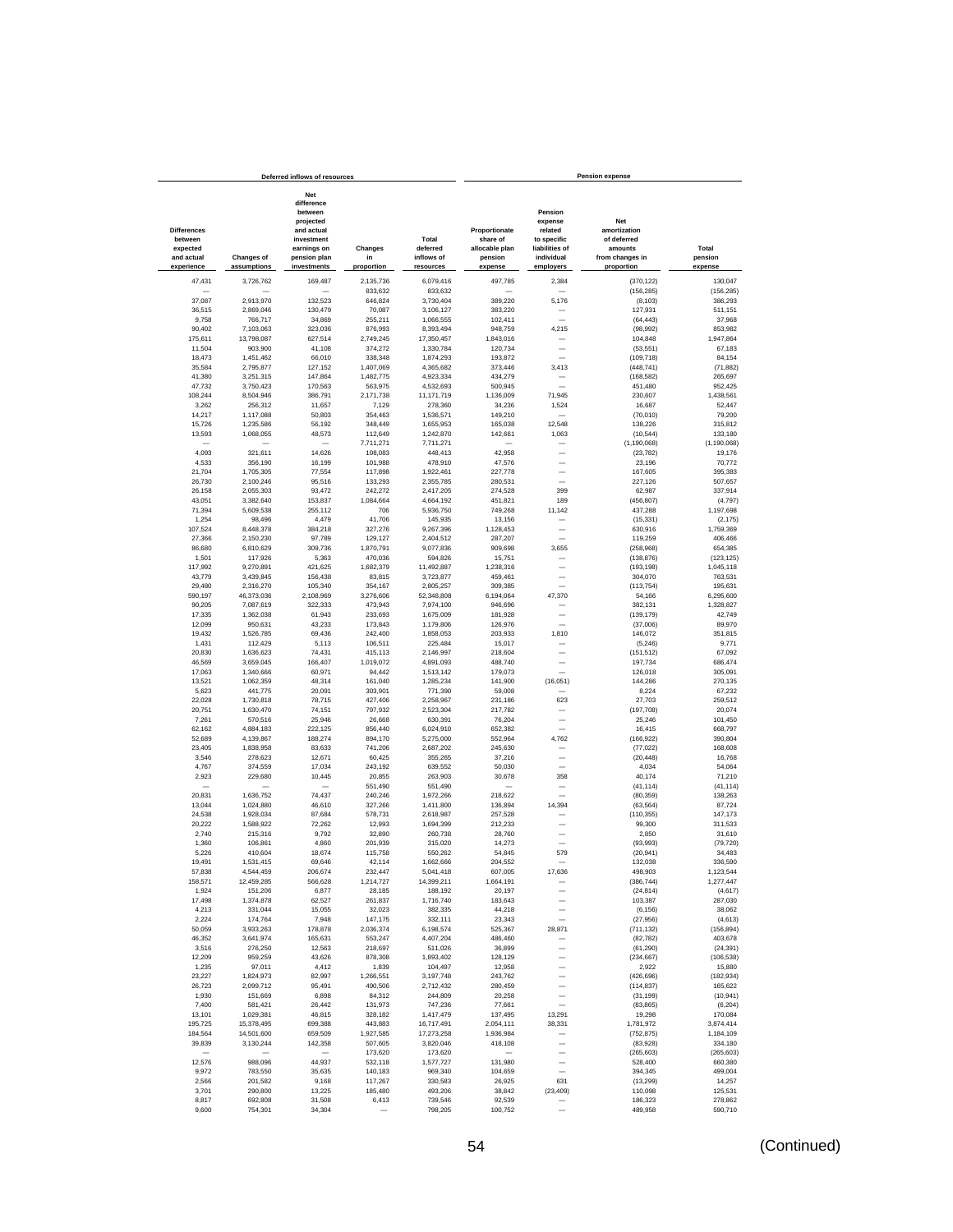Schedule of Pension Amounts by Employer and Nonemployer

|                                                          |                    |                        |                                 | Deferred outflows of resources                                        |                           |                                                                                                                     |                             |                                               |  |
|----------------------------------------------------------|--------------------|------------------------|---------------------------------|-----------------------------------------------------------------------|---------------------------|---------------------------------------------------------------------------------------------------------------------|-----------------------------|-----------------------------------------------|--|
| Employer                                                 | Employer<br>number | County                 | <b>Net pension</b><br>liability | <b>Differences</b><br>between<br>expected<br>and actual<br>experience | Changes of<br>assumptions | Net<br>difference<br>between<br>projected<br>and actual<br>investment<br>earnings on<br>pension plan<br>investments | Changes<br>in<br>proportion | Total<br>deferred<br>outflows of<br>resources |  |
| Ethical Comm Chrtr Schl - J.C.                           | 48300              | \$<br>Hudson           | 1,286,646                       | 23,094                                                                | 128,476                   | -                                                                                                                   | 375,136                     | 526,706                                       |  |
| Great Futures Charter High School                        | 54600              | Hudson                 | 781,365                         | 14,024                                                                | 78,022                    | $\overline{\phantom{0}}$                                                                                            | 623,894                     | 715,940                                       |  |
| Guttenberg Boro Bd Of Ed                                 | 70023              | Hudson                 | 2,151,295                       | 38,613                                                                | 214,815                   | $\overline{\phantom{0}}$                                                                                            | 131,851                     | 385,279                                       |  |
| Guttenberg Housing Authority                             | 30970              | Hudson                 | 1,221,905                       | 21,932                                                                | 122,012                   | $\overline{\phantom{0}}$                                                                                            | 162,456                     | 306,400                                       |  |
| Guttenberg Town                                          | 51260              | Hudson                 | 5,495,264                       | 98,633                                                                | 548,722                   | $\overline{\phantom{0}}$                                                                                            | 1,426,826                   | 2,074,181                                     |  |
| Harrison Town (Hudson)                                   | 21160              | Hudson                 | 13,842,571                      | 248,456                                                               | 1,382,232                 | $\overline{\phantom{0}}$                                                                                            | 1,264,532                   | 2,895,220                                     |  |
| Harrison Town Bd Of Ed(Hudson)                           | 21163              | Hudson                 | 8,672,775                       | 155,665                                                               | 866,008                   | $\overline{\phantom{0}}$                                                                                            | 981,414                     | 2,003,087                                     |  |
| Harrison Town Housing Authority                          | 30120<br>21123     | Hudson<br>Hudson       | 2,411,188                       | 43,278                                                                | 240,766                   | $\overline{\phantom{0}}$<br>-                                                                                       | 447,433                     | 731,477<br>1,479,430                          |  |
| Hoboken Board Of Education<br>Hoboken Charter School     | 35490              | Hudson                 | 11,756,888<br>872,225           | 211,021<br>15,655                                                     | 1,173,968<br>87,095       | $\overline{\phantom{0}}$                                                                                            | 94,441<br>70,521            | 173,271                                       |  |
| Hoboken City                                             | 21120              | Hudson                 | 43,978,375                      | 789,354                                                               | 4,391,402                 | $\overline{\phantom{0}}$                                                                                            | 5,150,591                   | 10,331,347                                    |  |
| Hoboken Dual Language Ch School                          | 48900              | Hudson                 | 3.755.685                       | 67,410                                                                | 375,019                   |                                                                                                                     | 1.834.869                   | 2,277,298                                     |  |
| <b>Hoboken Housing Authority</b>                         | 30220              | Hudson                 | 5,415,555                       | 97,202                                                                | 540,763                   |                                                                                                                     | 554.128                     | 1,192,093                                     |  |
| Hudson Co Community College                              | 32260              | Hudson                 | 20,697,318                      | 371,490                                                               | 2,066,703                 |                                                                                                                     | 1,545,788                   | 3,983,981                                     |  |
| Hudson Co Economic Develop Corp                          | 38400              | Hudson                 | 194.929                         | 3,499                                                                 | 19,464                    |                                                                                                                     | 38.177                      | 61,140                                        |  |
| Hudson Co Improvement Auth                               | 34430              | Hudson                 | 10,907,744                      | 195.780                                                               | 1,089,178                 |                                                                                                                     | 1,134,942                   | 2,419,900                                     |  |
| Hudson Co Schools Of Technology<br><b>Hudson County</b>  | 60023<br>60020     | Hudson<br>Hudson       | 28, 151, 374<br>270,893,790     | 505.280<br>4,862,189                                                  | 2,811,018<br>27,049,740   | $\overline{\phantom{0}}$                                                                                            | 444.345<br>19,061,178       | 3,760,643<br>50,973,107                       |  |
| Hudson Reg Health Commission                             | 31650              | Hudson                 | 4,826,192                       | 86,624                                                                | 481,913                   | $\overline{\phantom{0}}$                                                                                            | 298,761                     | 867,298                                       |  |
| Jersey City                                              | 51640              | Hudson                 | 72,791,412                      | 1,306,511                                                             | 7,268,490                 | $\overline{\phantom{0}}$                                                                                            | 16,402,555                  | 24,977,556                                    |  |
| Jersey City Comm Charter School                          | 35420              | Hudson                 | 2,632,255                       | 47,246                                                                | 262,840                   | $\overline{\phantom{0}}$                                                                                            | 250,952                     | 561,038                                       |  |
| Jersey City Global Charter School                        | 54100              | Hudson                 | 597,124                         | 10,718                                                                | 59,625                    | $\overline{\phantom{0}}$                                                                                            | 396.847                     | 467,190                                       |  |
| Jersey City Golden Door Charter                          | 35610              | Hudson                 | 1,667,001                       | 29.920                                                                | 166,456                   | $\overline{\phantom{0}}$                                                                                            | 272,880                     | 469,256                                       |  |
| Jersey City Housing Authority                            | 30060              | Hudson                 | 23,204,887                      | 416,497                                                               | 2,317,093                 | $\overline{\phantom{0}}$                                                                                            | 788,172                     | 3,521,762                                     |  |
| Jersey City Incinerator Auth                             | 31050              | Hudson                 |                                 |                                                                       |                           | $\overline{\phantom{0}}$                                                                                            | 976,184                     | 976,184                                       |  |
| Jersey City Municipal Ut. Auth                           | 31250              | Hudson                 | 19,222,226                      | 345,014                                                               | 1,919,410                 | $\overline{\phantom{0}}$                                                                                            | 2,558,139                   | 4.822.563                                     |  |
| Jersey City Parking Auth                                 | 56060<br>70033     | Hudson<br>Hudson       |                                 |                                                                       |                           | $\overline{\phantom{0}}$<br>$\overline{\phantom{a}}$                                                                | 59,668                      | 59,668<br>26.839.981                          |  |
| Jersey City Public Schools<br>Jersey City Redevel Agency | 30800              | Hudson                 | 180,540,041<br>2,613,712        | 3,240,458<br>46,913                                                   | 18,027,586<br>260,989     | $\overline{\phantom{a}}$                                                                                            | 5,571,937<br>632,289        | 940,191                                       |  |
| Kearny Municipal Util Auth                               | 34970              | Hudson                 | 831,546                         | 14.925                                                                | 83,033                    | $\overline{\phantom{a}}$                                                                                            | 244,161                     | 342,119                                       |  |
| Kearny Town                                              | 20390              | Hudson                 | 15,075,275                      | 270,581                                                               | 1,505,322                 | $\overline{\phantom{0}}$                                                                                            | 68,479                      | 1,844,382                                     |  |
| Kearny Town Bd Of Ed                                     | 20393              | Hudson                 | 18,331,347                      | 329,024                                                               | 1,830,452                 | $\overline{\phantom{0}}$                                                                                            | 172,830                     | 2,332,306                                     |  |
| Learning Comm. Charter School                            | 35390              | Hudson                 | 1,495,357                       | 26,840                                                                | 149,317                   | $\overline{\phantom{0}}$                                                                                            | 146,187                     | 322,344                                       |  |
| Liberty Academy Charter School                           | 37600              | Hudson                 |                                 |                                                                       |                           | -                                                                                                                   |                             |                                               |  |
| Mets Charter School                                      | 49600              | Hudson                 | 1,273,198                       | 22,852                                                                | 127,133                   | $\overline{\phantom{0}}$                                                                                            | 825,092                     | 975,077                                       |  |
| North Bergen Bd Of Ed                                    | 21443              | Hudson                 | 26,925,858                      | 483,284                                                               | 2,688,646                 | $\overline{\phantom{0}}$                                                                                            | 530,737                     | 3,702,667                                     |  |
| North Bergen Housing Authority<br>North Bergen M.U.A.    | 30490<br>34710     | Hudson<br>Hudson       | 4,724,736<br>8,445,225          | 84,803<br>151,581                                                     | 471,782<br>843,287        | $\overline{\phantom{0}}$                                                                                            | 215,792<br>270,248          | 772,377<br>1,265,116                          |  |
| North Bergen Parking Authority                           | 41800              | Hudson                 | 2,168,541                       | 38,922                                                                | 216,537                   | $\overline{\phantom{0}}$                                                                                            | 545,364                     | 800,823                                       |  |
| North Bergen Township                                    | 21440              | Hudson                 | 28,222,896                      | 506,564                                                               | 2,818,160                 | $\overline{\phantom{0}}$                                                                                            | 1,213,576                   | 4,538,300                                     |  |
| North Hudson Reg Fire & Rescue                           | 36300              | Hudson                 | 3,218,542                       | 57,769                                                                | 321,383                   | $\overline{\phantom{0}}$                                                                                            | 418,370                     | 797,522                                       |  |
| North Hudson Sewerage Authority                          | 34850              | Hudson                 | 1,391,696                       | 24,979                                                                | 138,966                   | $\overline{\phantom{0}}$                                                                                            | 298,481                     | 462,426                                       |  |
| Schomburg Charter School                                 | 39600              | Hudson                 |                                 |                                                                       |                           | L,                                                                                                                  |                             |                                               |  |
| Secaucus Housing Authority                               | 48000              | Hudson                 | 1,275,587                       | 22,895                                                                | 127,372                   | $\frac{1}{2}$                                                                                                       | 56,339                      | 206,606                                       |  |
| Secaucus Municipal Util. Auth.<br>Secaucus Town          | 43800<br>21650     | Hudson<br>Hudson       | 3,584,226<br>25,533,883         | 64,332<br>458,300                                                     | 357,898<br>2,549,652      |                                                                                                                     | 368,191<br>4,107,006        | 790,421<br>7,114,958                          |  |
| Secaucus Town Bd Of Ed                                   | 21653              | Hudson                 | 9.298.334                       | 166,893                                                               | 928.473                   | $\overline{\phantom{0}}$                                                                                            | 94.349                      | 1,189,715                                     |  |
| Soaring Heights Charter School                           | 35400              | Hudson                 | 944.636                         | 16,955                                                                | 94.325                    | $\overline{\phantom{0}}$                                                                                            | 312,375                     | 423,655                                       |  |
| Union City                                               | 21290              | Hudson                 | 27,968,153                      | 501,992                                                               | 2,792,723                 | $\overline{\phantom{0}}$                                                                                            | 1,143,071                   | 4,437,786                                     |  |
| Union City Bd Of Ed                                      | 21293              | Hudson                 | 83,691,005                      | 1,502,144                                                             | 8,356,854                 | $\overline{\phantom{0}}$                                                                                            | 9,769,082                   | 19,628,080                                    |  |
| Union City Housing Authority                             | 30400              | Hudson                 | 3,431,977                       | 61,599                                                                | 342,695                   | $\overline{\phantom{0}}$                                                                                            | 407,084                     | 811,378                                       |  |
| Union City Parking Authority                             | 30660              | Hudson                 | 1.145.956                       | 20,568                                                                | 114,428                   | $\overline{\phantom{0}}$                                                                                            | 256,351                     | 391,347                                       |  |
| University Academy Charter Hs                            | 41100<br>21110     | Hudson<br>Hudson       | 1,126,320                       | 20,216                                                                | 112,467                   | $\overline{\phantom{a}}$<br>$\overline{\phantom{a}}$                                                                | 153,809                     | 286.492                                       |  |
| Weehawken Township<br>Weehawken Twp Bd Of Ed             | 21113              | Hudson                 | 19,968,487<br>4,990,723         | 358,408<br>89,577                                                     | 1,993,927<br>498,342      | $\overline{\phantom{a}}$                                                                                            | 3,069,825<br>639,736        | 5,422,160<br>1.227.655                        |  |
| Weehawken Twp Housing Authority                          | 31960              | Hudson                 | 494,556                         | 8,877                                                                 | 49,383                    | $\overline{\phantom{0}}$                                                                                            | 66,087                      | 124,347                                       |  |
| West New York Bd Of Ed                                   | 21303              | Hudson                 | 38,377,061                      | 688,818                                                               | 3,832,090                 | $\overline{\phantom{0}}$                                                                                            | 811,876                     | 5,332,784                                     |  |
| West New York Housing Authority                          | 30480              | Hudson                 | 4,585,287                       | 82,300                                                                | 457,858                   | ÷,                                                                                                                  | 788,761                     | 1,328,919                                     |  |
| West New York Parking Authority                          | 56180              | Hudson                 | 1,728,983                       | 31,033                                                                | 172,645                   | ÷                                                                                                                   | 678,983                     | 882,661                                       |  |
| West New York Town                                       | 21300              | Hudson                 | 19,586,206                      | 351,547                                                               | 1,955,755                 |                                                                                                                     | 2,959,758                   | 5,267,060                                     |  |
| Alexandria Township<br>Alexandria Twp Bd Of Ed           | 50020<br>50023     | Hunterdon<br>Hunterdon | 1,582,272<br>1.541.834          | 28,400<br>27.674                                                      | 157,996<br>153.958        |                                                                                                                     | 168,176<br>118.458          | 354,572<br>300.090                            |  |
| <b>Bethlehem Township</b>                                | 50290              | Hunterdon              | 1,564,230                       | 28,076                                                                | 156,194                   |                                                                                                                     | 368,316                     | 552,586                                       |  |
| Bethlehem Twp Bd Of Ed                                   | 50293              | Hunterdon              | 1,768,810                       | 31,748                                                                | 176,622                   |                                                                                                                     | 294,057                     | 502,427                                       |  |
| <b>Bloomsbury Borough</b>                                | 50320              | Hunterdon              | 234,441                         | 4,208                                                                 | 23,410                    | $\overline{\phantom{0}}$                                                                                            | 2,633                       | 30,251                                        |  |
| Bloomsbury Borough Bd Of Ed                              | 50323              | Hunterdon              | 257,892                         | 4,629                                                                 | 25,752                    | $\overline{\phantom{0}}$                                                                                            | 1,848                       | 32,229                                        |  |
| Califon Boro Bd Of Ed                                    | 50463              | Hunterdon              | 287,142                         | 5,154                                                                 | 28,672                    | $\overline{\phantom{0}}$                                                                                            | 76,903                      | 110,729                                       |  |
| Califon Borough                                          | 50460              | Hunterdon              | 327,543                         | 5,879                                                                 | 32,706                    | $\overline{\phantom{0}}$                                                                                            | 1,332                       | 39,917                                        |  |
| Clinton Town                                             | 50600              | Hunterdon              | 3,722,657                       | 66,817                                                                | 371,721                   | $\overline{\phantom{0}}$                                                                                            | 245,877                     | 684,415                                       |  |
| Clinton Town Bd Of Ed                                    | 50603              | Hunterdon              | 1,951,846                       | 35,033                                                                | 194,899                   | $\overline{\phantom{0}}$                                                                                            | 409,158                     | 639,090                                       |  |
| Clinton Township                                         | 23260              | Hunterdon              | 4,610,405                       | 82,751                                                                | 460,366                   | $\overline{\phantom{0}}$                                                                                            | 71,840                      | 614,957<br>909.832                            |  |
| Clinton Twp Bd Of Ed<br>Clinton Twp Sew Authority        | 23263<br>32930     | Hunterdon<br>Hunterdon | 5,721,350<br>172,422            | 102.691<br>3,095                                                      | 571,298<br>17,217         | $\overline{\phantom{0}}$<br>$\overline{\phantom{0}}$                                                                | 235,843<br>17,785           | 38,097                                        |  |
| Delaware Township                                        | 23380              | Hunterdon              | 1,846,018                       | 33,134                                                                | 184,332                   | $\overline{\phantom{0}}$                                                                                            | 46,725                      | 264,191                                       |  |
| Delaware Twp Bd Of Ed                                    | 23383              | Hunterdon              | 1,623,173                       | 29,134                                                                | 162,080                   | $\overline{\phantom{0}}$                                                                                            | 201,040                     | 392,254                                       |  |
| Delaware Twp Mun Util Auth                               | 55850              | Hunterdon              | 29.157                          | 523                                                                   | 2,911                     | $\overline{\phantom{0}}$                                                                                            | 11,206                      | 14,640                                        |  |
| Delaware Valley Reg H S Dist                             | 40280              | Hunterdon              | 8,209,136                       | 147,343                                                               | 819,712                   | $\overline{\phantom{0}}$                                                                                            | 571,436                     | 1,538,491                                     |  |
| East Amwell Township                                     | 50800              | Hunterdon              | 1,493,857                       | 26,813                                                                | 149,167                   | $\overline{\phantom{a}}$                                                                                            | 137,289                     | 313,269                                       |  |
| East Amwell Township Bd Of Ed                            | 50803              | Hunterdon              | 1,800,301                       | 32.313                                                                | 179,767                   | $\overline{\phantom{0}}$                                                                                            | 49,141                      | 261,221                                       |  |
| Flemington Borough                                       | 22320              | Hunterdon              | 2,492,713                       | 44,741                                                                | 248,907                   | $\overline{\phantom{0}}$                                                                                            | 570,000                     | 863,648                                       |  |
| Flemington Raritan Bd Of Ed                              | 40270              | Hunterdon              | 7,756,666                       | 139,222                                                               | 774,532                   | $\overline{\phantom{0}}$                                                                                            | 373,910                     | 1,287,664                                     |  |
| Franklin Township (Hunterdon)                            | 51090              | Hunterdon              | 1,177,521                       | 21,135                                                                | 117,580                   | $\overline{\phantom{0}}$<br>$\overline{\phantom{0}}$                                                                | 57,120                      | 195,835                                       |  |
| Franklin Twp Bd Of Ed (Huntrdn)<br>Frenchtown Borough    | 51093<br>51150     | Hunterdon<br>Hunterdon | 1,229,536<br>1,074,675          | 22,069<br>19,289                                                      | 122,774<br>107,310        | ÷,                                                                                                                  | 659,463<br>29,674           | 804,306<br>156,273                            |  |
| Frenchtown Borough Bd Of Ed                              | 51153              | Hunterdon              | 505,559                         | 9,074                                                                 | 50,482                    | -                                                                                                                   | 19,576                      | 79,132                                        |  |
| Glen Gardner Borough                                     | 51180              | Hunterdon              | 685,058                         | 12,296                                                                | 68,406                    | L.                                                                                                                  | 60,333                      | 141,035                                       |  |
| Hampton Borough                                          | 51330              | Hunterdon              | 691,967                         | 12,420                                                                | 69,095                    | L.                                                                                                                  | 125,206                     | 206,721                                       |  |
| Hampton Borough Bd Of Ed                                 | 51333              | Hunterdon              | 460,435                         | 8,264                                                                 | 45,976                    |                                                                                                                     | 73,704                      | 127,944                                       |  |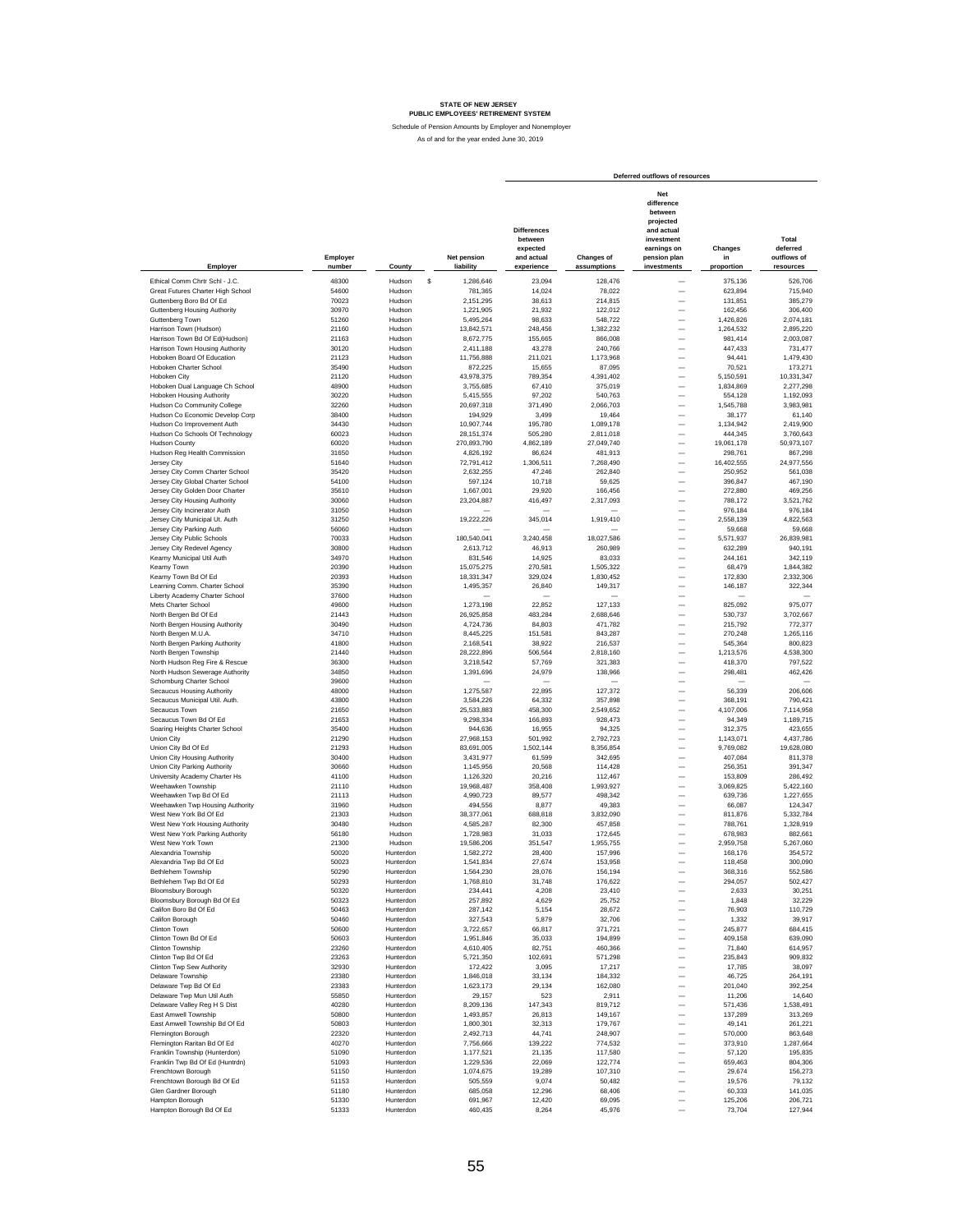|                                                         |                         | Deferred inflows of resources                                                                               |                      |                                 |                                                        |                                                                              | <b>Pension expense</b>                                           |                          |
|---------------------------------------------------------|-------------------------|-------------------------------------------------------------------------------------------------------------|----------------------|---------------------------------|--------------------------------------------------------|------------------------------------------------------------------------------|------------------------------------------------------------------|--------------------------|
| <b>Differences</b><br>between<br>expected<br>and actual | <b>Changes of</b>       | <b>Net</b><br>difference<br>between<br>projected<br>and actual<br>investment<br>earnings on<br>pension plan | Changes<br>in        | Total<br>deferred<br>inflows of | Proportionate<br>share of<br>allocable plan<br>pension | Pension<br>expense<br>related<br>to specific<br>liabilities of<br>individual | Net<br>amortization<br>of deferred<br>amounts<br>from changes in | Total<br>pension         |
| experience                                              | assumptions             | investments                                                                                                 | proportion           | resources                       | expense                                                | employers                                                                    | proportion                                                       | expense                  |
|                                                         |                         |                                                                                                             |                      |                                 |                                                        |                                                                              |                                                                  |                          |
| 5,684<br>3,452                                          | 446,591<br>271,209      | 20,310<br>12,334                                                                                            | 92,014               | 564,599<br>286,995              | 59,651<br>36,226                                       | 33,214                                                                       | 82,123<br>177,238                                                | 174,988<br>213,464       |
| 9,503                                                   | 746,708                 | 33,959                                                                                                      | 650,279              | 1,440,449                       | 99,738                                                 | L.                                                                           | (55, 167)                                                        | 44,571                   |
| 5,398                                                   | 424,119                 | 19,288                                                                                                      | 494,146              | 942,951                         | 56,650                                                 | (20, 056)                                                                    | (113, 725)                                                       | (77, 131)                |
| 24,276                                                  | 1,907,389               | 86,745                                                                                                      | 326,184              | 2,344,594                       | 254,771                                                |                                                                              | 435,828                                                          | 690,599                  |
| 61,150                                                  | 4,804,712               | 218,510                                                                                                     | 65,522               | 5,149,894                       | 641,767                                                |                                                                              | 478.807                                                          | 1,120,574                |
| 38,312<br>10,652                                        | 3,010,293<br>836,916    | 136,903<br>38,062                                                                                           | 161,117              | 3,346,625<br>885.630            | 402.086<br>111,787                                     | ÷,                                                                           | 412,041<br>180,755                                               | 814,127<br>292,542       |
| 51,937                                                  | 4,080,779               | 185,587                                                                                                     | 1,102,861            | 5,421,164                       | 545,071                                                | 18,639                                                                       | (373, 213)                                                       | 190,497                  |
| 3,853                                                   | 302,747                 | 13,768                                                                                                      | 296.873              | 617,241                         | 40,438                                                 |                                                                              | (84, 913)                                                        | (44, 475)                |
| 194,277                                                 | 15,264,755              | 694,216                                                                                                     | 13,546               | 16,166,794                      | 2,038,919                                              | $\overline{\phantom{0}}$                                                     | 2,479,950                                                        | 4,518,869                |
| 16,591                                                  | 1,303,586               | 59,285                                                                                                      |                      | 1,379,462<br>2,336,571          | 174,121                                                |                                                                              | 709,492                                                          | 883,613<br>251,779       |
| 23,924<br>91,432                                        | 1,879,722<br>7,183,973  | 85,487<br>326,715                                                                                           | 347,438<br>107,579   | 7,709,699                       | 251,075<br>959,566                                     | 21,910                                                                       | 704<br>348,112                                                   | 1,329,588                |
| 861                                                     | 67,659                  | 3,077                                                                                                       | 79,763               | 151,360                         | 9,037                                                  |                                                                              | (37, 881)                                                        | (28, 844)                |
| 48.186                                                  | 3,786,043               | 172,183                                                                                                     | 6,738                | 4,013,150                       | 505,703                                                |                                                                              | 438,155                                                          | 943.858                  |
| 124,360                                                 | 9,771,253               | 444,380                                                                                                     | 1,156,412            | 11,496,405                      | 1,305,150                                              |                                                                              | (49, 451)                                                        | 1,255,699                |
| 1,196,689                                               | 94,026,377              | 4,276,164                                                                                                   |                      | 99,499,230                      | 12,559,139                                             | 520,723                                                                      | 8,232,667                                                        | 21,312,529               |
| 21,320<br>321,560                                       | 1,675,156<br>25,265,669 | 76,183<br>1,149,041                                                                                         | 69,467               | 1,842,126<br>26,736,270         | 223,751<br>3,374,745                                   | 1,437                                                                        | 78,461<br>6.554.734                                              | 302,212<br>9,930,916     |
| 11.628                                                  | 913,647                 | 41,551                                                                                                      | 1,321,209            | 2,288,035                       | 122,036                                                |                                                                              | (296, 096)                                                       | (174,060)                |
| 2.638                                                   | 207,260                 | 9,426                                                                                                       | 180,555              | 399,879                         | 27,684                                                 | -                                                                            | 119.352                                                          | 147.036                  |
| 7,364                                                   | 578,611                 | 26,314                                                                                                      | 141,540              | 753,829                         | 77.285                                                 |                                                                              | 9,796                                                            | 87,081                   |
| 102,509                                                 | 8,054,343               | 366,298                                                                                                     | 667,663              | 9,190,813                       | 1,075,822                                              | -                                                                            | (517, 655)                                                       | 558,167                  |
|                                                         |                         |                                                                                                             | 10,913,906           | 10,913,906                      |                                                        |                                                                              | (3,967,407)                                                      | (3,967,407)              |
| 84,915                                                  | 6,671,974               | 303,430                                                                                                     | 650,104<br>3,546,664 | 7,710,423<br>3,546,664          | 891,178                                                | 8,130                                                                        | 808,308<br>(1,890,904)                                           | 1,707,616<br>(1,890,904) |
| 797,546                                                 | 62,664,877              | 2,849,895                                                                                                   | 7,071,964            | 73,384,282                      | 8,370,171                                              | 19,439                                                                       | (2, 180, 660)                                                    | 6,208,950                |
| 11,546                                                  | 907,211                 | 41,258                                                                                                      | 108,042              | 1,068,057                       | 121,177                                                |                                                                              | 150,619                                                          | 271,796                  |
| 3,673                                                   | 288,627                 | 13,126                                                                                                      | 77,001               | 382,427                         | 38,552                                                 |                                                                              | 85,058                                                           | 123,610                  |
| 66,596                                                  | 5,232,580               | 237,969                                                                                                     | 825,680              | 6,362,825                       | 698,918                                                |                                                                              | (593, 187)                                                       | 105.731                  |
| 80,980<br>6,606                                         | 6,362,752<br>519,034    | 289,367<br>23,605                                                                                           | 1,089,732<br>425,216 | 7,822,831<br>974.461            | 849,875<br>69,328                                      | 20,236                                                                       | (23, 678)<br>(101, 696)                                          | 826,197<br>(12, 132)     |
|                                                         |                         |                                                                                                             | 138,509              | 138,509                         |                                                        |                                                                              | (196, 884)                                                       | (196, 884)               |
| 5,624                                                   | 441,923                 | 20.098                                                                                                      | 134,971              | 602.616                         | 59.028                                                 | -                                                                            | 231,675                                                          | 290,703                  |
| 118,947                                                 | 9,345,880               | 425,035                                                                                                     | 285,257              | 10,175,119                      | 1,248,333                                              |                                                                              | 286,419                                                          | 1,534,752                |
| 20,872                                                  | 1,639,941               | 74,582                                                                                                      | 431,395              | 2,166,790                       | 219,048                                                |                                                                              | (78,998)                                                         | 140,050                  |
| 37,307<br>9,580                                         | 2,931,311<br>752,694    | 133,311<br>34,231                                                                                           | 215,039<br>246,394   | 3,316,968<br>1,042,899          | 391,536<br>100,538                                     | $\overline{\phantom{0}}$<br>-                                                | (13, 210)<br>95,752                                              | 378,326<br>196,290       |
| 124,676                                                 | 9,796,078               | 445,509                                                                                                     | 388,628              | 10,754,891                      | 1,308,466                                              | 18,688                                                                       | 114,223                                                          | 1,441,377                |
| 14,218                                                  | 1,117,146               | 50,806                                                                                                      | 56,877               | 1,239,047                       | 149,218                                                |                                                                              | 93,618                                                           | 242.836                  |
| 6,148                                                   | 483,053                 | 21,968                                                                                                      | 247                  | 511,416                         | 64,522                                                 | 353                                                                          | 149,775                                                          | 214.650                  |
|                                                         |                         |                                                                                                             | 26,080               | 26,080                          |                                                        |                                                                              | (59, 273)                                                        | (59, 273)                |
| 5,635<br>15,834                                         | 442,752<br>1,244,074    | 20,136<br>56,578                                                                                            | 18,604<br>13,655     | 487,127<br>1,330,141            | 59,139<br>166,171                                      | -                                                                            | 19,106<br>117,276                                                | 78.245<br>283,447        |
| 112,797                                                 | 8,862,730               | 403,062                                                                                                     |                      | 9,378,589                       | 1,183,798                                              | -                                                                            | 1,327,988                                                        | 2,511,786                |
| 41,076                                                  | 3,227,422               | 146,778                                                                                                     | 505,345              | 3,920,621                       | 431,088                                                | L.                                                                           | (99, 855)                                                        | 331,233                  |
| 4,173                                                   | 327,880                 | 14,911                                                                                                      | 137,794              | 484,758                         | 43,795                                                 | -                                                                            | 80,940                                                           | 124,735                  |
| 123,551                                                 | 9,707,657               | 441,488                                                                                                     | 59,494               | 10,332,190                      | 1,296,655                                              | -                                                                            | 580,333                                                          | 1,876,988                |
| 369,710<br>15,161                                       | 29,048,883<br>1,191,228 | 1,321,095<br>54,175                                                                                         | 83,219<br>379,677    | 30,822,907<br>1,640,241         | 3,880,070<br>159,113                                   | L.<br>-                                                                      | 4,743,006<br>(82, 128)                                           | 8,623,076<br>76,985      |
| 5,062                                                   | 397,758                 | 18,089                                                                                                      | 703,010              | 1,123,919                       | 53,129                                                 | $\overline{\phantom{0}}$                                                     | (172, 552)                                                       | (119, 423)               |
| 4,976                                                   | 390,942                 | 17,779                                                                                                      | 59,197               | 472,894                         | 52,218                                                 | 37,276                                                                       | 48,431                                                           | 137,925                  |
| 88,212                                                  | 6,930,999               | 315,210                                                                                                     | 566,898              | 7,901,319                       | 925,776                                                | 4,346                                                                        | 1,095,664                                                        | 2,025,786                |
| 22,047                                                  | 1,732,264               | 78,781                                                                                                      | 118,011              | 1,951,103                       | 231,379                                                | Ē,                                                                           | 192,221                                                          | 423,600                  |
| 2,185<br>169,533                                        | 171,659<br>13,320,556   | 7,807<br>605,797                                                                                            | 186,271<br>2.593.559 | 367.922<br>16,689,445           | 22,929<br>1,779,232                                    | 26,867                                                                       | (58, 364)<br>283.893                                             | (35, 435)<br>2,089,992   |
| 20,256                                                  | 1,591,538               | 72,381                                                                                                      | 89,361               | 1,773,536                       | 212,582                                                | 5,122                                                                        | 224.332                                                          | 442,036                  |
| 7,638                                                   | 600,125                 | 27,293                                                                                                      | 107,007              | 742,063                         | 80,159                                                 | 1,096                                                                        | 155,687                                                          | 236,942                  |
| 86,523                                                  | 6,798,310               | 309,176                                                                                                     | 1,216,261            | 8,410,270                       | 908,053                                                |                                                                              | 451,775                                                          | 1,359,828                |
| 6.990<br>6.811                                          | 549.202<br>535.166      | 24.977<br>24,338                                                                                            | 10,308<br>313.248    | 591,477                         | 73,357                                                 | $\overline{\phantom{0}}$<br>÷                                                | 30,987                                                           | 104.344<br>54.905        |
| 6,910                                                   | 542,939                 | 24,692                                                                                                      | 149,026              | 879,563<br>723,567              | 71,482<br>72,521                                       |                                                                              | (16, 577)<br>54,430                                              | 126,951                  |
| 7,814                                                   | 613,948                 | 27,921                                                                                                      | 159,808              | 809,491                         | 82,005                                                 |                                                                              | 105,957                                                          | 187,962                  |
| 1,036                                                   | 81,374                  | 3,701                                                                                                       | 54,691               | 140,802                         | 10,869                                                 | -                                                                            | (16,080)                                                         | (5,211)                  |
| 1,139                                                   | 89.514                  | 4,071                                                                                                       | 154,439              | 249,163                         | 11,956                                                 |                                                                              | (48, 994)                                                        | (37, 038)                |
| 1,268                                                   | 99,666                  | 4,533                                                                                                       | 190,969              | 296,436                         | 13,312                                                 |                                                                              | (32,078)                                                         | (18, 766)                |
| 1,447<br>16,445                                         | 113,689<br>1,292,122    | 5,170<br>58,764                                                                                             | 12,832<br>114,052    | 133,138<br>1,481,383            | 15,185<br>172,589                                      | $\overline{\phantom{0}}$                                                     | (7,006)<br>87,206                                                | 8,179<br>259,795         |
| 8.622                                                   | 677,480                 | 30.811                                                                                                      | 105,595              | 822,508                         | 90,491                                                 |                                                                              | 123,107                                                          | 213,598                  |
| 20,367                                                  | 1,600,257               | 72,777                                                                                                      | 528,850              | 2,222,251                       | 213,747                                                | 699                                                                          | (93, 982)                                                        | 120,464                  |
| 25,274                                                  | 1,985,863               | 90,314                                                                                                      | 349,520              | 2,450,971                       | 265,252                                                | -                                                                            | (101, 029)                                                       | 164,223                  |
| 762                                                     | 59,847                  | 2,722                                                                                                       |                      | 63,331                          | 7,994                                                  |                                                                              | 9,783                                                            | 17,777                   |
| 8,155<br>7,170                                          | 640,747<br>563,398      | 29,140<br>25,622                                                                                            | 363,414<br>340,885   | 1,041,456<br>937,075            | 85,585<br>75,253                                       | 596<br>1,520                                                                 | (69, 045)<br>(121, 139)                                          | 17,136<br>(44, 366)      |
| 129                                                     | 10,120                  | 460                                                                                                         | 2,334                | 13,043                          | 1,352                                                  |                                                                              | (2,055)                                                          | (703)                    |
| 36,264                                                  | 2,849,365               | 129,584                                                                                                     | 239,008              | 3,254,221                       | 380,591                                                | 898                                                                          | 260,928                                                          | 642,417                  |
| 6,599                                                   | 518,513                 | 23,581                                                                                                      | 47,719               | 596,412                         | 69,258                                                 | 495                                                                          | 64,263                                                           | 134,016                  |
| 7,953                                                   | 624,879                 | 28,418                                                                                                      | 127,036              | 788,286                         | 83,465                                                 | 619                                                                          | (6,958)                                                          | 77,126                   |
| 11,012<br>34.266                                        | 865,213<br>2,692,314    | 39,348<br>122.442                                                                                           | 77,661               | 993,234<br>2,849,022            | 115,567<br>359,613                                     | 1,486                                                                        | 83,468<br>228,268                                                | 199,035<br>589,367       |
| 5,202                                                   | 408,714                 | 18,588                                                                                                      | 7,276                | 439.780                         | 54.592                                                 |                                                                              | 10,627                                                           | 65,219                   |
| 5.432                                                   | 426.768                 | 19.409                                                                                                      | 165.427              | 617.036                         | 57.004                                                 |                                                                              | (5,409)                                                          | 51,595                   |
| 4.747                                                   | 373,016                 | 16,964                                                                                                      | 127,865              | 522,592                         | 49,824                                                 |                                                                              | (29, 765)                                                        | 20,059                   |
| 2,233                                                   | 175,478                 | 7,980                                                                                                       | 17,996               | 203,687                         | 23,439                                                 |                                                                              | 4,538                                                            | 27,977                   |
| 3,026<br>3,057                                          | 237,781<br>240,180      | 10,814<br>10,923                                                                                            | 74,751<br>109,867    | 326,372<br>364,027              | 31,761<br>32,081                                       |                                                                              | (18, 631)<br>3,099                                               | 13,130<br>35,180         |
| 2,034                                                   | 159,815                 | 7,268                                                                                                       | 135,360              | 304,477                         | 21,347                                                 |                                                                              | 2,155                                                            | 23,502                   |
|                                                         |                         |                                                                                                             |                      |                                 |                                                        |                                                                              |                                                                  |                          |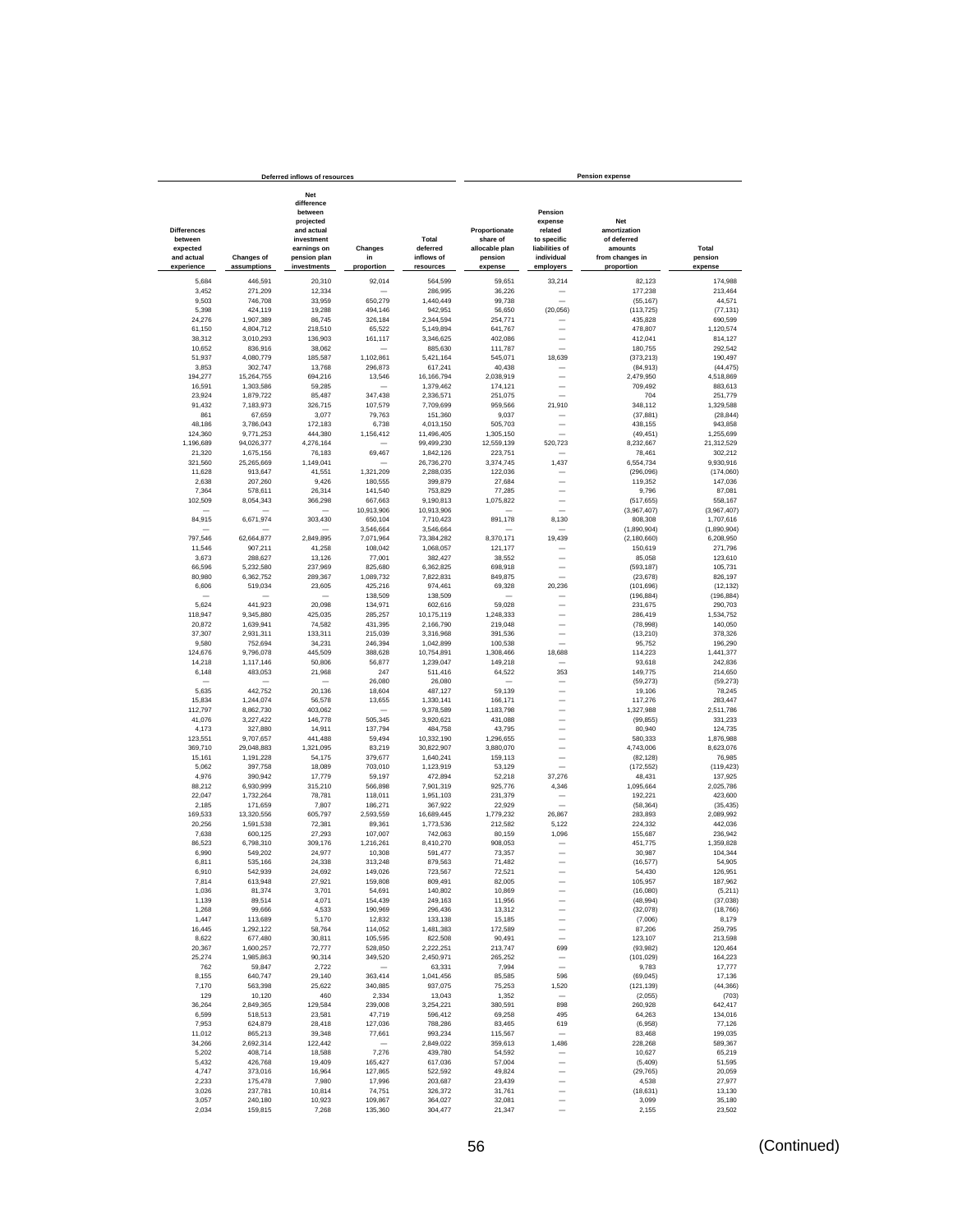|                                                                  |                    |                        |          |                                 |                                                                       |                           | Deferred outflows of resources                                                                                             |                             |                                               |
|------------------------------------------------------------------|--------------------|------------------------|----------|---------------------------------|-----------------------------------------------------------------------|---------------------------|----------------------------------------------------------------------------------------------------------------------------|-----------------------------|-----------------------------------------------|
| Employer                                                         | Employer<br>number | County                 |          | <b>Net pension</b><br>liability | <b>Differences</b><br>between<br>expected<br>and actual<br>experience | Changes of<br>assumptions | <b>Net</b><br>difference<br>between<br>projected<br>and actual<br>investment<br>earnings on<br>pension plan<br>investments | Changes<br>in<br>proportion | Total<br>deferred<br>outflows of<br>resources |
| High Bridge Borough                                              | 51450              | Hunterdon              | <b>s</b> | 1,218,403                       | 21.869                                                                | 121.662                   |                                                                                                                            | 149.241                     | 292,772                                       |
| High Bridge Borough Bd Of Ed                                     | 51453              | Hunterdon              |          | 877.690                         | 15,753                                                                | 87,641                    | $\overline{\phantom{0}}$                                                                                                   | 133,058                     | 236,452                                       |
| Holland Township                                                 | 23250              | Hunterdon              |          | 1,910,463                       | 34,290                                                                | 190,767                   | $\overline{\phantom{0}}$                                                                                                   | 59,346                      | 284,403                                       |
| Holland Twp Bd Of Ed                                             | 23253              | Hunterdon              |          | 2,994,512                       | 53,748                                                                | 299,013                   | $\overline{\phantom{0}}$                                                                                                   | 237,788                     | 590,549                                       |
| Hunterdon Central High School                                    | 40290              | Hunterdon              |          | 18,725,076                      | 336,091                                                               | 1,869,768                 | $\overline{\phantom{0}}$                                                                                                   | 223,770                     | 2,429,629                                     |
| Hunterdon Co Board Social Ser.                                   | 10181              | Hunterdon              |          | 3,388,223                       | 60,814                                                                | 338,326                   | $\overline{\phantom{0}}$                                                                                                   | 1,592,778                   | 1,991,918                                     |
| Hunterdon Co Educ Srvcs Comm                                     | 33030              | Hunterdon              |          | 16,238,736                      | 291,464                                                               | 1,621,497                 | $\overline{\phantom{0}}$                                                                                                   | 1,946,941                   | 3,859,902                                     |
| Hunterdon Co Soil Conserv Dist                                   | 32360              | Hunterdon              |          | 538,254                         | 9,661                                                                 | 53,747                    | $\overline{\phantom{0}}$                                                                                                   | 26,713                      | 90,121                                        |
| <b>Hunterdon County</b>                                          | 10180              | Hunterdon              |          | 52,676,028                      | 945,466                                                               | 5,259,895                 | $\overline{\phantom{0}}$                                                                                                   | 1,423,933                   | 7,629,294                                     |
| Hunterdon County Vocational                                      | 35140<br>22340     | Hunterdon<br>Hunterdon |          | 1,558,043<br>1,657,332          | 27,965<br>29,747                                                      | 155,576<br>165.491        | $\overline{\phantom{0}}$<br>$\overline{\phantom{0}}$                                                                       | 418,148<br>120,953          | 601,689<br>316,191                            |
| Kingwood Township<br>Kingwood Township Bd Of Ed                  | 22343              | Hunterdon              |          | 1,558,043                       | 27,965                                                                | 155,576                   | $\overline{\phantom{0}}$                                                                                                   | 217,724                     | 401,265                                       |
| Lambertville City                                                | 23700              | Hunterdon              |          | 1,954,329                       | 35,078                                                                | 195,147                   | $\overline{\phantom{0}}$                                                                                                   | 154,856                     | 385,081                                       |
| Lambertville City Bd Of Ed                                       | 51713              | Hunterdon              |          |                                 |                                                                       |                           | $\overline{\phantom{0}}$                                                                                                   | 12,675                      | 12,675                                        |
| Lambertville City Fire Dist #1                                   | 44300              | Hunterdon              |          | 164,809                         | 2,958                                                                 | 16,457                    | $\overline{\phantom{0}}$                                                                                                   | 63,952                      | 83,367                                        |
| Lambertville Sewerage Auth                                       | 55190              | Hunterdon              |          | 1,253,247                       | 22,494                                                                | 125,141                   | -                                                                                                                          | 84,678                      | 232,313                                       |
| Lebanon Borough                                                  | 51750              | Hunterdon              |          | 442,726                         | 7,946                                                                 | 44,208                    | -                                                                                                                          | 56,136                      | 108,290                                       |
| Lebanon Borough Bd Of Ed                                         | 51753              | Hunterdon              |          | 460,972                         | 8,274                                                                 | 46,030                    | -                                                                                                                          | 154,284                     | 208,588                                       |
| Lebanon Township                                                 | 23510              | Hunterdon              |          | 2,094,908                       | 37,601                                                                | 209.184                   | $\overline{\phantom{0}}$                                                                                                   | 21,791                      | 268,576                                       |
| Lebanon Township Bd Of Ed                                        | 23513<br>22900     | Hunterdon<br>Hunterdon |          | 2,791,932                       | 50.112<br>18,892                                                      | 278,785                   | $\overline{\phantom{0}}$                                                                                                   | 52,025<br>210,935           | 380,922<br>334,929                            |
| Milford Borough<br>Milford Borough Bd Of Ed                      | 22903              | Hunterdon              |          | 1,052,557<br>474,272            | 8,513                                                                 | 105,102<br>47,358         | $\overline{\phantom{0}}$                                                                                                   | 87,094                      | 142,965                                       |
| North Hunterdon Municipal Court                                  | 31040              | Hunterdon              |          |                                 |                                                                       |                           | $\overline{\phantom{0}}$                                                                                                   | 1                           | -1                                            |
| North Hunterdon-Voorhees                                         | 40260              | Hunterdon              |          | 10,893,814                      | 195,530                                                               | 1,087,787                 | $\overline{\phantom{0}}$                                                                                                   | 107,628                     | 1,390,945                                     |
| Raritan Township                                                 | 52810              | Hunterdon              |          | 8,876,114                       | 159,315                                                               | 886,313                   | $\overline{\phantom{0}}$                                                                                                   | 352,784                     | 1,398,412                                     |
| Raritan Twp Mun Util Authority                                   | 31640              | Hunterdon              |          | 4,663,106                       | 83,697                                                                | 465,628                   | $\overline{\phantom{0}}$                                                                                                   | 62,726                      | 612,051                                       |
| Readington Township                                              | 23470              | Hunterdon              |          | 7,529,542                       | 135,145                                                               | 751,852                   | $\overline{\phantom{0}}$                                                                                                   | 438,581                     | 1,325,578                                     |
| Readington Twp Bd Of Ed                                          | 23473              | Hunterdon              |          | 8,649,416                       | 155,246                                                               | 863,676                   | $\overline{\phantom{0}}$                                                                                                   | 747,014                     | 1,765,936                                     |
| Readington-Lebanon Sew Auth                                      | 32550              | Hunterdon              |          | 961,252                         | 17,253                                                                | 95,985                    | $\overline{\phantom{0}}$                                                                                                   | 46,025                      | 159,263                                       |
| South Hunterdon Reg Bd Of Ed                                     | 40300              | Hunterdon              |          |                                 |                                                                       |                           | $\overline{\phantom{0}}$                                                                                                   | 133,711                     | 133,711                                       |
| South Hunterdon Regional School District                         | 40900              | Hunterdon              |          | 5,808,006                       | 104,246                                                               | 579,951                   | $\overline{\phantom{0}}$                                                                                                   | 3,289,248                   | 3,973,445                                     |
| Stockton Borough<br>Stockton Borough Bd Of Ed                    | 53210              | Hunterdon<br>Hunterdon |          | 203,135                         | 3,646                                                                 | 20,284                    | $\overline{\phantom{0}}$<br>$\overline{\phantom{0}}$                                                                       | 11,454<br>639               | 35.384<br>639                                 |
| <b>Tewksbury Township</b>                                        | 53213<br>53310     | Hunterdon              |          | 3,114,974                       | 55,910                                                                | 311,042                   | $\overline{\phantom{0}}$                                                                                                   | 327,715                     | 694,667                                       |
| Tewksbury Twp Bd Of Ed                                           | 53313              | Hunterdon              |          | 2,505,420                       | 44,969                                                                | 250.175                   | $\overline{\phantom{0}}$                                                                                                   | 59,316                      | 354,460                                       |
| Union Township (Hunterdon)                                       | 23420              | Hunterdon              |          | 990.131                         | 17,772                                                                | 98.868                    | $\overline{\phantom{0}}$                                                                                                   | 28,953                      | 145,593                                       |
| Union Twp Of Ed (Hunterdon)                                      | 23423              | Hunterdon              |          | 1,871,693                       | 33,594                                                                | 186,895                   |                                                                                                                            | 240.142                     | 460.631                                       |
| West Amwell Township                                             | 23560              | Hunterdon              |          | 1,249,172                       | 22,421                                                                | 124,734                   | $\overline{\phantom{a}}$                                                                                                   | 196.233                     | 343.388                                       |
| West Amwell Twp Bd Of Ed                                         | 23563              | Hunterdon              |          |                                 |                                                                       |                           | $\overline{a}$                                                                                                             | 1,058                       | 1,058                                         |
| East Windsor Mun Util Authority                                  | 55470              | Mercer                 |          | 4,895,380                       | 87.866                                                                | 488,822                   | $\overline{a}$                                                                                                             | 885,014                     | 1,461,702                                     |
| East Windsor Reg School Dist                                     | 40310              | Mercer                 |          | 21,909,701                      | 393,250                                                               | 2,187,764                 | $\overline{a}$                                                                                                             | 1,260,327                   | 3,841,341                                     |
| East Windsor Township                                            | 50860              | Mercer                 |          | 8,736,813                       | 156,814                                                               | 872,403                   | -                                                                                                                          | 677,664                     | 1,706,881                                     |
| Emily Fisher Charter School                                      | 35530              | Mercer                 |          |                                 |                                                                       |                           | $\overline{\phantom{0}}$                                                                                                   | $\overline{2}$              | $\overline{2}$                                |
| Ewing Lawrence Sewerage Auth<br>Ewing Township                   | 30320<br>21740     | Mercer<br>Mercer       |          | 9,654,811<br>20,597,325         | 173,291<br>369.695                                                    | 964.068<br>2,056,719      | $\overline{\phantom{0}}$<br>$\overline{\phantom{0}}$                                                                       | 211,607<br>1,761,549        | 1,348,966<br>4,187,963                        |
| Ewing Township Bd Of Ed                                          | 21743              | Mercer                 |          | 17,601,461                      | 315,923                                                               | 1,757,570                 | —                                                                                                                          | 956,526                     | 3,030,019                                     |
| Foundation Academy Charter Schl                                  | 46900              | Mercer                 |          | 5,300,205                       | 95,132                                                                | 529.245                   | $\overline{\phantom{0}}$                                                                                                   | 2,191,918                   | 2,816,295                                     |
| Hamilton Township (Mercer)                                       | 21070              | Mercer                 |          | 64,934,641                      | 1,165,492                                                             | 6,483,962                 | $\overline{\phantom{0}}$                                                                                                   | 4,836,725                   | 12,486,179                                    |
| Hamilton Twp Bd Of Ed (Mercer)                                   | 21073              | Mercer                 |          | 49,912,067                      | 895,856                                                               | 4,983,903                 | $\overline{\phantom{0}}$                                                                                                   | 1,241,048                   | 7,120,807                                     |
| Hamilton Twp Fire District 2                                     | 30830              | Mercer                 |          | 203,450                         | 3,652                                                                 | 20,315                    | $\overline{\phantom{0}}$                                                                                                   | 128,432                     | 152,399                                       |
| Hamilton Twp Fire District 4                                     | 56020              | Mercer                 |          |                                 |                                                                       |                           | $\overline{\phantom{0}}$                                                                                                   | 35                          | 35                                            |
| Hamilton Twp Fire District 5                                     | 56040              | Mercer                 |          | 15,857                          | 285                                                                   | 1,583                     | $\overline{\phantom{0}}$                                                                                                   | $\overline{7}$              | 1,875                                         |
| Hamilton Twp Fire District 6<br>Hamilton Twp Fire District 7     | 55330              | Mercer                 |          | 201,135                         | 3,610                                                                 | 20,084                    | $\overline{\phantom{0}}$                                                                                                   | 34,194                      | 57,888                                        |
| Hamilton Twp Fire District 8                                     | 30910<br>32940     | Mercer<br>Mercer       |          | 336,527<br>26,489               | 6,040<br>475                                                          | 33,603<br>2,645           | $\overline{\phantom{0}}$<br>$\overline{\phantom{0}}$                                                                       | 32,791<br>34                | 72,434<br>3,154                               |
| Hamilton Twp Fire District 9                                     | 31410              | Mercer                 |          | 39,290                          | 705                                                                   | 3,923                     | $\overline{\phantom{0}}$                                                                                                   | 12,730                      | 17,358                                        |
| Hightstown Boro Housing Auth                                     | 31180              | Mercer                 |          | 563,707                         | 10,118                                                                | 56,288                    | $\overline{\phantom{0}}$                                                                                                   | 85,049                      | 151,455                                       |
| Hightstown Borough                                               | 51470              | Mercer                 |          | 4,046,087                       | 72,622                                                                | 404,017                   |                                                                                                                            | 3,102                       | 479,741                                       |
| Hopewell Borough                                                 | 23600              | Mercer                 |          | 1,508,991                       | 27,084                                                                | 150,678                   | $\overline{\phantom{0}}$                                                                                                   | 89,436                      | 267,198                                       |
| Hopewell Township (Mercer)                                       | 51560              | Mercer                 |          | 10,190,935                      | 182,914                                                               | 1,017,602                 | $\overline{\phantom{0}}$                                                                                                   | 313,963                     | 1,514,479                                     |
| Hopewell Twp Fire District 1                                     | 35260              | Mercer                 |          | 368,944                         | 6,622                                                                 | 36.840                    | L,                                                                                                                         | 37,890                      | 81,352                                        |
| Hopewell Valley Reg Sch Dist                                     | 40320              | Mercer                 |          | 20,831,617                      | 373,900                                                               | 2,080,113                 |                                                                                                                            | 948,444                     | 3,402,457                                     |
| International Academy of Tren                                    | 54700              |                        |          | 2 766 888                       | 49.662                                                                | 276.284                   |                                                                                                                            | ,794,259                    | 2.120.205                                     |
| International Charter School<br>Lawrence Township (Mercer)       | 35690              | Mercer                 |          | 579,693                         | 10,405                                                                | 57,884                    | $\overline{\phantom{0}}$<br>$\overline{\phantom{0}}$                                                                       | 119,482                     | 187,771                                       |
|                                                                  | 21420              | Mercer                 |          | 16,230,882<br>19,811,570        | 291,323                                                               | 1,620,713                 |                                                                                                                            | 1,185,524                   | 3,097,560<br>3,163,624                        |
| Lawrence Twp Bd Of Ed (Mercer)<br>Mercer Co Bd Of Social Service | 21423<br>10171     | Mercer<br>Mercer       |          | 73,168,747                      | 355,592<br>1,313,283                                                  | 1,978,258<br>7,306,168    | -                                                                                                                          | 829,774<br>668,292          | 9,287,743                                     |
| Mercer Co Community College                                      | 55500              | Mercer                 |          | 25,012,097                      | 448,934                                                               | 2,497,550                 | -                                                                                                                          |                             | 2,946,484                                     |
| Mercer Co Improvement Authority                                  | 31370              | Mercer                 |          | 3,775,543                       | 67,766                                                                | 377,002                   | —                                                                                                                          | 26,769                      | 471.537                                       |
| Mercer Co Soil Conservtn Dist                                    | 33060              | Mercer                 |          | 425,776                         | 7,642                                                                 | 42,515                    | $\overline{\phantom{0}}$                                                                                                   | 21,701                      | 71,858                                        |
| Mercer Co Special Ser Sch Dist                                   | 32670              | Mercer                 |          | 19,501,217                      | 350,021                                                               | 1,947,268                 |                                                                                                                            | 1,430                       | 2,298,719                                     |
| Mercer Co Vocational Schools                                     | 10173              | Mercer                 |          | 4,815,337                       | 86,429                                                                | 480,829                   | $\overline{\phantom{0}}$                                                                                                   | 225,924                     | 793,182                                       |
| Mercer County                                                    | 10170              | Mercer                 |          | 21.142.526                      | 379,481                                                               | 2,111,159                 | $\overline{\phantom{0}}$                                                                                                   | 804,926                     | 3,295,566                                     |
| Mercer County                                                    | 10178              | Mercer                 |          | 133,977,277                     | 2,404,717                                                             | 13,378,123                | $\overline{\phantom{0}}$                                                                                                   | 5,604,392                   | 21,387,232                                    |
| Ocean Grove Bd Of Fire Comm                                      | 31680              | Mercer                 |          | 45,532                          | 817                                                                   | 4,547                     | $\overline{\phantom{0}}$                                                                                                   | 2,260                       | 7,624                                         |
| Pace Charter School Of Hamilton<br>Paul Robeson Chtr School      | 37400<br>48200     | Mercer                 |          | 1,036,145                       | 18,597<br>29,887                                                      | 103,463                   | $\overline{\phantom{0}}$<br>$\overline{\phantom{0}}$                                                                       | 217,662                     | 339,722                                       |
| Pennington Borough                                               | 22910              | Mercer<br>Mercer       |          | 1,665,130<br>1,810,582          | 32,498                                                                | 166,269<br>180,793        | $\overline{\phantom{0}}$                                                                                                   | 148,151<br>107,090          | 344,307<br>320,381                            |
| Princeton                                                        | 51500              | Mercer                 |          | 25,949,620                      | 465,762                                                               | 2,591,165                 | $\overline{\phantom{0}}$                                                                                                   | 2,981,227                   | 6,038,154                                     |
| Princeton Borough                                                | 20020              | Mercer                 |          |                                 |                                                                       |                           | $\overline{\phantom{0}}$                                                                                                   | $\overline{2}$              | $\overline{2}$                                |
| Princeton Charter School                                         | 35310              | Mercer                 |          | 1,002,857                       | 18,000                                                                | 100,139                   | $\overline{\phantom{0}}$                                                                                                   | 316,158                     | 434,297                                       |
| Princeton Housing Authority                                      | 55520              | Mercer                 |          | 853,886                         | 15,326                                                                | 85,264                    | $\overline{\phantom{0}}$                                                                                                   | 73,521                      | 174,111                                       |
| Princeton Joint Public Library                                   | 40110              | Mercer                 |          | 6,075,920                       | 109,055                                                               | 606,703                   | $\overline{\phantom{0}}$                                                                                                   | 508,213                     | 1,223,971                                     |
| Princeton Regional School                                        | 40180              | Mercer                 |          | 25,983,537                      | 466,371                                                               | 2,594,552                 | $\overline{\phantom{0}}$                                                                                                   | 3,005,943                   | 6,066,866                                     |
| Princeton Township                                               | 20140              | Mercer                 |          |                                 |                                                                       |                           | $\overline{\phantom{0}}$                                                                                                   |                             |                                               |
| Robbinsville Township                                            | 53570              | Mercer                 |          | 9,294,573                       | 166,825                                                               | 928,097                   | $\overline{\phantom{0}}$                                                                                                   | 509,211                     | 1,604,133                                     |
| Robbinsville Twp Bd Of Ed                                        | 53573              | Mercer                 |          | 6,659,132                       | 119,523                                                               | 664,939                   | L,                                                                                                                         | 326,937                     | 1,111,399                                     |
| <b>Trenton City</b>                                              | 21780              | Mercer                 |          | 83,155,214                      | 1,492,527                                                             | 8,303,354                 |                                                                                                                            | 4,139,800                   | 13,935,681                                    |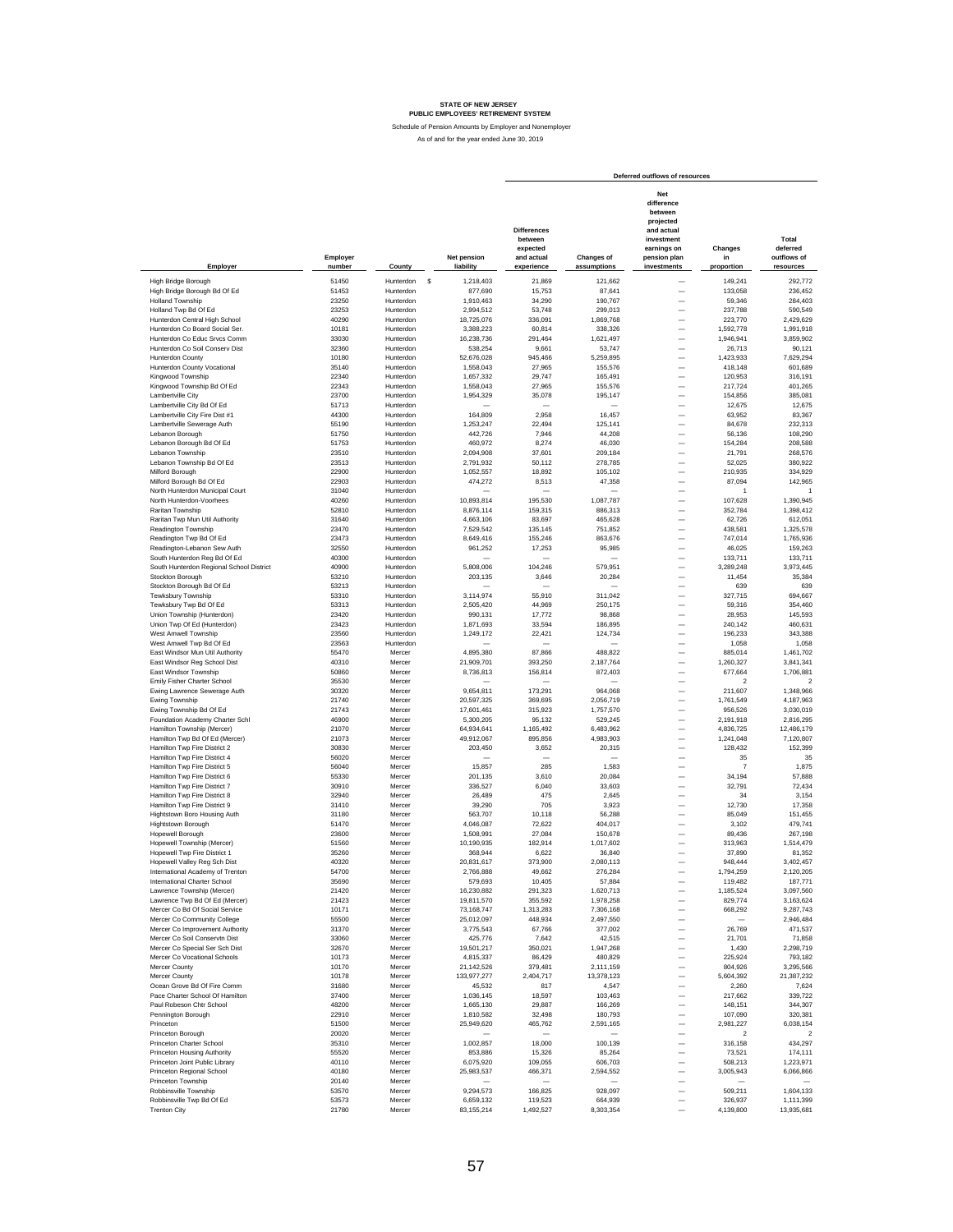| Deferred inflows of resources                           |                        |                                                                                                             |                      |                                 | <b>Pension expense</b>                                 |                                                                              |                                                                         |                          |  |  |
|---------------------------------------------------------|------------------------|-------------------------------------------------------------------------------------------------------------|----------------------|---------------------------------|--------------------------------------------------------|------------------------------------------------------------------------------|-------------------------------------------------------------------------|--------------------------|--|--|
| <b>Differences</b><br>between<br>expected<br>and actual | <b>Changes of</b>      | <b>Net</b><br>difference<br>between<br>projected<br>and actual<br>investment<br>earnings on<br>pension plan | Changes<br>in        | Total<br>deferred<br>inflows of | Proportionate<br>share of<br>allocable plan<br>pension | Pension<br>expense<br>related<br>to specific<br>liabilities of<br>individual | <b>Net</b><br>amortization<br>of deferred<br>amounts<br>from changes in | Total<br>pension         |  |  |
| experience                                              | assumptions            | investments                                                                                                 | proportion           | resources                       | expense                                                | employers                                                                    | proportion                                                              | expense                  |  |  |
| 5,382                                                   | 422,904                | 19,233                                                                                                      | 248,876              | 696,395                         | 56,487                                                 | 768                                                                          | (69, 144)                                                               | (11, 889)                |  |  |
| 3,877                                                   | 304,643                | 13,855                                                                                                      | 631,581              | 953,956                         | 40,691                                                 |                                                                              | (130, 217)                                                              | (89, 526)                |  |  |
| 8,440                                                   | 663,116                | 30,157                                                                                                      | 155,426              | 857,139                         | 88,573                                                 |                                                                              | 6,583                                                                   | 95,156                   |  |  |
| 13,228                                                  | 1,039,386              | 47,270                                                                                                      | 68,812               | 1,168,696                       | 138,831                                                |                                                                              | 30,821                                                                  | 169,652                  |  |  |
| 82,719                                                  | 6,499,415              | 295,583                                                                                                     | 1,025,202            | 7,902,919                       | 868,129                                                |                                                                              | (127, 046)                                                              | 741,083                  |  |  |
| 14,968                                                  | 1,176,041              | 53,484                                                                                                      | 1,002,537            | 2,247,030                       | 157,084                                                | 84                                                                           | (88, 747)                                                               | 68,421                   |  |  |
| 71,736<br>2,378                                         | 5,636,414<br>186,826   | 256,335<br>8,497                                                                                            | 352,979<br>67,137    | 6,317,464<br>264,838            | 752,858<br>24,954                                      | -                                                                            | 239.335<br>(31, 301)                                                    | 992,193<br>(6, 347)      |  |  |
| 232,699                                                 | 18,283,683             | 831,512                                                                                                     | 1,019,823            | 20,367,717                      | 2,442,158                                              | 37,165                                                                       | 247,372                                                                 | 2,726,695                |  |  |
| 6,883                                                   | 540,792                | 24,594                                                                                                      | 352,233              | 924,502                         | 72,234                                                 | 652                                                                          | (7, 887)                                                                | 64,999                   |  |  |
| 7,321                                                   | 575,255                | 26,162                                                                                                      | 415,635              | 1,024,373                       | 76,837                                                 | 2,152                                                                        | (71, 840)                                                               | 7,149                    |  |  |
| 6,883                                                   | 540,792                | 24,594                                                                                                      | 114,636              | 686,905                         | 72,234                                                 |                                                                              | 60,997                                                                  | 133,231                  |  |  |
| 8,633                                                   | 678,341                | 30,850                                                                                                      | 187,306              | 905,130                         | 90,606                                                 | 427                                                                          | (5, 402)                                                                | 85,631                   |  |  |
| 728                                                     | 57,205                 | 2,602                                                                                                       | 435,756<br>3,027     | 435,756<br>63,562               | 7,641                                                  | $\overline{\phantom{0}}$                                                     | (152, 434)<br>26,478                                                    | (152, 434)<br>34,119     |  |  |
| 5,536                                                   | 434,998                | 19,783                                                                                                      | 7,712                | 468,029                         | 58,103                                                 |                                                                              | 42,012                                                                  | 100,115                  |  |  |
| 1,956                                                   | 153,669                | 6,989                                                                                                       | 69.931               | 232,545                         | 20,526                                                 | 217                                                                          | 8,947                                                                   | 29,690                   |  |  |
| 2,036                                                   | 160,002                | 7,277                                                                                                       | 111,125              | 280,440                         | 21,372                                                 |                                                                              | 17,568                                                                  | 38,940                   |  |  |
| 9,254                                                   | 727,136                | 33,069                                                                                                      | 299,924              | 1,069,383                       | 97,124                                                 | -                                                                            | (61, 032)                                                               | 36,092                   |  |  |
| 12,334                                                  | 969,071                | 44,072                                                                                                      | 481,195              | 1,506,672                       | 129,439                                                |                                                                              | (99.127)                                                                | 30,312                   |  |  |
| 4,650<br>2,095                                          | 365,339                | 16,615<br>7,487                                                                                             | 130,136              | 386,604                         | 48,799<br>21,988                                       | -<br>-                                                                       | 77,300                                                                  | 126,099                  |  |  |
|                                                         | 164,618                |                                                                                                             | 43,335               | 304,336<br>43,335               |                                                        | -                                                                            | 9,013<br>(98, 486)                                                      | 31,001<br>(98, 486)      |  |  |
| 48,124                                                  | 3,781,208              | 171,963                                                                                                     | 1,827,405            | 5,828,700                       | 505,057                                                | -                                                                            | (655, 057)                                                              | (150,000)                |  |  |
| 39,211                                                  | 3,080,871              | 140,113                                                                                                     | 168,436              | 3,428,631                       | 411,513                                                | L.                                                                           | (81, 664)                                                               | 329,849                  |  |  |
| 20,600                                                  | 1,618,549              | 73,609                                                                                                      | 139,429              | 1,852,187                       | 216,190                                                | $\overline{\phantom{0}}$                                                     | 7,969                                                                   | 224,159                  |  |  |
| 33,262                                                  | 2,613,480              | 118,857                                                                                                     | 1,133,509            | 3,899,108                       | 349,084                                                | 2,575                                                                        | (115, 609)                                                              | 236,050                  |  |  |
| 38,209                                                  | 3,002,185              | 136,534<br>15,174                                                                                           | 296,587              | 3,473,515                       | 401,003                                                | 6,045                                                                        | 135,296                                                                 | 542,344                  |  |  |
| 4,246                                                   | 333,648                |                                                                                                             | 172,168<br>1,889,426 | 525,236<br>1,889,426            | 44,565                                                 |                                                                              | (43, 082)<br>(649, 820)                                                 | 1,483<br>(649, 820)      |  |  |
| 25,657                                                  | 2.015.941              | 91,682                                                                                                      | 26,609               | 2,159,889                       | 269,270                                                |                                                                              | 1,286,325                                                               | 1,555,595                |  |  |
| 897                                                     | 70,508                 | 3,207                                                                                                       | 77,839               | 152.451                         | 9,418                                                  |                                                                              | (17, 825)                                                               | (8, 407)                 |  |  |
|                                                         |                        |                                                                                                             | 32,275               | 32,275                          |                                                        |                                                                              | (12,072)                                                                | (12,072)                 |  |  |
| 13,761                                                  | 1,081,198              | 49,171                                                                                                      | 779,845              | 1,923,975                       | 144.416                                                | 680                                                                          | (144, 592)                                                              | 504                      |  |  |
| 11,068                                                  | 869,623                | 39,549                                                                                                      | 278,042              | 1,198,282                       | 116,156                                                |                                                                              | (115, 470)                                                              | 686                      |  |  |
| 4,374<br>8,268                                          | 343,671<br>649,659     | 15,630<br>29,545                                                                                            | 114,442<br>180,854   | 478,117<br>868,326              | 45,904<br>86,775                                       | 803                                                                          | (4,969)<br>4,543                                                        | 41,738<br>91,318         |  |  |
| 5,518                                                   | 433,584                | 19,719                                                                                                      | 45,017               | 503,838                         | 57,914                                                 | -                                                                            | 58,412                                                                  | 116,326                  |  |  |
|                                                         |                        |                                                                                                             | 524,566              | 524,566                         |                                                        |                                                                              | (216, 860)                                                              | (216, 860)               |  |  |
| 21,626                                                  | 1,699,171              | 77,275                                                                                                      | 438,844              | 2,236,916                       | 226,959                                                | -                                                                            | 206,827                                                                 | 433,786                  |  |  |
| 96.787                                                  | 7,604,788              | 345,853                                                                                                     | 436.090              | 8,483,518                       | 1,015,774                                              |                                                                              | 272,183                                                                 | 1,287,957                |  |  |
| 38,595                                                  | 3,032,520              | 137,914                                                                                                     | 1,049,119            | 4,258,148                       | 405,055                                                | 7,195                                                                        | (112, 991)                                                              | 299.259                  |  |  |
| 42,651                                                  | 3,351,154              | 152,405                                                                                                     | 276,667<br>216,865   | 276,667<br>3,763,075            | 447,615                                                | -                                                                            | (628, 783)<br>85,290                                                    | (628, 783)<br>532.905    |  |  |
| 90,990                                                  | 7,149,266              | 325,137                                                                                                     | 677,841              | 8.243.234                       | 954,930                                                |                                                                              | 570,215                                                                 | 1,525,145                |  |  |
| 77,755                                                  | 6,109,411              | 277,846                                                                                                     | 87.119               | 6,552,131                       | 816,036                                                | -                                                                            | 325,486                                                                 | 1,141,522                |  |  |
| 23,414                                                  | 1,839,684              | 83,666                                                                                                      |                      | 1,946,764                       | 245,727                                                |                                                                              | 874,346                                                                 | 1,120,073                |  |  |
| 286,853                                                 | 22.538.608             | 1,025,019                                                                                                   | 1,200,217            | 25,050,697                      | 3,010,490                                              | 30,375                                                                       | 593,998                                                                 | 3,634,863                |  |  |
| 220,489                                                 | 17,324,321             | 787,881                                                                                                     | 3,929,423            | 22,262,114                      | 2,314,016                                              | 25,198                                                                       | (82, 792)                                                               | 2,256,422                |  |  |
| 899                                                     | 70,617                 | 3,212                                                                                                       | 24,173               | 74,728<br>24,173                | 9,432                                                  |                                                                              | 45,343<br>(7,020)                                                       | 54,775<br>(7,020)        |  |  |
| 70                                                      | 5,504                  | 250                                                                                                         | 4,436                | 10,260                          | 735                                                    | -                                                                            | (7,071)                                                                 | (6, 336)                 |  |  |
| 889                                                     | 69,813                 | 3,175                                                                                                       | 19,269               | 93,146                          | 9,325                                                  |                                                                              | 25,451                                                                  | 34,776                   |  |  |
| 1,487                                                   | 116,808                | 5,312                                                                                                       | 58,416               | 182,023                         | 15,602                                                 |                                                                              | 5,423                                                                   | 21,025                   |  |  |
| 117                                                     | 9,194                  | 418                                                                                                         | 29,908               | 39,637                          | 1,228                                                  |                                                                              | (16, 026)                                                               | (14, 798)                |  |  |
| 174                                                     | 13,637                 | 620                                                                                                         | 224,048              | 238,479                         | 1,822                                                  |                                                                              | (49, 934)                                                               | (48, 112)                |  |  |
| 2,490<br>17,874                                         | 195,661<br>1,404,384   | 8,898<br>63,869                                                                                             | 13,076<br>193,214    | 220,125<br>1,679,341            | 26,134<br>187,584                                      | L.                                                                           | 2,248                                                                   | 28.382<br>89.740         |  |  |
| 6,666                                                   | 523,766                | 23,820                                                                                                      | 115,735              | 669,987                         | 69,960                                                 |                                                                              | (97, 844)<br>9,621                                                      | 79.581                   |  |  |
| 45,019                                                  | 3,537,241              | 160,868                                                                                                     | 1,082,539            | 4,825,667                       | 472,471                                                | 1,917                                                                        | (389, 756)                                                              | 84,632                   |  |  |
| 1,630                                                   | 128.059                | 5,824                                                                                                       | 4,492                | 140,005                         | 17,105                                                 |                                                                              | 17,001                                                                  | 34,106                   |  |  |
| 92,025                                                  | 7,230,588              | 328.835                                                                                                     | 127.639              | 7,779,087                       | 965.792                                                | 32,308                                                                       | 421,068                                                                 | 1,419,168                |  |  |
| 12,223                                                  | 960,378                | 43,676                                                                                                      | 37,081               | 1,053,358                       | 128,278                                                |                                                                              | 611,711                                                                 | 739,989                  |  |  |
| 2,561                                                   | 201,210                | 9,151                                                                                                       | 20,746               | 233,668                         | 26,876                                                 |                                                                              | 19,477                                                                  | 46,353                   |  |  |
| 71,701<br>87,519                                        | 5,633,688<br>6,876,533 | 256,211<br>312,733                                                                                          | 208,247<br>553,597   | 6,169,847<br>7,830,382          | 752,494<br>918,501                                     | 2,583                                                                        | 114<br>15,855                                                           | 755,191<br>934,356       |  |  |
| 323,227                                                 | 25,396,641             | 1,154,997                                                                                                   | 3,572,808            | 30,447,673                      | 3,392,239                                              | -                                                                            | (790, 748)                                                              | 2,601,491                |  |  |
| 110,492                                                 | 8,681,620              | 394,826                                                                                                     | 4,379,727            | 13,566,665                      | 1,159,607                                              | 4,092                                                                        | (1,801,631)                                                             | (637, 932)               |  |  |
| 16,679                                                  | 1,310,479              | 59,598                                                                                                      | 592,863              | 1,979,619                       | 175,041                                                | 4,617                                                                        | (213, 308)                                                              | (33,650)                 |  |  |
| 1,881                                                   | 147.786                | 6,721                                                                                                       | 349,343              | 505.731                         | 19,740                                                 | -                                                                            | (142, 785)                                                              | (123, 045)               |  |  |
| 86,148                                                  | 6,768,811              | 307,834                                                                                                     | 1,503,481            | 8,666,274                       | 904,113                                                |                                                                              | (426, 320)                                                              | 477,793                  |  |  |
| 21,272<br>93,398                                        | 1,671,388<br>7.338.504 | 76,012<br>333,743                                                                                           | 1,119,360<br>880,563 | 2,888,032<br>8,646,208          | 223,248<br>980,207                                     | 5,533<br>-                                                                   | (181, 129)<br>272,428                                                   | 47,652<br>1,252,635      |  |  |
| 591,852                                                 | 46,503,089             | 2,114,883                                                                                                   | 1,887,261            | 51,097,085                      | 6,211,435                                              | $\overline{\phantom{0}}$                                                     | 1,252,874                                                               | 7,464,309                |  |  |
| 201                                                     | 15,804                 | 719                                                                                                         |                      | 16,724                          | 2,111                                                  | $\overline{\phantom{0}}$                                                     | 1,120                                                                   | 3,231                    |  |  |
| 4,577                                                   | 359,643                | 16,356                                                                                                      | 41,542               | 422,118                         | 48,038                                                 | -                                                                            | 141,776                                                                 | 189,814                  |  |  |
| 7,356                                                   | 577,962                | 26,285                                                                                                      | 1,033,945            | 1,645,548                       | 77,199                                                 | -                                                                            | (23, 850)                                                               | 53,349                   |  |  |
| 7,998                                                   | 628,447                | 28,581                                                                                                      | 133,777              | 798,803                         | 83,942                                                 | 281                                                                          | 19,752                                                                  | 103,975                  |  |  |
| 114,634                                                 | 9,007,031              | 409,625                                                                                                     | 2,120,072            | 11,651,362                      | 1,203,072                                              | 7,900                                                                        | 4,224,502                                                               | 5,435,474                |  |  |
| 4,430                                                   | 348,089                | 15,830                                                                                                      | 941,593              | 941,593<br>437,599              | 46,494                                                 | L.                                                                           | (2, 139, 980)<br>98.246                                                 | (2, 139, 980)<br>144.740 |  |  |
| 3.772                                                   | 296.381                | 13,479                                                                                                      | 69,250<br>149.119    | 462.751                         | 39,588                                                 | $\overline{\phantom{0}}$                                                     | (14, 837)                                                               | 24.751                   |  |  |
| 26.841                                                  | 2.108.933              | 95.911                                                                                                      | 36.929               | 2.268.614                       | 281.691                                                | 3,006                                                                        | 103,809                                                                 | 388.506                  |  |  |
| 114,784                                                 | 9,018,803              | 410.160                                                                                                     | 423,793              | 9,967,540                       | 1,204,645                                              | 5,283                                                                        | 1.124.050                                                               | 2.333.978                |  |  |
| -                                                       |                        | $\overline{\phantom{a}}$                                                                                    | 1,133,950            | 1,133,950                       | -                                                      | $\overline{\phantom{0}}$                                                     | (2,577,160)                                                             | (2,577,160)              |  |  |
| 41,059                                                  | 3,226,117              | 146,718                                                                                                     | 448,389              | 3,862,283                       | 430,914                                                | 4,873                                                                        | 172,220                                                                 | 608,007                  |  |  |
| 29,417                                                  | 2,311,364              | 105,117                                                                                                     | 219,659              | 2,665,557                       | 308,730                                                | $\overline{\phantom{a}}$                                                     | 159,325                                                                 | 468,055                  |  |  |
| 367,343                                                 | 28,862,911             | 1,312,637                                                                                                   | 138,549              | 30,681,440                      | 3,855,230                                              | 10,940                                                                       | 1,437,452                                                               | 5,303,622                |  |  |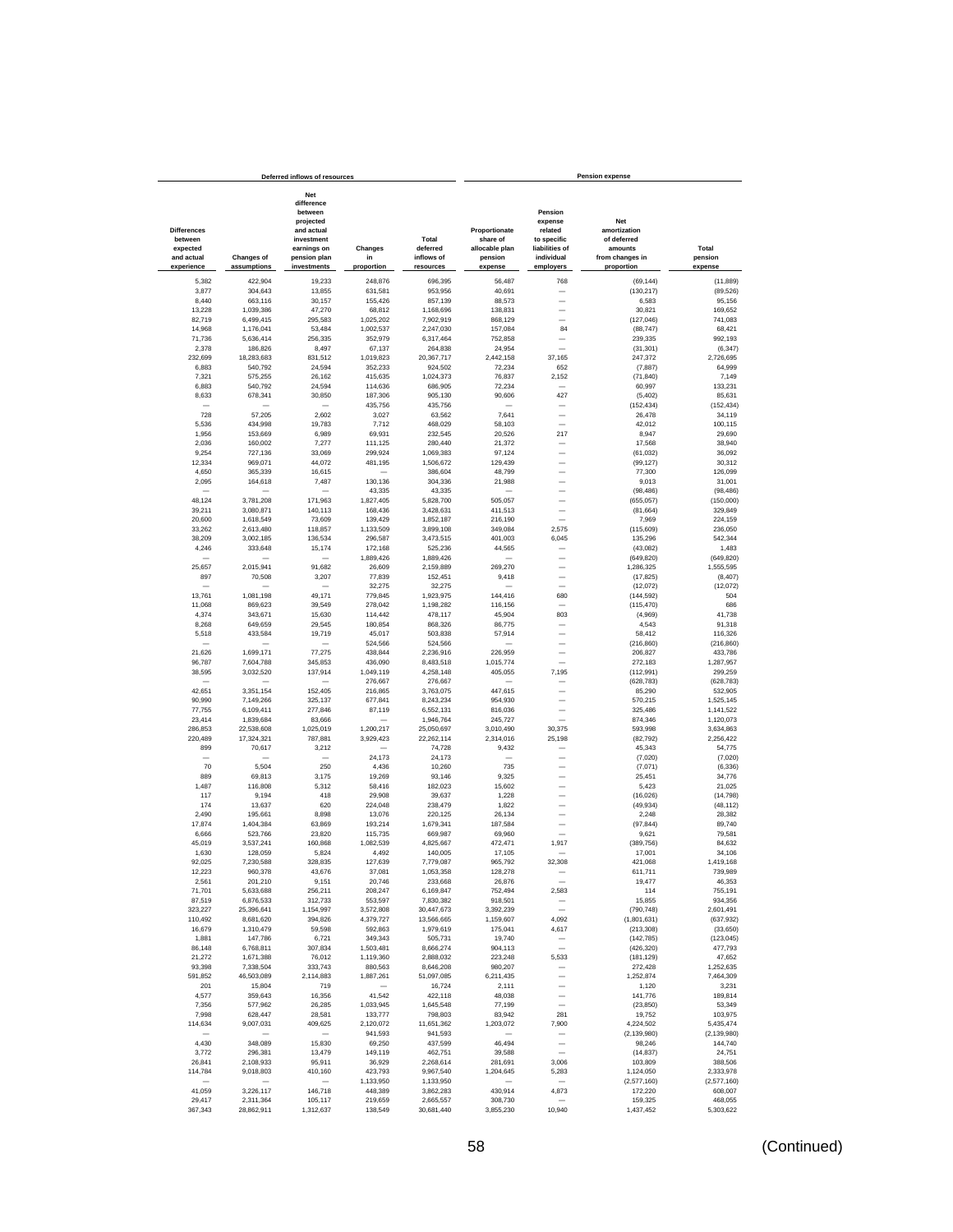|                                                             |                    |                        |                                 |                                                                       |                                  | Deferred outflows of resources                                                                                      |                             |                                               |
|-------------------------------------------------------------|--------------------|------------------------|---------------------------------|-----------------------------------------------------------------------|----------------------------------|---------------------------------------------------------------------------------------------------------------------|-----------------------------|-----------------------------------------------|
| Employer                                                    | Employer<br>number | County                 | <b>Net pension</b><br>liability | <b>Differences</b><br>between<br>expected<br>and actual<br>experience | <b>Changes of</b><br>assumptions | Net<br>difference<br>between<br>projected<br>and actual<br>investment<br>earnings on<br>pension plan<br>investments | Changes<br>in<br>proportion | Total<br>deferred<br>outflows of<br>resources |
|                                                             |                    |                        | 38.304.836                      |                                                                       |                                  |                                                                                                                     | 1.500.402                   | 6.012.803                                     |
| Trenton City Bd Of Ed                                       | 21783              | Mercer                 | \$                              | 687,522                                                               | 3,824,879                        |                                                                                                                     |                             |                                               |
| <b>Trenton Housing Authority</b>                            | 30130              | Mercer                 | 7,563,275                       | 135,751                                                               | 755,221                          | -                                                                                                                   | 252,647                     | 1,143,619                                     |
| <b>Trenton Parking Authority</b>                            | 30580              | Mercer                 | 336,064                         | 6.032                                                                 | 33,557                           | $\overline{\phantom{0}}$                                                                                            | -                           | 39,589                                        |
| Trenton Stem to Civics Charter                              | 54400              | Mercer                 | 2,039,021                       | 36,598                                                                | 203,604                          | $\overline{\phantom{0}}$                                                                                            | 1,618,629                   | 1,858,831                                     |
| Village Charter School                                      | 37100              | Mercer                 | 912,348                         | 16,375                                                                | 91,101                           | -                                                                                                                   | 126,789                     | 234,265                                       |
| West Windsor Parking Authority                              | 32110              | Mercer                 | 706,009                         | 12,672                                                                | 70,498                           | -                                                                                                                   | 15,800                      | 98,970                                        |
| West Windsor Plainsboro Reg                                 | 40440              | Mercer                 | 28,607,197                      | 513,462                                                               | 2,856,534                        | -                                                                                                                   | 716,911                     | 4,086,907                                     |
| West Windsor Township                                       | 53720              | Mercer                 | 16,196,927                      | 290,714                                                               | 1,617,323                        | -                                                                                                                   | 725,568                     | 2,633,605                                     |
| Academy For Urban Leadership                                | 49100              | Middlesex              | 2,062,194                       | 37,014                                                                | 205,918                          | -                                                                                                                   | 1,241,789                   | 1,484,721                                     |
| Carteret Bd Of Ed                                           | 21333              | Middlesex<br>Middlesex | 10,322,642                      | 185,278<br>209,562                                                    | 1,030,754                        | -<br>-                                                                                                              | 263,349                     | 1,479,381<br>1,562,810                        |
| Carteret Borough<br>Carteret Housing Authority              | 21330<br>56140     | Middlesex              | 11,675,604<br>2,317,771         | 41,601                                                                | 1,165,852<br>231,438             | $\overline{\phantom{0}}$                                                                                            | 187,396<br>138,360          | 411,399                                       |
| Carteret Port Authority                                     | 45200              | Middlesex              | 10.151                          | 182                                                                   | 1,014                            | $\overline{\phantom{0}}$                                                                                            | 16                          | 1.212                                         |
| Carteret Redevelopment Agency                               | 42000              | Middlesex              | 92.268                          | 1,656                                                                 | 9,213                            | $\overline{\phantom{0}}$                                                                                            | 2,535                       | 13,404                                        |
| Cranbury Township                                           | 50650              | Middlesex              | 3,575,724                       | 64,180                                                                | 357,049                          | $\overline{\phantom{0}}$                                                                                            | 91,733                      | 512,962                                       |
| Cranbury Township Bd Of Ed                                  | 50653              | Middlesex              | 2,276,444                       | 40,859                                                                | 227,311                          | $\overline{\phantom{0}}$                                                                                            | 282,867                     | 551,037                                       |
| Dunellen Board Of Education                                 | 50773              | Middlesex              | 4,188,445                       | 75,177                                                                | 418,232                          | $\overline{\phantom{0}}$                                                                                            | 890,099                     | 1,383,508                                     |
| Dunellen Borough                                            | 50770              | Middlesex              | 2,240,692                       | 40,217                                                                | 223.741                          | $\overline{\phantom{0}}$                                                                                            | 72,391                      | 336,349                                       |
| Dunellen Parking Authority                                  | 55700              | Middlesex              | 193,947                         | 3,481                                                                 | 19,366                           | $\overline{\phantom{0}}$                                                                                            | 12,194                      | 35,041                                        |
| East Brunswick Township                                     | 22410              | Middlesex              | 31,995,253                      | 574,273                                                               | 3,194,843                        | -                                                                                                                   | 1,355,853                   | 5,124,969                                     |
| East Brunswick Twp Bd Of Ed                                 | 22413              | Middlesex              | 35,478,393                      | 636,791                                                               | 3,542,648                        | $\overline{\phantom{0}}$                                                                                            | 958,849                     | 5,138,288                                     |
| East Brunswick Twp Fire Dist #1                             | 34960              | Middlesex              | 481,737                         | 8,647                                                                 | 48,103                           | -                                                                                                                   | 47,165                      | 103,915                                       |
| East Brunswick Twp Fire Dist #2                             | 34840              | Middlesex              | 338.972                         | 6,084                                                                 | 33,848                           | -                                                                                                                   | 18,839                      | 58,771                                        |
| <b>Edison Township</b>                                      | 21450              | Middlesex              | 45,583,673                      | 818.167                                                               | 4,551,697                        | $\overline{\phantom{0}}$                                                                                            | 1,892,473                   | 7,262,337                                     |
| Edison Two Bd Of Ed                                         | 21453              | Middlesex              | 51,926,710                      | 932,017                                                               | 5,185,073                        | -                                                                                                                   | 2.063.887                   | 8.180.977                                     |
| Edison Twp Housing Authority                                | 30600              | Middlesex              | 1,069,025                       | 19,188                                                                | 106,746                          | $\overline{\phantom{0}}$                                                                                            | 94,165                      | 220,099                                       |
| Greater Brunswick Chart.School                              | 35560              | Middlesex              | 1,893,903                       | 33,993                                                                | 189,113                          | -                                                                                                                   | 271,394                     | 494,500                                       |
| Hatikvah Internat'L Acad Chrtr                              | 49200              | Middlesex              | 1,373,098                       | 24.645                                                                | 137,109                          | L.                                                                                                                  | 483,501                     | 645,255                                       |
| Helmetta Borough                                            | 51440              | Middlesex              | 670,794                         | 12.040                                                                | 66,981                           | L.                                                                                                                  | 42,859                      | 121,880                                       |
| Highland Park Bd Of Ed                                      | 23093              | Middlesex              | 6,927,195                       | 124,334                                                               | 691,706                          | L.                                                                                                                  | 1,194,705                   | 2,010,745                                     |
| <b>Highland Park Borough</b>                                | 23090              | Middlesex              | 9,032,865                       | 162,128                                                               | 901,965                          | -                                                                                                                   | 592,820                     | 1,656,913                                     |
| <b>Highland Park Housing Authority</b>                      | 56400              | Middlesex              | 343,270                         | 6,161                                                                 | 34,277                           | L.                                                                                                                  | 120,739                     | 161,177                                       |
| Jamesburg Borough                                           | 51620              | Middlesex              | 2,195,864                       | 39,413                                                                | 219,265                          | L.                                                                                                                  | 314,127                     | 572,805                                       |
| Jamesburg Borough Bd Of Ed                                  | 51623              | Middlesex              | 1,107,240                       | 19,874                                                                | 110,562                          | -                                                                                                                   | 50,186                      | 180,622                                       |
| Metuchen Boro Bd Of Ed                                      | 22783              | Middlesex              | 8,010,613                       | 143,780                                                               | 799,889                          | $\overline{\phantom{0}}$                                                                                            | 459,590                     | 1,403,259                                     |
| Metuchen Borough                                            | 22780              | Middlesex              | 7,035,486                       | 126,278                                                               | 702,519                          | $\overline{\phantom{0}}$                                                                                            | 187,128                     | 1,015,925                                     |
| Metuchen Parking Authority                                  | 56030              | Middlesex              | 75,282                          | 1,351                                                                 | 7,517                            | $\overline{\phantom{0}}$                                                                                            | 8,197                       | 17,065                                        |
| Middle Brook Reg Health Comm                                | 31480              | Middlesex              | 644,712                         | 11,572                                                                | 64.377                           | $\overline{\phantom{0}}$                                                                                            | 40,434                      | 116,383                                       |
| Middlesex Bd Of Ed                                          | 20963              | Middlesex              | 8,580,822                       | 154,015                                                               | 856.827                          | $\overline{\phantom{0}}$                                                                                            | 782,084                     | 1,792,926                                     |
| Middlesex Borough                                           | 20960              | Middlesex              | 7,255,627                       | 130,229                                                               | 724.501                          | $\overline{\phantom{0}}$                                                                                            | 956,084                     | 1,810,814                                     |
| Middlesex Co Bd Of Social Srv                               | 10041              | Middlesex              | 49,607,772                      | 890,395                                                               | 4,953,518                        | $\overline{\phantom{0}}$                                                                                            | 696.564                     | 6,540,477                                     |
| Middlesex Co Ed Serv Comm                                   | 32590              | Middlesex              | 17,476,404                      | 313,679                                                               | 1,745,083                        | $\qquad \qquad -$                                                                                                   | 41,359                      | 2,100,121                                     |
| Middlesex Co Jt Health Ins Fund                             | 35280              | Middlesex              |                                 |                                                                       |                                  | $\overline{\phantom{0}}$                                                                                            |                             |                                               |
| Middlesex Co Mosq Exterm Comm                               | 10042              | Middlesex<br>Middlesex | 2,644,184                       | 47,460                                                                | 264,032                          | $\frac{1}{1}$                                                                                                       | 236,578                     | 548,070                                       |
| Middlesex Co Mun Jt Ins Fund<br>Middlesex Co Utilities Auth | 34490<br>30560     | Middlesex              | 1,015,361<br>36,496,681         | 18,224<br>655,068                                                     | 101,388<br>3,644,328             |                                                                                                                     | 56,901<br>2,335,395         | 176,513<br>6,634,791                          |
| Middlesex Co Vocational School                              | 10043              | Middlesex              | 12,663,123                      | 227,287                                                               | 1,264,459                        | -                                                                                                                   | 66,358                      | 1.558.104                                     |
| Middlesex County                                            | 10040              | Middlesex              | 193,585,909                     | 3,474,614                                                             | 19,330,264                       | -                                                                                                                   | 14,637,185                  | 37,442,063                                    |
| Middlesex County College                                    | 30940              | Middlesex              | 43,144,439                      | 774,386                                                               | 4,308,131                        | $\overline{\phantom{0}}$                                                                                            | 152.004                     | 5,234,521                                     |
| Middlesex County Improv Auth                                | 35120              | Middlesex              | 40,783,711                      | 732,014                                                               | 4,072,403                        | $\overline{\phantom{0}}$                                                                                            | 300,493                     | 5,104,910                                     |
| Milltown Borough                                            | 22230              | Middlesex              | 5,781,869                       | 103,777                                                               | 577,341                          | $\overline{\phantom{0}}$                                                                                            | 305,094                     | 986,212                                       |
| Milltown Borough Bd Of Ed                                   | 22233              | Middlesex              | 2,626,475                       | 47,142                                                                | 262.263                          | $\overline{\phantom{0}}$                                                                                            | 143,077                     | 452,482                                       |
| Monroe Township (Middlesex)                                 | 52210              | Middlesex              | 40,623,718                      | 729,143                                                               | 4,056,427                        | $\overline{\phantom{0}}$                                                                                            | 3,648,942                   | 8,434,512                                     |
| Monroe Twp Bd Of Ed (Middlesex)                             | 52213              | Middlesex              | 32,044,508                      | 575,157                                                               | 3,199,762                        | L.                                                                                                                  | 1,847,733                   | 5,622,652                                     |
| Monroe Twp Fire District 1                                  | 35600              | Middlesex              | 72,300                          | 1,298                                                                 | 7,219                            | $\overline{\phantom{0}}$                                                                                            | 2,741                       | 11,258                                        |
| Monroe Twp Fire District 2                                  | 34510              | Middlesex              | 115,961                         | 2,081                                                                 | 11,579                           | -                                                                                                                   | 988                         | 14,648                                        |
| Monroe Twp Fire District 3                                  | 34870              | Middlesex              | 765,730                         | 13,744                                                                | 76,461                           | L.                                                                                                                  | 157,317                     | 247,522                                       |
| New Brunswick Bd Of Ed                                      | 20193              | Middlesex              | 50,795,907                      | 911,720                                                               | 5,072,158                        | ÷                                                                                                                   | 2,673,388                   | 8,657,266                                     |
| New Brunswick City                                          | 20190              | Middlesex              | 35,489,192                      | 636,985                                                               | 3,543,726                        |                                                                                                                     | 2,169,352                   | 6,350,063                                     |
| New Brunswick Housing Authority                             | 30250              | Middlesex              | 2,374,622                       | 42,621                                                                | 237,115                          |                                                                                                                     | 55,575                      | 335,311                                       |
| New Brunswick Parking Authority                             | 30430              | Middlesex              | 6,171,319                       | 110,767                                                               | 616,229                          |                                                                                                                     | 15,102                      | 742,098                                       |
| North Brunswick Bd Of Ed                                    | 23333              | Middlesex              | 23,297,785                      | 418.165                                                               | 2,326,369                        |                                                                                                                     | 1,546,754                   | 4,291,288                                     |
| North Brunswick Townshir                                    | 23330              | Middlesex              | 19.316.310                      | 346.702                                                               | 1.928.804                        |                                                                                                                     | 356.695                     | 2.632.201                                     |
| Old Bridge Bd Of Ed                                         | 51933              | Middlesex              | 30,253,229                      | 543,006                                                               | 3,020,896                        |                                                                                                                     | 502,419                     | 4,066,321                                     |
| Old Bridge Housing Authority                                | 42600              | Middlesex              |                                 |                                                                       |                                  | -                                                                                                                   | 21                          | 21                                            |
| Old Bridge Municipal Util Auth                              | 34340              | Middlesex              | 13,511,230                      | 242,509                                                               | 1,349,146                        | $\overline{\phantom{0}}$                                                                                            | 1,187,477                   | 2,779,132                                     |
| Old Bridge Township                                         | 51930              | Middlesex              | 26,581,384                      | 477,101                                                               | 2,654,249                        | $\overline{\phantom{0}}$<br>$\overline{\phantom{0}}$                                                                | 3,427,827                   | 6,559,177                                     |
| Old Bridge Twp Fire District 2                              | 55740              | Middlesex              | 560,502                         | 10,060                                                                | 55,968                           |                                                                                                                     | 70,008                      | 136,036                                       |
| Old Bridge Twp Fire District 3                              | 34470              | Middlesex              | 515,711                         | 9,256                                                                 | 51,496                           | $\overline{\phantom{0}}$                                                                                            | 72,057                      | 132,809                                       |
| Perth Amboy Bd Of Ed                                        | 20203              | Middlesex              | 74,714,175                      | 1,341,022                                                             | 7,460,485                        | -                                                                                                                   | 6,487,683<br>2,948,398      | 15,289,190<br>6,455,350                       |
| Perth Amboy City                                            | 20200<br>30380     | Middlesex<br>Middlesex | 29,769,787                      | 534,329                                                               | 2,972,623                        | -                                                                                                                   |                             |                                               |
| Perth Amboy Housing Authority                               | 34250              | Middlesex              | 5,012,804                       | 89,973                                                                | 500,547                          | $\overline{\phantom{0}}$<br>$\overline{\phantom{0}}$                                                                | 158,504<br>$\overline{2}$   | 749,024<br>$\overline{2}$                     |
| Perth Amboy Port Authority<br>Piscataway Bd Of Ed Admn Bldg | 22623              | Middlesex              | 31,596,744                      | 567,120                                                               | 3,155,051                        | $\overline{\phantom{0}}$                                                                                            | 696,035                     | 4,418,206                                     |
| Piscataway Township                                         | 22620              | Middlesex              | 27,403,316                      | 491,854                                                               | 2,736,322                        | -                                                                                                                   | 1,657,283                   | 4,885,459                                     |
| Plainsboro Township                                         | 52720              | Middlesex              | 14,454,810                      | 259,445                                                               | 1,443,366                        | $\overline{\phantom{0}}$                                                                                            | 930,748                     | 2,633,559                                     |
| Plainsboro Twp Fire District 1                              | 34950              | Middlesex              | 40,568                          | 728                                                                   | 4,051                            | $\overline{\phantom{0}}$                                                                                            | 14,614                      | 19,393                                        |
| Sayreville Bd Of Ed_Selover Elm                             | 21023              | Middlesex              | 19,538,784                      | 350,696                                                               | 1,951,019                        | L.                                                                                                                  | 150,488                     | 2,452,203                                     |
| Sayreville Borough                                          | 21020              | Middlesex              | 26,196,712                      | 470,197                                                               | 2,615,838                        | L.                                                                                                                  | 873,485                     | 3,959,520                                     |
| Sayreville Econ & Redev. Agency                             | 42700              | Middlesex              | 162,234                         | 2,912                                                                 | 16,200                           | L.                                                                                                                  | 2,997                       | 22,109                                        |
| Sayreville Housing Authority                                | 34330              | Middlesex              |                                 |                                                                       |                                  | -                                                                                                                   | 772                         | 772                                           |
| South Amboy Bd Of Ed                                        | 23633              | Middlesex              | 3,341,987                       | 59,984                                                                | 333,710                          | -                                                                                                                   | 194,998                     | 588,692                                       |
| South Amboy City                                            | 23630              | Middlesex              | 5,867,802                       | 105,319                                                               | 585,922                          | -                                                                                                                   | 451,690                     | 1,142,931                                     |
| South Amboy Housing Authority                               | 56380              | Middlesex              | 937,689                         | 16,830                                                                | 93,632                           | -                                                                                                                   | 77,952                      | 188,414                                       |
| South Brunswick Bd Of Ed                                    | 23033              | Middlesex              | 43,069,250                      | 773,037                                                               | 4,300,623                        | -                                                                                                                   | 1,750,761                   | 6,824,421                                     |
| South Brunswick Township                                    | 23030              | Middlesex              | 38,318,025                      | 687,758                                                               | 3,826,195                        | -                                                                                                                   | 1,398,314                   | 5,912,267                                     |
| South Plainfield Bd Of Ed                                   | 21833              | Middlesex              | 10,301,802                      | 184,904                                                               | 1,028,673                        | ÷                                                                                                                   | 228,471                     | 1,442,048                                     |
| South Plainfield Borough                                    | 21830              | Middlesex              | 12,183,701                      | 218,682                                                               | 1,216,587                        |                                                                                                                     | 865,638                     | 2,300,907                                     |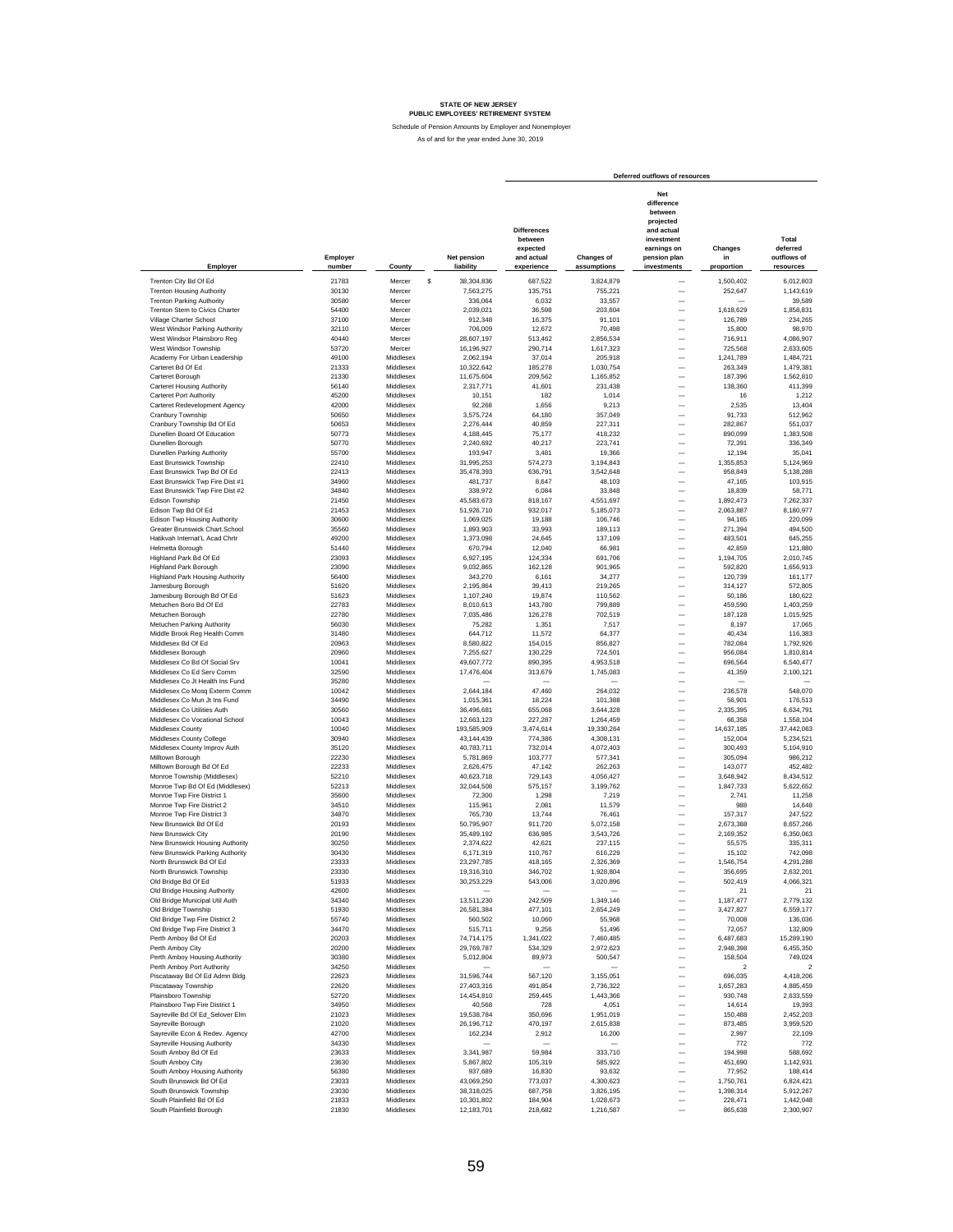|                                                         |                          | Deferred inflows of resources                                                                        |                      |                                 |                                                        |                                                                              | <b>Pension expense</b>                                                  |                        |
|---------------------------------------------------------|--------------------------|------------------------------------------------------------------------------------------------------|----------------------|---------------------------------|--------------------------------------------------------|------------------------------------------------------------------------------|-------------------------------------------------------------------------|------------------------|
| <b>Differences</b><br>between<br>expected<br>and actual | <b>Changes of</b>        | Net<br>difference<br>between<br>projected<br>and actual<br>investment<br>earnings on<br>pension plan | Changes<br>in        | Total<br>deferred<br>inflows of | Proportionate<br>share of<br>allocable plan<br>pension | Pension<br>expense<br>related<br>to specific<br>liabilities of<br>individual | <b>Net</b><br>amortization<br>of deferred<br>amounts<br>from changes in | Total<br>pension       |
| experience                                              | assumptions              | investments                                                                                          | proportion           | resources                       | expense                                                | employers                                                                    | proportion                                                              | expense                |
| 169,214                                                 | 13,295,487               | 604,657                                                                                              | 15.822.203           | 29.891.561                      | 1,775,883                                              |                                                                              | (3, 160, 867)                                                           | (1, 384, 984)          |
| 33,411                                                  | 2,625,189                | 119,389                                                                                              | 713,429              | 3,491,418                       | 350,647                                                | -                                                                            | (179, 590)                                                              | 171,057                |
| 1,485<br>9,007                                          | 116,647<br>707,738       | 5,305<br>32,187                                                                                      | 178,341              | 301,778<br>748,932              | 15,581<br>94,533                                       | $\overline{\phantom{0}}$<br>-                                                | (103, 330)<br>467,574                                                   | (87, 749)<br>562,107   |
| 4,030                                                   | 316,673                  | 14,402                                                                                               | 700,320              | 1,035,425                       | 42,298                                                 | $\overline{\phantom{a}}$                                                     | (64, 173)                                                               | (21, 875)              |
| 3,119                                                   | 245,053                  | 11,145                                                                                               | 172,806              | 432,123                         | 32,732                                                 | 19,014                                                                       | (34, 687)                                                               | 17,059                 |
| 126,374                                                 | 9,929,467                | 451,576                                                                                              | 385,103              | 10,892,520                      | 1,326,283                                              |                                                                              | (36, 729)                                                               | 1,289,554              |
| 71,551                                                  | 5,621,902                | 255,675                                                                                              | 456,706              | 6,405,834                       | 750,920                                                | -                                                                            | 112,681                                                                 | 863,601                |
| 9,110<br>45,601                                         | 715,781<br>3,582,956     | 32,553<br>162,947                                                                                    | 45,799<br>713,025    | 803,243<br>4,504,529            | 95,607<br>478,577                                      |                                                                              | 392,701<br>(46, 149)                                                    | 488,308<br>432,428     |
| 51,578                                                  | 4,052,565                | 184,304                                                                                              | 1,008,207            | 5,296,654                       | 541,303                                                |                                                                              | (331, 633)                                                              | 209,670                |
| 10,239                                                  | 804,491                  | 36,587                                                                                               | 297,328              | 1,148,645                       | 107,456                                                | L.                                                                           | (39, 265)                                                               | 68,191                 |
| 45                                                      | 3,523                    | 160                                                                                                  | 270                  | 3,998                           | 471                                                    | L,                                                                           | (69)                                                                    | 402                    |
| 408<br>15,796                                           | 32,026<br>1,241,122      | 1,456<br>56,444                                                                                      | 15<br>442,432        | 33,905<br>1,755,794             | 4,278<br>165,777                                       | 50<br>$\overline{\phantom{0}}$                                               | 853<br>(122, 501)                                                       | 5,181<br>43,276        |
| 10,056                                                  | 790,146                  | 35,935                                                                                               | 502,460              | 1,338,597                       | 105,540                                                | L.                                                                           | (48, 553)                                                               | 56,987                 |
| 18,503                                                  | 1,453,796                | 66,116                                                                                               | 1,948                | 1,540,363                       | 194,184                                                | L.                                                                           | 317,333                                                                 | 511,517                |
| 9,898                                                   | 777,737                  | 35,370                                                                                               | 256,952              | 1,079,957                       | 103,883                                                | L.                                                                           | (91, 251)                                                               | 12,632                 |
| 857                                                     | 67,318                   | 3,062                                                                                                | 16,608               | 87,845                          | 8,992                                                  | $\overline{\phantom{0}}$                                                     | (15, 777)                                                               | (6, 785)               |
| 141,341                                                 | 11,105,451               | 505,058                                                                                              | 839,890              | 12,591,740                      | 1,483,359                                              | -                                                                            | 250,277                                                                 | 1,733,636              |
| 156,728<br>2,128                                        | 12,314,438<br>167,210    | 560,040<br>7,604                                                                                     | 712,214<br>44,128    | 13,743,420<br>221,070           | 1,644,844<br>22,334                                    | 146<br>-                                                                     | 134,180<br>2,624                                                        | 1,779,170<br>24,958    |
| 1,497                                                   | 117,656                  | 5,351                                                                                                | 29,791               | 154,295                         | 15,715                                                 |                                                                              | (815)                                                                   | 14,900                 |
| 201,369                                                 | 15,821,949               | 719,556                                                                                              | 1,905,000            | 18,647,874                      | 2,113,344                                              | 4,984                                                                        | (463, 309)                                                              | 1,655,019              |
| 229,389                                                 | 18,023,597               | 819,683                                                                                              | 1,519,289            | 20,591,958                      | 2.407.419                                              |                                                                              | 515.272                                                                 | 2,922,691              |
| 4,722                                                   | 371.055                  | 16,875                                                                                               | 380,123              | 772,775                         | 49,562                                                 | 284                                                                          | (60, 209)                                                               | (10, 363)              |
| 8,366<br>6,066                                          | 657,368<br>476,598       | 29,896<br>21,675                                                                                     | 367,293<br>147,509   | 1,062,923<br>651,848            | 87,805<br>63,659                                       | -                                                                            | 31,506<br>137,950                                                       | 119,311<br>201,609     |
| 2,963                                                   | 232.831                  | 10,589                                                                                               | 227,647              | 474,030                         | 31,099                                                 | -                                                                            | (62, 145)                                                               | (31, 046)              |
| 30,601                                                  | 2,404,407                | 109,348                                                                                              | 44,580               | 2,588,936                       | 321,158                                                |                                                                              | 293,955                                                                 | 615,113                |
| 39,903                                                  | 3,135,279                | 142,587                                                                                              | 940,625              | 4,258,394                       | 418,780                                                | ÷                                                                            | (5, 390)                                                                | 413,390                |
| 1,516                                                   | 119,148                  | 5,419                                                                                                | 72,026               | 198,109                         | 15,915                                                 | L.                                                                           | (40, 818)                                                               | (24, 903)              |
| 9,700                                                   | 762,177<br>384,320       | 34,663                                                                                               | 357,455              | 1,163,995<br>788,002            | 101,804<br>51,334                                      | -<br>-                                                                       | 5,530                                                                   | 107,334                |
| 4,891<br>35,387                                         | 2,780,458                | 17,478<br>126,451                                                                                    | 381,313<br>43,260    | 2,985,556                       | 371,387                                                | L.                                                                           | (144, 891)<br>162,840                                                   | (93, 557)<br>534,227   |
| 31,080                                                  | 2,441,995                | 111,058                                                                                              | 195,562              | 2,779,695                       | 326,178                                                | 2,551                                                                        | (49, 174)                                                               | 279,555                |
| 333                                                     | 26,130                   | 1,188                                                                                                | 355,086              | 382,737                         | 3,490                                                  |                                                                              | (86, 430)                                                               | (82.940)               |
| 2.848                                                   | 223,778                  | 10,177                                                                                               | 105,298              | 342.101                         | 29,890                                                 | Ē,                                                                           | (6, 433)                                                                | 23.457                 |
| 37,906<br>32,052                                        | 2,978,376<br>2,518,405   | 135,452<br>114,533                                                                                   | 498,380              | 3.650.114<br>2,664,990          | 397,823<br>336,384                                     | 2,903                                                                        | 247,171<br>332,589                                                      | 644.994<br>671,876     |
| 219.145                                                 | 17,218,701               | 783,078                                                                                              | 2,245,541            | 20,466,465                      | 2,299,908                                              | 3,040                                                                        | (322, 803)                                                              | 1,980,145              |
| 77,203                                                  | 6,066,005                | 275,872                                                                                              | 723.582              | 7,142,662                       | 810,239                                                |                                                                              | (267, 741)                                                              | 542,498                |
|                                                         |                          |                                                                                                      | 29,211               | 29,211                          |                                                        | -                                                                            | (57, 295)                                                               | (57, 295)              |
| 11,681                                                  | 917,788                  | 41,739                                                                                               | 430,539              | 1,401,747                       | 122,589                                                |                                                                              | 26,172                                                                  | 148,761                |
| 4,485<br>161,226                                        | 352,429<br>12,667,882    | 16,028<br>576,114                                                                                    | 216,775              | 589,717<br>13,405,222           | 47,074<br>1,692,054                                    | L.                                                                           | (64, 132)<br>896,768                                                    | (17,058)<br>2,588,822  |
| 55,940                                                  | 4,395,330                | 199,892                                                                                              | 518,761              | 5,169,923                       | 587,086                                                |                                                                              | (61, 669)                                                               | 525,417                |
| 855,177                                                 | 67,193,056               | 3,055,829                                                                                            | 5,094,876            | 76,198,938                      | 8,975,002                                              | 331,175                                                                      | 1,905,550                                                               | 11,211,727             |
| 190,593                                                 | 14,975,298               | 681,052                                                                                              | 1,214,791            | 17,061,734                      | 2,000,256                                              | 11,768                                                                       | (441, 533)                                                              | 1,570,491              |
| 180,164                                                 | 14,155,897               | 643,787                                                                                              | 7,932,779            | 22,912,627                      | 1,890,808                                              | 33,420                                                                       | (2,513,592)                                                             | (589.364)              |
| 25.542<br>11,603                                        | 2,006,868<br>911,641     | 91,269<br>41,460                                                                                     | 450,009<br>77,059    | 2.573.688<br>1,041,763          | 268,058<br>121,768                                     | -<br>-                                                                       | 4,021<br>89,726                                                         | 272.079<br>211,494     |
| 179,458                                                 | 14,100,364               | 641,261                                                                                              | 44,951               | 14,966,034                      | 1,883,391                                              | $\overline{\phantom{a}}$                                                     | 1,076,536                                                               | 2,959,927              |
| 141,558                                                 | 11,122,547               | 505,835                                                                                              |                      | 11,769,940                      | 1,485,643                                              | 29,415                                                                       | 906,724                                                                 | 2,421,782              |
| 319                                                     | 25,095                   | 1,141                                                                                                | 5,629                | 32,184                          | 3,352                                                  | -                                                                            | (6, 735)                                                                | (3, 383)               |
| 512                                                     | 40,250                   | 1,830                                                                                                | 32,470               | 75,062                          | 5,376                                                  | -                                                                            | (11, 614)                                                               | (6, 238)               |
| 3,383                                                   | 265,783<br>17,631,099    | 12,087                                                                                               | 16,271<br>174,225    | 297,524                         | 35,501                                                 |                                                                              | 26,251                                                                  | 61,752                 |
| 224,394<br>156,776                                      | 12,318,186               | 801,833<br>560,211                                                                                   | 664,532              | 18,831,551<br>13,699,705        | 2,354,992<br>1,645,345                                 |                                                                              | 1,122,699<br>724,596                                                    | 3,477,691<br>2,369,941 |
| 10,490                                                  | 824,224                  | 37,484                                                                                               | 474,897              | 1,347,095                       | 110,092                                                |                                                                              | (126, 017)                                                              | (15, 925)              |
| 27,262                                                  | 2,142,045                | 97,417                                                                                               | 1,306,735            | 3,573,459                       | 286,114                                                |                                                                              | (483, 745)                                                              | (197, 631)             |
| 102,919                                                 | 8,086,587                | 367,765                                                                                              | 20,965               | 8,578,236                       | 1,080,129                                              |                                                                              | 527,934                                                                 | 1,608,063              |
| 85.331                                                  | 6.704.630                | 304.915                                                                                              | 116.096<br>2.062.403 | 7 210 972                       | 895.540                                                | 321                                                                          | 116,999                                                                 | 1.024.860              |
| 133,645                                                 | 10,500,800               | 477,559                                                                                              | 22,849               | 13,174,407<br>22,849            | 1,402,596                                              | -                                                                            | (210, 826)<br>(14, 540)                                                 | 1,191,770<br>(14, 540) |
| 59,687                                                  | 4,689,705                | 213,280                                                                                              | 23.632               | 4,986,304                       | 626,406                                                | $\overline{\phantom{a}}$                                                     | 498,650                                                                 | 1,125,056              |
| 117,425                                                 | 9,226,314                | 419,597                                                                                              | 945,050              | 10,708,386                      | 1,232,362                                              | 34,737                                                                       | 755,107                                                                 | 2,022,206              |
| 2,476                                                   | 194,548                  | 8,848                                                                                                |                      | 205.872                         | 25,986                                                 | -                                                                            | 39,970                                                                  | 65,956                 |
| 2,278                                                   | 179,002                  | 8,141                                                                                                | 17,946               | 207,367                         | 23,909                                                 | -                                                                            | 21,460                                                                  | 45,369                 |
| 330,054<br>131,510                                      | 25,933,054<br>10,332,999 | 1,179,392<br>469,928                                                                                 | 180,170              | 27,442,500<br>11,114,607        | 3,463,888<br>1,380,183                                 | -<br>-                                                                       | 2,791,318<br>910,597                                                    | 6,255,206<br>2,290,780 |
| 22,144                                                  | 1,739,928                | 79,129                                                                                               | 79,043               | 1,920,244                       | 232,403                                                | $\overline{\phantom{0}}$                                                     | (7,088)                                                                 | 225.315                |
|                                                         |                          |                                                                                                      | 5,811                | 5,811                           |                                                        | $\overline{\phantom{0}}$                                                     | (13, 202)                                                               | (13, 202)              |
| 139,580                                                 | 10,967,130               | 498,767                                                                                              | 901,809              | 12,507,286                      | 1,464,884                                              |                                                                              | 253,802                                                                 | 1,718,686              |
| 121,056                                                 | 9.511.604                | 432,572                                                                                              | 482,083              | 10,547,315                      | 1.270.469                                              | 83,858                                                                       | 617,266                                                                 | 1,971,593              |
| 63,855<br>179                                           | 5,017,219<br>14,081      | 228.175<br>640                                                                                       | 135,088<br>62,543    | 5,444,337<br>77,443             | 670,152<br>1,881                                       | 6,962<br>$\qquad \qquad -$                                                   | 311,720<br>(6, 752)                                                     | 988,834<br>(4, 871)    |
| 86,314                                                  | 6,781,850                | 308,427                                                                                              | 1,564,295            | 8.740.886                       | 905,854                                                | $\overline{\phantom{a}}$                                                     | (464, 567)                                                              | 441,287                |
| 115,726                                                 | 9,092,796                | 413,525                                                                                              | 460,783              | 10,082,830                      | 1,214,528                                              | 77,248                                                                       | 232,353                                                                 | 1,524,129              |
| 717                                                     | 56,311                   | 2,561                                                                                                | 2,000                | 61,589                          | 7,521                                                  | $\overline{\phantom{0}}$                                                     | 1,069                                                                   | 8,590                  |
| -                                                       |                          | $\overline{\phantom{a}}$                                                                             | 71,931               | 71,931                          | $\overline{\phantom{0}}$                               | L.                                                                           | (82, 739)                                                               | (82, 739)              |
| 14,763                                                  | 1,159,993                | 52,755                                                                                               | 564,683              | 1,792,194                       | 154,941                                                | $\overline{\phantom{0}}$                                                     | (51, 527)                                                               | 103,414                |
| 25,921<br>4,142                                         | 2,036,695<br>325,469     | 92,626<br>14,802                                                                                     | 526,441<br>58,855    | 2,681,683<br>403,268            | 272,042<br>43,473                                      | $\overline{\phantom{0}}$<br>-                                                | 33,992<br>(14, 182)                                                     | 306,034<br>29,291      |
| 190,261                                                 | 14,949,200               | 679,865                                                                                              | 1,041,928            | 16,861,254                      | 1,996,770                                              | 6,820                                                                        | 840,574                                                                 | 2,844,164              |
| 169,272                                                 | 13,300,065               | 604,865                                                                                              | 25,342               | 14,099,544                      | 1,776,495                                              | 61,210                                                                       | 487,413                                                                 | 2,325,118              |
| 45,509                                                  | 3,575,723                | 162,618                                                                                              | 570,118              | 4,353,968                       | 477,611                                                | 732                                                                          | (151, 909)                                                              | 326,434                |
| 53,822                                                  | 4,228,924                | 192,324                                                                                              | 409,545              | 4,884,615                       | 564,859                                                |                                                                              | 265,076                                                                 | 829,935                |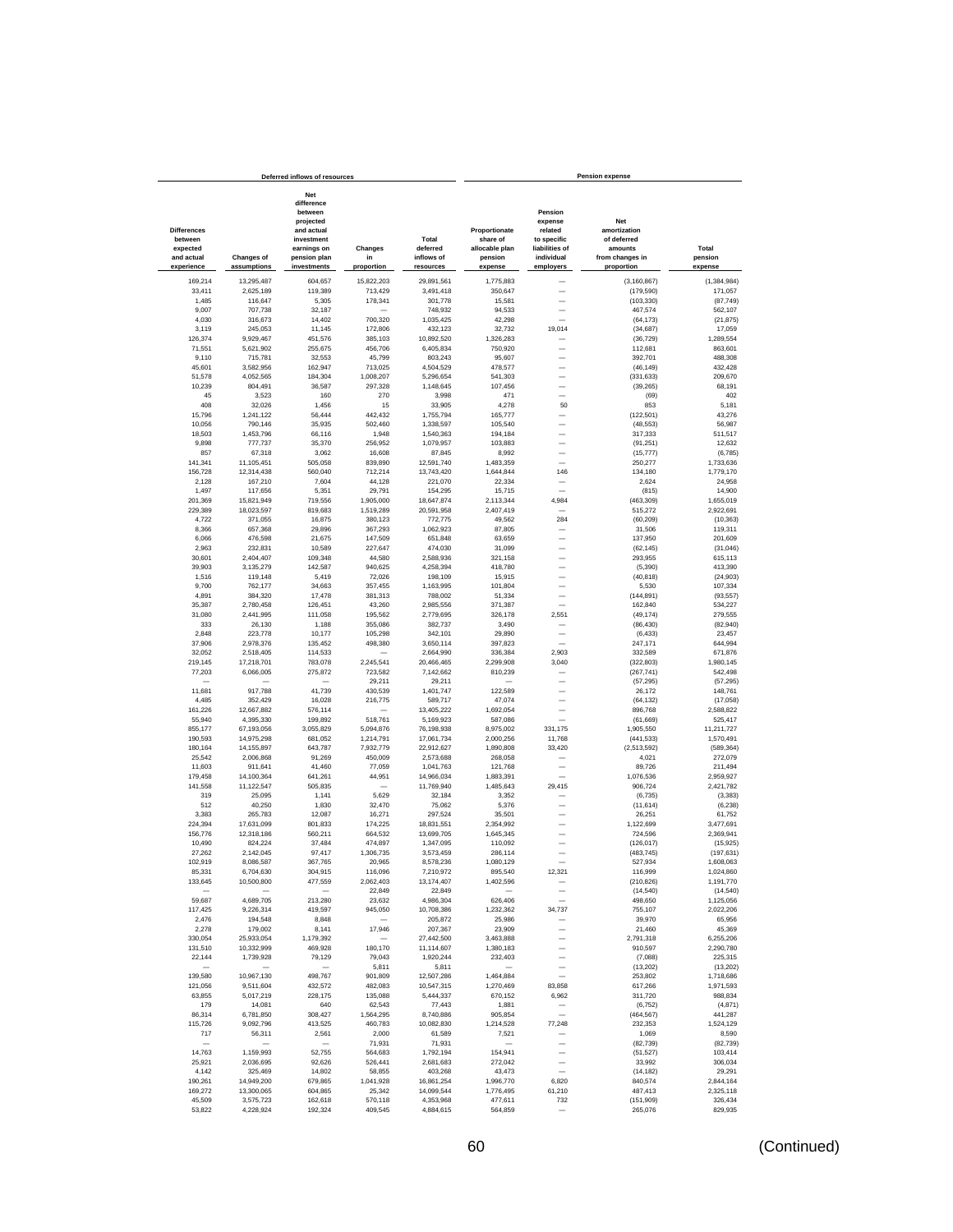|                                                                  |                    |                        |   |                          |                                                                       |                                  | Deferred outflows of resources                                                                                      |                               |                                               |
|------------------------------------------------------------------|--------------------|------------------------|---|--------------------------|-----------------------------------------------------------------------|----------------------------------|---------------------------------------------------------------------------------------------------------------------|-------------------------------|-----------------------------------------------|
| Employer                                                         | Employer<br>number | County                 |   | Net pension<br>liability | <b>Differences</b><br>between<br>expected<br>and actual<br>experience | <b>Changes of</b><br>assumptions | Net<br>difference<br>between<br>projected<br>and actual<br>investment<br>earnings on<br>pension plan<br>investments | Changes<br>in<br>proportion   | Total<br>deferred<br>outflows of<br>resources |
| South River Boro Bd Of Ed                                        | 20493              | Middlesex              | s | 3,671,234                | 65.894                                                                | 366,586                          |                                                                                                                     | 94.616                        | 527,096                                       |
| South River Borough                                              | 20490              | Middlesex              |   | 11,717,747               | 210,318                                                               | 1,170,060                        | -                                                                                                                   | 124,243                       | 1,504,621                                     |
| Spotswood Bd Of Ed                                               | 53163              | Middlesex              |   | 6.032.463                | 108,275                                                               | 602,364                          | $\overline{\phantom{0}}$                                                                                            | 315,538                       | 1,026,177                                     |
| Spotswood Borough                                                | 53160              | Middlesex              |   | 4,723,550                | 84,782                                                                | 471,664                          | $\overline{\phantom{0}}$                                                                                            | 570,823                       | 1,127,269                                     |
| Woodbridge Housing Authority                                     | 55350              | Middlesex              |   | 3,943,964                | 70,789                                                                | 393,819                          | $\overline{\phantom{0}}$                                                                                            | 130,927                       | 595,535                                       |
| Woodbridge Township                                              | 21960              | Middlesex              |   | 92,717,831               | 1,664,164                                                             | 9,258,216                        | -                                                                                                                   | 6,221,856                     | 17,144,236                                    |
| Woodbridge Township Bd Of Ed                                     | 21963              | Middlesex              |   | 39,557,824               | 710,011                                                               | 3,949,994                        | -                                                                                                                   | 2,105,485                     | 6,765,490                                     |
| Woodbridge Twp Fire Dist 4                                       | 54200              | Middlesex              |   | 91,954                   | 1,650                                                                 | 9,182                            | $\overline{\phantom{0}}$                                                                                            | 74,885                        | 85,717                                        |
| Woodbridge Twp Fire Dist 5<br>Woodbridge Twp Fire District 1     | 34910<br>56050     | Middlesex<br>Middlesex |   | 431,741<br>192,706       | 7,749<br>3,459                                                        | 43,111<br>19,242                 | $\overline{\phantom{0}}$<br>$\overline{\phantom{0}}$                                                                | 49,065<br>45,096              | 99,925<br>67,797                              |
| Woodbridge Twp Fire District 11                                  | 34830              | Middlesex              |   | 113,330                  | 2,034                                                                 | 11,316                           | $\overline{\phantom{0}}$                                                                                            | 3,974                         | 17,324                                        |
| Woodbridge Twp Fire District 12                                  | 35360              | Middlesex              |   | 74,189                   | 1,332                                                                 | 7,408                            | $\overline{\phantom{0}}$                                                                                            | 1,517                         | 10,257                                        |
| Woodbridge Twp Fire District 2                                   | 56230              | Middlesex              |   | 38,030                   | 683                                                                   | 3,797                            | $\overline{\phantom{0}}$                                                                                            | 943                           | 5,423                                         |
| Woodbridge Twp Fire District 7                                   | 35800              | Middlesex              |   | 842,216                  | 15,117                                                                | 84,098                           | $\overline{\phantom{0}}$                                                                                            | 109,604                       | 208,819                                       |
| Woodbridge Twp Fire District 8                                   | 36000              | Middlesex              |   | 109.755                  | 1,970                                                                 | 10.959                           | $\overline{\phantom{0}}$                                                                                            | 9.905                         | 22,834                                        |
| Woodbridge Twp Fire District 9                                   | 32090<br>52050     | Middlesex<br>Monmouth  |   | 623,113                  | 11,184                                                                | 62,220                           | $\overline{\phantom{0}}$<br>$\overline{\phantom{0}}$                                                                | 19,010                        | 92,414                                        |
| Aberdeen Township<br>Aberdeen Twp Fire Dist 2                    | 34150              | Monmouth               |   | 9,585,457<br>300,665     | 172,046<br>5,397                                                      | 957,143<br>30,022                | $\overline{\phantom{0}}$                                                                                            | 1,076,234<br>15,227           | 2,205,423<br>50,646                           |
| Aberdeen Twp Fire District 1                                     | 32620              | Monmouth               |   | 494,056                  | 8,868                                                                 | 49,333                           | $\overline{\phantom{0}}$                                                                                            | 127,073                       | 185,274                                       |
| Academy Charter High School                                      | 35540              | Monmouth               |   | 770,621                  | 13,832                                                                | 76,949                           | $\overline{\phantom{0}}$                                                                                            | 193,615                       | 284,396                                       |
| Allenhurst Borough                                               | 21570              | Monmouth               |   | 2,189,936                | 39,306                                                                | 218,673                          | $\overline{\phantom{0}}$                                                                                            | 86,970                        | 344,949                                       |
| Allentown Borough                                                | 50050              | Monmouth               |   | 702.897                  | 12.616                                                                | 70,187                           | -                                                                                                                   | 105,754                       | 188,557                                       |
| Asbury Park Bd Of Ed                                             | 20163              | Monmouth               |   | 21.078.525               | 378.332                                                               | 2,104,768                        | -                                                                                                                   | 1,690,919                     | 4,174,019                                     |
| Asbury Park City<br>Asbury Pk Housing Authority                  | 20160<br>30230     | Monmouth<br>Monmouth   |   | 14,564,066<br>1,664,686  | 261,406<br>29,879                                                     | 1,454,275<br>166,225             | $\overline{\phantom{0}}$<br>$\overline{\phantom{0}}$                                                                | 2,622,784                     | 4,338,465<br>196,104                          |
| Atl Highlands-Highlands Reg S A                                  | 34350              | Monmouth               |   |                          |                                                                       |                                  | $\overline{\phantom{0}}$                                                                                            | -<br>$\overline{\phantom{0}}$ |                                               |
| <b>Atlantic Highlands</b>                                        | 23100              | Monmouth               |   | 5,251,524                | 94,258                                                                | 524,384                          | $\overline{\phantom{0}}$                                                                                            | 207,952                       | 826,594                                       |
| Atlantic Highlands Bd Of Ed                                      | 23103              | Monmouth               |   | 1,158,200                | 20,788                                                                | 115,651                          | L.                                                                                                                  | 156,682                       | 293.121                                       |
| Avon By The Sea                                                  | 20610              | Monmouth               |   | 3,210,484                | 57,624                                                                | 320,579                          | L.                                                                                                                  | 161,127                       | 539,330                                       |
| Avon By The Sea Boro Bd Of Ed                                    | 20613              | Monmouth               |   | 483,608                  | 8,680                                                                 | 48,290                           | L.                                                                                                                  | 80,403                        | 137,373                                       |
| Belmar Boro Bd Of Ed<br>Belmar Borough                           | 21583<br>21580     | Monmouth<br>Monmouth   |   | 1,005,210<br>6,620,380   | 18,042<br>118,827                                                     | 100,374<br>661,069               | L.<br>L.                                                                                                            | 73,019<br>865,174             | 191,435<br>1,645,070                          |
| <b>Belmar Housing Authority</b>                                  | 56290              | Monmouth               |   | 87,675                   | 1,574                                                                 | 8,755                            | L.                                                                                                                  | 15,043                        | 25,372                                        |
| Bradley Beach Bd Of Ed                                           | 20633              | Monmouth               |   | 1,204,325                | 21,616                                                                | 120,256                          | -                                                                                                                   | 150,692                       | 292,564                                       |
| <b>Bradley Beach Borough</b>                                     | 20630              | Monmouth               |   | 4,055,331                | 72,788                                                                | 404,940                          | $\overline{\phantom{0}}$                                                                                            | 902,769                       | 1,380,497                                     |
| Brielle Boro Bd Of Ed                                            | 20853              | Monmouth               |   | 2,027,443                | 36,390                                                                | 202,448                          | $\overline{\phantom{0}}$                                                                                            | 62,791                        | 301,629                                       |
| <b>Brielle Borough</b>                                           | 20850              | Monmouth               |   | 3,325,722                | 59,692                                                                | 332,086                          | $\overline{\phantom{0}}$                                                                                            | 316,349                       | 708,127                                       |
| <b>Brookdale Community College</b><br><b>Colts Neck Township</b> | 31280<br>23110     | Monmouth<br>Monmouth   |   | 28,008,498<br>4,840,289  | 502,716<br>86,877                                                     | 2,796,751<br>483.321             | $\overline{\phantom{0}}$<br>$\overline{\phantom{0}}$                                                                | 30,584<br>334,078             | 3,330,051<br>904.276                          |
| Colts Neck Twp Bd Of Ed                                          | 23113              | Monmouth               |   | 7.345.228                | 131,837                                                               | 733.448                          | $\overline{\phantom{0}}$                                                                                            | 624,547                       | 1,489,832                                     |
| Deal Boro Bd Of Ed                                               | 20293              | Monmouth               |   | 282,177                  | 5,065                                                                 | 28,176                           | $\overline{a}$                                                                                                      | 57,516                        | 90,757                                        |
| Deal Borough                                                     | 20290              | Monmouth               |   | 3,496,292                | 62,754                                                                | 349.118                          | $\overline{\phantom{0}}$                                                                                            | 400,055                       | 811,927                                       |
| Eatontown Bd Of Ed                                               | 21483              | Monmouth               |   | 3,001,792                | 53,878                                                                | 299.740                          | $\overline{a}$                                                                                                      | 120,749                       | 474,367                                       |
| Eatontown Borough                                                | 21480              | Monmouth               |   | 9,557,467                | 171,544                                                               | 954,348                          | $\frac{1}{1}$                                                                                                       | 422.234                       | 1,548,126                                     |
| Eatontown Sewerage Authority<br>Englishtown Borough              | 31110<br>50940     | Monmouth<br>Monmouth   |   | 933,170<br>814,393       | 16,749<br>14,617                                                      | 93,180<br>81,320                 |                                                                                                                     | 83,401<br>31,723              | 193,330<br>127,660                            |
| Fair Haven Borough                                               | 21790              | Monmouth               |   | 2.965.244                | 53,222                                                                | 296,090                          | -                                                                                                                   | 248,475                       | 597,787                                       |
| Fair Haven Borough Bd Of Ed                                      | 21793              | Monmouth               |   | 4,219,417                | 75,733                                                                | 421,324                          | $\overline{\phantom{0}}$                                                                                            | 749,892                       | 1,246,949                                     |
| Farmingdale Bd Of Ed                                             | 51003              | Monmouth               |   | 316,002                  | 5,672                                                                 | 31,554                           | -                                                                                                                   | 63,806                        | 101,032                                       |
| Farmingdale Borough                                              | 51000              | Monmouth               |   | 479,867                  | 8,613                                                                 | 47,916                           | $\overline{\phantom{0}}$                                                                                            | 99,371                        | 155,900                                       |
| Freehold Boro Bd Of Ed                                           | 21693              | Monmouth               |   | 6,190,769                | 111,116                                                               | 618,171                          | $\overline{\phantom{0}}$                                                                                            | 437,156                       | 1,166,443                                     |
| Freehold Boro Housing Authority<br>Freehold Borough              | 31700<br>21690     | Monmouth<br>Monmouth   |   | 321.634<br>6,441,734     | 5,773<br>115,621                                                      | 32.116<br>643,231                | $\overline{\phantom{0}}$<br>$\overline{\phantom{0}}$                                                                | 27,985<br>287,475             | 65,874<br>1,046,327                           |
| Freehold Reg H S District                                        | 57130              | Monmouth               |   | 44,931,347               | 806,459                                                               | 4,486,560                        | L.                                                                                                                  | 811,668                       | 6,104,687                                     |
| Freehold Soil Con Dist                                           | 32240              | Monmouth               |   | 3,064,755                | 55,008                                                                | 306,027                          | L.                                                                                                                  | 354,069                       | 715,104                                       |
| Freehold Township                                                | 51130              | Monmouth               |   | 18,355,021               | 329,449                                                               | 1,832,816                        | -                                                                                                                   | 1,212,903                     | 3,375,168                                     |
| Freehold Twp Bd Of Ed                                            | 51133              | Monmouth               |   | 27,355,024               | 490,987                                                               | 2,731,500                        | L.                                                                                                                  | 1,566,158                     | 4,788,645                                     |
| <b>Hazlet Township</b>                                           | 52820              | Monmouth               |   | 6,648,981                | 119,341                                                               | 663,925                          | -                                                                                                                   | 92,571                        | 875,837                                       |
| Hazlet Twp Bd Of Ed<br>Hazlet Twp Fire Dist                      | 52823<br>35290     | Monmouth<br>Monmouth   |   | 13,195,580               | 236,843                                                               | 1,317,627                        |                                                                                                                     | 1,109,727                     | 2,664,197                                     |
| Henry Hudson Reg Sch Dist                                        | 40430              | Monmouth               |   | 139,468<br>1,081,529     | 2,503<br>19,412                                                       | 13,926<br>107,995                |                                                                                                                     | 38,323<br>218,754             | 54,752<br>346,161                             |
| Highlands Boro Bd Of Ed                                          | 21353              | Monmouth               |   | 791,960                  | 14,215                                                                | 79,080                           |                                                                                                                     | 23,907                        | 117,202                                       |
| Highlands Borough                                                | 21350              | Monmouth               |   | 1.856.947                | 33.330                                                                | 185.423                          |                                                                                                                     | 301.702                       | 520.455                                       |
| <b>Highlands Housing Auth</b>                                    | 55950              | Monmouth               |   | 348,049                  | 6.247                                                                 | 34,754                           |                                                                                                                     | 25,560                        | 66,561                                        |
| <b>Holmdel Township</b>                                          | 23120              | Monmouth               |   | 10,547,858               | 189,320                                                               | 1,053,242                        | $\overline{\phantom{0}}$                                                                                            | 1,054,161                     | 2,296,723                                     |
| Holmdel Township Bd Of Ed                                        | 23123              | Monmouth               |   | 18,958,369               | 340,278                                                               | 1,893,063                        | $\overline{\phantom{0}}$                                                                                            | 855,001                       | 3,088,342                                     |
| Hope Academy Charter School<br>Howell Township                   | 40600<br>22220     | Monmouth<br>Monmouth   |   | 440,781<br>21,907,571    | 7,911<br>393,212                                                      | 44,014<br>2,187,551              | $\overline{\phantom{0}}$<br>$\overline{a}$                                                                          | 13,438<br>1,270,360           | 65,363<br>3,851,123                           |
| Howell Twp Bd Of Ed                                              | 22223              | Monmouth               |   | 34,648,440               | 621,894                                                               | 3,459,774                        |                                                                                                                     | 228,886                       | 4,310,554                                     |
| Howell Twp Fire District 1                                       | 35520              | Monmouth               |   | 201,190                  | 3,611                                                                 | 20,090                           | $\frac{1}{1}$                                                                                                       | 103,775                       | 127,476                                       |
| Howell Twp Fire District 2                                       | 46500              | Monmouth               |   | 66,928                   | 1,201                                                                 | 6,683                            |                                                                                                                     | 102                           | 7,986                                         |
| Howell Twp Fire District 3                                       | 34770              | Monmouth               |   | 349,790                  | 6,278                                                                 | 34,928                           | -                                                                                                                   | 142,208                       | 183,414                                       |
| Howell Twp Fire District 4                                       | 38500              | Monmouth               |   |                          |                                                                       |                                  | $\overline{\phantom{0}}$                                                                                            | 33                            | 33                                            |
| Interlaken Borough                                               | 23280              | Monmouth               |   | 1,157,255                | 20,771                                                                | 115,556                          | -                                                                                                                   | 194,878                       | 331,205<br>1.595.820                          |
| Keansburg Board Of Education<br>Keansburg Boro Housing Auth      | 20923<br>56300     | Monmouth<br>Monmouth   |   | 6,690,216<br>278,695     | 120,081<br>5,002                                                      | 668,043<br>27,829                | $\overline{\phantom{0}}$<br>$\overline{\phantom{0}}$                                                                | 807,696<br>26,518             | 59,349                                        |
| Keansburg Borough                                                | 20920              | Monmouth               |   | 6,028,443                | 108,203                                                               | 601,962                          | $\overline{\phantom{0}}$                                                                                            | 603,578                       | 1,313,743                                     |
| Keyport Borough                                                  | 21610              | Monmouth               |   | 4,117,683                | 73,907                                                                | 411,166                          | $\overline{\phantom{0}}$                                                                                            | 355,239                       | 840,312                                       |
| Keyport Borough Bd Of Ed                                         | 21613              | Monmouth               |   | 4,104,957                | 73,679                                                                | 409,895                          | L.                                                                                                                  | 305,456                       | 789,030                                       |
| Lake Como Borough                                                | 53100              | Monmouth               |   | 1,742,709                | 31,279                                                                | 174,016                          | L.                                                                                                                  | 114,083                       | 319,378                                       |
| Little Silver Bd Of Ed                                           | 23233              | Monmouth               |   | 2,607,432                | 46,800                                                                | 260,362                          | -                                                                                                                   | 283,919                       | 591,081                                       |
| Little Silver Borough                                            | 23230              | Monmouth               |   | 4,251,075                | 76,301                                                                | 424,485                          | $\overline{\phantom{0}}$                                                                                            | 300,640                       | 801,426                                       |
| Loch Arbour Village<br>Long Branch Bd Of Ed                      | 23450<br>21133     | Monmouth<br>Monmouth   |   | 150,138<br>31,868,011    | 2,695<br>571,989                                                      | 14,992<br>3,182,138              | $\overline{\phantom{0}}$<br>$\overline{\phantom{0}}$                                                                | 53,601<br>1,199,691           | 71,288<br>4,953,818                           |
| Long Branch City                                                 | 21130              | Monmouth               |   | 24,988,201               | 448,506                                                               | 2,495,164                        | -                                                                                                                   | 1,296,161                     | 4,239,831                                     |
| Long Branch City Housing Auth                                    | 30140              | Monmouth               |   | 5,104,702                | 91,623                                                                | 509,723                          | $\overline{\phantom{0}}$                                                                                            | 292,866                       | 894,212                                       |
| Long Branch Sewerage Authority                                   | 30340              | Monmouth               |   | 3,783,768                | 67,914                                                                | 377,823                          | L.                                                                                                                  | 233,025                       | 678,762                                       |
| Manalapan Englishtown Regional                                   | 57250              | Monmouth               |   | 24,798,477               | 445,100                                                               | 2,476,219                        |                                                                                                                     | 409,475                       | 3,330,794                                     |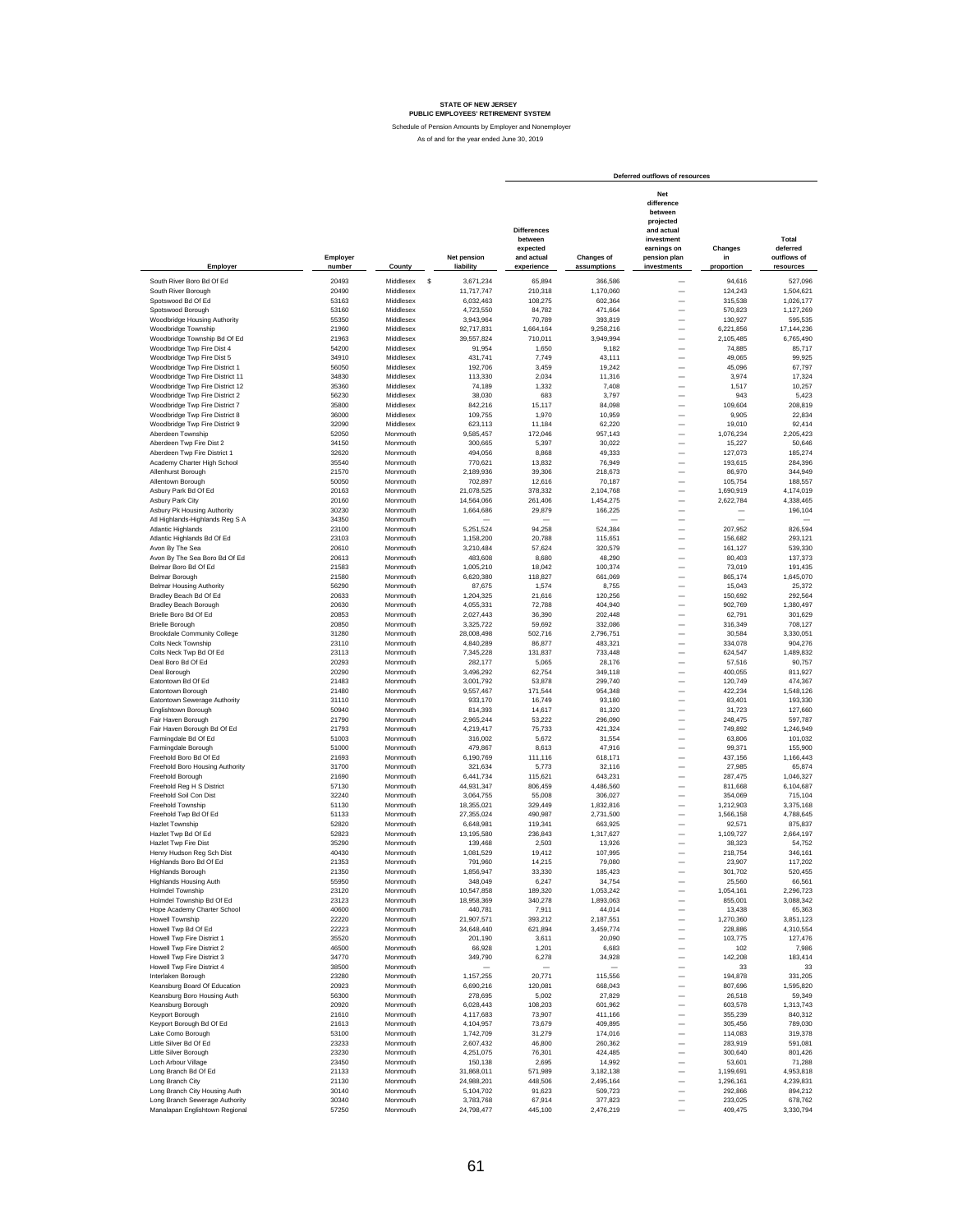|                                                         |                          | Deferred inflows of resources                                                                               |                    |                                 |                                                        |                                                                              | <b>Pension expense</b>                                           |                        |
|---------------------------------------------------------|--------------------------|-------------------------------------------------------------------------------------------------------------|--------------------|---------------------------------|--------------------------------------------------------|------------------------------------------------------------------------------|------------------------------------------------------------------|------------------------|
| <b>Differences</b><br>between<br>expected<br>and actual | <b>Changes of</b>        | <b>Net</b><br>difference<br>between<br>projected<br>and actual<br>investment<br>earnings on<br>pension plan | Changes<br>in      | Total<br>deferred<br>inflows of | Proportionate<br>share of<br>allocable plan<br>pension | Pension<br>expense<br>related<br>to specific<br>liabilities of<br>individual | Net<br>amortization<br>of deferred<br>amounts<br>from changes in | Total<br>pension       |
| experience                                              | assumptions              | investments                                                                                                 | proportion         | resources                       | expense                                                | employers                                                                    | proportion                                                       | expense                |
| 16,218                                                  | 1,274,274                | 57,952                                                                                                      | 445,077            | 1,793,521                       | 170,205                                                |                                                                              | (184, 210)                                                       | (14,005)               |
| 51,764                                                  | 4,067,193                | 184,969                                                                                                     | 736,398            | 5,040,324                       | 543,256                                                | $\overline{\phantom{0}}$                                                     | (84, 241)                                                        | 459,015                |
| 26,649                                                  | 2,093,849                | 95,225                                                                                                      | 276,620            | 2,492,343                       | 279,676                                                | 6,788                                                                        | (61, 477)                                                        | 224,987                |
| 20,867                                                  | 1,639,529                | 74,563                                                                                                      | 387,786            | 2,122,745                       | 218,993                                                | 624                                                                          | 19,879                                                           | 239,496                |
| 17,423                                                  | 1,368,937                | 62,257                                                                                                      | 260,133            | 1,708,750                       | 182,849                                                |                                                                              | (7, 369)                                                         | 175,480                |
| 409,586<br>174,749                                      | 32.182.065<br>13.730.395 | 1,463,587<br>624,436                                                                                        | 261,879            | 34.055.238<br>14,791,459        | 4,298,571<br>1,833,974                                 | 57,242<br>24,096                                                             | 2,580,896<br>875,627                                             | 6,936,709<br>2,733,697 |
| 406                                                     | 31,917                   | 1,452                                                                                                       | 844                | 34,619                          | 4.263                                                  |                                                                              | 20.428                                                           | 24,691                 |
| 1,907                                                   | 149,856                  | 6,815                                                                                                       | 28.592             | 187,170                         | 20,016                                                 | -                                                                            | 22,840                                                           | 42,856                 |
| 851                                                     | 66,888                   | 3,042                                                                                                       | 1,319              | 72,100                          | 8,934                                                  | -                                                                            | 11,464                                                           | 20,398                 |
| 501                                                     | 39,337                   | 1,789                                                                                                       | 101,064            | 142,691                         | 5,254                                                  |                                                                              | (22, 530)                                                        | (17, 276)              |
| 328                                                     | 25,751                   | 1,171                                                                                                       | 39,061             | 66,311                          | 3,440                                                  |                                                                              | (8,806)                                                          | (5, 366)               |
| 168                                                     | 13,200                   | 600                                                                                                         | 32,208             | 46,176                          | 1,763                                                  |                                                                              | (13, 118)                                                        | (11, 355)              |
| 3,721                                                   | 292,331                  | 13,295                                                                                                      | 45,196             | 354,543                         | 39,047                                                 | -                                                                            | 64,262                                                           | 103,309                |
| 485                                                     | 38,096                   | 1,733                                                                                                       | 8,912              | 49,226                          | 5,088                                                  | —                                                                            | 929                                                              | 6,017                  |
| 2,753                                                   | 216,281                  | 9,836<br>151,310                                                                                            | 10,012<br>471,517  | 238,882<br>3,992,253            | 28,889                                                 | 5,806                                                                        | 3,859<br>220,976                                                 | 32,748                 |
| 42,344<br>1,328                                         | 3,327,082<br>104,360     | 4,746                                                                                                       | 8,664              | 119,098                         | 444,400<br>13,939                                      |                                                                              | 1,715                                                            | 671,182<br>15,654      |
| 2,183                                                   | 171,485                  | 7,799                                                                                                       |                    | 181,467                         | 22,905                                                 |                                                                              | 62,144                                                           | 85,049                 |
| 3,404                                                   | 267,480                  | 12,165                                                                                                      | 76,089             | 359,138                         | 35,727                                                 |                                                                              | 38,601                                                           | 74,328                 |
| 9.674                                                   | 760,120                  | 34,569                                                                                                      | 310,174            | 1,114,537                       | 101,530                                                |                                                                              | (37, 836)                                                        | 63,694                 |
| 3,105                                                   | 243,973                  | 11,095                                                                                                      | 30,330             | 288,503                         | 32,588                                                 | -                                                                            | 16,333                                                           | 48,921                 |
| 93,116                                                  | 7,316,289                | 332,733                                                                                                     | 2,059,655          | 9,801,793                       | 977,240                                                |                                                                              | 516,632                                                          | 1,493,872              |
| 64,338                                                  | 5,055,141                | 229,899                                                                                                     | 347,867            | 5,697,245                       | 675,217                                                | 9,408                                                                        | 356,060                                                          | 1,040,685              |
| 7,354                                                   | 577,807                  | 26,278                                                                                                      | 641,527            | 1,252,966                       | 77,178                                                 |                                                                              | (379, 420)                                                       | (302, 242)             |
|                                                         |                          |                                                                                                             | 39,802             | 39,802                          |                                                        | -                                                                            | (69, 557)                                                        | (69, 557)              |
| 23,199                                                  | 1,822,787                | 82,897                                                                                                      | 440,431            | 2,369,314                       | 243,470                                                |                                                                              | (38, 776)                                                        | 204,694                |
| 5,116                                                   | 402,008                  | 18,283                                                                                                      | 109,091            | 534,498                         | 53,696                                                 |                                                                              | 56,934                                                           | 110,630                |
| 14,183<br>2,136                                         | 1,114,349<br>167,859     | 50,679<br>7,634                                                                                             | 69,590<br>34,397   | 1,248,801<br>212,026            | 148,844<br>22,421                                      | ÷<br>4,662                                                                   | 28,921<br>4,197                                                  | 177,765<br>31,280      |
| 4,441                                                   | 348,905                  | 15,868                                                                                                      | 125,054            | 494,268                         | 46,603                                                 |                                                                              | (22, 275)                                                        | 24,328                 |
| 29,246                                                  | 2,297,913                | 104,505                                                                                                     | 321,623            | 2.753.287                       | 306,933                                                |                                                                              | 70.840                                                           | 377.773                |
| 387                                                     | 30,432                   | 1,384                                                                                                       | 37,473             | 69.676                          | 4,065                                                  |                                                                              | (20, 311)                                                        | (16, 246)              |
| 5,320                                                   | 418.017                  | 19,011                                                                                                      | 150,135            | 592,483                         | 55,835                                                 |                                                                              | 9,039                                                            | 64.874                 |
| 17.915                                                  | 1,407,592                | 64,015                                                                                                      | 493.570            | 1.983.092                       | 188,013                                                |                                                                              | 117,578                                                          | 305,591                |
| 8,956                                                   | 703,719                  | 32,004                                                                                                      | 77,605             | 822,284                         | 93,996                                                 | L.                                                                           | 11,389                                                           | 105,385                |
| 14,692                                                  | 1,154,348                | 52,498                                                                                                      | 38,915             | 1,260,453                       | 154,187                                                |                                                                              | 101,959                                                          | 256,146                |
| 123,729                                                 | 9,721,661                | 442,125                                                                                                     | 3,466,378          | 13,753,893                      | 1,298,526                                              | 14,801                                                                       | (2, 228, 846)                                                    | (915, 519)             |
| 21,382                                                  | 1,680,049                | 76,406                                                                                                      | 206,760            | 1,984,597                       | 224,405                                                | 1,011                                                                        | 14,243                                                           | 239,659                |
| 32,448                                                  | 2,549,505                | 115,947                                                                                                     | 194,531            | 2,892,431                       | 340,538                                                | 1,829                                                                        | 218,882                                                          | 561,249                |
| 1,247<br>15,445                                         | 97,943<br>1,213,552      | 4,454<br>55,190                                                                                             | 318,085            | 103.644<br>1,602,272            | 13.082<br>162,095                                      |                                                                              | 20,127<br>(39, 695)                                              | 33,209<br>122,400      |
| 13,261                                                  | 1,041,912                | 47,384                                                                                                      | 129,455            | 1,232,012                       | 139,169                                                |                                                                              | (2, 398)                                                         | 136,771                |
| 42,221                                                  | 3,317,367                | 150,868                                                                                                     | 849,739            | 4,360,195                       | 443,102                                                |                                                                              | (242, 527)                                                       | 200,575                |
| 4,122                                                   | 323,900                  | 14,730                                                                                                      | 34,545             | 377,297                         | 43,263                                                 |                                                                              | 47.895                                                           | 91,158                 |
| 3,598                                                   | 282,673                  | 12,856                                                                                                      | 134,645            | 433.772                         | 37.757                                                 | 541                                                                          | (32, 893)                                                        | 5,405                  |
| 13,099                                                  | 1,029,227                | 46,808                                                                                                      | 131,159            | 1,220,293                       | 137,474                                                |                                                                              | (15, 642)                                                        | 121,832                |
| 18,640                                                  | 1,464,546                | 66,605                                                                                                      | 28.329             | 1,578,120                       | 195,620                                                | 103                                                                          | 195,312                                                          | 391,035                |
| 1,396                                                   | 109,683                  | 4,988                                                                                                       | 21,143             | 137,210                         | 14,650                                                 | -                                                                            | 6,088                                                            | 20,738                 |
| 2,120                                                   | 166,560                  | 7,575                                                                                                       | 107,833            | 284,088                         | 22,248                                                 |                                                                              | (4,021)                                                          | 18,227                 |
| 27,348                                                  | 2,148,796                | 97,724                                                                                                      | 341,589            | 2,615,457                       | 287,016                                                |                                                                              | 104,634                                                          | 391,650                |
| 1,421<br>28,457                                         | 111,638<br>2,235,905     | 5,077<br>101,685                                                                                            | 227,113            | 118,136<br>2,593,160            | 14,912<br>298,651                                      |                                                                              | 15,084<br>(21, 263)                                              | 29,996<br>277,388      |
| 198,487                                                 | 15,595,528               | 709,259                                                                                                     | 1,566,356          | 18,069,630                      | 2,083,101                                              |                                                                              | (49, 260)                                                        | 2,033,841              |
| 13,539                                                  | 1,063,767                | 48,378                                                                                                      | 61,814             | 1,187,498                       | 142,088                                                |                                                                              | 87,809                                                           | 229,897                |
| 81,084                                                  | 6,370,970                | 289.741                                                                                                     | 513,528            | 7,255,323                       | 850,973                                                | ÷,                                                                           | 173,868                                                          | 1,024,841              |
| 120,842                                                 | 9,494,842                | 431,810                                                                                                     | 168,103            | 10,215,597                      | 1,268,230                                              |                                                                              | 799,255                                                          | 2,067,485              |
| 29,372                                                  | 2,307,840                | 104,957                                                                                                     | 400,540            | 2,842,709                       | 308,259                                                | 7,079                                                                        | (2,022)                                                          | 313.316                |
| 58,292                                                  | 4,580,144                | 208,297                                                                                                     | 210,774            | 5,057,507                       | 611,772                                                |                                                                              | 445,402                                                          | 1,057,174              |
| 616                                                     | 48,409                   | 2,202                                                                                                       | 122,648            | 173,875                         | 6,466                                                  |                                                                              | (30, 819)                                                        | (24, 353)              |
| 4,778<br>3.499                                          | 375,395<br>274,887       | 17,072<br>12,501                                                                                            | 106.452<br>22.256  | 503.697                         | 50,142<br>36.717                                       |                                                                              | 2,231                                                            | 52,373                 |
|                                                         | 644,541                  | 29,313                                                                                                      | 327,283            | 313,143<br>1,009,340            | 86,092                                                 |                                                                              | (5, 572)                                                         | 31,145                 |
| 8,203<br>1,538                                          | 120,807                  | 5,494                                                                                                       | 54,344             | 182,183                         | 16,136                                                 | -                                                                            | (93, 646)<br>(26, 454)                                           | (7, 554)<br>(10, 318)  |
| 46,596                                                  | 3,661,128                | 166,502                                                                                                     | 4,790              | 3,879,016                       | 489,018                                                |                                                                              | 461,002                                                          | 950,020                |
| 83,750                                                  | 6,580,390                | 299.265                                                                                                     | 262,891            | 7,226,296                       | 878,945                                                | 54,076                                                                       | 413,359                                                          | 1,346,380              |
| 1,947                                                   | 152,994                  | 6,958                                                                                                       | 86,960             | 248,859                         | 20,435                                                 | -                                                                            | (36, 434)                                                        | (15,999)               |
| 96,778                                                  | 7,604,048                | 345,820                                                                                                     | 1,368,391          | 9,415,037                       | 1,015,676                                              |                                                                              | 46,214                                                           | 1,061,890              |
| 153,062                                                 | 12,026,364               | 546.939                                                                                                     | 2,385,723          | 15,112,088                      | 1,606,366                                              | 10,418                                                                       | (657, 188)                                                       | 959,596                |
| 889                                                     | 69,832                   | 3,176                                                                                                       | 47,186             | 121,083                         | 9,328                                                  | -                                                                            | 8,595                                                            | 17,923                 |
| 296                                                     | 23,230                   | 1,056                                                                                                       | 14,503             | 39,085                          | 3,103                                                  | -                                                                            | (3,950)                                                          | (847)                  |
| 1,545                                                   | 121,411                  | 5,522                                                                                                       | 4,284              | 132,762                         | 16,217                                                 | -                                                                            | 47,410                                                           | 63,627                 |
| -<br>5,112                                              | 401,680                  | 18,268                                                                                                      | 8,220<br>67,454    | 8,220<br>492,514                | -<br>53,653                                            | -<br>-                                                                       | (5, 165)<br>37,224                                               | (5, 165)<br>90,877     |
| 29,554                                                  | 2,322,153                | 105,608                                                                                                     | 369,869            | 2,827,184                       | 310,171                                                | $\overline{\phantom{0}}$                                                     | 36,731                                                           | 346,902                |
| 1,231                                                   | 96,734                   | 4,399                                                                                                       | 132,861            | 235,225                         | 12,921                                                 | -                                                                            | (66, 033)                                                        | (53, 112)              |
| 26,631                                                  | 2,092,453                | 95,161                                                                                                      | 460,443            | 2,674,688                       | 279,490                                                | 3,025                                                                        | 79,754                                                           | 362,269                |
| 18,190                                                  | 1,429,235                | 64,999                                                                                                      | 98,936             | 1,611,360                       | 190,903                                                |                                                                              | 33,846                                                           | 224,749                |
| 18,134                                                  | 1,424,818                | 64,798                                                                                                      | 280,111            | 1,787,861                       | 190,313                                                | -                                                                            | 7,648                                                            | 197,961                |
| 7,699                                                   | 604,889                  | 27,509                                                                                                      | 48,605             | 688,702                         | 80,795                                                 | ÷                                                                            | 32,872                                                           | 113,667                |
| 11,518                                                  | 905,032                  | 41,159                                                                                                      | 441.689            | 1,399,398                       | 120,885                                                | $\overline{\phantom{0}}$                                                     | (14.548)                                                         | 106,337                |
| 18,779                                                  | 1.475.535                | 67,105                                                                                                      | 300,760            | 1.862.179                       | 197,088                                                | 1,918                                                                        | (7, 288)                                                         | 191,718                |
| 663                                                     | 52,112                   | 2.370                                                                                                       | 69,658             | 124,803                         | 6,961                                                  | -                                                                            | (32, 432)                                                        | (25, 471)              |
| 140,779                                                 | 11,061,286               | 503,049                                                                                                     | 484,819            | 12,189,933                      | 1,477,460                                              | L,                                                                           | 230,228                                                          | 1,707,688              |
| 110,387<br>22,550                                       | 8,673,325<br>1,771,826   | 394,448<br>80,580                                                                                           | 648,574<br>589,681 | 9,826,734<br>2,464,637          | 1,158,499<br>236,663                                   | 86<br>$\overline{\phantom{0}}$                                               | 327,971<br>14,376                                                | 1,486,556<br>251,039   |
| 16,715                                                  | 1,313,334                | 59,728                                                                                                      | 124,726            | 1,514,503                       | 175,422                                                | $\overline{\phantom{0}}$                                                     | 106,861                                                          | 282,283                |
| 109,549                                                 | 8,607,473                | 391,454                                                                                                     | 4,002,602          | 13,111,078                      | 1,149,703                                              | 20,637                                                                       | (1,021,602)                                                      | 148,738                |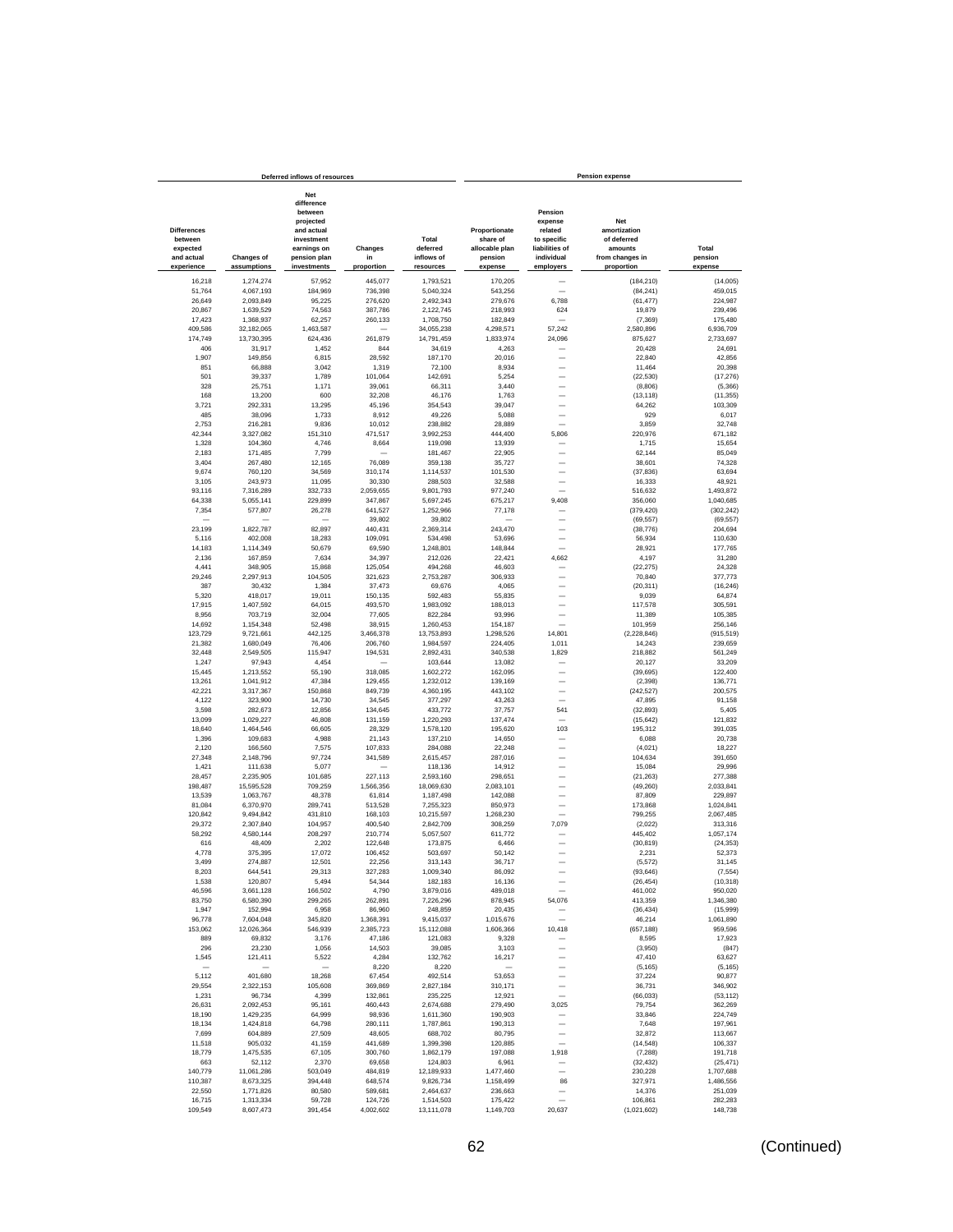Schedule of Pension Amounts by Employer and Nonemployer

|                                                               |                    |                      |                          |                                                                       |                           | Deferred outflows of resources                                                                                      |                                     |                                               |
|---------------------------------------------------------------|--------------------|----------------------|--------------------------|-----------------------------------------------------------------------|---------------------------|---------------------------------------------------------------------------------------------------------------------|-------------------------------------|-----------------------------------------------|
| Employer                                                      | Employer<br>number | County               | Net pension<br>liability | <b>Differences</b><br>between<br>expected<br>and actual<br>experience | Changes of<br>assumptions | Net<br>difference<br>between<br>projected<br>and actual<br>investment<br>earnings on<br>pension plan<br>investments | Changes<br>in<br>proportion         | Total<br>deferred<br>outflows of<br>resources |
| Manalapan Fire District 2                                     | 46200              | Monmouth<br><b>s</b> | 273,230                  | 4,904                                                                 | 27,283                    |                                                                                                                     | 30,337                              | 62,524                                        |
| Manalapan Township                                            | 51960              | Monmouth             | 12,304,256               | 220,845                                                               | 1,228,625                 |                                                                                                                     | 408,329                             | 1,857,799                                     |
| Manalapan Twp Fire District 1                                 | 44800              | Monmouth             | 41,235                   | 740                                                                   | 4,117                     | -                                                                                                                   | 41                                  | 4,898                                         |
| Manasquan Boro Fire District 1                                | 44900              | Monmouth             | 166,995                  | 2,997                                                                 | 16,675                    | -                                                                                                                   | 19,749                              | 39,421                                        |
| Manasquan Borough                                             | 20940              | Monmouth             | 5,019,621                | 90,096                                                                | 501,228                   | -                                                                                                                   | 450,292                             | 1,041,616                                     |
| Manasquan Borough Bd Of Ed                                    | 20943              | Monmouth             | 6.092.406                | 109,351                                                               | 608,349                   | $\overline{\phantom{0}}$                                                                                            | 848,316<br>1.869.156                | 1,566,016                                     |
| Marlboro Township<br>Marlboro Township Bd Of Ed               | 23360<br>23363     | Monmouth<br>Monmouth | 20,287,602<br>20.801.442 | 364,136<br>373,359                                                    | 2,025,792<br>2,077,100    | $\overline{\phantom{0}}$<br>$\overline{\phantom{0}}$                                                                | 1,401,845                           | 4,259,084<br>3.852.304                        |
| Marlboro Twp Fire District 3                                  | 46300              | Monmouth             |                          |                                                                       |                           | $\overline{\phantom{0}}$                                                                                            | 8                                   | 8                                             |
| Matawan Aberdeen Public Lib                                   | 31420              | Monmouth             | 857,110                  | 15,384                                                                | 85,586                    | $\overline{\phantom{0}}$                                                                                            | 3,217                               | 104,187                                       |
| Matawan Borough                                               | 20950              | Monmouth             | 4,234,551                | 76,005                                                                | 422,836                   | $\overline{a}$                                                                                                      | 434,601                             | 933,442                                       |
| Matawan-Aberdeen Reg School                                   | 40400              | Monmouth             | 11,519,316               | 206,757                                                               | 1,150,246                 | $\frac{1}{1}$                                                                                                       | 635,698                             | 1,992,701                                     |
| Middletown Township                                           | 22350              | Monmouth             | 27,308,936               | 490.160                                                               | 2,726,898                 |                                                                                                                     | 886,662                             | 4,103,720                                     |
| Middletown Twp Bd Of Ed                                       | 22353              | Monmouth             | 35,735,896               | 641,413                                                               | 3,568,360                 |                                                                                                                     | 223,207                             | 4,432,980                                     |
| Middletown Twp Housing Auth                                   | 31980<br>55730     | Monmouth<br>Monmouth | 1,052,539                | 18,892<br>100,029                                                     | 105,100<br>556,491        |                                                                                                                     | 76,176<br>386,007                   | 200,168<br>1,042,527                          |
| Middletown Twp Sewerage Auth<br>Millstone Township            | 52170              | Monmouth             | 5,573,065<br>2.940.736   | 52,782                                                                | 293,643                   | $\overline{\phantom{0}}$<br>$\overline{\phantom{0}}$                                                                | 78,722                              | 425.147                                       |
| Millstone Township Bd Of Ed                                   | 23823              | Monmouth             | 6,275,295                | 112,633                                                               | 626,611                   | $\overline{\phantom{0}}$                                                                                            | 390,559                             | 1,129,803                                     |
| Millstone Township Fire Dist #1                               | 43400              | Monmouth             | 380,633                  | 6,832                                                                 | 38,008                    | $\overline{\phantom{0}}$                                                                                            | 44,109                              | 88,949                                        |
| Mnmuth Co Bayshore Outfil Auth                                | 31770              | Monmouth             | 1,073,286                | 19,264                                                                | 107,172                   | $\overline{\phantom{0}}$                                                                                            | 63,612                              | 190,048                                       |
| Monmouth Beach Bd Of Ed                                       | 21373              | Monmouth             | 727,237                  | 13,053                                                                | 72,617                    | $\overline{\phantom{0}}$                                                                                            | 87,886                              | 173,556                                       |
| Monmouth Beach Borough                                        | 21370              | Monmouth             | 2,343,371                | 42,060                                                                | 233,994                   | $\overline{\phantom{0}}$                                                                                            | 285,332                             | 561,386                                       |
| Monmouth Co Div Of Social Servi                               | 10081<br>32730     | Monmouth<br>Monmouth | 41,301,237               | 741,303                                                               | 4,124,080                 | $\overline{\phantom{0}}$<br>$\overline{\phantom{0}}$                                                                | 236,128                             | 5,101,511                                     |
| Monmouth Co Health Department<br>Monmouth Co Mosq Exterm Comm | 10082              | Monmouth             | 6,130,862                | 110,041                                                               | 612,189                   | $\overline{\phantom{0}}$                                                                                            | 938,865<br>$\overline{\phantom{a}}$ | 1,661,095                                     |
| Monmouth Co Reg Hith Comm 1                                   | 31130              | Monmouth             | 2,487,026                | 44,639                                                                | 248,339                   | $\overline{\phantom{0}}$                                                                                            | 98,734                              | 391,712                                       |
| Monmouth Co Vocational Schools                                | 10083              | Monmouth             | 8,771,935                | 157,445                                                               | 875,910                   | $\overline{\phantom{0}}$                                                                                            | 38,250                              | 1,071,605                                     |
| Monmouth County/Hall Of Records                               | 10080              | Monmouth             | 236,791,552              | 4,250,099                                                             | 23,644,506                | $\overline{\phantom{0}}$                                                                                            | 7,011,414                           | 34,906,019                                    |
| Monmouth Regional School                                      | 40090              | Monmouth             | 6,906,651                | 123,965                                                               | 689,655                   | -                                                                                                                   | 356,403                             | 1,170,023                                     |
| Neptune City Bd Of Ed                                         | 21813              | Monmouth             | 1,071,193                | 19,227                                                                | 106,963                   | -                                                                                                                   | 107,711                             | 233,901                                       |
| Neptune City Borough                                          | 21810              | Monmouth             | 2,825,609                | 50,716                                                                | 282,147                   | $\overline{\phantom{0}}$                                                                                            | 262,991                             | 595,854                                       |
| Neptune City Housing Authority<br>Neptune Fire District 1     | 32950<br>45900     | Monmouth<br>Monmouth | 446.116                  | 8,007                                                                 | 44,546                    | $\overline{\phantom{0}}$<br>$\overline{\phantom{0}}$                                                                | 46,222                              | 98,775                                        |
| Neptune Township                                              | 21230              | Monmouth             | 17,958,753               | 322,336                                                               | 1,793,247                 | $\qquad \qquad -$                                                                                                   | 470,773                             | 2.586.356                                     |
| Neptune Twp Bd Of Ed                                          | 21233              | Monmouth             | 18,909,169               | 339,395                                                               | 1,888,150                 | $\overline{\phantom{0}}$                                                                                            | 1,255,107                           | 3,482,652                                     |
| Neptune Twp Housing Authority                                 | 30690              | Monmouth             | 2,063,676                | 37.040                                                                | 206,066                   | $\overline{\phantom{0}}$                                                                                            | 273,888                             | 516,994                                       |
| Neptune Twp Sewerage Authority                                | 31970              | Monmouth             | 3,648,375                | 65,484                                                                | 364,304                   | $\overline{\phantom{a}}$                                                                                            | 167,212                             | 597,000                                       |
| Ocean Grove Sewerage Authority                                | 45700              | Monmouth             | 169,495                  | 3,042                                                                 | 16,925                    |                                                                                                                     | 3,853                               | 23,820                                        |
| Ocean Township (Monmouth)                                     | 22000              | Monmouth             | 15,900,412               | 285,392                                                               | 1,587,715                 | $\overline{\phantom{0}}$                                                                                            | 433,239                             | 2,306,346                                     |
| Ocean Twp Bd Of Ed (Monmouth)                                 | 22003              | Monmouth             | 18,524,738               | 332,495                                                               | 1,849,763                 | $\overline{\phantom{0}}$                                                                                            | 198,600                             | 2,380,858                                     |
| Ocean Twp Fire District 1<br>Ocean Twp Fire District 2        | 34670<br>34260     | Monmouth<br>Monmouth | 761,118<br>560,298       | 13,661<br>10,057                                                      | 76,000<br>55,948          | $\overline{\phantom{0}}$<br>$\overline{\phantom{0}}$                                                                | 28,758<br>104,114                   | 118,419<br>170,119                            |
| Ocean Twp Sewerage Authority                                  | 55540              | Monmouth             | 2,703,202                | 48,519                                                                | 269,925                   | $\overline{\phantom{0}}$                                                                                            | 136,203                             | 454,647                                       |
| Oceanport Borough                                             | 21180              | Monmouth             | 2,018,996                | 36,238                                                                | 201,604                   | $\overline{\phantom{0}}$                                                                                            | 361,138                             | 598,980                                       |
| Oceanport Schools                                             | 21183              | Monmouth             | 1,912,816                | 34,333                                                                | 191,002                   | $\overline{\phantom{0}}$                                                                                            | 189,926                             | 415,261                                       |
| Red Bank Bd Of Ed                                             | 21723              | Monmouth             | 8,003,444                | 143,651                                                               | 799,173                   | $\overline{\phantom{0}}$                                                                                            | 551,095                             | 1,493,919                                     |
| Red Bank Boro Housing Auth                                    | 56120<br>21720     | Monmouth<br>Monmouth | 285,827                  | 5,130<br>201,903                                                      | 28,541                    | $\overline{\phantom{0}}$<br>L.                                                                                      | 27,065<br>1,057,383                 | 60.736<br>2,382,530                           |
| Red Bank Borough<br>Red Bank Charter School                   | 35670              | Monmouth             | 11,248,902<br>886,915    | 15,919                                                                | 1,123,244<br>88,562       | L.                                                                                                                  | 307,567                             | 412,048                                       |
| Red Bank Regional High School                                 | 40450              | Monmouth             | 6,353,707                | 114,041                                                               | 634,441                   | L.                                                                                                                  | 652,717                             | 1,401,199                                     |
| Roosevelt Borough                                             | 52910              | Monmouth             | 431,759                  | 7,750                                                                 | 43,113                    | L.                                                                                                                  | 70,789                              | 121,652                                       |
| Roosevelt Borough Bd Of Ed                                    | 52913              | Monmouth             | 213,009                  | 3,823                                                                 | 21,270                    | L.                                                                                                                  | 29,171                              | 54,264                                        |
| Rumson Boro Bd Of Ed                                          | 21203              | Monmouth             | 2,774,186                | 49,793                                                                | 277,013                   | $\overline{\phantom{0}}$                                                                                            | 103,727                             | 430,533                                       |
| Rumson Borough                                                | 21200              | Monmouth             | 7,388,315                | 132,611                                                               | 737,750                   | $\overline{\phantom{0}}$                                                                                            | 600,094                             | 1,470,455                                     |
| Rumson Fair Haven Regional H.S.<br>Sea Bright Boro            | 40070<br>23590     | Monmouth<br>Monmouth | 3,003,477<br>1,823,308   | 53,908<br>32,726                                                      | 299,908<br>182,064        | $\overline{\phantom{0}}$<br>$\overline{\phantom{0}}$                                                                | 105,408<br>233,081                  | 459,224<br>447,871                            |
| Sea Girt Bd Of Ed                                             | 21033              | Monmouth             | 474,624                  | 8,519                                                                 | 47,393                    | $\overline{\phantom{0}}$                                                                                            | 51,825                              | 107,737                                       |
| Sea Girt Borough                                              | 21030              | Monmouth             | 3,455,058                | 62,014                                                                | 345,000                   | $\overline{\phantom{0}}$                                                                                            | 345,677                             | 752,691                                       |
| Shore Regional H S District                                   | 57270              | Monmouth             | 2,402,167                | 43,116                                                                | 239,865                   | $\overline{\phantom{0}}$                                                                                            | 101,907                             | 384,888                                       |
| Shrewsbury Borough                                            | 22630              | Monmouth             | 4.563.762                | 81,914                                                                | 455.708                   | $\overline{\phantom{0}}$                                                                                            | 218,448                             | 756,070                                       |
| Shrewsbury Borough Bd Of Ed                                   | 22633              | Monmouth             | 2.308.157                | 41,428                                                                | 230,478                   | $\overline{\phantom{0}}$                                                                                            | 215,777                             | 487,683                                       |
| Shrewsbury Township                                           | 22090              | Monmouth             | 221.344                  | 3,973                                                                 | 22.102                    |                                                                                                                     | 42.127                              | 68,202                                        |
| Spring Lake Boro Bd Of Ed<br>Spring Lake Borough              | 21043<br>21040     | Monmouth<br>Monmouth | 1,380,211<br>6,620,065   | 24,773<br>118,822                                                     | 137,819<br>661,038        | -                                                                                                                   | 143,779<br>255,840                  | 306,371<br>1,035,700                          |
| Spring Lake Heights Bd Of Ed                                  | 21773              | Monmouth             | 972,681                  | 17,458                                                                | 97,126                    | $\overline{\phantom{0}}$                                                                                            | 92,331                              | 206,915                                       |
| Spring Lake Heights Borough                                   | 21770              | Monmouth             | 2,693,681                | 48,348                                                                | 268,974                   | $\overline{\phantom{0}}$                                                                                            | 79,992                              | 397,314                                       |
| Tinton Falls Board Of Education                               | 40100              | Monmouth             | 4,841,475                | 86,898                                                                | 483,439                   | $\overline{\phantom{0}}$                                                                                            | 120,866                             | 691,203                                       |
| Tinton Falls Borough                                          | 22130              | Monmouth             | 13,421,222               | 240,893                                                               | 1,340,158                 | $\overline{\phantom{0}}$                                                                                            | 326,009                             | 1,907,060                                     |
| Union Beach Boro Bd Of Ed                                     | 53363              | Monmouth             | 2.253.178                | 40,442                                                                | 224,988                   |                                                                                                                     | 85,927                              | 351,357                                       |
| Union Beach Borough                                           | 53360              | Monmouth             | 3,465,116                | 62,194                                                                | 346,005                   | $\qquad \qquad -$                                                                                                   | 582.239                             | 990.438                                       |
| Upper Freehold Regional<br>Upper Freehold Township            | 40390<br>23710     | Monmouth<br>Monmouth | 9,878,212                | 177,301                                                               | 986,376                   | $\qquad \qquad -$<br>$\overline{\phantom{0}}$                                                                       | 549,090                             | 1,712,767                                     |
| Wall Township                                                 | 22380              | Monmouth             | 1,970,871<br>22,402,812  | 35,375<br>402,101                                                     | 196,799<br>2,237,003      |                                                                                                                     | 12,979<br>1,586,781                 | 245,153<br>4,225,885                          |
| Wall Township Bd Of Ed                                        | 22383              | Monmouth             | 21,352,885               | 383,256                                                               | 2,132,164                 | $\overline{\phantom{0}}$                                                                                            | 547,406                             | 3,062,826                                     |
| Wall Township Fire District 2                                 | 44000              | Monmouth             | 22,192                   | 398                                                                   | 2,216                     | $\overline{\phantom{0}}$                                                                                            | 15,532                              | 18,146                                        |
| Wall Township Fire District 3                                 | 39800              | Monmouth             | 613,851                  | 11,018                                                                | 61,295                    |                                                                                                                     | 37,995                              | 110,308                                       |
| West Long Branch Bd Of Ed                                     | 53673              | Monmouth             | 1,113,298                | 19,982                                                                | 111,167                   |                                                                                                                     | 23,192                              | 154,341                                       |
| West Long Branch Borough                                      | 53670              | Monmouth             | 2,173,005                | 39,003                                                                | 216,983                   | $\overline{\phantom{0}}$                                                                                            |                                     | 255,986                                       |
| <b>Boonton Housing Authority</b>                              | 56480              | Morris               | 644,527                  | 11,568                                                                | 64,358                    | $\overline{\phantom{0}}$                                                                                            | 17,631                              | 93,557                                        |
| Boonton Town                                                  | 21150              | Morris               | 7,016,425                | 125,936                                                               | 700,616                   | $\overline{\phantom{0}}$                                                                                            | 129,920                             | 956,472                                       |
| Boonton Town Bd Of Ed<br>Boonton Township                     | 21153<br>50330     | Morris<br>Morris     | 7,121,123                | 127,815<br>20,289                                                     | 711,070                   | $\qquad \qquad -$<br>$\qquad \qquad -$                                                                              | 644,988                             | 1,483,873                                     |
| Boonton Twp Bd Of Ed                                          | 50333              | Morris               | 1,130,414<br>2,200,440   | 39,495                                                                | 112,876<br>219,722        | $\qquad \qquad -$                                                                                                   | 107,662<br>120,225                  | 240,827<br>379,442                            |
| Butler Boro Bd Of Ed                                          | 20043              | Morris               | 4,038,455                | 72,485                                                                | 403,255                   | $\qquad \qquad -$                                                                                                   | 363,335                             | 839,075                                       |
| <b>Butler Borough</b>                                         | 20040              | Morris               | 10,978,821               | 197,055                                                               | 1,096,276                 |                                                                                                                     | 1,050,867                           | 2,344,198                                     |
| Chatham Borough                                               | 20640              | Morris               | 6,520,517                | 117,035                                                               | 651,098                   | $\qquad \qquad -$                                                                                                   | 425,242                             | 1,193,375                                     |
| Chatham Jnt Free Public Library                               | 20644              | Morris               | 2,165,818                | 38,874                                                                | 216,265                   | Ē,                                                                                                                  | 137,013                             | 392,152                                       |
| Chatham Township                                              | 22400              | Morris               | 6,857,803                | 123,089                                                               | 684,777                   |                                                                                                                     | 516,705                             | 1,324,571                                     |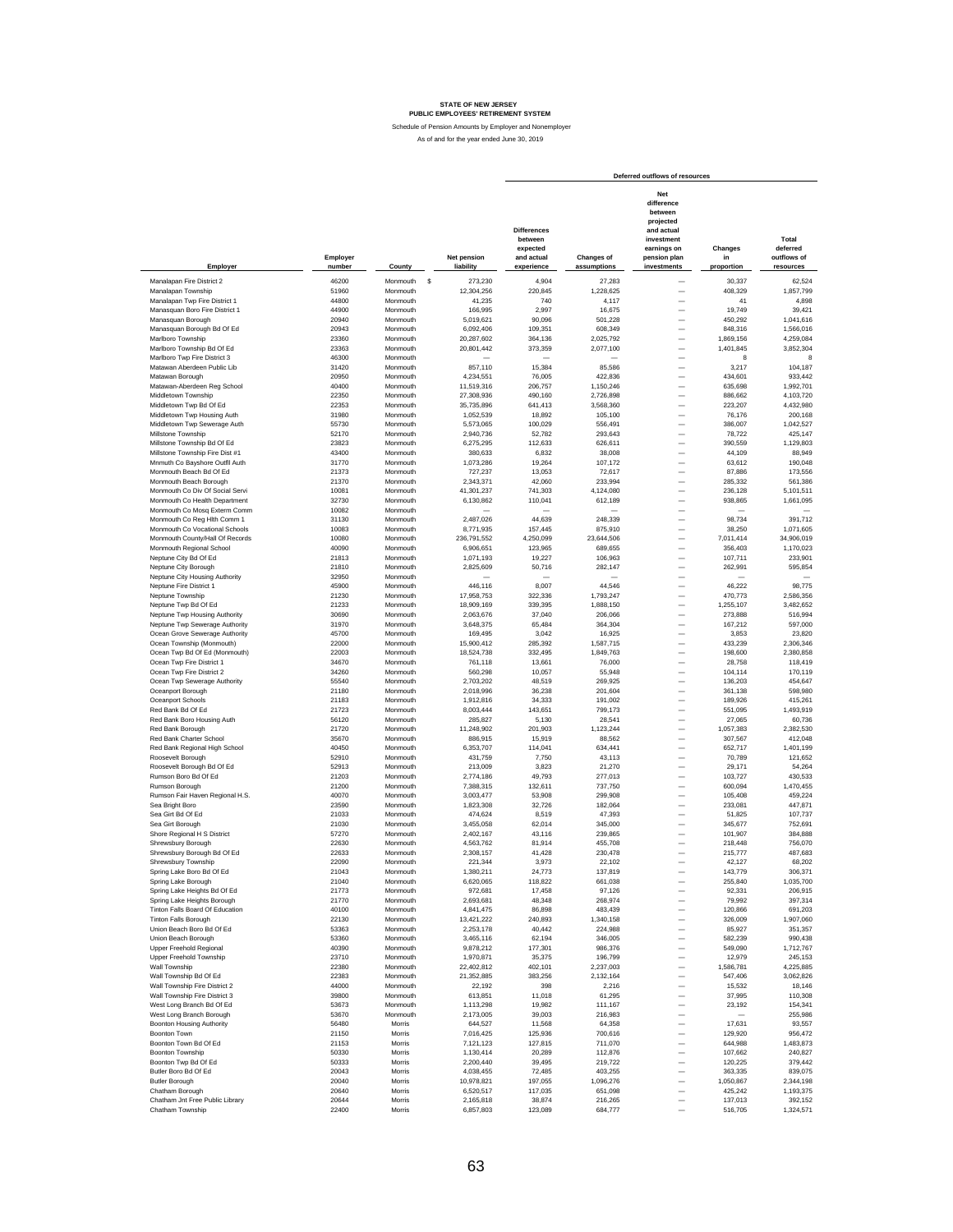|                                                         |                         | Deferred inflows of resources                                                                               |                       |                                 |                                                        |                                                                              | <b>Pension expense</b>                                           |                      |
|---------------------------------------------------------|-------------------------|-------------------------------------------------------------------------------------------------------------|-----------------------|---------------------------------|--------------------------------------------------------|------------------------------------------------------------------------------|------------------------------------------------------------------|----------------------|
| <b>Differences</b><br>between<br>expected<br>and actual | <b>Changes of</b>       | <b>Net</b><br>difference<br>between<br>projected<br>and actual<br>investment<br>earnings on<br>pension plan | Changes<br>in         | Total<br>deferred<br>inflows of | Proportionate<br>share of<br>allocable plan<br>pension | Pension<br>expense<br>related<br>to specific<br>liabilities of<br>individual | Net<br>amortization<br>of deferred<br>amounts<br>from changes in | Total<br>pension     |
| experience                                              | assumptions             | investments                                                                                                 | proportion            | resources                       | expense                                                | employers                                                                    | proportion                                                       | expense              |
| 1,207                                                   | 94,837                  | 4,313                                                                                                       | 2,361                 | 102,718                         | 12,667                                                 |                                                                              | 9,678                                                            | 22,345               |
| 54,355                                                  | 4,270,768               | 194,227                                                                                                     | 545,561               | 5,064,911                       | 570,448                                                | -                                                                            | (133, 377)                                                       | 437,071              |
| 182                                                     | 14,312                  | 651                                                                                                         | 9,094                 | 24,239                          | 1,912                                                  |                                                                              | (12, 721)                                                        | (10, 809)            |
| 738                                                     | 57,963                  | 2,636                                                                                                       | 14,567                | 75,904                          | 7,742                                                  |                                                                              | 11,295                                                           | 19,037               |
| 22,174                                                  | 1,742,295               | 79,237                                                                                                      | 541,762               | 2,385,468                       | 232,719                                                | 10,983                                                                       | (17, 792)                                                        | 225,910              |
| 26,914                                                  | 2,114,655               | 96,171                                                                                                      | 114,450               | 2,352,190                       | 282,455                                                | 5,128                                                                        | 189,675                                                          | 477,258<br>1.345.897 |
| 89,622<br>91,892                                        | 7,041,762<br>7,220,114  | 320,248<br>328,359                                                                                          | 150,940<br>652,572    | 7,602,572<br>8.292.937          | 940,571<br>964,393                                     | 2,273                                                                        | 405,326<br>96.981                                                | 1,063,647            |
|                                                         |                         |                                                                                                             | 10,321                | 10,321                          |                                                        |                                                                              | (8,031)                                                          | (8,031)              |
| 3,786                                                   | 297,500                 | 13,530                                                                                                      | 156,561               | 471,377                         | 39,737                                                 | -                                                                            | (66, 449)                                                        | (26.712)             |
| 18,706                                                  | 1,469,799               | 66,844                                                                                                      | 75,039                | 1,630,388                       | 196,322                                                | -                                                                            | 105,274                                                          | 301,596              |
| 50,887                                                  | 3,998,318               | 181,837                                                                                                     | 53,871                | 4,284,913                       | 534,057                                                | $\overline{\phantom{0}}$                                                     | 374,177                                                          | 908,234              |
| 120,639                                                 | 9,478,845               | 431,082                                                                                                     | 2,271,051             | 12,301,617                      | 1,266,093                                              |                                                                              | (240, 856)                                                       | 1,025,237            |
| 157,865<br>4,650                                        | 12,403,816<br>365,333   | 564,105<br>16,615                                                                                           | 1,377,772<br>134,675  | 14,503,558<br>521,273           | 1,656,782<br>48,798                                    | 15,767                                                                       | (304, 236)<br>(31, 477)                                          | 1,368,313<br>17,321  |
| 24,619                                                  | 1,934,393               | 87,973                                                                                                      | 168,081               | 2,215,066                       | 258,378                                                |                                                                              | 46,082                                                           | 304,460              |
| 12,991                                                  | 1,020,720               | 46,421                                                                                                      | 227,260               | 1,307,392                       | 136,338                                                |                                                                              | (23, 808)                                                        | 112,530              |
| 27,721                                                  | 2,178,135               | 99,058                                                                                                      | 342,223               | 2,647,137                       | 290,934                                                |                                                                              | (43, 762)                                                        | 247,172              |
| 1,681                                                   | 132,117                 | 6,008                                                                                                       | 14,203                | 154,009                         | 17,647                                                 |                                                                              | 16,344                                                           | 33,991               |
| 4,741                                                   | 372,534                 | 16,942                                                                                                      | 231                   | 394,448                         | 49,760                                                 | -                                                                            | 22,766                                                           | 72,526               |
| 3,213                                                   | 252,422<br>813.377      | 11,480<br>36,991                                                                                            | 63,560<br>58,827      | 330,675<br>919.547              | 33,716<br>108,643                                      | 12,577                                                                       | 23,067                                                           | 56,783<br>117,093    |
| 10,352<br>182,451                                       | 14,335,529              | 651,956                                                                                                     | 6,952,212             | 22.122.148                      | 1,914,802                                              |                                                                              | (4, 127)<br>(1,919,200)                                          | (4, 398)             |
| 27,083                                                  | 2,128,003               | 96,778                                                                                                      | 873,627               | 3,125,491                       | 284,238                                                | -                                                                            | (83, 199)                                                        | 201,039              |
|                                                         |                         |                                                                                                             | 784,716               | 784,716                         |                                                        |                                                                              | (608, 798)                                                       | (608, 798)           |
| 10,987                                                  | 863,239                 | 39,259                                                                                                      | 162,722               | 1,076,207                       | 115,303                                                |                                                                              | (30, 116)                                                        | 85,187               |
| 38,751                                                  | 3,044,711               | 138,468                                                                                                     | 447,651               | 3,669,581                       | 406,683                                                | 1,532                                                                        | (91, 536)                                                        | 316,679              |
| 1,046,041                                               | 82,189,598<br>2,397,277 | 3,737,847<br>109,024                                                                                        | 12,603,302<br>159,818 | 99,576,788<br>2,696,630         | 10,978,096                                             | 93,318                                                                       | (2,819,912)                                                      | 8,251,502            |
| 30,511<br>4,732                                         | 371,808                 | 16,909                                                                                                      | 433,818               | 827,267                         | 320,205<br>49,662                                      |                                                                              | 77,908<br>(50,084)                                               | 398,113<br>(422)     |
| 12,482                                                  | 980,760                 | 44,603                                                                                                      | 230.160               | 1,268,005                       | 131,000                                                |                                                                              | (20.034)                                                         | 110.966              |
|                                                         |                         |                                                                                                             | 6,021                 | 6.021                           |                                                        |                                                                              | (13, 683)                                                        | (13,683)             |
| 1,971                                                   | 154,845                 | 7,042                                                                                                       | 1,949                 | 165,807                         | 20,683                                                 | ÷,                                                                           | 37,362                                                           | 58.045               |
| 79.334                                                  | 6.233.426               | 283,486                                                                                                     | 1,150,659             | 7,746,905                       | 832,601                                                | 268                                                                          | (236, 833)                                                       | 596,036              |
| 83,532                                                  | 6,563,313               | 298,489                                                                                                     | 454,613               | 7,399,947                       | 876,664                                                | 30,903                                                                       | 427,284                                                          | 1,334,851            |
| 9,116<br>16,117                                         | 716,295<br>1,266,339    | 32,576<br>57,591                                                                                            | 477,537<br>644,491    | 1,235,524<br>1,984,538          | 95,676<br>169,145                                      |                                                                              | (99, 241)<br>(107, 425)                                          | (3, 565)<br>61,720   |
| 749                                                     | 58,831                  | 2,676                                                                                                       | 2,077                 | 64,333                          | 7,858                                                  |                                                                              | 1,805                                                            | 9,663                |
| 70,241                                                  | 5,518,983               | 250,994                                                                                                     | 70,334                | 5,910,552                       | 737,173                                                | $\overline{\phantom{a}}$                                                     | 119,450                                                          | 856,623              |
| 81,834                                                  | 6,429,878               | 292,420                                                                                                     | 492,161               | 7,296,293                       | 858,841                                                | 12,655                                                                       | 75,883                                                           | 947,379              |
| 3,362                                                   | 264,182                 | 12,015                                                                                                      | 127,070               | 406.629                         | 35,287                                                 |                                                                              | (20, 187)                                                        | 15,100               |
| 2,475                                                   | 194,478                 | 8,845                                                                                                       | 3,377                 | 209.175                         | 25,976                                                 |                                                                              | 30,066                                                           | 56,042               |
| 11,942<br>8,919                                         | 938,273<br>700,787      | 42,671<br>31,871                                                                                            | 285,939<br>133,739    | 1,278,825<br>875,316            | 125,325<br>93,604                                      | 38,209                                                                       | (56, 623)<br>10,229                                              | 68,702<br>142,042    |
| 8,450                                                   | 663,932                 | 30,195                                                                                                      | 419,249               | 1,121,826                       | 88,682                                                 | -                                                                            | (39.161)                                                         | 49,521               |
| 35,356                                                  | 2,777,970               | 126,337                                                                                                     | 78,350                | 3,018,013                       | 371,055                                                |                                                                              | 368,729                                                          | 739.784              |
| 1,263                                                   | 99,210                  | 4,512                                                                                                       | 237,987               | 342,972                         | 13,251                                                 |                                                                              | (99, 915)                                                        | (86, 664)            |
| 49,693                                                  | 3,904,458               | 177,568                                                                                                     | 363,482               | 4,495,201                       | 521,520                                                | -                                                                            | 217,594                                                          | 739,114              |
| 3,918                                                   | 307,845                 | 14,000                                                                                                      | 78,950                | 404,713                         | 41,119                                                 | -<br>-                                                                       | 36,673                                                           | 77,792               |
| 28,068<br>1,907                                         | 2,205,352<br>149,862    | 100,296<br>6,815                                                                                            | 460,723<br>48,210     | 2,794,439<br>206,794            | 294,570<br>20,017                                      | -                                                                            | 176,897<br>(46, 786)                                             | 471,467<br>(26, 769) |
| 941                                                     | 73,935                  | 3,362                                                                                                       | 74,436                | 152,674                         | 9,875                                                  | -                                                                            | (22, 255)                                                        | (12, 380)            |
| 12,255                                                  | 962,911                 | 43,792                                                                                                      | 116,881               | 1,135,839                       | 128,616                                                |                                                                              | (42, 284)                                                        | 86,332               |
| 32,638                                                  | 2,564,461               | 116,627                                                                                                     | 24,400                | 2,738,126                       | 342,536                                                | 3,140                                                                        | 159,950                                                          | 505,626              |
| 13,268                                                  | 1,042,498               | 47,411                                                                                                      | 174,034               | 1,277,211                       | 139,247                                                |                                                                              | 15,151                                                           | 154,398              |
| 8,055                                                   | 632,864                 | 28,782                                                                                                      | 116,761               | 786.462                         | 84,532                                                 | L.                                                                           | 24.776                                                           | 109,308              |
| 2,097<br>15.263                                         | 164,741<br>1,199,240    | 7,492<br>54,539                                                                                             | 198,730<br>250,368    | 373,060<br>1,519,410            | 22,004<br>160.183                                      | 1,862                                                                        | (61,081)<br>(40, 566)                                            | (39,077)<br>121,479  |
| 10,612                                                  | 833,785                 | 37,919                                                                                                      | 101,869               | 984,185                         | 111,369                                                |                                                                              | 16,208                                                           | 127,577              |
| 20.161                                                  | 1,584,067               | 72,041                                                                                                      | 376,311               | 2,052,580                       | 211,584                                                |                                                                              | (31, 291)                                                        | 180,293              |
| 10,196                                                  | 801,154                 | 36,435                                                                                                      | 151,589               | 999.374                         | 107,010                                                | -                                                                            | 100,999                                                          | 208,009              |
| 978                                                     | 76,828                  | 3.494                                                                                                       | 105.978               | 187.278                         | 10.262                                                 |                                                                              | (31, 511)                                                        | (21, 249)            |
| 6,097                                                   | 479,067                 | 21,787                                                                                                      | 166,687               | 673,638                         | 63,989                                                 |                                                                              | (6,021)                                                          | 57,968               |
| 29,245<br>4,297                                         | 2,297,804<br>337,615    | 104,500<br>15,354                                                                                           | 152,618<br>156,983    | 2,584,167<br>514,249            | 306,918<br>45,095                                      | 3,785                                                                        | 96,516<br>(43, 328)                                              | 407,219<br>1,767     |
| 11,899                                                  | 934,968                 | 42,521                                                                                                      | 258,633               | 1,248,021                       | 124,884                                                | 1,061                                                                        | (73, 927)                                                        | 52,018               |
| 21,387                                                  | 1,680,461               | 76,425                                                                                                      | 343,522               | 2,121,795                       | 224,460                                                |                                                                              | (45, 729)                                                        | 178,731              |
| 59,289                                                  | 4,658,464               | 211,859                                                                                                     | 932,363               | 5,861,975                       | 622,233                                                | $\overline{\phantom{0}}$                                                     | (87, 801)                                                        | 534,432              |
| 9,954                                                   | 782.071                 | 35,567                                                                                                      | 665,147               | 1.492.739                       | 104,461                                                | -                                                                            | (215, 272)                                                       | (110, 811)           |
| 15,307                                                  | 1,202,731               | 54.698                                                                                                      | 295.209               | 1,567,945                       | 160,649                                                |                                                                              | 174,882                                                          | 335.531              |
| 43,638                                                  | 3,428,696               | 155,931                                                                                                     | 585,801               | 4,214,066                       | 457,972                                                | 2,663                                                                        | (45, 180)                                                        | 415,455              |
| 8,706<br>98,966                                         | 684,083<br>7,775,945    | 31,111<br>353,637                                                                                           | 121,805<br>840,325    | 845,705<br>9,068,873            | 91,373<br>1,038,636                                    | -                                                                            | (26, 194)<br>272,736                                             | 65,179<br>1,311,372  |
| 94,328                                                  | 7,411,519               | 337,064                                                                                                     | 1,020,029             | 8,862,940                       | 989,959                                                | 22.623                                                                       | 155,961                                                          | 1,168,543            |
| 98                                                      | 7,703                   | 350                                                                                                         | 48,829                | 56,980                          | 1,029                                                  | -                                                                            | (28, 866)                                                        | (27, 837)            |
| 2,712                                                   | 213,066                 | 9,690                                                                                                       | 60,567                | 286,035                         | 28,459                                                 | $\overline{\phantom{0}}$                                                     | (3,973)                                                          | 24,486               |
| 4,918                                                   | 386,422                 | 17,574                                                                                                      | 484,841               | 893,755                         | 51,615                                                 | 564                                                                          | (171, 979)                                                       | (119, 800)           |
| 9,599                                                   | 754,243                 | 34,302                                                                                                      | 597,255               | 1,395,399                       | 100,745                                                | 312                                                                          | (217, 592)                                                       | (116, 535)           |
| 2,847<br>30,995                                         | 223,713<br>2,435,379    | 10,174<br>110,757                                                                                           | 118,968<br>724,276    | 355,702<br>3,301,407            | 29,881<br>325,294                                      | 11,256                                                                       | (17, 858)<br>(133, 328)                                          | 12,023<br>203,222    |
| 31.458                                                  | 2,471,719               | 112.410                                                                                                     | 237,774               | 2.853.361                       | 330,148                                                |                                                                              | 154,580                                                          | 484,728              |
| 4,994                                                   | 392.363                 | 17,844                                                                                                      | 44,720                | 459.921                         | 52.408                                                 | L.                                                                           | (150)                                                            | 52,258               |
| 9,721                                                   | 763,766                 | 34,735                                                                                                      |                       | 808.222                         | 102,016                                                |                                                                              | 89,301                                                           | 191,317              |
| 17,840                                                  | 1,401,735               | 63,749                                                                                                      | 206,738               | 1,690,062                       | 187,230                                                | L.                                                                           | (30, 420)                                                        | 156,810              |
| 48,500                                                  | 3,810,714               | 173,305                                                                                                     | 432,514               | 4,465,033                       | 508,998                                                | $\overline{\phantom{0}}$                                                     | 71,350                                                           | 580,348              |
| 28,805                                                  | 2,263,251               | 102,929                                                                                                     | 53,425                | 2,448,410                       | 302,303                                                | $\overline{\phantom{0}}$                                                     | 98,036                                                           | 400,339              |
| 9,568                                                   | 751,749                 | 34,188                                                                                                      | 71,457                | 866,962                         | 100,411                                                | 1,528                                                                        | 19,724                                                           | 121,663              |
| 30,295                                                  | 2,380,322               | 108,253                                                                                                     | 428,015               | 2,946,885                       | 317,940                                                | 1,239                                                                        | 54,860                                                           | 374,039              |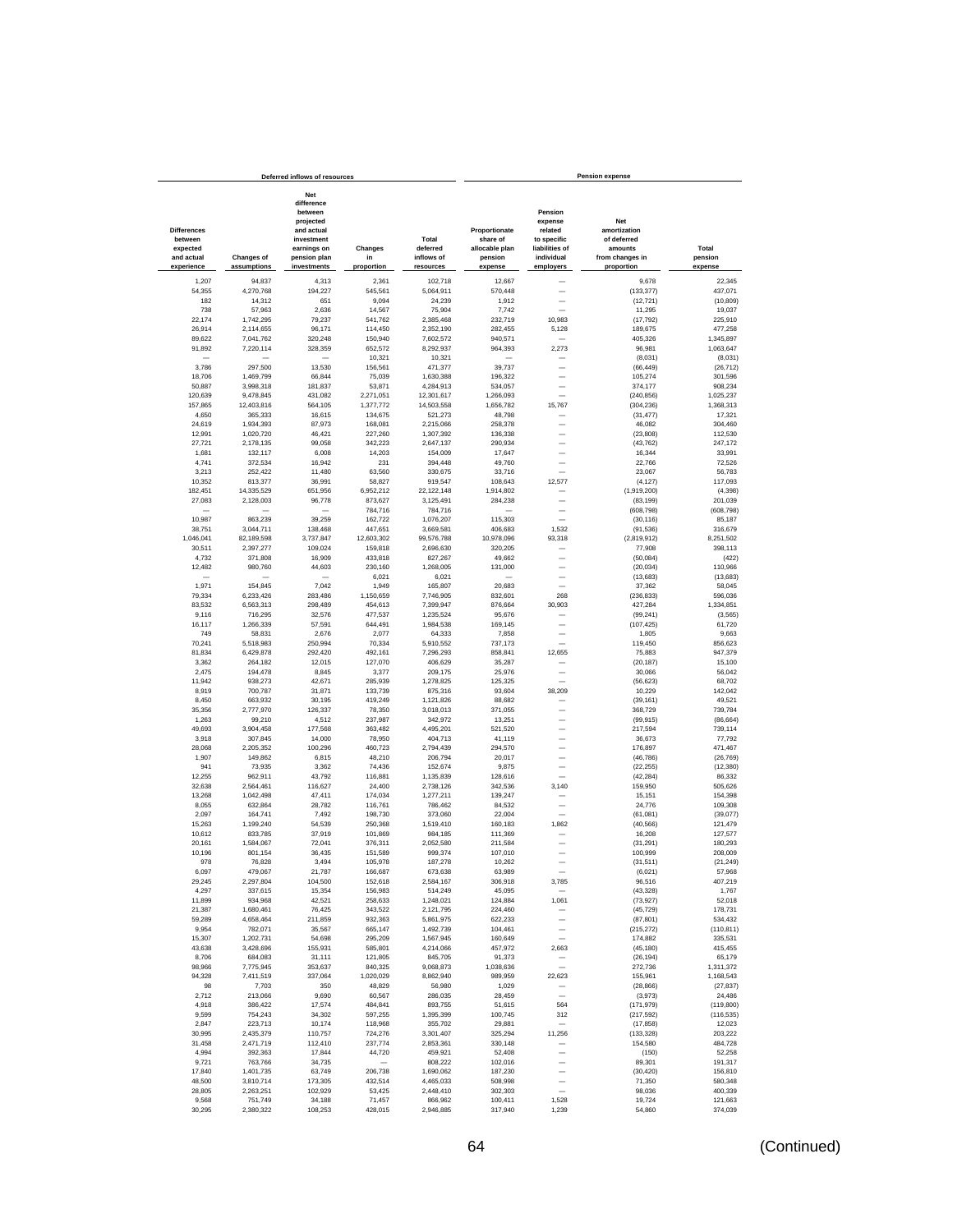|                                                              |                    |                  |                          |                                                                       |                           | Deferred outflows of resources                                                                                      |                             |                                               |
|--------------------------------------------------------------|--------------------|------------------|--------------------------|-----------------------------------------------------------------------|---------------------------|---------------------------------------------------------------------------------------------------------------------|-----------------------------|-----------------------------------------------|
| Employer                                                     | Employer<br>number | County           | Net pension<br>liability | <b>Differences</b><br>between<br>expected<br>and actual<br>experience | Changes of<br>assumptions | Net<br>difference<br>between<br>projected<br>and actual<br>investment<br>earnings on<br>pension plan<br>investments | Changes<br>in<br>proportion | Total<br>deferred<br>outflows of<br>resources |
| Chathams School District                                     | 40540              | Morris           | 12,976,236<br>s          | 232,906                                                               | 1,295,725                 |                                                                                                                     | 254,728                     | 1.783.359                                     |
| Chester Boro/Twp Public Library                              | 32410              | Morris           | 601,866                  | 10,803                                                                | 60,099                    | $\overbrace{\rule{2.5cm}{0pt}}$                                                                                     | 8,820                       | 79,722                                        |
| Chester Borough                                              | 50540              | Morris           | 1,391,511                | 24,976                                                                | 138,947                   | $\overline{\phantom{0}}$                                                                                            | 58,879                      | 222,802                                       |
| Chester Township                                             | 22670              | Morris           | 5,159,181                | 92,601                                                                | 515,163                   | $\overline{\phantom{0}}$                                                                                            | 375,560                     | 983,324                                       |
| Chester Twp Bd Of Ed<br>Denville Township                    | 57420<br>21060     | Morris<br>Morris | 5,030,087<br>13,393,269  | 90,283<br>240,392                                                     | 502.273<br>1,337,367      | $\overline{\phantom{0}}$                                                                                            | 353.517<br>206,645          | 946,073<br>1,784,404                          |
| Denville Twp Bd Of Ed                                        | 21063              | Morris           | 8,724,179                | 156,588                                                               | 871,141                   | $\overline{\phantom{0}}$                                                                                            | 229,106                     | 1,256,835                                     |
| Dover Bd Of Ed                                               | 20243              | Morris           | 7,201,907                | 129,265                                                               | 719,137                   | $\overline{\phantom{0}}$                                                                                            | 281,184                     | 1,129,586                                     |
| Dover Town                                                   | 20240              | Morris           | 10,999,623               | 197,429                                                               | 1,098,353                 |                                                                                                                     | 1,308,189                   | 2,603,971                                     |
| Dover Town Housing Authority                                 | 31870              | Morris           | 408.864                  | 7,339                                                                 | 40,827                    |                                                                                                                     | 86,769                      | 134.935                                       |
| East Hanover Township                                        | 50830              | Morris           | 12,552,609               | 225.303                                                               | 1,253,424                 |                                                                                                                     | 167,977                     | 1,646,704                                     |
| East Hanover Twp Bd Of Ed<br>Florham Park Bd Of Ed           | 50833              | Morris           | 3,832,171                | 68,782                                                                | 382,656                   | $\overline{\phantom{0}}$<br>$\overline{\phantom{0}}$                                                                | 147,031                     | 598,469                                       |
| Florham Park Borough                                         | 21343<br>21340     | Morris<br>Morris | 4,263,523<br>11,002,402  | 76,525<br>197,479                                                     | 425,728<br>1,098,630      |                                                                                                                     | 640,912<br>461,310          | 1,143,165<br>1,757,419                        |
| Hanover Park Reg H S Dist                                    | 57050              | Morris           | 10,719,650               | 192,404                                                               | 1,070,396                 | $\overline{\phantom{0}}$                                                                                            | 940,621                     | 2,203,421                                     |
| Hanover Sewerage Authority                                   | 30720              | Morris           | 3,937,332                | 70,670                                                                | 393,157                   |                                                                                                                     | 34,099                      | 497,926                                       |
| Hanover Township                                             | 22210              | Morris           | 12,844,196               | 230,537                                                               | 1,282,540                 |                                                                                                                     | 551,241                     | 2.064.318                                     |
| Hanover Township Bd Of Ed                                    | 22213              | Morris           | 8,854,589                | 158,928                                                               | 884,163                   |                                                                                                                     | 41,446                      | 1,084,537                                     |
| Hanover Twp Fire District 2                                  | 32970              | Morris           | 237,775                  | 4,268                                                                 | 23,743                    |                                                                                                                     | 30,720                      | 58,731                                        |
| Hanover Twp Fire District 3                                  | 34100              | Morris           | 489,425                  | 8,785                                                                 | 48,871                    |                                                                                                                     | 195,120                     | 252,776                                       |
| Harding Township<br>Harding Township Bd Of Ed                | 21410<br>21413     | Morris<br>Morris | 2,870,604<br>1,674,041   | 51,524<br>30,047                                                      | 286,640<br>167,159        |                                                                                                                     | 296,440<br>150,077          | 634,604<br>347,283                            |
| Jefferson Township                                           | 22520              | Morris           | 13,499,208               | 242,293                                                               | 1,347,946                 |                                                                                                                     | 172,873                     | 1,763,112                                     |
| Jefferson Township Bd Of Ed                                  | 22523              | Morris           | 16,240,922               | 291,503                                                               | 1,621,716                 |                                                                                                                     | 676,187                     | 2,589,406                                     |
| Kinnelon Borough                                             | 22510              | Morris           | 5,529,941                | 99,255                                                                | 552,185                   | $\overline{\phantom{0}}$                                                                                            | 305,801                     | 957,241                                       |
| Kinnelon Borough Bd Of Ed                                    | 22513              | Morris           | 9,100,422                | 163,341                                                               | 908,711                   | $\overline{\phantom{0}}$                                                                                            | 792,918                     | 1,864,970                                     |
| Lincoln Park Boro Bd Of Ed                                   | 22763              | Morris           | 2,646,129                | 47,495                                                                | 264,226                   | $\overline{\phantom{0}}$                                                                                            | 429,580                     | 741,301                                       |
| Lincoln Park Borough<br>Long Hill Township                   | 22760<br>20770     | Morris<br>Morris | 6.544.450<br>4.523.453   | 117,464<br>81.190                                                     | 653,487<br>451.683        | $\overline{\phantom{0}}$<br>$\overline{\phantom{0}}$                                                                | 213.845<br>17,586           | 984,796<br>550,459                            |
| Long Hill Twp Bd Of Ed                                       | 20773              | Morris           | 2,615,620                | 46.947                                                                | 261,179                   | $\overline{\phantom{0}}$                                                                                            | 122,355                     | 430,481                                       |
| Madison Boro Bd Of Ed                                        | 20473              | Morris           | 11,904,377               | 213,668                                                               | 1,188,696                 | $\overline{\phantom{0}}$                                                                                            | 2,811,492                   | 4,213,856                                     |
| Madison Boro Housing Authority                               | 32870              | Morris           | 1,307,560                | 23,469                                                                | 130,565                   | $\overline{\phantom{0}}$                                                                                            | 85,883                      | 239,917                                       |
| Madison Borough                                              | 20470              | Morris           | 17,554,409               | 315,079                                                               | 1,752,872                 | $\overline{\phantom{0}}$                                                                                            | 380,577                     | 2,448,528                                     |
| Madison-Chatham Joint Meeting                                | 30090              | Morris           | 1,146,085                | 20,571                                                                | 114,441                   |                                                                                                                     | 149,869                     | 284,881                                       |
| Mendham Boro Bd Of Ed                                        | 21883<br>21880     | Morris<br>Morris | 2.386.069                | 42.827                                                                | 238,258                   |                                                                                                                     | 449,622                     | 730,707                                       |
| Mendham Borough<br>Mendham Township                          | 22120              | Morris           | 2,975,580<br>3,347,173   | 53,408<br>60,077                                                      | 297,123<br>334,228        | $\overline{\phantom{0}}$                                                                                            | 45,678<br>246,374           | 396,209<br>640,679                            |
| Mendham Township Bd Of Ed                                    | 22123              | Morris           | 5,553,041                | 99,670                                                                | 554,491                   | $\overline{\phantom{0}}$                                                                                            | 714,765                     | 1,368,926                                     |
| Mine Hill Township                                           | 23320              | Morris           | 1,618,227                | 29,045                                                                | 161,586                   | -                                                                                                                   | 215,377                     | 406,008                                       |
| Mine Hill Twp Bd Of Ed                                       | 23323              | Morris           | 690.319                  | 12,390                                                                | 68,931                    | L.                                                                                                                  | 34.950                      | 116,271                                       |
| Montville Township                                           | 23580              | Morris           | 13,844,701               | 248,494                                                               | 1,382,444                 | $\overline{\phantom{0}}$                                                                                            | 1,043,414                   | 2,674,352                                     |
| Montville Twp Bd Of Ed                                       | 23583<br>49300     | Morris           | 14,418,133               | 258,787                                                               | 1,439,704                 | -                                                                                                                   | 2,354,698                   | 4,053,189                                     |
| Montville Twp Fd #1<br>Montville Twp Fire District 3         | 45600              | Morris<br>Morris | 61,908<br>247,223        | 1,111<br>4,437                                                        | 6,182<br>24,686           |                                                                                                                     | 12,177<br>50,401            | 19,470<br>79,524                              |
| Morris Co Educ Services Comm                                 | 31990              | Morris           | 3,674,587                | 65,954                                                                | 366,921                   | -                                                                                                                   | 387,292                     | 820,167                                       |
| Morris Co Soil Conser Dist                                   | 32430              | Morris           | 973,311                  | 17,470                                                                | 97,189                    | -                                                                                                                   | 89,114                      | 203,773                                       |
| Morris Co Vocational Sch Dist                                | 10063              | Morris           | 6,295,579                | 112,997                                                               | 628,637                   |                                                                                                                     | 118,829                     | 860,463                                       |
| Morris County                                                | 10060              | Morris           | 166,900,476              | 2,995,645                                                             | 16,665,625                |                                                                                                                     | 2,165,571                   | 21,826,841                                    |
| Morris County College<br>Morris County Housing Authority     | 31020<br>34600     | Morris<br>Morris | 20,846,863<br>2,816,810  | 374,174<br>50,558                                                     | 2,081,636<br>281,269      | L.                                                                                                                  | 64,036                      | 2,455,810<br>395,863                          |
| Morris Hills Regional District                               | 40030              | Morris           | 17,277,178               | 310,103                                                               | 1,725,190                 | L.                                                                                                                  | 746,019                     | 2,781,312                                     |
| Morris Plains Bd Of Ed                                       | 21493              | Morris           | 2,091,870                | 37,546                                                                | 208,881                   | $\overline{\phantom{0}}$                                                                                            | 114,131                     | 360,558                                       |
| Morris Plains Borough                                        | 21490              | Morris           | 4,727,514                | 84,853                                                                | 472,060                   | $\overline{\phantom{0}}$                                                                                            | 49.770                      | 606,683                                       |
| <b>Morris School District</b>                                | 40470              | Morris           | 25.725.108               | 461.732                                                               | 2,568,746                 | $\overline{\phantom{0}}$                                                                                            | 462.117                     | 3,492,595                                     |
| Morris Township                                              | 21100              | Morris           | 19,933,125               | 357,774                                                               | 1,990,396                 | $\overline{\phantom{0}}$                                                                                            | 1,343,072                   | 3.691.242                                     |
| Morristown Housing Authority<br>Morristown Parking Authority | 30450<br>55220     | Morris<br>Morris | 2,292,393<br>2,926,510   | 41,145<br>52,527                                                      | 228,904<br>292,223        | $\overline{\phantom{0}}$<br>$\overline{\phantom{0}}$                                                                | 323,111<br>698,253          | 593,160<br>1,043,003                          |
| Morristown Town                                              | 20270              | Morris           | 15,830,669               | 284,140                                                               | 1,580,750                 |                                                                                                                     | 687,321                     | 2,552,211                                     |
| Morristown/Morris Joint Library                              | 31140              | Morris           | 3,396,781                | 60,968                                                                | 339,181                   |                                                                                                                     | 12,753                      | 412.902                                       |
| Mount Arlington Bd Of Ed                                     | 22813              | Morris           | 1,639,901                | 29.434                                                                | 163,750                   |                                                                                                                     | 226.136                     | 419.320                                       |
| Mount Arlington Borough                                      | 22810              | Morris           | 2.629.976                | 47.205                                                                | 262.613                   |                                                                                                                     | 311.429                     | 621,247                                       |
| Mount Olive Township                                         | 22660              | Morris           | 17,376,356               | 311.883                                                               | 1,735,093                 |                                                                                                                     | 1,169,672                   | 3,216,648                                     |
| Mount Olive I wp Bd Of Ed                                    | 22663<br>20673     | Morris<br>Morris | 23,745,308<br>9,174,241  | 426.197                                                               | 2,371,056<br>916,082      | -                                                                                                                   | 314.124<br>236,876          | 3,111,377<br>1,317,624                        |
| Mountain Lakes Boro Bd Of Ed<br>Mountain Lakes Borough       | 20670              | Morris           | 2,779,299                | 164,666<br>49,885                                                     | 277,523                   | $\qquad \qquad -$                                                                                                   | 754,328                     | 1,081,736                                     |
| Netcong Borough                                              | 52350              | Morris           | 1,334,142                | 23,946                                                                | 133,219                   |                                                                                                                     | 29,014                      | 186,179                                       |
| Netcong Borough Bd Of Ed                                     | 52353              | Morris           | 528,659                  | 9,489                                                                 | 52,789                    |                                                                                                                     | 263,851                     | 326,129                                       |
| Parsippany Troy Hills Bd Of Ed                               | 20543              | Morris           | 32,217,690               | 578,265                                                               | 3,217,055                 |                                                                                                                     | 172,657                     | 3,967,977                                     |
| Parsippany Troy Hills Township                               | 20540              | Morris           | 49, 185, 127             | 882,809                                                               | 4,911,316                 | $\overline{\phantom{0}}$                                                                                            | 5,129,524                   | 10,923,649                                    |
| Pequannock Township                                          | 22360              | Morris           | 11,348,246               | 203,686                                                               | 1,133,164                 | $\overline{\phantom{0}}$                                                                                            | 1,298,423                   | 2,635,273                                     |
| Pequannock Twp Bd Of Ed<br>Pequannock, Linc Park&Fairfield   | 22363<br>32340     | Morris<br>Morris | 7,123,995<br>5,032,495   | 127,866<br>90,327                                                     | 711,357<br>502,513        | $\overline{\phantom{0}}$<br>-                                                                                       | 87,701<br>129,521           | 926,924<br>722,361                            |
| Randolph Township                                            | 22650              | Morris           | 14,335,441               | 257,302                                                               | 1,431,446                 | -                                                                                                                   |                             | 1,688,748                                     |
| Randolph Township Bd Of Ed                                   | 22653              | Morris           | 25,903,365               | 464,932                                                               | 2,586,546                 | -                                                                                                                   | 765,770                     | 3,817,248                                     |
| Riverdale Borough                                            | 22820              | Morris           | 2.826.498                | 50,732                                                                | 282,236                   |                                                                                                                     | 148,261                     | 481,229                                       |
| Riverdale Borough Bd Of Ed                                   | 22823              | Morris           | 931,058                  | 16,711                                                                | 92,970                    |                                                                                                                     | 165,991                     | 275,672                                       |
| Rockaway Borough                                             | 21000              | Morris           | 3,273,651                | 58,758                                                                | 326,886                   |                                                                                                                     | 143,527                     | 529,171                                       |
| Rockaway Borough Bd Of Ed<br>Rockaway Township               | 21003<br>21460     | Morris<br>Morris | 2,131,178<br>17,314,689  | 38,252<br>310,776                                                     | 212,806<br>1,728,935      |                                                                                                                     | 124,402<br>300,636          | 375,460<br>2,340,347                          |
| Rockaway Township Bd Of Ed                                   | 21463              | Morris           | 12,766,988               | 229,151                                                               | 1,274,831                 |                                                                                                                     | 44,029                      | 1,548,011                                     |
| Roxbury Township                                             | 22640              | Morris           | 14,370,804               | 257,937                                                               | 1,434,978                 | $\overline{\phantom{0}}$                                                                                            | 1,057,664                   | 2,750,579                                     |
| Roxbury Twp Bd Of Ed                                         | 22643              | Morris           | 13,803,244               | 247,750                                                               | 1,378,305                 | $\overline{\phantom{0}}$                                                                                            | 94,411                      | 1,720,466                                     |
| Southeast Morris Co Mua                                      | 32480              | Morris           | 7,105,748                | 127,539                                                               | 709,535                   | $\overline{\phantom{0}}$                                                                                            | 130,444                     | 967,518                                       |
| Victory Gardens Borough                                      | 53450              | Morris           | 560,539                  | 10,061                                                                | 55,972                    | -                                                                                                                   | 38,633                      | 104,666                                       |
| Washington Twp (Morris)                                      | 21630              | Morris           | 9,471,200                | 169,996                                                               | 945,734                   | $\overline{\phantom{0}}$                                                                                            | 129,766                     | 1,245,496                                     |
| Washington Twp Bd Ed (Morris)<br>Washington Twp Mua (Morris) | 21633<br>32560     | Morris<br>Morris | 11,521,261<br>1,643,717  | 206,792<br>29,503                                                     | 1,150,440<br>164,131      |                                                                                                                     | 88,053<br>511,375           | 1,445,285<br>705,009                          |
| West Morris Reg H S Dist                                     | 40410              | Morris           | 9,105,220                | 163,427                                                               | 909,190                   |                                                                                                                     | 745,832                     | 1,818,449                                     |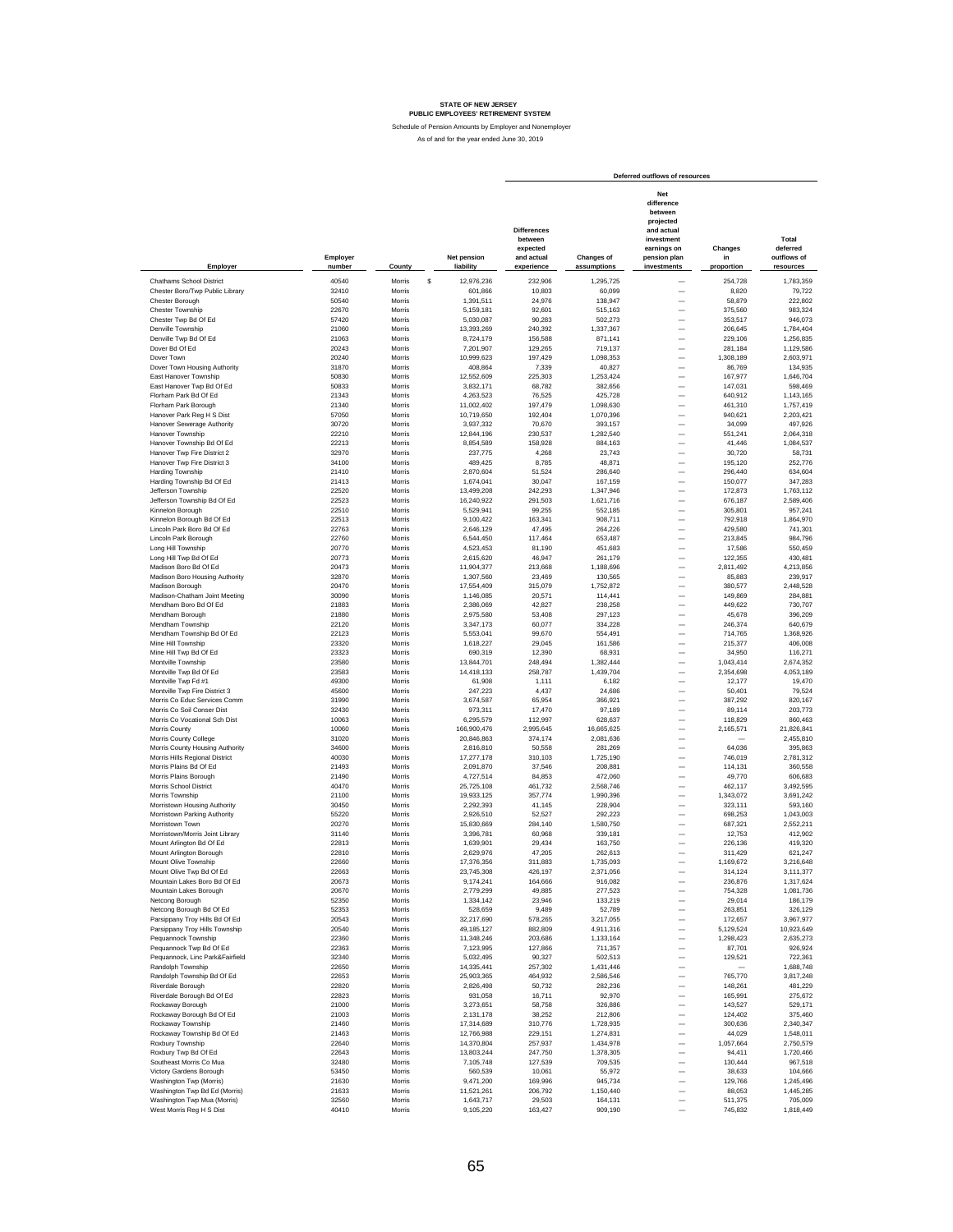|                                                                       |                                  | Deferred inflows of resources                                                                                       |                             |                                              |                                                                   |                                                                                           | <b>Pension expense</b>                                                                |                             |
|-----------------------------------------------------------------------|----------------------------------|---------------------------------------------------------------------------------------------------------------------|-----------------------------|----------------------------------------------|-------------------------------------------------------------------|-------------------------------------------------------------------------------------------|---------------------------------------------------------------------------------------|-----------------------------|
| <b>Differences</b><br>between<br>expected<br>and actual<br>experience | <b>Changes of</b><br>assumptions | Net<br>difference<br>between<br>projected<br>and actual<br>investment<br>earnings on<br>pension plan<br>investments | Changes<br>in<br>proportion | Total<br>deferred<br>inflows of<br>resources | Proportionate<br>share of<br>allocable plan<br>pension<br>expense | Pension<br>expense<br>related<br>to specific<br>liabilities of<br>individual<br>employers | <b>Net</b><br>amortization<br>of deferred<br>amounts<br>from changes in<br>proportion | Total<br>pension<br>expense |
| 57,323                                                                | 4,504,010                        | 204,835                                                                                                             | 313,940                     | 5,080,108                                    | 601,602                                                           |                                                                                           | 65,678                                                                                | 667,280                     |
| 2,659                                                                 | 208,906                          | 9,501                                                                                                               | 91,208                      | 312,274                                      | 27,904                                                            |                                                                                           | (68, 055)                                                                             | (40, 151)                   |
| 6,147                                                                 | 482,989                          | 21,966                                                                                                              | 356,150                     | 867,252                                      | 64,513                                                            | 695                                                                                       | (137, 073)                                                                            | (71, 865)                   |
| 22,791                                                                | 1,790,736                        | 81,440                                                                                                              | 126,149                     | 2,021,116                                    | 239,189                                                           | 1,113                                                                                     | 207,206                                                                               | 447,508                     |
| 22,221                                                                | 1,745,927                        | 79,402                                                                                                              | 46,474                      | 1,894,024                                    | 233,204                                                           | 1,219                                                                                     | 109,361                                                                               | 343,784                     |
| 59,166<br>38,540                                                      | 4,648,761<br>3,028,135           | 211,418<br>137,715                                                                                                  | 482,366<br>352,171          | 5,401,711<br>3,556,561                       | 620,937<br>404,469                                                | -                                                                                         | 37,993<br>53,742                                                                      | 658,930<br>458,211          |
| 31,815                                                                | 2,499,759                        | 113,685                                                                                                             | 711,685                     | 3,356,944                                    | 333,894                                                           | $\overline{\phantom{0}}$                                                                  | (247, 463)                                                                            | 86,431                      |
| 48,591                                                                | 3,817,934                        | 173,633                                                                                                             | 18,622                      | 4,058,780                                    | 509,963                                                           | 597                                                                                       | 455,808                                                                               | 966,368                     |
| 1,806                                                                 | 141,915                          | 6,454                                                                                                               |                             | 150,175                                      | 18,956                                                            |                                                                                           | 36,096                                                                                | 55,052                      |
| 55,452<br>16,929                                                      | 4,356,971<br>1,330,134           | 198,148<br>60,492                                                                                                   | 188,750<br>346,999          | 4,799,321<br>1,754,554                       | 581,962<br>177,667                                                | $\overline{\phantom{0}}$<br>2,681                                                         | 665<br>(69, 235)                                                                      | 582,627<br>111,113          |
| 18,834                                                                | 1,479,855                        | 67,301                                                                                                              | 773,560                     | 2,339,550                                    | 197,665                                                           | 1,566                                                                                     | (72, 978)                                                                             | 126,253                     |
| 48,604                                                                | 3,818,899                        | 173,677                                                                                                             | 912,276                     | 4,953,456                                    | 510,092                                                           | 3,308                                                                                     | (166, 598)                                                                            | 346.802                     |
| 47,355                                                                | 3,720,757                        | 169,214                                                                                                             | 906,009                     | 4,843,335                                    | 496,983                                                           | 10,632                                                                                    | 93,683                                                                                | 601,298                     |
| 17,393<br>56,740                                                      | 1,366,636<br>4,458,180           | 62,152<br>202,751                                                                                                   | 305,538<br>605,693          | 1,751,719<br>5,323,364                       | 182,542<br>595,481                                                | 3,410<br>2,915                                                                            | (50, 241)<br>(18, 533)                                                                | 135,711<br>579,863          |
| 39,116                                                                | 3,073,400                        | 139,773                                                                                                             | 301,747                     | 3,554,036                                    | 410,515                                                           |                                                                                           | (78, 075)                                                                             | 332.440                     |
| 1,050                                                                 | 82,531                           | 3,753                                                                                                               |                             | 87,334                                       | 11,024                                                            | -                                                                                         | 11,058                                                                                | 22,082                      |
| 2,162                                                                 | 169,878                          | 7,726                                                                                                               | 11,221                      | 190,987                                      | 22,691                                                            | L.                                                                                        | 48,629                                                                                | 71,320                      |
| 12,681                                                                | 996,378                          | 45,314                                                                                                              | 240,858                     | 1,295,231                                    | 133,087                                                           | L.                                                                                        | (7, 297)                                                                              | 125,790                     |
| 7,395<br>59,634                                                       | 581,054<br>4,685,532             | 26,425<br>213,090                                                                                                   | 50,917<br>1,382,317         | 665,791<br>6,340,573                         | 77,612<br>625,848                                                 | -                                                                                         | 53,339<br>(142, 347)                                                                  | 130,951<br>483,501          |
| 71,745                                                                | 5,637,173                        | 256,369                                                                                                             | 298,461                     | 6,263,748                                    | 752,959                                                           | 53,991                                                                                    | 131,584                                                                               | 938,534                     |
| 24,429                                                                | 1,919,425                        | 87,292                                                                                                              | 61,003                      | 2,092,149                                    | 256,378                                                           | 363                                                                                       | (22.506)                                                                              | 234,235                     |
| 40,202                                                                | 3,158,728                        | 143,654                                                                                                             | 457                         | 3,343,041                                    | 421,912                                                           | -                                                                                         | 369,064                                                                               | 790,976                     |
| 11,689<br>28.910                                                      | 918.463<br>2,271,558             | 41,770<br>103,307                                                                                                   | 504,776<br>316,568          | 1,476,698<br>2,720,343                       | 122,679<br>303,413                                                | 5,857                                                                                     | (41, 170)<br>10,407                                                                   | 81,509<br>319,677           |
| 19,983                                                                | 1,570,076                        | 71,404                                                                                                              | 952,362                     | 2,613,825                                    | 209,716                                                           | 970                                                                                       | (236, 672)                                                                            | (25,986)                    |
| 11,555                                                                | 907,873                          | 41,289                                                                                                              | 168,442                     | 1,129,159                                    | 121,265                                                           |                                                                                           | (23, 576)                                                                             | 97,689                      |
| 52,588                                                                | 4,131,971                        | 187,915                                                                                                             | 475,109                     | 4,847,583                                    | 551,909                                                           | 21,034                                                                                    | 813,005                                                                               | 1,385,948                   |
| 5,776<br>77,548                                                       | 453,850<br>6,093,080             | 20,640<br>277,103                                                                                                   | 565,796<br>1,057,371        | 1,046,062<br>7,505,102                       | 60,621<br>813,855                                                 | 5,801                                                                                     | (103, 521)<br>99,472                                                                  | (42,900)<br>919,128         |
| 5,063                                                                 | 397,803                          | 18,091                                                                                                              | 134,555                     | 555,512                                      | 53,135                                                            |                                                                                           | 2,038                                                                                 | 55,173                      |
| 10,541                                                                | 828,197                          | 37,665                                                                                                              | 83,484                      | 959,887                                      | 110,623                                                           | 683                                                                                       | 112,452                                                                               | 223,758                     |
| 13,145                                                                | 1,032,814                        | 46,971                                                                                                              | 477,632                     | 1,570,562                                    | 137,953                                                           | 4,466                                                                                     | (167, 888)                                                                            | (25, 469)                   |
| 14,786<br>24,531                                                      | 1,161,793<br>1,927,443           | 52,836<br>87,657                                                                                                    | 98,589<br>166,108           | 1,328,004<br>2,205,739                       | 155,181<br>257,449                                                | 1,026                                                                                     | (35, 899)<br>151.323                                                                  | 120,308<br>408.772          |
| 7.149                                                                 | 561,682                          | 25,544                                                                                                              | 26,285                      | 620,660                                      | 75,024                                                            |                                                                                           | 99,192                                                                                | 174.216                     |
| 3.050                                                                 | 239,607                          | 10,897                                                                                                              | 167,716                     | 421,270                                      | 32,004                                                            | L.                                                                                        | (50, 765)                                                                             | (18, 761)                   |
| 61,160                                                                | 4,805,452                        | 218,544                                                                                                             | 229,988                     | 5,315,144                                    | 641,866                                                           | 11,460                                                                                    | 272,148                                                                               | 925.474                     |
| 63,693<br>273                                                         | 5,004,488<br>21,488              | 227,596<br>977                                                                                                      | 283.329<br>27,371           | 5,579,106<br>50,109                          | 668,451<br>2,870                                                  | (10, 665)                                                                                 | 916,494<br>(4,684)                                                                    | 1,574,280<br>(1, 814)       |
| 1,092                                                                 | 85,810                           | 3,903                                                                                                               | 36,826                      | 127,631                                      | 11,462                                                            |                                                                                           | 2,934                                                                                 | 14,396                      |
| 16,233                                                                | 1,275,437                        | 58,005                                                                                                              | 595,656                     | 1,945,331                                    | 170,361                                                           |                                                                                           | (410, 333)                                                                            | (239, 972)                  |
| 4,300                                                                 | 337,833                          | 15,364                                                                                                              |                             | 357,497                                      | 45,125                                                            | $\overline{\phantom{a}}$                                                                  | 47,160                                                                                | 92,285                      |
| 27,811<br>737,293                                                     | 2,185,175<br>57,930,627          | 99,378<br>2,634,589                                                                                                 | 363,936<br>23.515.637       | 2,676,300<br>84,818,146                      | 291,875<br>7,737,816                                              | 1,848<br>16,251                                                                           | (163, 054)<br>(7,280,051)                                                             | 130,669<br>474,016          |
| 92,092                                                                | 7,235,880                        | 329,076                                                                                                             | 2,372,496                   | 10,029,544                                   | 966,499                                                           |                                                                                           | (958, 490)                                                                            | 8,009                       |
| 12,443                                                                | 977,706                          | 44,464                                                                                                              | 344,931                     | 1.379.544                                    | 130,593                                                           |                                                                                           | (101, 342)                                                                            | 29.251                      |
| 76,323<br>9,241                                                       | 5,996,854<br>726,081             | 272,727<br>33,021                                                                                                   | 1,031,559<br>402,192        | 7.377.463<br>1,170,535                       | 801,002<br>96,983                                                 | 31,211                                                                                    | 123.239<br>(37, 214)                                                                  | 955,452<br>59,769           |
| 20,884                                                                | 1,640,905                        | 74,626                                                                                                              | 201,953                     | 1,938,368                                    | 219,176                                                           | -<br>-                                                                                    | (26, 923)                                                                             | 192,253                     |
| 113,642                                                               | 8,929,103                        | 406,081                                                                                                             | 1,598,412                   | 11,047,238                                   | 1,192,664                                                         | -                                                                                         | (704, 564)                                                                            | 488,100                     |
| 88,056                                                                | 6,918,725                        | 314,652                                                                                                             | 218,238                     | 7,539,671                                    | 924,137                                                           | -                                                                                         | 508,391                                                                               | 1,432,528                   |
| 10,127                                                                | 795,682                          | 36,186                                                                                                              | 573,153                     | 1,415,148<br>1,208,655                       | 106,280                                                           | -<br>-                                                                                    | (46, 138)                                                                             | 60,142<br>342,586           |
| 12,928<br>69,933                                                      | 1,015,782<br>5,494,775           | 46,196<br>249,893                                                                                                   | 133,749<br>300,410          | 6,115,011                                    | 135,678<br>733,939                                                | -                                                                                         | 206,908<br>275,667                                                                    | 1,009,606                   |
| 15,005                                                                | 1,179,012                        | 53,620                                                                                                              | 237,865                     | 1,485,502                                    | 157,481                                                           |                                                                                           | (118, 678)                                                                            | 38,803                      |
| 7,244                                                                 | 569,204                          | 25,886                                                                                                              | 92,358                      | 694,692                                      | 76,029                                                            |                                                                                           | 70,821                                                                                | 146,850                     |
| 11,618<br>76,761                                                      | 912,856<br>6,031,278             | 41,515<br>274,293                                                                                                   | 133,917<br>710,735          | 1,099,906<br>7,093,067                       | 121,931<br>805,600                                                |                                                                                           | 67,797<br>214,680                                                                     | 189,728<br>1,020,280        |
| 104.896                                                               | 8.241.921                        | 374.829                                                                                                             | 433.146                     | 9.154.792                                    | 1.100.877                                                         | 3.272                                                                                     | (91.772)                                                                              | 1.012.377                   |
| 40.528                                                                | 3,184,350                        | 144,819                                                                                                             | 1,001,090                   | 4,370,787                                    | 425,335                                                           | 2.728                                                                                     | (148, 159)                                                                            | 279.904                     |
| 12.278                                                                | 964,686                          | 43.872                                                                                                              | 585,606                     | 1,606,442                                    | 128,853                                                           | 2.368                                                                                     | 80,662                                                                                | 211,883                     |
| 5,894<br>2,335                                                        | 463,076<br>183.496               | 21,060<br>8,345                                                                                                     | 354,457<br>231,012          | 844,487<br>425,188                           | 61,853<br>24,510                                                  | 1,109                                                                                     | (83, 653)<br>22,852                                                                   | (20, 691)<br>47,362         |
| 142,324                                                               | 11,182,658                       | 508,569                                                                                                             | 3,660,980                   | 15,494,531                                   | 1,493,672                                                         | $\overline{\phantom{0}}$                                                                  | (1,226,740)                                                                           | 266,932                     |
| 217,278                                                               | 17,072,002                       | 776,406                                                                                                             | 749,763                     | 18,815,449                                   | 2,280,314                                                         | 36,252                                                                                    | 1,399,597                                                                             | 3,716,163                   |
| 50,132                                                                | 3,938,940                        | 179,136                                                                                                             | 138,375                     | 4,306,583                                    | 526,126                                                           | 4,281                                                                                     | 387,683                                                                               | 918,090                     |
| 31,471<br>22.231                                                      | 2,472,716<br>1,746,763           | 112,455<br>79,440                                                                                                   | 663,729<br>206,911          | 3,280,371<br>2,055,345                       | 330,282<br>233,316                                                | 5,996                                                                                     | (190, 893)<br>14,757                                                                  | 145,385<br>248,073          |
| 63,328                                                                | 4,975,786                        | 226,291                                                                                                             | 995,584                     | 6,260,989                                    | 664,618                                                           | 1,229                                                                                     | (376, 363)                                                                            | 289,484                     |
| 114,430                                                               | 8,990,976                        | 408,895                                                                                                             | 715,306                     | 10,229,607                                   | 1,200,928                                                         | 49,550                                                                                    | 279,512                                                                               | 1,529,990                   |
| 12,486                                                                | 981,069                          | 44.617                                                                                                              | 167,532                     | 1,205,704                                    | 131,042                                                           | 10,723                                                                                    | (106, 256)                                                                            | 35,509                      |
| 4,113<br>14,462                                                       | 323,167<br>1,136,274             | 14,697<br>51,676                                                                                                    | 117,240<br>184,872          | 459.217<br>1,387,284                         | 43,166<br>151,773                                                 | 3,484                                                                                     | 7,323<br>(39,000)                                                                     | 50,489<br>116,257           |
| 9,415                                                                 | 739,725                          | 33,641                                                                                                              | 121,614                     | 904,395                                      | 98,805                                                            |                                                                                           | (1,682)                                                                               | 97,123                      |
| 76,489                                                                | 6,009,874                        | 273,319                                                                                                             | 1,788,391                   | 8,148,073                                    | 802,741                                                           | 828                                                                                       | (313, 947)                                                                            | 489,622                     |
| 56,399                                                                | 4,431,381                        | 201,532                                                                                                             | 756,556                     | 5,445,868                                    | 591,901                                                           | 7,095                                                                                     | (336, 453)                                                                            | 262,543                     |
| 63,484<br>60,977                                                      | 4,988,060<br>4,791,062           | 226,849<br>217,890                                                                                                  | 888,643<br>915,672          | 6,167,036<br>5,985,601                       | 666,257<br>639,944                                                | 12,641<br>-                                                                               | 96,695<br>(673, 667)                                                                  | 775,593<br>(33, 723)        |
| 31,390                                                                | 2,466,383                        | 112,167                                                                                                             | 628,543                     | 3,238,483                                    | 329,436                                                           | $\overline{\phantom{0}}$                                                                  | (193, 104)                                                                            | 136,332                     |
| 2,476                                                                 | 194,561                          | 8,848                                                                                                               | 379                         | 206,264                                      | 25,988                                                            | 161                                                                                       | 15,696                                                                                | 41,845                      |
| 41,840                                                                | 3,287,424                        | 149,507                                                                                                             | 552,795                     | 4,031,566                                    | 439,102                                                           |                                                                                           | (62, 023)                                                                             | 377,079                     |
| 50,896<br>7,261                                                       | 3,998,993<br>570,529             | 181,868<br>25,947                                                                                                   | 1,413,165<br>15,543         | 5,644,922<br>619,280                         | 534,147<br>76,206                                                 |                                                                                           | (322,008)<br>129,211                                                                  | 212,139<br>205,417          |
| 40,223                                                                | 3,160,393                        | 143,729                                                                                                             | 170,779                     | 3,515,124                                    | 422,135                                                           |                                                                                           | 133,249                                                                               | 555,384                     |
|                                                                       |                                  |                                                                                                                     |                             |                                              |                                                                   |                                                                                           |                                                                                       |                             |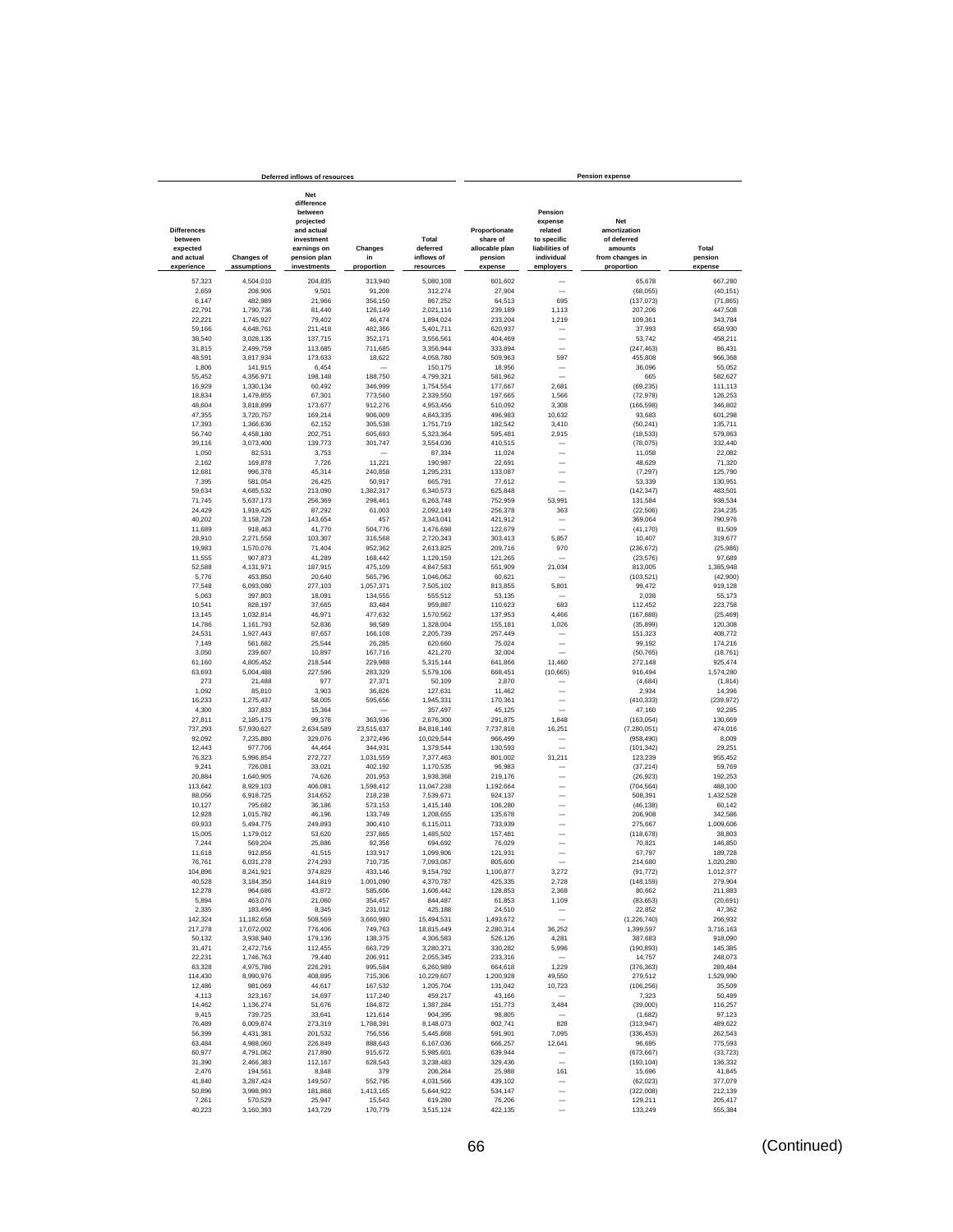|                                                                       |                    |                |                                 |                                                                       |                                  | Deferred outflows of resources                                                                                      |                             |                                               |
|-----------------------------------------------------------------------|--------------------|----------------|---------------------------------|-----------------------------------------------------------------------|----------------------------------|---------------------------------------------------------------------------------------------------------------------|-----------------------------|-----------------------------------------------|
| Employer                                                              | Employer<br>number | County         | <b>Net pension</b><br>liability | <b>Differences</b><br>between<br>expected<br>and actual<br>experience | <b>Changes of</b><br>assumptions | Net<br>difference<br>between<br>projected<br>and actual<br>investment<br>earnings on<br>pension plan<br>investments | Changes<br>in<br>proportion | Total<br>deferred<br>outflows of<br>resources |
| Wharton Borough                                                       | 20730              | Morris<br>\$   | 4,126,371                       | 74,063                                                                | 412,033                          |                                                                                                                     | 270,993                     | 757,089                                       |
| Wharton Borough Bd Of Ed                                              | 20733              | Morris         | 1,284,794                       | 23,060                                                                | 128,291                          | -                                                                                                                   | 97,369                      | 248,720                                       |
| Barnegat Light Borough                                                | 23050              | Ocean          | 1.375.766                       | 24,693                                                                | 137,375                          | $\overline{\phantom{0}}$                                                                                            | 74,280                      | 236.348                                       |
| <b>Barnegat Township</b><br>Barnegat Twp Bd Of Ed                     | 23040<br>23043     | Ocean<br>Ocean | 9.833.791<br>12,663,883         | 176.504<br>227,300                                                    | 981,940<br>1,264,535             | $\overline{\phantom{0}}$                                                                                            | 384.861<br>254,644          | 1.543.305<br>1,746,479                        |
| Bay Head Bd Of Ed                                                     | 50193              | Ocean          | 674,092                         | 12,099                                                                | 67,311                           | $\overline{\phantom{0}}$                                                                                            | 133,701                     | 213,111                                       |
| Bay Head Borough                                                      | 50190              | Ocean          | 1.337.254                       | 24,002                                                                | 133,530                          | -                                                                                                                   | 439,116                     | 596,648                                       |
| Beach Haven Borough                                                   | 21840              | Ocean          | 5,298,853                       | 95,107                                                                | 529,110                          | -                                                                                                                   | 353,819                     | 978,036                                       |
| Beach Haven Borough Bd Of Ed                                          | 21843              | Ocean          | 310.353                         | 5,570                                                                 | 30,990                           | $\overline{\phantom{0}}$                                                                                            | 46.347                      | 82,907                                        |
| Beach Haven Sewerage Authority                                        | 55820              | Ocean          | 429.185                         | 7,703                                                                 | 42.856                           | $\overline{\phantom{0}}$                                                                                            | 55,362                      | 105.921                                       |
| Beachwood Borough                                                     | 22160              | Ocean          | 4,578,785                       | 82,183                                                                | 457,208                          | $\overline{\phantom{0}}$<br>$\overline{\phantom{0}}$                                                                | 414,664                     | 954,055                                       |
| Beachwood Sewerage Authority<br>Berkeley Township Municipal Bld       | 32520<br>50250     | Ocean<br>Ocean | 720,272<br>19,751,385           | 12,928<br>354,512                                                     | 71,922<br>1,972,248              | -                                                                                                                   | 114,352<br>1,515,456        | 199,202<br>3,842,216                          |
| Berkeley Twp Bd Of Ed                                                 | 50253              | Ocean          | 10,709,147                      | 192,215                                                               | 1,069,348                        | $\overline{\phantom{0}}$                                                                                            | 644,818                     | 1,906,381                                     |
| Berkeley Twp Housing Authority                                        | 55890              | Ocean          | 878,394                         | 15,766                                                                | 87,711                           | $\overline{\phantom{0}}$                                                                                            | 120,734                     | 224,211                                       |
| Berkeley Twp Sewerage Authority                                       | 55450              | Ocean          | 2,903,892                       | 52,121                                                                | 289,964                          | $\overline{\phantom{0}}$                                                                                            | 143,750                     | 485.835                                       |
| Berkeley_Township Muni Util Aut                                       | 34900              | Ocean          | 1,141,269                       | 20,484                                                                | 113,960                          |                                                                                                                     | 134,836                     | 269,280                                       |
| <b>Brick Township</b>                                                 | 22680              | Ocean          | 46,800,872                      | 840,014                                                               | 4,673,239                        |                                                                                                                     | 4,415,713                   | 9,928,966                                     |
| Brick Township Fire Dist 2                                            | 45100              | Ocean          | 71,003                          | 1,274                                                                 | 7,090                            | $\overline{\phantom{0}}$                                                                                            | 4,313                       | 12,677                                        |
| Brick Twp Bd Of Ed                                                    | 22683              | Ocean          | 42,073,673                      | 755,167                                                               | 4,201,211                        | $\overline{\phantom{0}}$                                                                                            | 575,925                     | 5,532,303                                     |
| Brick Twp Fire District 1                                             | 39100              | Ocean          | 17.765                          | 319                                                                   | 1,774                            | $\overline{\phantom{0}}$                                                                                            | 1.923                       | 4,016                                         |
| <b>Brick Twp Housing Authority</b><br>Brick Twp Joint Bd Of Fire Comm | 31240<br>34400     | Ocean<br>Ocean | 918,387<br>1,173,668            | 16,484<br>21,066                                                      | 91,704<br>117,195                | -<br>-                                                                                                              | 165.818<br>59,930           | 274,006<br>198,191                            |
| Brick Twp Mun Utilities Auth                                          | 31510              | Ocean          | 22,765,514                      | 408,611                                                               | 2.273.220                        | $\overline{\phantom{0}}$                                                                                            | 1,857,732                   | 4,539,563                                     |
| Central Regional H S Dist                                             | 57100              | Ocean          | 12,361,718                      | 221.877                                                               | 1,234,363                        | $\overline{\phantom{0}}$                                                                                            | 953.125                     | 2,409,365                                     |
| Dover Municipal Utilities Auth                                        | 31120              | Ocean          | 8,052,718                       | 144,536                                                               | 804,093                          | $\overline{\phantom{0}}$                                                                                            | 844,859                     | 1,793,488                                     |
| Dover Twp Parking Authority                                           | 32300              | Ocean          | 1,091,569                       | 19,592                                                                | 108,997                          | -                                                                                                                   | 122,854                     | 251,443                                       |
| Eagleswood Township                                                   | 50780              | Ocean          | 594,771                         | 10,675                                                                | 59,390                           | $\overline{\phantom{0}}$                                                                                            | 48.203                      | 118,268                                       |
| Eagleswood Twp Bd Of Ed                                               | 50783              | Ocean          | 441.929                         | 7,932                                                                 | 44.128                           | $\overline{\phantom{0}}$                                                                                            | 30.374                      | 82,434                                        |
| Harvey Cedars Borough                                                 | 22700              | Ocean          | 2.098.872                       | 37,672                                                                | 209,580                          | $\overline{\phantom{0}}$                                                                                            | 142,476                     | 389,728                                       |
| Island Heights Boro Bd Of Ed                                          | 51603              | Ocean          | 508,801                         | 9,132                                                                 | 50,806                           | $\overline{\phantom{0}}$                                                                                            | 174,492                     | 234,430                                       |
| Island Heights Borough<br>Jackson Bd Fire District 2                  | 51600<br>34070     | Ocean<br>Ocean | 811.337<br>450,747              | 14,562<br>8,090                                                       | 81,015<br>45,009                 | $\overline{\phantom{0}}$<br>-                                                                                       | 52.824<br>156,325           | 148,401<br>209,424                            |
| Jackson Township                                                      | 22550              | Ocean          | 18.283.277                      | 328.161                                                               | 1,825,652                        | $\overline{\phantom{0}}$                                                                                            | 841.169                     | 2,994,982                                     |
| Jackson Township Bd Of Ed                                             | 22553              | Ocean          | 46,374,151                      | 832.355                                                               | 4,630,629                        | $\overline{\phantom{0}}$                                                                                            | 1,448,322                   | 6,911,306                                     |
| Jackson Township M.U.A.                                               | 55690              | Ocean          | 5,669,742                       | 101,764                                                               | 566,145                          | $\overline{\phantom{0}}$                                                                                            | 360,901                     | 1,028,810                                     |
| Jackson Twp Fire District 3                                           | 32060              | Ocean          | 121,036                         | 2,172                                                                 | 12,086                           | $\overline{\phantom{0}}$                                                                                            | 23,570                      | 37,828                                        |
| Lacey Municipal Util Authority                                        | 32180              | Ocean          | 3,312,255                       | 59,451                                                                | 330,741                          | -                                                                                                                   | 192,288                     | 582,480                                       |
| Lacey Township                                                        | 23520              | Ocean          | 12,942,893                      | 232,308                                                               | 1,292,395                        | $\overline{\phantom{0}}$                                                                                            | 1,209,908                   | 2,734,611                                     |
| Lacey Township Bd Of Ed                                               | 23523              | Ocean          | 17,492,798                      | 313,973                                                               | 1,746,720                        | $\overline{\phantom{0}}$                                                                                            | 101,729                     | 2,162,422                                     |
| Lakehurst Borough                                                     | 22560              | Ocean          | 2,141,144                       | 38,431                                                                | 213,801                          | L.                                                                                                                  | 224,200                     | 476.432                                       |
| Lakehurst Borough Bd Of Ed                                            | 22563<br>30760     | Ocean<br>Ocean | 1,882,381                       | 33,786                                                                | 187,963                          | -<br>-                                                                                                              | 246,820                     | 468,569<br>408.332                            |
| Lakewood Housing Authority<br>Lakewood Township                       | 20090              | Ocean          | 2,550,063<br>32,448,463         | 45,770<br>582,407                                                     | 254,633<br>3,240,098             | $\overline{\phantom{0}}$                                                                                            | 107,929<br>5.388.408        | 9,210,913                                     |
| Lakewood Twp Bd Of Ed                                                 | 20093              | Ocean          | 26,230,389                      | 470,801                                                               | 2,619,201                        | $\overline{\phantom{0}}$                                                                                            | 8,847,089                   | 11,937,091                                    |
| Lakewood Twp Fire District 1                                          | 34560              | Ocean          | 493.259                         | 8,853                                                                 | 49,254                           | $\overline{\phantom{0}}$                                                                                            | 162.163                     | 220,270                                       |
| Lakewood Twp Mun Utilits Auth                                         | 32220              | Ocean          | 4,520,526                       | 81,138                                                                | 451,391                          | $\overline{\phantom{0}}$                                                                                            | 1,035,167                   | 1,567,696                                     |
| Lavallette Borough                                                    | 20100              | Ocean          | 5,081,250                       | 91,202                                                                | 507,382                          | -                                                                                                                   | 433,357                     | 1,031,941                                     |
| Lavallette Borough Bd Of Ed                                           | 20103              | Ocean          | 387,339                         | 6,952                                                                 | 38,677                           | $\overline{\phantom{0}}$                                                                                            | 19,659                      | 65,288                                        |
| Little Egg Harbor Mun Util Auth                                       | 32230              | Ocean          | 3,023,391                       | 54,266                                                                | 301,897                          | $\overline{\phantom{0}}$                                                                                            | 196,268                     | 552,431                                       |
| Little Egg Harbor Township                                            | 23680              | Ocean          | 9,635,991                       | 172,953                                                               | 962,189                          | $\overline{\phantom{0}}$                                                                                            | 1,025,560                   | 2,160,702                                     |
| Little Egg Harbor Twp Bd Of Ed                                        | 23683<br>40350     | Ocean<br>Ocean | 7,603,583                       | 136,474                                                               | 759,246<br>149,535               | $\overline{\phantom{0}}$                                                                                            | 207,184<br>102.923          | 1,102,904<br>279.337                          |
| Long Beach Island Bd Of Ed<br>Long Beach Township                     | 20120              | Ocean          | 1,497,543<br>12.878.503         | 26,879<br>231.152                                                     | 1.285.966                        | -<br>$\overline{\phantom{0}}$                                                                                       | 894.131                     | 2.411.249                                     |
| Manchester Township                                                   | 51970              | Ocean          | 18,905,205                      | 339,324                                                               | 1,887,754                        | $\overline{\phantom{0}}$                                                                                            | 1,943,328                   | 4,170,406                                     |
| Manchester Township Bd Of Ed                                          | 51973              | Ocean          | 21.098.938                      | 378,698                                                               | 2,106,806                        | $\overline{\phantom{0}}$                                                                                            | 1,620,948                   | 4,106,452                                     |
| <b>Mantoloking Borough</b>                                            | 20010              | Ocean          | 1.300.169                       | 23,336                                                                | 129,827                          | -                                                                                                                   | 320,393                     | 473,556                                       |
| Ocean Co Bd Of Health                                                 | 32760              | Ocean          | 19.873.014                      | 356,695                                                               | 1,984,393                        | -                                                                                                                   | 783,497                     | 3,124,585                                     |
| Ocean Co Board Of Soc Serv                                            | 10021              | Ocean          | 62,315,854                      | 1,118,488                                                             | 6,222,467                        | $\overline{\phantom{0}}$                                                                                            | 6,577,492                   | 13,918,447                                    |
| Ocean Co Mosquito Comm                                                | 10022              | Ocean          | 2,113,024                       | 37,926                                                                | 210,993                          | $\overline{\phantom{0}}$                                                                                            | 181,175                     | 430.094                                       |
| Ocean Co Soil Consrv District                                         | 32310              | Ocean          | 1,364,596                       | 24.493                                                                | 136,260                          | $\overline{\phantom{0}}$                                                                                            | 206,340                     | 367.093                                       |
| Ocean Co Utilities Authority                                          | 31660              | Ocean          | 44,750,626                      | 803,215<br>3.855.453                                                  | 4,468,514                        |                                                                                                                     | 2,585,814<br>3.643.057      | 7,857,543                                     |
| Ocean County<br>Ocean County College                                  | 10020<br>31670     | Ocean<br>Ocean | 214,804,124<br>20,592,268       | 369,604                                                               | 21,448,981<br>2,056,214          | -                                                                                                                   |                             | 28,947,491<br>2,425,818                       |
| Ocean County Vocational School                                        | 10023              | Ocean          | 10,158,870                      | 182,338                                                               | 1,014,401                        | $\qquad \qquad -$                                                                                                   | 575,198                     | 1,771,937                                     |
| Ocean Gate Bd Of Ed                                                   | 21753              | Ocean          | 163,197                         | 2,929                                                                 | 16,296                           | $\overline{\phantom{0}}$                                                                                            | 6,585                       | 25,810                                        |
| Ocean Gate Borough                                                    | 21750              | Ocean          | 571,042                         | 10,249                                                                | 57,021                           | -                                                                                                                   | 163,726                     | 230,996                                       |
| Ocean Township (Ocean)                                                | 52490              | Ocean          | 4,801,074                       | 86,173                                                                | 479,405                          | $\overline{\phantom{0}}$                                                                                            | 19,238                      | 584,816                                       |
| Ocean Twp Bd Of Ed (Ocean)                                            | 52493              | Ocean          | 2,995,994                       | 53,774                                                                | 299,161                          | $\qquad \qquad -$                                                                                                   | 57,586                      | 410,521                                       |
| Pine Beach Borough                                                    | 52660              | Ocean          | 1,185,412                       | 21,277                                                                | 118,368                          |                                                                                                                     | 64,382                      | 204,027                                       |
| Pinelands Reg School District                                         | 40510              | Ocean          | 8,718,826                       | 156,492                                                               | 870,607                          |                                                                                                                     | 129,543                     | 1,156,642                                     |
| Plumstead Fire District #1<br>Plumsted Municipal Utility Auth         | 47500<br>51200     | Ocean<br>Ocean | 137,375<br>166,272              | 2,466                                                                 | 13,717<br>16,603                 | $\qquad \qquad -$<br>$\qquad \qquad -$                                                                              | 11,968<br>24,344            | 28,151<br>43,931                              |
| Plumsted Township                                                     | 52740              | Ocean          | 1,345,331                       | 2,984<br>24,147                                                       | 134,336                          | $\overline{\phantom{0}}$                                                                                            | 95,020                      | 253,503                                       |
| Plumsted Twp Bd Of Ed                                                 | 52743              | Ocean          | 5,050,334                       | 90,647                                                                | 504,294                          | -                                                                                                                   | 683,601                     | 1,278,542                                     |
| Point Pleasant Beach Bd Of Ed                                         | 20083              | Ocean          | 3,677,977                       | 66,015                                                                | 367,259                          | -                                                                                                                   | 186,141                     | 619,415                                       |
| Point Pleasant Beach Borough                                          | 20080              | Ocean          | 7,219,523                       | 129,581                                                               | 720,896                          | -                                                                                                                   | 164,262                     | 1,014,739                                     |
| Point Pleasant Boro Bd Of Ed                                          | 20993              | Ocean          | 6,375,066                       | 114,424                                                               | 636,574                          | -                                                                                                                   | 21,659                      | 772,657                                       |
| Point Pleasant Borough                                                | 20990              | Ocean          | 11,195,089                      | 200,937                                                               | 1,117,871                        | $\qquad \qquad -$                                                                                                   | 1,010,897                   | 2,329,705                                     |
| Seaside Heights Bd Of Ed                                              | 20153              | Ocean          | 1,336,995                       | 23,997                                                                | 133,504                          | $\overline{\phantom{0}}$                                                                                            | 205,636                     | 363,137                                       |
| Seaside Heights Borough                                               | 20150              | Ocean          | 6,164,039                       | 110,636                                                               | 615,502                          |                                                                                                                     | 208,235                     | 934,373                                       |
| Seaside Park Bd Of Ed                                                 | 21403              | Ocean          | 139,987                         | 2.513                                                                 | 13,978                           |                                                                                                                     | 4,158                       | 20,649                                        |
| Seaside Park Borough                                                  | 21400              | Ocean          | 3,088,670                       | 55.438                                                                | 308,415                          | $\qquad \qquad -$                                                                                                   | 37,770                      | 401,623                                       |
| Ship Bottom Borough                                                   | 53030              | Ocean          | 2,387,866                       | 42,859                                                                | 238,437                          | $\qquad \qquad -$<br>$\overline{\phantom{0}}$                                                                       | 318,463                     | 599,759                                       |
| South Toms River Borough<br>South Toms River Sewerage Auth            | 53140<br>34500     | Ocean<br>Ocean | 1,248,635<br>173,756            | 22,411<br>3,119                                                       | 124,681<br>17,350                | $\overline{\phantom{0}}$                                                                                            | 249,127<br>29,341           | 396,219<br>49,810                             |
| Southern Regional H S District                                        | 40330              | Ocean          | 16,803,832                      | 301,607                                                               | 1,677,924                        | $\overline{\phantom{0}}$                                                                                            | 54,521                      | 2,034,052                                     |
| Stafford Township                                                     | 22920              | Ocean          | 27,232,116                      | 488,781                                                               | 2,719,227                        |                                                                                                                     | 942,446                     | 4,150,454                                     |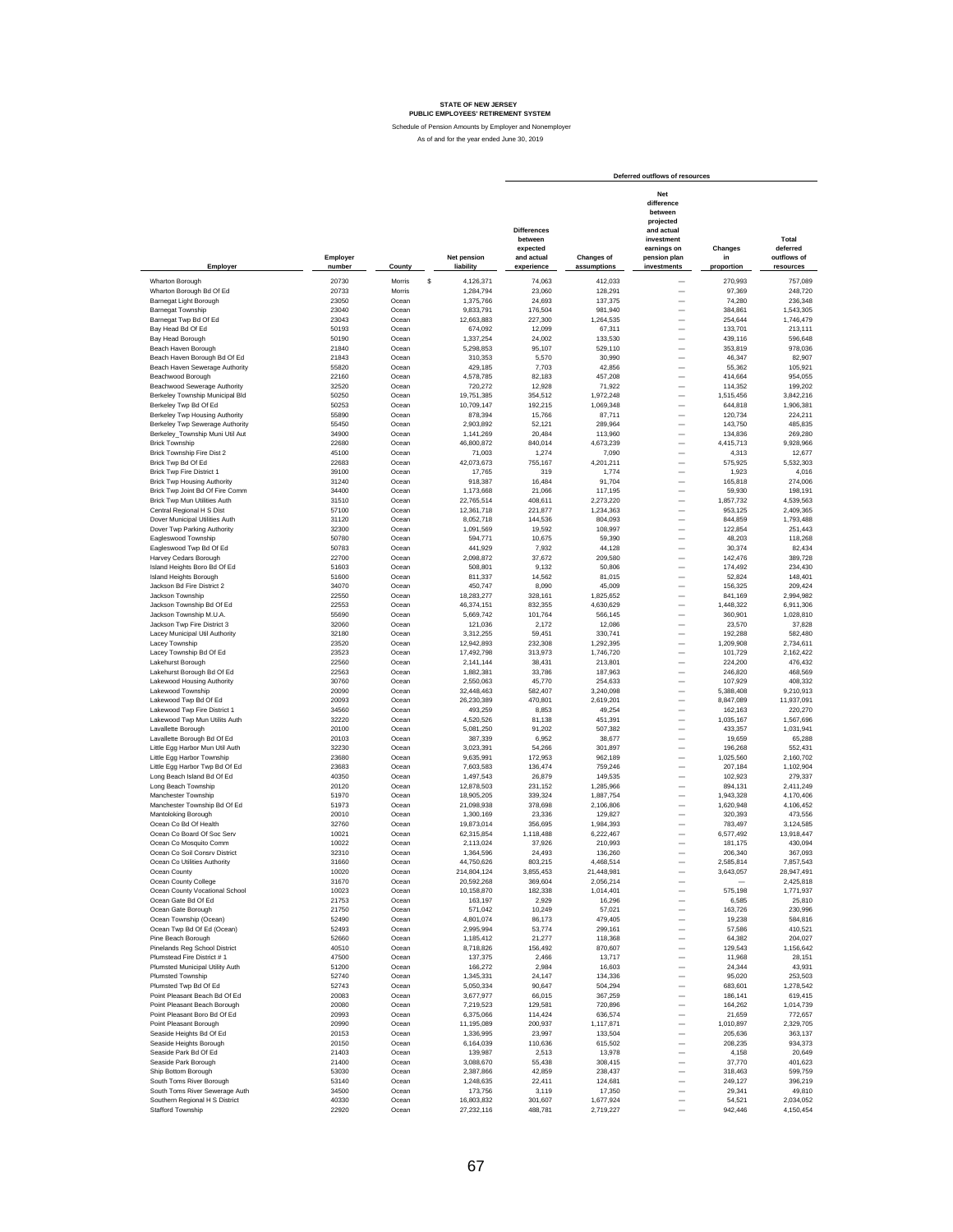|                                                         |                        | Deferred inflows of resources                                                                               |                      |                                 |                                                        |                                                                              | <b>Pension expense</b>                                           |                        |
|---------------------------------------------------------|------------------------|-------------------------------------------------------------------------------------------------------------|----------------------|---------------------------------|--------------------------------------------------------|------------------------------------------------------------------------------|------------------------------------------------------------------|------------------------|
| <b>Differences</b><br>between<br>expected<br>and actual | <b>Changes of</b>      | <b>Net</b><br>difference<br>between<br>projected<br>and actual<br>investment<br>earnings on<br>pension plan | Changes<br>in        | Total<br>deferred<br>inflows of | Proportionate<br>share of<br>allocable plan<br>pension | Pension<br>expense<br>related<br>to specific<br>liabilities of<br>individual | Net<br>amortization<br>of deferred<br>amounts<br>from changes in | Total<br>pension       |
| experience                                              | assumptions            | investments                                                                                                 | proportion           | resources                       | expense                                                | employers                                                                    | proportion                                                       | expense                |
| 18,228                                                  | 1,432,250              | 65,136                                                                                                      | 141,268              | 1,656,882                       | 191,306                                                |                                                                              | 17,011                                                           | 208,317                |
| 5,676                                                   | 445,948                | 20,281                                                                                                      | 14,673               | 486,578                         | 59,565                                                 | 188                                                                          | 34,809                                                           | 94,562                 |
| 6,078<br>43,441                                         | 477,524                | 21,717<br>155,230                                                                                           | 77,281<br>645,257    | 582,600                         | 63,783<br>455,913                                      |                                                                              | 23,780                                                           | 87,563                 |
| 55,943                                                  | 3,413,278<br>4,395,594 | 199,904                                                                                                     | 319,148              | 4,257,206<br>4,970,589          | 587,121                                                |                                                                              | (93,095)<br>(212, 801)                                           | 362,818<br>374,320     |
| 2,978                                                   | 233,975                | 10,641                                                                                                      | 112,565              | 360.159                         | 31,252                                                 | L.                                                                           | 13.363                                                           | 44,615                 |
| 5,907                                                   | 464.157                | 21,109                                                                                                      | 566,513              | 1,057,686                       | 61,998                                                 |                                                                              | (15,084)                                                         | 46,914                 |
| 23,408                                                  | 1,839,215              | 83,644                                                                                                      | 378,880              | 2,325,147                       | 245,665                                                | 18,040                                                                       | 127,455                                                          | 391,160                |
| 1,371                                                   | 107,722                | 4,899                                                                                                       | 16,535               | 130,527                         | 14.389                                                 | ÷                                                                            | 18,432                                                           | 32.821                 |
| 1,896<br>20,227                                         | 148,969<br>1,589,282   | 6,775<br>72,278                                                                                             | 14,818<br>691,873    | 172,458<br>2,373,660            | 19,898<br>212,281                                      | 5,517                                                                        | 9,121<br>(38,075)                                                | 29,019<br>179,723      |
| 3,182                                                   | 250,004                | 11,370                                                                                                      | 12,474               | 277,030                         | 33,393                                                 |                                                                              | 28,922                                                           | 62,315                 |
| 87,253                                                  | 6,855,643              | 311,783                                                                                                     | 372,714              | 7,627,393                       | 915,711                                                | 28,958                                                                       | 269,695                                                          | 1,214,364              |
| 47,308                                                  | 3,717,111              | 169,048                                                                                                     | 280,002              | 4,213,469                       | 496,496                                                |                                                                              | 212,573                                                          | 709,069                |
| 3,880                                                   | 304,888                | 13,866                                                                                                      | 9,641                | 332,275                         | 40,724                                                 |                                                                              | 29,846                                                           | 70,570                 |
| 12.828<br>5,042                                         | 1,007,932<br>396,131   | 45,839<br>18,015                                                                                            | 53.245<br>2,615      | 1,119,844<br>421.803            | 134,630<br>52,911                                      | 552                                                                          | 68.524<br>41,625                                                 | 203,706<br>94,536      |
| 206,746                                                 | 16,244,435             | 738,770                                                                                                     |                      | 17,189,951                      | 2,169,775                                              |                                                                              | 2,161,246                                                        | 4,331,021              |
| 314                                                     | 24,645                 | 1,121                                                                                                       | 1,111                | 27,191                          | 3,292                                                  |                                                                              | 904                                                              | 4,196                  |
| 185,863                                                 | 14,603,639             | 664,149                                                                                                     | 939,535              | 16,393,186                      | 1,950,614                                              | 3,409                                                                        | (307, 909)                                                       | 1,646,114              |
| 78                                                      | 6.166                  | 280                                                                                                         | 3.677                | 10.201                          | 824                                                    |                                                                              | (7, 285)                                                         | (6, 461)               |
| 4,057                                                   | 318,769                | 14,497                                                                                                      | 370,000              | 707,323                         | 42,578                                                 | $\overline{\phantom{0}}$                                                     | (98, 622)                                                        | (56, 044)              |
| 5,185<br>100,568                                        | 407,376                | 18.527<br>359,362                                                                                           | 4,295<br>74,199      | 435,383                         | 54,413<br>1,055,451                                    | 18,478                                                                       | 15,203                                                           | 69,616<br>1,597,443    |
| 54,609                                                  | 7,901,838<br>4,290,713 | 195,135                                                                                                     |                      | 8,435,967<br>4,540,457          | 573,112                                                |                                                                              | 523,514<br>381,755                                               | 954,867                |
| 35,573                                                  | 2,795,073              | 127,115                                                                                                     | 17,255               | 2,975,016                       | 373,339                                                | -                                                                            | 300,593                                                          | 673,932                |
| 4,822                                                   | 378,880                | 17,231                                                                                                      | 105,213              | 506,146                         | 50,607                                                 |                                                                              | 59,585                                                           | 110,192                |
| 2,627                                                   | 206,443                | 9,389                                                                                                       | 156,940              | 375,399                         | 27,575                                                 | 763                                                                          | (43, 494)                                                        | (15, 156)              |
| 1,952                                                   | 153,392                | 6,976                                                                                                       | 66,353               | 228,673                         | 20,489                                                 |                                                                              | (10, 830)                                                        | 9,659                  |
| 9,272                                                   | 728,512<br>176,603     | 33,132                                                                                                      | 246,072              | 1,016,988                       | 97,308                                                 | L.                                                                           | 3,324                                                            | 100,632                |
| 2,248<br>3,584                                          | 281,612                | 8,032<br>12,807                                                                                             | 11,044<br>123,380    | 197,927<br>421.383              | 23,589<br>37,615                                       | (5,623)<br>831                                                               | 44,303<br>(65, 399)                                              | 62.269<br>(26.953)     |
| 1,991                                                   | 156.453                | 7,115                                                                                                       | 23,118               | 188,677                         | 20,897                                                 |                                                                              | 22.611                                                           | 43,508                 |
| 80.767                                                  | 6,346,067              | 288,609                                                                                                     | 35.211               | 6,750,654                       | 847,647                                                | 9,392                                                                        | 283,288                                                          | 1,140,327              |
| 204,861                                                 | 16,096,321             | 732.034                                                                                                     | 221,858              | 17,255,074                      | 2,149,992                                              | 130,520                                                                      | 236,978                                                          | 2,517,490              |
| 25,046                                                  | 1,967,950              | 89,499                                                                                                      | 193,183              | 2,275,678                       | 262,860                                                |                                                                              | 68,969                                                           | 331,829                |
| 535                                                     | 42,011                 | 1,911                                                                                                       | 26,087               | 70,544                          | 5,611                                                  |                                                                              | (24, 229)                                                        | (18, 618)              |
| 14,632<br>57,176                                        | 1,149,673<br>4,492,437 | 52,285<br>204,309                                                                                           | 40,156<br>704,536    | 1,256,746<br>5,458,458          | 153,562<br>600,057                                     | 6,885                                                                        | 35,208<br>414,404                                                | 188,770<br>1,021,346   |
| 77,275                                                  | 6,071,695              | 276,131                                                                                                     | 899,408              | 7,324,509                       | 810,999                                                |                                                                              | (220, 205)                                                       | 590,794                |
| 9,459                                                   | 743,184                | 33,799                                                                                                      | 304,559              | 1,091,001                       | 99.267                                                 |                                                                              | (1, 154)                                                         | 98.113                 |
| 8,316                                                   | 653,368                | 29,714                                                                                                      | 227,397              | 918.795                         | 87,271                                                 |                                                                              | 39,230                                                           | 126,501                |
| 11,265                                                  | 885,119                | 40,254                                                                                                      |                      | 936,638                         | 118,226                                                |                                                                              | 69,192                                                           | 187,418                |
| 143,343<br>115,874                                      | 11,262,759             | 512,212<br>414,057                                                                                          | 44,948<br>53,219     | 11,963,262<br>9,687,635         | 1,504,371<br>1,216,089                                 | 7,047                                                                        | 1,545,808<br>2,663,692                                           | 3,050,179<br>3,886,828 |
| 2.179                                                   | 9,104,485<br>171,209   | 7,786                                                                                                       | 24,038               | 205.212                         | 22,868                                                 |                                                                              | 9,828                                                            | 32.696                 |
| 19,970                                                  | 1,569,060              | 71,358                                                                                                      | 389,731              | 2,050,119                       | 209,580                                                | -                                                                            | 312.664                                                          | 522.244                |
| 22.447                                                  | 1,763,686              | 80,210                                                                                                      | 439,427              | 2,305,770                       | 235,576                                                | -                                                                            | (16, 678)                                                        | 218,898                |
| 1,711                                                   | 134,444                | 6,114                                                                                                       | 67,448               | 209,717                         | 17,958                                                 | -                                                                            | (28, 521)                                                        | (10, 563)              |
| 13,356                                                  | 1,049,409              | 47,725                                                                                                      | 431,689              | 1,542,179                       | 140,170                                                | $\overline{\phantom{a}}$                                                     | 20,165                                                           | 160,335                |
| 42,568                                                  | 3,344,622              | 152,108                                                                                                     | 254,344              | 3,793,642                       | 446,742                                                | 3,278                                                                        | 281,121                                                          | 731,141                |
| 33,589<br>6,615                                         | 2,639,180<br>519,792   | 120,026<br>23,639                                                                                           | 660,402<br>104,962   | 3,453,197<br>655,008            | 352,516<br>69,429                                      |                                                                              | (48, 624)<br>(48,003)                                            | 303,892<br>21,426      |
| 56,892                                                  | 4,470,088              | 203,292                                                                                                     | 395,785              | 5,126,057                       | 597,071                                                | 2,231                                                                        | 378,682                                                          | 977,984                |
| 83,515                                                  | 6,561,937              | 298,426                                                                                                     | 38,321               | 6,982,199                       | 876,480                                                |                                                                              | 840,501                                                          | 1,716,981              |
| 93,206                                                  | 7,323,375              | 333,055                                                                                                     | 129,289              | 7,878,925                       | 978,186                                                |                                                                              | 715,736                                                          | 1,693,922              |
| 5.744                                                   | 451,284                | 20,524                                                                                                      | 349,614              | 827,166                         | 60,278                                                 | 1,300                                                                        | (206)                                                            | 61,372                 |
| 87,790                                                  | 6,897,860              | 313,703                                                                                                     | 3,645,376            | 10,944,729                      | 921,350                                                |                                                                              | (919, 332)                                                       | 2,018                  |
| 275,284<br>9,334                                        | 21,629,635<br>733,424  | 983,680<br>33,355                                                                                           | 3,069,344<br>447,021 | 25,957,943<br>1,223,134         | 2,889,079<br>97,964                                    | $\overline{\phantom{a}}$<br>669                                              | 1,208,364<br>(85,034)                                            | 4,097,443<br>13,599    |
| 6,028                                                   | 473.647                | 21,541                                                                                                      | 482.712              | 983,928                         | 63,265                                                 |                                                                              | 13,840                                                           | 77,105                 |
| 197.689                                                 | 15.532.801             | 706,406                                                                                                     | 190.686              | 16.627.582                      | 2,074,722                                              |                                                                              | 1,001,164                                                        | 3,075,886              |
| 948,910                                                 | 74.557.831             | 3,390,767                                                                                                   | ,314,910             | 81,212,418                      | 9,958,718                                              | 72,364                                                                       | 317,201                                                          | 10,348,283             |
| 90,968                                                  | 7,147,511              | 325,057                                                                                                     | 2,751,654            | 10,315,190                      | 954,696                                                | 73,855                                                                       | (1,019,681)                                                      | 8,870                  |
| 44,877                                                  | 3,526,112              | 160,362                                                                                                     |                      | 3,731,351                       | 470,984                                                |                                                                              | 237,741                                                          | 708,725                |
| 721<br>2,523                                            | 56,645<br>198,207      | 2,576<br>9,014                                                                                              | 220,694<br>364,389   | 280,636<br>574,133              | 7,566<br>26,475                                        | $\qquad \qquad -$                                                            | (66, 140)<br>(52,062)                                            | (58, 574)<br>(25, 587) |
| 21,209                                                  | 1,666,437              | 75,787                                                                                                      | 555,749              | 2,319,182                       | 222,587                                                | 5,422                                                                        | (139, 713)                                                       | 88,296                 |
| 13,235                                                  | 1,039,900              | 47,293                                                                                                      | 310,440              | 1,410,868                       | 138,900                                                | -                                                                            | (33, 393)                                                        | 105.507                |
| 5.237                                                   | 411,453                | 18,712                                                                                                      | 65.714               | 501.116                         | 54,958                                                 |                                                                              | 14,371                                                           | 69,329                 |
| 38,516                                                  | 3,026,277              | 137,630                                                                                                     | 690,117              | 3,892,540                       | 404,221                                                | 10,814                                                                       | (88, 373)                                                        | 326,662                |
| 607                                                     | 47,682                 | 2,169                                                                                                       | 1,665                | 52,123                          | 6,369                                                  | -                                                                            | 6,758                                                            | 13,127                 |
| 735                                                     | 57,713                 | 2,625                                                                                                       | 64,251               | 125,324                         | 7,709                                                  | $\overline{\phantom{0}}$                                                     | (104, 887)                                                       | (97, 178)              |
| 5,943<br>22,310                                         | 466,960<br>1,752,955   | 21,237<br>79,721                                                                                            | 20,129<br>20,513     | 514,269<br>1,875,499            | 62,372<br>234,143                                      | -<br>-                                                                       | 6,952<br>158,946                                                 | 69,324<br>393,089      |
| 16,248                                                  | 1,276,614              | 58,058                                                                                                      | 325,684              | 1,676,604                       | 170,518                                                | -                                                                            | (54, 574)                                                        | 115,944                |
| 31,893                                                  | 2,505,874              | 113,963                                                                                                     | 215,833              | 2,867,563                       | 334,710                                                | -                                                                            | 70,017                                                           | 404,727                |
| 28,162                                                  | 2,212,765              | 100,633                                                                                                     | 518,014              | 2,859,574                       | 295,560                                                |                                                                              | (174, 441)                                                       | 121,119                |
| 49,455                                                  | 3,885,780              | 176,719                                                                                                     | 179,465              | 4,291,419                       | 519,025                                                |                                                                              | 295,838                                                          | 814,863                |
| 5,906                                                   | 464,067                | 21,105                                                                                                      | 189,892              | 680,970                         | 61,986                                                 |                                                                              | 16,152                                                           | 78,138                 |
| 27,230                                                  | 2,139,518              | 97,302                                                                                                      | 792,978              | 3,057,028                       | 285,776                                                | -                                                                            | (210, 016)                                                       | 75,760                 |
| 618<br>13,644                                           | 48,589<br>1.072.067    | 2.210<br>48.756                                                                                             | 3,144<br>650,609     | 54,561<br>1,785,076             | 6.490<br>143,196                                       | -<br>-                                                                       | (1, 395)<br>(154, 067)                                           | 5,095<br>(10, 871)     |
| 10,549                                                  | 828,821                | 37,693                                                                                                      | 329,744              | 1,206,807                       | 110,706                                                | -                                                                            | 46,704                                                           | 157,410                |
| 5,516                                                   | 433,397                | 19,710                                                                                                      | 98,729               | 557,352                         | 57,889                                                 | $\overline{\phantom{0}}$                                                     | 23,826                                                           | 81,715                 |
| 768                                                     | 60,310                 | 2,743                                                                                                       | 2,283                | 66,104                          | 8,056                                                  | $\overline{\phantom{0}}$                                                     | 17,348                                                           | 25,404                 |
| 74,232                                                  | 5,832,557              | 265,255                                                                                                     | 719,842              | 6,891,886                       | 779,057                                                | $\overline{\phantom{a}}$                                                     | (153, 632)                                                       | 625,425                |
| 120,299                                                 | 9,452,181              | 429,870                                                                                                     | 172,324              | 10,174,674                      | 1,262,531                                              | 27,566                                                                       | 344,554                                                          | 1,634,651              |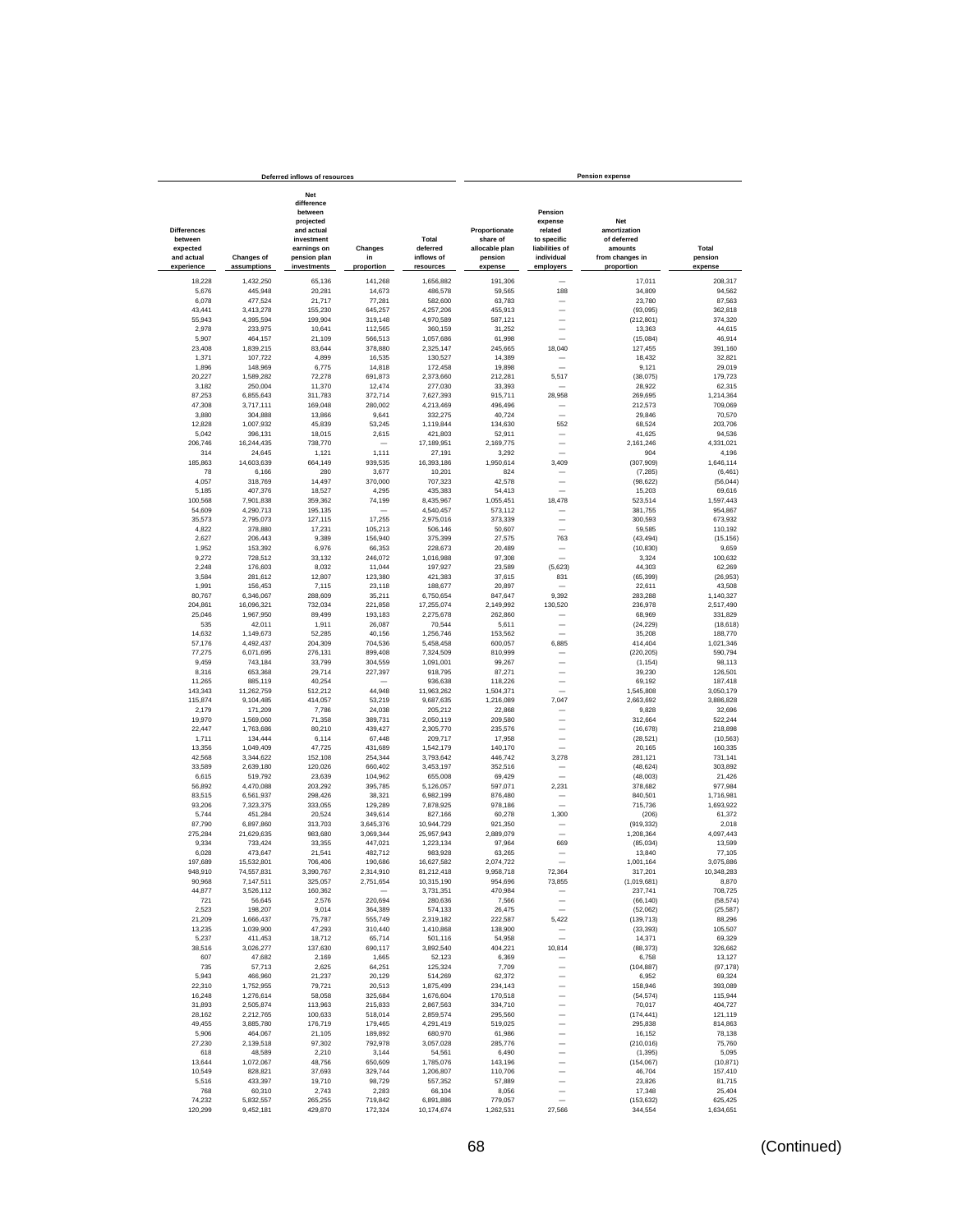|                                                                   |                    |                    |                                 |                                                                       |                                  | Deferred outflows of resources                                                                                             |                             |                                               |
|-------------------------------------------------------------------|--------------------|--------------------|---------------------------------|-----------------------------------------------------------------------|----------------------------------|----------------------------------------------------------------------------------------------------------------------------|-----------------------------|-----------------------------------------------|
| Employer                                                          | Employer<br>number | County             | <b>Net pension</b><br>liability | <b>Differences</b><br>between<br>expected<br>and actual<br>experience | <b>Changes of</b><br>assumptions | <b>Net</b><br>difference<br>between<br>projected<br>and actual<br>investment<br>earnings on<br>pension plan<br>investments | Changes<br>in<br>proportion | Total<br>deferred<br>outflows of<br>resources |
| Stafford Township Bd Of Ed                                        | 22923              | Ocean              | s<br>12,857,682                 | 230,779                                                               | 1,283,887                        |                                                                                                                            | 496,660                     | 2,011,326                                     |
| Surf City Borough                                                 | 22140              | Ocean              | 2,631,569                       | 47,233                                                                | 262,772                          | $\overline{\phantom{0}}$                                                                                                   | 414,712                     | 724,717                                       |
| Toms River Fire District #2                                       | 32440              | Ocean              | 512,525                         | 9,199                                                                 | 51,177                           | $\overline{\phantom{0}}$                                                                                                   | 25,012                      | 85,388                                        |
| Toms River School Dist                                            | 40340              | Ocean              | 67,617,356                      | 1,213,643                                                             | 6,751,841                        | $\overline{\phantom{0}}$                                                                                                   | 486.426                     | 8,451,910                                     |
| <b>Toms River Township</b>                                        | 22690              | Ocean              | 56,871,531                      | 1,020,770                                                             | 5,678,831                        | $\overline{\phantom{0}}$                                                                                                   | 2,347,415                   | 9,047,016                                     |
| Toms River Twp Fire District 1                                    | 32770              | Ocean              | 3.775.061                       | 67,757                                                                | 376,954                          | -                                                                                                                          | 269,739                     | 714,450                                       |
| Tuckerton Boro Bd Of Ed<br><b>Tuckerton Borough</b>               | 53333<br>53330     | Ocean<br>Ocean     | 1,155,070<br>2.566.124          | 20,732<br>46,059                                                      | 115,338<br>256,237               | $\overline{\phantom{0}}$<br>$\overline{\phantom{0}}$                                                                       | 202,122<br>430,238          | 338,192<br>732,534                            |
| Bloomingdale Bd Of Ed                                             | 22733              | Passaic            | 1,587,051                       | 28,485                                                                | 158,473                          | $\overline{\phantom{0}}$                                                                                                   | 189,460                     | 376,418                                       |
| <b>Bloomingdale Borough</b>                                       | 22730              | Passaic            | 6,968,244                       | 125,071                                                               | 695,805                          | $\overline{\phantom{0}}$                                                                                                   | 295,075                     | 1,115,951                                     |
| Classical Acad. Charter School                                    | 35900              | Passaic            | 81,136                          | 1,456                                                                 | 8,102                            | $\overline{\phantom{0}}$                                                                                                   | 27,179                      | 36,737                                        |
| Clifton City                                                      | 20800              | Passaic            | 36,052,621                      | 647,097                                                               | 3,599,987                        | L.                                                                                                                         | 824,539                     | 5,071,623                                     |
| Clifton City Bd Of Ed                                             | 20803              | Passaic            | 30,212,568                      | 542,276                                                               | 3,016,836                        | $\overline{\phantom{0}}$                                                                                                   | 212,158                     | 3,771,270                                     |
| College Achieve Paterson C/S                                      | 57000              | Passaic            | 569,245                         | 10,217                                                                | 56,841                           | L.                                                                                                                         | 578,256                     | 645,314                                       |
| Community Ch School Of Paterson                                   | 48700<br>51290     | Passaic            | 4,428,239                       | 79,481<br>66,795                                                      | 442,176                          | L.<br>$\overline{\phantom{0}}$                                                                                             | 2,262,268<br>110,859        | 2,783,925                                     |
| Haledon Borough<br>Haledon Borough Bd Of Ed                       | 51293              | Passaic<br>Passaic | 3,721,453<br>2,798,397          | 50,228                                                                | 371,601<br>279,430               | L.                                                                                                                         | 285.023                     | 549,255<br>614,681                            |
| Hawthorne Bd Of Ed                                                | 22113              | Passaic            | 9,158,773                       | 164,388                                                               | 914,537                          |                                                                                                                            | 387,044                     | 1,465,969                                     |
| Hawthorne Borough                                                 | 22110              | Passaic            | 9,339,550                       | 167,633                                                               | 932,588                          | $\overline{\phantom{0}}$                                                                                                   | 655,013                     | 1,755,234                                     |
| John P Holland Charter School                                     | 50700              | Passaic            | 2,074,828                       | 37,240                                                                | 207,179                          | $\overline{\phantom{0}}$                                                                                                   | 1,337,297                   | 1.581.716                                     |
| Lakeland Regional H S Dist                                        | 40370              | Passaic            | 6,827,850                       | 122,551                                                               | 681,786                          | $\overline{\phantom{0}}$                                                                                                   | 696,801                     | 1.501.138                                     |
| Little Falls Bd Of Ed                                             | 22933              | Passaic            | 2.732.711                       | 49,049                                                                | 272.871                          | L.                                                                                                                         | 90,813                      | 412.733                                       |
| Little Falls Two<br>Manchester Utilities Authority                | 22930<br>47900     | Passaic<br>Passaic | 5,488,021<br>22.822             | 98,503<br>410                                                         | 547,999                          | L.<br>L.                                                                                                                   | 427,156<br>22               | 1,073,658                                     |
| North Haledon Boro Bd Of Ed                                       | 23133              | Passaic            | 952,879                         | 17,103                                                                | 2,279<br>95,148                  | $\overline{\phantom{0}}$                                                                                                   | 179.194                     | 2,711<br>291,445                              |
| North Haledon Borough                                             | 23130              | Passaic            | 5,207,307                       | 93,464                                                                | 519,969                          | $\overline{\phantom{0}}$                                                                                                   | 688.197                     | 1,301,630                                     |
| Passaic Arts & Science Chtr Sch                                   | 51100              | Passaic            | 5,152,439                       | 92,480                                                                | 514,490                          | $\overline{\phantom{0}}$                                                                                                   | 2,709,103                   | 3,316,073                                     |
| Passaic Board Of Education                                        | 20833              | Passaic            | 78,463,692                      | 1,408,321                                                             | 7,834,888                        | $\overline{\phantom{0}}$                                                                                                   | 1.868.917                   | 11,112,126                                    |
| Passaic City                                                      | 20830              | Passaic            | 27,288,356                      | 489,790                                                               | 2,724,843                        | $\overline{\phantom{0}}$                                                                                                   | 503.784                     | 3,718,417                                     |
| Passaic City Housing Authority                                    | 30460              | Passaic            | 4,167,642                       | 74,804                                                                | 416,154                          | $\overline{\phantom{0}}$                                                                                                   | 208,068                     | 699.026                                       |
| Passaic Co Bd Of Social Service<br>Passaic Co Manchester Reg High | 60031<br>57240     | Passaic<br>Passaic | 91,933,224<br>3,213,837         | 1,650,081<br>57,684                                                   | 9,179,870<br>320,913             | $\overline{\phantom{0}}$<br>$\overline{\phantom{0}}$                                                                       | 2,728,413<br>43,249         | 13,558,364<br>421,846                         |
| Passaic Co Regional Hs Dist 1                                     | 40360              | Passaic            | 4.867.631                       | 87,368                                                                | 486,051                          | $\overline{\phantom{0}}$                                                                                                   | 225,934                     | 799,353                                       |
| Passaic Co Vocational School                                      | 30870              | Passaic            | 19,774,003                      | 354,917                                                               | 1,974,507                        | $\overline{\phantom{0}}$                                                                                                   | 629,306                     | 2,958,730                                     |
| Passaic Co. Ed Serv Commision                                     | 34890              | Passaic            | 4,256,799                       | 76,404                                                                | 425,057                          | $\overline{\phantom{0}}$                                                                                                   | 1,057,740                   | 1,559,201                                     |
| Passaic County                                                    | 60030              | Passaic            | 188,590,110                     | 3,384,946                                                             | 18,831,415                       | $\overline{\phantom{0}}$                                                                                                   | 2,686,121                   | 24,902,482                                    |
| Passaic County Community Colleg                                   | 31550              | Passaic            | 17,430,131                      | 312,848                                                               | 1,740,463                        | $\overline{\phantom{0}}$                                                                                                   | 418,964                     | 2,472,275                                     |
| Passaic County Improvement Auth                                   | 47000              | Passaic            | 244,944                         | 4,396                                                                 | 24,459                           | $\overline{\phantom{0}}$                                                                                                   | 4,361                       | 33,216                                        |
| Paterson Bd Of Ed                                                 | 21913              | Passaic            | 123,718,914                     | 2,220,593                                                             | 12,353,788                       | L.                                                                                                                         | 3,156,151                   | 17,730,532                                    |
| Paterson Chart Sch-Science/Tech<br>Paterson City                  | 42400<br>21910     | Passaic<br>Passaic | 4,669,516                       | 83,812<br>1,205,204                                                   | 466,268                          | $\overline{\phantom{0}}$<br>$\overline{\phantom{0}}$                                                                       | 987,197<br>4,657,583        | 1,537,277                                     |
| Paterson Housing Authority                                        | 30510              | Passaic            | 67, 147, 177<br>5,642,327       | 101,272                                                               | 6,704,892<br>563,407             | $\overline{\phantom{0}}$                                                                                                   | 21,353                      | 12,567,679<br>686,032                         |
| Paterson Parking Authority                                        | 30770              | Passaic            | 2,901,725                       | 52,082                                                                | 289,748                          | $\overline{\phantom{0}}$                                                                                                   | 76,444                      | 418,274                                       |
| Pompton Lakes Bd Of Ed                                            | 21393              | Passaic            | 7,594,451                       | 136,310                                                               | 758,334                          | $\overline{\phantom{0}}$                                                                                                   | 131,123                     | 1,025,767                                     |
| Pompton Lakes Borough                                             | 21390              | Passaic            | 5,578,919                       | 100,134                                                               | 557,076                          | $\overline{\phantom{0}}$                                                                                                   | 673,769                     | 1,330,979                                     |
| Pompton Lakes Mun Util Auth                                       | 30920              | Passaic            | 2,492,731                       | 44,741                                                                | 248,908                          | L.                                                                                                                         | 173,685                     | 467.334                                       |
| Prospect Park Bd Of Ed                                            | 52773<br>52770     | Passaic            | 2,203,403                       | 39,548                                                                | 220,018                          | L.<br>L.                                                                                                                   | 118,091                     | 377,657                                       |
| Prospect Park Borough<br>Ringwood Boro Bd Of Ed                   | 22723              | Passaic<br>Passaic | 1,242,263<br>5,894,940          | 22,297<br>105,806                                                     | 124,044<br>588,631               | L.                                                                                                                         | 202,378<br>73,096           | 348.719<br>767,533                            |
| Ringwood Borough                                                  | 22720              | Passaic            | 7,529,283                       | 135,141                                                               | 751,827                          | $\overline{\phantom{0}}$                                                                                                   | 253.481                     | 1,140,449                                     |
| Totowa Borough                                                    | 21940              | Passaic            | 9,207,973                       | 165,271                                                               | 919,450                          | $\overline{\phantom{0}}$                                                                                                   | 206,877                     | 1,291,598                                     |
| Totowa Borough Bd Of Ed                                           | 21943              | Passaic            | 4,375,964                       | 78,543                                                                | 436,956                          | $\overline{\phantom{0}}$                                                                                                   | 373,986                     | 889,485                                       |
| Towaco Fire District 2                                            | 56430              | Passaic            |                                 |                                                                       |                                  |                                                                                                                            | 1                           | 1                                             |
| Wanaque Bd Of Ed                                                  | 53513<br>53510     | Passaic<br>Passaic | 3,439,423<br>4,862,851          | 61,733<br>87,282                                                      | 343,439                          | $\overline{\phantom{0}}$<br>$\overline{\phantom{0}}$                                                                       | 672.686                     | 1,077,858<br>682.989                          |
| Wanaque Borough<br>Wanaque Valley Reg Sew Auth                    | 34360              | Passaic            | 1,838,701                       | 33,002                                                                | 485,574<br>183,601               | -                                                                                                                          | 110,133<br>68,771           | 285,374                                       |
| Wayne Board Of Education                                          | 22453              | Passaic            | 45,632,651                      | 819,046                                                               | 4,556,588                        | $\overline{\phantom{0}}$                                                                                                   | 3,294,444                   | 8,670,078                                     |
| Wayne Township                                                    | 22450              | Passaic            | 43,790,004                      | 785,973                                                               | 4,372,593                        | -                                                                                                                          | 365,671                     | 5.524.237                                     |
| West Milford Township                                             | 22710              | Passaic            | 16,268,486                      | 291,998                                                               | 1,624,468                        | $\overline{\phantom{0}}$                                                                                                   | 186,638                     | 2,103,104                                     |
| West Milford Township Bd Of Ed                                    | 22713              | Passaic            | 21,559,725                      | 386,969                                                               | 2,152,818                        | $\overline{\phantom{0}}$                                                                                                   | 266.153                     | 2,805,940                                     |
| West Milford Twp Mun Util Auth                                    | 55660              | Passaic            | 198.282                         | 3.559                                                                 | 19,799                           | $\overline{\phantom{0}}$                                                                                                   | 15,926                      | 39.284                                        |
| West Paterson Borough<br>Woodland Park Bd Of Ed                   | 23340<br>23343     | Passaic<br>Passaio | 7,557,755<br>3,379,350          | 135,652<br>60,655                                                     | 754,670<br>337,440               |                                                                                                                            | 1,062,157<br>168,755        | 1,952,479<br>566.850                          |
| Alloway Township                                                  | 50060              | Salem              | 649,899                         | 11,665                                                                | 64,895                           | $\overline{\phantom{0}}$                                                                                                   | 154,824                     | 231,384                                       |
| Alloway Twp Bd Of Ed                                              | 50063              | Salem              | 947,322                         | 17,003                                                                | 94,594                           | L.                                                                                                                         | 78,868                      | 190,465                                       |
| Carneys Point Township                                            | 22940              | Salem              | 2,664,375                       | 47,822                                                                | 266,048                          | -                                                                                                                          | 40,431                      | 354,301                                       |
| Carneys Pt Twp Sewerage Auth                                      | 55720              | Salem              | 940,172                         | 16,875                                                                | 93,880                           | $\overline{\phantom{0}}$                                                                                                   | 122,946                     | 233,701                                       |
| Elmer Borough                                                     | 50900              | Salem              | 385,357                         | 6,917                                                                 | 38,479                           | -                                                                                                                          | 38,649                      | 84,045                                        |
| Elsinboro Township<br>Elsinboro Township Bd Of Ed                 | 50910<br>50913     | Salem<br>Salem     | 67,613<br>307,074               | 1,214<br>5,512                                                        | 6,751<br>30,662                  | $\overline{\phantom{0}}$<br>$\overline{\phantom{0}}$                                                                       | 7,617<br>70,142             | 15,582<br>106,316                             |
| Lower Alloways Creek Bd Of Ed                                     | 23673              | Salem              | 488,369                         | 8,766                                                                 | 48,765                           | $\overline{\phantom{0}}$                                                                                                   | 7,819                       | 65,350                                        |
| Lower Alloways Creek Township                                     | 23670              | Salem              | 2,086,220                       | 37,445                                                                | 208,317                          | L.                                                                                                                         | 58,041                      | 303,803                                       |
| Mannington Township                                               | 51980              | Salem              | 322,930                         | 5,796                                                                 | 32,246                           | $\overline{\phantom{0}}$                                                                                                   | 106,581                     | 144,623                                       |
| Mannington Township Bd Of Ed                                      | 51983              | Salem              | 491,055                         | 8,814                                                                 | 49,034                           | L.                                                                                                                         |                             | 57,848                                        |
| Oldmans Township                                                  | 52510              | Salem              | 551,555                         | 9,900                                                                 | 55,075                           | -                                                                                                                          | 227,313                     | 292,288                                       |
| Oldmans Twp Bd Of Ed                                              | 52513              | Salem              | 1,081,159                       | 19,405                                                                | 107,958                          | -                                                                                                                          | 127,422                     | 254,785                                       |
| Penns Grove Borough                                               | 52620              | Salem              | 759,877                         | 13,639                                                                | 75,876                           | -                                                                                                                          | 197,369                     | 286,884                                       |
| Penns Grove Carneys Point Reg<br>Penns Grove Housing Authority    | 57490<br>31570     | Salem<br>Salem     | 10,017,568<br>807,113           | 179,802<br>14,487                                                     | 1,000,291<br>80,593              | $\overline{\phantom{0}}$<br>$\overline{\phantom{0}}$                                                                       | 161,552<br>86,226           | 1,341,645<br>181,306                          |
| Penns Grove Sewerage Authority                                    | 55230              | Salem              | 745,298                         | 13,377                                                                | 74,421                           | $\overline{\phantom{0}}$                                                                                                   | 137,900                     | 225,698                                       |
| Pennsville Sewerage Authority                                     | 30780              | Salem              | 1,514,956                       | 27,191                                                                | 151,274                          | $\overline{\phantom{0}}$                                                                                                   | 159,829                     | 338,294                                       |
| Pennsville Township                                               | 22530              | Salem              | 7,646,578                       | 137,246                                                               | 763,539                          | $\overline{\phantom{0}}$                                                                                                   | 163,467                     | 1,064,252                                     |
| Pennsville Twp Bd Of Ed                                           | 22533              | Salem              | 5,993,451                       | 107,575                                                               | 598,468                          | $\overline{\phantom{0}}$                                                                                                   | 322,586                     | 1,028,629                                     |
| Pilesgrove Township                                               | 52650              | Salem              | 1,038,312                       | 18,636                                                                | 103,679                          | $\overline{\phantom{0}}$                                                                                                   | 43,274                      | 165,589                                       |
| Pittsgrove Township                                               | 23460              | Salem<br>Salem     | 1,427,170                       | 25,616<br>102,649                                                     | 142,508<br>571,065               | $\overline{\phantom{0}}$<br>$\overline{\phantom{0}}$                                                                       | 67,002                      | 235,126<br>673,714                            |
| Pittsgrove Twp Bd Of Ed<br>Quinton Township                       | 23463<br>52780     | Salem              | 5,719,016<br>351,032            | 6,301                                                                 | 35,052                           | $\overline{\phantom{0}}$                                                                                                   | 14,273                      | 55,626                                        |
| Quinton Township Bd Of Ed                                         | 52783              | Salem              | 726,644                         | 13,042                                                                | 72,558                           |                                                                                                                            | 26,878                      | 112,478                                       |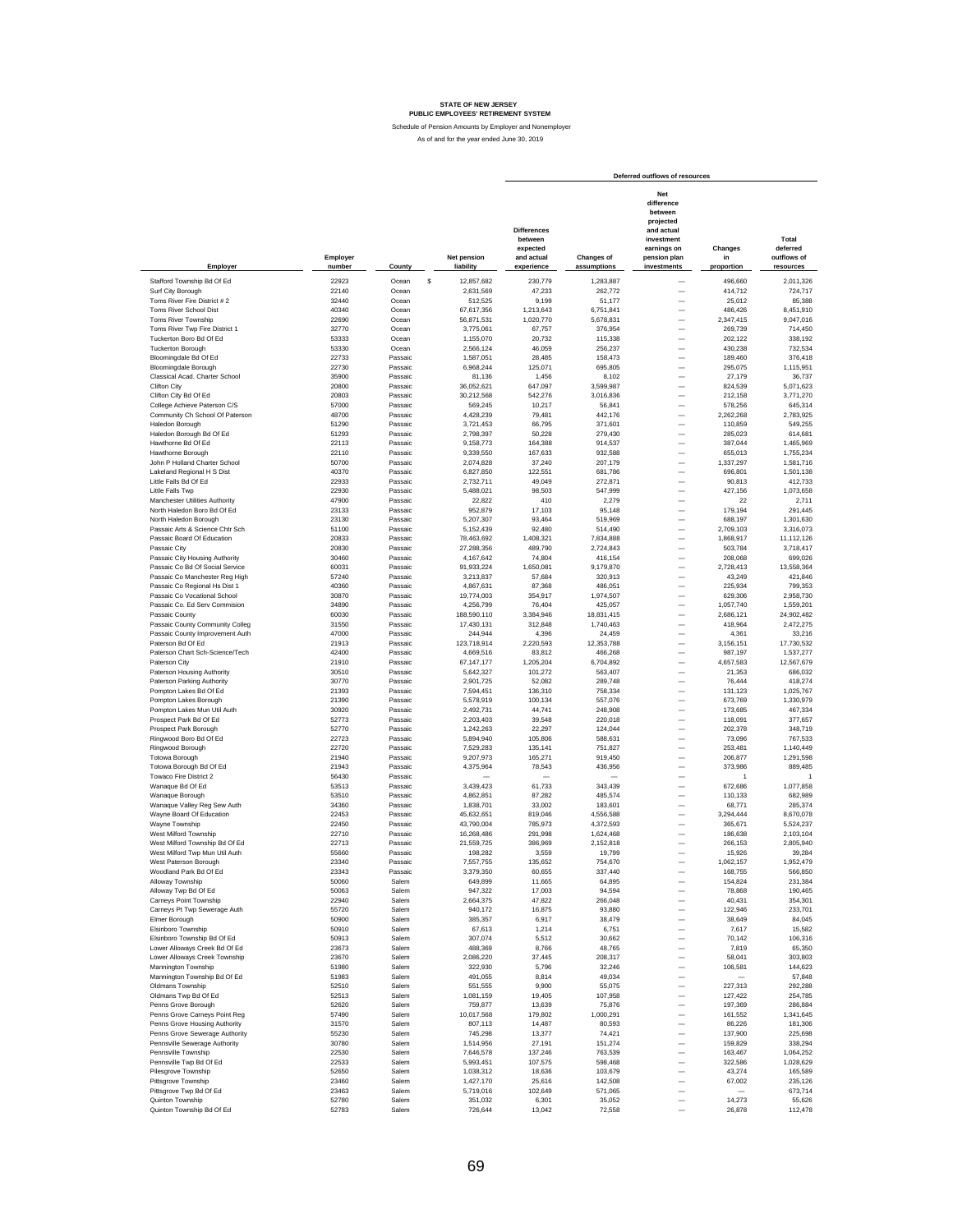|                                                         |                          | Deferred inflows of resources                                                                               |                        |                                 |                                                        |                                                                              | <b>Pension expense</b>                                                  |                         |
|---------------------------------------------------------|--------------------------|-------------------------------------------------------------------------------------------------------------|------------------------|---------------------------------|--------------------------------------------------------|------------------------------------------------------------------------------|-------------------------------------------------------------------------|-------------------------|
| <b>Differences</b><br>between<br>expected<br>and actual | <b>Changes of</b>        | <b>Net</b><br>difference<br>between<br>projected<br>and actual<br>investment<br>earnings on<br>pension plan | Changes<br>in          | Total<br>deferred<br>inflows of | Proportionate<br>share of<br>allocable plan<br>pension | Pension<br>expense<br>related<br>to specific<br>liabilities of<br>individual | <b>Net</b><br>amortization<br>of deferred<br>amounts<br>from changes in | Total<br>pension        |
| experience                                              | assumptions              | investments                                                                                                 | proportion             | resources                       | expense                                                | employers                                                                    | proportion                                                              | expense                 |
| 56,800                                                  | 4,462,861                | 202,964                                                                                                     | 1,559,638              | 6,282,263                       | 596,106                                                |                                                                              | (263, 178)                                                              | 332,928                 |
| 11,625                                                  | 913,409                  | 41,540                                                                                                      | 101,099                | 1,067,673                       | 122,004                                                | $\overline{\phantom{0}}$                                                     | 111,313                                                                 | 233,317                 |
| 2,264                                                   | 177,896                  | 8,090                                                                                                       | 181                    | 188,431                         | 23,762                                                 |                                                                              | 10,697                                                                  | 34,459                  |
| 298,704                                                 | 23,469,770               | 1,067,366                                                                                                   | 4,065,905              | 28,901,745                      | 3,134,866                                              |                                                                              | (1, 140, 682)                                                           | 1,994,184               |
| 251,233                                                 | 19,739,928<br>1.310.312  | 897,739                                                                                                     | 262,401<br>225.817     | 21, 151, 301                    | 2,636,670                                              | 2,872                                                                        | 1,336,797                                                               | 3,976,339               |
| 16,677<br>5.103                                         | 400.921                  | 59,591<br>18,233                                                                                            | 196,589                | 1,612,397<br>620.846            | 175,019<br>53,551                                      | -                                                                            | 98,940<br>42.124                                                        | 273,959<br>95,675       |
| 11,336                                                  | 890,693                  | 40,507                                                                                                      | 93,954                 | 1.036.490                       | 118,970                                                | -                                                                            | 55,865                                                                  | 174,835                 |
| 7,011                                                   | 550,861                  | 25,052                                                                                                      | 828,878                | 1,411,802                       | 73,579                                                 |                                                                              | (312, 331)                                                              | (238, 752)              |
| 30,783                                                  | 2,418,655                | 109,996                                                                                                     | 26,185                 | 2,585,619                       | 323,061                                                | 6,224                                                                        | 88,452                                                                  | 417,737                 |
| 358                                                     | 28,162                   | 1,281                                                                                                       | 42,811                 | 72,612                          | 3,762                                                  |                                                                              | 11,865                                                                  | 15,627                  |
| 159,265<br>133,466                                      | 12,513,751<br>10,486,687 | 569,105<br>476,917                                                                                          | 990,021<br>2,414,984   | 14,232,142<br>13,512,054        | 1,671,466<br>1,400,711                                 | 20,323                                                                       | (259, 315)<br>(591, 196)                                                | 1,432,474<br>809,515    |
| 2,515                                                   | 197,583                  | 8,986                                                                                                       |                        | 209,084                         | 26,391                                                 | -                                                                            | 137,353                                                                 | 163,744                 |
| 19,562                                                  | 1,537,028                | 69,901                                                                                                      | 257,652                | 1,884,143                       | 205,301                                                |                                                                              | 622,145                                                                 | 827,446                 |
| 16,440                                                  | 1,291,704                | 58.745                                                                                                      | 296,150                | 1,663,039                       | 172,533                                                | 1,336                                                                        | (44, 030)                                                               | 129.839                 |
| 12,362                                                  | 971,315                  | 44,174                                                                                                      | 429,075                | 1,456,926                       | 129,739                                                |                                                                              | (7, 774)                                                                | 121,965                 |
| 40,459                                                  | 3,178,981                | 144,575                                                                                                     | 689,106                | 4,053,121                       | 424,618                                                | 3,007                                                                        | (448, 582)                                                              | (20, 957)               |
| 41,258<br>9,166                                         | 3,241,728<br>720,166     | 147,428<br>32,752                                                                                           | 375,192<br>129,657     | 3,805,606<br>891,741            | 432,999<br>96,193                                      | -<br>-                                                                       | 90,924<br>431,275                                                       | 523,923<br>527,468      |
| 30.162                                                  | 2,369,925                | 107,780                                                                                                     | 109,759                | 2,617,626                       | 316,552                                                |                                                                              | 159,288                                                                 | 475.840                 |
| 12,072                                                  | 948,515                  | 43.137                                                                                                      | 774,755                | 1,778,479                       | 126,694                                                |                                                                              | (248, 389)                                                              | (121, 695)              |
| 24,244                                                  | 1,904,875                | 86,631                                                                                                      | 298,940                | 2,314,690                       | 254,435                                                | -                                                                            | (5,253)                                                                 | 249,182                 |
| 101                                                     | 7,921                    | 360                                                                                                         | 619                    | 9,001                           | 1,058                                                  | -                                                                            | (157)                                                                   | 901                     |
| 4,209                                                   | 330,741                  | 15,042                                                                                                      | 442,268                | 792,260                         | 44,177                                                 | ÷                                                                            | (134, 023)                                                              | (89, 846)               |
| 23,004                                                  | 1,807,440                | 82,199                                                                                                      | 300,971                | 2,213,614<br>1,892,489          | 241,420<br>238,877                                     | $\overline{\phantom{0}}$<br>$\overline{\phantom{0}}$                         | 79,966                                                                  | 321,386<br>1,316,610    |
| 22,761<br>346,618                                       | 1,788,395<br>27,234,499  | 81,333<br>1,238,580                                                                                         | 2,768,540              | 31,588,237                      | 3,637,722                                              | 40                                                                           | 1,077,733<br>1,262,606                                                  | 4,900,368               |
| 120,548                                                 | 9,471,702                | 430,757                                                                                                     | 1,174,120              | 11, 197, 127                    | 1,265,139                                              | 32,986                                                                       | (411, 299)                                                              | 886,826                 |
| 18,411                                                  | 1,446,575                | 65,788                                                                                                      | 1,020,877              | 2,551,651                       | 193,220                                                |                                                                              | (170, 122)                                                              | 23,098                  |
| 406,120                                                 | 31,909,731               | 1,451,202                                                                                                   | 2,592,214              | 36,359,267                      | 4,262,195                                              |                                                                              | 500.097                                                                 | 4.762.292               |
| 14.197                                                  | 1,115,513                | 50,732                                                                                                      | 114,447                | 1,294,889                       | 148,999                                                |                                                                              | (120, 609)                                                              | 28.390                  |
| 21,503                                                  | 1,689,539                | 76,837                                                                                                      | 216,949                | 2.004.828                       | 225,672                                                |                                                                              | (14, 169)                                                               | 211.503                 |
| 87,353<br>18,805                                        | 6,863,494<br>1,477,521   | 312,140<br>67,195                                                                                           | 360,574<br>1,073,246   | 7.623.561<br>2,636,767          | 916.759<br>197,353                                     | $\overline{\phantom{0}}$<br>2,780                                            | (88, 326)<br>(43.542)                                                   | 828.433<br>156,591      |
| 833,108                                                 | 65,459,030               | 2,976,968                                                                                                   | 4,159,006              | 73,428,112                      | 8,743,387                                              | (2, 832)                                                                     | (998, 878)                                                              | 7,741,677               |
| 76,999                                                  | 6,049,943                | 275,141                                                                                                     | 2,110,839              | 8,512,922                       | 808,093                                                |                                                                              | (757, 261)                                                              | 50,832                  |
| 1,082                                                   | 85,019                   | 3,867                                                                                                       | 108                    | 90,076                          | 11,356                                                 |                                                                              | 1,592                                                                   | 12,948                  |
| 546,536                                                 | 42,942,443               | 1,952,951                                                                                                   | 9,162,719              | 54,604,649                      | 5,735,838                                              |                                                                              | (329, 514)                                                              | 5,406,324               |
| 20,628                                                  | 1,620,774                | 73,710                                                                                                      | 875,481                | 2,590,593                       | 216,487                                                | 2,957                                                                        | 20,262                                                                  | 239,706                 |
| 296,627<br>24,925                                       | 23,306,573<br>1,958,434  | 1,059,944<br>89,066                                                                                         | 1,309,362<br>1,575,480 | 25,972,506<br>3,647,905         | 3,113,068<br>261,589                                   | 1,319                                                                        | 1,122,899<br>(500, 832)                                                 | 4,235,967<br>(237, 924) |
| 12,819                                                  | 1,007,179                | 45,805                                                                                                      | 574,415                | 1,640,218                       | 134,529                                                |                                                                              | (117, 809)                                                              | 16,720                  |
| 33,549                                                  | 2,636,010                | 119,881                                                                                                     | 397,360                | 3,186,800                       | 352,093                                                | -                                                                            | (90.252)                                                                | 261,841                 |
| 24,645                                                  | 1,936,425                | 88,065                                                                                                      | 685,598                | 2.734.733                       | 258,649                                                | -                                                                            | (12, 143)                                                               | 246,506                 |
| 11,012                                                  | 865,219                  | 39,349                                                                                                      | 87,828                 | 1,003,408                       | 115,568                                                | -                                                                            | 18.526                                                                  | 134,094                 |
| 9,734                                                   | 764,794                  | 34,782                                                                                                      | 185,891                | 995,201                         | 102,154                                                | $\overline{\phantom{0}}$                                                     | (46, 937)                                                               | 55,217                  |
| 5,488<br>26,041                                         | 431,185<br>2,046,115     | 19,610<br>93,054                                                                                            | 136,086<br>2,329,655   | 592,369<br>4,494,865            | 57,594<br>273,300                                      | $\overline{\phantom{a}}$<br>132                                              | (8, 319)<br>(551, 749)                                                  | 49,275<br>(278, 317)    |
| 33,261                                                  | 2,613,390                | 118,853                                                                                                     | 370,037                | 3,135,541                       | 349,072                                                | 16,076                                                                       | 134,760                                                                 | 499,908                 |
| 40,677                                                  | 3,196,058                | 145,351                                                                                                     | 258,444                | 3,640,530                       | 426,899                                                |                                                                              | (23, 442)                                                               | 403,457                 |
| 19,331                                                  | 1,518,883                | 69,076                                                                                                      | 151,779                | 1,759,069                       | 202,878                                                | -                                                                            | (16, 421)                                                               | 186,457                 |
|                                                         |                          |                                                                                                             | 1,101                  | 1,101                           |                                                        |                                                                              | (2,501)                                                                 | (2,501)                 |
| 15,194                                                  | 1,193,813                | 54,293                                                                                                      | 424,453                | 1,687,753                       | 159,458                                                | 316                                                                          | 24,007                                                                  | 183,781                 |
| 21,482<br>8,123                                         | 1,687,880<br>638,207     | 76,762<br>29,025                                                                                            | 544,248<br>68,039      | 2,330,372<br>743,394            | 225,451<br>85,246                                      | Ē,                                                                           | (94, 265)<br>3.725                                                      | 131,186<br>88,971       |
| 201,585                                                 | 15,838,949               | 720,329                                                                                                     | 1,508,427              | 18.269.290                      | 2,115,614                                              | 7,836                                                                        | 702,191                                                                 | 2.825.641               |
| 193.445                                                 | 15,199,372               | 691,242                                                                                                     | 997,792                | 17,081,851                      | 2,030,186                                              | 9,256                                                                        | (606, 078)                                                              | 1,433,364               |
| 71,867                                                  | 5,646,740                | 256,804                                                                                                     | 356,463                | 6,331,874                       | 754,237                                                | 33,764                                                                       | (143, 846)                                                              | 644,155                 |
| 95,241                                                  | 7,483,312                | 340,329                                                                                                     | 1,508,601              | 9,427,483                       | 999.549                                                |                                                                              | (414, 852)                                                              | 584,697                 |
| 876<br>33,387                                           | 68.823<br>2,623,273      | 3,130<br>119,302                                                                                            | 52.006<br>285.266      | 124.835<br>3,061,228            | 9,193<br>350,392                                       | ÷<br>7,860                                                                   | 1,586<br>361,163                                                        | 10,779<br>719.415       |
| 14,928                                                  | 1,172,962                | 53,344                                                                                                      | 358,021                | 1,599,255                       | 156,673                                                |                                                                              | (115, 375)                                                              | 46,858                  |
| 2,871                                                   | 225,578                  | 10,259                                                                                                      | 139,123                | 377,831                         | 30,131                                                 | UOC,C<br>Ξ                                                                   | 2,081                                                                   | 32,212                  |
| 4,185                                                   | 328,812                  | 14,954                                                                                                      | 330,982                | 678,933                         | 43,920                                                 |                                                                              | (68,009)                                                                | (24, 089)               |
| 11,770                                                  | 924,796                  | 42,058                                                                                                      | 414,406                | 1,393,030                       | 123,525                                                | 271                                                                          | (142, 041)                                                              | (18, 245)               |
| 4,153                                                   | 326,331                  | 14,841                                                                                                      | 17,557                 | 362,882                         | 43,588                                                 |                                                                              | 53,769                                                                  | 97,357                  |
| 1,702                                                   | 133,756                  | 6,083                                                                                                       | 259,592                | 401,133                         | 17,866                                                 | -                                                                            | (59, 476)                                                               | (41, 610)               |
| 299<br>1,357                                            | 23,468<br>106,584        | 1,067<br>4,847                                                                                              | 44,501<br>1,549        | 69,335<br>114,337               | 3,135<br>14,237                                        | -                                                                            | (13, 521)<br>24,036                                                     | (10, 386)<br>38.273     |
| 2,157                                                   | 169,511                  | 7,709                                                                                                       | 28,704                 | 208,081                         | 22,642                                                 | 678                                                                          | (12, 623)                                                               | 10,697                  |
| 9,216                                                   | 724,120                  | 32,932                                                                                                      | 443,965                | 1,210,233                       | 96,721                                                 | -                                                                            | (128, 114)                                                              | (31, 393)               |
| 1,427                                                   | 112,088                  | 5,098                                                                                                       | 181,572                | 300,185                         | 14,972                                                 | -                                                                            | (52, 657)                                                               | (37, 685)               |
| 2,169                                                   | 170,444                  | 7,751                                                                                                       | 221,959                | 402,323                         | 22,766                                                 | -                                                                            | (75, 749)                                                               | (52, 983)               |
| 2,437                                                   | 191,443                  | 8,707                                                                                                       | 38,026                 | 240,613                         | 25,571                                                 |                                                                              | 30,205                                                                  | 55,776                  |
| 4,776<br>3,357                                          | 375,267<br>263,751       | 17,067                                                                                                      | 152,052                | 549,162<br>693,375              | 50,125<br>35,229                                       | ۰<br>-                                                                       | 9,197                                                                   | 59,322                  |
| 44,253                                                  | 3,477,066                | 11,995<br>158,131                                                                                           | 414,272<br>1,208,903   | 4,888,353                       | 464,433                                                |                                                                              | (89, 951)<br>(210, 695)                                                 | (54, 722)<br>253,738    |
| 3,565                                                   | 280,146                  | 12,741                                                                                                      | 24,243                 | 320,695                         | 37,419                                                 |                                                                              | 4,349                                                                   | 41,768                  |
| 3,292                                                   | 258,691                  | 11,765                                                                                                      | 87,954                 | 361,702                         | 34,553                                                 |                                                                              | 6,216                                                                   | 40,769                  |
| 6,692                                                   | 525.836                  | 23,914                                                                                                      | 152,520                | 708.962                         | 70,236                                                 | -                                                                            | 26,878                                                                  | 97,114                  |
| 33,779                                                  | 2,654,103                | 120,704                                                                                                     | 709,218                | 3,517,804                       | 354,510                                                | -                                                                            | (168, 470)                                                              | 186,040                 |
| 26,476                                                  | 2,080,308                | 94,609                                                                                                      | 34,748                 | 2.236.141                       | 277,867                                                | $\overline{\phantom{0}}$                                                     | 117,736                                                                 | 395,603                 |
| 4,587<br>6,305                                          | 360,395                  | 16,390<br>22,528                                                                                            | 140,954<br>530,763     | 522,326<br>1,054,962            | 48,138                                                 | $\overline{\phantom{0}}$<br>$\overline{\phantom{0}}$                         | (14, 088)                                                               | 34,050<br>(85, 740)     |
| 25,264                                                  | 495,366<br>1,985,052     | 90,277                                                                                                      | 1,037,246              | 3,137,839                       | 66,166<br>265,144                                      | 2,010                                                                        | (151,906)<br>(451, 729)                                                 | (184, 575)              |
| 1,551                                                   | 121,842                  | 5,541                                                                                                       | 48,889                 | 177,823                         | 16,274                                                 |                                                                              | (4,092)                                                                 | 12,182                  |
| 3,210                                                   | 252,216                  | 11,470                                                                                                      | 121,443                | 388,339                         | 33,689                                                 |                                                                              | (38, 913)                                                               | (5, 224)                |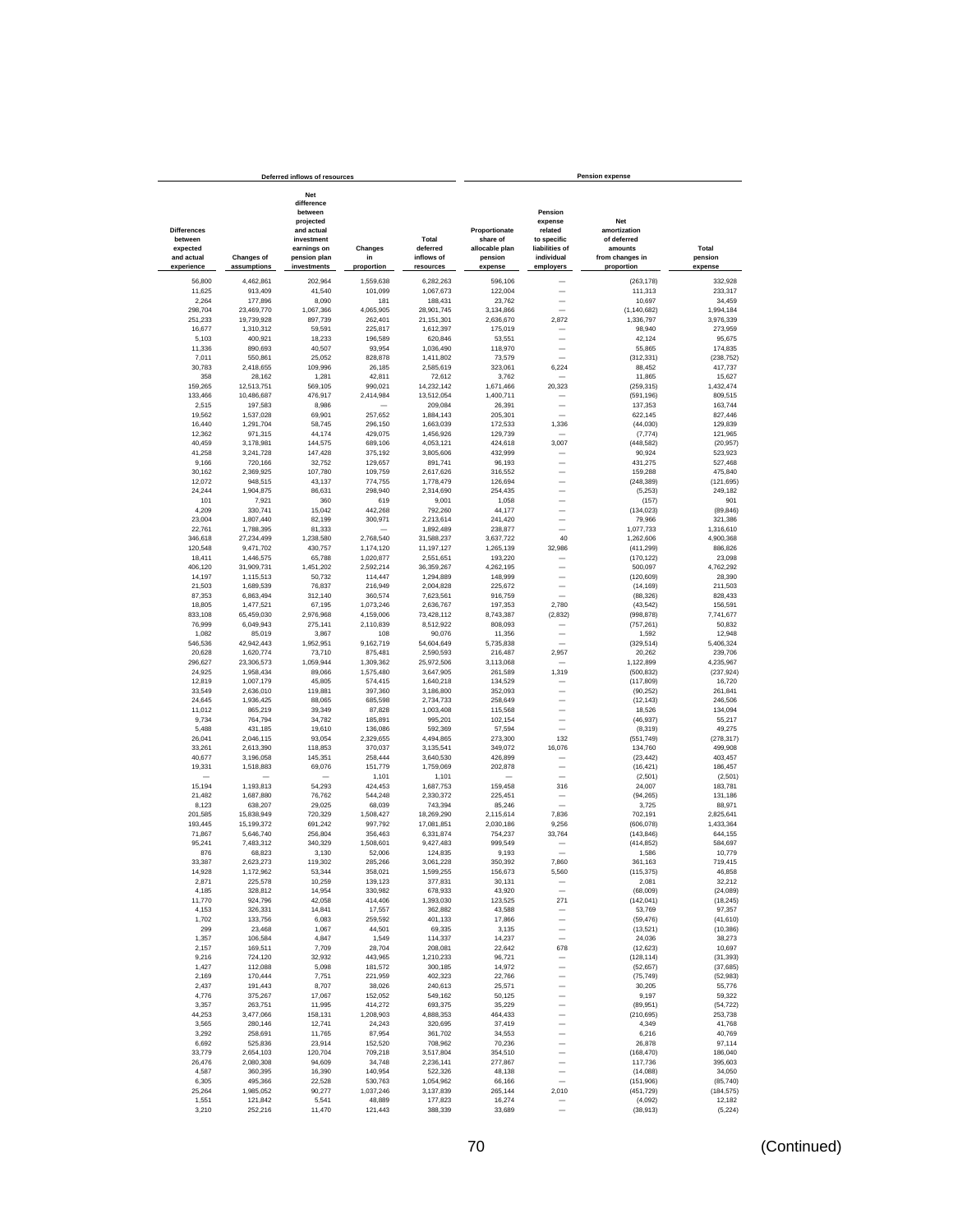Schedule of Pension Amounts by Employer and Nonemployer As of and for the year ended June 30, 2019

|                                                                   |                    |                      |                          |                                                                       |                           | Deferred outflows of resources                                                                                      |                             |                                               |
|-------------------------------------------------------------------|--------------------|----------------------|--------------------------|-----------------------------------------------------------------------|---------------------------|---------------------------------------------------------------------------------------------------------------------|-----------------------------|-----------------------------------------------|
| Employer                                                          | Employer<br>number | County               | Net pension<br>liability | <b>Differences</b><br>between<br>expected<br>and actual<br>experience | Changes of<br>assumptions | Net<br>difference<br>between<br>projected<br>and actual<br>investment<br>earnings on<br>pension plan<br>investments | Changes<br>in<br>proportion | Total<br>deferred<br>outflows of<br>resources |
| Salem City                                                        | 21760              | Salem                | s<br>3,689,110           | 66,215                                                                | 368.371                   |                                                                                                                     | 175,757                     | 610,343                                       |
| Salem City Bd Of Ed                                               | 21763              | Salem                | 5,803,560                | 104,166                                                               | 579,507                   | -<br>-                                                                                                              | 88,804                      | 772,477                                       |
| Salem City Housing Authority                                      | 56160              | Salem                | 204,024                  | 3,662                                                                 | 20,373                    | $\overline{\phantom{0}}$                                                                                            | 11,957                      | 35,992                                        |
| Salem City Municipal Port Auth                                    | 34380              | Salem                | 71,299                   | 1,280                                                                 | 7,119                     | $\overline{\phantom{0}}$                                                                                            | 530                         | 8,929                                         |
| Salem Co Bd Of Social Services                                    | 10151              | Salem                | 11,059,882               | 198,510                                                               | 1,104,370                 | L.                                                                                                                  | 351,848                     | 1,654,728                                     |
| Salem Co Improvement Authority                                    | 32800              | Salem                | 1,612,281                | 28,938                                                                | 160,992                   | -                                                                                                                   | 185,219                     | 375,149                                       |
| Salem Co Sp Services Sch Dist                                     | 34790              | Salem                | 7,458,688                | 133,874                                                               | 744,777                   | -                                                                                                                   | 1,316,586                   | 2,195,237                                     |
| Salem Co Vocational Tech School                                   | 10153              | Salem                | 3,200,426                | 57,443                                                                | 319,574                   | -                                                                                                                   | 357,823                     | 734,840                                       |
| Salem Community College                                           | 31860              | Salem                | 2,169,375                | 38,937                                                                | 216,620                   | -                                                                                                                   | 225,099                     | 480,656                                       |
| Salem County                                                      | 10150<br>23140     | Salem<br>Salem       | 32,162,284               | 577,271                                                               | 3,211,522                 | $\overline{\phantom{0}}$<br>$\overline{\phantom{0}}$                                                                | 1,068,486                   | 4,857,279                                     |
| Upper Pittsgrove Township<br>Upper Pittsgrove Twp Bd Of Ed        | 23143              | Salem                | 796,758<br>1,227,925     | 14,301<br>22,040                                                      | 79,559<br>122,613         | $\overline{\phantom{0}}$                                                                                            | 79,014<br>152,590           | 172,874<br>297,243                            |
| Woodstown Borough                                                 | 53830              | Salem                | 1.597.629                | 28,675                                                                | 159.529                   | $\overline{\phantom{0}}$                                                                                            | 142,065                     | 330,269                                       |
| Woodstown-Pilesgrove Reg Sch                                      | 40380              | Salem                | 4,915,145                | 88,220                                                                | 490.795                   | $\overline{\phantom{0}}$                                                                                            | 44,730                      | 623,745                                       |
| Bedminster & Far Hills Pub Lib                                    | 34020              | Somerset             | 873.059                  | 15,670                                                                | 87,178                    | $\overline{\phantom{0}}$                                                                                            | 49,932                      | 152,780                                       |
| <b>Bedminster Township</b>                                        | 23200              | Somerset             | 4,400,323                | 78,980                                                                | 439,388                   | $\overline{a}$                                                                                                      | 522.500                     | 1,040,868                                     |
| Bedminster Twp Bd Of Ed                                           | 23203              | Somerset             | 2,211,332                | 39,691                                                                | 220,810                   | $\overline{a}$                                                                                                      | 194,449                     | 454,950                                       |
| Bernards Township                                                 | 22170              | Somerset             | 19,391,351               | 348,049                                                               | 1,936,298                 | $\overline{a}$                                                                                                      | 476,158                     | 2,760,505                                     |
| Bernards Twp Bd Of Ed                                             | 22173              | Somerset             | 21,171,053               | 379,993                                                               | 2,114,007                 | ÷,                                                                                                                  | 709,148                     | 3,203,148                                     |
| Bernards Twp Sewerage Authority<br>Bernardsville Boro             | 30930<br>21310     | Somerset<br>Somerset | 2,047,838<br>8,110,069   | 36,756<br>145,565                                                     | 204,484<br>809,820        | -<br>$\overline{\phantom{0}}$                                                                                       | 153,375<br>625,501          | 394,615<br>1,580,886                          |
| Bound Brook Boro Bd Of Ed                                         | 22543              | Somerset             | 4,256,669                | 76.402                                                                | 425.044                   | -                                                                                                                   | 355,048                     | 856.494                                       |
| Bound Brook Borough                                               | 22540              | Somerset             | 3,620,756                | 64,988                                                                | 361,546                   | -                                                                                                                   | 547,725                     | 974.259                                       |
| <b>Branchburg Township</b>                                        | 22950              | Somerset             | 11,042,432               | 198,197                                                               | 1,102,627                 | -                                                                                                                   | 538,173                     | 1,838,997                                     |
| Branchburg Twp Bd Of Ed                                           | 22953              | Somerset             | 6,654,279                | 119,436                                                               | 664,454                   | $\overline{\phantom{0}}$                                                                                            | 516,447                     | 1,300,337                                     |
| <b>Bridgewater Two</b>                                            | 22830              | Somerset             | 18,607,671               | 333,983                                                               | 1.858.044                 | $\overline{\phantom{0}}$                                                                                            | 367,461                     | 2.559.488                                     |
| Bridgewater-Raritan Reg Sch Dis                                   | 40170              | Somerset             | 28,428,421               | 510,253                                                               | 2.838.682                 | $\overline{\phantom{0}}$                                                                                            | 2,322,140                   | 5,671,075                                     |
| Central Jersey Coll Prep Chrtr                                    | 46600              | Somerset             | 2,787,801                | 50,037                                                                | 278,372                   | L.                                                                                                                  | 1,201,557                   | 1,529,966                                     |
| Far Hills Borough                                                 | 50990              | Somerset             | 430,963                  | 7,735                                                                 | 43,033                    | L.                                                                                                                  | 137,022                     | 187,790                                       |
| Franklin Township (Somerset)                                      | 22330              | Somerset             | 26,180,411               | 469,904                                                               | 2,614,210                 | $\overline{\phantom{0}}$                                                                                            | 2,273,192                   | 5,357,306                                     |
| Franklin Twp Bd Of Ed (Somerst)<br>Franklin Twp Housing Authority | 22333<br>31030     | Somerset<br>Somerset | 40,746,829<br>284,901    | 731,352<br>5,114                                                      | 4,068,721<br>28,448       | $\overline{\phantom{0}}$<br>L.                                                                                      | 1,742,791<br>138,221        | 6,542,864<br>171,783                          |
| Franklin Twp Sewerage Auth                                        | 30790              | Somerset             | 3,373,329                | 60,547                                                                | 336,839                   | L.                                                                                                                  | 380,328                     | 777,714                                       |
| Green Brook Bd Of Ed                                              | 22843              | Somerset             | 4,694,708                | 84,264                                                                | 468,784                   | -                                                                                                                   | 460,532                     | 1,013,580                                     |
| Green Brook Township                                              | 22840              | Somerset             | 2,629,624                | 47,198                                                                | 262,578                   | $\overline{\phantom{0}}$                                                                                            | 151,867                     | 461,643                                       |
| Hillsborough Township                                             | 22960              | Somerset             | 17,234,480               | 309,336                                                               | 1,720,926                 | -                                                                                                                   | 962,001                     | 2,992,263                                     |
| Hillsborough Twp Bd Of Ed                                         | 22963              | Somerset             | 26,645,458               | 478,251                                                               | 2,660,647                 | $\overline{\phantom{0}}$                                                                                            | 1.399.384                   | 4,538,282                                     |
| Hillsborough Twp Mua                                              | 32050              | Somerset             | 2,019,200                | 36,242                                                                | 201,625                   | $\overline{\phantom{0}}$                                                                                            | 88.117                      | 325,984                                       |
| Manville Borough                                                  | 21700              | Somerset             | 4,680,278                | 84,005                                                                | 467,343                   | $\overline{\phantom{0}}$                                                                                            | 1.969                       | 553,317                                       |
| Manville Borough Bd Of Ed                                         | 21703              | Somerset             | 4,683,094                | 84,055                                                                | 467.624                   | $\overline{\phantom{0}}$                                                                                            | 9.597                       | 561,276                                       |
| Millstone Borough<br>Montgomery Township                          | 52160<br>22240     | Somerset<br>Somerset | 87.989                   | 1,579                                                                 | 8,786                     | $\overline{\phantom{0}}$                                                                                            | 2.333<br>810.945            | 12,698                                        |
| Montgomery Twp Bd Of Ed                                           | 22243              | Somerset             | 16,498,592<br>22,402,164 | 296,128<br>402,090                                                    | 1,647,445<br>2,236,938    | $\frac{1}{1}$                                                                                                       | 1,219,013                   | 2,754,518<br>3,858,041                        |
| North Plainfield Bd Of Ed                                         | 21173              | Somerset             | 12,310,999               | 220,966                                                               | 1,229,298                 |                                                                                                                     | 251,619                     | 1,701,883                                     |
| North Plainfield Borough                                          | 21170              | Somerset             | 7,750,331                | 139,108                                                               | 773,899                   |                                                                                                                     | 1,153,370                   | 2,066,377                                     |
| Peapack & Gladstone Borough                                       | 22020              | Somerset             | 2,434,788                | 43,701                                                                | 243,123                   |                                                                                                                     | 11,823                      | 298,647                                       |
| Raritan Borough                                                   | 22260              | Somerset             | 3.480.250                | 62.466                                                                | 347,516                   | $\overline{\phantom{0}}$                                                                                            | 167.373                     | 577,355                                       |
| Raritan Vall Community College                                    | 31170              | Somerset             | 19,442,811               | 348,973                                                               | 1,941,436                 | $\overline{\phantom{0}}$                                                                                            | 1,136,914                   | 3,427,323                                     |
| Rocky Hill Borough                                                | 52900              | Somerset             | 194,170                  | 3,485                                                                 | 19,389                    | -                                                                                                                   | 12,438                      | 35,312                                        |
| Somerset Co Bd Of Social Srvs<br>Somerset Co Ed Ctnl Srvc Comm    | 10091<br>32830     | Somerset<br>Somerset | 19,726,859<br>5,419,963  | 354,071<br>97,281                                                     | 1,969,799<br>541.203      | $\overline{\phantom{0}}$<br>$\overline{\phantom{0}}$                                                                | 341,685<br>-                | 2,665,555<br>638,484                          |
| Somerset Co Pk Commission                                         | 10098              | Somerset             | 21,120,889               | 379,092                                                               | 2,108,998                 | $\overline{\phantom{0}}$                                                                                            | 1,478,690                   | 3,966,780                                     |
| Somerset Co Vocational School                                     | 10093              | Somerset             | 5,812,656                | 104,330                                                               | 580,415                   | L.                                                                                                                  | 234.007                     | 918,752                                       |
| Somerset County_Finance Office                                    | 10090              | Somerset             | 144,944,354              | 2,601,562                                                             | 14,473,226                | L.                                                                                                                  | 2,209,064                   | 19,283,852                                    |
| Somerset Hills Bd Of Ed                                           | 21313              | Somerset             | 8,790,959                | 157,786                                                               | 877,810                   | L.                                                                                                                  | 867,200                     | 1,902,796                                     |
| Somerset Raritan Vall Sew Auth                                    | 30630              | Somerset             | 8,602,328                | 154,401                                                               | 858,974                   | -                                                                                                                   | 502,198                     | 1,515,573                                     |
| Somerset Reg Animal Shelter                                       | 31940              | Somerset             | 551,314                  | 9,895                                                                 | 55,051                    | -                                                                                                                   | 545,064                     | 610,010                                       |
| Somerville Bd Of Ed                                               | 20713              | Somerset             | 9,861,170                | 176,995                                                               | 984,674                   | L.                                                                                                                  | 448,134                     | 1,609,803                                     |
| Somerville Borough                                                | 20710              | Somerset<br>Somerset | 4,750,558                | 85,266                                                                | 474,361                   |                                                                                                                     | 336,636                     | 896,263                                       |
| South Bound Brook Bd Of Ed<br>South Bound Brook Borough           | 53113<br>53110     | Somerset             | 1,667,205<br>1,640,623   | 29,924<br>29.447                                                      | 166,477<br>163,822        |                                                                                                                     | 659,276<br>127,428          | 855,677<br>320,697                            |
| Thomas Edison Energy - Smart Charter                              | 52100              | Somerset             | 1,899,923                | 34,101                                                                | 189,714                   |                                                                                                                     | 888,951                     | 1,112,766                                     |
| Warren Township                                                   | 53530              | Somerset             | 9.199.026                | 165 110                                                               | 918.557                   |                                                                                                                     | 395.401                     | 1.479.068                                     |
| Warren Township Bd Of Ed                                          | 23693              | Somerset             | 10,540,226               | 189,183                                                               | 1,052,480                 |                                                                                                                     | 500,073                     | 1,741,736                                     |
| Watchung Borough                                                  | 22390              | Somerset             | 4,041,679                | 72,543                                                                | 403,576                   | $\overline{\phantom{0}}$                                                                                            | 266,346                     | 742,465                                       |
| Watchung Borough Bd Of Ed                                         | 22393              | Somerset             | 2,439,289                | 43,782                                                                | 243,572                   | $\overline{\phantom{0}}$                                                                                            | 49,655                      | 337,009                                       |
| Watchung Hills Regional H S                                       | 57210              | Somerset             | 8,234,254                | 147,794                                                               | 822,221                   | $\overline{\phantom{0}}$                                                                                            | 505,801                     | 1,475,816                                     |
| Andover Borough                                                   | 50090              | Sussex               | 197,930                  | 3,553                                                                 | 19,764                    | $\overline{\phantom{0}}$                                                                                            | 4,107                       | 27,424                                        |
| Andover Regional Bd Of Ed                                         | 57080              | Sussex               | 2,120,341                | 38,057                                                                | 211,724                   |                                                                                                                     | 15,747                      | 265,528                                       |
| Andover Township<br><b>Branchville Borough</b>                    | 23640<br>50380     | Sussex<br>Sussex     | 3,787,454<br>309,908     | 67,980<br>5,562                                                       | 378,191<br>30,945         | $\frac{1}{1}$                                                                                                       | 302,267<br>72,560           | 748,438<br>109,067                            |
| Byram Township                                                    | 50450              | Sussex               | 3,215,060                | 57,706                                                                | 321,036                   | $\overline{\phantom{0}}$                                                                                            | 216,247                     | 594,989                                       |
| Byram Twp Bd Of Ed                                                | 50453              | Sussex               | 2,481,506                | 44,540                                                                | 247,787                   | $\overline{\phantom{0}}$                                                                                            | 140,079                     | 432,406                                       |
| Frankford Township                                                | 51050              | Sussex               | 2,381,346                | 42,742                                                                | 237,786                   | -                                                                                                                   | 55,668                      | 336,196                                       |
| Frankford Township Bd Of Ed                                       | 51053              | Sussex               | 2,372,491                | 42,583                                                                | 236,902                   | -                                                                                                                   | 49,760                      | 329,245                                       |
| Franklin Boro Bd Of Ed                                            | 21993              | Sussex               | 1,416,222                | 25,419                                                                | 141,415                   | $\overline{\phantom{0}}$                                                                                            | 16,068                      | 182,902                                       |
| Franklin Borough                                                  | 21990              | Sussex               | 2,672,822                | 47,974                                                                | 266,891                   | $\overline{\phantom{0}}$                                                                                            | 246,963                     | 561,828                                       |
| Fredon Township                                                   | 51120              | Sussex               | 892,342                  | 16,016                                                                | 89,104                    | $\overline{\phantom{0}}$                                                                                            | 143,948                     | 249,068                                       |
| Fredon Township Bd Of Ed                                          | 51123              | Sussex               | 1,076,379                | 19,320                                                                | 107,480                   | $\overline{\phantom{0}}$                                                                                            | 215,517                     | 342,317                                       |
| Green Township                                                    | 51210              | Sussex               | 1,733,688                | 31,117                                                                | 173,115                   | L.                                                                                                                  | 327,594                     | 531,826                                       |
| Green Township Bd Of Ed                                           | 51213              | Sussex               | 1,740,209                | 31,234                                                                | 173,766                   | -                                                                                                                   | 144,735                     | 349,735                                       |
| Hamburg Borough<br>Hamburg Borough Bd Of Ed                       | 51300<br>51303     | Sussex<br>Sussex     | 1,348,554<br>970,866     | 24,205<br>17,426                                                      | 134,658<br>96,945         | -<br>-                                                                                                              | 144,055<br>64,404           | 302,918<br>178,775                            |
| Hampton Township                                                  | 23610              | Sussex               | 1,570,880                | 28,195                                                                | 156,858                   | -                                                                                                                   | 69,059                      | 254,112                                       |
| Hampton Township Bd Of Ed                                         | 23613              | Sussex               | 1,081,362                | 19,409                                                                | 107,978                   | -                                                                                                                   | 41,842                      | 169,229                                       |
| Hardyston Township                                                | 51370              | Sussex               | 5,463,773                | 98,068                                                                | 545,578                   | -                                                                                                                   | 139,484                     | 783,130                                       |
| Hardyston Township Bd Of Ed                                       | 51373              | Sussex               | 1,904,480                | 34,183                                                                | 190,169                   | ÷                                                                                                                   | 140,059                     | 364,411                                       |
| High Point Reg High School                                        | 57340              | Sussex               | 5,328,343                | 95,637                                                                | 532,055                   |                                                                                                                     | 112,609                     | 740,301                                       |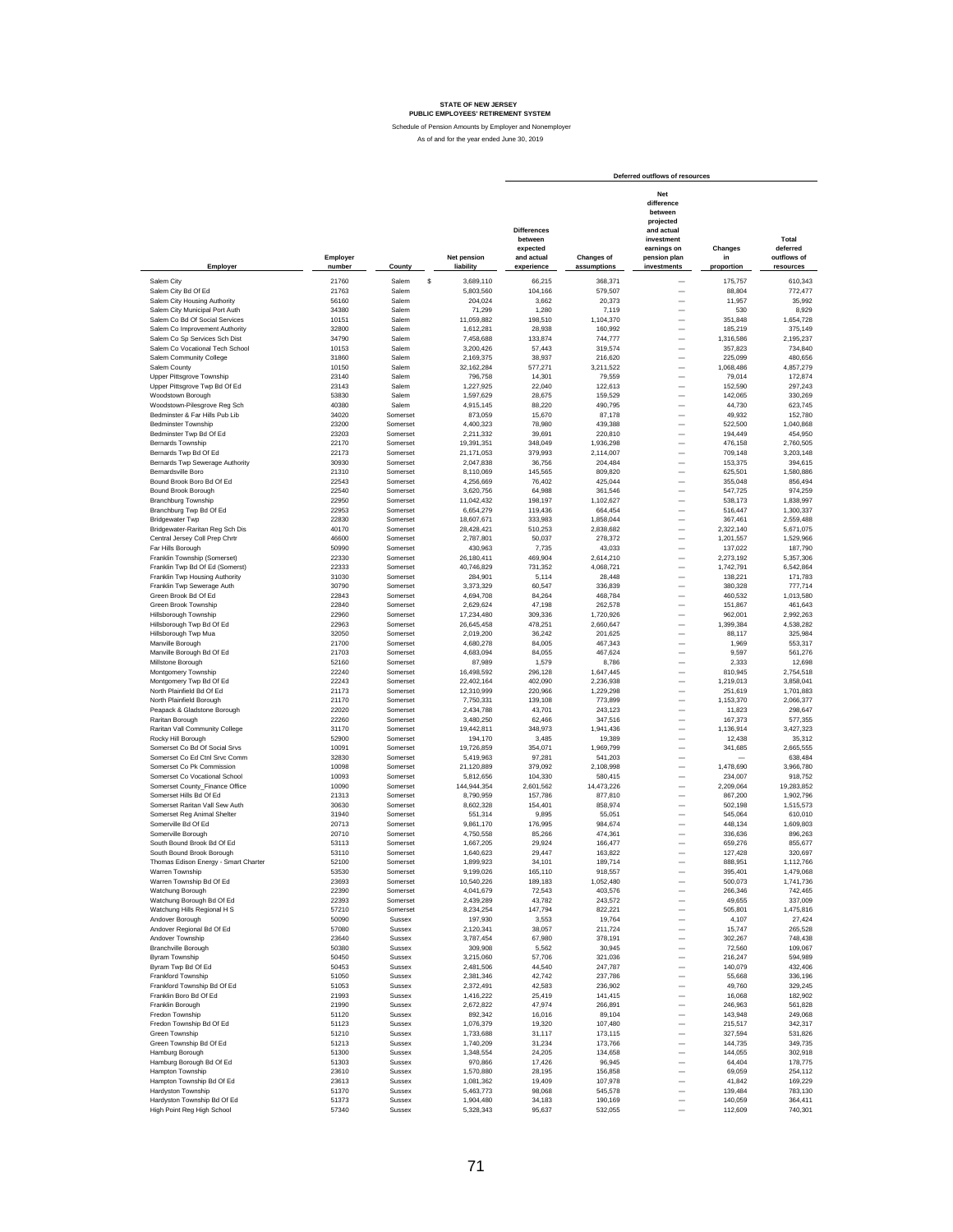|                                                         |                         | Deferred inflows of resources                                                                               |                        | <b>Pension expense</b>          |                                                        |                                                                              |                                                                         |                      |
|---------------------------------------------------------|-------------------------|-------------------------------------------------------------------------------------------------------------|------------------------|---------------------------------|--------------------------------------------------------|------------------------------------------------------------------------------|-------------------------------------------------------------------------|----------------------|
| <b>Differences</b><br>between<br>expected<br>and actual | <b>Changes of</b>       | <b>Net</b><br>difference<br>between<br>projected<br>and actual<br>investment<br>earnings on<br>pension plan | Changes<br>in          | Total<br>deferred<br>inflows of | Proportionate<br>share of<br>allocable plan<br>pension | Pension<br>expense<br>related<br>to specific<br>liabilities of<br>individual | <b>Net</b><br>amortization<br>of deferred<br>amounts<br>from changes in | Total<br>pension     |
| experience                                              | assumptions             | investments                                                                                                 | proportion             | resources                       | expense                                                | employers                                                                    | proportion                                                              | expense              |
| 16,297                                                  | 1,280,478               | 58,234                                                                                                      | 986,346                | 2,341,355                       | 171,034                                                |                                                                              | (231, 949)                                                              | (60, 915)            |
| 25,638                                                  | 2,014,397               | 91,611                                                                                                      | 817,492                | 2,949,138                       | 269,064                                                | 6,688                                                                        | (146, 585)                                                              | 129,167              |
| 901                                                     | 70,816                  | 3,221                                                                                                       | 39,905                 | 114,843                         | 9,459                                                  |                                                                              | (76, 638)                                                               | (67, 179)            |
| 315                                                     | 24,748                  | 1,125                                                                                                       | 1,075                  | 27,263                          | 3,306                                                  |                                                                              | (175)                                                                   | 3,131                |
| 48,858                                                  | 3,838,850               | 174,585                                                                                                     | 607,111                | 4,669,404                       | 512,757                                                | 7,663                                                                        | (103, 231)                                                              | 417,189              |
| 7,122<br>32,949                                         | 559,618<br>2,588,887    | 25,450<br>117,738                                                                                           | 237,682                | 829,872<br>2.739.574            | 74,748<br>345,799                                      |                                                                              | (25, 477)<br>686,966                                                    | 49,271<br>1.032.765  |
| 14,138                                                  | 1,110,858               | 50,520                                                                                                      | 182,500                | 1,358,016                       | 148,378                                                | 6,786                                                                        | (71, 960)                                                               | 83.204               |
| 9,583                                                   | 752,983                 | 34,244                                                                                                      | 499.748                | 1,296,558                       | 100,576                                                |                                                                              | (405, 374)                                                              | (304, 798)           |
| 142,079                                                 | 11, 163, 427            | 507,694                                                                                                     | 3,463,282              | 15,276,482                      | 1,491,103                                              | 1,920                                                                        | (412, 910)                                                              | 1,080,113            |
| 3,520                                                   | 276,552                 | 12,577                                                                                                      | 47,812                 | 340,461                         | 36,939                                                 |                                                                              | 4,075                                                                   | 41,014               |
| 5,424<br>7,058                                          | 426,209<br>554,532      | 19,383<br>25,219                                                                                            | 263,694<br>337,708     | 714,710<br>924,517              | 56,929<br>74,069                                       |                                                                              | (27, 353)<br>(53, 438)                                                  | 29,576<br>20,631     |
| 21,713                                                  | 1,706,031               | 77,587                                                                                                      | 1,188,964              | 2,994,295                       | 227,875                                                | 16,602                                                                       | (297, 508)                                                              | (53,031)             |
| 3,857                                                   | 303,036                 | 13,782                                                                                                      | 105,089                | 425,764                         | 40,477                                                 |                                                                              | (22, 729)                                                               | 17,748               |
| 19,439                                                  | 1,527,338               | 69,461                                                                                                      | 86,435                 | 1.702.673                       | 204,007                                                |                                                                              | 115,908                                                                 | 319,915              |
| 9,769                                                   | 767,546                 | 34,907                                                                                                      | 336,713                | 1,148,935                       | 102.521                                                | 618                                                                          | (37, 417)                                                               | 65,722               |
| 85,662                                                  | 6,730,676               | 306,100                                                                                                     | 199,350                | 7,321,788                       | 899,019                                                |                                                                              | 230,908                                                                 | 1,129,927            |
| 93,524<br>9,046                                         | 7,348,405<br>710,798    | 334,193<br>32,326                                                                                           | 565,784<br>36,281      | 8,341,906<br>788,451            | 981,529<br>94,942                                      | -                                                                            | 279,704<br>50.149                                                       | 1,261,233<br>145,091 |
| 35,827                                                  | 2,814,979               | 128,021                                                                                                     | 345,225                | 3,324,052                       | 375,998                                                | 756                                                                          | 116,381                                                                 | 493.135              |
| 18,804                                                  | 1,477,476               | 67,193                                                                                                      | 2,856,142              | 4,419,615                       | 197,347                                                |                                                                              | (392, 281)                                                              | (194, 934)           |
| 15,995                                                  | 1,256,753               | 57,155                                                                                                      | 101,903                | 1,431,806                       | 167,865                                                | 1,981                                                                        | 70,654                                                                  | 240,500              |
| 48,781                                                  | 3,832,793               | 174,309                                                                                                     | 172,070                | 4,227,953                       | 511,948                                                |                                                                              | 181,414                                                                 | 693,362              |
| 29,396                                                  | 2,309,679               | 105,040                                                                                                     | 459,999                | 2,904,114                       | 308,505                                                |                                                                              | (29, 270)                                                               | 279,235              |
| 82,200<br>125,584                                       | 6,458,664<br>9,867,415  | 293,729<br>448,754                                                                                          | 2,101,331<br>2,370,696 | 8,935,924<br>12,812,449         | 862,686<br>1,317,994                                   |                                                                              | (458, 451)<br>467,511                                                   | 404,235<br>1,785,505 |
| 12,315                                                  | 967,637                 | 44,007                                                                                                      | 53,422                 | 1,077,381                       | 129,248                                                |                                                                              | 301,057                                                                 | 430,305              |
| 1,904                                                   | 149,586                 | 6,803                                                                                                       | 220,221                | 378,514                         | 19,980                                                 | 115                                                                          | (20, 298)                                                               | (203)                |
| 115,653                                                 | 9,087,138               | 413,268                                                                                                     | 900,470                | 10,516,529                      | 1,213,772                                              | 52,851                                                                       | 612,131                                                                 | 1,878,754            |
| 180,002                                                 | 14.143.095              | 643,205                                                                                                     | 1,401,400              | 16,367,702                      | 1,889,099                                              |                                                                              | 122,407                                                                 | 2,011,506            |
| 1.259<br>14.902                                         | 98,888                  | 4,497<br>53,249                                                                                             | 67.131<br>259,659      | 171.775                         | 13.209<br>156,394                                      |                                                                              | 30,567<br>48,214                                                        | 43.776<br>204.608    |
| 20.739                                                  | 1,170,872<br>1,629,518  | 74.108                                                                                                      | 688.691                | 1,498,682<br>2,413,056          | 217,655                                                | 1.240                                                                        | 15.936                                                                  | 234,831              |
| 11,617                                                  | 912,734                 | 41,510                                                                                                      | 427,820                | 1,393,681                       | 121,914                                                |                                                                              | (28, 169)                                                               | 93,745               |
| 76,134                                                  | 5,982,033               | 272,053                                                                                                     | 528,289                | 6,858,509                       | 799,022                                                | 4.216                                                                        | 282,678                                                                 | 1,085,916            |
| 117,708                                                 | 9,248,554               | 420,609                                                                                                     | 35,432                 | 9,822,303                       | 1,235,333                                              | 17,414                                                                       | 521,488                                                                 | 1,774,235            |
| 8,920                                                   | 700,858                 | 31,874                                                                                                      | 201,241                | 942,893                         | 93,614                                                 |                                                                              | (47, 696)                                                               | 45,918               |
| 20,675                                                  | 1,624,510               | 73,880                                                                                                      | 686,510                | 2,405,575                       | 216,986                                                | 11,533                                                                       | (397, 159)                                                              | (168, 640)           |
| 20,688<br>389                                           | 1,625,487<br>30.541     | 73,924<br>1,389                                                                                             | 246,428<br>10,707      | 1,966,527<br>43.026             | 217,117<br>4,079                                       | 2,521                                                                        | (93, 544)<br>(2, 372)                                                   | 126,094<br>1,707     |
| 72,883                                                  | 5,726,609               | 260,437                                                                                                     | 272,452                | 6,332,381                       | 764,905                                                |                                                                              | 292,322                                                                 | 1,057,227            |
| 98,963                                                  | 7,775,720               | 353,627                                                                                                     | 252.665                | 8,480,975                       | 1,038,606                                              |                                                                              | 586,305                                                                 | 1,624,911            |
| 54,385                                                  | 4,273,109               | 194,334                                                                                                     | 1,331,323              | 5,853,151                       | 570,761                                                |                                                                              | (189, 259)                                                              | 381,502              |
| 34,238                                                  | 2,690,115               | 122,342                                                                                                     | 15,942                 | 2,862,637                       | 359,320                                                | 1,206                                                                        | 389,121                                                                 | 749,647              |
| 10,756                                                  | 845,107                 | 38,434<br>54,937                                                                                            | 146,764<br>334,737     | 1,041,061                       | 112,881                                                | 916<br>13,166                                                                | (44, 459)                                                               | 69.338               |
| 15,374<br>85,890                                        | 1,207,984<br>6,748,538  | 306,912                                                                                                     | 1,393,981              | 1,613,032<br>8,535,321          | 161,351<br>901,405                                     |                                                                              | (22, 143)<br>(80, 615)                                                  | 152,374<br>820,790   |
| 858                                                     | 67,396                  | 3,065                                                                                                       | 69,954                 | 141,273                         | 9,002                                                  |                                                                              | (11,098)                                                                | (2,096)              |
| 87,145                                                  | 6,847,130               | 311,396                                                                                                     | 591,610                | 7,837,281                       | 914,574                                                | 12,945                                                                       | (107, 026)                                                              | 820,493              |
| 23,943                                                  | 1,881,252               | 85,556                                                                                                      | 1,234,290              | 3,225,041                       | 251,280                                                | 15,515                                                                       | (552, 161)                                                              | (285, 366)           |
| 93,303                                                  | 7,330,994               | 333,401                                                                                                     | 2,328,853              | 10,086,551                      | 979,204                                                | 16,848                                                                       | (136, 469)                                                              | 859,583              |
| 25,678<br>640,300                                       | 2,017,554<br>50,309,726 | 91,755<br>2,288,003                                                                                         | 60,939<br>3,669,950    | 2,195,926<br>56,907,979         | 269,485<br>6,719,889                                   | 155,882                                                                      | 108,089<br>(1,002,045)                                                  | 377,574<br>5,873,726 |
| 38,835                                                  | 3,051,314               | 138,769                                                                                                     | 229,564                | 3,458,482                       | 407,565                                                |                                                                              | 151,443                                                                 | 559,008              |
| 38,001                                                  | 2,985,841               | 135,791                                                                                                     | 363,701                | 3.523.334                       | 398,820                                                |                                                                              | 33,523                                                                  | 432.343              |
| 2,435                                                   | 191,359                 | 8,703                                                                                                       | 27,510                 | 230.007                         | 25,560                                                 |                                                                              | 130,006                                                                 | 155,566              |
| 43,562                                                  | 3,422,781               | 155,662                                                                                                     | 368,615                | 3,990,620                       | 457,182                                                |                                                                              | 254.343                                                                 | 711,525              |
| 20,986                                                  | 1,648,904               | 74,989                                                                                                      | 676,911                | 2,421,790                       | 220,245                                                |                                                                              | (215, 832)                                                              | 4,413                |
| 7,365<br>7.248                                          | 578,682<br>569,455      | 26,317<br>25.898                                                                                            | 27,260<br>199.365      | 639,624<br>801.966              | 77,295<br>76.062                                       | 49<br>-                                                                      | 143,424<br>(60, 218)                                                    | 220,768<br>15.844    |
| 8.393                                                   | 659.457                 | 29.991                                                                                                      | 41.230                 | 739.071                         | 88.084                                                 | ÷                                                                            | 393.792                                                                 | 481,876              |
| 40,637                                                  | 3,192,953               | 145,210                                                                                                     | 315,143                | 3,693,943                       | 426,484                                                | 5,276                                                                        | 83,409                                                                  | 515,169              |
| 46,562                                                  | 3,658,479               | 166,382                                                                                                     | 669,745                | 4,541,168                       | 488,664                                                |                                                                              | (11, 765)                                                               | 476,899              |
| 17,854                                                  | 1,402,854               | 63,799                                                                                                      | 24,914                 | 1,509,421                       | 187,380                                                | 4,028                                                                        | 65,373                                                                  | 256,781              |
| 10,776                                                  | 846,670                 | 38,505                                                                                                      | 170,513                | 1,066,464                       | 113,090                                                | -                                                                            | (85, 779)                                                               | 27,311               |
| 36,375<br>874                                           | 2,858,084<br>68,701     | 129,981<br>3,124                                                                                            | 572,577<br>76,059      | 3,597,017<br>148,758            | 381,755<br>9,176                                       | $\overline{\phantom{0}}$                                                     | 117,557<br>(18, 675)                                                    | 499,312<br>(9, 499)  |
| 9,367                                                   | 735,964                 | 33,470                                                                                                      | 397,891                | 1,176,692                       | 98,303                                                 | -                                                                            | (83, 816)                                                               | 14,487               |
| 16,731                                                  | 1,314,613               | 59,786                                                                                                      | 101,795                | 1,492,925                       | 175,593                                                | -                                                                            | 73,434                                                                  | 249,027              |
| 1,369                                                   | 107,568                 | 4,892                                                                                                       | 162,221                | 276,050                         | 14,368                                                 |                                                                              | (31, 444)                                                               | (17,076)             |
| 14,203                                                  | 1,115,937               | 50,751                                                                                                      | 425,368                | 1,606,259                       | 149,056                                                | 1,139                                                                        | (51, 906)                                                               | 98,289               |
| 10,962                                                  | 861,323                 | 39,172                                                                                                      | 250,129                | 1,161,586                       | 115,047                                                | 715                                                                          | (61, 051)                                                               | 54,711               |
| 10,520                                                  | 826,558                 | 37,590                                                                                                      | 16,804                 | 891,472                         | 110,404<br>109,993                                     | -<br>$\overline{\phantom{0}}$                                                | 16,975                                                                  | 127,379              |
| 10,481<br>6,256                                         | 823,484<br>491,566      | 37,451<br>22,356                                                                                            | 51,883<br>219,102      | 923,299<br>739,280              | 65,659                                                 | -                                                                            | (703)<br>(107, 156)                                                     | 109,290<br>(41, 497) |
| 11,807                                                  | 927,728                 | 42,192                                                                                                      | 297,574                | 1,279,301                       | 123,917                                                | 421                                                                          | 22,442                                                                  | 146,780              |
| 3,942                                                   | 309,729                 | 14,086                                                                                                      | 212,339                | 540,096                         | 41,371                                                 |                                                                              | (45, 568)                                                               | (4, 197)             |
| 4,755                                                   | 373,608                 | 16,991                                                                                                      | 223,239                | 618,593                         | 49,903                                                 |                                                                              | (65,988)                                                                | (16, 085)            |
| 7,659                                                   | 601,758                 | 27,367                                                                                                      | 184,359                | 821,143                         | 80,377                                                 | 900                                                                          | (1,940)                                                                 | 79,337               |
| 7,687                                                   | 604,021                 | 27,470                                                                                                      | 28,836                 | 668,014                         | 80,679                                                 |                                                                              | 44,853                                                                  | 125,532              |
| 5,957<br>4,289                                          | 468.079<br>336,985      | 21,287<br>15,325                                                                                            | 131,412<br>26,717      | 626,735<br>383,316              | 62,521<br>45.011                                       | $\overline{\phantom{0}}$<br>L.                                               | 18,924<br>(37, 114)                                                     | 81,445<br>7,897      |
| 6,939                                                   | 545,247                 | 24,797                                                                                                      | 188,763                | 765,746                         | 72,829                                                 | $\overline{\phantom{0}}$                                                     | (38, 859)                                                               | 33,970               |
| 4,777                                                   | 375,337                 | 17,070                                                                                                      | 33,057                 | 430,241                         | 50,134                                                 | $\overline{\phantom{0}}$                                                     | (27, 942)                                                               | 22,192               |
| 24,137                                                  | 1,896,458               | 86,248                                                                                                      | 315,195                | 2,322,038                       | 253,311                                                | $\overline{\phantom{0}}$                                                     | 13,600                                                                  | 266,911              |
| 8,413                                                   | 661,039                 | 30,063                                                                                                      | 107,611                | 807,126                         | 88,295                                                 | (821)                                                                        | (83, 125)                                                               | 4,349                |
| 23,538                                                  | 1,849,451               | 84,110                                                                                                      | 548,479                | 2,505,578                       | 247,032                                                |                                                                              | 1,629                                                                   | 248,661              |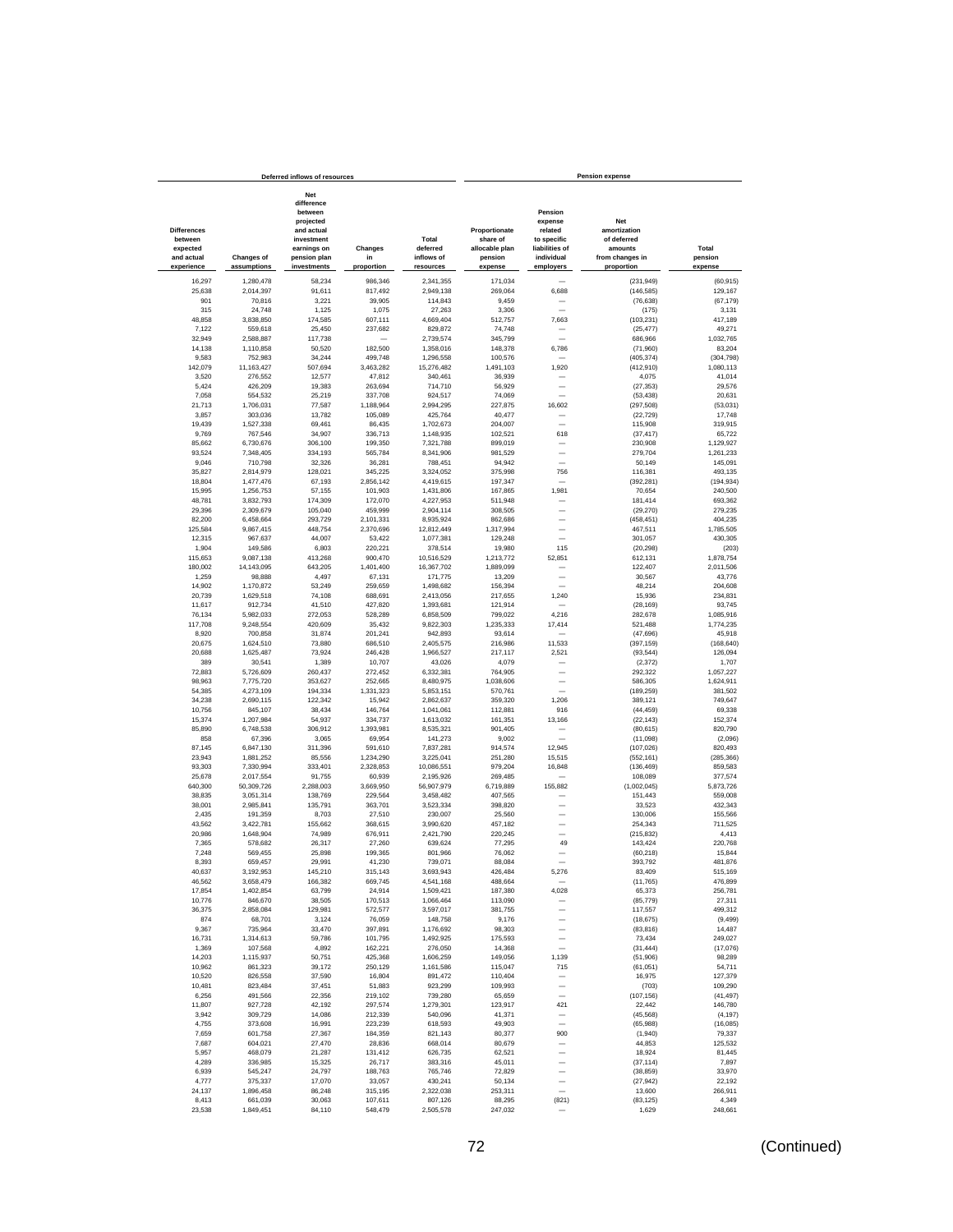Schedule of Pension Amounts by Employer and Nonemployer As of and for the year ended June 30, 2019

|                                                                 |                    |                  |                                 |                                                                       |                           | Deferred outflows of resources                                                                                      |                             |                                               |
|-----------------------------------------------------------------|--------------------|------------------|---------------------------------|-----------------------------------------------------------------------|---------------------------|---------------------------------------------------------------------------------------------------------------------|-----------------------------|-----------------------------------------------|
| Employer                                                        | Employer<br>number | County           | <b>Net pension</b><br>liability | <b>Differences</b><br>between<br>expected<br>and actual<br>experience | Changes of<br>assumptions | Net<br>difference<br>between<br>projected<br>and actual<br>investment<br>earnings on<br>pension plan<br>investments | Changes<br>in<br>proportion | Total<br>deferred<br>outflows of<br>resources |
| Hopatcong Board Of Education                                    | 51523              | Sussex           | \$<br>9,708,994                 | 174,264                                                               | 969,479                   |                                                                                                                     | 631,331                     | 1.775.074                                     |
| Hopatcong Borough                                               | 51520              | Sussex           | 8,288,956                       | 148,776                                                               | 827,683                   | -                                                                                                                   | 427,756                     | 1,404,215                                     |
| Kittatinny Regional H S                                         | 57560              | Sussex           | 4,164,882                       | 74,754                                                                | 415,879                   | $\overline{\phantom{0}}$                                                                                            | 104,932                     | 595,565                                       |
| Lafayette Board Of Education                                    | 51693              | Sussex           | 697,599                         | 12.521                                                                | 69,658                    | $\overline{\phantom{0}}$                                                                                            | 65,895                      | 148,074                                       |
| Lafayette Township                                              | 51690              | Sussex           | 1,058,355                       | 18,996                                                                | 105,681                   | $\overline{\phantom{0}}$                                                                                            | 68,988                      | 193,665                                       |
| Lenape Valley Reg H S Dist                                      | 57540              | Sussex           | 2,848,023                       | 51,118                                                                | 284,386                   | $\overline{\phantom{0}}$                                                                                            | 241,424                     | 576,928                                       |
| Montague Bd Of Ed                                               | 52223              | Sussex           | 672,165                         | 12,064                                                                | 67,118                    | $\overline{\phantom{0}}$                                                                                            | 35,670                      | 114,852                                       |
| Montague Township                                               | 52220              | Sussex           | 826,786                         | 14,840                                                                | 82,558                    | $\overline{\phantom{0}}$                                                                                            | 36,535                      | 133,933                                       |
| Musconetcong Sewerage Authority                                 | 31400              | Sussex           | 1,861,226                       | 33,407                                                                | 185,850                   | $\overline{\phantom{0}}$                                                                                            | 197,055                     | 416,312                                       |
| Newton Bd Of Ed<br>Newton Town                                  | 22063              | Sussex<br>Sussex | 6,085,367                       | 109,224                                                               | 607,646                   | $\overline{\phantom{0}}$<br>$\overline{\phantom{0}}$                                                                | 111,568<br>455,165          | 828,438                                       |
| Newton Town Housing Authority                                   | 22060<br>32250     | Sussex           | 5,807,562<br>209,174            | 104,238<br>3,754                                                      | 579,906<br>20,887         | $\overline{\phantom{0}}$                                                                                            | 5,274                       | 1,139,309<br>29,915                           |
| Ogdensburg Bd Of Ed                                             | 22013              | Sussex           | 1,001,505                       | 17,976                                                                | 100,004                   | $\overline{\phantom{0}}$                                                                                            | 240,544                     | 358,524                                       |
| Ogdensburg Borough                                              | 22010              | Sussex           | 608,016                         | 10,913                                                                | 60.713                    | $\overline{\phantom{0}}$                                                                                            | 8,750                       | 80,376                                        |
| Sandyston Township                                              | 52970              | Sussex           | 772,362                         | 13,863                                                                | 77,123                    | $\overline{\phantom{0}}$                                                                                            | 67,357                      | 158,343                                       |
| Sandyston Walpack School Dist                                   | 57570              | Sussex           | 735.480                         | 13,201                                                                | 73,440                    | $\equiv$                                                                                                            | 93,115                      | 179,756                                       |
| Sparta Bd Of Ed                                                 | 21933              | Sussex           | 14,935,918                      | 268,080                                                               | 1,491,406                 | $\overline{\phantom{0}}$                                                                                            | 1,695,346                   | 3,454,832                                     |
| Sparta Township                                                 | 21930              | Sussex           | 12,139,651                      | 217,891                                                               | 1,212,189                 | $\overline{\phantom{0}}$                                                                                            | 369,476                     | 1,799,556                                     |
| Stanhope Borough                                                | 53190              | Sussex           | 2,134,642                       | 38,314                                                                | 213,152                   | -                                                                                                                   | 258,273                     | 509,739                                       |
| Stanhope Borough Bd Of Ed<br>Stillwater Township                | 53193<br>53200     | Sussex<br>Sussex | 1,086,438<br>1,143,770          | 19,500<br>20,529                                                      | 108,485<br>114,210        | -<br>-                                                                                                              | 416,680<br>87,729           | 544,665<br>222,468                            |
| Stillwater Township Bd Of Ed                                    | 53203              | Sussex           | 940,783                         | 16,886                                                                | 93,941                    | $\overline{\phantom{0}}$                                                                                            | 10,951                      | 121.778                                       |
| Sussex Borough                                                  | 53260              | Sussex           | 662,885                         | 11,898                                                                | 66.191                    | $\overline{\phantom{0}}$                                                                                            | 205,777                     | 283.866                                       |
| Sussex Co Ed Serv Comm Bd Of Ed                                 | 32790              | Sussex           | 1,584,440                       | 28,439                                                                | 158,212                   |                                                                                                                     | 380,806                     | 567,457                                       |
| Sussex Co Mun Utilities Auth                                    | 32750              | Sussex           | 8,318,076                       | 149,299                                                               | 830,590                   | $\overline{\phantom{0}}$                                                                                            | 646,258                     | 1,626,147                                     |
| Sussex Co Soil Conservation                                     | 32510              | Sussex           | 185,148                         | 3,323                                                                 | 18,488                    | $\overline{\phantom{0}}$                                                                                            | 1,057                       | 22,868                                        |
| <b>Sussex County</b>                                            | 10050              | Sussex           | 49,313,221                      | 885,108                                                               | 4,924,106                 | $\overline{\phantom{0}}$                                                                                            |                             | 5,809,214                                     |
| Sussex County Charter School                                    | 35460              | Sussex           | 724.199                         | 12,998                                                                | 72,314                    | $\overline{\phantom{0}}$                                                                                            | 379,687                     | 464,999                                       |
| Sussex County Comm. College                                     | 34050<br>10053     | Sussex           | 6,625,159                       | 118,913                                                               | 661,546                   | $\overline{\phantom{0}}$<br>$\overline{\phantom{0}}$                                                                | 83,120                      | 863,579                                       |
| <b>Sussex County Vocational</b><br>Sussex-Wantage Reg Sch Dist  | 57550              | Sussex<br>Sussex | 3,900,581<br>5,601,388          | 70,010<br>100,538                                                     | 389,487<br>559,319        | <u>.</u>                                                                                                            | 28,428<br>55,897            | 487,925<br>715,754                            |
| Unity Charter School                                            | 35580              | Sussex           | 393,081                         | 7,055                                                                 | 39,251                    | $\overline{\phantom{0}}$                                                                                            | 175,018                     | 221,324                                       |
| Vernon Township                                                 | 53430              | Sussex           | 8,791,515                       | 157,796                                                               | 877,865                   | $\overline{\phantom{0}}$                                                                                            | 409,326                     | 1,444,987                                     |
| Vernon Township Bd Of Ed                                        | 53433              | Sussex           | 14,247,026                      | 255,715                                                               | 1,422,618                 | $\overline{\phantom{0}}$                                                                                            | 148,344                     | 1,826,677                                     |
| Wallkill Vall Reg H S                                           | 57580              | Sussex           | 1,975,613                       | 35,460                                                                | 197,272                   | $\overline{\phantom{0}}$                                                                                            | 200,754                     | 433,486                                       |
| Wallpack Township                                               | 53500              | Sussex           | 34,214                          | 614                                                                   | 3,416                     | $\overline{\phantom{0}}$                                                                                            | 65                          | 4,095                                         |
| Wantage Township                                                | 53520              | Sussex           | 2,775,946                       | 49,825                                                                | 277,188                   | $\overline{\phantom{0}}$                                                                                            | 517,095                     | 844,108                                       |
| Barack Obama Green Charter H.S.                                 | 49000              | Union            | 1,312,598                       | 23,559                                                                | 131,068                   | $\overline{\phantom{0}}$                                                                                            | 587,350                     | 741,977                                       |
| Berkeley Heights Bd Of Ed<br>Berkeley Heights Township          | 21243<br>21240     | Union<br>Union   | 12,986,461<br>6,661,392         | 233,090<br>119,563                                                    | 1,296,746<br>665,164      | $\overline{\phantom{0}}$<br>$\overline{\phantom{0}}$                                                                | 1,198,005<br>239,939        | 2,727,841<br>1,024,666                        |
| Central Jersey Arts Charter Sch                                 | 46100              | Union            |                                 |                                                                       |                           | $\overline{\phantom{0}}$                                                                                            |                             |                                               |
| Clark Township                                                  | 21540              | Union            | 9,311,412                       | 167,128                                                               | 929.779                   | $\overline{\phantom{0}}$                                                                                            | 344,692                     | 1,441,599                                     |
| Clark Twp Bd Of Ed                                              | 21543              | Union            | 5,295,500                       | 95.047                                                                | 528,775                   | $\overline{a}$                                                                                                      | 4,041                       | 627,863                                       |
| College Achieve Central Charter School                          | 55200              | Union            | 3,410,322                       | 61,211                                                                | 340,533                   |                                                                                                                     | 3,072,776                   | 3,474,520                                     |
| Cranford Township                                               | 20750              | Union            | 13,539,239                      | 243,012                                                               | 1,351,943                 | $\frac{1}{1}$                                                                                                       | 685,935                     | 2,280,890                                     |
| Cranford Twp Bd Of Ed                                           | 20753              | Union            | 14,650,703                      | 262,961                                                               | 1,462,926                 |                                                                                                                     | 510,668                     | 2,236,555                                     |
| Cresthaven Academy Charter School<br>Elizabeth Bd Of Ed         | 56500<br>21283     | Union<br>Union   | 285.753<br>169,087,745          | 5,129<br>3,034,904                                                    | 28.533<br>16,884,032      | $\overline{\phantom{0}}$<br>$\overline{\phantom{0}}$                                                                | 247.217<br>10,604,263       | 280,879<br>30,523,199                         |
| Elizabeth City                                                  | 21280              | Union            | 89,924,565                      | 1,614,028                                                             | 8,979,298                 | $\overline{\phantom{0}}$                                                                                            | 5,564,131                   | 16, 157, 457                                  |
| Elizabeth City Housing Auth                                     | 30410              | Union            | 7,484,214                       | 134,332                                                               | 747,326                   | $\overline{\phantom{0}}$                                                                                            | 82,251                      | 963,909                                       |
| Elizabeth City Parking Auth                                     | 30530              | Union            | 2.503.809                       | 44,940                                                                | 250,014                   | $\overline{\phantom{0}}$                                                                                            | 152,615                     | 447,569                                       |
| Elizabeth Public Library                                        | 21284              | Union            | 4.131.557                       | 74,156                                                                | 412,551                   | $\overline{\phantom{0}}$                                                                                            | 215,539                     | 702,246                                       |
| Fanwood Borough                                                 | 22310              | Union            | 3,644,744                       | 65,418                                                                | 363,941                   | $\overline{\phantom{0}}$                                                                                            | 16,017                      | 445,376                                       |
| Garwood Borough                                                 | 20900<br>20903     | Union<br>Union   | 2,887,572                       | 51,828                                                                | 288,335                   | $\overline{\phantom{0}}$<br>$\overline{\phantom{0}}$                                                                | 446,878                     | 787,041                                       |
| Garwood Borough Bd Of Ed<br>Hillside Board Of Education         | 21083              | Union            | 1,341,644<br>14,256,677         | 24,081<br>255,889                                                     | 133,968<br>1,423,582      | $\overline{\phantom{0}}$                                                                                            | 161,342<br>430,006          | 319,391<br>2,109,477                          |
| Hillside Public Library                                         | 21084              | Union            | 900,215                         | 16,158                                                                | 89,890                    | $\overline{\phantom{0}}$                                                                                            | 173,354                     | 279,402                                       |
| Hillside Township                                               | 21080              | Union            | 9,333,604                       | 167,526                                                               | 931,995                   | -                                                                                                                   | 653,771                     | 1,753,292                                     |
| Kenilworth Borough                                              | 21640              | Union            | 5,675,429                       | 101,867                                                               | 566,712                   |                                                                                                                     | 150,858                     | 819,437                                       |
| Kenilworth Borough Bd Of Ed                                     | 21643              | Union            | 3,589,172                       | 64,421                                                                | 358,392                   |                                                                                                                     | 242,670                     | 665,483                                       |
| Linden City                                                     | 20110              | Union            | 38,898,014                      | 698.168                                                               | 3,884,110                 |                                                                                                                     | 1,337,292                   | 5,919,570                                     |
| Linden City Bd Of Ed                                            | 20113              | Union            | 31,485,062                      | 565.116                                                               | 3,143,899                 |                                                                                                                     | 1,476,504                   | 5,185,519                                     |
| Linden City Housing Authority                                   | 31260<br>20114     | Union<br>Union   | 3.809.961<br>2.058.730          | 68.384<br>36.952                                                      | 380.439                   | -                                                                                                                   | 345.220                     | 794.043                                       |
| Linden Cty Free Public Library<br>Linden Roselle Sewerage Auth  | 30270              | Union            | 7,673,660                       | 137,732                                                               | 205,572<br>766,243        | $\overline{\phantom{0}}$                                                                                            | 151,758<br>769,318          | 394,282<br>1,673,293                          |
| Mountainside Boro Bd Of Ed                                      | 21503              | Union            | 2,210,387                       | 39,674                                                                | 220,715                   | $\overline{\phantom{0}}$                                                                                            | 189,858                     | 450,247                                       |
| Mountainside Borough                                            | 21500              | Union            | 4,211,563                       | 75,592                                                                | 420,540                   | $\overline{\phantom{0}}$                                                                                            | 332,411                     | 828,543                                       |
| New Providence Bd Of Ed                                         | 20973              | Union            | 9,847,684                       | 176,753                                                               | 983,327                   | $\overline{\phantom{0}}$                                                                                            | 578,169                     | 1,738,249                                     |
| New Providence Borough                                          | 20970              | Union            | 8,222,380                       | 147,581                                                               | 821,035                   | -                                                                                                                   | 421,805                     | 1,390,421                                     |
| Plainfield Bd Of Ed                                             | 20133              | Union            | 43,323,419                      | 777,599                                                               | 4,326,003                 | -                                                                                                                   | 1,874,702                   | 6,978,304                                     |
| <b>Plainfield City</b>                                          | 20130              | Union            | 32,216,356                      | 578,241                                                               | 3,216,921                 | -                                                                                                                   | 4,590,596                   | 8,385,758                                     |
| Plainfield Housing Authority<br>Plainfield Mun. Utilities Auth. | 30590<br>35240     | Union<br>Union   | 2,470,558<br>14,173,096         | 44,343<br>254,389                                                     | 246,694<br>1,415,236      | $\overline{\phantom{0}}$<br>—                                                                                       | 9,845<br>1,068,666          | 300.882<br>2,738,291                          |
| Queen City Academy Charter Sch                                  | 39200              | Union            | 506,597                         | 9,093                                                                 | 50,586                    | —                                                                                                                   | 136,994                     | 196,673                                       |
| Rahway City                                                     | 20840              | Union            | 16,515,375                      | 296,429                                                               | 1,649,121                 | $\overline{\phantom{0}}$                                                                                            | 547,394                     | 2,492,944                                     |
| Rahway City Bd Of Ed                                            | 20843              | Union            | 12.807.482                      | 229,878                                                               | 1,278,874                 | $\overline{\phantom{0}}$                                                                                            | 431,103                     | 1,939,855                                     |
| Rahway City Housing Authority                                   | 56070              | Union            | 2,165,688                       | 38,871                                                                | 216,252                   | $\overline{\phantom{0}}$                                                                                            | 40,494                      | 295,617                                       |
| Rahway City Redevelopment Ag                                    | 41000              | Union            | 57,073                          | 1,024                                                                 | 5,699                     | $\overline{\phantom{0}}$                                                                                            | 2,884                       | 9,607                                         |
| Rahway Parking Authority                                        | 34980              | Union            | 204,210                         | 3,665                                                                 | 20,391                    | $\overline{\phantom{0}}$                                                                                            | 99                          | 24,155                                        |
| Rahway Public Library                                           | 20844              | Union            | 1,738,041                       | 31,196                                                                | 173,550                   | $\overline{\phantom{0}}$                                                                                            | 17,623                      | 222,369                                       |
| Rahway Valley Sewerage Auth                                     | 30050              | Union            | 10,783,169                      | 193,544                                                               | 1,076,739                 | $\overline{\phantom{0}}$                                                                                            | 790,359                     | 2,060,642                                     |
| Roselle Boro Bd Of Ed<br>Roselle Borough                        | 21013<br>21010     | Union<br>Union   | 11,103,025<br>10,372,916        | 199,285<br>186,180                                                    | 1,108,678<br>1,035,774    | $\overline{\phantom{0}}$<br>$\overline{\phantom{0}}$                                                                | 1,016,166<br>1,034,341      | 2,324,129<br>2,256,295                        |
| Roselle Borough Library                                         | 21014              | Union            | 585,639                         | 10,511                                                                | 58,478                    | $\overline{\phantom{0}}$                                                                                            | 183,066                     | 252,055                                       |
| Roselle Park Boro Bd Of Ed                                      | 20693              | Union            | 6,838,501                       | 122,742                                                               | 682,849                   | -                                                                                                                   | 82,908                      | 888,499                                       |
| Roselle Park Borough                                            | 20690              | Union            | 5,588,736                       | 100,311                                                               | 558,056                   |                                                                                                                     | 281,124                     | 939,491                                       |
| Scotch Plains Fanwood Bd Of Ed                                  | 40140              | Union            | 22,266,327                      | 399,651                                                               | 2,223,374                 |                                                                                                                     | 1,129,942                   | 3,752,967                                     |
| Scotch Plains Township                                          | 22570              | Union            | 9,609,112                       | 172,471                                                               | 959,505                   |                                                                                                                     | 640,388                     | 1,772,364                                     |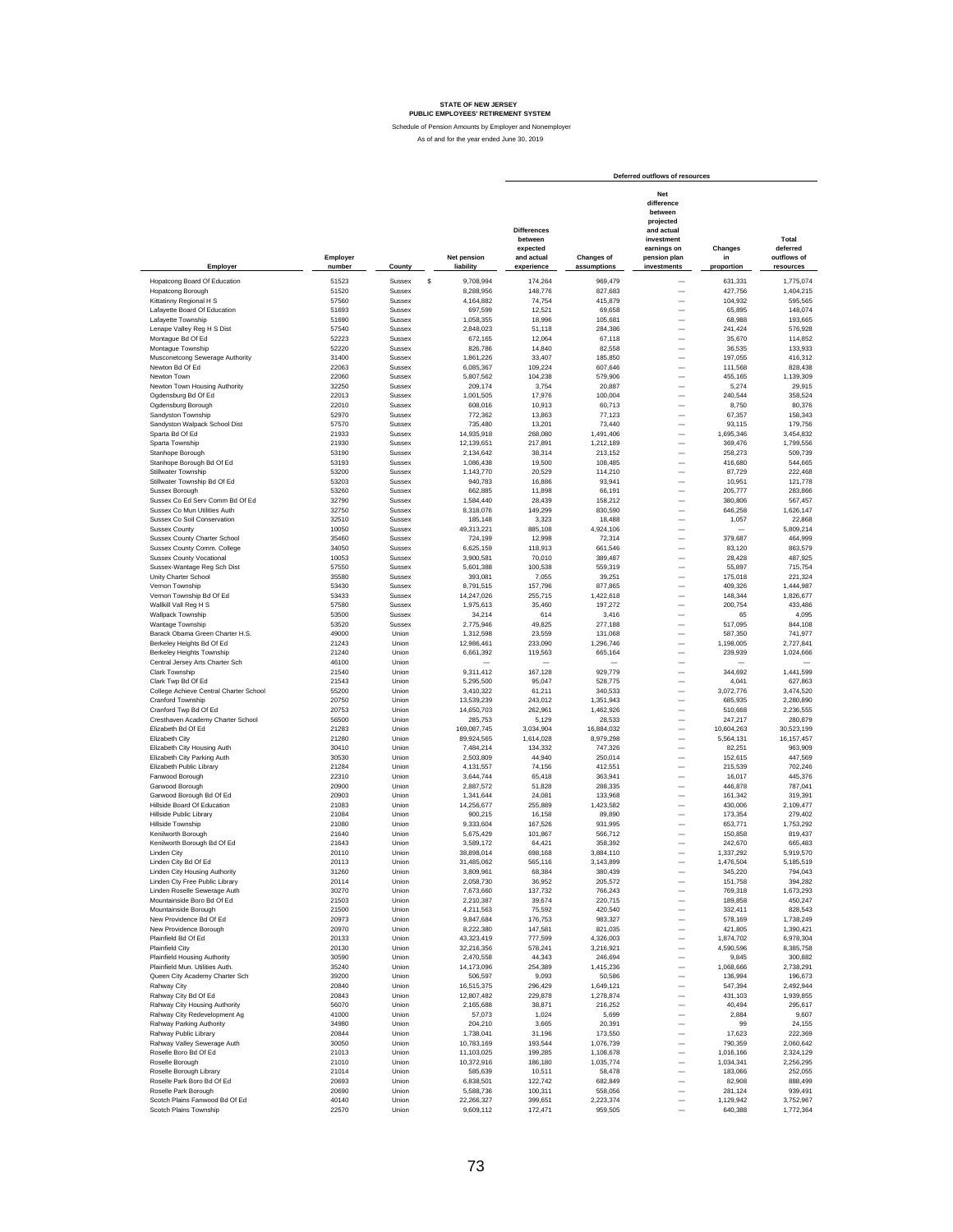|                                                                       |                                  | Deferred inflows of resources                                                                                       |                             |                                              |                                                                   |                                                                                           | <b>Pension expense</b>                                                                |                             |
|-----------------------------------------------------------------------|----------------------------------|---------------------------------------------------------------------------------------------------------------------|-----------------------------|----------------------------------------------|-------------------------------------------------------------------|-------------------------------------------------------------------------------------------|---------------------------------------------------------------------------------------|-----------------------------|
| <b>Differences</b><br>between<br>expected<br>and actual<br>experience | <b>Changes of</b><br>assumptions | Net<br>difference<br>between<br>projected<br>and actual<br>investment<br>earnings on<br>pension plan<br>investments | Changes<br>in<br>proportion | Total<br>deferred<br>inflows of<br>resources | Proportionate<br>share of<br>allocable plan<br>pension<br>expense | Pension<br>expense<br>related<br>to specific<br>liabilities of<br>individual<br>employers | <b>Net</b><br>amortization<br>of deferred<br>amounts<br>from changes in<br>proportion | Total<br>pension<br>expense |
| 42,890                                                                | 3,369,961                        | 153,260                                                                                                             | 534,470                     | 4,100,581                                    | 450,127                                                           |                                                                                           | (12, 154)                                                                             | 437,973                     |
| 36,617                                                                | 2,877,070                        | 130,844                                                                                                             | 465,697                     | 3,510,228                                    | 384,291                                                           | 5,845                                                                                     | (4, 394)                                                                              | 385,742                     |
| 18,399                                                                | 1,445,617                        | 65,744                                                                                                              | 149,010                     | 1,678,770                                    | 193,092                                                           |                                                                                           | 59,566                                                                                | 252,658                     |
| 3,082                                                                 | 242,134                          | 11,012                                                                                                              | 159,144                     | 415,372                                      | 32,342                                                            | -                                                                                         | (53, 779)                                                                             | (21, 437)                   |
| 4,675                                                                 | 367,352                          | 16,707                                                                                                              | 71,120                      | 459,854                                      | 49,067                                                            | $\overline{\phantom{a}}$                                                                  | (10, 657)                                                                             | 38,410                      |
| 12,581<br>2,969                                                       | 988,540<br>233,306               | 44,957<br>10,610                                                                                                    | 163,989<br>343,724          | 1,210,067<br>590,609                         | 132,040<br>31,163                                                 | 1,061<br>34                                                                               | 3,416<br>(72, 861)                                                                    | 136,517<br>(41, 664)        |
| 3,652                                                                 | 286,975                          | 13,051                                                                                                              | 93,771                      | 397,449                                      | 38,331                                                            | -                                                                                         | (42, 662)                                                                             | (4, 331)                    |
| 8,222                                                                 | 646,026                          | 29,380                                                                                                              | 109,971                     | 793,599                                      | 86,290                                                            |                                                                                           | 58,862                                                                                | 145,152                     |
| 26,882<br>25,655                                                      | 2,112,212<br>2,015,786           | 96,060<br>91,675                                                                                                    | 322,162                     | 2,557,316                                    | 282,129                                                           | 2,540<br>522                                                                              | (143, 692)                                                                            | 140,977                     |
| 924                                                                   | 72,604                           | 3,302                                                                                                               | 580,538<br>116,022          | 2,713,654<br>192,852                         | 269,249<br>9,698                                                  | -                                                                                         | (136, 179)<br>(45, 342)                                                               | 133,592<br>(35, 644)        |
| 4,424                                                                 | 347,619                          | 15,809                                                                                                              | 231,228                     | 599.080                                      | 46,432                                                            | Ē,                                                                                        | (8, 882)                                                                              | 37,550                      |
| 2.686                                                                 | 211,040                          | 9,598                                                                                                               | 24,274                      | 247,598                                      | 28,189                                                            | 239                                                                                       | (34, 020)                                                                             | (5, 592)                    |
| 3,412                                                                 | 268,084                          | 12,192                                                                                                              | 34,759                      | 318,447                                      | 35,808                                                            | $\overline{\phantom{a}}$                                                                  | 14,608                                                                                | 50,416                      |
| 3,249<br>65,980                                                       | 255,283<br>5,184,210             | 11,610<br>235,769                                                                                                   | 89,127<br>556,797           | 359,269<br>6,042,756                         | 34,098<br>692,457                                                 | 1,447                                                                                     | (1, 161)<br>517,656                                                                   | 32,937<br>1,211,560         |
| 53,628                                                                | 4,213,634                        | 191,629                                                                                                             | 722,172                     | 5,181,063                                    | 562,817                                                           | 2,490                                                                                     | (135, 997)                                                                            | 429,310                     |
| 9,430                                                                 | 740,927                          | 33,696                                                                                                              | 211,535                     | 995,588                                      | 98,966                                                            |                                                                                           | 27,987                                                                                | 126,953                     |
| 4,799<br>5,053                                                        | 377,099<br>396,999               | 17,150<br>18,055                                                                                                    | 220,473<br>96,034           | 619,521<br>516,141                           | 50,369<br>53,027                                                  | $\overline{\phantom{0}}$                                                                  | 58,634<br>(3, 420)                                                                    | 109,003<br>49,607           |
| 4,156                                                                 | 326,543                          | 14,851                                                                                                              | 141,358                     | 486,908                                      | 43,616                                                            | 433                                                                                       | (51, 374)                                                                             | (7, 325)                    |
| 2,928                                                                 | 230,085                          | 10,464                                                                                                              | 58.184                      | 301,661                                      | 30,733                                                            |                                                                                           | 80,299                                                                                | 111,032                     |
| 6,999                                                                 | 549,954                          | 25,011                                                                                                              | 127,054                     | 709,018                                      | 73,458                                                            |                                                                                           | 62,479                                                                                | 135,937                     |
| 36,746<br>818                                                         | 2.887.178<br>64,264              | 131,304<br>2,923                                                                                                    | 170,390<br>194,338          | 3,225,618<br>262,343                         | 385,641<br>8,584                                                  | $\overline{\phantom{0}}$                                                                  | 301,535<br>(45.518)                                                                   | 687.176<br>(36, 934)        |
| 217,844                                                               | 17,116,463                       | 778.428                                                                                                             | 4,026,926                   | 22.139.661                                   | 2,286,252                                                         | 4,011                                                                                     | (2,525,301)                                                                           | (235, 038)                  |
| 3,199                                                                 | 251,367                          | 11,432                                                                                                              | 265,841                     | 531,839                                      | 33,575                                                            | -                                                                                         | 57,793                                                                                | 91,368                      |
| 29,267                                                                | 2,299,572                        | 104,581                                                                                                             | 952.429                     | 3,385,849                                    | 307.155                                                           | $\overline{\phantom{0}}$                                                                  | (301, 795)                                                                            | 5,360                       |
| 17,231<br>24,744                                                      | 1,353,879<br>1,944,224           | 61,572<br>88,420                                                                                                    | 840,680<br>309,518          | 2,273,362<br>2,366,906                       | 180,838<br>259,691                                                | 6,390                                                                                     | (225, 272)<br>(114, 348)                                                              | (44, 434)<br>151,733        |
| 1,736                                                                 | 136,437                          | 6,205                                                                                                               | 48,230                      | 192,608                                      | 18,224                                                            |                                                                                           | 1,312                                                                                 | 19,536                      |
| 38,837                                                                | 3,051,507                        | 138,777                                                                                                             | 1,047,064                   | 4,276,185                                    | 407,591                                                           | 8,718                                                                                     | (170,004)                                                                             | 246,305                     |
| 62,937                                                                | 4,945,098                        | 224,895                                                                                                             | 842,728                     | 6,075,658                                    | 660,519                                                           | 20,011                                                                                    | (282,007)                                                                             | 398,523                     |
| 8,727<br>151                                                          | 685,729<br>11,876                | 31,186<br>540                                                                                                       | 281,853<br>8,465            | 1,007,495<br>21,032                          | 91,593<br>1,586                                                   | L.                                                                                        | 8,355<br>(3,859)                                                                      | 99,948<br>(2, 273)          |
| 12,263                                                                | 963,522                          | 43,819                                                                                                              | 682,573                     | 1,702,177                                    | 128,698                                                           | 1,081                                                                                     | (99, 689)                                                                             | 30,090                      |
| 5,798                                                                 | 455,599                          | 20,720                                                                                                              | 31,575                      | 513,692                                      | 60,855                                                            |                                                                                           | 175.792                                                                               | 236.647                     |
| 57,368<br>29,427                                                      | 4,507,560<br>2,312,148           | 204,996<br>105,153                                                                                                  | 47,458<br>890,555           | 4,817,382<br>3,337,283                       | 602,076<br>308,835                                                | Ē,<br>739                                                                                 | 395.005<br>(186, 274)                                                                 | 997.081<br>123,300          |
|                                                                       |                                  |                                                                                                                     | 505,990                     | 505,990                                      |                                                                   | -                                                                                         | (276, 271)                                                                            | (276, 271)                  |
| 41,134                                                                | 3,231,962                        | 146,984                                                                                                             |                             | 3,420,080                                    | 431,694                                                           | L.                                                                                        | 157,677                                                                               | 589,371                     |
| 23,393<br>15,065                                                      | 1,838,051<br>1,183,712           | 83,592<br>53,833                                                                                                    | 391,976                     | 2,337,012<br>1,252,610                       | 245,509<br>158,109                                                | ۰<br>$\overline{\phantom{0}}$                                                             | (206, 450)<br>787,325                                                                 | 39,059<br>945,434           |
| 59,810                                                                | 4,699,427                        | 213,722                                                                                                             | 6,598                       | 4,979,557                                    | 627,704                                                           | $\overline{\phantom{0}}$                                                                  | 440,165                                                                               | 1,067,869                   |
| 64,720                                                                | 5,085,213                        | 231,267                                                                                                             | 383,906                     | 5,765,106                                    | 679,234                                                           | 16,679                                                                                    | 105,187                                                                               | 801,100                     |
| 1,262                                                                 | 99,184                           | 4,511                                                                                                               |                             | 104,957                                      | 13,248                                                            | -                                                                                         | 65,039                                                                                | 78,287                      |
| 746,955<br>397,247                                                    | 58,689,821<br>31,212,532         | 2,669,116<br>1,419,494                                                                                              | 6,112,168                   | 68,218,060<br>33,029,273                     | 7,839,221<br>4,169,070                                            | 78,681                                                                                    | 706,075<br>2,589,937                                                                  | 8,545,296<br>6,837,688      |
| 33,062                                                                | 2,597,747                        | 118,141                                                                                                             | 513,429                     | 3,262,379                                    | 346,982                                                           | -                                                                                         | (80.405)                                                                              | 266,577                     |
| 11,061                                                                | 869,064                          | 39,524                                                                                                              | 242,821                     | 1.162.470                                    | 116,081                                                           |                                                                                           | (35.140)                                                                              | 80.941                      |
| 18,251<br>16,101                                                      | 1,434,051<br>1,265,079           | 65,218<br>57,534                                                                                                    | 131,097<br>229,328          | 1,648,617<br>1,568,042                       | 191,547<br>168,977                                                | 2,834                                                                                     | (22, 049)<br>(65, 715)                                                                | 169.498<br>106,096          |
| 12,756                                                                | 1,002,267                        | 45,581                                                                                                              | 602,359                     | 1,662,963                                    | 133,873                                                           | 417                                                                                       | (39, 576)                                                                             | 94,714                      |
| 5,927                                                                 | 465,680                          | 21,178                                                                                                              | 123,454                     | 616,239                                      | 62,201                                                            |                                                                                           | 38,646                                                                                | 100,847                     |
| 62,980                                                                | 4,948,447                        | 225,047                                                                                                             | 387,072                     | 5,623,546                                    | 660,966                                                           | -<br>-                                                                                    | 123,834                                                                               | 784,800                     |
| 3,977<br>41,232                                                       | 312,462<br>3,239,664             | 14,210<br>147,335                                                                                                   | 108,216<br>832,778          | 438,865<br>4,261,009                         | 41,736<br>432,723                                                 | 1,091                                                                                     | (9,705)<br>(415, 947)                                                                 | 32,031<br>17,867            |
| 25,072                                                                | 1,969,924                        | 89,589                                                                                                              | 296,572                     | 2,381,157                                    | 263,123                                                           |                                                                                           | (47, 635)                                                                             | 215,488                     |
| 15,855                                                                | 1,245,790                        | 56,656                                                                                                              | 324,534                     | 1,642,835                                    | 166,401                                                           | 20,563                                                                                    | 7,301                                                                                 | 194,265                     |
| 171,834<br>139,087                                                    | 13,501,377<br>10,928,365         | 614,020<br>497,004                                                                                                  | 2,785,613<br>306,674        | 17,072,844<br>11,871,130                     | 1,803,384<br>1,459,706                                            | 51,231<br>17,673                                                                          | (611, 100)<br>689,265                                                                 | 1,243,515<br>2,166,644      |
| 16.831                                                                | 1 322 425                        | 60.142                                                                                                              | 158.324                     | 1557722                                      | 176.637                                                           |                                                                                           | 56.095                                                                                | 232.732                     |
| 9,095                                                                 | 714,579                          | 32.498                                                                                                              | 300,233                     | 1,056,405                                    | 95.447                                                            |                                                                                           | (119, 232)                                                                            | (23, 785)                   |
| 33,899<br>9,765                                                       | 2,663,503<br>767,218             | 121,132<br>34,892                                                                                                   | 233.698<br>314,599          | 3,052,232<br>1,126,474                       | 355,765<br>102,478                                                | 10,652                                                                                    | 154,483<br>(23, 304)                                                                  | 520,900<br>79,174           |
| 18,605                                                                | 1,461,820                        | 66,481                                                                                                              | 31,223                      | 1,578,129                                    | 195,256                                                           | 3,295                                                                                     | 50,818                                                                                | 249,369                     |
| 43,503                                                                | 3.418.100                        | 155,450                                                                                                             | 128,464                     | 3,745,517                                    | 456,557                                                           |                                                                                           | 220,431                                                                               | 676,988                     |
| 36,323                                                                | 2,853,962                        | 129,793                                                                                                             | 146,298                     | 3,166,376                                    | 381,205                                                           | -                                                                                         | 119,800                                                                               | 501,005                     |
| 191,384<br>142,318                                                    | 15,037,422<br>11,182,195         | 683,877<br>508,548                                                                                                  | 280,178<br>1,042,291        | 16,192,861<br>12,875,352                     | 2,008,554<br>1,493,610                                            | 6,949                                                                                     | 573,824<br>1,013,291                                                                  | 2,582,378<br>2,513,850      |
| 10,914                                                                | 857,523                          | 38,999                                                                                                              | 524,162                     | 1,431,598                                    | 114,540                                                           | -                                                                                         | (216, 065)                                                                            | (101, 525)                  |
| 62,610                                                                | 4,919,437                        | 223,728                                                                                                             | 1,017,681                   | 6,223,456                                    | 657,091                                                           | —                                                                                         | (32, 941)                                                                             | 624,150                     |
| 2,238<br>72,958                                                       | 175,838<br>5.732.434             | 7,997<br>260,702                                                                                                    | 248,558<br>672,766          | 434,631<br>6,738,860                         | 23,487<br>765,683                                                 | -                                                                                         | (27, 844)<br>37,780                                                                   | (4, 357)<br>803,463         |
| 56,578                                                                | 4,445,436                        | 202,171                                                                                                             | 366.346                     | 5,070,531                                    | 593,779                                                           | -                                                                                         | 51,049                                                                                | 644,828                     |
| 9,567                                                                 | 751,704                          | 34,186                                                                                                              | 230,917                     | 1,026,374                                    | 100,405                                                           | -                                                                                         | (45, 729)                                                                             | 54,676                      |
| 252                                                                   | 19,810                           | 901                                                                                                                 | 47,835                      | 68,798                                       | 2,646                                                             | $\overline{\phantom{0}}$                                                                  | (13, 104)                                                                             | (10, 458)                   |
| 902<br>7,678                                                          | 70,880<br>603,269                | 3,224<br>27,436                                                                                                     | 31,907<br>306,189           | 106,913<br>944,572                           | 9,468<br>80,579                                                   | 7,823                                                                                     | (18, 283)<br>(105, 372)                                                               | (8, 815)<br>(16, 970)       |
| 47,635                                                                | 3,742,804                        | 170,217                                                                                                             | 105,758                     | 4,066,414                                    | 499,928                                                           |                                                                                           | 255,291                                                                               | 755,219                     |
| 49,048                                                                | 3,853,825                        | 175,266                                                                                                             | 197,200                     | 4,275,339                                    | 514,757                                                           | 15,720                                                                                    | 251,233                                                                               | 781,710                     |
| 45,823<br>2,587                                                       | 3,600,406<br>203,273             | 163,741<br>9,245                                                                                                    | 110,874<br>163,022          | 3,920,844<br>378,127                         | 480,908<br>27,151                                                 | $\overline{\phantom{0}}$                                                                  | 188,064<br>(12, 371)                                                                  | 668,972<br>14,780           |
| 30,209                                                                | 2,373,622                        | 107,948                                                                                                             | 405,579                     | 2,917,358                                    | 317,046                                                           | 29,522                                                                                    | (113, 859)                                                                            | 232,709                     |
| 24,689                                                                | 1,939,833                        | 88,220                                                                                                              | 191,807                     | 2,244,549                                    | 259,104                                                           | 543                                                                                       | (12, 502)                                                                             | 247,145                     |
| 98,363<br>42,449                                                      | 7,728,571<br>3,335,292           | 351,483<br>151,684                                                                                                  | 323,774<br>1,237,736        | 8,502,191<br>4,767,161                       | 1,032,308<br>445.496                                              |                                                                                           | 384,060<br>(266, 206)                                                                 | 1,416,368<br>179,290        |
|                                                                       |                                  |                                                                                                                     |                             |                                              |                                                                   |                                                                                           |                                                                                       |                             |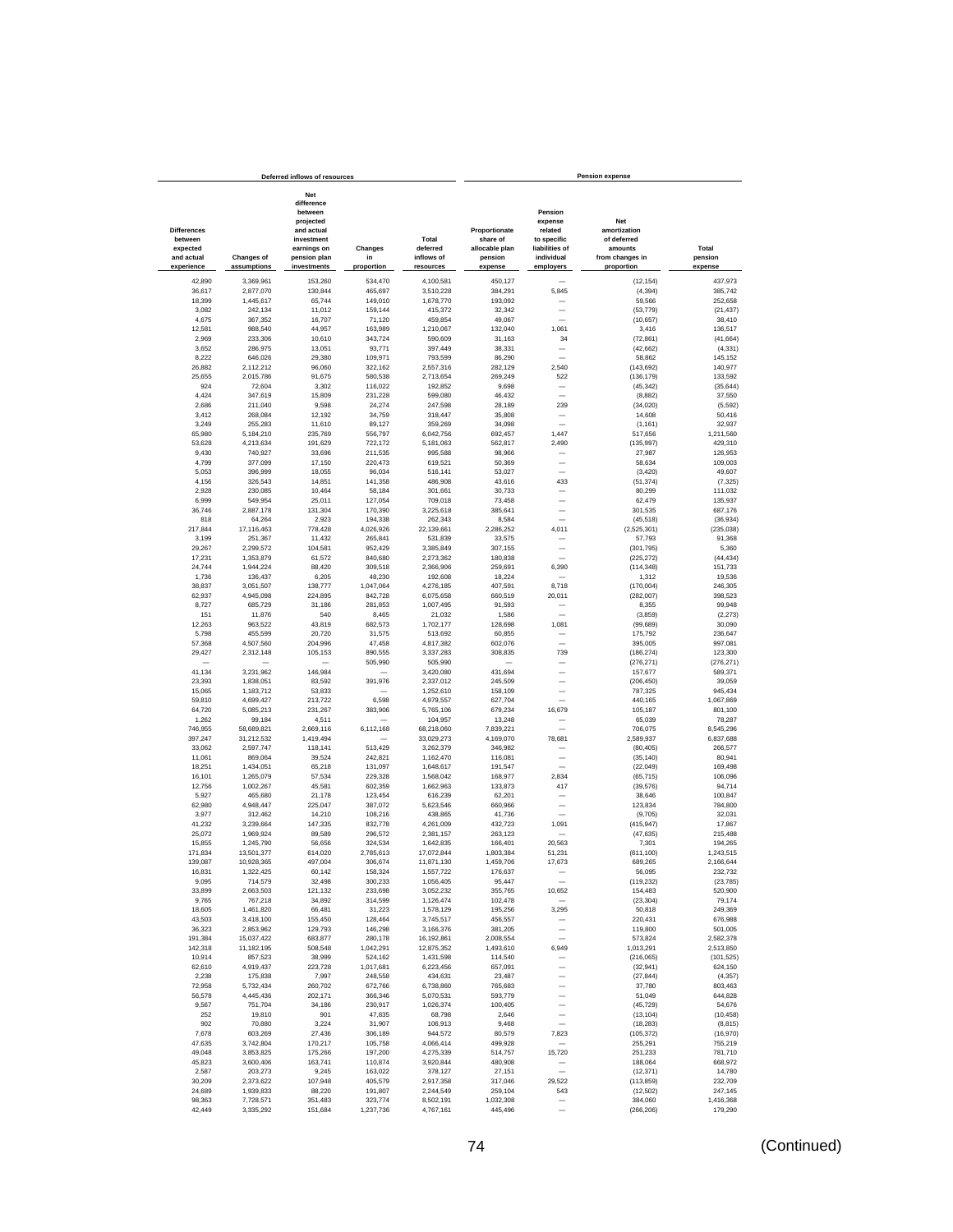Schedule of Pension Amounts by Employer and Nonemployer

As of and for the year ended June 30, 2019

|                                                               |                    |                  | Deferred outflows of resources |                                                                       |                                  |                                                                                                                            |                             |                                               |
|---------------------------------------------------------------|--------------------|------------------|--------------------------------|-----------------------------------------------------------------------|----------------------------------|----------------------------------------------------------------------------------------------------------------------------|-----------------------------|-----------------------------------------------|
| Employer                                                      | Employer<br>number | County           | Net pension<br>liability       | <b>Differences</b><br>between<br>expected<br>and actual<br>experience | <b>Changes of</b><br>assumptions | <b>Net</b><br>difference<br>between<br>projected<br>and actual<br>investment<br>earnings on<br>pension plan<br>investments | Changes<br>in<br>proportion | Total<br>deferred<br>outflows of<br>resources |
| Springfield Township (Union)                                  | 20310              | Union            | \$<br>11,455,408               | 205,610                                                               | 1,143,865                        |                                                                                                                            | 842,303                     | 2,191,778                                     |
| Springfield Twp Bd Ed (Union)                                 | 20313              | Union            | 8,869,130                      | 159,189                                                               | 885,615                          | $\qquad \qquad$                                                                                                            | 86,873                      | 1,131,677                                     |
| Summit Board Of Education                                     | 20363              | Union            | 19,406,615                     | 348,323                                                               | 1,937,822                        | $\overline{\phantom{0}}$                                                                                                   | 1,050,180                   | 3,336,325                                     |
| Summit City                                                   | 20360              | Union            | 22,399,181                     | 402,036                                                               | 2,236,641                        | $\overline{\phantom{0}}$                                                                                                   | 89,170                      | 2,727,847                                     |
| Summit Housing Authority                                      | 56800              | Union            | 1,005,877                      | 18,054                                                                | 100,440                          | $\overline{\phantom{0}}$                                                                                                   | 914,151                     | 1,032,645                                     |
| Union Co Bd Of Social Services                                | 10101              | Union            | 80,866,729                     | 1.451.452                                                             | 8,074,840                        |                                                                                                                            | 3.560.418                   | 13,086,710                                    |
| Union Co Educ Serv Commission                                 | 31440              | Union            | 9,112,259                      | 163,553                                                               | 909,893                          | $\overline{\phantom{0}}$                                                                                                   | 731,784                     | 1,805,230                                     |
| Union Co Utilities Authority                                  | 34420              | Union            | 2,404,742                      | 43,162                                                                | 240,122                          | $\overline{\phantom{0}}$                                                                                                   | 303,698                     | 586,982                                       |
| Union Co Vocational Schools<br>Union County                   | 10103<br>10100     | Union<br>Union   | 3,264,389<br>182,815,596       | 58,592<br>3,281,301                                                   | 325,961<br>18,254,809            |                                                                                                                            | 191,477<br>8.685.000        | 576,030<br>30,221,110                         |
| Union County College                                          | 34040              | Union            | 22,431,710                     | 402,620                                                               | 2,239,889                        | $\overline{\phantom{0}}$                                                                                                   | 119,737                     | 2,762,246                                     |
| Union County Improvement Authority                            | 55000              | Union            | 778,605                        | 13,975                                                                | 77,747                           | $\overline{\phantom{0}}$                                                                                                   | 553,329                     | 645,051                                       |
| Union County Teams Charter Schl                               | 45400              | Union            | 2,188,566                      | 39,282                                                                | 218,536                          | $\overline{\phantom{0}}$                                                                                                   | 721,222                     | 979,040                                       |
| Union Township (Union)                                        | 21250              | Union            | 32,089,337                     | 575,962                                                               | 3,204,238                        |                                                                                                                            | 1,864,939                   | 5,645,139                                     |
| Union Township Library                                        | 21254              | Union            | 2,684,604                      | 48,185                                                                | 268,068                          |                                                                                                                            | 603,348                     | 919,601                                       |
| Union Twp Bd Of Ed (Union)                                    | 21253              | Union            | 36,939,573                     | 663,017                                                               | 3,688,552                        | $\overline{\phantom{0}}$                                                                                                   | 2,393,655                   | 6,745,224                                     |
| Westfield Town                                                | 20410              | Union            | 18,834,294                     | 338,051                                                               | 1,880,673                        | $\qquad \qquad$                                                                                                            | 486,066                     | 2,704,790                                     |
| Westfield Town Bd Of Ed<br>Winfield Township                  | 20413<br>22850     | Union<br>Union   | 22,436,433<br>246,833          | 402,705<br>4,430                                                      | 2,240,360<br>24,647              | $\overline{\phantom{0}}$                                                                                                   | 905,457<br>35,385           | 3,548,522<br>64,462                           |
| Winfield Township Bd Of Ed                                    | 22853              | Union            | 478,440                        | 8,587                                                                 | 47,774                           | $\overline{\phantom{0}}$                                                                                                   | 57,032                      | 113,393                                       |
| Allamuchy Bd Of Ed                                            | 50033              | Warren           | 2,388,329                      | 42,867                                                                | 238,483                          | $\overline{\phantom{0}}$                                                                                                   | 326,753                     | 608,103                                       |
| Allamuchy Township                                            | 50030              | Warren           | 1,622,896                      | 29,129                                                                | 162,052                          |                                                                                                                            | 341,634                     | 532,815                                       |
| Alpha Bd Of Ed                                                | 50073              | Warren           | 587,269                        | 10,541                                                                | 58,641                           |                                                                                                                            | 41,371                      | 110,553                                       |
| Alpha Borough                                                 | 50070              | Warren           | 375,687                        | 6,743                                                                 | 37,514                           | $\overline{\phantom{0}}$                                                                                                   | 16,690                      | 60,947                                        |
| <b>Belvidere Town</b>                                         | 50240              | Warren           | 1,295,982                      | 23,261                                                                | 129,409                          |                                                                                                                            | 30,313                      | 182,983                                       |
| Belvidere Town Bd Of Ed                                       | 50243              | Warren           | 2,561,641                      | 45,978                                                                | 255,789                          |                                                                                                                            | 105,413                     | 407,180                                       |
| <b>Blairstown Township</b>                                    | 23310              | Warren           | 2.008.178                      | 36,044                                                                | 200,524                          | $\qquad \qquad$                                                                                                            | 375,532                     | 612,100                                       |
| Blairstown Twp Bd Of Ed                                       | 23313              | Warren           | 1,465,348                      | 26,301                                                                | 146,320                          | $\overline{\phantom{0}}$<br>$\overline{\phantom{0}}$                                                                       | 146,348                     | 318,969                                       |
| Franklin Township (Warren)<br>Franklin Twp Bd Of Ed (Warren)  | 51110<br>51113     | Warren<br>Warren | 1,033,329<br>1,205,770         | 18,547<br>21,642                                                      | 103,182<br>120,401               | $\overline{\phantom{0}}$                                                                                                   | 11,486<br>115,460           | 133,215<br>257,503                            |
| Frelinghuysen Twp                                             | 51140              | Warren           | 771,621                        | 13,850                                                                | 77,049                           |                                                                                                                            | 150,527                     | 241,426                                       |
| Frelinghuysen Twp Bd Of Ed                                    | 23813              | Warren           | 135.226                        | 2,427                                                                 | 13,503                           | $\overline{\phantom{0}}$                                                                                                   | 109,459                     | 125,389                                       |
| Great Meadows Regional Bd Of Ed                               | 35000              | Warren           | 2,760,163                      | 49,541                                                                | 275,612                          |                                                                                                                            | 228,509                     | 553,662                                       |
| Greenwich Township (Warren)                                   | 51250              | Warren           | 450,969                        | 8,094                                                                 | 45,031                           | $\overline{\phantom{0}}$                                                                                                   | 61.163                      | 114,288                                       |
| Greenwich Twp Bd Of Ed (Warren)                               | 51253              | Warren           | 1,897,311                      | 34,054                                                                | 189,454                          |                                                                                                                            | 49,105                      | 272,613                                       |
| Hackettstown Bd Of Ed                                         | 20383              | Warren           | 6,563,122                      | 117,799                                                               | 655,352                          | $\overline{\phantom{0}}$                                                                                                   | 1,067,552                   | 1,840,703                                     |
| Hackettstown Mun Util Authority                               | 30980              | Warren           | 3,126,366                      | 56,114                                                                | 312,179                          | $\qquad \qquad$<br>$\overline{\phantom{0}}$                                                                                | 115,614                     | 483,907                                       |
| Hackettstown Town<br>Hardwick Township                        | 20380<br>51360     | Warren<br>Warren | 4,041,086<br>612,295           | 72,532<br>10,990                                                      | 403,517<br>61,140                |                                                                                                                            | 253,486<br>44,822           | 729,535<br>116,952                            |
| Harmony Township                                              | 51380              | Warren           | 725,477                        | 13,021                                                                | 72,442                           |                                                                                                                            | 26,520                      | 111,983                                       |
| Harmony Township Bd Of Ed                                     | 51383              | Warren           | 897,066                        | 16,101                                                                | 89,575                           | $\overline{\phantom{0}}$                                                                                                   | 72,800                      | 178,476                                       |
| Hope Township                                                 | 51530              | Warren           | 622,298                        | 11,169                                                                | 62,139                           |                                                                                                                            | 40,377                      | 113,685                                       |
| Hope Twp Bd Of Ed                                             | 51533              | Warren           | 742,612                        | 13,329                                                                | 74,153                           | $\overline{\phantom{0}}$                                                                                                   | 184,325                     | 271,807                                       |
| Independence Twp                                              | 21550              | Warren           | 1,000,245                      | 17,953                                                                | 99,878                           | $\qquad \qquad$                                                                                                            | 9,482                       | 127,313                                       |
| Knowlton Township                                             | 51670              | Warren           | 1,152,532                      | 20,686                                                                | 115,085                          | $\overline{\phantom{0}}$                                                                                                   | 144,211                     | 279,982                                       |
| Knowlton Twp Bd Of Ed                                         | 51673<br>51770     | Warren<br>Warren | 654,993                        | 11,756                                                                | 65,403                           | $\overline{\phantom{0}}$<br>-                                                                                              | 81,097<br>13,915            | 158,256                                       |
| Liberty Township<br>Lopatcong Township                        | 23480              | Warren           | 655,882<br>2,186,158           | 11,772<br>39,239                                                      | 65,492<br>218,296                |                                                                                                                            | 52,955                      | 91,179<br>310,490                             |
| Lopatcong Township Bd Of Ed                                   | 23483              | Warren           | 2,256,160                      | 40,495                                                                | 225,286                          | $\overline{\phantom{0}}$                                                                                                   | 213,423                     | 479,204                                       |
| Mansfield Township (Warren)                                   | 52000              | Warren           | 1,641,568                      | 29,464                                                                | 163,917                          | $\overline{\phantom{0}}$                                                                                                   | 183,806                     | 377,187                                       |
| Mansfield Twp Bd Ed (Warren)                                  | 52003              | Warren           | 1,880,806                      | 33,758                                                                | 187,805                          | $\overline{\phantom{0}}$                                                                                                   | 325,590                     | 547,153                                       |
| North Warren Reg High School                                  | 57510              | Warren           | 2,675,990                      | 48,031                                                                | 267,207                          |                                                                                                                            | 301,477                     | 616,715                                       |
| Oxford Township                                               | 52530              | Warren           | 806,446                        | 14,475                                                                | 80,527                           | $\overline{\phantom{0}}$                                                                                                   | 171,449                     | 266,451                                       |
| Oxford Twp Bd Of Ed                                           | 52533              | Warren           | 1,203,695                      | 21,605                                                                | 120,193                          | $\overline{\phantom{0}}$                                                                                                   | 109,241                     | 251,039                                       |
| Phillipsburg Housing Authority<br>Phillipsburg Town           | 30390              | Warren           | 2,937,383                      | 52,722                                                                | 293,309                          | $\overline{\phantom{0}}$                                                                                                   | 138,906                     | 484,937<br>1.739.292                          |
| Phillipsburg Town Bd Of Ed                                    | 20740<br>20743     | Warren<br>Warren | 8,486,534<br>17,331,935        | 152,322<br>311,086                                                    | 847,412<br>1,730,657             | $\qquad \qquad$<br>$\overline{\phantom{0}}$                                                                                | 739,558<br>178,599          | 2,220,342                                     |
| Pohatcong Township                                            | 52750              | Warren           | 1,623,303                      | 29,136                                                                | 162,093                          |                                                                                                                            | 6,997                       | 198,226                                       |
| Pohatcong Twp Boe                                             | 52753              | Warren           | 865,168                        | 15,529                                                                | 86,390                           |                                                                                                                            | 28,515                      | 130,434                                       |
| Ridge And Valley Charter School                               | 42900              | Warren           | 525,010                        | 9,423                                                                 | 52.424                           |                                                                                                                            | 157,183                     | 219.030                                       |
| Warren Co Bd Of Chosen Frhldrs                                | 10110              | Warren           | 50,475,515                     | 905,969                                                               | 5,040,166                        | -                                                                                                                          |                             | 5,946,135                                     |
| Warren Co Mosq Exterm Comm                                    | 10112              | Warren           | 926,631                        | 16,632                                                                | 92,527                           | $\overline{\phantom{0}}$                                                                                                   | 64,736                      | 173,895                                       |
| Warren Co Municipal Util Auth                                 | 33010              | Warren           | 745,650                        | 13,383                                                                | 74,456                           | $\overline{\phantom{0}}$                                                                                                   | 33,767                      | 121,606                                       |
| Warren Co Pollution Control<br>Warren Co Soil Conservatn Dist | 34610<br>32380     | Warren<br>Warren | 1,578,364                      | 28,330                                                                | 157,605<br>39,130                | $\overline{\phantom{0}}$                                                                                                   | 92,035                      | 277,970                                       |
| Warren Co Sp Services Sch Dist                                | 34800              | Warren           | 391,877<br>966,142             | 7,034<br>17,341                                                       | 96,473                           | $\overline{\phantom{0}}$                                                                                                   | 21,671                      | 67,835<br>113,814                             |
| Warren Co Vocational School                                   | 10113              | Warren           | 2,275,277                      | 40,838                                                                | 227,195                          | $\overline{\phantom{0}}$                                                                                                   | 550,982                     | 819,015                                       |
| Warren County Community College                               | 33090              | Warren           | 3,196,980                      | 57,382                                                                | 319,230                          | $\overline{\phantom{0}}$                                                                                                   |                             | 376,612                                       |
| Warren Hills Reg Schools                                      | 57310              | Warren           | 7,216,152                      | 129,520                                                               | 720,559                          | $\qquad \qquad$                                                                                                            | 333,775                     | 1,183,854                                     |
| Washington Boro Bd Of Ed                                      | 20723              | Warren           | 1,743,784                      | 31,299                                                                | 174,123                          | $\overline{\phantom{0}}$                                                                                                   | 103,962                     | 309,384                                       |
| Washington Borough                                            | 20720              | Warren           | 2,493,639                      | 44,758                                                                | 248,999                          | $\qquad \qquad$                                                                                                            | 725,531                     | 1,019,288                                     |
| Washington Twp (Warren)                                       | 53580              | Warren           | 3,161,970                      | 56,753                                                                | 315,734                          | $\overline{\phantom{0}}$                                                                                                   | 218,315                     | 590,802                                       |
| Washington Twp Bd Ed (Warren)                                 | 53583              | Warren           | 1,623,247                      | 29,135                                                                | 162,087                          | $\qquad \qquad$                                                                                                            | 232,852                     | 424,074                                       |
| Washington Twp Fire District #1                               | 47100              | Warren           |                                |                                                                       |                                  | $\overline{\phantom{0}}$                                                                                                   | 13,277                      | 13,277                                        |
| White Township<br>White Township Bd Of Ed                     | 53740<br>53743     | Warren<br>Warren | 959,789<br>596,791             | 17,227<br>10,712                                                      | 95,838<br>59,592                 | $\overline{\phantom{0}}$                                                                                                   | 35,592<br>15,957            | 148,657<br>86,261                             |
| ADJUSTMENT / WRITE-OFF                                        |                    |                  |                                |                                                                       |                                  | $\overline{\phantom{0}}$                                                                                                   |                             |                                               |
| <b>Total Employer:</b>                                        |                    |                  | \$<br>18,018,482,972           | 323,408,198                                                           | 1,799,211,699                    | $\equiv$                                                                                                                   | 1,026,902,719               | 3,149,522,616                                 |
|                                                               |                    |                  |                                |                                                                       |                                  | $=$                                                                                                                        |                             |                                               |
| <b>Total Local Group:</b>                                     |                    |                  | 18, 143, 832, 135              | 323,408,198                                                           | 1,799,211,699                    |                                                                                                                            | 1,026,902,719               | 3,149,522,616                                 |
| Total                                                         |                    |                  | \$<br>41, 156, 252, 475        | 561,094,035                                                           | 3,076,948,039                    | 22,272,553                                                                                                                 | 1,300,317,973               | 4,960,632,600                                 |

See accompanying notes to schedule of employer and nonemployer allocations and schedule of pension amounts by employer and nonemployer.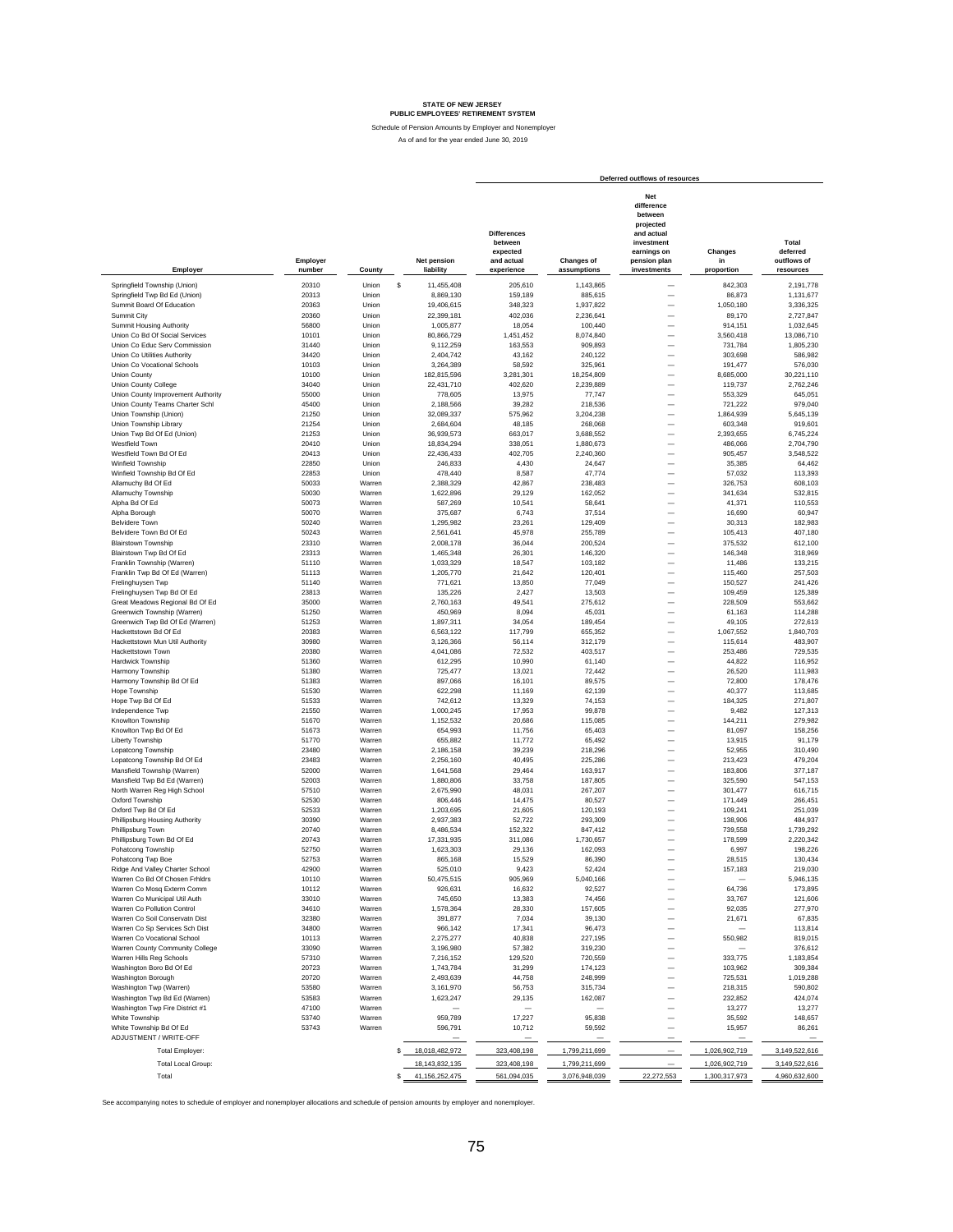|                                                                       |                                  | Deferred inflows of resources                                                                                       |                                                                              | <b>Pension expense</b> |                                                                   |                                                                                           |                                                                                       |                             |
|-----------------------------------------------------------------------|----------------------------------|---------------------------------------------------------------------------------------------------------------------|------------------------------------------------------------------------------|------------------------|-------------------------------------------------------------------|-------------------------------------------------------------------------------------------|---------------------------------------------------------------------------------------|-----------------------------|
| <b>Differences</b><br>between<br>expected<br>and actual<br>experience | <b>Changes of</b><br>assumptions | Net<br>difference<br>between<br>projected<br>and actual<br>investment<br>earnings on<br>pension plan<br>investments | Changes<br>inflows of<br>in<br>proportion<br>resources<br>180,828<br>197,258 |                        | Proportionate<br>share of<br>allocable plan<br>pension<br>expense | Pension<br>expense<br>related<br>to specific<br>liabilities of<br>individual<br>employers | <b>Net</b><br>amortization<br>of deferred<br>amounts<br>from changes in<br>proportion | Total<br>pension<br>expense |
| 50,605                                                                | 3,976,136                        |                                                                                                                     |                                                                              | 4,404,827              | 531,094                                                           |                                                                                           | 202,167                                                                               | 733,261                     |
| 39,180                                                                | 3,078,447                        | 140,003                                                                                                             | 596,015                                                                      | 3,853,645              | 411,189                                                           | -                                                                                         | (132, 242)                                                                            | 278,947                     |
| 85,730                                                                | 6,735,974                        | 306,341                                                                                                             | 403,693                                                                      | 7,531,738              | 899,727                                                           |                                                                                           | 410,135                                                                               | 1,309,862                   |
| 98,950                                                                | 7,774,685                        | 353,580                                                                                                             | 1,412,409                                                                    | 9,639,624              | 1,038,468                                                         | 2,215                                                                                     | (421, 474)                                                                            | 619,209                     |
| 4,444                                                                 | 349,137                          | 15,878                                                                                                              |                                                                              | 369,459                | 46,634                                                            |                                                                                           | 232,933                                                                               | 279,567                     |
| 357,234                                                               | 28,068,586                       | 1,276,513                                                                                                           | 27,268                                                                       | 29,729,601             | 3,749,132                                                         | 37,878                                                                                    | 1,359,357                                                                             | 5,146,367                   |
| 40,254<br>10,623                                                      | 3,162,836<br>834,678             | 143,841<br>37,960                                                                                                   | 418,416<br>80,221                                                            | 3,765,347<br>963,482   | 422,461<br>111,488                                                | -                                                                                         | 74,356<br>10,593                                                                      | 496,817<br>122,081          |
| 14,421                                                                | 1,133,059                        | 51,530                                                                                                              | 90,516                                                                       | 1,289,526              | 151,343                                                           |                                                                                           | (13, 326)                                                                             | 138,017                     |
| 807,599                                                               | 63,454,714                       | 2,885,815                                                                                                           | 10,854,507                                                                   | 78,002,635             | 8,475,670                                                         | 12,706                                                                                    | (7,041,858)                                                                           | 1,446,518                   |
| 99,093                                                                | 7,785,975                        | 354.093                                                                                                             | 2,158,212                                                                    | 10,397,373             | 1,039,976                                                         |                                                                                           | (448, 905)                                                                            | 591.071                     |
| 3,440                                                                 | 270,251                          | 12,291                                                                                                              |                                                                              | 285,982                | 36,098                                                            |                                                                                           | 172,793                                                                               | 208,891                     |
| 9,668<br>141,757                                                      | 759,644<br>11,138,107            | 34,547<br>506,543                                                                                                   | 46,125<br>1,523,847                                                          | 849,984<br>13,310,254  | 101,466<br>1,487,721                                              |                                                                                           | 281,918<br>279,856                                                                    | 383,384<br>1,767,577        |
| 11,859                                                                | 931,817                          | 42,378                                                                                                              | 738,946                                                                      | 1,725,000              | 124,463                                                           | 81                                                                                        | (87, 424)                                                                             | 37,120                      |
| 163,183                                                               | 12,821,609                       | 583,106                                                                                                             | 719,296                                                                      | 14,287,194             | 1,712,587                                                         | 21,997                                                                                    | 1,098,621                                                                             | 2,833,205                   |
| 83,202                                                                | 6,537,324                        | 297,307                                                                                                             | 304,419                                                                      | 7,222,252              | 873,193                                                           |                                                                                           | 36,057                                                                                | 909,250                     |
| 99,114                                                                | 7,787,615                        | 354,168                                                                                                             | 1,018,913                                                                    | 9,259,810              | 1,040,195                                                         |                                                                                           | 166,433                                                                               | 1,206,628                   |
| 1,090<br>2,114                                                        | 85,675<br>166,065                | 3,896<br>7,552                                                                                                      | 36,763<br>134,107                                                            | 127,424<br>309,838     | 11,444<br>22,181                                                  |                                                                                           | (6,657)<br>(20, 734)                                                                  | 4,787<br>1,447              |
| 10,551                                                                | 828,982                          | 37,701                                                                                                              | 36,296                                                                       | 913,530                | 110,727                                                           |                                                                                           | 66,272                                                                                | 176,999                     |
| 7,169                                                                 | 563,302                          | 25,618                                                                                                              | 75,436                                                                       | 671,525                | 75,240                                                            |                                                                                           | 54,330                                                                                | 129,570                     |
| 2,594                                                                 | 203,839                          | 9,270                                                                                                               | 85,189                                                                       | 300,892                | 27,227                                                            |                                                                                           | (21, 817)                                                                             | 5,410                       |
| 1,660                                                                 | 130,400                          | 5,930                                                                                                               | 433,885                                                                      | 571,875                | 17,418                                                            |                                                                                           | (143, 034)                                                                            | (125, 616)                  |
| 5,725                                                                 | 449,831                          | 20,458                                                                                                              | 218,608                                                                      | 694,622                | 60,084                                                            |                                                                                           | (112, 123)                                                                            | (52, 039)                   |
| 11,316                                                                | 889,137                          | 40,436                                                                                                              | 44,938                                                                       | 985,827                | 118,762                                                           |                                                                                           | 18,217                                                                                | 136,979                     |
| 8,871<br>6,473                                                        | 697,032<br>508,618               | 31,700<br>23,131                                                                                                    | 308,056<br>68,086                                                            | 1,045,659<br>606,308   | 93,103<br>67,936                                                  | $\overline{\phantom{0}}$<br>-                                                             | 52,016<br>27,652                                                                      | 145,119<br>95,588           |
| 4,565                                                                 | 358,665                          | 16,312                                                                                                              | 106,891                                                                      | 486,433                | 47,907                                                            | $\overline{\phantom{0}}$                                                                  | (21, 182)                                                                             | 26,725                      |
| 5,327                                                                 | 418,519                          | 19,034                                                                                                              | 347,142                                                                      | 790,022                | 55,902                                                            |                                                                                           | (27, 385)                                                                             | 28,517                      |
| 3,409                                                                 | 267,827                          | 12,180                                                                                                              | 102,449                                                                      | 385,865                | 35,774                                                            | 899                                                                                       | 13,364                                                                                | 50,037                      |
| 597                                                                   | 46,936                           | 2,135                                                                                                               | 44,817                                                                       | 94,485                 | 6,269                                                             |                                                                                           | (13, 815)                                                                             | (7, 546)                    |
| 12,193                                                                | 958,044                          | 43,570                                                                                                              | 148,067                                                                      | 1,161,874<br>645,999   | 127,966                                                           |                                                                                           | (217)                                                                                 | 127,749                     |
| 1,992<br>8,381                                                        | 156,530<br>658,551               | 7,119<br>29,950                                                                                                     | 480,358<br>157,129                                                           | 854,011                | 20,908<br>87,963                                                  |                                                                                           | (171, 341)<br>(45, 646)                                                               | (150, 433)<br>42,317        |
| 28,993                                                                | 2,278,039                        | 103,601                                                                                                             | 287,896                                                                      | 2,698,529              | 304,279                                                           |                                                                                           | 159,012                                                                               | 463,291                     |
| 13,811                                                                | 1,085,152                        | 49,351                                                                                                              | 39,291                                                                       | 1,187,605              | 144,944                                                           |                                                                                           | 19,688                                                                                | 164,632                     |
| 17,852                                                                | 1,402,648                        | 63,790                                                                                                              | 207,780                                                                      | 1,692,070              | 187,352                                                           | 1,562                                                                                     | 69,818                                                                                | 258,732                     |
| 2,705                                                                 | 212,526                          | 9,665                                                                                                               | 24,992                                                                       | 249,888                | 28,387                                                            |                                                                                           | 4,505                                                                                 | 32,892                      |
| 3,205<br>3,963                                                        | 251,811<br>311,369               | 11,452<br>14,161                                                                                                    | 61,455<br>48,294                                                             | 327,923<br>377,787     | 33,634<br>41,590                                                  |                                                                                           | (3,650)<br>(459)                                                                      | 29,984<br>41,131            |
| 2,749                                                                 | 215,998                          | 9,823                                                                                                               | 227,480                                                                      | 456,050                | 28,851                                                            |                                                                                           | (76, 059)                                                                             | (47, 208)                   |
| 3,281                                                                 | 257,758                          | 11,722                                                                                                              | 159,459                                                                      | 432,220                | 34,429                                                            |                                                                                           | (8, 171)                                                                              | 26,258                      |
| 4,419                                                                 | 347,182                          | 15,789                                                                                                              | 269,380                                                                      | 636,770                | 46,373                                                            |                                                                                           | (110, 458)                                                                            | (64, 085)                   |
| 5,091                                                                 | 400,040                          | 18,193                                                                                                              | 138,351                                                                      | 561,675                | 53,434                                                            |                                                                                           | 28,791                                                                                | 82,225                      |
| 2,893                                                                 | 227,346                          | 10,339                                                                                                              | 165,109                                                                      | 405,687                | 30,367                                                            | $\overline{\phantom{0}}$                                                                  | (28, 226)                                                                             | 2,141                       |
| 2,897<br>9,657                                                        | 227,655<br>758,808               | 10,353<br>34,509                                                                                                    | 135,406<br>200,996                                                           | 376,311<br>1,003,970   | 30,408<br>101,354                                                 |                                                                                           | (28, 737)<br>(83, 666)                                                                | 1,671<br>17,688             |
| 9,967                                                                 | 783,106                          | 35,614                                                                                                              | 400,802                                                                      | 1,229,489              | 104,600                                                           |                                                                                           | (9,037)                                                                               | 95,563                      |
| 7,252                                                                 | 569,783                          | 25,913                                                                                                              | 577,299                                                                      | 1,180,247              | 76,106                                                            |                                                                                           | (99, 406)                                                                             | (23, 300)                   |
| 8,309                                                                 | 652,822                          | 29,689                                                                                                              | 10,268                                                                       | 701,088                | 87,198                                                            |                                                                                           | 103,716                                                                               | 190,914                     |
| 11,821                                                                | 928,828                          | 42,242                                                                                                              | 263,469                                                                      | 1,246,360              | 124,064                                                           | $\overline{\phantom{0}}$                                                                  | 12,790                                                                                | 136,854                     |
| 3,563<br>5,317                                                        | 279,915<br>417,799               | 12,730<br>19,001                                                                                                    | 114,868<br>111,036                                                           | 411,076<br>553,153     | 37,388<br>55,806                                                  | $\overline{\phantom{0}}$                                                                  | (11, 333)<br>3,372                                                                    | 26,055<br>59,178            |
| 12,976                                                                | 1,019,556                        | 46,368                                                                                                              | 405,004                                                                      | 1,483,904              | 136,183                                                           |                                                                                           | (146, 948)                                                                            | (10, 765)                   |
| 37,490                                                                | 2,945,649                        | 133,963                                                                                                             | 579,121                                                                      | 3,696,223              | 393,451                                                           | 1,284                                                                                     | 43,720                                                                                | 438,455                     |
| 76,565                                                                | 6,015,860                        | 273,591                                                                                                             | 707,889                                                                      | 7,073,905              | 803,541                                                           |                                                                                           | (57, 830)                                                                             | 745,711                     |
| 7,171                                                                 | 563,443                          | 25.624                                                                                                              | 215,343                                                                      | 811,581                | 75,259                                                            | 2,825                                                                                     | (116, 300)                                                                            | (38, 216)                   |
| 3,822                                                                 | 300,297                          | 13,657                                                                                                              | 142,927                                                                      | 460,703                | 40.111                                                            |                                                                                           | (51,666)                                                                              | (11, 555)                   |
| 2,319<br>222,979                                                      | 182,229<br>17,519,891            | 8,287<br>796,776                                                                                                    | 116,753<br>9,736,288                                                         | 309,588<br>28,275,934  | 24,340<br>2,340,138                                               | 14,560                                                                                    | 16,908<br>(4,943,539)                                                                 | 41,248<br>(2, 588, 841)     |
| 4,093                                                                 | 321,631                          | 14,627                                                                                                              | 16,916                                                                       | 357,267                | 42,960                                                            | 245                                                                                       | 1,032                                                                                 | 44,237                      |
| 3,294                                                                 | 258,813                          | 11,770                                                                                                              | 6,931                                                                        | 280,808                | 34,570                                                            |                                                                                           | 6,457                                                                                 | 41,027                      |
| 6,973                                                                 | 547,845                          | 24,915                                                                                                              | 1,983                                                                        | 581,716                | 73,176                                                            |                                                                                           | 38,495                                                                                | 111,671                     |
| 1,731                                                                 | 136,019                          | 6,186                                                                                                               |                                                                              | 143,936                | 18,168                                                            |                                                                                           | 8,884                                                                                 | 27,052                      |
| 4,268<br>10,051                                                       | 335,345<br>789,741               | 15,251<br>35,916                                                                                                    | 1,099,214<br>368,463                                                         | 1,454,078<br>1,204,171 | 44,792<br>105,486                                                 | 329                                                                                       | (361,068)<br>138,128                                                                  | (316, 276)<br>243,943       |
| 14,123                                                                | 1,109,662                        | 50,466                                                                                                              | 899,620                                                                      | 2,073,871              | 148,218                                                           | 5,111                                                                                     | (337, 544)                                                                            | (184, 215)                  |
| 31,878                                                                | 2,504,703                        | 113,910                                                                                                             | 201,428                                                                      | 2,851,919              | 334,554                                                           |                                                                                           | 114,365                                                                               | 448,919                     |
| 7,703                                                                 | 605,262                          | 27,526                                                                                                              | 82,594                                                                       | 723,085                | 80,845                                                            |                                                                                           | 32,391                                                                                | 113,236                     |
| 11,016                                                                | 865,534                          | 39,363                                                                                                              | 123,892                                                                      | 1,039,805              | 115,610                                                           |                                                                                           | 119,610                                                                               | 235,220                     |
| 13,968                                                                | 1,097,510                        | 49,913                                                                                                              | 63,162                                                                       | 1,224,553              | 146,595                                                           |                                                                                           | 79,678                                                                                | 226,273                     |
| 7,171                                                                 | 563,424                          | 25,624<br>-                                                                                                         | 931,852<br>35,676                                                            | 1,528,071<br>35,676    | 75,257                                                            |                                                                                           | (223,007)<br>(1, 941)                                                                 | (147, 750)<br>(1, 941)      |
| 4,240                                                                 | 333,140                          | 15,151                                                                                                              | 41,640                                                                       | 394,171                | 44,498                                                            | -                                                                                         | (8,631)                                                                               | 35,867                      |
| 2,636                                                                 | 207,144                          | 9,421                                                                                                               | 135,866                                                                      | 355,067                | 27,668                                                            | 144                                                                                       | (35, 252)                                                                             | (7, 440)                    |
|                                                                       |                                  |                                                                                                                     |                                                                              |                        |                                                                   | (64, 946)                                                                                 |                                                                                       | (64, 946)                   |
| 79,597,702                                                            | 6,254,158,388                    | 284,428,765                                                                                                         | 1,026,902,719                                                                | 7,645,087,574          | 835,370,290                                                       | 6,923,099                                                                                 | $\overline{\phantom{a}}$                                                              | 842,293,389                 |
| 79,597,702                                                            | 6,254,158,388                    | 284,428,765                                                                                                         | 1,026,902,719                                                                | 7,645,087,574          | 967,548,587                                                       | 6,923,099                                                                                 |                                                                                       | 974,471,686                 |
| 244,370,597                                                           | 10,869,314,417                   | 284,428,765                                                                                                         | 1,300,317,973                                                                | 12,698,431,752         | 2,235,109,819                                                     | 7,160,976                                                                                 |                                                                                       | 2,242,270,795               |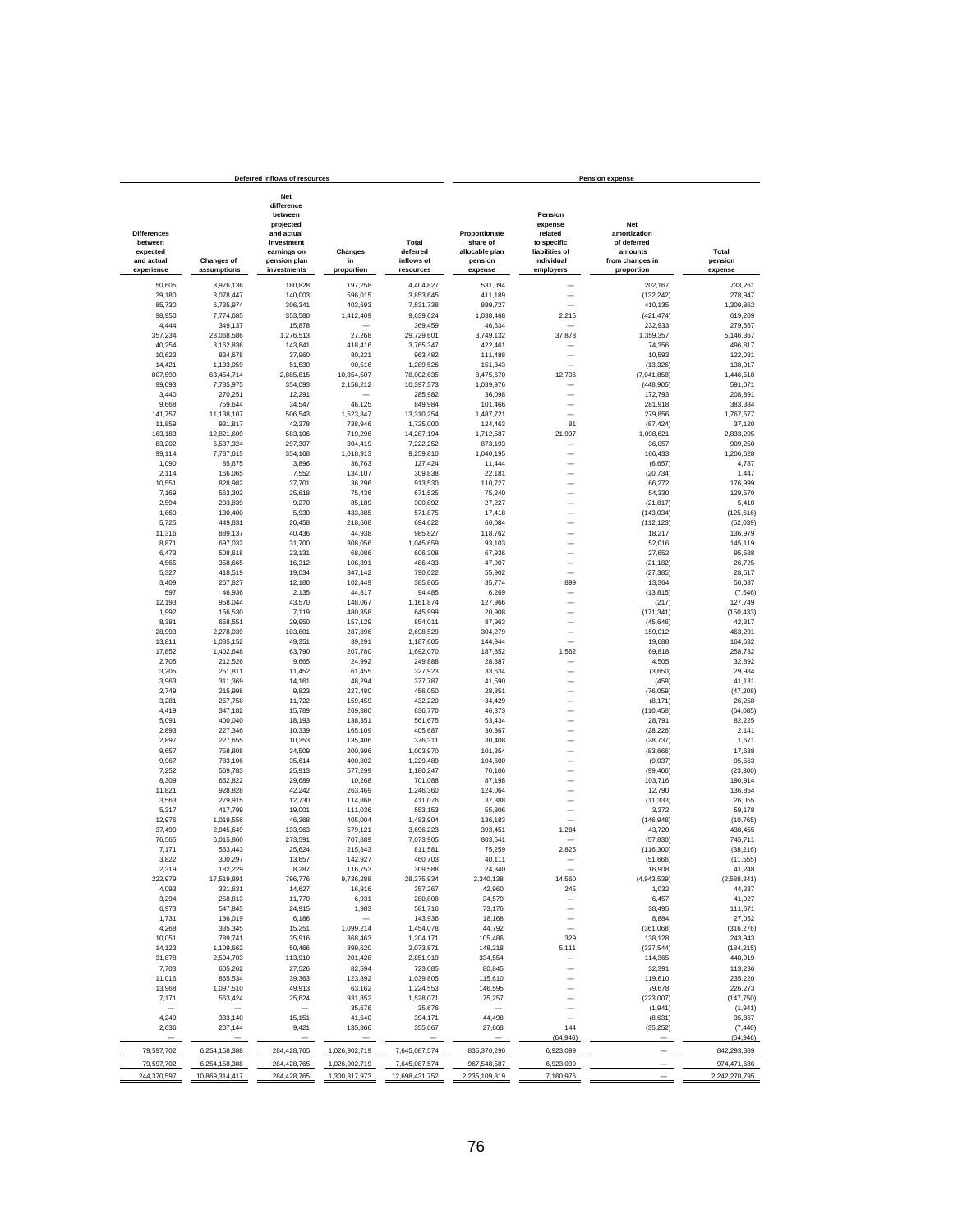Notes to Schedule of Employer and Nonemployer Allocations and Schedule of Pension Amounts by Employer and Nonemployer

June 30, 2019

### **(1) Plan Description**

The State of New Jersey, Public Employees' Retirement System (PERS) is a cost-sharing multiple-employer defined benefit pension plan administered by the State of New Jersey, Division of Pensions and Benefits (the Division). For additional information about PERS, please refer to Division's Comprehensive Annual Financial Report (CAFR), which can be found at https://www.state.nj.us/treasury/pensions/annual-reports.shtml.

The vesting and benefit provisions are set by N.J.S.A. 43:15A. PERS provides retirement, death and disability benefits. All benefits vest after ten years of service.

The following represents the membership tiers for PERS:

#### **Tier Definition**

- 1 Members who were enrolled prior to July 1, 2007
- 2 Members who were eligible to enroll on or after July 1, 2007 and prior to November 2, 2008
- 3 Members who were eligible to enroll on or after November 2, 2008 and prior to May 22, 2010
- 4 Members who were eligible to enroll on or after May 22, 2010 and prior to June 28, 2011
- 5 Members who were eligible to enroll on or after June 28, 2011

Service retirement benefits of 1/55th of final average salary for each year of service credit is available to tiers 1 and 2 members upon reaching age 60 and to tier 3 members upon reaching age 62. Service retirement benefits of 1/60th of final average salary for each year of service credit is available to tier 4 members upon reaching age 62 and tier 5 members upon reaching age 65. Early retirement benefits are available to tiers 1 and 2 members before reaching age 60, tiers 3 and 4 with 25 years or more of service credit before age 62, and tier 5 with 30 years or more of service credit before age 65. Benefits are reduced by a fraction of a percent for each month that a member retires prior to the age at which a member can receive full early retirement benefits in accordance with their respective tier. Tier 1 members can receive an unreduced benefit from age 55 to age 60 if they have at least 25 years of service. Deferred retirement is available to members who have at least 10 years of service credit and have not reached the service retirement age for the respective tier.

#### **(2) Basis of Presentation**

The schedule of employer and nonemployer allocations and the schedule of pension amounts by employer and nonemployer (collectively, the Schedules) present amounts that are considered elements of the financial statements of PERS, its participating employers or the State as a nonemployer contributing entity. Accordingly, they do not purport to be a complete presentation of the financial position or changes in financial position of PERS or the participating employers. The accompanying Schedules were prepared in accordance with U.S. generally accepted accounting principles. Such preparation requires management of PERS to make a number of estimates and assumptions relating to the reported amounts. Due to the inherent nature of these estimates, actual results could differ from those estimates.

#### **(3) Allocation Methodology and Reconciliation to Financial Statements**

GASB Statement No. 68, *Accounting and Financial Reporting for Pensions*, requires participating employers in PERS to recognize their proportionate share of the collective net pension liability, collective deferred outflows of resources, collective deferred inflows of resources, and collective pension expense. The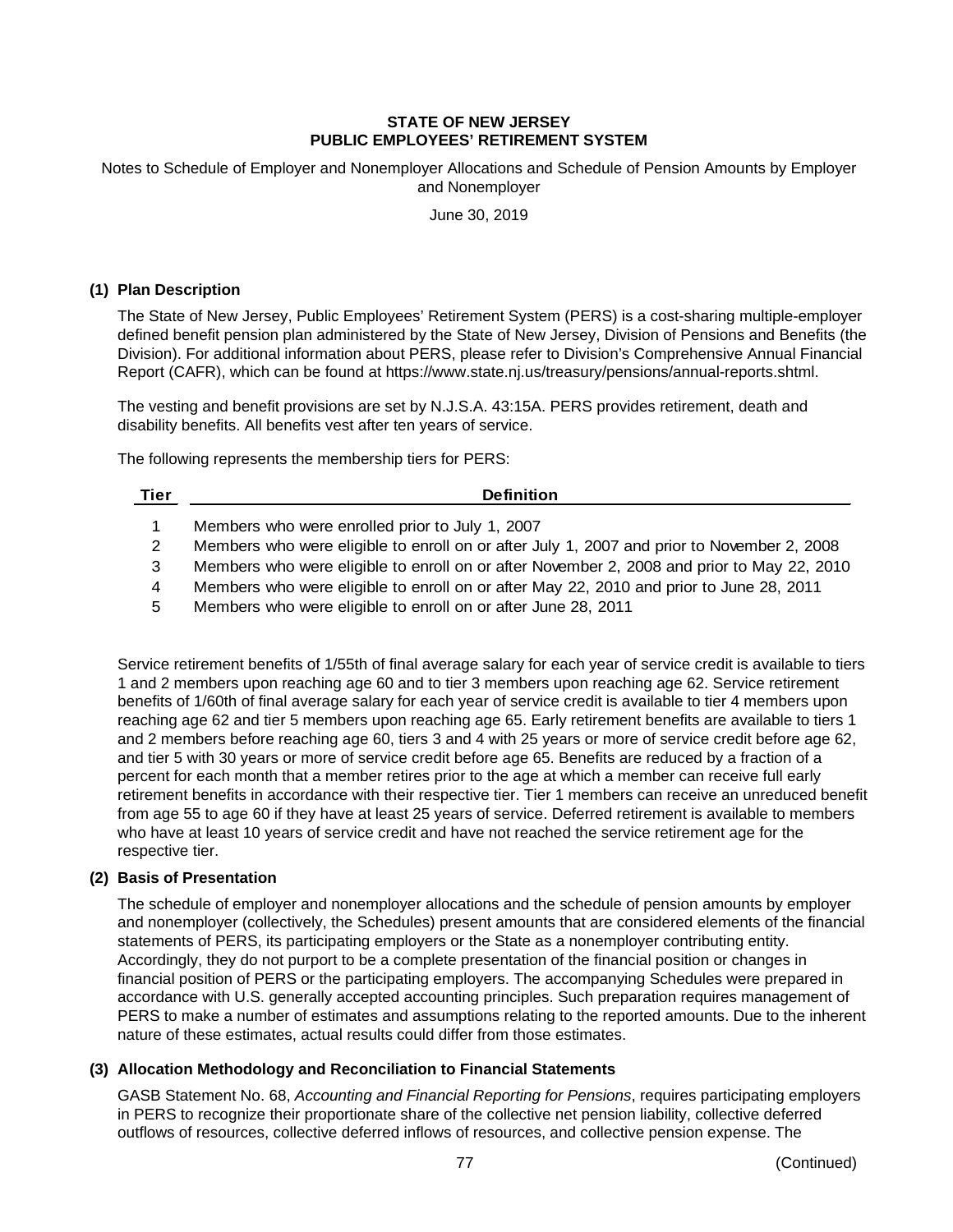Notes to Schedule of Employer and Nonemployer Allocations and Schedule of Pension Amounts by Employer and Nonemployer

June 30, 2019

employer and nonemployer allocation percentages presented in the schedule of employer and nonemployer allocations and applied to amounts presented in the schedule of pension amounts by employer and nonemployer are based on the ratio of the contributions of an individual employer to the total contributions to PERS during the measurement period July 1, 2018 through June 30, 2019. Employer and nonemployer allocation percentages have been rounded for presentation purposes; therefore, amounts presented in the schedule of pension amounts by employer and nonemployer may result in immaterial differences. Contributions from employers are recognized when due, based on statutory requirements.

Although the Division administers one cost-sharing multiple-employer defined benefit pension plan, separate (sub) actuarial valuations are prepared to determine the actuarially determined contribution rate by group. Following this method, the measurement of the collective net pension liability, deferred outflows of resources, deferred inflows of resources, and pension expense are determined separately for each individual employer of the State and local groups of the plan.

To facilitate the separate (sub) actuarial valuations, the Division maintains separate accounts to identify additions, deductions, and fiduciary net position applicable to each group. The allocation percentages presented for each group in the schedule of employer and nonemployer allocations are applied to amounts presented in the schedule of pension amounts by employer and nonemployer. The allocation percentages for each group as of June 30, 2019 are based on the ratio of each employer's contributions to total employer contributions of the group for the fiscal year ended June 30, 2019.

A special funding situation exists for certain Local employers of the Public Employees' Retirement System. The State of New Jersey, as a nonemployer, is required to pay the additional costs incurred by Local employers under Chapter 366, P.L. 2001. This legislation established the Prosecutors Part of the PERS which provides enhanced retirement benefits for Prosecutors enrolled in the PERS. The State is liable for the increased pension costs to a County that resulted from the enrollment of Prosecutors in the Prosecutors Part. The June 30, 2019 State special funding situation net pension liability amount of \$125.3 million is the accumulated difference between the annual actuarially determined State obligation under the special funding situation and the actual State contribution through the valuation date. The State special funding situation pension expense of \$132.2 million, for the fiscal year ending June 30, 2019, is the actuarially determined contribution amount that the State owes for the fiscal year ending June 30, 2019. The pension expense is deemed to be a State administrative expense due to the special funding situation.

The contribution policy for PERS is set by N.J.S.A. 43:15A and requires contributions by active members and contributing employers. State legislation has modified the amount that is contributed by the State. The State's pension contribution is based on an actuarially determined amount, which includes the employer portion of the normal cost and an amortization of the unfunded accrued liability. Funding for noncontributory group insurance benefits is based on actual claims paid. For fiscal year 2019, the State's pension contribution was less than the actuarial determined amount.

The local employers' contribution amounts are based on an actuarially determined rate, which includes the normal cost and unfunded accrued liability. Chapter 19, P.L. 2009 provided an option for local employers of PERS to contribute 50% of the normal and accrued liability contribution amounts certified for payments due in State fiscal year 2009. Such employers will be credited with the full payment and any such amounts will not be included in their unfunded liability. The actuaries will determine the unfunded liability of those retirement systems, by employer, for the reduced normal and accrued liability contributions provided under this law. This unfunded liability will be paid by the employer in level annual payments over a period of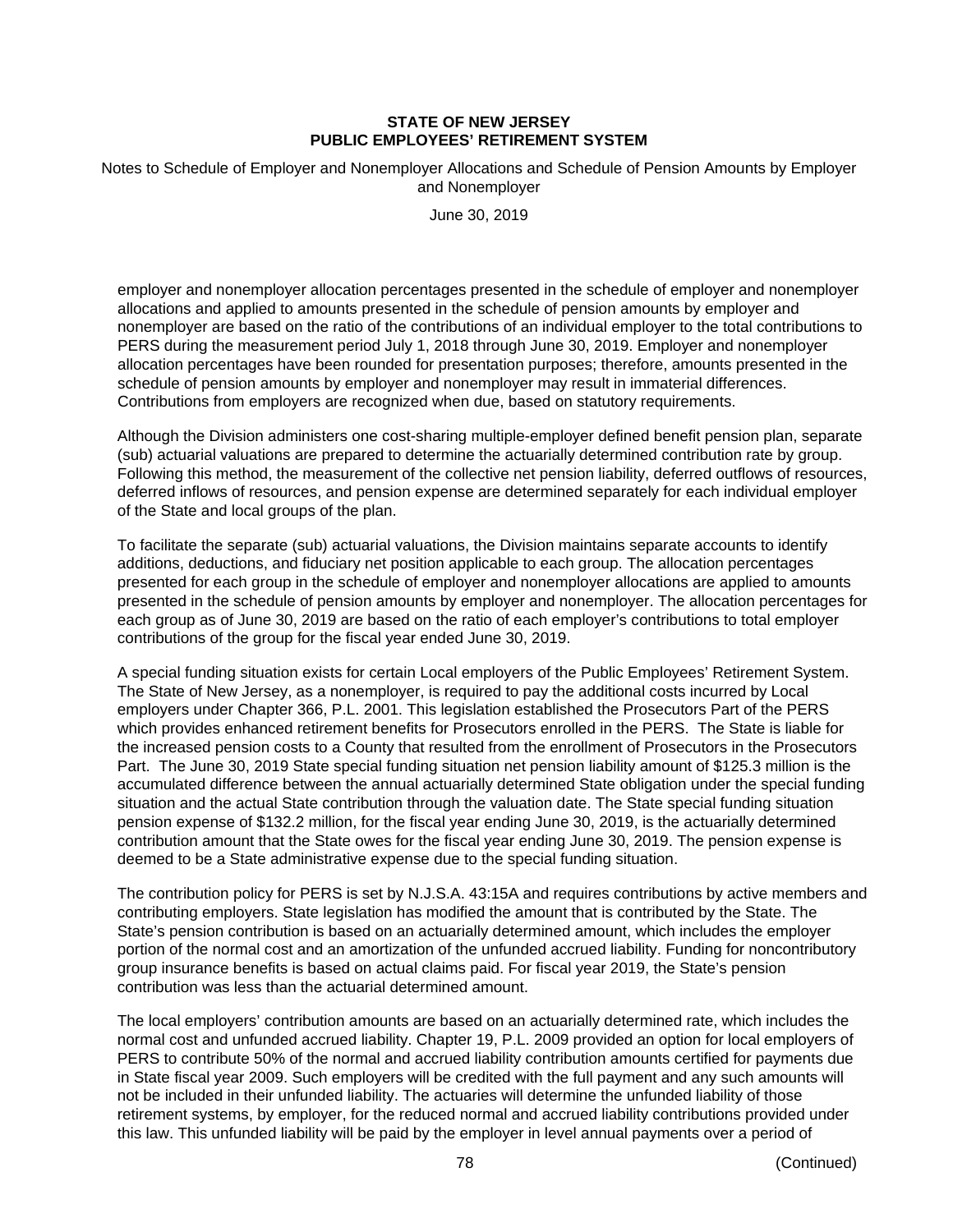Notes to Schedule of Employer and Nonemployer Allocations and Schedule of Pension Amounts by Employer and Nonemployer

June 30, 2019

15 years beginning with the payments due in the fiscal year ended June 30, 2012 and will be adjusted by the rate of return on the actuarial value of assets.

# **(4) Special Funding Situation**

Under N.J.S.A. 43:15A-15, local participating employers are responsible for their own contributions based on actuarially determined amounts, except where legislation was passed that legally obligated the State if certain circumstances occurred. The legislation, which legally obligates the State, is Chapter 366, P.L. 2001. The amounts contributed on behalf of the local participating employers under this legislation is considered to be a special funding situation as defined by GASB Statement No. 68 and the State is treated as a nonemployer contributing entity. Since the local participating employers do not contribute under this legislation directly to the plan (except for employer specific financed amounts), there is no net pension liability or deferred outflows or inflows to report in the financial statements of the local participating employers related to this legislation. However, the notes to the financial statements of the local participating employers must disclose the portion of the nonemployer contributing entities' total proportionate share of the collective net pension liability that is associated with the local participating employer. In addition, each local participating employer must recognize pension expense associated with the employer as well as revenue in an amount equal to the nonemployer contributing entities' total proportionate share of the collective pension expense associated with the local participating employer.

#### **(5) Collective Net Pension Liability**

#### *Components of Net Pension Liability*

The components of the collective net pension liability of the participating employers as of June 30, 2019 were as follows:

|                             | <b>State</b>   | Local          | Total          |
|-----------------------------|----------------|----------------|----------------|
| Total pension liability     | 29,512,766,255 | 41,491,463,886 | 71,004,230,141 |
| Plan fiduciary net position | 6,500,345,915  | 23,347,631,751 | 29,847,977,666 |
| Net pension liability       | 23,012,420,340 | 18,143,832,135 | 41,156,252,475 |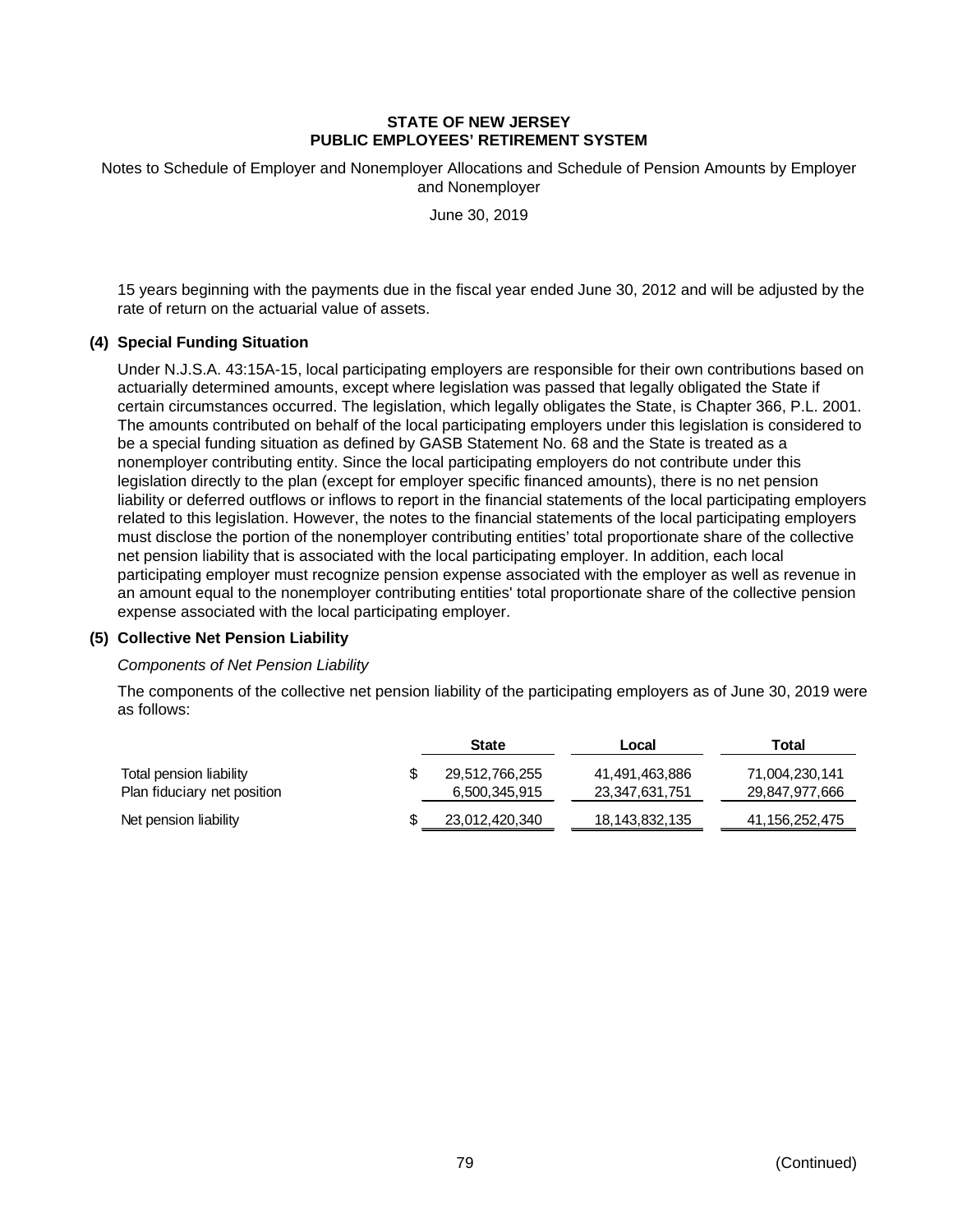Notes to Schedule of Employer and Nonemployer Allocations and Schedule of Pension Amounts by Employer and Nonemployer

June 30, 2019

#### *Actuarial Assumptions*

The collective total pension liability for the June 30, 2019 measurement date was determined by an actuarial valuation as of July 1, 2018, which was rolled forward to June 30, 2019. This actuarial valuation used the following actuarial assumptions:

| Inflation rate:<br>Price<br>Wage  | 2.75%<br>3.25%                               |
|-----------------------------------|----------------------------------------------|
| Salary increases:<br>Through 2026 | $2.00 - 6.00\%$<br>based on years of service |
| Thereafter                        | $3.00 - 7.00\%$<br>based on years of service |

Investment rate of return 7.00%

Pre-retirement mortality rates were based on the Pub-2010 General Below-Median Income Employee mortality table with an 82.2% adjustment for males and 101.4% adjustment for females, and with future improvement from the base year of 2010 on a generational basis. Post-retirement mortality rates were based on the Pub-2010 General Below-Median Income Healthy Retiree mortality table with a 91.4% adjustment for males and 99.7% adjustment for females, and with future improvement from the base year of 2010 on a generational basis. Disability retirement rates used to value disabled retirees were based on the Pub-2010 Non-Safety Disabled Retiree mortality table with a 127.7% adjustment for males and 117.2% adjustment for females, and with future improvement from the base year of 2010 on a generational basis. Mortality improvement is based on Scale MP-2019.

The actuarial assumptions used in the July 1, 2018 valuation were based on the results of an actuarial experience study for the period July 1, 2014 to June 30, 2018.

In accordance with State statute, the long-term expected rate of return on plan investments (7.00% at June 30, 2019) is determined by the State Treasurer, after consultation with the Directors of the Division of Investment and Division of Pensions and Benefits, the board of trustees and the actuaries. The long-term expected rate of return was determined using a building block method in which best-estimate ranges of expected future real rates of return (expected returns, net of pension plan investment expense and inflation) are developed for each major asset class. These ranges are combined to produce the long-term expected rate of return by weighting the expected future real rates of return by the target asset allocation percentage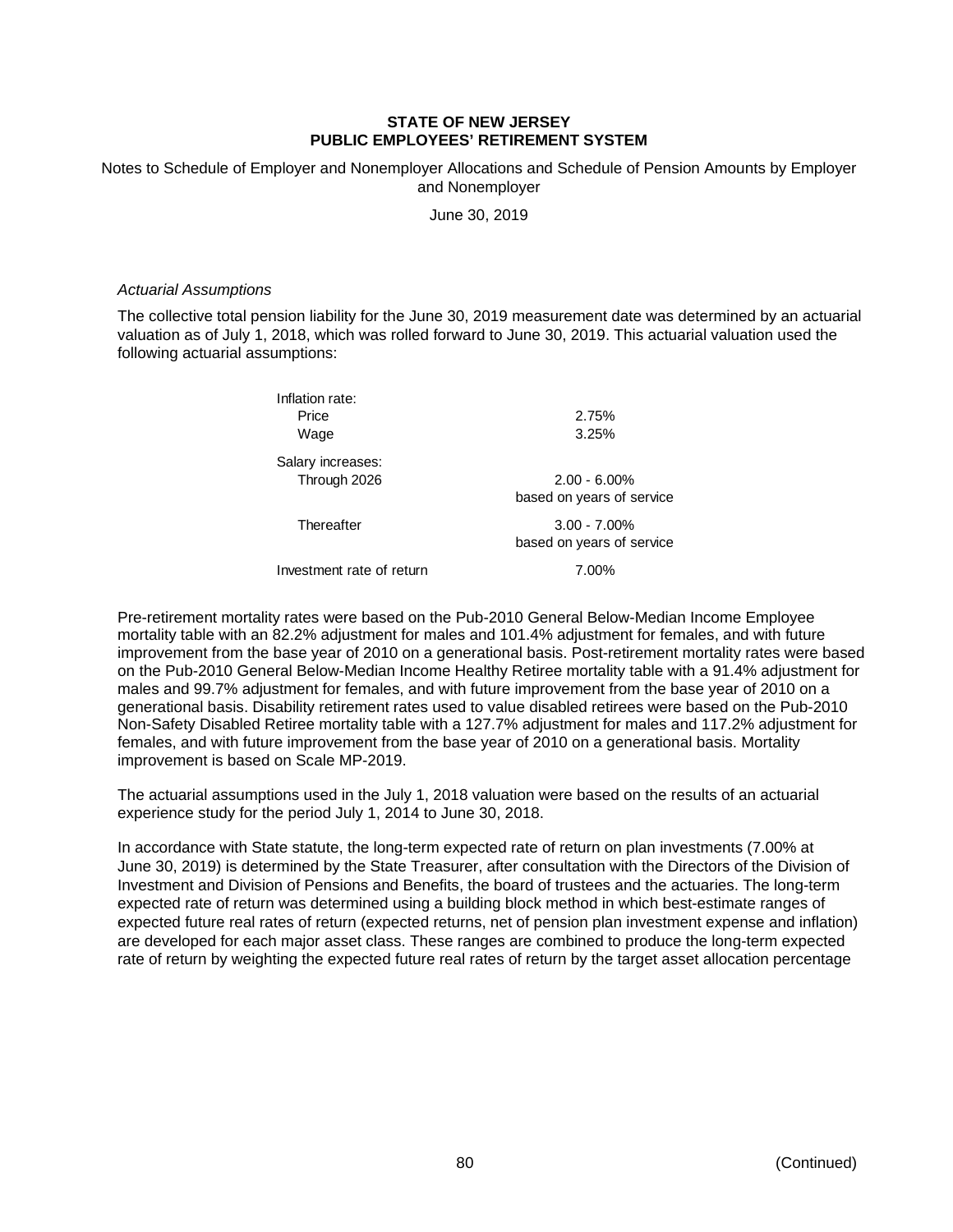Notes to Schedule of Employer and Nonemployer Allocations and Schedule of Pension Amounts by Employer and Nonemployer

June 30, 2019

and by adding expected inflation. Best estimates of arithmetic rates of return for each major asset class included in PERS's target asset allocation as of June 30, 2019 are summarized in the following table:

**Long-Term**

| <b>Asset Class</b>                | <b>Target</b><br><b>Allocation</b> | Lung-renn<br><b>Expected Real</b><br>Rate of<br>Return |
|-----------------------------------|------------------------------------|--------------------------------------------------------|
| <b>Risk Mitigation Strategies</b> | 3.00%                              | 4.67%                                                  |
| Cash Equivalents                  | 5.00%                              | 2.00%                                                  |
| U.S. Treasuries                   | 5.00%                              | 2.68%                                                  |
| Investment Grade Credit           | 10.00%                             | 4.25%                                                  |
| High Yield                        | 2.00%                              | 5.37%                                                  |
| <b>Private Credit</b>             | 6.00%                              | 7.92%                                                  |
| <b>Real Assets</b>                | 2.50%                              | 9.31%                                                  |
| Real Estate                       | 7.50%                              | 8.33%                                                  |
| <b>US Equity</b>                  | 28.00%                             | 8.26%                                                  |
| Non-U.S. Developed Markets Equity | 12.50%                             | 9.00%                                                  |
| <b>Emerging Markets Equity</b>    | 6.50%                              | 11.37%                                                 |
| <b>Private Equity</b>             | 12.00%                             | 10.85%                                                 |

# *Discount Rate*

The discount rate used to measure the total pension liability was 6.28% as of June 30, 2019. This single blended discount rate was based on the long-term expected rate of return on pension plan investments of 7.00% and a municipal bond rate of 3.50% as of June 30, 2019 based on the Bond Buyer Go 20-Bond Municipal Bond Index, which includes tax-exempt general obligation municipal bonds with an average rating of AA/Aa or higher. The projection of cash flows used to determine the discount rate assumed that contributions from plan members will be made at the current member contribution rates and that contributions from employers will be based on 70% of the actuarially determined contributions for the State employer and 100% of actuarially determined contributions for the local employers. Based on those assumptions, the plan's fiduciary net position was projected to be available to make projected future benefit payments of current plan members through 2057. Therefore, the long-term expected rate of return on plan investments was applied to projected benefit payments through 2057 and the municipal bond rate was applied to projected benefit payments after that date in determining the total pension liability.

#### *Sensitivity of the Collective Net Pension Liability to Changes in the Discount Rate*

The following presents the collective net pension liability of the participating employers as of June 30, 2019, calculated using the discount rate as disclosed above as well as what the collective net pension liability would be if it was calculated using a discount rate that is 1-percentage point lower or 1-percentage-point higher than the current rate: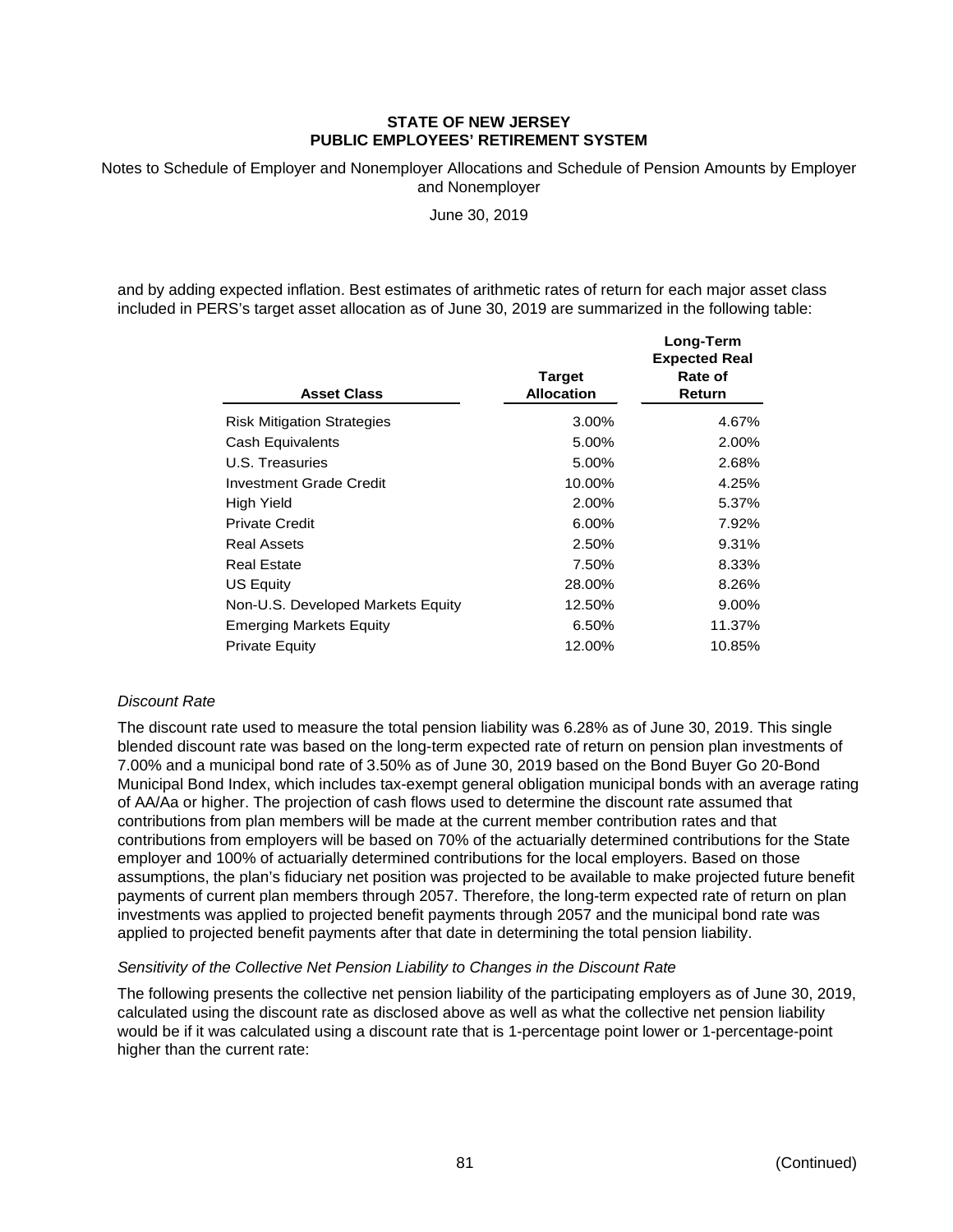#### Notes to Schedule of Employer and Nonemployer Allocations and Schedule of Pension Amounts by Employer and Nonemployer

June 30, 2019

|       |                      | At current        |                   |
|-------|----------------------|-------------------|-------------------|
|       | At 1%                | discount          | At 1%             |
|       | decrease $(5.28%)$   | rate (6.28%)      | increase (7.28%)  |
| State | \$<br>26,475,719,181 | 23,012,420,340    | 20, 102, 167, 445 |
| Local | 22,918,608,260       | 18, 143, 832, 135 | 14,120,406,763    |
| Total | 49, 394, 327, 441    | 41,156,252,475    | 34,222,574,208    |

#### **(6) Collective Deferred Outflows of Resources and Deferred Inflows of Resources**

The following presents a summary of changes in the collective deferred outflows of resources and deferred inflows of resources (excluding employer specific amounts) for the year ended June 30, 2019:

|                                                                 | Year of<br>deferral | Amortization<br>period | <b>Beginning</b><br>of year<br>balance | <b>Additions</b>         | <b>Deductions</b> | End<br>of year<br>balance |
|-----------------------------------------------------------------|---------------------|------------------------|----------------------------------------|--------------------------|-------------------|---------------------------|
|                                                                 |                     |                        |                                        |                          |                   |                           |
| Deferred Outflows of Resources:                                 |                     |                        |                                        |                          |                   |                           |
| State:                                                          |                     |                        |                                        |                          |                   |                           |
| Differences between expected                                    |                     |                        |                                        |                          |                   |                           |
| and actual experience                                           | 2015                | 5.72 years             | \$<br>120,822,485                      |                          | 70,245,632        | 50,576,853                |
|                                                                 | 2016                | 5.57 years             | 204,825,863                            |                          | 79,698,780        | 125,127,083               |
|                                                                 | 2017                | 5.48 years             | 86,974,603                             |                          | 24,992,702        | 61,981,901                |
| Subtotal                                                        |                     |                        | 412,622,951                            |                          | 174,937,114       | 237,685,837               |
| Changes of assumptions                                          | 2014                | 6.44 years             | 117,496,263                            |                          | 81,594,626        | 35,901,637                |
|                                                                 | 2015                | 5.72 years             | 526,944,282                            |                          | 306,362,955       | 220,581,327               |
|                                                                 | 2016                | 5.57 years             | 1,671,733,235                          |                          | 650,479,859       | 1,021,253,376             |
| Subtotal                                                        |                     |                        | 2,316,173,780                          |                          | 1,038,437,440     | 1,277,736,340             |
| Differences between projected<br>and actual investment earnings |                     |                        |                                        |                          |                   |                           |
| on pension plan investments                                     | 2015                | 5 years                | 85,258,264                             |                          | 85,258,264        |                           |
|                                                                 | 2016                | 5 years                | 267,616,692                            |                          | 133,808,347       | 133,808,345               |
|                                                                 | 2017                | 5 years                | (192, 255, 103)                        |                          | (64,085,035)      | (128, 170, 068)           |
|                                                                 | 2018                | 5 years                | (93,581,177)                           |                          | (23, 395, 294)    | (70, 185, 883)            |
|                                                                 | 2019                | 5 years                |                                        | 108,525,199              | 21,705,040        | 86,820,159                |
| Subtotal                                                        |                     |                        | 67,038,676                             | 108,525,199              | 153,291,322       | 22,272,553                |
| <b>Subtotal State</b>                                           |                     |                        | 2,795,835,407                          | 108,525,199              | 1,366,665,876     | 1,537,694,730             |
| Local:                                                          |                     |                        |                                        |                          |                   |                           |
| Differences between expected                                    |                     |                        |                                        |                          |                   |                           |
| and actual experience                                           | 2015                | 5.72 years             | 195,150,881                            |                          | 113,459,816       | 81,691,065                |
|                                                                 | 2016                | 5.57 years             | 72,386,473                             |                          | 28,165,943        | 44,220,530                |
|                                                                 | 2017                | 5.48 years             | 107,944,381                            |                          | 31,018,501        | 76,925,880                |
|                                                                 | 2019                | 5.21 years             |                                        | 149,209,849              | 28,639,126        | 120,570,723               |
| Subtotal                                                        |                     |                        | 375,481,735                            | 149,209,849              | 201,283,386       | 323,408,198               |
| Changes of assumptions                                          | 2014                | 6.44 years             | 155,843,811                            |                          | 108,224,870       | 47,618,941                |
|                                                                 | 2015                | 5.72 years             | 703,384,183                            | $\overline{\phantom{a}}$ | 408,944,294       | 294,439,889               |
|                                                                 | 2016                | 5.57 years             | 2,385,275,715                          |                          | 928,122,846       | 1,457,152,869             |
| Subtotal                                                        |                     |                        | 3,244,503,709                          |                          | 1,445,292,010     | 1,799,211,699             |
| Subtotal Local                                                  |                     |                        | 3,619,985,444                          | 149,209,849              | 1,646,575,396     | 2,122,619,897             |
| Total deferred outflows of resources                            |                     |                        | \$<br>6,415,820,851                    | 257,735,048              | 3,013,241,272     | 3,660,314,627             |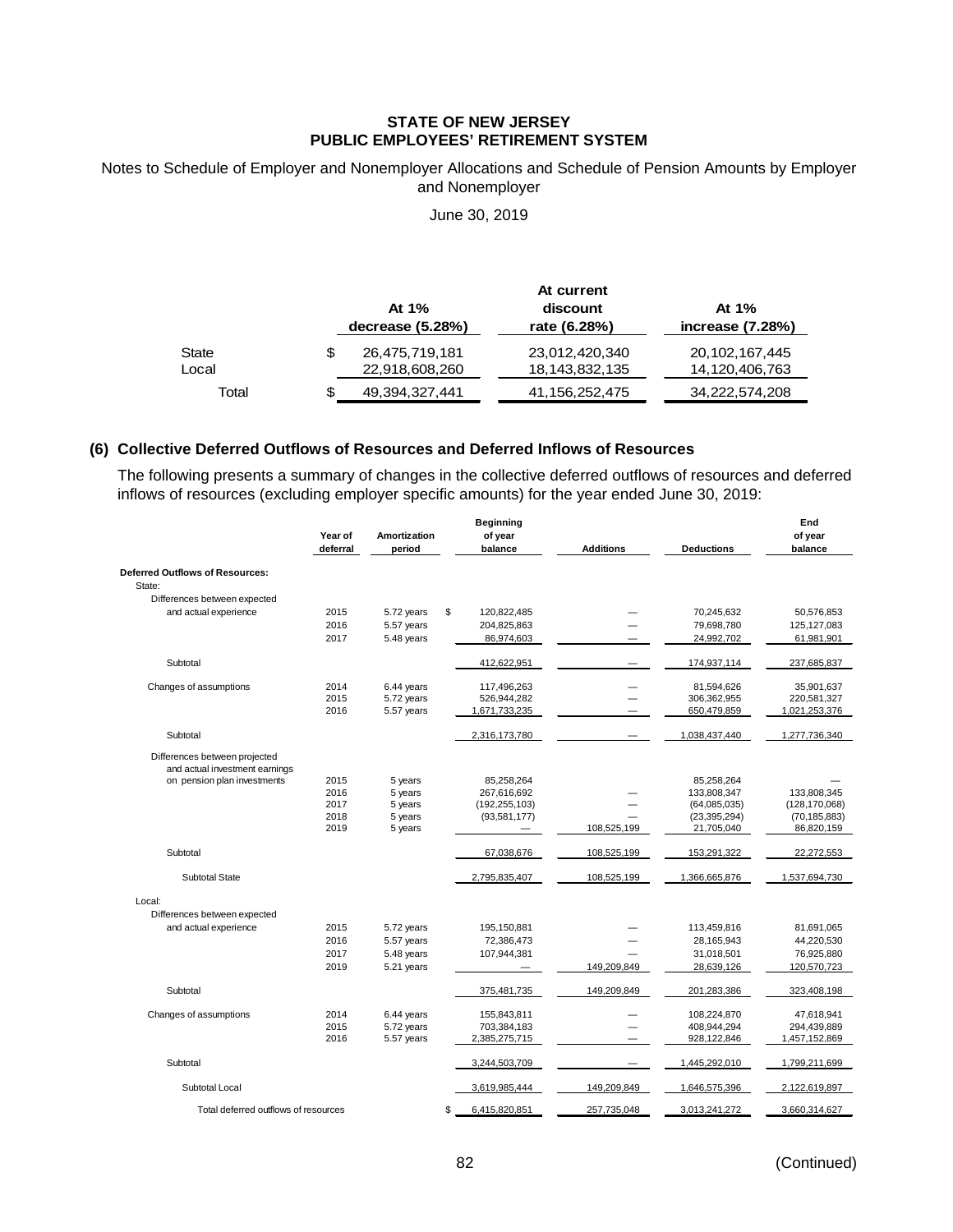#### Notes to Schedule of Employer and Nonemployer Allocations and Schedule of Pension Amounts by Employer and Nonemployer

June 30, 2019

|                                                                 | Year of<br>deferral  | Amortization<br>period                 | <b>Beginning</b><br>of year<br>balance | <b>Additions</b> | <b>Deductions</b>                         | End<br>of year<br>balance                       |
|-----------------------------------------------------------------|----------------------|----------------------------------------|----------------------------------------|------------------|-------------------------------------------|-------------------------------------------------|
| Deferred Inflows of Resources:<br>State:                        |                      |                                        |                                        |                  |                                           |                                                 |
| Differences between expected                                    |                      |                                        |                                        |                  |                                           |                                                 |
| and actual experience                                           | 2018<br>2019         | 5.63 years<br>5.21 years               | \$<br>197,745,433                      | 12,049,899       | 42,709,597<br>2,312,840                   | 155,035,836<br>9,737,059                        |
| Subtotal                                                        |                      |                                        | 197,745,433                            | 12,049,899       | 45,022,437                                | 164,772,895                                     |
| Changes of assumptions                                          | 2017<br>2018<br>2019 | 5.48 years<br>5.63 years<br>5.21 years | 2,820,321,235<br>1,950,565,161         | 1,331,575,936    | 810,437,137<br>421,288,372<br>255,580,794 | 2,009,884,098<br>1,529,276,789<br>1,075,995,142 |
|                                                                 |                      |                                        |                                        |                  |                                           |                                                 |
| Subtotal                                                        |                      |                                        | 4,770,886,396                          | 1,331,575,936    | 1,487,306,303                             | 4,615,156,029                                   |
| Subtotal State                                                  |                      |                                        | 4,968,631,829                          | 1,343,625,835    | 1,532,328,740                             | 4,779,928,924                                   |
| Local:                                                          |                      |                                        |                                        |                  |                                           |                                                 |
| Differences between expected                                    |                      |                                        |                                        |                  |                                           |                                                 |
| and actual experience                                           | 2018                 | 5.63 years                             | 101,525,444                            |                  | 21,927,742                                | 79,597,702                                      |
| Subtotal                                                        |                      |                                        | 101,525,444                            |                  | 21,927,742                                | 79,597,702                                      |
| Changes of assumptions                                          | 2017                 | 5.48 years                             | 3,629,610,513                          |                  | 1,042,991,527                             | 2,586,618,986                                   |
|                                                                 | 2018                 | 5.63 years                             | 2,666,045,055                          |                  | 575,819,666                               | 2,090,225,389                                   |
|                                                                 | 2019                 | 5.21 years                             |                                        | 1,951,972,924    | 374,658,911                               | 1,577,314,013                                   |
| Subtotal                                                        |                      |                                        | 6,295,655,568                          | 1,951,972,924    | 1,993,470,104                             | 6,254,158,388                                   |
| Differences between projected<br>and actual investment earnings |                      |                                        |                                        |                  |                                           |                                                 |
| on pension plan investments                                     | 2015                 | 5 years                                | (118, 977, 340)                        |                  | (118, 977, 340)                           |                                                 |
|                                                                 | 2016                 | 5 years                                | (665, 141, 404)                        |                  | (332,570,701)                             | (332,570,703)                                   |
|                                                                 | 2017                 | 5 years                                | 598,659,958                            |                  | 199,553,320                               | 399,106,638                                     |
|                                                                 | 2018                 | 5 years                                | 370,147,142                            |                  | 92,536,786                                | 277,610,356                                     |
|                                                                 | 2019                 | 5 years                                |                                        | (74, 646, 907)   | (14,929,381)                              | (59,717,526)                                    |
| Subtotal                                                        |                      |                                        | 184,688,356                            | (74, 646, 907)   | (174, 387, 316)                           | 284,428,765                                     |
| Subtotal Local                                                  |                      |                                        | 6,581,869,368                          | 1,877,326,017    | 1,841,010,530                             | 6,618,184,855                                   |
| Total deferred inflows of resources                             |                      |                                        | \$<br>11,550,501,197                   | 3,220,951,852    | 3,373,339,270                             | 11,398,113,779                                  |

Amounts reported as deferred outflows of resources and deferred inflows of resources (excluding employer specific amounts) related to pensions will be recognized in pension expense as follows:

|                      | <b>State</b>          | Local           | Total           |  |
|----------------------|-----------------------|-----------------|-----------------|--|
| Year ending June 30: |                       |                 |                 |  |
| 2020                 | \$<br>(402,064,526)   | (520, 291, 557) | (922, 356, 083) |  |
| 2021                 | (1, 156, 909, 505)    | (1,687,816,332) | (2,844,725,837) |  |
| 2022                 | (1, 100, 595, 185)    | (1,507,121,650) | (2,607,716,835) |  |
| 2023                 | (528, 507, 313)       | (707, 671, 269) | (1,236,178,582) |  |
| 2024                 | (54,157,665)          | (72,664,150)    | (126, 821, 815) |  |
| Total                | \$<br>(3,242,234,194) | (4,495,564,958) | (7,737,799,152) |  |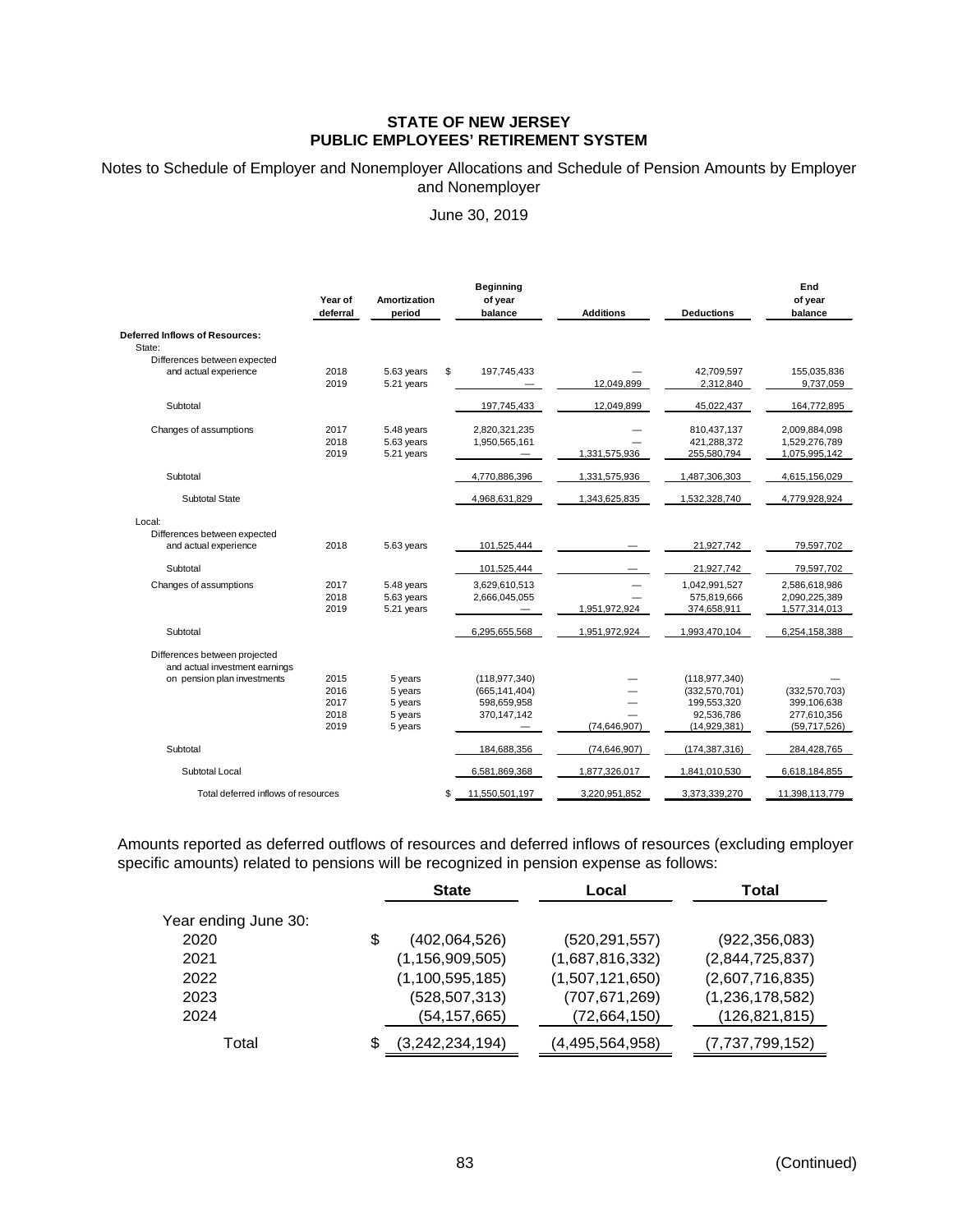Notes to Schedule of Employer and Nonemployer Allocations and Schedule of Pension Amounts by Employer and Nonemployer

June 30, 2019

#### *Changes in Proportion*

The previous amounts do not include employer specific deferred outflows of resources and deferred inflows of resources related to changes in proportion. These amounts should be recognized (amortized) by each employer over the average of the expected remaining service lives of all plan members, which is 5.21, 5.63, 5.48, 5.57, 5.72, and 6.44 years for the 2019, 2018, 2017, 2016, 2015, and 2014 amounts, respectively.

#### **(7) Pension Expense**

The components of allocable pension expense, which exclude pension expense related to specific liabilities of individual employers, for State and local employers for the year ending June 30, 2019 are as follows:

|                                                                    | <b>State</b>        | Local           | Total           |
|--------------------------------------------------------------------|---------------------|-----------------|-----------------|
| Service cost                                                       | \$<br>526,757,589   | 803,761,000     | 1,330,518,589   |
| Interest on total pension liability                                | 1,701,980,100       | 2,382,273,210   | 4,084,253,310   |
| Member contributions                                               | (355, 581, 371)     | (553, 610, 183) | (909, 191, 554) |
| Administrative expense                                             | 6,593,343           | 14,664,098      | 21,257,441      |
| Expected investment return net of investment expenses              | (446,287,688)       | (1,478,181,305) | (1,924,468,993) |
| Pension expense related to specific liabilities of individual      |                     |                 |                 |
| employers                                                          | (237, 877)          | (6,923,099)     | (7,160,976)     |
| Current period recognition (amortization) of deferred outflows and |                     |                 |                 |
| inflows of resources:                                              |                     |                 |                 |
| Differences between expected and actual experience                 | 129,914,677         | 179,355,644     | 309,270,321     |
| Changes of assumptions                                             | (448, 868, 863)     | (548, 178, 094) | (997,046,957)   |
| Differences between projected and actual investment                |                     |                 |                 |
| earnings on pension plan investments                               | 153,291,322         | 174,387,316     | 327,678,638     |
| Total pension expense                                              | \$<br>1,267,561,232 | 967.548.587     | 2,235,109,819   |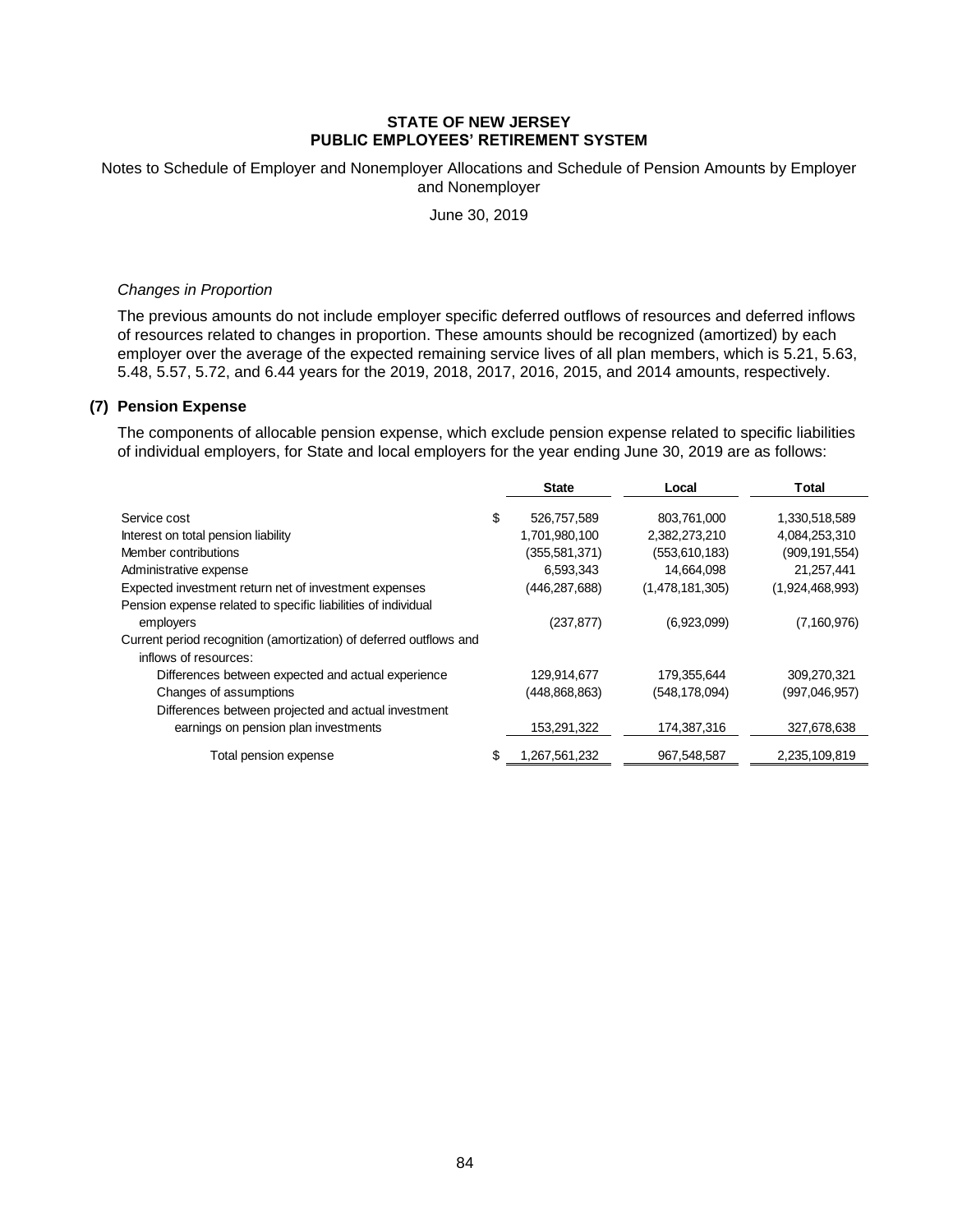#### Supplemental Schedule of Employer Special Funding Allocations (Unaudited)

As of and for the year ended June 30, 2019

| <b>Employer</b>                    | <b>Employer</b><br>number | County            | Nonemployer<br>Contribution | <b>Employer</b><br>proportionate<br>share |
|------------------------------------|---------------------------|-------------------|-----------------------------|-------------------------------------------|
| <b>ATLANTIC COUNTY</b>             | 10030                     | <b>ATLANTIC</b>   | \$<br>240,367               | 3.5197297115%                             |
| <b>BERGEN COUNTY</b>               | 10010                     | <b>BERGEN</b>     | 456,831                     | 6.6894404330%                             |
| BURLINGTON COUNTY/PAYROLL DEPT     | 10070                     | <b>BURLINGTON</b> | 229,584                     | 3.3618268458%                             |
| CAMDEN CO BD OF CHOSEN FRHLDRS     | 10130                     | <b>CAMDEN</b>     | 338,548                     | 4.9574046843%                             |
| <b>CAPE MAY COUNTY</b>             | 10120                     | <b>CAPE MAY</b>   | 178,980                     | 2.6208290725%                             |
| <b>CUMBERLAND COUNTY</b>           | 10140                     | <b>CUMBERLAND</b> | 122.996                     | 1.8010427444%                             |
| <b>ESSEX COUNTY</b>                | 60010                     | <b>ESSEX</b>      | 783,307                     | 11.4700994594%                            |
| <b>GLOUCESTER COUNTY</b>           | 10160                     | <b>GLOUCESTER</b> | 273,337                     | 4.0025089760%                             |
| <b>HUDSON COUNTY</b>               | 60020                     | <b>HUDSON</b>     | 554.220                     | 8.1155224879%                             |
| <b>HUNTERDON COUNTY</b>            | 10180                     | <b>HUNTERDON</b>  | 107,770                     | 1.5780852410%                             |
| <b>MERCER COUNTY</b>               | 10170                     | <b>MERCER</b>     | 274,103                     | 4.0137339616%                             |
| MIDDLESEX COUNTY                   | 10040                     | <b>MIDDLESEX</b>  | 396,056                     | 5.7995083505%                             |
| <b>BROOKDALE COMMUNITY COLLEGE</b> | 31280                     | <b>MONMOUTH</b>   | 57.302                      | 0.8390875096%                             |
| MONMOUTH COUNTY/HALL OF RECORDS    | 10080                     | <b>MONMOUTH</b>   | 484.450                     | 7.0938767679%                             |
| <b>MADISON BOROUGH</b>             | 20470                     | <b>MORRIS</b>     | 35.914                      | 0.5259005900%                             |
| <b>MORRIS COUNTY</b>               | 10060                     | <b>MORRIS</b>     | 341,461                     | 5.0000576316%                             |
| <b>OCEAN COUNTY</b>                | 10020                     | <b>OCEAN</b>      | 439,466                     | 6.4351703976%                             |
| PASSAIC CO BD OF SOCIAL SERVICE    | 60031                     | <b>PASSAIC</b>    | 188.086                     | 2.7541648306%                             |
| PASSAIC COUNTY                     | 60030                     | <b>PASSAIC</b>    | 385,835                     | 5.6498426163%                             |
| <b>SALEM COUNTY</b>                | 10150                     | <b>SALEM</b>      | 65,801                      | 0.9635279647%                             |
| SOMERSET COUNTY FINANCE OFFICE     | 10090                     | <b>SOMERSET</b>   | 296,541                     | 4.3422891278%                             |
| <b>SUSSEX COUNTY</b>               | 10050                     | <b>SUSSEX</b>     | 100.890                     | 1.4773411760%                             |
| <b>UNION COUNTY</b>                | 10100                     | <b>UNION</b>      | 374.021                     | 5.4768478693%                             |
| WARREN CO BD OF CHOSEN FRHLDRS     | 10110                     | <b>WARREN</b>     | 103,268                     | 1.5121615507%                             |
| Total                              |                           |                   | \$<br>6,829,134             | 100.0000000000%                           |

See accompanying independent auditors' report and notes to supplemental schedules.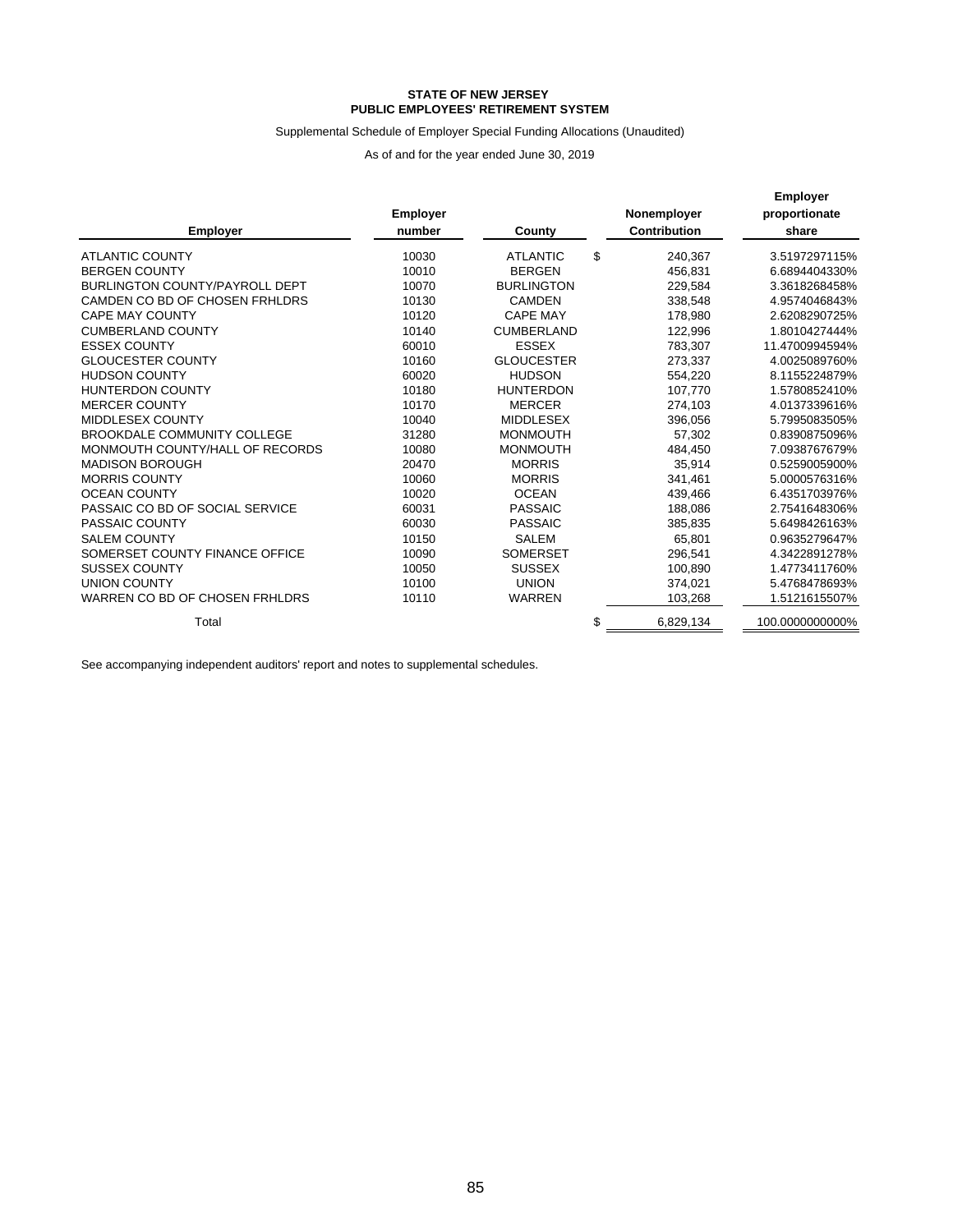#### **PUBLIC EMPLOYEES' RETIREMENT SYSTEM STATE OF NEW JERSEY**

#### Supplemental Schedule of Special Funding Amounts by Employer (Unaudited)

As of and for the year ended June 30, 2019

| <b>Employer</b>                       | <b>Employer</b><br>number | County            | <b>State proportionate</b><br>share of net<br>pension<br>liability<br>attributable<br>to employer | <b>Employer</b><br>pension<br>expense<br>and<br>related<br>revenue |
|---------------------------------------|---------------------------|-------------------|---------------------------------------------------------------------------------------------------|--------------------------------------------------------------------|
| <b>ATLANTIC COUNTY</b>                | 10030                     | <b>ATLANTIC</b>   | \$<br>4,411,952                                                                                   | 4,652,319                                                          |
| <b>BERGEN COUNTY</b>                  | 10010                     | <b>BERGEN</b>     | 8,385,158                                                                                         | 8,841,988                                                          |
| <b>BURLINGTON COUNTY/PAYROLL DEPT</b> | 10070                     | <b>BURLINGTON</b> | 4,214,022                                                                                         | 4,443,605                                                          |
| CAMDEN CO BD OF CHOSEN FRHLDRS        | 10130                     | <b>CAMDEN</b>     | 6,214,065                                                                                         | 6,552,613                                                          |
| <b>CAPE MAY COUNTY</b>                | 10120                     | <b>CAPE MAY</b>   | 3,285,187                                                                                         | 3,464,167                                                          |
| <b>CUMBERLAND COUNTY</b>              | 10140                     | <b>CUMBERLAND</b> | 2,257,592                                                                                         | 2,380,588                                                          |
| <b>ESSEX COUNTY</b>                   | 60010                     | <b>ESSEX</b>      | 14,377,673                                                                                        | 15,160,984                                                         |
| <b>GLOUCESTER COUNTY</b>              | 10160                     | <b>GLOUCESTER</b> | 5,017,112                                                                                         | 5,290,448                                                          |
| <b>HUDSON COUNTY</b>                  | 60020                     | <b>HUDSON</b>     | 10,172,740                                                                                        | 10,726,959                                                         |
| <b>HUNTERDON COUNTY</b>               | 10180                     | <b>HUNTERDON</b>  | 1,978,117                                                                                         | 2,085,886                                                          |
| <b>MERCER COUNTY</b>                  | 10170                     | <b>MERCER</b>     | 5,031,182                                                                                         | 5,305,285                                                          |
| <b>MIDDLESEX COUNTY</b>               | 10040                     | <b>MIDDLESEX</b>  | 7,269,635                                                                                         | 7,665,691                                                          |
| <b>BROOKDALE COMMUNITY COLLEGE</b>    | 31280                     | <b>MONMOUTH</b>   | 1,051,789                                                                                         | 1,109,092                                                          |
| MONMOUTH COUNTY/HALL OF RECORDS       | 10080                     | <b>MONMOUTH</b>   | 8,892,115                                                                                         | 9,376,566                                                          |
| <b>MADISON BOROUGH</b>                | 20470                     | <b>MORRIS</b>     | 659,212                                                                                           | 695,126                                                            |
| <b>MORRIS COUNTY</b>                  | 10060                     | <b>MORRIS</b>     | 6,267,530                                                                                         | 6,608,991                                                          |
| <b>OCEAN COUNTY</b>                   | 10020                     | <b>OCEAN</b>      | 8,066,432                                                                                         | 8,505,899                                                          |
| PASSAIC CO BD OF SOCIAL SERVICE       | 60031                     | <b>PASSAIC</b>    | 3,452,323                                                                                         | 3,640,408                                                          |
| PASSAIC COUNTY                        | 60030                     | <b>PASSAIC</b>    | 7,082,030                                                                                         | 7,467,866                                                          |
| <b>SALEM COUNTY</b>                   | 10150                     | <b>SALEM</b>      | 1,207,774                                                                                         | 1,273,575                                                          |
| SOMERSET COUNTY FINANCE OFFICE        | 10090                     | <b>SOMERSET</b>   | 5,443,023                                                                                         | 5,739,564                                                          |
| <b>SUSSEX COUNTY</b>                  | 10050                     | <b>SUSSEX</b>     | 1,851,835                                                                                         | 1,952,724                                                          |
| <b>UNION COUNTY</b>                   | 10100                     | <b>UNION</b>      | 6,865,183                                                                                         | 7,239,204                                                          |
| WARREN CO BD OF CHOSEN FRHLDRS        | 10110                     | <b>WARREN</b>     | 1,895,482                                                                                         | 1,998,749                                                          |
| Total                                 |                           |                   | \$<br>125,349,163                                                                                 | 132, 178, 297                                                      |

See accompanying independent auditors' report and notes to supplemental schedules.